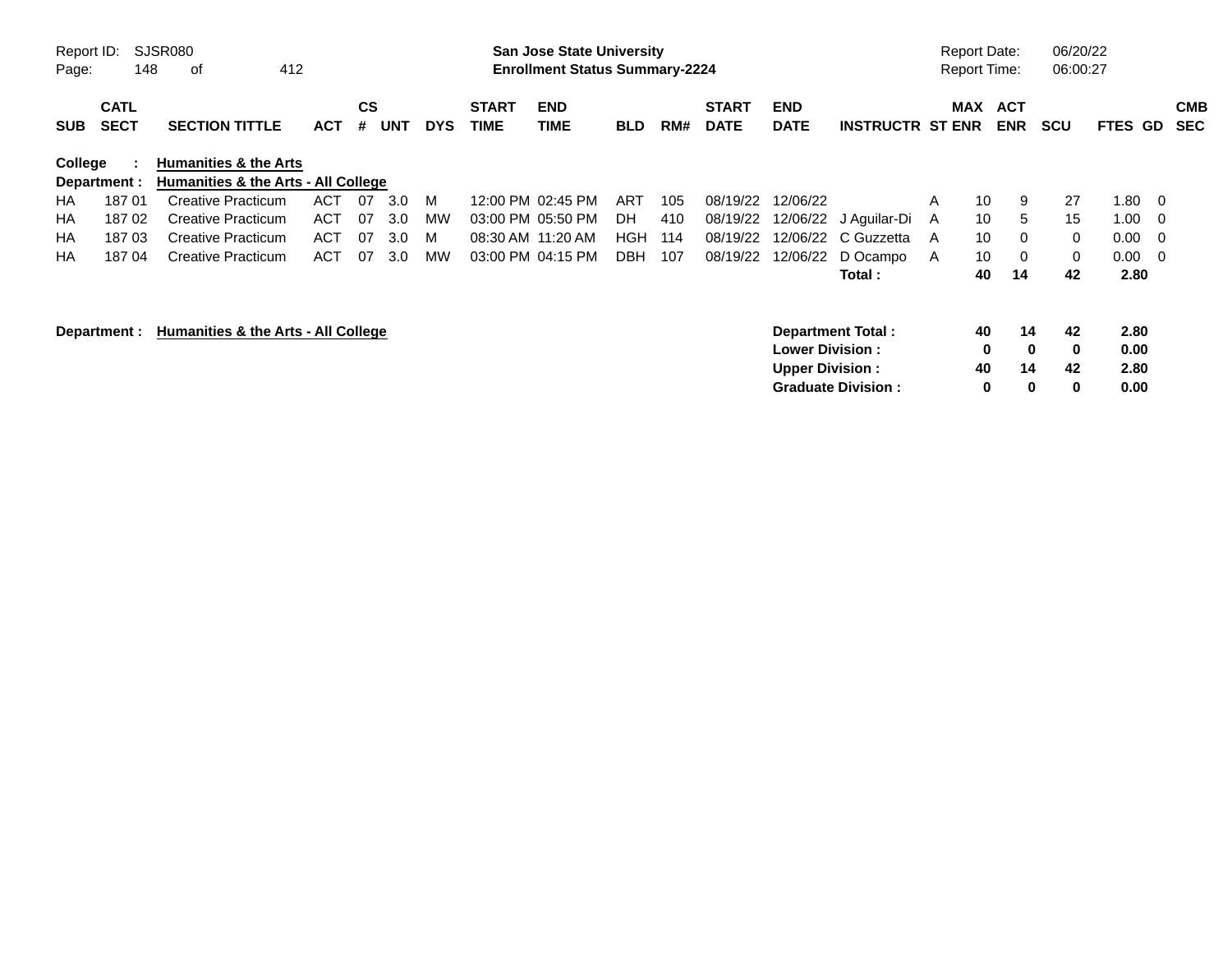| Report ID:<br>Page: | 149                        | <b>SJSR080</b><br>412<br>οf                                          |              |                    |            |            |                             | San Jose State University<br><b>Enrollment Status Summary-2224</b> |            |             |                                |                            |                                       | Report Date: | <b>Report Time:</b>        | 06/20/22<br>06:00:27 |                   |                          |                          |
|---------------------|----------------------------|----------------------------------------------------------------------|--------------|--------------------|------------|------------|-----------------------------|--------------------------------------------------------------------|------------|-------------|--------------------------------|----------------------------|---------------------------------------|--------------|----------------------------|----------------------|-------------------|--------------------------|--------------------------|
| SUB                 | <b>CATL</b><br><b>SECT</b> | <b>SECTION TITTLE</b>                                                | ACT          | $\mathsf{cs}$<br># | <b>UNT</b> | <b>DYS</b> | <b>START</b><br><b>TIME</b> | <b>END</b><br><b>TIME</b>                                          | <b>BLD</b> | RM#         | <b>START</b><br><b>DATE</b>    | <b>END</b><br><b>DATE</b>  | <b>INSTRUCTR ST ENR</b>               |              | MAX ACT<br><b>ENR</b>      | <b>SCU</b>           | FTES GD           |                          | <b>CMB</b><br><b>SEC</b> |
| <b>College</b>      |                            | <b>Humanities &amp; the Arts</b><br>Department : Art and Art History |              |                    |            |            |                             |                                                                    |            |             |                                |                            |                                       |              |                            |                      |                   |                          |                          |
|                     |                            | ARED 184Y 01 Stdt Tchg II                                            | <b>SUP</b>   | 25                 | 4.0        | <b>TBA</b> |                             |                                                                    | ON         | LINE        |                                | 08/19/22 12/06/22 J Roark  |                                       | Α            | 5<br>0                     | 0                    | $0.00 \t 0$       |                          |                          |
|                     |                            | ARED 184Y 02 Stdt Tchg II                                            | <b>SUP</b>   |                    | 25 4.0     | <b>TBA</b> |                             |                                                                    | ON.        |             | LINE 08/19/22 12/06/22 J Roark |                            |                                       | Α            | 5<br>$\mathbf 0$           | 0                    | $0.00 \t 0$       |                          |                          |
|                     |                            |                                                                      |              |                    |            |            |                             |                                                                    |            |             |                                |                            | Total :                               |              | 10<br>$\mathbf 0$          | $\bf{0}$             | 0.00              |                          |                          |
|                     |                            | ARED 184Z 01 Stdt Tchg III                                           | <b>SUP</b>   | 25                 | 4.0        | <b>TBA</b> |                             |                                                                    | <b>ON</b>  | <b>LINE</b> |                                | 08/19/22 12/06/22 J Roark  |                                       | Α            | 5<br>1                     | 0                    | 0.33              | $\overline{\phantom{0}}$ |                          |
|                     |                            | ARED 184Z 02 Stdt Tchg III                                           | <b>SUP</b>   |                    | 25 4.0     | <b>TBA</b> |                             |                                                                    | ON.        |             | LINE 08/19/22 12/06/22 J Roark |                            |                                       | Α            | 5<br>$\mathbf 0$           | 0                    | $0.00 \t 0$       |                          |                          |
|                     |                            |                                                                      |              |                    |            |            |                             |                                                                    |            |             |                                |                            | Total:                                |              | 10<br>$\blacktriangleleft$ | 0                    | 0.33              |                          |                          |
|                     | ARED 238 01                | Prin Art Educ                                                        | SEM 05       |                    | 3.0        | $\top$     |                             | 04:30 PM 07:15 PM                                                  | ON         |             |                                |                            | LINE 08/19/22 12/06/22 B Hughes       | Α            | 15<br>1                    | 3                    | $0.20 \ 0$        |                          |                          |
|                     |                            |                                                                      |              |                    |            |            |                             |                                                                    |            |             |                                |                            | Total:                                |              | 15<br>$\mathbf 1$          | 3                    | 0.20              |                          |                          |
|                     | ARED 365 01                | Field Exp Seminar                                                    | SEM 05 1.0 T |                    |            |            |                             | 04:00 PM 05:30 PM                                                  | ON         |             |                                |                            | LINE 08/19/22 12/06/22 S Trimingham A |              | 8<br>1                     | 1                    | $0.08$ 1          |                          |                          |
|                     |                            |                                                                      |              |                    |            |            |                             |                                                                    |            |             |                                |                            | Total:                                |              | 8<br>1                     | 1                    | 0.08              |                          |                          |
| ART                 | 1 0 1                      | Prof Prep in Art                                                     | <b>LEC</b>   | 01                 | 1.0        | $\top$     |                             | 06:30 PM 07:20 PM                                                  | ON.        |             | LINE 08/19/22 12/06/22 J Fung  |                            |                                       | Α            | 39<br>70                   | 39                   | $2.60 \quad 0$    |                          |                          |
| ART                 | 1 0 2                      | Prof Prep in Art                                                     | <b>LEC</b>   | 01                 | 1.0        | R          |                             | 06:30 PM 07:20 PM                                                  | ON.        |             | LINE 08/19/22 12/06/22 J Fung  |                            |                                       | A            | 6<br>70                    | 6                    | $0.40 \ 0$        |                          |                          |
|                     |                            |                                                                      |              |                    |            |            |                             |                                                                    |            |             |                                |                            | Total:                                | 140          | 45                         | 45                   | 3.00              |                          |                          |
| ART                 | 201                        | Artist in Culture                                                    | SEM          | 05                 | 3.0        | TR         |                             | 09:00 AM 10:15 AM                                                  | ON.        | <b>LINE</b> |                                |                            | 08/19/22 12/06/22 M Wilson            | Α            | 24<br>7                    | 21                   | $1.40 \quad 0$    |                          |                          |
| ART                 | 202                        | Artist in Culture                                                    | <b>SEM</b>   | 05                 | 3.0        | <b>TR</b>  | 10:30 AM 11:45 AM           |                                                                    | <b>ON</b>  | LINE        |                                | 08/19/22 12/06/22 M Wilson |                                       | Α            | 24<br>21                   | 63                   | $4.20 \ 0$        |                          |                          |
| ART                 | 2 0 3                      | Artist in Culture                                                    | <b>SEM</b>   | 05                 | 3.0        | <b>TR</b>  |                             | 09:00 AM 10:15 AM                                                  | ON         | LINE        | 08/19/22 12/06/22              |                            |                                       | A            | 24<br>$\mathbf 0$          | 0                    | $0.00 \t 0$       |                          |                          |
| ART                 | 2 0 4                      | Artist in Culture                                                    | <b>SEM</b>   | 05                 | 3.0        | МW         |                             | 10:30 AM 11:45 AM                                                  | ON         |             | LINE 08/19/22 12/06/22 L Fung  |                            | Total:                                | Α            | 24<br>24<br>96<br>52       | 72<br>156            | $4.80$ 0<br>10.40 |                          |                          |
| ART                 | 301                        | Medium and Message SEM                                               |              |                    | 05 3.0     | <b>MW</b>  |                             | 09:00 AM 10:15 AM                                                  | <b>ON</b>  |             |                                |                            | LINE 08/19/22 12/06/22 P Jayavant     | A            | 24<br>17                   | 51                   | $3.40 \quad 0$    |                          |                          |
| ART                 | 302                        | Medium and Message SEM                                               |              | 05                 | 3.0        | TR         |                             | 09:00 AM 10:15 AM                                                  | ON         | LINE        |                                |                            | 08/19/22 12/06/22 I Carvajal          | A            | 24<br>15                   | 45                   | $3.00 \ 0$        |                          |                          |
| ART                 | 303                        | Medium and Message SEM                                               |              |                    | 05 3.0     | МW         |                             | 10:30 AM 11:45 AM                                                  | ON.        |             |                                |                            | LINE 08/19/22 12/06/22 P Jayavant     | A            | 24<br>$\overline{4}$       | 12                   | $0.80 \ 0$        |                          |                          |
| ART                 | 3 0 4                      | Medium and Message SEM                                               |              |                    | 3.0        |            |                             |                                                                    |            |             |                                |                            |                                       | X            | $\mathbf 0$<br>0           | 0                    | $0.00 \t 0$       |                          |                          |
| ART                 | 305                        | Medium and Message SEM                                               |              |                    | 05 3.0     | MW         |                             | 05:00 PM 06:15 PM                                                  | <b>ON</b>  |             | LINE 08/19/22 12/06/22 L Fung  |                            |                                       | A            | 24<br>21                   | 63                   | 4.20              | $\overline{\phantom{0}}$ |                          |
|                     |                            |                                                                      |              |                    |            |            |                             |                                                                    |            |             |                                |                            | Total:                                |              | 96<br>57                   | 171                  | 11.40             |                          |                          |
| ART                 | 1201                       | 2-D Des and Color Co ACT 07 3.0                                      |              |                    |            | MW         |                             | 12:00 PM 02:50 PM                                                  | ART        | 304         |                                |                            | 08/19/22 12/06/22 E Friedman A        |              | 24<br>24                   | 72                   | 4.80 0            |                          |                          |
| ART                 | 1202                       | 2-D Des and Color Co ACT                                             |              |                    | 07 3.0 TR  |            |                             | 08:00 AM 10:50 AM                                                  | ART        | 306         |                                | 08/19/22 12/06/22          |                                       | A            | 8<br>24                    | 24                   | 1.60 0            |                          |                          |
|                     |                            |                                                                      |              |                    |            |            |                             |                                                                    |            |             |                                |                            | Total:                                |              | 48<br>32                   | 96                   | 6.40              |                          |                          |
| ART                 | 1301                       | 3-D Concepts                                                         | <b>ACT</b>   |                    | 3.0        |            |                             |                                                                    |            |             |                                |                            |                                       | X            | 0<br>0                     | 0                    | $0.00 \t 0$       |                          |                          |
| ART                 | 1302                       | 3-D Concepts                                                         | <b>ACT</b>   | 07                 | 3.0        | MW         |                             | 12:00 PM 02:50 PM                                                  |            |             |                                | 08/19/22 12/06/22 S Wright |                                       | Α            | 25<br>13                   | 39                   | $2.60 \t 0$       |                          |                          |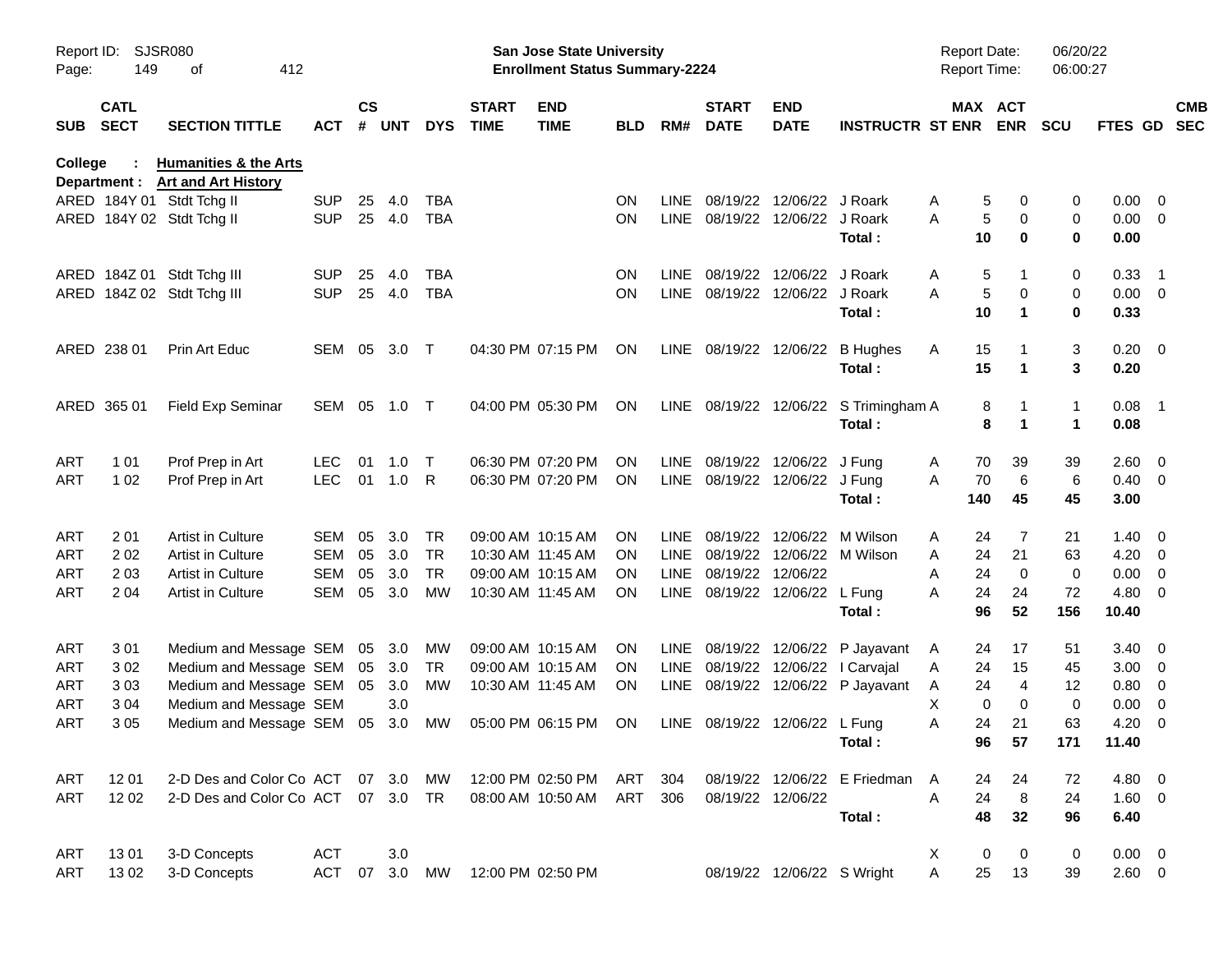| Report ID:<br>Page: | 150                        | <b>SJSR080</b><br>412<br>оf       |            |                |            |            |                             | San Jose State University<br><b>Enrollment Status Summary-2224</b> |            |             |                             |                            |                                  | Report Date:<br>Report Time: |             | 06/20/22<br>06:00:27 |             |                          |                          |
|---------------------|----------------------------|-----------------------------------|------------|----------------|------------|------------|-----------------------------|--------------------------------------------------------------------|------------|-------------|-----------------------------|----------------------------|----------------------------------|------------------------------|-------------|----------------------|-------------|--------------------------|--------------------------|
| <b>SUB</b>          | <b>CATL</b><br><b>SECT</b> | <b>SECTION TITTLE</b>             | <b>ACT</b> | <b>CS</b><br># | <b>UNT</b> | <b>DYS</b> | <b>START</b><br><b>TIME</b> | <b>END</b><br><b>TIME</b>                                          | <b>BLD</b> | RM#         | <b>START</b><br><b>DATE</b> | <b>END</b><br><b>DATE</b>  | <b>INSTRUCTR ST ENR</b>          | MAX ACT                      | <b>ENR</b>  | <b>SCU</b>           | FTES GD     |                          | <b>CMB</b><br><b>SEC</b> |
| <b>ART</b>          | 1303                       | 3-D Concepts                      | ACT        | 07             | 3.0        | TR         |                             | 12:00 PM 02:50 PM                                                  | ART        | 108         |                             |                            | 08/19/22 12/06/22 M Galvan       | 25<br>Α                      | 14          | 42                   | 2.80        | - 0                      |                          |
| ART                 | 13 04                      | 3-D Concepts                      | <b>ACT</b> | 07             | 3.0        | <b>TR</b>  |                             | 03:00 PM 05:50 PM                                                  | <b>ART</b> | 108         |                             | 08/19/22 12/06/22          |                                  | 25<br>Α                      | 12          | 36                   | 2.40        | - 0                      |                          |
| ART                 | 13 05                      | 3-D Concepts                      | <b>ACT</b> | 07             | 3.0        | <b>MW</b>  |                             | 09:00 AM 11:50 AM                                                  | ON         | <b>LINE</b> |                             |                            | 08/19/22 12/06/22 J Rojas Dima A | 25                           | 16          | 48                   | 3.20        | $\overline{\mathbf{0}}$  |                          |
|                     |                            |                                   |            |                |            |            |                             |                                                                    |            |             |                             |                            | Total:                           | 100                          | 55          | 165                  | 11.00       |                          |                          |
| <b>ART</b>          | 14 01                      | Color                             | <b>ACT</b> | 07             | 3.0        | F          |                             | 12:00 PM 06:00 PM                                                  | ART        | 312         |                             | 08/19/22 12/06/22          | L Guyer                          | 24<br>A                      | 4           | 12                   | 0.80        | $\overline{\mathbf{0}}$  |                          |
|                     |                            |                                   |            |                |            |            |                             |                                                                    |            |             |                             |                            | Total:                           | 24                           | 4           | 12                   | 0.80        |                          |                          |
| <b>ART</b>          | 24 01                      | Drawing I                         | ACT        | 07             | 3.0        | MW         |                             | 08:00 AM 10:50 AM                                                  | ART        | 312         |                             | 08/19/22 12/06/22          | D Feasel                         | Α<br>24                      | 11          | 33                   | 2.20        | - 0                      |                          |
| <b>ART</b>          | 24 02                      | Drawing I                         | <b>ACT</b> | 07             | 3.0        | MW         |                             | 12:00 PM 02:50 PM                                                  | ART        | 304         |                             | 08/19/22 12/06/22 R Foster |                                  | 24<br>Α                      | 9           | 27                   | 1.80        | $\overline{\mathbf{0}}$  |                          |
| ART                 | 24 03                      | Drawing I                         | <b>ACT</b> | 07             | 3.0        | <b>TR</b>  |                             | 12:00 PM 02:50 PM                                                  | ART        | 304         |                             |                            | 08/19/22 12/06/22 E Friedman     | 24<br>A                      | 16          | 48                   | 3.20        | $\overline{\mathbf{0}}$  |                          |
| ART                 | 24 04                      | Drawing I                         | <b>ACT</b> |                | 3.0        |            |                             |                                                                    |            |             |                             |                            |                                  | X<br>$\mathbf 0$             | $\mathbf 0$ | 0                    | 0.00        | $\overline{\mathbf{0}}$  |                          |
| ART                 | 24 05                      | Drawing I                         | <b>ACT</b> | 07             | 3.0        | <b>TR</b>  |                             | 03:00 PM 05:50 PM                                                  | ART        | 304         |                             | 08/19/22 12/06/22          | E Harris Sin                     | 24<br>A                      | 8           | 24                   | 1.60        | $\overline{\phantom{0}}$ |                          |
|                     |                            |                                   |            |                |            |            |                             |                                                                    |            |             |                             |                            | Total:                           | 96                           | 44          | 132                  | 8.80        |                          |                          |
| <b>ART</b>          | 25 01                      | <b>Expressive Drawing</b>         | <b>ACT</b> | 07             | 3.0        | TR         |                             | 12:00 PM 02:50 PM                                                  | ART        | 310         |                             | 08/19/22 12/06/22          | S O'Dell                         | Α<br>24                      | 6           | 18                   | 1.20        | $\overline{\mathbf{0}}$  |                          |
|                     |                            |                                   |            |                |            |            |                             |                                                                    |            |             |                             |                            | Total:                           | 24                           | 6           | 18                   | 1.20        |                          |                          |
| <b>ART</b>          | 26 01                      | Drawing II                        | <b>ACT</b> | 07             | 3.0        | <b>TR</b>  |                             | 12:00 PM 02:50 PM                                                  | ART        | 306         |                             | 08/19/22 12/06/22          | M Taylor                         | 24<br>A                      | 10          | 30                   | $2.00 \t 0$ |                          |                          |
|                     |                            |                                   |            |                |            |            |                             |                                                                    |            |             |                             |                            | Total:                           | 24                           | 10          | 30                   | 2.00        |                          |                          |
| <b>ART</b>          | 39 01                      | Multi Arts/Children               | LAB        | 07             | 3.0        | <b>TR</b>  |                             | 12:00 PM 02:50 PM                                                  | ON         | LINE        |                             |                            | 08/19/22 12/06/22 S Trimingham A | 15                           | 10          | 30                   | $2.00 \t 0$ |                          |                          |
|                     |                            |                                   |            |                |            |            |                             |                                                                    |            |             |                             |                            | Total:                           | 15                           | 10          | 30                   | 2.00        |                          |                          |
| <b>ART</b>          | 46 01                      | Intro to Ceramics                 | ACT        | 07             | 3.0        | MW         |                             | 12:00 PM 02:50 PM                                                  | IS         | 165         |                             | 08/19/22 12/06/22          |                                  | 24<br>A                      | 24          | 72                   | 4.80        | $\overline{\mathbf{0}}$  |                          |
| <b>ART</b>          | 46 02                      | Intro to Ceramics                 | <b>ACT</b> | 07             | 3.0        | MW         |                             | 06:00 PM 08:50 PM                                                  | IS         | 165         |                             |                            | 08/19/22 12/06/22 M Van Den DoA  | 24                           | 5           | 15                   | 1.00        | $\overline{\mathbf{0}}$  |                          |
| ART                 | 46 03                      | Intro to Ceramics                 | <b>ACT</b> | 07             | 3.0        | <b>TR</b>  |                             | 09:00 AM 11:50 AM                                                  | IS         | 165         |                             | 08/19/22 12/06/22          |                                  | 24<br>A                      | 6           | 18                   | 1.20        | $\overline{\mathbf{0}}$  |                          |
| ART                 | 46 04                      | Intro to Ceramics                 | <b>ACT</b> | 07             | 3.0        | <b>TR</b>  |                             | 12:00 PM 02:50 PM                                                  | IS         | 124         |                             |                            | 08/19/22 12/06/22 A Shiverdeck A | 24                           | 24          | 72                   | 4.80        | $\overline{\mathbf{0}}$  |                          |
| ART                 | 46 05                      | Intro to Ceramics                 | <b>ACT</b> | 07             | 3.0        | <b>TR</b>  |                             | 03:00 PM 05:50 PM                                                  | IS         | 165         |                             | 08/19/22 12/06/22          |                                  | 24<br>А                      | 14          | 42                   | 2.80        | $\overline{\mathbf{0}}$  |                          |
| ART                 | 46 06                      | Intro to Ceramics                 | <b>ACT</b> | 07             | 3.0        | F          |                             | 09:30 AM 03:30 PM                                                  | IS         | 124         |                             |                            | 08/19/22 12/06/22 M Van Den DoA  | 24                           | 18          | 54                   | 3.60        | $\overline{\mathbf{0}}$  |                          |
|                     |                            |                                   |            |                |            |            |                             |                                                                    |            |             |                             |                            | Total:                           | 144                          | 91          | 273                  | 18.20       |                          |                          |
| ART                 | 47 01                      | Intro Metal Smithing ACT 07 3.0 F |            |                |            |            |                             | 09:30 AM 03:30 PM                                                  |            |             |                             |                            | 08/19/22 12/06/22 Y Escalante A  | 18                           | 15          | 45                   | $3.00 \ 0$  |                          |                          |
|                     |                            |                                   |            |                |            |            |                             |                                                                    |            |             |                             |                            | Total:                           | 18                           | 15          | 45                   | 3.00        |                          |                          |
| ART                 | 61 01                      | <b>Beginning Painting</b>         |            |                |            |            |                             | ACT 07 3.0 MW 12:00 PM 02:50 PM ART 306                            |            |             |                             | 08/19/22 12/06/22 F Norris |                                  | A<br>24                      | 12          | 36                   | $2.40 \ 0$  |                          |                          |
|                     |                            |                                   |            |                |            |            |                             |                                                                    |            |             |                             |                            | Total:                           | 24                           | 12          | 36                   | 2.40        |                          |                          |
| ART                 | 68 01                      | Beg. Sculpture                    |            |                |            |            |                             | ACT 07 3.0 MW 09:00 AM 11:50 AM AF                                 |            | 001         |                             | 08/19/22 12/06/22 L Dau    |                                  | A                            | 24 24       | 72                   | 4.80 0      |                          |                          |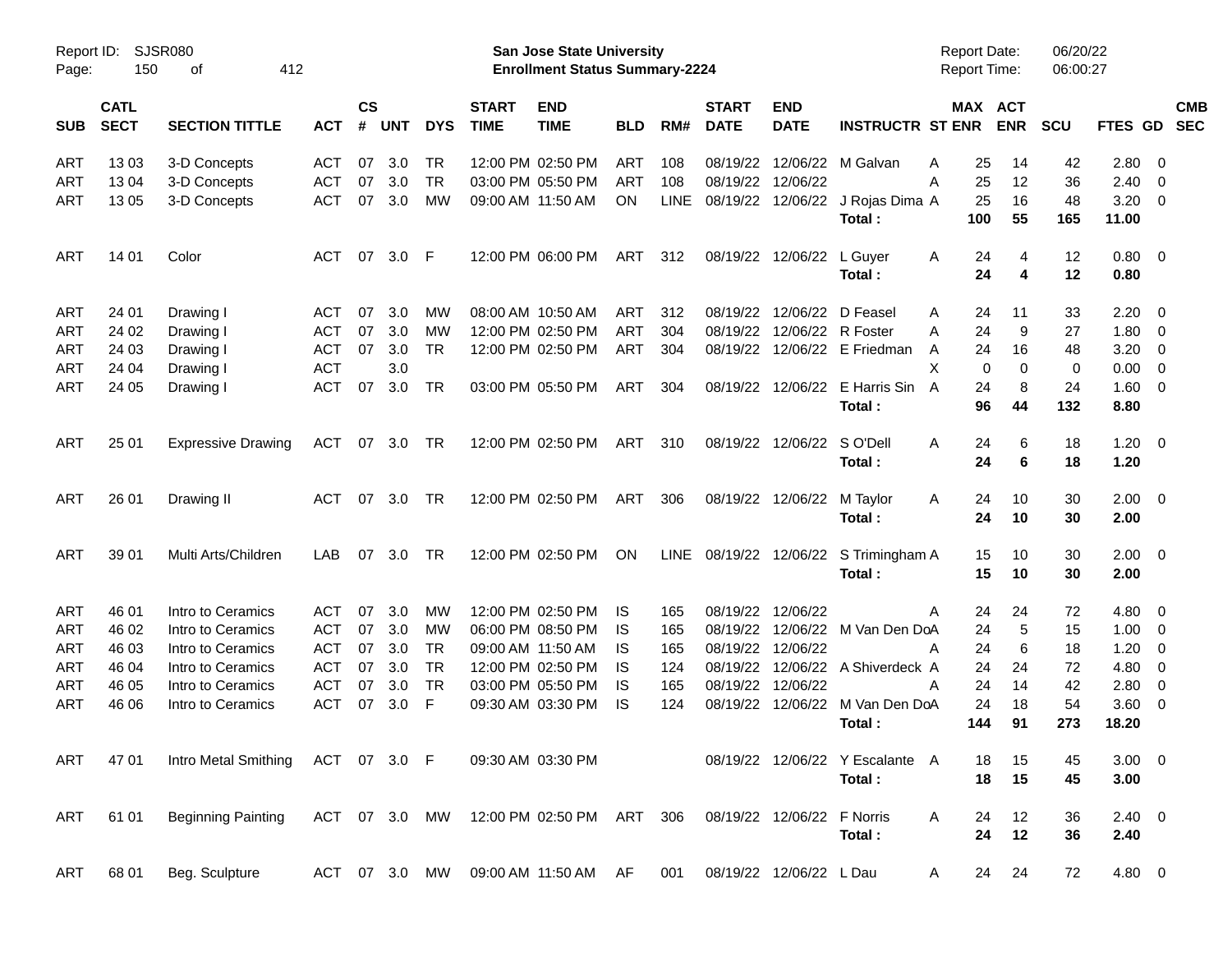| Report ID:<br>Page: | <b>SJSR080</b><br>151      | 412<br>οf                          |            |                    |            |            |                             | <b>San Jose State University</b><br><b>Enrollment Status Summary-2224</b> |            |             |                             |                              |                                       | <b>Report Date:</b><br><b>Report Time:</b> |                       | 06/20/22<br>06:00:27 |                 |                          |                          |
|---------------------|----------------------------|------------------------------------|------------|--------------------|------------|------------|-----------------------------|---------------------------------------------------------------------------|------------|-------------|-----------------------------|------------------------------|---------------------------------------|--------------------------------------------|-----------------------|----------------------|-----------------|--------------------------|--------------------------|
| <b>SUB</b>          | <b>CATL</b><br><b>SECT</b> | <b>SECTION TITTLE</b>              | <b>ACT</b> | $\mathsf{cs}$<br># | <b>UNT</b> | <b>DYS</b> | <b>START</b><br><b>TIME</b> | <b>END</b><br><b>TIME</b>                                                 | <b>BLD</b> | RM#         | <b>START</b><br><b>DATE</b> | <b>END</b><br><b>DATE</b>    | <b>INSTRUCTR ST ENR</b>               |                                            | MAX ACT<br><b>ENR</b> | <b>SCU</b>           | <b>FTES GD</b>  |                          | <b>CMB</b><br><b>SEC</b> |
| ART                 | 68 02                      | Beg. Sculpture                     | <b>ACT</b> | 07                 | 3.0        | TR         |                             | 09:00 AM 11:50 AM                                                         | AF         | 001         | 08/19/22                    | 12/06/22                     | L Dau                                 | 24<br>Α                                    | 24                    | 72                   | 4.80 0          |                          |                          |
| ART                 | 68 03                      | Beg. Sculpture                     | <b>ACT</b> | 07                 | 3.0        | F          |                             | 09:30 AM 03:30 PM                                                         |            |             |                             | 08/19/22 12/06/22 L Dau      | Total:                                | 24<br>A<br>72                              | 19<br>67              | 57<br>201            | 3.80 0<br>13.40 |                          |                          |
| ART                 | 74 01                      | Intro to Digital Med               | ACT        | 07                 | 3.0        | MW         |                             | 03:00 PM 05:50 PM                                                         |            |             | 08/19/22                    |                              | 12/06/22 F van de Vel A               | 24                                         | 10                    | 30                   | $2.00 \t 0$     |                          |                          |
| ART                 | 74 02                      | Intro to Digital Med               | <b>ACT</b> | 07                 | 3.0        | <b>TR</b>  |                             | 09:00 AM 11:50 AM                                                         | <b>ART</b> | 241         |                             | 08/19/22 12/06/22 L Calip    |                                       | 24<br>A                                    | $\overline{7}$        | 21                   | $1.40 \ 0$      |                          |                          |
| ART                 | 74 03                      | Intro to Digital Med               | <b>ACT</b> | 07                 | 3.0        | <b>TR</b>  |                             | 09:00 AM 11:50 AM                                                         | ART        | 237         | 08/19/22                    | 12/06/22                     |                                       | 24<br>Α                                    | 8                     | 24                   | $1.60 \t 0$     |                          |                          |
| ART                 | 74 06                      | Intro to Digital Med               | <b>ACT</b> | 07                 | 3.0        | <b>MW</b>  |                             | 12:00 PM 02:50 PM                                                         |            |             | 08/19/22                    |                              | 12/06/22 F van de Vel                 | 24<br>A                                    | 11                    | 33                   | 2.20            | $\overline{\phantom{0}}$ |                          |
| ART                 | 74 07                      | Intro to Digital Med               | <b>ACT</b> | 07                 | 3.0        | MW         |                             | 06:00 PM 08:50 PM                                                         | ΟN         | LINE        |                             | 08/19/22 12/06/22 G Piliotis | Total:                                | 24<br>Α<br>120                             | 21<br>57              | 63<br>171            | 4.20<br>11.40   | $\overline{\mathbf{0}}$  |                          |
| ART                 | 75 01                      | Intro Digital Video                | <b>ACT</b> | 07                 | 3.0        | МW         |                             | 09:00 AM 11:50 AM                                                         | ΟN         | <b>LINE</b> | 08/19/22                    | 12/06/22 Y Harris            |                                       | 24<br>Α                                    | 24                    | 72                   | 4.80            | $\overline{\phantom{0}}$ |                          |
| ART                 | 75 02                      | Intro Digital Video                | <b>ACT</b> | 07                 | 3.0        | <b>TR</b>  |                             | 09:00 AM 11:50 AM                                                         |            |             |                             | 08/19/22 12/06/22 Y Harris   |                                       | 24<br>Α                                    | 24                    | 72                   | $4.80\ 0$       |                          |                          |
|                     |                            |                                    |            |                    |            |            |                             |                                                                           |            |             |                             |                              | Total:                                | 48                                         | 48                    | 144                  | 9.60            |                          |                          |
| <b>ART</b>          |                            | 100W 01 Writng Wrkshp FA           | SEM        | 04                 | 3.0        | МW         |                             | 12:00 PM 01:15 PM                                                         | ART        | 141         |                             |                              | 08/19/22 12/06/22 M Hankwitz          | 25<br>A                                    | 14                    | 42                   | 2.80 0          |                          |                          |
| <b>ART</b>          |                            | 100W 02 Writng Wrkshp FA           | <b>SEM</b> |                    | 3.0        |            |                             |                                                                           |            |             |                             |                              |                                       | X                                          | 0<br>0                | 0                    | $0.00 \t 0$     |                          |                          |
| ART                 |                            | 100W 03 Writng Wrkshp FA           | <b>SEM</b> |                    | 3.0        |            |                             |                                                                           |            |             |                             |                              |                                       | X                                          | $\pmb{0}$<br>0        | 0                    | $0.00 \t 0$     |                          |                          |
| <b>ART</b>          |                            | 100W 04 Writng Wrkshp FA           | SEM        | 04                 | 3.0        | <b>TR</b>  |                             | 01:30 PM 02:45 PM                                                         |            |             |                             | 08/19/22 12/06/22 J Silk     |                                       | A<br>25                                    | 25                    | 75                   | 5.00            | $\overline{\phantom{0}}$ |                          |
| <b>ART</b>          |                            | 100W 05 Writng Wrkshp FA           | SEM        | 04                 | 3.0        | <b>TR</b>  |                             | 09:00 AM 10:15 AM                                                         | ΟN         | <b>LINE</b> |                             |                              | 08/19/22 12/06/22 M Salzman<br>Total: | 25<br>A<br>75                              | 13<br>52              | 39<br>156            | 2.60 0<br>10.40 |                          |                          |
| <b>ART</b>          | 101 01                     | Digital Media Art                  | ACT        | 07                 | 3.0        | <b>TR</b>  |                             | 12:00 PM 02:50 PM                                                         | ART        | 141         | 08/19/22                    |                              | 12/06/22 A Blanton                    | 24<br>A                                    | 24                    | 72                   | 4.85            | $\overline{\phantom{1}}$ |                          |
| ART                 | 101 02                     | Digital Media Art                  | <b>ACT</b> | 07                 | 3.0        | <b>TR</b>  |                             | 03:00 PM 05:50 PM                                                         | <b>ART</b> | 141         | 08/19/22                    |                              | 12/06/22 A Blanton                    | 24<br>Α                                    | 24                    | 72                   | 4.85            | $\overline{\phantom{1}}$ |                          |
| ART                 | 101 03                     | Digital Media Art                  | <b>ACT</b> | 07                 | 3.0        | <b>MW</b>  |                             | 12:00 PM 02:50 PM                                                         | ART        | 237         |                             | 08/19/22 12/06/22 S Durie    | Total:                                | 24<br>Α<br>72                              | 8<br>56               | 24<br>168            | 1.60 0<br>11.30 |                          |                          |
| ART                 | 102 01                     | 3D Model and Print                 | <b>ACT</b> | 07                 | 3.0        | <b>TR</b>  |                             | 12:00 PM 02:50 PM                                                         | ART        | 241         | 08/19/22                    | 12/06/22 D Bayus             |                                       | 24<br>A                                    | 24                    | 72                   | 4.80            | $\overline{\phantom{0}}$ |                          |
| ART                 | 102 02                     | 3D Model and Print                 | <b>ACT</b> | 07                 | 3.0        | MW         |                             | 03:00 PM 05:50 PM                                                         | ON         | LINE        |                             | 08/19/22 12/06/22 D Bayus    |                                       | 24<br>A                                    | 24                    | 72                   | $4.80\ 0$       |                          |                          |
|                     |                            |                                    |            |                    |            |            |                             |                                                                           |            |             |                             |                              | Total:                                | 48                                         | 48                    | 144                  | 9.60            |                          |                          |
| ART                 |                            | 103 01 Art as System               |            |                    |            |            |                             | ACT 13 3.0 MW 03:00 PM 05:50 PM ART 237 08/19/22 12/06/22 S Durie         |            |             |                             |                              |                                       | Α                                          | 24<br>24              | 72                   | 4.80 0          |                          |                          |
|                     |                            |                                    |            |                    |            |            |                             |                                                                           |            |             |                             |                              | Total :                               | 24                                         | 24                    | 72                   | 4.80            |                          |                          |
| ART                 | 104 01                     | Interdisc Sem Dig Me SEM 05 3.0 M  |            |                    |            |            |                             | 12:00 PM 02:50 PM ON                                                      |            |             |                             |                              | LINE 08/19/22 12/06/22 R Holberton A  | 24                                         | 24                    | 72                   | 4.90 2          |                          |                          |
| ART                 | 104 02                     | Interdisc Sem Dig Me SEM 05 3.0 M  |            |                    |            |            |                             | 03:00 PM 05:50 PM ART 110                                                 |            |             |                             |                              | 08/19/22 12/06/22 C Thompto A         | 24                                         | 14                    | 42                   | $2.85$ 1        |                          |                          |
|                     |                            |                                    |            |                    |            |            |                             |                                                                           |            |             |                             |                              | Total:                                | 48                                         | 38                    | 114                  | 7.75            |                          |                          |
| ART                 | 105 01                     | Advanced Digit Video ACT 07 3.0 TR |            |                    |            |            |                             | 03:00 PM 05:50 PM ART 241                                                 |            |             |                             | 08/19/22 12/06/22 D Bayus    |                                       | A                                          | 24<br>24              | 72                   | 4.80 0          |                          |                          |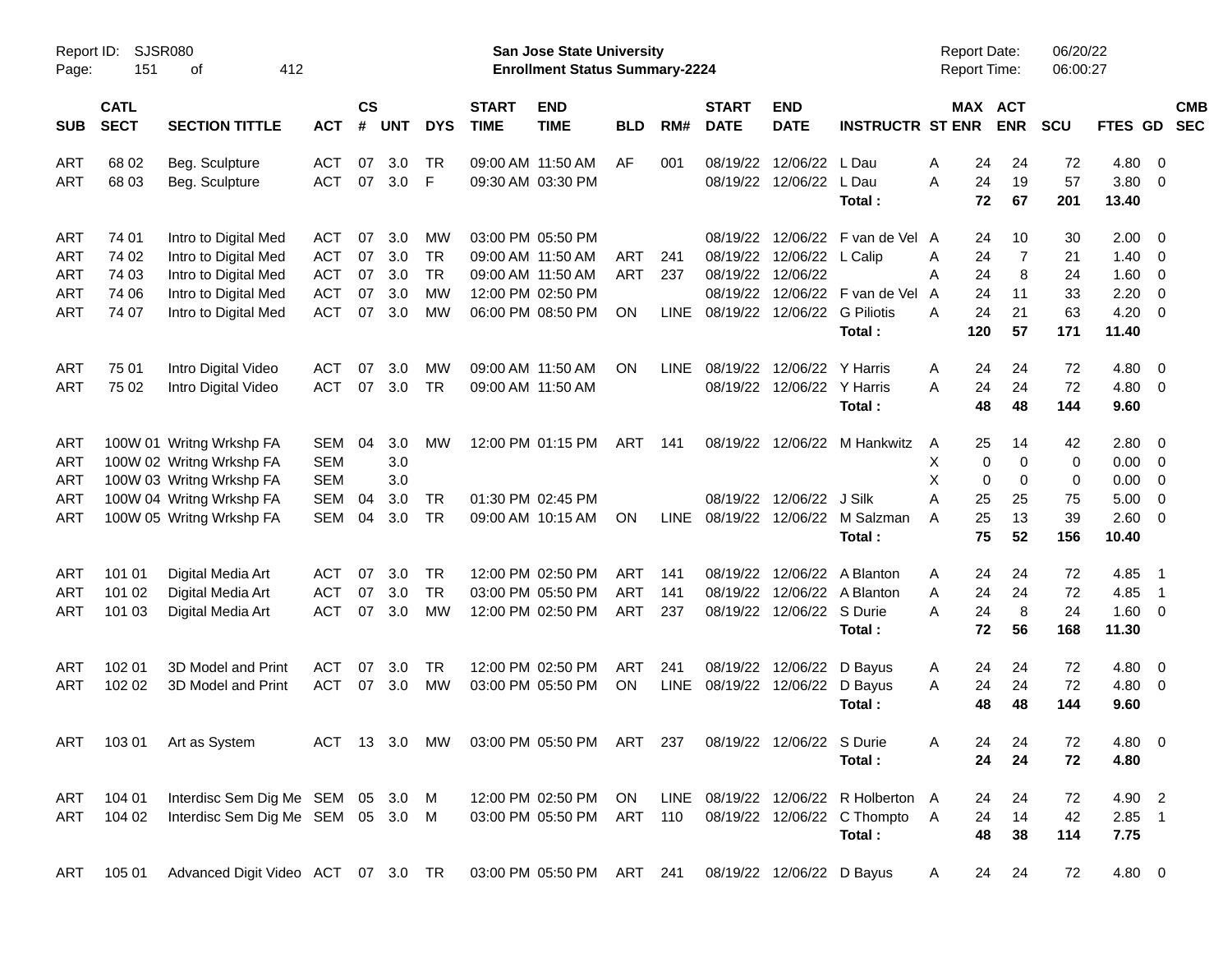| Report ID:<br>Page:           | 152                                  | SJSR080<br>412<br>οf                                                                 |                                                      |                      |                          |                    |                             | San Jose State University<br><b>Enrollment Status Summary-2224</b>               |                                             |                                   |                             |                           |                                                                                                  | <b>Report Date:</b> | <b>Report Time:</b>                                   | 06/20/22<br>06:00:27       |                                       |                           |
|-------------------------------|--------------------------------------|--------------------------------------------------------------------------------------|------------------------------------------------------|----------------------|--------------------------|--------------------|-----------------------------|----------------------------------------------------------------------------------|---------------------------------------------|-----------------------------------|-----------------------------|---------------------------|--------------------------------------------------------------------------------------------------|---------------------|-------------------------------------------------------|----------------------------|---------------------------------------|---------------------------|
| <b>SUB</b>                    | <b>CATL</b><br><b>SECT</b>           | <b>SECTION TITTLE</b>                                                                | ACT                                                  | $\mathsf{cs}$<br>#   | <b>UNT</b>               | <b>DYS</b>         | <b>START</b><br><b>TIME</b> | <b>END</b><br><b>TIME</b>                                                        | <b>BLD</b>                                  | RM#                               | <b>START</b><br><b>DATE</b> | <b>END</b><br><b>DATE</b> | <b>INSTRUCTR ST ENR</b>                                                                          |                     | MAX ACT<br><b>ENR</b>                                 | <b>SCU</b>                 | FTES GD                               | <b>CMB</b><br><b>SEC</b>  |
|                               |                                      |                                                                                      |                                                      |                      |                          |                    |                             |                                                                                  |                                             |                                   |                             |                           | Total:                                                                                           |                     | 24<br>24                                              | 72                         | 4.80                                  |                           |
| ART                           | 106 01                               | Tpcs:Human/Mach In LAB                                                               |                                                      |                      | 13 3.0                   | TR                 |                             | 03:00 PM 05:50 PM                                                                | ART                                         | 237                               |                             | 08/19/22 12/06/22 S Durie | Total:                                                                                           | A                   | 6<br>24<br>24<br>6                                    | 18<br>18                   | $1.20 \ 0$<br>1.20                    |                           |
| ART                           | 107 01                               | Proj Digital Media                                                                   | <b>ACT</b>                                           | 07                   | 3.0                      | TR                 |                             | 12:00 PM 02:50 PM                                                                | <b>ON</b>                                   | <b>LINE</b>                       |                             | 08/19/22 12/06/22 G Hobbs | Total:                                                                                           | A                   | 24<br>23<br>24<br>23                                  | 69<br>69                   | $4.60 \ 0$<br>4.60                    |                           |
| ART<br>CS<br>ART<br><b>CS</b> | 108 01<br>108 01<br>108 02<br>108 02 | Intro Game Studies<br>Intro Game Studies<br>Intro Game Studies<br>Intro Game Studies | <b>LEC</b><br><b>LEC</b><br><b>LEC</b><br><b>LEC</b> | 01<br>01<br>01<br>01 | 3.0<br>3.0<br>3.0<br>3.0 | МW<br>МW<br>F<br>F |                             | 06:00 PM 07:15 PM<br>06:00 PM 07:15 PM<br>12:30 PM 03:15 PM<br>12:30 PM 03:15 PM | ART<br><b>ART</b><br><b>ON</b><br><b>ON</b> | 135<br>135<br><b>LINE</b><br>LINE | 08/19/22                    | 12/06/22 J Morgan         | 08/19/22 12/06/22 J Morgan<br>08/19/22 12/06/22 J Morgan<br>08/19/22 12/06/22 J Morgan<br>Total: | Α<br>Α<br>Α<br>Α    | 10<br>24<br>22<br>0<br>20<br>19<br>3<br>0<br>44<br>54 | 30<br>66<br>57<br>9<br>162 | 2.00<br>4.40<br>3.85<br>0.60<br>10.85 | 0 C<br>0 C<br>1 C<br>0 C  |
| ART                           | 109 01                               | Web Development                                                                      | ACT                                                  | 07                   | 3.0                      | МW                 |                             | 12:00 PM 02:50 PM                                                                | ART                                         | 241                               |                             |                           | 08/19/22 12/06/22 C Thompto<br>Total:                                                            | A                   | 23<br>24<br>24<br>23                                  | 69<br>69                   | 4.70 2<br>4.70                        |                           |
| ART                           | 132 01                               | <b>TpcsInterCeramics</b>                                                             | <b>ACT</b>                                           | 07                   | 3.0                      | TR                 |                             | 03:00 PM 05:50 PM                                                                | IS.                                         | 124                               |                             |                           | 08/19/22 12/06/22 A Shiverdeck A<br>Total:                                                       |                     | 18<br>24<br>24<br>18                                  | 54<br>54                   | $3.70$ 2<br>3.70                      |                           |
| ART                           | 133 01                               | Tpcs:Ceramic Sculptu ACT 07 3.0                                                      |                                                      |                      |                          | MW                 |                             | 03:00 PM 05:50 PM                                                                | IS.                                         | 124                               |                             |                           | 08/19/22 12/06/22 M Van Den DoA<br>Total:                                                        |                     | 18<br>13<br>18<br>13                                  | 39<br>39                   | $2.65$ 1<br>2.65                      |                           |
| ART                           | 134 01                               | Tpcs:Advanced CeramiACT 13 3.0                                                       |                                                      |                      |                          | MW                 |                             | 03:00 PM 05:50 PM                                                                | IS.                                         | 124                               |                             |                           | 08/19/22 12/06/22 M Van Den DoA<br>Total:                                                        |                     | 7<br>4<br>7<br>4                                      | 12<br>12                   | $0.90$ 2<br>0.90                      |                           |
| ART                           | 137 01                               | Figure Modeling                                                                      | ACT                                                  |                      | 07 3.0                   | МW                 |                             | 12:00 PM 02:50 PM                                                                | IS.                                         | 166                               |                             |                           | 08/19/22 12/06/22 M Van Den DoA<br>Total:                                                        |                     | 25<br>21<br>25<br>21                                  | 63<br>63                   | 4.25<br>4.25                          | $\overline{\phantom{1}}$  |
| ART<br>CA                     | 139 01<br>139 01                     | Teach Diversity Art<br><b>Teach Diversity Art</b>                                    | ACT<br>ACT                                           | 07<br>07             | 3.0<br>3.0               | TR<br><b>TR</b>    |                             | 12:00 PM 02:50 PM<br>12:00 PM 02:50 PM                                           | <b>ON</b><br><b>ON</b>                      | LINE.<br>LINE                     | 08/19/22                    |                           | 12/06/22 S Trimingham A<br>08/19/22 12/06/22 S Trimingham A<br>Total:                            |                     | 10<br>9<br>0<br>0<br>10<br>9                          | 27<br>0<br>27              | 1.80<br>0.00<br>1.80                  | 0 <sup>o</sup><br>$0\,$ C |
| ART<br>ART                    | 140 01<br>140 02                     | Glass<br>Glass                                                                       | ACT 07 3.0<br>ACT 07 3.0                             |                      |                          | MW<br>MW           |                             | 09:00 AM 11:50 AM IS<br>12:00 PM 02:50 PM                                        | - IS                                        | 235<br>235                        |                             |                           | 08/19/22 12/06/22 C Straubing A<br>08/19/22 12/06/22 C Straubing A<br>Total:                     |                     | 20<br>17<br>10<br>20<br>40<br>27                      | 51<br>30<br>81             | $3.50$ 2<br>$2.00 \t 0$<br>5.50       |                           |
| ART                           |                                      | 147 01  Tpcs: Mtlsmithing/Je  ACT  07  3.0  TR  09:00 AM  11:50 AM  ART  210         |                                                      |                      |                          |                    |                             |                                                                                  |                                             |                                   |                             |                           | 08/19/22 12/06/22 Y Escalante A<br>Total:                                                        |                     | 18<br>7<br>$\overline{7}$<br>18                       | 21<br>21                   | $1.50$ 2<br>1.50                      |                           |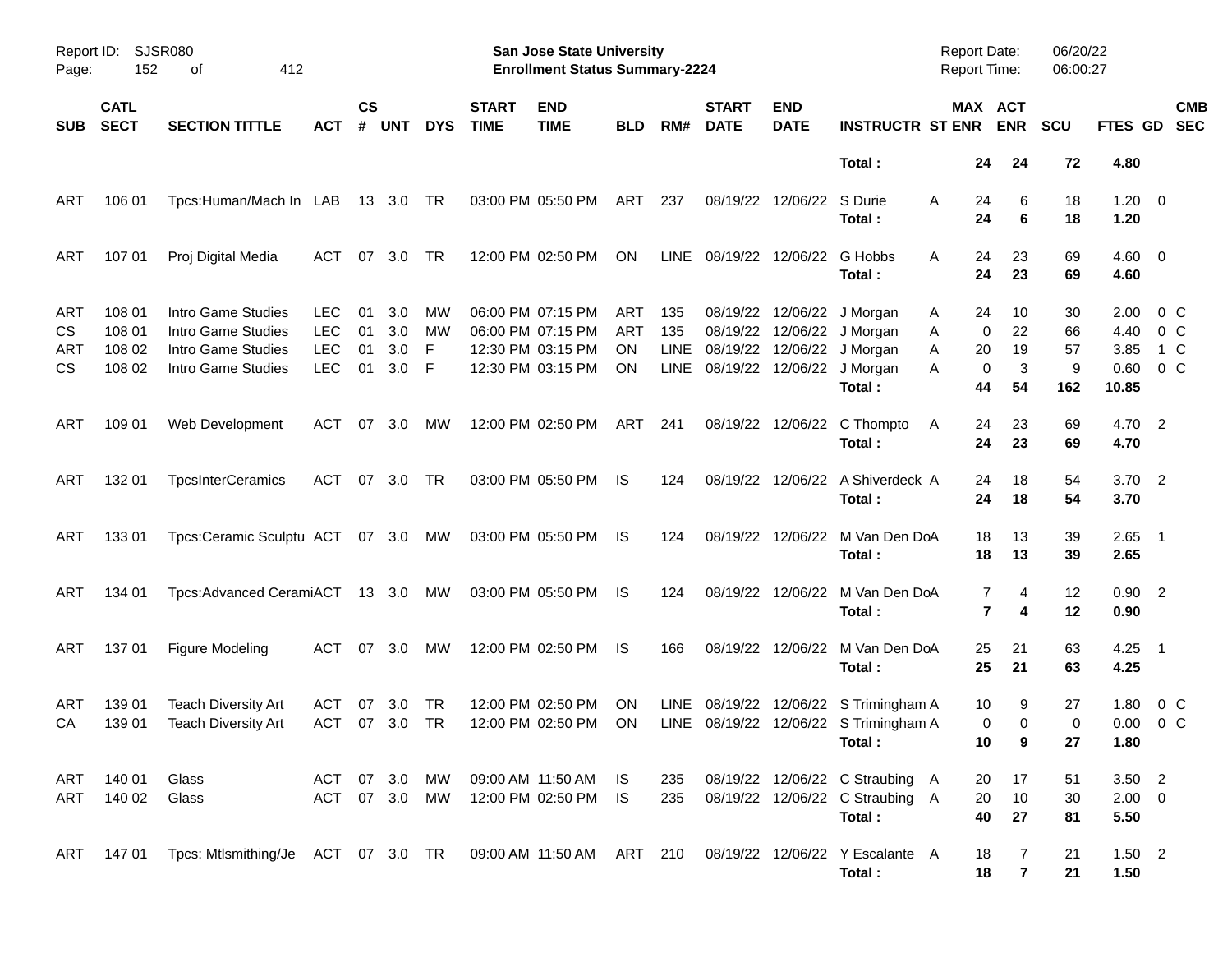| Page:      | Report ID: SJSR080<br>153  | 412<br>οf                                                                                                          |                                                    |                    |                   |            |                             | <b>San Jose State University</b><br><b>Enrollment Status Summary-2224</b> |            |     |                             |                           |                                                            | <b>Report Date:</b><br><b>Report Time:</b>       |                                             | 06/20/22<br>06:00:27 |                                                    |                          |
|------------|----------------------------|--------------------------------------------------------------------------------------------------------------------|----------------------------------------------------|--------------------|-------------------|------------|-----------------------------|---------------------------------------------------------------------------|------------|-----|-----------------------------|---------------------------|------------------------------------------------------------|--------------------------------------------------|---------------------------------------------|----------------------|----------------------------------------------------|--------------------------|
| <b>SUB</b> | <b>CATL</b><br><b>SECT</b> | <b>SECTION TITTLE</b>                                                                                              | АСТ                                                | $\mathsf{cs}$<br># | <b>UNT</b>        | <b>DYS</b> | <b>START</b><br><b>TIME</b> | <b>END</b><br><b>TIME</b>                                                 | <b>BLD</b> | RM# | <b>START</b><br><b>DATE</b> | <b>END</b><br><b>DATE</b> | <b>INSTRUCTR ST ENR</b>                                    |                                                  | MAX ACT<br><b>ENR</b>                       | <b>SCU</b>           | <b>FTES GD</b>                                     | <b>CMB</b><br><b>SEC</b> |
| <b>ART</b> | 149 01                     | Tpcs:JewelSmSculp                                                                                                  | ACT                                                | 07 3.0             |                   | TR         |                             | 12:00 PM 02:50 PM                                                         | ART        | 210 |                             | 08/19/22 12/06/22         | Y Escalante<br>Total:                                      | 18<br>A<br>18                                    | 14<br>14                                    | 42<br>42             | 3.004<br>3.00                                      |                          |
| <b>ART</b> | 150 01                     | <b>Topics Printmaking</b>                                                                                          | ACT                                                | 07                 | 3.0               | TR         |                             | 03:00 PM 05:50 PM                                                         | ART        | 309 |                             |                           | 08/19/22 12/06/22   Carvajal<br>Total:                     | 24<br>A<br>24                                    | 8<br>8                                      | 24<br>24             | $1.65$ 1<br>1.65                                   |                          |
| ART        | 151 01                     | Screen-Printing                                                                                                    | ACT                                                | 07                 | 3.0               | TR         |                             | 12:00 PM 02:50 PM                                                         | ART        | 301 |                             |                           | 08/19/22 12/06/22   Carvajal<br>Total:                     | Α<br>24<br>24                                    | 24<br>24                                    | 72<br>72             | 4.95<br>4.95                                       | $\overline{\mathbf{3}}$  |
| ART        | 155 01                     | Tpcs: Monotype                                                                                                     | ACT                                                | 07                 | 3.0               | <b>MW</b>  |                             | 03:00 PM 05:50 PM                                                         | ART        | 309 |                             | 08/19/22 12/06/22         | R Foster<br>Total:                                         | A<br>24<br>24                                    | $\mathbf 1$                                 | 3<br>3               | $0.20 \ 0$<br>0.20                                 |                          |
| ART        | 158 01                     | Tpcs: Adv Drawing                                                                                                  | <b>ACT</b>                                         | 07                 | 3.0               | <b>MW</b>  |                             | 03:00 PM 05:50 PM                                                         | ART        | 304 |                             | 08/19/22 12/06/22         | E Friedman<br>Total:                                       | 24<br>A<br>24                                    | 19<br>19                                    | 57<br>57             | 3.80 0<br>3.80                                     |                          |
| ART        | 162 01                     | Watercolor                                                                                                         | ACT                                                | 07                 | 3.0               | TR         |                             | 03:00 PM 05:50 PM                                                         | ART        | 312 |                             | 08/19/22 12/06/22         | M Taylor<br>Total:                                         | Α<br>24<br>24                                    | 16<br>16                                    | 48<br>48             | $3.20 \ 0$<br>3.20                                 |                          |
| ART        |                            | 164A 01 Intermed Painting                                                                                          | <b>ACT</b>                                         | 07                 | 3.0               | <b>MW</b>  |                             | 12:00 PM 02:50 PM                                                         | ART        | 310 |                             | 08/19/22 12/06/22         | D Feasel<br>Total:                                         | A<br>24<br>24                                    | 22<br>22                                    | 66<br>66             | $4.45$ 1<br>4.45                                   |                          |
| <b>ART</b> | 165 01                     | Tpcs: Figure Paintin                                                                                               | ACT 07 3.0                                         |                    |                   | TR         |                             | 03:00 PM 05:50 PM                                                         | ART        | 306 |                             | 08/19/22 12/06/22         | D Feasel<br>Total:                                         | A<br>24<br>24                                    | 8<br>8                                      | 24<br>24             | $1.65$ 1<br>1.65                                   |                          |
| <b>ART</b> | 166 01                     | Tpcs:Advanced Painti ACT 07 3.0 TR                                                                                 |                                                    |                    |                   |            |                             | 03:00 PM 05:50 PM                                                         | ART        | 310 |                             | 08/19/22 12/06/22 SO'Dell | Total:                                                     | A<br>24<br>24                                    | 10<br>10                                    | 30<br>30             | $2.10$ 2<br>2.10                                   |                          |
| ART        | 169 01                     | <b>Metal Sculpture</b>                                                                                             | ACT                                                | 07                 | 3.0               | MW         |                             | 03:00 PM 05:50 PM                                                         | AF         | 001 |                             | 08/19/22 12/06/22 S Davis | Total:                                                     | 24<br>A<br>24                                    | 5<br>5                                      | 15<br>15             | $1.05$ 1<br>1.05                                   |                          |
|            |                            | ART 173 01 Tpcs:InstallArt                                                                                         | ACT 13 3.0 F                                       |                    |                   |            |                             | 09:30 AM 03:30 PM ART 108 08/19/22 12/06/22 S Wright                      |            |     |                             |                           | Total:                                                     | Α<br>24                                          | 24<br>16<br>16                              | 48<br>48             | 3.506<br>3.50                                      |                          |
| ART<br>ART |                            | 174A 01 Mus & Gall Oper<br>ARTH 174A 01 Mus & Gall Oper<br>174A 02 Mus & Gall Oper<br>ARTH 174A 02 Mus & Gall Oper | <b>SEM</b><br><b>SEM</b><br>SEM 05<br>SEM 05 3.0 T |                    | 3.0<br>3.0<br>3.0 | $\top$     |                             | 03:15 PM 06:00 PM<br>03:15 PM 06:00 PM                                    |            |     |                             |                           | 08/19/22 12/06/22 A Sauzade<br>08/19/22 12/06/22 A Sauzade | X<br>$\pmb{0}$<br>X<br>Α<br>20<br>$\pmb{0}$<br>Α | 0<br>$\pmb{0}$<br>$\pmb{0}$<br>6<br>$\,6\,$ | 0<br>0<br>18<br>18   | $0.00 \t 0$<br>$0.00 \t 0$<br>1.40 4 C<br>1.30 2 C |                          |
|            |                            |                                                                                                                    |                                                    |                    |                   |            |                             |                                                                           |            |     |                             |                           | Total:                                                     | 20                                               | 12                                          | 36                   | 2.70                                               |                          |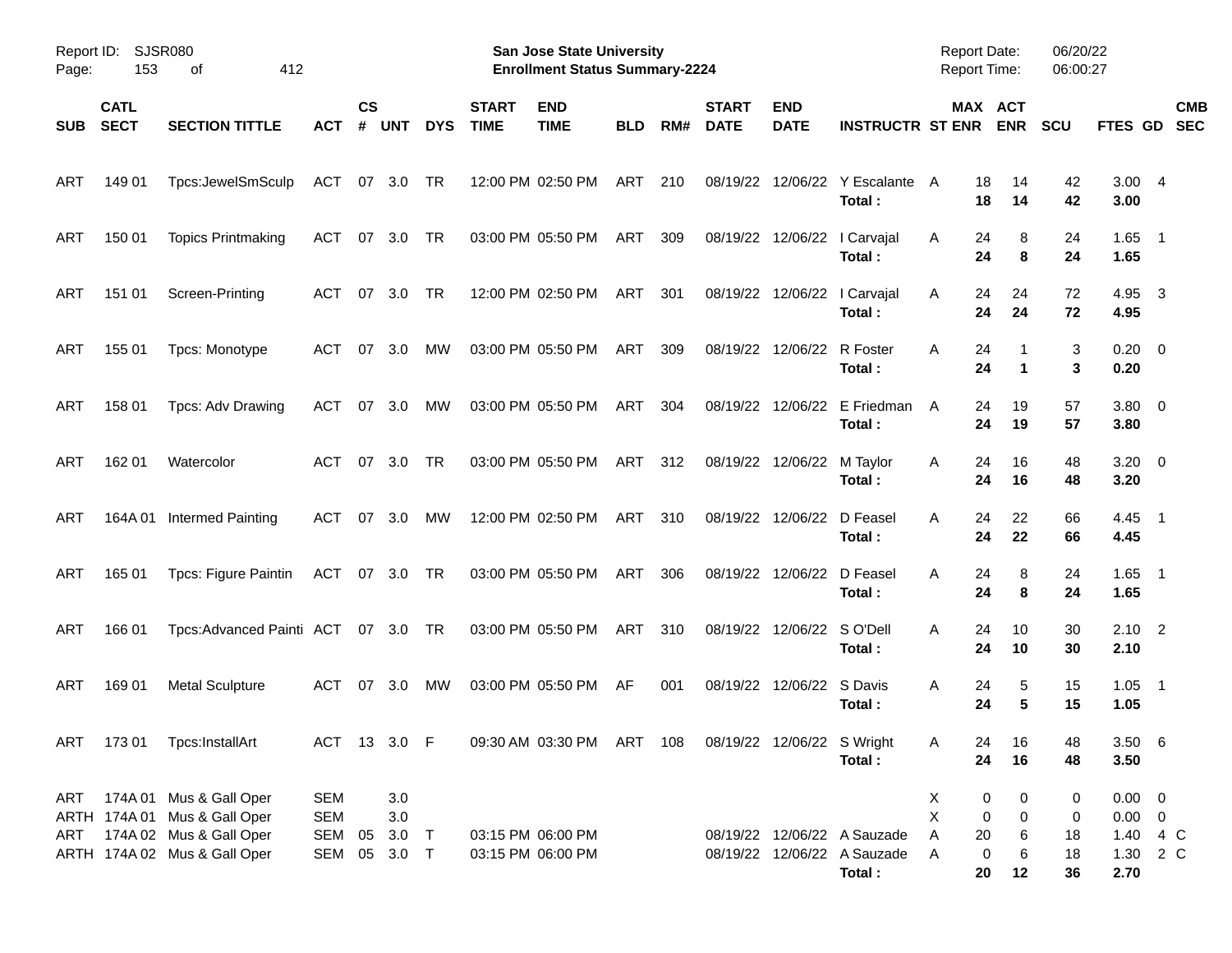| Page:                                                       | Report ID: SJSR080<br>154                                | 412<br>оf                                                                                                                                    |                                                                                  |                                  |                                        |                                                                           |                             | San Jose State University<br><b>Enrollment Status Summary-2224</b>      |            |                     |                                                    |                                                                                 |                                                                 | <b>Report Date:</b><br><b>Report Time:</b>                           |                                            | 06/20/22<br>06:00:27            |                                                                                             |                           |
|-------------------------------------------------------------|----------------------------------------------------------|----------------------------------------------------------------------------------------------------------------------------------------------|----------------------------------------------------------------------------------|----------------------------------|----------------------------------------|---------------------------------------------------------------------------|-----------------------------|-------------------------------------------------------------------------|------------|---------------------|----------------------------------------------------|---------------------------------------------------------------------------------|-----------------------------------------------------------------|----------------------------------------------------------------------|--------------------------------------------|---------------------------------|---------------------------------------------------------------------------------------------|---------------------------|
| <b>SUB</b>                                                  | <b>CATL</b><br><b>SECT</b>                               | <b>SECTION TITTLE</b>                                                                                                                        | <b>ACT</b>                                                                       | $\mathsf{cs}$<br>#               | <b>UNT</b>                             | <b>DYS</b>                                                                | <b>START</b><br><b>TIME</b> | <b>END</b><br><b>TIME</b>                                               | <b>BLD</b> | RM#                 | <b>START</b><br><b>DATE</b>                        | <b>END</b><br><b>DATE</b>                                                       | <b>INSTRUCTR ST ENR</b>                                         |                                                                      | MAX ACT<br><b>ENR</b>                      | <b>SCU</b>                      |                                                                                             | <b>CMB</b><br>FTES GD SEC |
| ART                                                         | 175 01                                                   | Sp Top Studio Art                                                                                                                            | ACT                                                                              | 07                               | 3.0                                    | <b>MW</b>                                                                 |                             | 03:00 PM 05:50 PM                                                       | ART        | 141                 |                                                    |                                                                                 | 08/19/22 12/06/22 J Morgan<br>Total:                            | Α<br>24<br>24                                                        | 8<br>8                                     | 24<br>24                        | 1.75<br>1.75                                                                                | $\overline{\mathbf{3}}$   |
| ART<br><b>ART</b>                                           | 178 01<br>178 02                                         | Art Field Work<br>Art Field Work                                                                                                             | <b>SUP</b><br><b>SUP</b>                                                         | 78                               | 1.0<br>78 3.0                          | TBA<br><b>TBA</b>                                                         |                             |                                                                         | ON<br>ON   | <b>LINE</b><br>LINE | 08/19/22 12/06/22<br>08/19/22 12/06/22             |                                                                                 | Total:                                                          | 10<br>Α<br>Α<br>5<br>15                                              | 0<br>0<br>0                                | 0<br>0<br>0                     | $0.00 \t 0$<br>$0.00 \t 0$<br>0.00                                                          |                           |
| ART                                                         | 179 01                                                   | Spec Prob in Art                                                                                                                             | <b>SUP</b>                                                                       |                                  | 78 3.0                                 | TBA                                                                       |                             |                                                                         | ON         | LINE                | 08/19/22 12/06/22                                  |                                                                                 | Total:                                                          | 10<br>Α<br>10                                                        | 0<br>0                                     | 0<br>0                          | $0.00 \t 0$<br>0.00                                                                         |                           |
| ART<br>ART<br>ART<br><b>ART</b><br><b>ART</b><br><b>ART</b> | 180 01<br>180 02<br>180 03<br>180 04<br>180 05<br>180 06 | <b>Indiv Studies</b><br><b>Indiv Studies</b><br><b>Indiv Studies</b><br><b>Indiv Studies</b><br><b>Indiv Studies</b><br><b>Indiv Studies</b> | <b>SUP</b><br><b>SUP</b><br><b>SUP</b><br><b>SUP</b><br><b>SUP</b><br><b>SUP</b> | 78<br>78<br>78<br>78<br>78<br>78 | 1.0<br>2.0<br>3.0<br>3.0<br>3.0<br>3.0 | TBA<br><b>TBA</b><br><b>TBA</b><br><b>TBA</b><br><b>TBA</b><br><b>TBA</b> |                             |                                                                         |            |                     | 08/19/22 12/06/22<br>08/19/22<br>08/19/22 12/06/22 | 08/19/22 12/06/22 SO'Dell<br>08/19/22 12/06/22<br>12/06/22<br>08/19/22 12/06/22 | l Carvajal<br>Total:                                            | 36<br>Α<br>10<br>Α<br>10<br>Α<br>10<br>Α<br>10<br>Α<br>10<br>Α<br>86 | 2<br>0<br>0<br>0<br>0<br>0<br>$\mathbf{2}$ | 0<br>0<br>0<br>0<br>0<br>0<br>0 | $0.15$ 1<br>$0.00 \t 0$<br>$0.00 \t 0$<br>$0.00 \t 0$<br>$0.00 \t 0$<br>$0.00 \t 0$<br>0.15 |                           |
| ART                                                         | 193 01                                                   | <b>Digital Materials</b>                                                                                                                     | ACT 07 3.0                                                                       |                                  |                                        | TR                                                                        |                             | 03:00 PM 05:50 PM                                                       | AF         | 001                 |                                                    | 08/19/22 12/06/22                                                               | Total:                                                          | 24<br>Α<br>24                                                        | 8<br>8                                     | 24<br>24                        | $1.65$ 1<br>1.65                                                                            |                           |
| ART<br><b>ART</b>                                           | 195 01<br>195 02                                         | <b>BFA Exhibition</b><br><b>BFA Exhibition</b>                                                                                               | ACT<br>ACT                                                                       | 20                               | 3.0<br>20 3.0                          | W<br>- W                                                                  |                             | 12:00 PM 02:50 PM<br>03:00 PM 05:50 PM                                  | ART<br>ART | 110<br>110          | 08/19/22                                           | 12/06/22                                                                        | G Hobbs<br>08/19/22 12/06/22 R Holberton<br>Total:              | 15<br>Α<br>15<br>A<br>30                                             | 15<br>6<br>21                              | 45<br>18<br>63                  | $3.00 \ 0$<br>$1.20 \t 0$<br>4.20                                                           |                           |
| ART                                                         | 197 01                                                   | <b>BA Senior Project</b>                                                                                                                     | SEM 05 3.0 R                                                                     |                                  |                                        |                                                                           | 03:00 PM 05:45 PM           |                                                                         |            |                     |                                                    | 08/19/22 12/06/22 L Fung                                                        | Total:                                                          | 24<br>A<br>24                                                        | 5<br>5                                     | 15<br>15                        | $1.00 \t 0$<br>1.00                                                                         |                           |
| <b>ART</b><br>ART<br>ART                                    | 198 01<br>198 02<br>198 03                               | <b>B.F.A. Seminar</b><br><b>B.F.A. Seminar</b><br>B.F.A. Seminar                                                                             | SEM<br><b>SEM</b><br>SEM 05 3.0 T                                                | 05                               | 3.0<br>3.0                             | -R                                                                        |                             | 12:00 PM 02:45 PM<br>03:00 PM 05:50 PM ART 105 08/19/22 12/06/22 J Silk |            |                     |                                                    | 08/19/22 12/06/22 Y Harris                                                      | Total:                                                          | 20<br>Α<br>Χ<br>20<br>Α<br>40                                        | 20<br>0<br>$\mathbf 0$<br>20<br>40         | 60<br>0<br>60<br>120            | $4.00 \ 0$<br>$0.00 \t 0$<br>$4.00 \ 0$<br>8.00                                             |                           |
| ART<br>ART<br>ART<br>ART<br>ART                             | 199 01<br>199 02<br>199 03<br>199 04<br>199 05           | <b>BFA Project</b><br><b>BFA Project</b><br><b>BFA Project</b><br><b>BFA Project</b><br><b>BFA Project</b>                                   | SUP 78 3.0 TBA<br><b>SUP</b><br><b>SUP</b><br><b>SUP</b><br><b>SUP</b>           |                                  | 78 3.0<br>78 3.0<br>78 3.0             | <b>TBA</b><br><b>TBA</b><br><b>TBA</b><br>78 3.0 TBA                      |                             |                                                                         |            |                     |                                                    | 08/19/22 12/06/22 B Danh<br>08/19/22 12/06/22 S O'Dell<br>08/19/22 12/06/22     | 08/19/22 12/06/22 V Mendoza<br>08/19/22 12/06/22 A Shiverdeck A | 35<br>A<br>35<br>A<br>36<br>30<br>A<br>30<br>A                       | 4<br>$\mathbf{1}$<br>3<br>6<br>0           | 0<br>0<br>0<br>0<br>0           | 0.80 0<br>$0.20 \ 0$<br>$0.60 \t 0$<br>$1.20 \t 0$<br>$0.00 \t 0$                           |                           |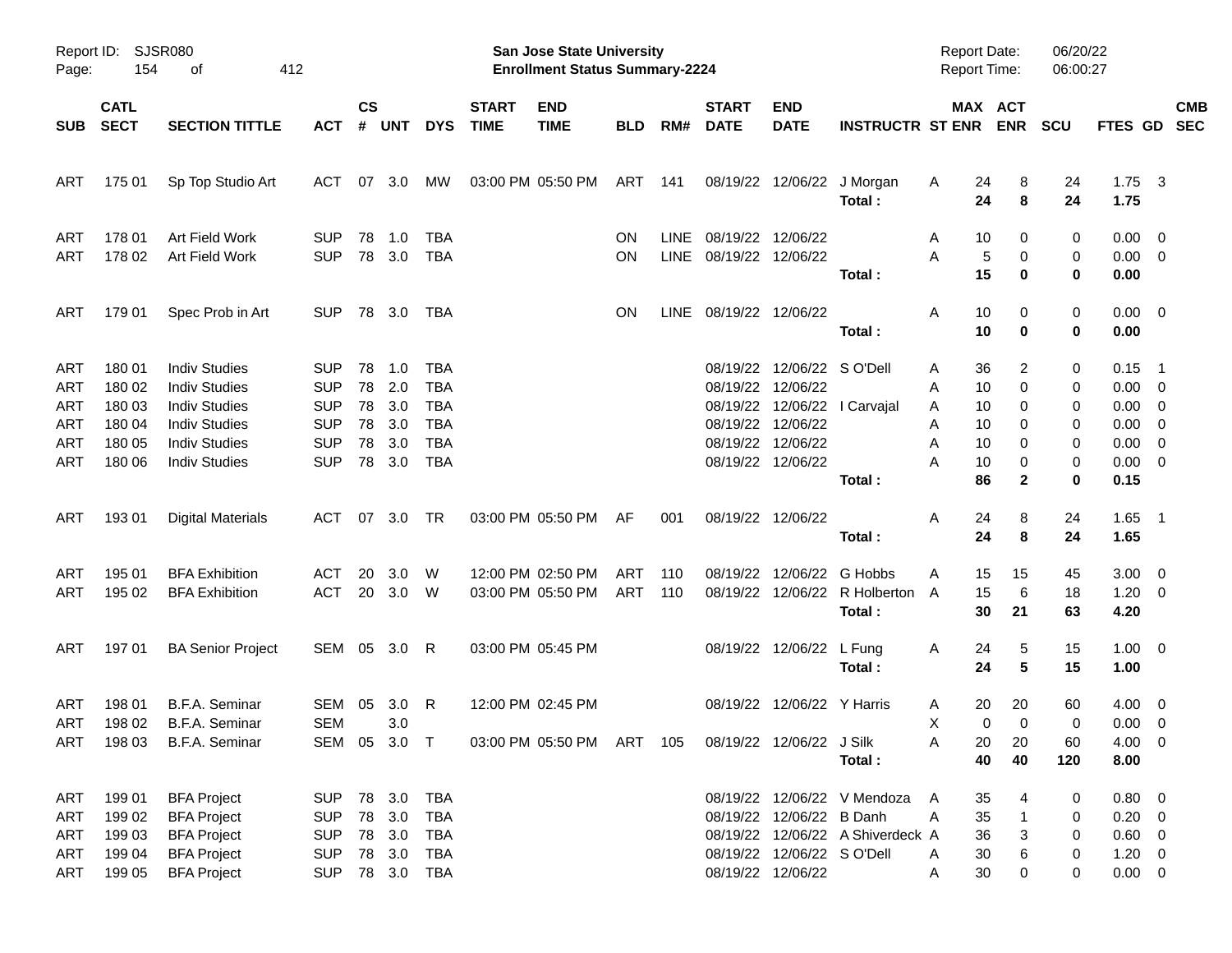| Page:      | Report ID: SJSR080<br>155  | 412<br>οf                                          |                |               |            |                   |                             | San Jose State University<br><b>Enrollment Status Summary-2224</b> |            |     |                             |                            |                                                            | Report Date:<br>Report Time: |                                | 06/20/22<br>06:00:27 |                 |                                                        |            |
|------------|----------------------------|----------------------------------------------------|----------------|---------------|------------|-------------------|-----------------------------|--------------------------------------------------------------------|------------|-----|-----------------------------|----------------------------|------------------------------------------------------------|------------------------------|--------------------------------|----------------------|-----------------|--------------------------------------------------------|------------|
| <b>SUB</b> | <b>CATL</b><br><b>SECT</b> | <b>SECTION TITTLE</b>                              | <b>ACT</b>     | $\mathsf{cs}$ | # UNT      | <b>DYS</b>        | <b>START</b><br><b>TIME</b> | <b>END</b><br><b>TIME</b>                                          | <b>BLD</b> | RM# | <b>START</b><br><b>DATE</b> | <b>END</b><br><b>DATE</b>  | <b>INSTRUCTR ST ENR</b>                                    |                              | MAX ACT<br><b>ENR</b>          | <b>SCU</b>           | FTES GD SEC     |                                                        | <b>CMB</b> |
|            |                            |                                                    |                |               |            |                   |                             |                                                                    |            |     |                             |                            | Total:                                                     | 166                          | 14                             | 0                    | 2.80            |                                                        |            |
| ART        |                            | 200W 01 Prof Writing Worksho SEM 05 3.0 T          |                |               |            |                   |                             | 09:00 AM 11:45 AM                                                  | ART        | 105 |                             | 08/19/22 12/06/22          | J Silk<br>Total:                                           | A<br>15<br>15                | 15<br>15                       | 45<br>45             | 3.75 15<br>3.75 |                                                        |            |
| ART        | 208 01                     | <b>Grad Photo Crit</b>                             | SEM 05         |               | 3.0        | $\top$            |                             | 06:00 PM 08:50 PM                                                  |            |     |                             | 08/19/22 12/06/22 L Fung   | Total:                                                     | 15<br>A<br>15                | 8<br>8                         | 24<br>24             | 2.00 8<br>2.00  |                                                        |            |
| <b>ART</b> | 21701                      | <b>Tutrls Pictorial</b>                            | LAB            | 78            | 3.0        | <b>TBA</b>        |                             |                                                                    |            |     |                             |                            | 08/19/22 12/06/22   Carvajal                               | 10<br>A                      | 2                              | 6                    | 0.50            | $\overline{\phantom{0}}$                               |            |
| ART<br>ART | 217 02<br>217 03           | <b>Tutrls Pictorial</b><br><b>Tutrls Pictorial</b> | LAB<br>LAB     | 78<br>78      | 3.0<br>3.0 | <b>TBA</b><br>TBA |                             |                                                                    |            |     |                             | 08/19/22 12/06/22 SO'Dell  | 08/19/22 12/06/22 E Friedman                               | 5<br>A<br>$\sqrt{5}$<br>A    | $\overline{c}$<br>$\mathbf{1}$ | 6<br>3               | 0.50<br>0.25    | $\overline{\phantom{a}}$<br>$\overline{\phantom{0}}$ 1 |            |
|            |                            |                                                    |                |               |            |                   |                             |                                                                    |            |     |                             |                            | Total:                                                     | 20                           | 5                              | 15                   | 1.25            |                                                        |            |
| ART        | 219 01                     | <b>Tutrls Spatial Art</b>                          | LAB            | 78            | 3.0        | <b>TBA</b>        |                             |                                                                    |            |     |                             |                            | 08/19/22 12/06/22 C Thompto                                | 20<br>A                      |                                | 3                    | 0.25            | $\overline{\phantom{0}}$ 1                             |            |
| <b>ART</b> | 219 02                     | <b>Tutrls Spatial Art</b>                          | LAB            | 78            | 3.0        | <b>TBA</b>        |                             |                                                                    |            |     | 08/19/22 12/06/22           |                            |                                                            | 20<br>Α                      | 0                              | 0                    | $0.00 \t 0$     |                                                        |            |
| ART        | 219 03                     | <b>Tutrls Spatial Art</b>                          | LAB            | 78            | 3.0        | TBA               |                             |                                                                    |            |     |                             | 08/19/22 12/06/22          |                                                            | 20<br>A                      | 0                              | 0                    | $0.00 \t 0$     |                                                        |            |
|            |                            |                                                    |                |               |            |                   |                             |                                                                    |            |     |                             |                            | Total:                                                     | 60                           | 1                              | 3                    | 0.25            |                                                        |            |
| ART        | 220 01                     | <b>Tutrls Digital Art</b>                          | LAB            | 78            | 3.0        | <b>TBA</b>        |                             |                                                                    |            |     |                             |                            | 08/19/22 12/06/22 C Thompto                                | 10<br>A                      |                                | 3                    | 0.25            | $\overline{\phantom{1}}$                               |            |
| <b>ART</b> | 220 02                     | <b>Tutrls Digital Art</b>                          | LAB            | 78            | 3.0        | <b>TBA</b>        |                             |                                                                    |            |     |                             | 08/19/22 12/06/22 D Bayus  |                                                            | 10<br>Α                      |                                | 3                    | 0.25            | $\overline{\phantom{0}}$ 1                             |            |
| ART        | 220 03                     | <b>Tutrls Digital Art</b>                          | LAB            | 78            | 3.0        | TBA               |                             |                                                                    |            |     |                             |                            | 08/19/22 12/06/22 l Carvajal                               | 10<br>A                      | 0                              | 0                    | $0.00 \t 0$     |                                                        |            |
|            |                            |                                                    |                |               |            |                   |                             |                                                                    |            |     |                             |                            | Total:                                                     | 30                           | $\mathbf{2}$                   | 6                    | 0.50            |                                                        |            |
| ART        | 222 01                     | <b>Grad Tutrls Photog</b>                          | LAB            | 78            | 3.0        | <b>TBA</b>        |                             |                                                                    |            |     |                             | 08/19/22 12/06/22 B Danh   |                                                            | 20<br>Α                      | 3                              | 9                    | 0.75            | $\overline{\mathbf{3}}$                                |            |
| ART        | 222 02                     | <b>Grad Tutrls Photog</b>                          | LAB            | 78            | 3.0        | <b>TBA</b>        |                             |                                                                    |            |     |                             | 08/19/22 12/06/22          |                                                            | 5<br>Α                       | 0                              | 0                    | 0.00            | $\overline{\mathbf{0}}$                                |            |
| <b>ART</b> | 222 03                     | <b>Grad Tutrls Photog</b>                          | LAB            | 78            | 3.0        | <b>TBA</b>        |                             |                                                                    |            |     | 08/19/22 12/06/22           |                            |                                                            | Α                            | 5<br>0                         | 0                    | 0.00            | $\overline{\phantom{0}}$                               |            |
| <b>ART</b> | 222 04                     | <b>Grad Tutrls Photog</b>                          | LAB            | 78            | 3.0        | <b>TBA</b>        |                             |                                                                    |            |     | 08/19/22 12/06/22           |                            |                                                            | 5<br>Α                       | 0                              | 0                    | 0.00            | $\overline{\mathbf{0}}$                                |            |
| ART        | 222 05                     | <b>Grad Tutrls Photog</b>                          | LAB            | 78            | 3.0        | TBA               |                             |                                                                    |            |     |                             | 08/19/22 12/06/22          |                                                            | 5<br>A                       | 0                              | 0                    | $0.00 \t 0$     |                                                        |            |
|            |                            |                                                    |                |               |            |                   |                             |                                                                    |            |     |                             |                            | Total:                                                     | 40                           | 3                              | 9                    | 0.75            |                                                        |            |
| ART        | 260 01                     | Spec Tutrls in Art                                 | LAB            |               | 78 3.0     | TBA               |                             |                                                                    |            |     |                             | 08/19/22 12/06/22 D Feasel |                                                            | A                            | 5                              | 3                    | 0.25            | - 1                                                    |            |
|            |                            | ART 260 02 Spec Tutrls in Art                      | LAB 78 3.0 TBA |               |            |                   |                             |                                                                    |            |     |                             | 08/19/22 12/06/22 Y Harris |                                                            | A                            | $5 \quad 1$                    | $\overline{3}$       | $0.25$ 1        |                                                        |            |
| ART        | 260 03                     | Spec Tutrls in Art                                 | LAB            |               | 78 3.0     | TBA               |                             |                                                                    |            |     |                             | 08/19/22 12/06/22          |                                                            | 10<br>A                      | 0                              | 0                    | $0.00 \t 0$     |                                                        |            |
| ART        | 260 04                     | Spec Tutrls in Art                                 | LAB            |               | 78 3.0     | <b>TBA</b>        |                             |                                                                    |            |     |                             | 08/19/22 12/06/22          |                                                            | 10<br>Α                      | 0                              | 0                    | $0.00 \t 0$     |                                                        |            |
| ART        | 260 05                     | Spec Tutrls in Art                                 | LAB            |               | 78 3.0     | TBA               |                             |                                                                    |            |     | 08/19/22 12/06/22           |                            |                                                            | $\sqrt{5}$<br>Α              | 0                              | 0                    | $0.00 \t 0$     |                                                        |            |
| ART        | 260 06                     | Spec Tutrls in Art                                 | LAB            |               | 78 3.0     | TBA               |                             |                                                                    |            |     |                             | 08/19/22 12/06/22          |                                                            | A<br>10                      | 0                              | 0                    | $0.00 \t 0$     |                                                        |            |
|            |                            |                                                    |                |               |            |                   |                             |                                                                    |            |     |                             |                            | Total:                                                     | 45                           | $\mathbf{2}$                   | 6                    | 0.50            |                                                        |            |
| ART        | 281 02                     | Interdis Critique                                  | SEM 05 3.0 R   |               |            |                   |                             |                                                                    |            |     |                             |                            | 06:00 PM 08:45 PM ART 110 08/19/22 12/06/22 A Shiverdeck A | 15                           | - 13                           | 39                   | 3.25 13         |                                                        |            |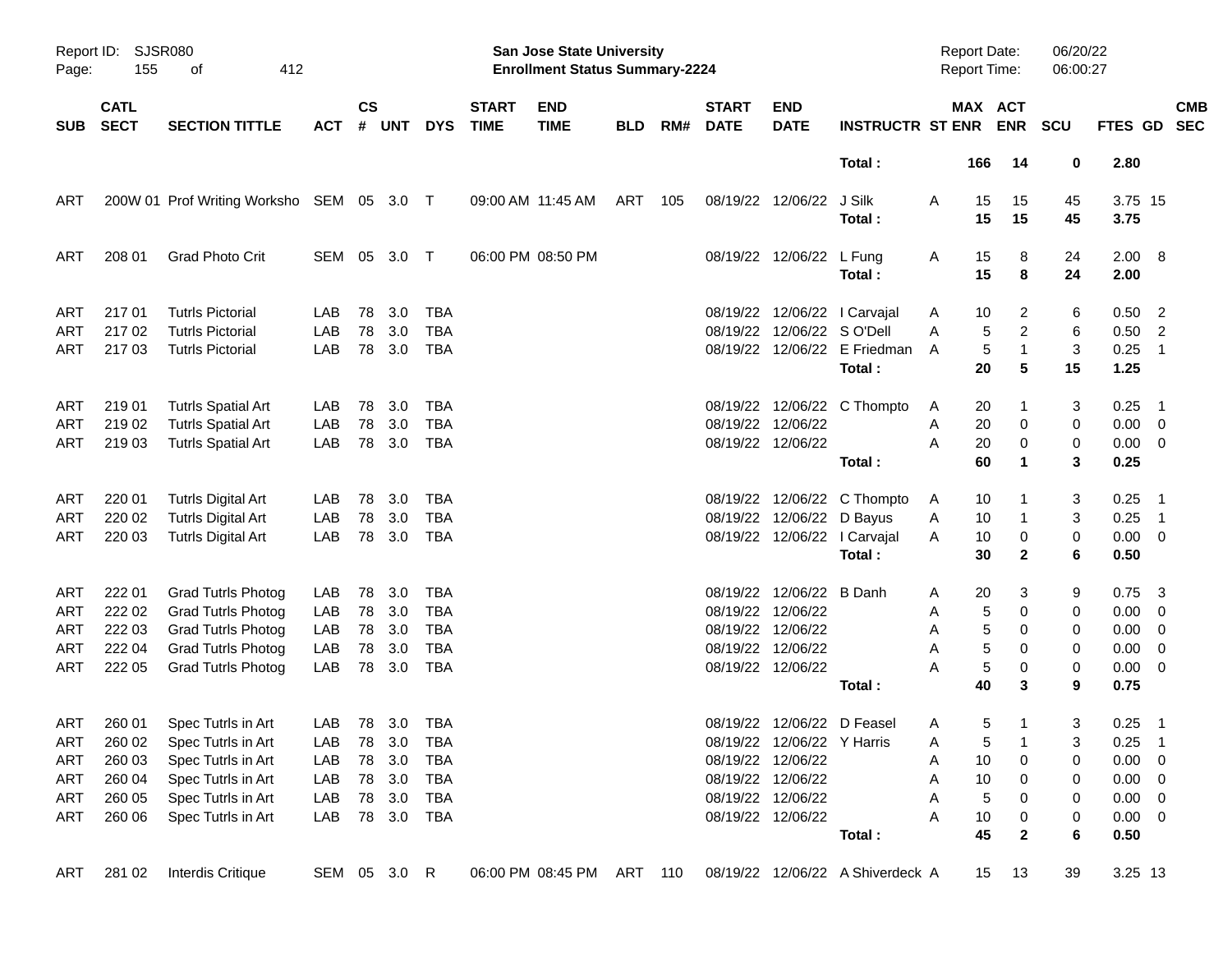| Page:                           | Report ID: SJSR080<br>156  | 412<br>οf                                                                                                                                     |                                                                    |                      |                                    |                                                                    |                             | San Jose State University<br><b>Enrollment Status Summary-2224</b>     |            |              |                                             |                                                                                                                               |                                            | Report Date:<br><b>Report Time:</b> |                             |                                  | 06/20/22<br>06:00:27       |                                                                       |                            |            |
|---------------------------------|----------------------------|-----------------------------------------------------------------------------------------------------------------------------------------------|--------------------------------------------------------------------|----------------------|------------------------------------|--------------------------------------------------------------------|-----------------------------|------------------------------------------------------------------------|------------|--------------|---------------------------------------------|-------------------------------------------------------------------------------------------------------------------------------|--------------------------------------------|-------------------------------------|-----------------------------|----------------------------------|----------------------------|-----------------------------------------------------------------------|----------------------------|------------|
| <b>SUB</b>                      | <b>CATL</b><br><b>SECT</b> | <b>SECTION TITTLE</b>                                                                                                                         | ACT                                                                | $\mathsf{cs}$<br>#   | <b>UNT</b>                         | <b>DYS</b>                                                         | <b>START</b><br><b>TIME</b> | <b>END</b><br><b>TIME</b>                                              | <b>BLD</b> | RM#          | <b>START</b><br><b>DATE</b>                 | <b>END</b><br><b>DATE</b>                                                                                                     | <b>INSTRUCTR ST ENR ENR</b>                |                                     |                             | MAX ACT                          | <b>SCU</b>                 | FTES GD SEC                                                           |                            | <b>CMB</b> |
|                                 |                            |                                                                                                                                               |                                                                    |                      |                                    |                                                                    |                             |                                                                        |            |              |                                             |                                                                                                                               | Total:                                     |                                     | 15                          | 13                               | 39                         | 3.25                                                                  |                            |            |
| ART                             |                            | 282A 01 Sem Theory & Crit                                                                                                                     | SEM 05 3.0                                                         |                      |                                    | -R                                                                 |                             | 03:00 PM 05:45 PM                                                      | ON         |              | LINE 08/19/22 12/06/22                      |                                                                                                                               | Total:                                     | Α                                   | 20<br>20                    | 15<br>15                         | 45<br>45                   | 3.75 15<br>3.75                                                       |                            |            |
| ART                             |                            | 297A 01 MA Special Study                                                                                                                      | <b>SUP</b>                                                         |                      | 78 3.0                             | TBA                                                                |                             |                                                                        |            |              |                                             | 08/19/22 12/06/22                                                                                                             | Total:                                     | Α                                   | 10<br>10                    | 0<br>$\bf{0}$                    | 0<br>0                     | $0.00 \t 0$<br>0.00                                                   |                            |            |
| ART                             |                            | 297B 01 Masters Project                                                                                                                       | <b>SUP</b>                                                         |                      | 78 3.0                             | TBA                                                                |                             |                                                                        |            |              |                                             | 08/19/22 12/06/22                                                                                                             | Total:                                     | Α                                   | 10<br>10                    | 0<br>0                           | 0<br>0                     | $0.00 \t 0$<br>0.00                                                   |                            |            |
| ART<br>ART<br>ART<br>ART<br>ART |                            | 298A 01 MFA Special Study<br>298A 02 MFA Special Study<br>298A 03 MFA Special Study<br>298A 04 MFA Special Study<br>298A 05 MFA Special Study | <b>SUP</b><br><b>SUP</b><br><b>SUP</b><br><b>SUP</b><br><b>SUP</b> | 78<br>78<br>78<br>78 | 3.0<br>3.0<br>3.0<br>3.0<br>78 3.0 | <b>TBA</b><br><b>TBA</b><br><b>TBA</b><br><b>TBA</b><br><b>TBA</b> |                             |                                                                        |            |              |                                             | 08/19/22 12/06/22 B Danh<br>08/19/22 12/06/22 SO'Dell<br>08/19/22 12/06/22 S Wright<br>08/19/22 12/06/22<br>08/19/22 12/06/22 | Total:                                     | Α<br>Α<br>Α<br>Α<br>А               | 5<br>5<br>5<br>5<br>5<br>25 | 2<br>0<br>1<br>0<br>0<br>3       | 0<br>0<br>0<br>0<br>0<br>0 | $0.50$ 2<br>$0.00 \t 0$<br>0.25<br>$0.00 \t 0$<br>$0.00 \t 0$<br>0.75 | $\overline{\phantom{1}}$   |            |
| ART<br>ART<br>ART<br>ART        |                            | 298B 01 MFA Project<br>298B 02 MFA Project<br>298B 03 MFA Project<br>298B 04 MFA Project                                                      | <b>SUP</b><br><b>SUP</b><br><b>SUP</b><br><b>SUP</b>               | 78<br>78             | 3.0<br>78 3.0<br>3.0<br>78 3.0     | TBA<br><b>TBA</b><br><b>TBA</b><br><b>TBA</b>                      |                             |                                                                        |            |              |                                             | 08/19/22 12/06/22 SO'Dell<br>08/19/22 12/06/22 B Danh<br>08/19/22 12/06/22 S Wright<br>08/19/22 12/06/22                      | Total:                                     | Α<br>Α<br>Α<br>A                    | 5<br>5<br>5<br>5<br>20      | 0<br>3                           | 0<br>0<br>0<br>0<br>0      | $0.25$ 1<br>$0.25$ 1<br>0.25<br>$0.00 \t 0$<br>0.75                   | $\overline{\phantom{0}}$ 1 |            |
| ART<br>ART                      | 299 01<br>299 02           | <b>Master's Thesis</b><br><b>Master's Thesis</b>                                                                                              | <b>SUP</b><br><b>SUP</b>                                           | 78                   | 3.0<br>78 3.0                      | TBA<br><b>TBA</b>                                                  |                             |                                                                        | ON.<br>ON. | LINE<br>LINE | 08/19/22 12/06/22<br>08/19/22 12/06/22      |                                                                                                                               | Total:                                     | Α<br>A                              | 5<br>5<br>10                | 0<br>0<br>$\bf{0}$               | 0<br>0<br>0                | $0.00 \t 0$<br>$0.00 \t 0$<br>0.00                                    |                            |            |
|                                 | ARTH 1501<br>ARTH 1502     | <b>Visual Culture</b><br><b>Visual Culture</b>                                                                                                | <b>LEC</b><br><b>LEC</b>                                           | 02                   | 3.0<br>02 3.0                      | TR<br><b>TR</b>                                                    |                             | 09:00 AM 10:15 AM<br>10:30 AM 11:45 AM                                 | ART<br>ART | 133<br>133   | 08/19/22                                    | 12/06/22<br>08/19/22 12/06/22 I Pafford                                                                                       | l Pafford<br>Total:                        | Α<br>A                              | 70<br>70<br>140             | 14<br>26<br>40                   | 42<br>78<br>120            | 2.80 0<br>$5.20 \ 0$<br>8.00                                          |                            |            |
|                                 |                            | ARTH 70A 01 Art Hist Prehis-Med LEC 02 3.0 MW 04:30 PM 05:45 PM ON LINE 08/19/22 12/06/22 I Pafford                                           |                                                                    |                      |                                    |                                                                    |                             |                                                                        |            |              |                                             |                                                                                                                               | Total:                                     | A                                   | 50<br>50                    | 50<br>50                         | 150<br>150                 | $10.00 \t 0$<br>10.00                                                 |                            |            |
|                                 |                            | ARTH 70B 01 Art Hist Ren-Mod<br>ARTH 70B 02 Art Hist Ren-Mod<br>ARTH 70B 03 Art Hist Ren-Mod                                                  | LEC 02 3.0<br>LEC<br>LEC 02 3.0                                    |                      | 02 3.0                             | MW<br>TR.<br>MW                                                    |                             | 03:00 PM 04:15 PM ART 133<br>10:30 AM 11:45 AM<br>12:00 PM 01:15 PM ON | - ON       |              | 08/19/22 12/06/22<br>LINE 08/19/22 12/06/22 |                                                                                                                               | LINE 08/19/22 12/06/22 M Salzman<br>Total: | Α<br>A<br>A                         | 70<br>70<br>70<br>210       | 26<br>53<br>$\overline{0}$<br>79 | 78<br>159<br>0<br>237      | $5.20 \ 0$<br>$10.60 \t 0$<br>$0.00 \t 0$<br>15.80                    |                            |            |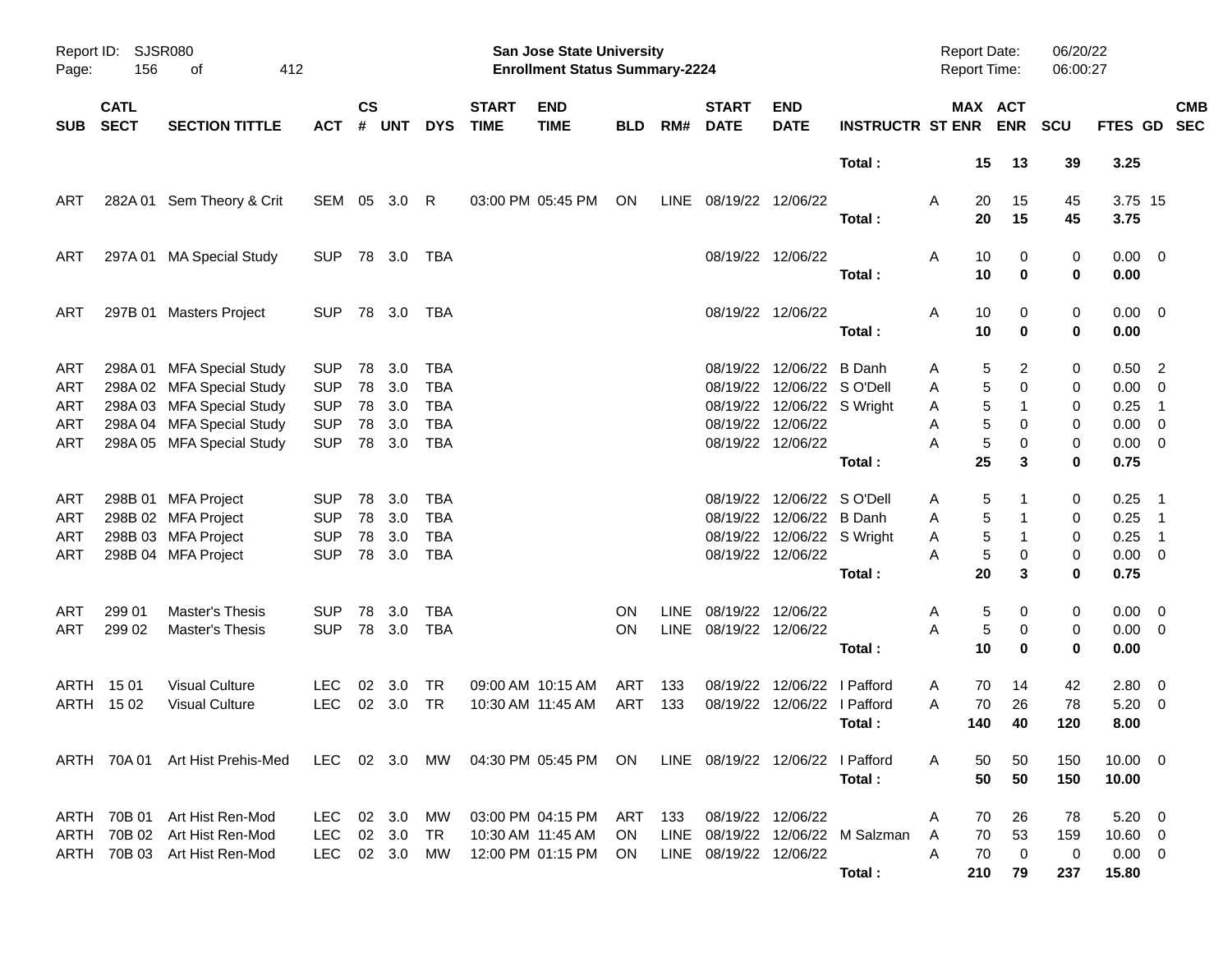| Report ID:<br>Page: | 157                        | SJSR080<br>412<br>οf            |            |                    |            |            |                             | San Jose State University<br><b>Enrollment Status Summary-2224</b>  |            |             |                             |                             |                         | <b>Report Date:</b><br>Report Time: |                       | 06/20/22<br>06:00:27 |                |                          |                          |
|---------------------|----------------------------|---------------------------------|------------|--------------------|------------|------------|-----------------------------|---------------------------------------------------------------------|------------|-------------|-----------------------------|-----------------------------|-------------------------|-------------------------------------|-----------------------|----------------------|----------------|--------------------------|--------------------------|
| <b>SUB</b>          | <b>CATL</b><br><b>SECT</b> | <b>SECTION TITTLE</b>           | <b>ACT</b> | $\mathsf{cs}$<br># | <b>UNT</b> | <b>DYS</b> | <b>START</b><br><b>TIME</b> | <b>END</b><br><b>TIME</b>                                           | <b>BLD</b> | RM#         | <b>START</b><br><b>DATE</b> | <b>END</b><br><b>DATE</b>   | <b>INSTRUCTR ST ENR</b> |                                     | MAX ACT<br><b>ENR</b> | <b>SCU</b>           | <b>FTES GD</b> |                          | <b>CMB</b><br><b>SEC</b> |
| ARTH                | 72 01                      | Design in Society               | <b>LEC</b> | 01                 | 3.0        | MW         |                             | 12:00 PM 01:15 PM                                                   | <b>ON</b>  | <b>LINE</b> | 08/19/22                    |                             | 12/06/22 E Carroll      | A                                   | 70<br>70              | 210                  | 14.00          | -0                       |                          |
| ARTH                | 72 02                      | Design in Society               | <b>LEC</b> |                    | 3.0        |            |                             |                                                                     |            |             |                             |                             |                         | X                                   | 0<br>$\mathbf 0$      | 0                    | 0.00           | 0                        |                          |
| ARTH                | 72 03                      | Design in Society               | <b>LEC</b> | 01                 | 3.0        | <b>TR</b>  |                             | 12:00 PM 01:15 PM                                                   | <b>ART</b> | 135         | 08/19/22                    |                             | 12/06/22 E Carroll      | Α                                   | 50<br>35              | 105                  | 7.00           | 0                        |                          |
| ARTH                | 72 04                      | Design in Society               | <b>LEC</b> | 01                 | 3.0        | <b>TR</b>  |                             | 01:30 PM 02:45 PM                                                   | ON         | <b>LINE</b> | 08/19/22                    | 12/06/22                    | Total:                  | Α<br>190                            | 16<br>70<br>121       | 48<br>363            | 3.20<br>24.20  | - 0                      |                          |
|                     | ARTH 110 01                | Hst/Thry New Media              | <b>LEC</b> |                    | 3.0        |            |                             |                                                                     |            |             |                             |                             |                         | Х                                   | 0<br>0                | 0                    | 0.00           | $\overline{\mathbf{0}}$  |                          |
| ART                 | 110 01                     | Hst/Thry New Media              | <b>LEC</b> |                    | 3.0        |            |                             |                                                                     |            |             |                             |                             |                         | X                                   | 0<br>0                | 0                    | 0.00           | $\mathbf 0$              |                          |
|                     | ARTH 110 02                | Hst/Thry New Media              | <b>LEC</b> | 01                 | 3.0        | <b>TR</b>  |                             | 03:00 PM 04:15 PM                                                   | ON         | <b>LINE</b> | 08/19/22                    | 12/06/22                    | M Hankwitz              | A                                   | 12<br>50              | 36                   | 2.40           | $0\,C$                   |                          |
| ART                 | 110 02                     | Hst/Thry New Media              | <b>LEC</b> | 01                 | 3.0        | <b>TR</b>  |                             | 03:00 PM 04:15 PM                                                   | <b>ON</b>  | <b>LINE</b> | 08/19/22                    | 12/06/22                    | M Hankwitz              | A                                   | $\mathbf 0$<br>14     | 42                   | 2.80           | 0 <sup>o</sup>           |                          |
|                     |                            |                                 |            |                    |            |            |                             |                                                                     |            |             |                             |                             | Total:                  |                                     | 50<br>26              | 78                   | 5.20           |                          |                          |
|                     | ARTH 126 01                | History of Photo                | <b>LEC</b> | 02                 | 3.0        | МW         |                             | 03:00 PM 04:15 PM                                                   | ΟN         | <b>LINE</b> | 08/19/22                    | 12/06/22                    | E Linden                | A                                   | 50<br>20              | 60                   | 4.15           | 3 C                      |                          |
|                     | PHOT 126 01                | History of Photo                | <b>LEC</b> | 02                 | 3.0        | <b>MW</b>  |                             | 03:00 PM 04:15 PM                                                   | ON         | LINE        | 08/19/22                    | 12/06/22                    | E Linden                | A                                   | 8<br>0                | 24                   | 1.60           | 0 <sup>o</sup>           |                          |
|                     |                            |                                 |            |                    |            |            |                             |                                                                     |            |             |                             |                             | Total:                  |                                     | 50<br>28              | 84                   | 5.75           |                          |                          |
|                     | ARTH 160 01                | <b>Modern Architecture</b>      | <b>LEC</b> | 02                 | 3.0        | MW         |                             | 12:00 PM 01:15 PM                                                   | ON         | LINE        | 08/19/22                    | 12/06/22                    | G Simms                 | Α                                   | 50<br>39              | 117                  | 7.80 0         |                          |                          |
|                     |                            |                                 |            |                    |            |            |                             |                                                                     |            |             |                             |                             | Total:                  |                                     | 50<br>39              | 117                  | 7.80           |                          |                          |
|                     | ARTH 176A 01               | Gr Des Hist/Theory              | <b>LEC</b> |                    | 3.0        |            |                             |                                                                     |            |             |                             |                             |                         | Х                                   | 0<br>0                | 0                    | 0.00           | $\overline{\phantom{0}}$ |                          |
|                     |                            | DSGD 176A 01 Gr Des Hist/Theory | <b>LEC</b> |                    | 3.0        |            |                             |                                                                     |            |             |                             |                             |                         | X                                   | 0<br>$\mathbf 0$      | 0                    | 0.00           | $\mathbf 0$              |                          |
|                     |                            | ARTH 176A 02 Gr Des Hist/Theory | <b>LEC</b> | 01                 | 3.0        | MW         |                             | 01:30 PM 02:45 PM                                                   | <b>ON</b>  | <b>LINE</b> | 08/19/22                    |                             | 12/06/22 H Sadikoglu    | A                                   | 70<br>14              | 42                   | 2.80           | $0\,C$                   |                          |
|                     |                            | DSGD 176A 02 Gr Des Hist/Theory | <b>LEC</b> | 01                 | 3.0        | <b>MW</b>  |                             | 01:30 PM 02:45 PM                                                   | ON         | <b>LINE</b> | 08/19/22                    | 12/06/22                    | H Sadikoglu A           |                                     | 35<br>0               | 105                  | 7.05           | $1\,C$                   |                          |
|                     |                            |                                 |            |                    |            |            |                             |                                                                     |            |             |                             |                             | Total:                  |                                     | 49<br>70              | 147                  | 9.85           |                          |                          |
|                     | ARTH 178 01                | Arth Field Work                 | <b>SUP</b> | 78                 | 3.0        | TBA        |                             |                                                                     |            |             | 08/19/22                    | 12/06/22                    |                         | Α                                   | 5<br>0                | 0                    | $0.00 \t 0$    |                          |                          |
|                     |                            |                                 |            |                    |            |            |                             |                                                                     |            |             |                             |                             | Total:                  |                                     | 5<br>$\bf{0}$         | 0                    | 0.00           |                          |                          |
|                     | ARTH 180 01                | Indiv Studies ArtH              | <b>SUP</b> | 78                 | 1.0        | <b>TBA</b> |                             |                                                                     | 0N         | LINE.       | 08/19/22                    |                             | 12/06/22 E Carroll      | A                                   | 10<br>1               | 0                    | 0.08           | $\overline{\phantom{1}}$ |                          |
|                     | ARTH 180 02                | Indiv Studies ArtH              | <b>SUP</b> | 78                 | 3.0        | <b>TBA</b> |                             |                                                                     | ΟN         | <b>LINE</b> | 08/19/22                    | 12/06/22                    |                         | Α                                   | 10<br>0               | 0                    | 0.00           | $\overline{0}$           |                          |
|                     |                            |                                 |            |                    |            |            |                             |                                                                     |            |             |                             |                             | Total:                  |                                     | 20                    | 0                    | 0.08           |                          |                          |
|                     | ARTH 185 01                | Classical World                 |            |                    |            |            |                             | LEC 01 3.0 MW 01:30 PM 02:45 PM ON LINE 08/19/22 12/06/22 I Pafford |            |             |                             |                             |                         | A                                   | 15<br>24              | 45                   | $3.10$ 2       |                          |                          |
|                     |                            |                                 |            |                    |            |            |                             |                                                                     |            |             |                             |                             | Total:                  |                                     | 24<br>15              | 45                   | 3.10           |                          |                          |
|                     |                            | ARTH 187A 01 Art Ital Ren 15th  |            |                    |            |            |                             | LEC 01 3.0 TR  01:30 PM 02:45 PM  ART  135                          |            |             |                             | 08/19/22 12/06/22 E Carroll |                         | A                                   | 24<br>9               | 27                   | $1.90$ 2       |                          |                          |
|                     |                            |                                 |            |                    |            |            |                             |                                                                     |            |             |                             |                             | Total:                  |                                     | 9<br>24               | 27                   | 1.90           |                          |                          |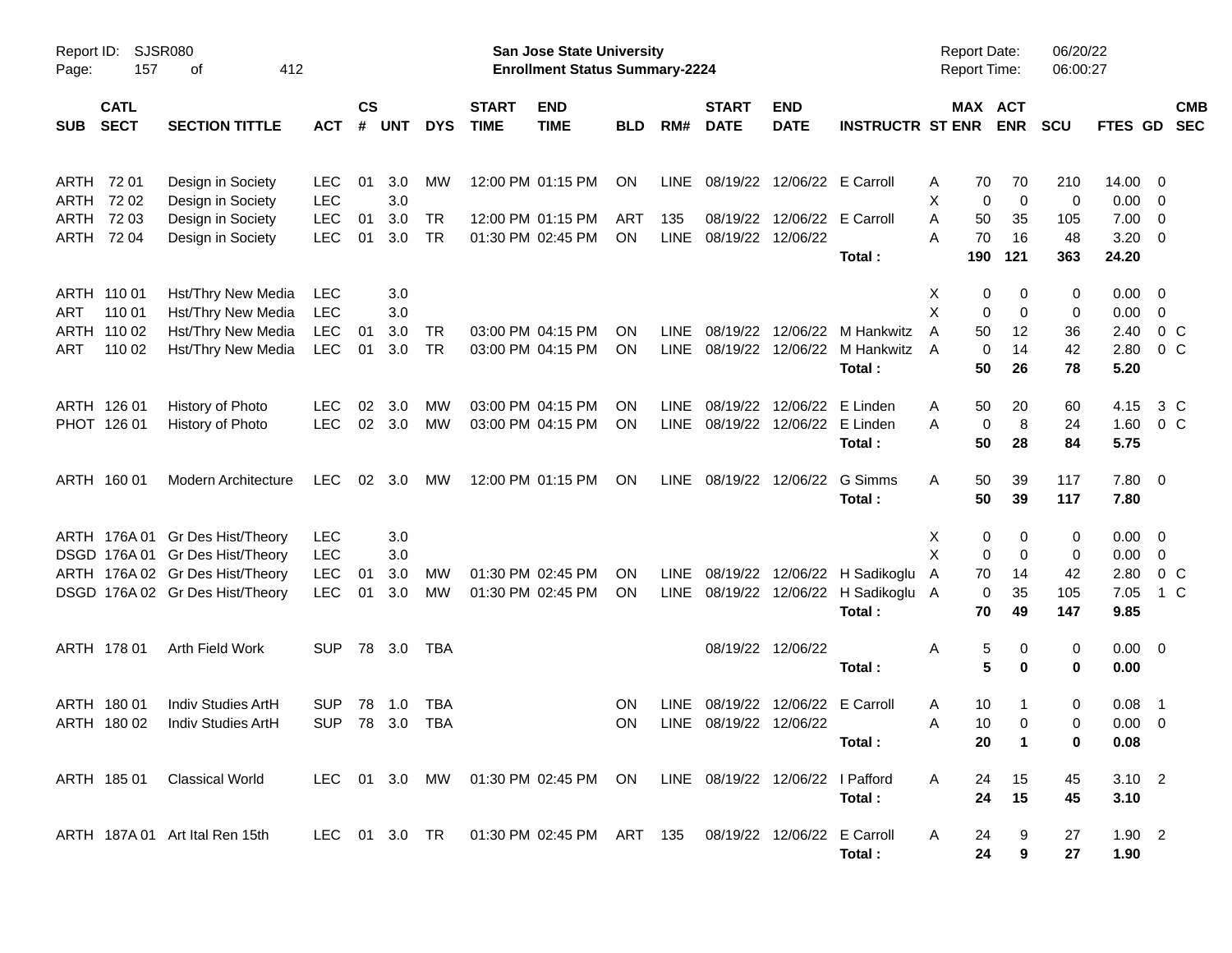| Report ID:<br>Page: | 158                        | <b>SJSR080</b><br>412<br>οf          |               |                    |            |               |                             | <b>San Jose State University</b><br><b>Enrollment Status Summary-2224</b> |            |      |                             |                                |                                | Report Date:<br><b>Report Time:</b> |                                   | 06/20/22<br>06:00:27 |                        |                           |
|---------------------|----------------------------|--------------------------------------|---------------|--------------------|------------|---------------|-----------------------------|---------------------------------------------------------------------------|------------|------|-----------------------------|--------------------------------|--------------------------------|-------------------------------------|-----------------------------------|----------------------|------------------------|---------------------------|
| <b>SUB</b>          | <b>CATL</b><br><b>SECT</b> | <b>SECTION TITTLE</b>                | <b>ACT</b>    | $\mathsf{cs}$<br># | <b>UNT</b> | <b>DYS</b>    | <b>START</b><br><b>TIME</b> | <b>END</b><br><b>TIME</b>                                                 | <b>BLD</b> | RM#  | <b>START</b><br><b>DATE</b> | <b>END</b><br><b>DATE</b>      | <b>INSTRUCTR ST ENR</b>        |                                     | MAX ACT<br><b>ENR</b>             | <b>SCU</b>           |                        | <b>CMB</b><br>FTES GD SEC |
|                     |                            | ARTH 190A 01 Art 19th Cen            | LEC           |                    | 3.0        |               |                             |                                                                           |            |      |                             |                                |                                | X                                   | 0<br>0                            | 0                    | $0.00 \t 0$            |                           |
|                     |                            | ARTH 190A 02 Art 19th Cen            | <b>LEC</b>    | 01                 | 3.0        | TR            |                             | 10:30 AM 11:45 AM                                                         | ON         |      |                             | LINE 08/19/22 12/06/22 J Smits | Total :                        | A<br>35<br>35                       | $\overline{7}$<br>$\overline{7}$  | 21<br>21             | $1.40 \ 0$<br>1.40     |                           |
|                     |                            | ARTH 190C 01 20th C Dada to Pop      | LEC           |                    | 01 3.0     | МW            |                             | 10:30 AM 11:45 AM                                                         | ART        | 133  |                             | 08/19/22 12/06/22              | M Hankwitz<br>Total:           | A<br>70<br>70                       | 12<br>12                          | 36<br>36             | $2.45$ 1<br>2.45       |                           |
|                     |                            | ARTH 191A 01 Contemporary Issues LEC |               |                    | 3.0        |               |                             |                                                                           |            |      |                             |                                | Total:                         | Χ                                   | 0<br>0<br>$\bf{0}$<br>$\mathbf 0$ | 0<br>0               | $0.00 \quad 0$<br>0.00 |                           |
|                     |                            | ARTH 192A 01 Modern Design           | LEC.          | 01                 | 3.0        | TR            |                             | 12:00 PM 01:15 PM                                                         | <b>ON</b>  |      | LINE 08/19/22 12/06/22      |                                | Total:                         | 50<br>Α<br>50                       | 0<br>0                            | 0<br>0               | $0.00 \quad 0$<br>0.00 |                           |
|                     |                            | ARTH 192C 01 Interior Design Hist    | <b>LEC</b>    |                    | 3.0        |               |                             |                                                                           |            |      |                             |                                |                                | X                                   | 0<br>0                            | 0                    | 0.00                   | 0 C                       |
| <b>DSIT</b>         |                            | 192C 01 Interior Design Hist         | <b>LEC</b>    |                    | 3.0        |               |                             |                                                                           |            |      |                             |                                |                                | X                                   | 0<br>0                            | 0                    | 0.00                   | 0 <sup>o</sup>            |
|                     |                            | ARTH 192C 02 Interior Design Hist    | LEC           | 01                 | 3.0        | TR            |                             | 03:00 PM 04:15 PM                                                         | ART        | 133  |                             | 08/19/22 12/06/22 E Carroll    |                                | A<br>50                             | 6                                 | 18                   | 1.20                   | 0 <sup>o</sup>            |
| DSIT                |                            | 192C 02 Interior Design Hist         | <b>LEC</b>    | 01                 | 3.0        | TR            |                             | 03:00 PM 04:15 PM                                                         | ART        | 133  |                             | 08/19/22 12/06/22 E Carroll    |                                | Α                                   | 0<br>0                            | $\mathbf 0$          | 0.00                   | 0 <sup>o</sup>            |
|                     |                            |                                      |               |                    |            |               |                             |                                                                           |            |      |                             |                                | Total:                         | 50                                  | 6                                 | 18                   | 1.20                   |                           |
|                     |                            | ARTH 193A 01 Worlds Art/Culture      | <b>LEC</b>    | 02                 | 3.0        | МW            |                             | 09:00 AM 10:15 AM                                                         | ART        | 133  | 08/19/22                    | 12/06/22 J Smits               |                                | 50<br>Α                             | 45                                | 135                  | $9.10 \quad 2$         |                           |
|                     |                            | ARTH 193A 02 Worlds Art/Culture      | <b>LEC</b>    |                    | 02 3.0     | MW            |                             | 03:00 PM 04:15 PM                                                         | ART        | 135  |                             | 08/19/22 12/06/22 J Smits      |                                | 50<br>Α                             | 33                                | 99                   | $6.60$ 0               |                           |
|                     |                            |                                      |               |                    |            |               |                             |                                                                           |            |      |                             |                                | Total:                         | 100                                 | 78                                | 234                  | 15.70                  |                           |
|                     | ARTH 275 02                | Sem: 20th Cent Art                   | SEM 05 3.0 T  |                    |            |               |                             | 03:00 PM 05:45 PM                                                         | ON         |      | LINE 08/19/22 12/06/22      |                                |                                | 15<br>Α                             | 5                                 | 15                   | $1.15 \quad 3$         |                           |
|                     |                            |                                      |               |                    |            |               |                             |                                                                           |            |      |                             |                                | Total:                         | 15                                  | 5                                 | 15                   | 1.15                   |                           |
|                     | ARTH 291 01                | <b>Grad Prob Art Hist</b>            | SEM           | 78                 | 3.0        | <b>TBA</b>    |                             |                                                                           | <b>ON</b>  | LINE | 08/19/22 12/06/22           |                                |                                | Α                                   | 5<br>0                            | 0                    | $0.00 \quad 0$         |                           |
|                     | ARTH 291 02                | <b>Grad Prob Art Hist</b>            | SEM 78        |                    | 3.0        | <b>TBA</b>    |                             |                                                                           | <b>ON</b>  |      | LINE 08/19/22 12/06/22      |                                |                                | A                                   | 5<br>0                            | 0                    | $0.00 \quad 0$         |                           |
|                     |                            |                                      |               |                    |            |               |                             |                                                                           |            |      |                             |                                | Total:                         | 10                                  | 0                                 | 0                    | 0.00                   |                           |
|                     | PHOT 40 01                 | Beg Photography                      | ACT 13 3.0    |                    |            | <b>MW</b>     | 08:00 AM 10:50 AM           |                                                                           | DH.        | 410  |                             | 08/19/22 12/06/22              |                                | 24<br>A                             | 4                                 | 12                   | $0.80 \ 0$             |                           |
|                     | PHOT 40 02                 | Beg Photography                      |               |                    |            | ACT 13 3.0 MW | 12:00 PM 02:50 PM           |                                                                           | DH         | 410  |                             | 08/19/22 12/06/22 I Lepe       |                                | Α                                   | 24 18                             | 54                   | 3.60 0                 |                           |
|                     | PHOT 40 03                 | Beg Photography                      | ACT           | 13                 | 3.0        | МW            |                             | 03:00 PM 05:50 PM                                                         | <b>DH</b>  | 410  |                             | 08/19/22 12/06/22 J Moore      |                                | 24<br>Α                             | 17                                | 51                   | $3.40 \ 0$             |                           |
|                     | PHOT 40 04                 | Beg Photography                      | ACT           |                    | 13 3.0     | TR            |                             | 08:00 AM 10:50 AM                                                         | DH.        | 410  |                             | 08/19/22 12/06/22              |                                | 24<br>Α                             | 0                                 | 0                    | $0.00 \t 0$            |                           |
|                     | PHOT 40 05                 | Beg Photography                      | ACT           |                    | 13 3.0     | <b>TR</b>     |                             | 12:00 PM 02:50 PM                                                         | DH.        | 410  |                             | 08/19/22 12/06/22              |                                | 24<br>Α                             | 17                                | 51                   | $3.40 \ 0$             |                           |
|                     | PHOT 40 06                 | Beg Photography                      | ACT 13 3.0 TR |                    |            |               |                             | 03:00 PM 05:50 PM                                                         | DH.        | 410  |                             | 08/19/22 12/06/22              |                                | 24<br>A                             | 0                                 | 0                    | $0.00 \t 0$            |                           |
|                     |                            |                                      |               |                    |            |               |                             |                                                                           |            |      |                             |                                | Total:                         | 144                                 | 56                                | 168                  | 11.20                  |                           |
|                     | PHOT 110 01                | Black & White Photo                  | ACT 13 3.0 MW |                    |            |               |                             | 03:00 PM 05:50 PM                                                         | DH.        | 406  |                             |                                | 08/19/22 12/06/22 K McDonald A | 24                                  | 14                                | 42                   | 2.80 0                 |                           |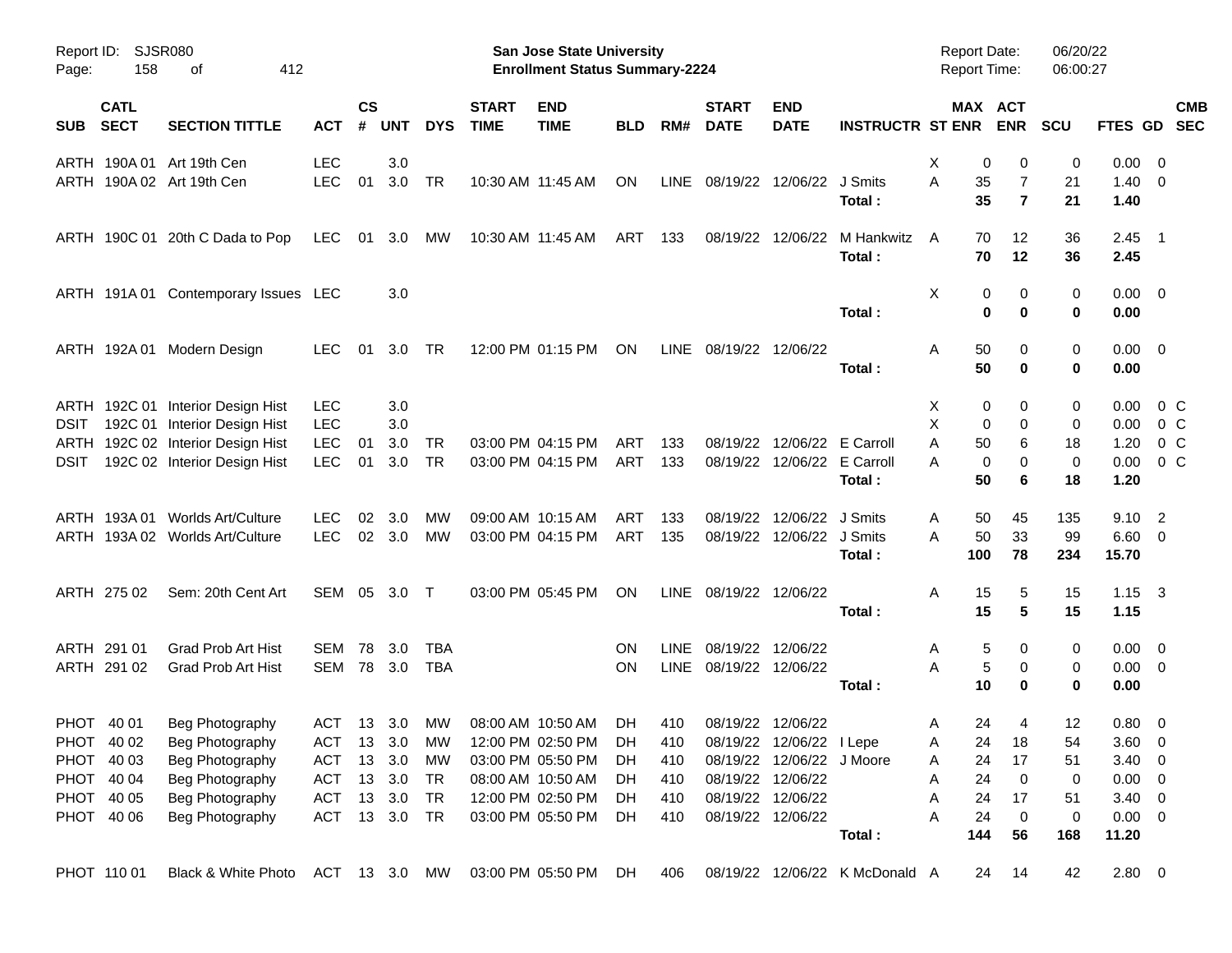| SJSR080<br>Report ID:<br>159<br>412<br>Page:<br>оf<br><b>CATL</b><br><b>SECT</b><br><b>SECTION TITTLE</b> |                                                         |                          |                    |               |                   |                             | <b>San Jose State University</b><br><b>Enrollment Status Summary-2224</b> |            |             |                                         |                                                  |                                          | <b>Report Date:</b><br><b>Report Time:</b> |                                         | 06/20/22<br>06:00:27 |                                    |                         |
|-----------------------------------------------------------------------------------------------------------|---------------------------------------------------------|--------------------------|--------------------|---------------|-------------------|-----------------------------|---------------------------------------------------------------------------|------------|-------------|-----------------------------------------|--------------------------------------------------|------------------------------------------|--------------------------------------------|-----------------------------------------|----------------------|------------------------------------|-------------------------|
| <b>SUB</b>                                                                                                |                                                         | <b>ACT</b>               | $\mathsf{cs}$<br># | <b>UNT</b>    | <b>DYS</b>        | <b>START</b><br><b>TIME</b> | <b>END</b><br><b>TIME</b>                                                 | <b>BLD</b> | RM#         | <b>START</b><br><b>DATE</b>             | <b>END</b><br><b>DATE</b>                        | <b>INSTRUCTR ST ENR</b>                  |                                            | MAX ACT<br><b>ENR</b>                   | <b>SCU</b>           | FTES GD SEC                        | <b>CMB</b>              |
| PHOT 110 03                                                                                               | Black & White Photo                                     | ACT                      | 13                 | 3.0           | МW                |                             | 12:00 PM 02:50 PM                                                         | DH         | 406         |                                         | 08/19/22 12/06/22                                | Total:                                   | 24<br>Α<br>48                              | 0<br>14                                 | 0<br>42              | $0.00 \t 0$<br>2.80                |                         |
| PHOT 112 03<br>PHOT 112 04                                                                                | <b>Color Photo</b><br><b>Color Photo</b>                | ACT<br><b>ACT</b>        | 13<br>13           | 3.0<br>3.0    | МW<br>MW          |                             | 12:00 PM 02:50 PM<br>03:00 PM 05:50 PM                                    | IS.<br>IS. |             | 219C 08/19/22<br>219C 08/19/22 12/06/22 | 12/06/22                                         | Total:                                   | 24<br>A<br>24<br>A<br>48                   | 12<br>$\mathbf 0$<br>12                 | 36<br>0<br>36        | 2.40<br>$0.00 \t 0$<br>2.40        | $\overline{\mathbf{0}}$ |
| PHOT 114 01                                                                                               | Adv Blk/Wht Photo                                       | <b>ACT</b>               | 13                 | 3.0           | TR                |                             | 12:00 PM 02:50 PM                                                         | DH         | 406         |                                         | 08/19/22 12/06/22                                | Total:                                   | 24<br>Α<br>24                              | 0<br>0                                  | 0<br>0               | $0.00 \t 0$<br>0.00                |                         |
| PHOT 115 03<br>PHOT 115 04                                                                                | Int Digital Imaging<br>Int Digital Imaging              | <b>ACT</b><br><b>ACT</b> | 13<br>13           | 3.0<br>3.0    | TR<br><b>TR</b>   |                             | 08:00 AM 10:50 AM<br>03:00 PM 05:50 PM                                    | IS.<br>IS  | 219<br>219C | 08/19/22                                | 12/06/22 A Rios<br>08/19/22 12/06/22 A Rios      | Total:                                   | 24<br>A<br>24<br>Α<br>48                   | 0<br>5<br>5                             | 0<br>15<br>15        | $0.00 \ 0$<br>$1.00 \t 0$<br>1.00  |                         |
| PHOT 116 01                                                                                               | Cont Issues Photog                                      | SEM 04 3.0 T             |                    |               |                   |                             | 08:00 AM 10:45 AM                                                         |            |             |                                         | 08/19/22 12/06/22 J Fung                         | Total:                                   | 24<br>A<br>24                              | 15<br>15                                | 45<br>45             | $3.00 \ 0$<br>3.00                 |                         |
| PHOT 120 01<br>PHOT 120 03                                                                                | Image and Idea<br>Image and Idea                        | <b>ACT</b><br><b>ACT</b> | 13<br>13           | 3.0<br>3.0    | TR<br><b>TR</b>   |                             | 03:00 PM 05:50 PM<br>12:00 PM 02:50 PM                                    | IS.<br>IS. | 219<br>219  | 08/19/22                                | 08/19/22 12/06/22 A Rios                         | 12/06/22 V Mendoza<br>Total:             | 24<br>Α<br>A<br>24<br>48                   | 14<br>0<br>14                           | 42<br>0<br>42        | $2.80 \ 0$<br>$0.00 \t 0$<br>2.80  |                         |
| PHOT 121 03<br>PHOT 121 04                                                                                | Intro to Studio Ligh<br>Intro to Studio Ligh            | <b>ACT</b><br><b>ACT</b> | 13                 | 3.0<br>13 3.0 | МW<br>MW          |                             | 08:00 AM 10:50 AM<br>12:00 PM 02:50 PM                                    | DH<br>DН   | 407<br>407  | 08/19/22                                | 12/06/22 J Fung<br>08/19/22 12/06/22 J Fung      | Total:                                   | 18<br>A<br>18<br>A<br>36                   | 6<br>14<br>20                           | 18<br>42<br>60       | $1.20 \t 0$<br>$2.80 \ 0$<br>4.00  |                         |
| PHOT 125 02                                                                                               | Special Topics: Phot                                    | ACT 13 3.0 F             |                    |               |                   |                             | 09:30 AM 03:30 PM                                                         | DH         | 407         |                                         |                                                  | 08/19/22 12/06/22 J Aguilar-Di<br>Total: | 18<br>A<br>18                              | 13<br>13                                | 39<br>39             | $2.60 \t 0$<br>2.60                |                         |
| PHOT 180 01<br>PHOT 180 02                                                                                | Indiv St Photo<br>Indiv St Photo                        | <b>SUP</b><br><b>SUP</b> | 78<br>78           | 1.0<br>3.0    | TBA<br><b>TBA</b> |                             |                                                                           |            |             |                                         | 08/19/22 12/06/22<br>08/19/22 12/06/22           | Total:                                   | 10<br>Α<br>36<br>Α<br>46                   | 0<br>0<br>0                             | 0<br>0<br>0          | $0.00 \t 0$<br>$0.00 \t 0$<br>0.00 |                         |
| PHOT 19701                                                                                                | Sr Project Photograp SEM 07 3.0 TR 06:00 PM 08:50 PM DH |                          |                    |               |                   |                             |                                                                           |            | 410         |                                         | 08/19/22 12/06/22 B Danh                         | Total:                                   | 24<br>Α<br>24                              | 16<br>16                                | 48<br>48             | $3.20 \ 0$<br>3.20                 |                         |
|                                                                                                           | Department : Art and Art History                        |                          |                    |               |                   |                             |                                                                           |            |             |                                         | <b>Lower Division:</b><br><b>Upper Division:</b> | <b>Department Total:</b>                 | 1823                                       | 4434 2108 6160<br>951<br>2243 1095 3231 | 2763                 | 421.80<br>184.20<br>222.42         |                         |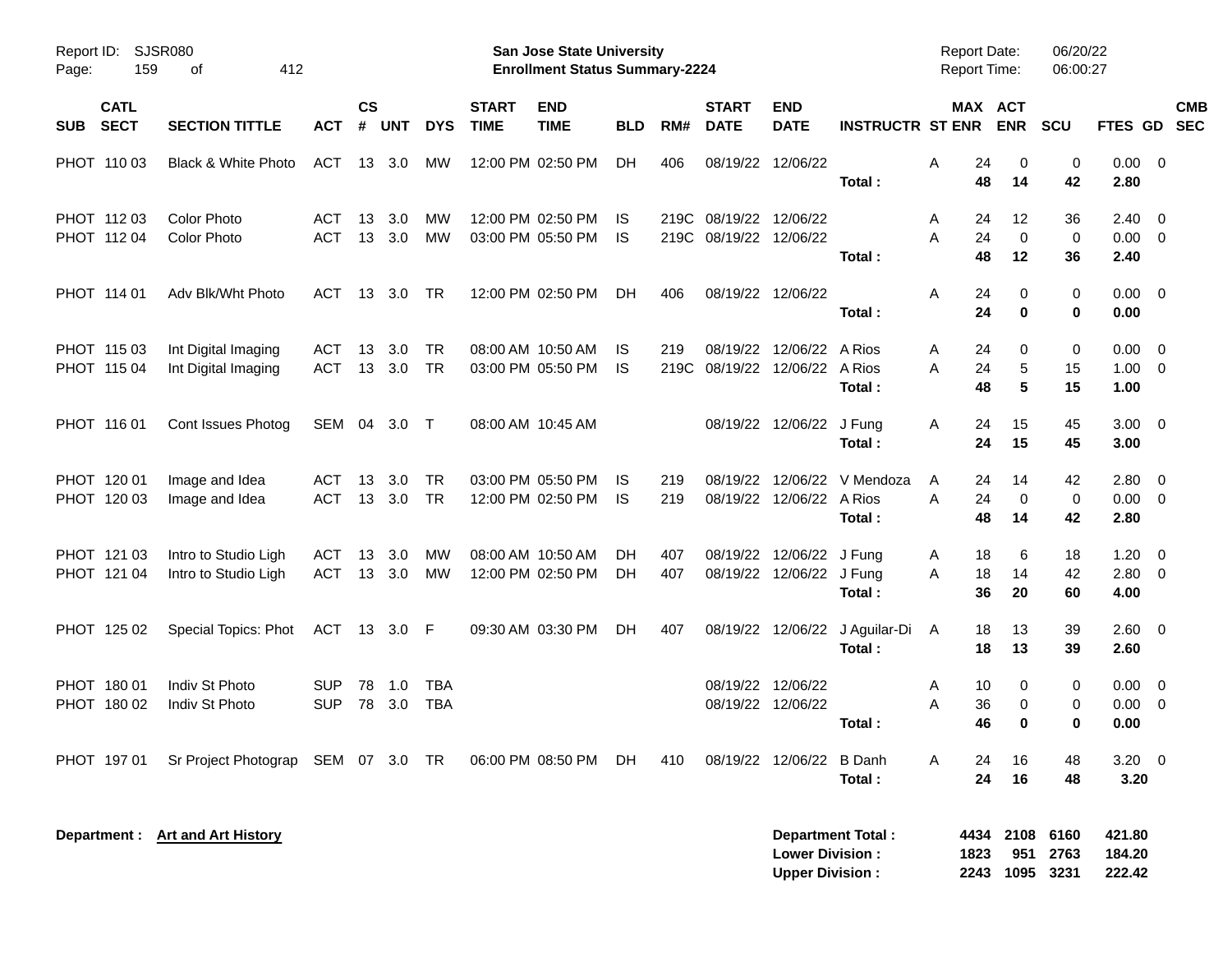| Page:      | Report ID: SJSR080<br>160 | of                    | 412 |                        |            |                             | <b>San Jose State University</b><br><b>Enrollment Status Summary-2224</b> |            |     |                             |                           |                  | <b>Report Date:</b><br>Report Time: |                | 06/20/22<br>06:00:27 |             |     |
|------------|---------------------------|-----------------------|-----|------------------------|------------|-----------------------------|---------------------------------------------------------------------------|------------|-----|-----------------------------|---------------------------|------------------|-------------------------------------|----------------|----------------------|-------------|-----|
| <b>SUB</b> | <b>CATL</b><br>SECT       | <b>SECTION TITTLE</b> |     | <b>CS</b><br>ACT # UNT | <b>DYS</b> | <b>START</b><br><b>TIME</b> | <b>END</b><br><b>TIME</b>                                                 | <b>BLD</b> | RM# | <b>START</b><br><b>DATE</b> | <b>END</b><br><b>DATE</b> | INSTRUCTR ST ENR |                                     | MAX ACT<br>ENR | <b>SCU</b>           | FTES GD SEC | СМВ |

**Graduate Division : 368 62 166 15.18**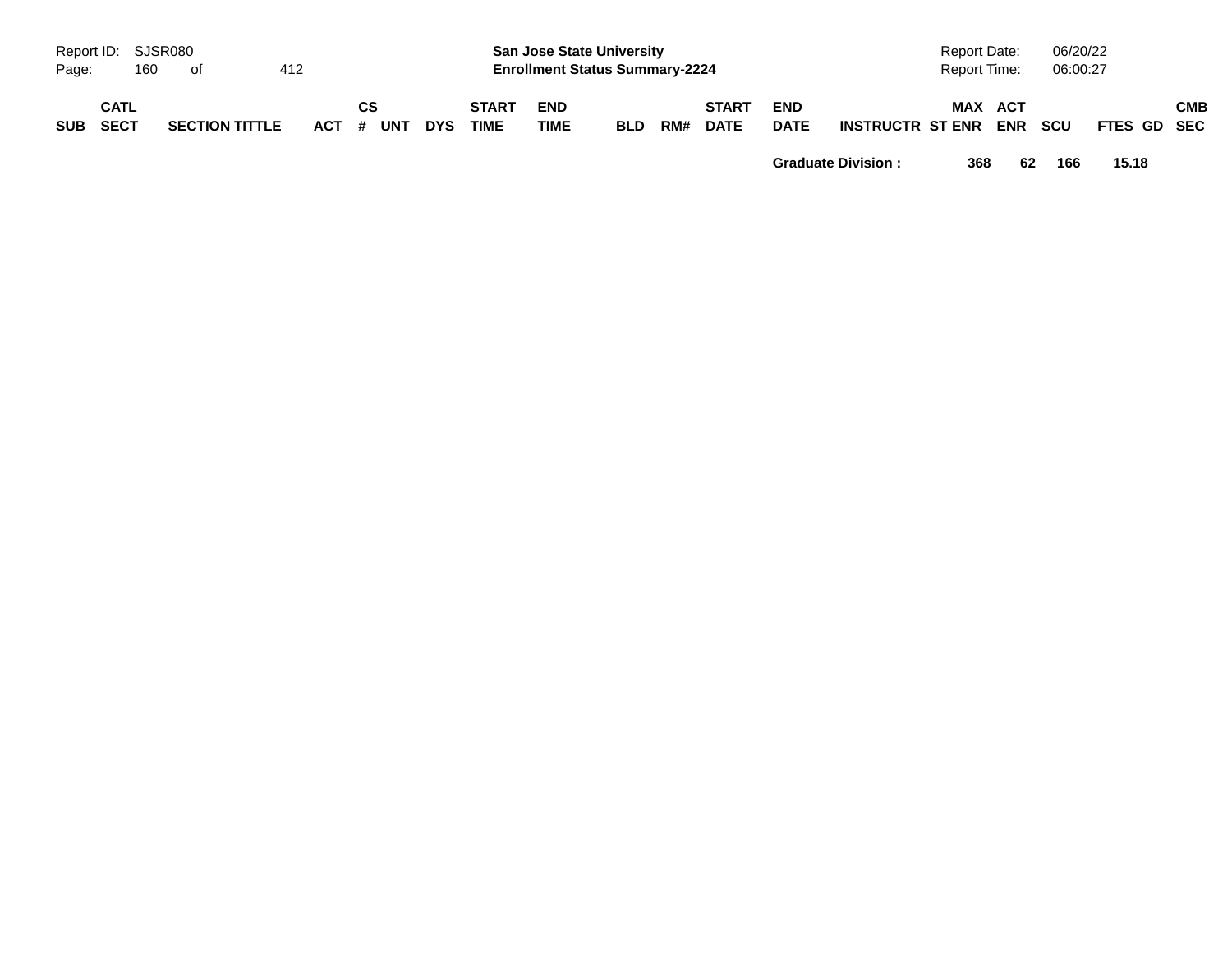| Report ID:<br>Page: | 161                        | SJSR080<br>412<br>οf                              |            |                    |            |            |                             | San Jose State University<br><b>Enrollment Status Summary-2224</b> |            |             |                                 |                            |                                | <b>Report Date:</b><br>Report Time: |                       | 06/20/22<br>06:00:27 |                |                          |                          |
|---------------------|----------------------------|---------------------------------------------------|------------|--------------------|------------|------------|-----------------------------|--------------------------------------------------------------------|------------|-------------|---------------------------------|----------------------------|--------------------------------|-------------------------------------|-----------------------|----------------------|----------------|--------------------------|--------------------------|
| <b>SUB</b>          | <b>CATL</b><br><b>SECT</b> | <b>SECTION TITTLE</b>                             | <b>ACT</b> | $\mathsf{cs}$<br># | <b>UNT</b> | <b>DYS</b> | <b>START</b><br><b>TIME</b> | <b>END</b><br><b>TIME</b>                                          | <b>BLD</b> | RM#         | <b>START</b><br><b>DATE</b>     | <b>END</b><br><b>DATE</b>  | <b>INSTRUCTR ST ENR</b>        |                                     | MAX ACT<br><b>ENR</b> | <b>SCU</b>           | <b>FTES GD</b> |                          | <b>CMB</b><br><b>SEC</b> |
| College             | Department :               | <b>Humanities &amp; the Arts</b><br><b>Design</b> |            |                    |            |            |                             |                                                                    |            |             |                                 |                            |                                |                                     |                       |                      |                |                          |                          |
| ANI                 | 10 01                      | <b>Light and Optics</b>                           | <b>ACT</b> | 07                 | 3.0        | MW         |                             | 08:00 AM 10:50 AM                                                  | ART        | 243         |                                 | 08/19/22 12/06/22 J Clapp  |                                | A                                   | 20                    | 7<br>21              | 1.40           | - 0                      |                          |
| ANI                 | 10 02                      | <b>Light and Optics</b>                           | <b>ACT</b> | 07                 | 3.0        | МW         |                             | 12:00 PM 02:50 PM                                                  | <b>ART</b> | 243         |                                 | 08/19/22 12/06/22 J Clapp  |                                | Α                                   | 20                    | 5<br>15              | 1.00           | - 0                      |                          |
| ANI                 | 10 03                      | <b>Light and Optics</b>                           | <b>ACT</b> | 07                 | 3.0        | МW         |                             | 03:00 PM 05:50 PM                                                  | <b>ART</b> | 243         |                                 | 08/19/22 12/06/22          | J Clapp                        | A                                   | 20                    | 5<br>15              | 1.00           | $\overline{0}$           |                          |
| ANI                 | 10 04                      | <b>Light and Optics</b>                           | <b>ACT</b> | 07                 | 3.0        | МW         |                             | 08:00 AM 10:50 AM                                                  | <b>ART</b> | 203         |                                 |                            | 08/19/22 12/06/22 K Tadenev    | Α                                   | 20                    | 0<br>0               | 0.00           | $\overline{0}$           |                          |
| ANI                 | 10 05                      | <b>Light and Optics</b>                           | <b>ACT</b> | 07                 | 3.0        | MW         |                             | 12:00 PM 02:50 PM                                                  | ART        | 203         |                                 |                            | 08/19/22 12/06/22 K Tadenev    | A                                   | 20                    | 0<br>0               | 0.00           | 0                        |                          |
|                     |                            |                                                   |            |                    |            |            |                             |                                                                    |            |             |                                 |                            | Total:                         | 100                                 | 17                    | 51                   | 3.40           |                          |                          |
| ANI                 | 11 01                      | Illus Fundamentl I                                | <b>ACT</b> | 07                 | 3.0        | <b>TR</b>  |                             | 08:00 AM 10:50 AM                                                  | <b>ART</b> | 314         |                                 | 08/19/22 12/06/22          | A Wu                           | A                                   | 25                    | 3<br>9               | 0.60           | - 0                      |                          |
| ANI                 | 11 02                      | Illus Fundamentl I                                | <b>ACT</b> | 07                 | 3.0        | <b>TR</b>  |                             | 12:00 PM 02:50 PM                                                  | <b>ART</b> | 314         |                                 | 08/19/22 12/06/22          | A Wu                           | A                                   | 20                    | $\overline{7}$<br>21 | 1.40           | - 0                      |                          |
| ANI                 | 11 03                      | <b>Illus FundamentI I</b>                         | <b>ACT</b> | 07                 | 3.0        | <b>TR</b>  |                             | 03:00 PM 05:50 PM                                                  | <b>ART</b> | 314         |                                 | 08/19/22 12/06/22 A Wu     |                                | A                                   | 25                    | $\overline{c}$<br>6  | 0.40           | - 0                      |                          |
| ANI                 | 11 04                      | <b>Illus FundamentI I</b>                         | <b>ACT</b> | 07                 | 3.0        | <b>MW</b>  |                             | 06:00 PM 08:50 PM                                                  | <b>ART</b> | 312         |                                 |                            | 08/19/22 12/06/22 L Beverleigh | A                                   | 25                    | $\mathbf{1}$<br>3    | 0.20           | 0                        |                          |
| ANI                 | 11 05                      | Illus Fundamentl I                                | <b>ACT</b> | 07                 | 3.0        | <b>TR</b>  |                             | 06:00 PM 08:50 PM                                                  | <b>ART</b> | 312         |                                 |                            | 08/19/22 12/06/22 L Beverleigh | A                                   | 25                    | 0<br>0               | 0.00           | $\overline{\mathbf{0}}$  |                          |
| ANI                 | 11 06                      | Illus Fundamentl I                                | <b>ACT</b> |                    | 3.0        |            |                             |                                                                    |            |             |                                 |                            |                                | X                                   | 0                     | 0<br>0               | 0.00           | $\overline{0}$           |                          |
| ANI                 | 11 07                      | Illus Fundamentl I                                | <b>ACT</b> | 07                 | 3.0        | <b>TR</b>  |                             | 03:00 PM 05:50 PM                                                  | <b>ON</b>  |             | LINE 08/19/22 12/06/22 I Hoover |                            |                                | A                                   | 25                    | $\overline{2}$<br>6  | 0.40           | 0                        |                          |
|                     |                            |                                                   |            |                    |            |            |                             |                                                                    |            |             |                                 |                            | Total:                         | 145                                 | 15                    | 45                   | 3.00           |                          |                          |
| ANI                 | 31 01                      | 2D Animation I                                    | <b>ACT</b> | 07                 | 3.0        | <b>TR</b>  |                             | 12:00 PM 02:50 PM                                                  | <b>ART</b> | 218         |                                 | 08/19/22 12/06/22          | J Jackson                      | A                                   | 25<br>25              | 75                   | 5.00           | - 0                      |                          |
| ANI                 | 31 02                      | 2D Animation I                                    | <b>ACT</b> | 07                 | 3.0        | <b>TR</b>  |                             | 03:00 PM 05:50 PM                                                  | <b>ART</b> | 218         |                                 | 08/19/22 12/06/22          | J Jackson                      | Α                                   | 25<br>25              | 75                   | 5.00           | $\overline{0}$           |                          |
| ANI                 | 31 03                      | 2D Animation I                                    | <b>ACT</b> | 07                 | 3.0        | <b>TR</b>  |                             | 06:00 PM 08:50 PM                                                  | <b>ART</b> | 218         |                                 | 08/19/22 12/06/22          | J Jackson                      | Α                                   | 25<br>25              | 75                   | 5.00           | - 0                      |                          |
| ANI                 | 31 05                      | 2D Animation I                                    | <b>ACT</b> | 07                 | 3.0        | <b>MW</b>  |                             | 06:00 PM 08:50 PM                                                  | ON         | <b>LINE</b> |                                 | 08/19/22 12/06/22 S Khalaf |                                | A                                   | 25<br>25              | 75                   | 5.00           | $\overline{\mathbf{0}}$  |                          |
| ANI                 | 31 06                      | 2D Animation I                                    | <b>ACT</b> | 07                 | 3.0        | МW         |                             | 06:00 PM 08:50 PM                                                  | <b>ON</b>  | <b>LINE</b> | 08/19/22 12/06/22               |                            |                                | A                                   | 25<br>25              | 75                   | 5.00           | $\overline{\mathbf{0}}$  |                          |
| ANI                 | 31 07                      | 2D Animation I                                    | <b>ACT</b> | 07                 | 3.0        | <b>TR</b>  |                             | 06:00 PM 08:50 PM                                                  | ON         | LINE        | 08/19/22 12/06/22               |                            |                                | А                                   | 20<br>20              | 60                   | 4.00           | 0                        |                          |
|                     |                            |                                                   |            |                    |            |            |                             |                                                                    |            |             |                                 |                            | Total:                         | 145                                 | 145                   | 435                  | 29.00          |                          |                          |
| ANI                 | 41 01                      | Intro 3D Modeling                                 | ACT        | 07                 | 3.0        | MW         |                             | 08:00 AM 10:50 AM                                                  | <b>ART</b> | 222         | 08/19/22                        | 12/06/22                   | D Gustlin                      | A                                   | 20<br>20              | 60                   | 4.00           | - 0                      |                          |
| ANI                 | 41 02                      | Intro 3D Modeling                                 | <b>ACT</b> | 07                 | 3.0        | MW         |                             | 12:00 PM 02:50 PM                                                  | <b>ART</b> | 222         |                                 | 08/19/22 12/06/22          | D Gustlin                      | Α                                   | 20<br>20              | 60                   | 4.00           | $\overline{0}$           |                          |
| ANI                 | 41 03                      | Intro 3D Modeling                                 | <b>ACT</b> | 07                 | 3.0        | MW         |                             | 03:00 PM 05:50 PM                                                  | ART        | 222         |                                 | 08/19/22 12/06/22          | T Austin                       | A                                   | 20<br>20              | 60                   | 4.00           | $\overline{0}$           |                          |
| ANI                 | 41 04                      | Intro 3D Modeling                                 | <b>ACT</b> | 07                 | 3.0        | TR         |                             | 06:00 PM 08:50 PM                                                  | ON         | <b>LINE</b> | 08/19/22 12/06/22               |                            |                                | Α                                   | 20<br>11              | 33                   | 2.20           | 0                        |                          |
|                     |                            |                                                   |            |                    |            |            |                             |                                                                    |            |             |                                 |                            | Total:                         |                                     | 80<br>71              | 213                  | 14.20          |                          |                          |
| ANI                 | 61 01                      | Intro 3D Animation                                | <b>ACT</b> | 07                 | 3.0        | МW         |                             | 03:00 PM 05:50 PM                                                  | ART        | 224         |                                 | 08/19/22 12/06/22 B Moore  |                                | A                                   | 20<br>20              | 60                   | 4.00 0         |                          |                          |
| ANI                 | 61 02                      | Intro 3D Animation                                | <b>ACT</b> | 07                 | 3.0        | МW         |                             | 06:00 PM 08:50 PM                                                  | <b>ART</b> | 224         |                                 | 08/19/22 12/06/22 B Moore  |                                | A                                   | 20<br>20              | 60                   | 4.00 0         |                          |                          |
| ANI                 | 61 03                      | Intro 3D Animation                                | <b>ACT</b> |                    | 3.0        |            |                             |                                                                    |            |             |                                 |                            |                                | Х                                   | 0                     | 0<br>0               | $0.00 \t 0$    |                          |                          |
| ANI                 | 61 04                      | Intro 3D Animation                                | <b>ACT</b> | 07                 | 3.0        | МW         |                             | 08:00 AM 10:50 AM                                                  | ON         |             | LINE 08/19/22 12/06/22          |                            |                                | A                                   | 20                    | 8<br>24              | 1.60           | $\overline{\phantom{0}}$ |                          |
| ANI                 | 61 05                      | Intro 3D Animation                                | <b>ACT</b> | 07                 | 3.0        | TR         |                             | 08:00 AM 10:50 AM                                                  | <b>ON</b>  |             | LINE 08/19/22 12/06/22          |                            |                                | Α                                   | 20                    | 9<br>27              | 1.80 0         |                          |                          |
| ANI                 | 61 06                      | Intro 3D Animation                                | <b>ACT</b> | 07                 | 3.0        | TR         |                             | 12:00 PM 02:50 PM                                                  | ART        | 224         |                                 | 08/19/22 12/06/22 B Lind   |                                | A                                   | 20<br>20              | 60                   | $4.00 \t 0$    |                          |                          |
|                     |                            |                                                   |            |                    |            |            |                             |                                                                    |            |             |                                 |                            | Total:                         | 100                                 | 77                    | 231                  | 15.40          |                          |                          |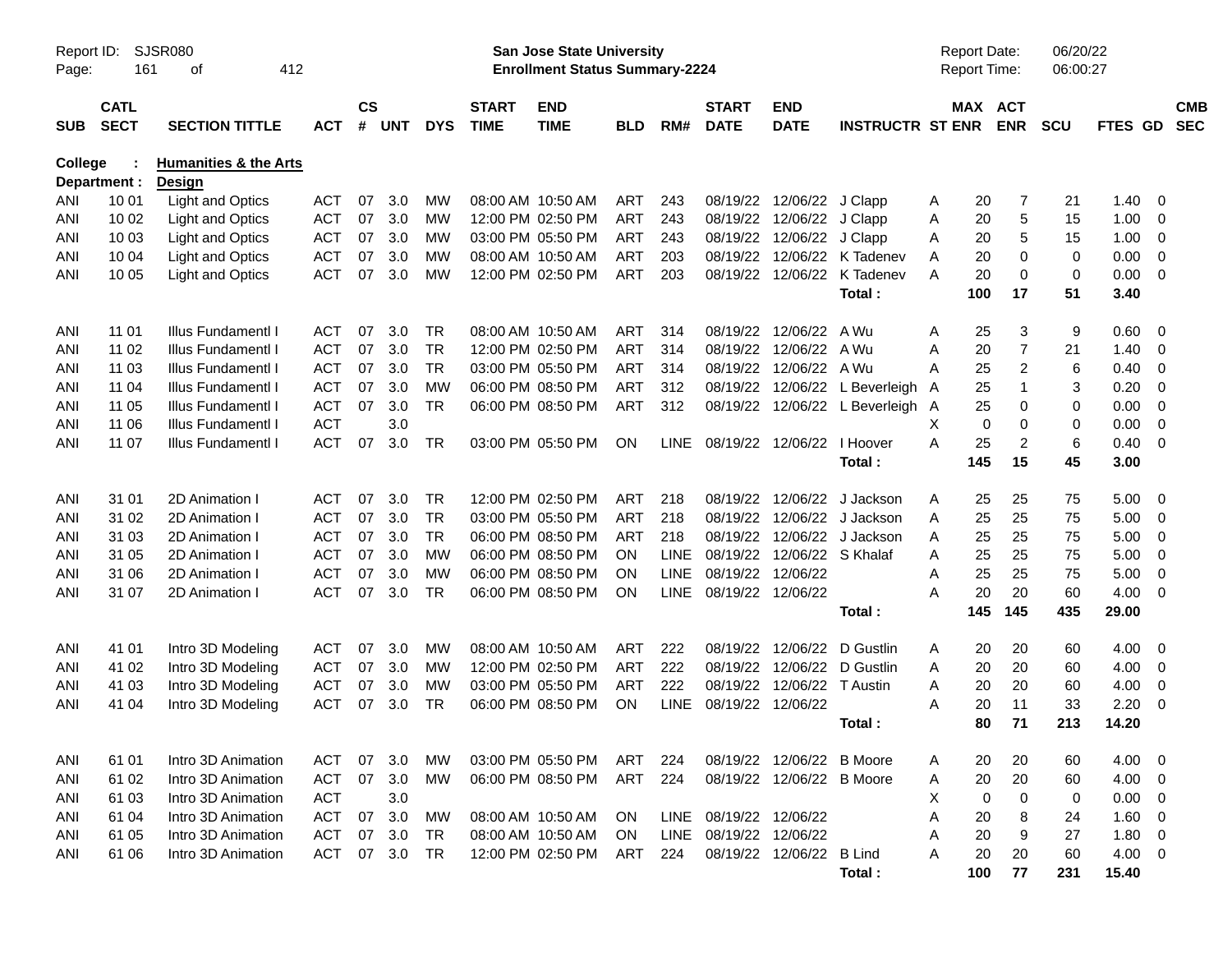| Report ID:<br>Page: | 162                        | <b>SJSR080</b><br>412<br>οf |            |                    |            |            |                             | <b>San Jose State University</b><br><b>Enrollment Status Summary-2224</b> |            |             |                             |                           |                         | <b>Report Date:</b><br>Report Time: |                       | 06/20/22<br>06:00:27 |             |                |            |
|---------------------|----------------------------|-----------------------------|------------|--------------------|------------|------------|-----------------------------|---------------------------------------------------------------------------|------------|-------------|-----------------------------|---------------------------|-------------------------|-------------------------------------|-----------------------|----------------------|-------------|----------------|------------|
| <b>SUB</b>          | <b>CATL</b><br><b>SECT</b> | <b>SECTION TITTLE</b>       | <b>ACT</b> | $\mathsf{cs}$<br># | <b>UNT</b> | <b>DYS</b> | <b>START</b><br><b>TIME</b> | <b>END</b><br><b>TIME</b>                                                 | <b>BLD</b> | RM#         | <b>START</b><br><b>DATE</b> | <b>END</b><br><b>DATE</b> | <b>INSTRUCTR ST ENR</b> |                                     | MAX ACT<br><b>ENR</b> | <b>SCU</b>           | FTES GD SEC |                | <b>CMB</b> |
| ANI                 | 71 01                      | <b>Visual Principles</b>    | <b>ACT</b> | 07                 | 3.0        | МW         |                             | 08:00 AM 10:50 AM                                                         | <b>ART</b> | 206         | 08/19/22                    | 12/06/22                  | L Hill                  | Α                                   | 20<br>3               | 9                    | 0.60        | 0              |            |
| ANI                 | 71 02                      | <b>Visual Principles</b>    | <b>ACT</b> | 07                 | 3.0        | МW         |                             | 12:00 PM 02:50 PM                                                         | <b>ART</b> | 206         | 08/19/22                    | 12/06/22                  | L Hill                  | Α                                   | 20<br>7               | 21                   | 1.40        | 0              |            |
| ANI                 | 71 03                      | <b>Visual Principles</b>    | <b>ACT</b> | 07                 | 3.0        | <b>MW</b>  |                             | 03:00 PM 05:50 PM                                                         | ART        | 206         | 08/19/22                    | 12/06/22                  | L Hill                  | Α                                   | 20<br>4               | 12                   | 0.80        | 0              |            |
| ANI                 | 71 04                      | <b>Visual Principles</b>    | <b>ACT</b> |                    | 3.0        |            |                             |                                                                           |            |             |                             |                           |                         | х                                   | 0<br>0                | 0                    | 0.00        | 0              |            |
| ANI                 | 71 05                      | <b>Visual Principles</b>    | <b>ACT</b> | 07                 | 3.0        | МW         |                             | 06:00 PM 08:50 PM                                                         | ON         | <b>LINE</b> | 08/19/22                    | 12/06/22                  |                         | A                                   | 20<br>-1              | 3                    | 0.20        | 0              |            |
| ANI                 | 71 06                      | <b>Visual Principles</b>    | <b>ACT</b> | 07                 | 3.0        | МW         |                             | 03:00 PM 05:50 PM                                                         | ART        | 203         | 08/19/22                    |                           | 12/06/22 K Tadenev      | A                                   | 20<br>$\mathbf{1}$    | $\mathbf{3}$         | 0.20        | 0              |            |
|                     |                            |                             |            |                    |            |            |                             |                                                                           |            |             |                             |                           | Total:                  | 100                                 | 16                    | 48                   | 3.20        |                |            |
| ANI                 | 111 01                     | Drawing Ani/III II          | ACT        | 07                 | 3.0        | МW         |                             | 12:00 PM 02:50 PM                                                         | ART        | 314         | 08/19/22                    | 12/06/22                  | I Poslitur              | Α                                   | 25<br>25              | 75                   | 5.00        | 0              |            |
| ANI                 | 111 02                     | Drawing Ani/III II          | <b>ACT</b> | 07                 | 3.0        | МW         |                             | 03:00 PM 05:50 PM                                                         | <b>ART</b> | 314         | 08/19/22                    | 12/06/22                  | I Poslitur              | Α                                   | 25<br>25              | 75                   | 5.00        | 0              |            |
| ANI                 | 111 03                     | Drawing Ani/III II          | <b>ACT</b> | 07                 | 3.0        | МW         |                             | 06:00 PM 08:50 PM                                                         | <b>ART</b> | 314         | 08/19/22                    | 12/06/22                  | I Poslitur              | Α                                   | 25<br>24              | 72                   | 4.80        | 0              |            |
| ANI                 | 111 04                     | Drawing Ani/III II          | <b>ACT</b> | 07                 | 3.0        | <b>TR</b>  |                             | 06:00 PM 08:50 PM                                                         | <b>ART</b> | 314         | 08/19/22                    | 12/06/22                  | C Chun                  | Α                                   | 9<br>25               | 27                   | 1.80        | 0              |            |
|                     |                            |                             |            |                    |            |            |                             |                                                                           |            |             |                             |                           | Total:                  | 100                                 | 83                    | 249                  | 16.60       |                |            |
| ANI                 | 112 01                     | Conceptual Illus            | <b>ACT</b> |                    | 3.0        |            |                             |                                                                           |            |             |                             |                           |                         | X                                   | 0<br>0                | 0                    | 0.00        | $\overline{0}$ |            |
|                     |                            |                             |            |                    |            |            |                             |                                                                           |            |             |                             |                           | Total:                  |                                     | $\bf{0}$<br>$\bf{0}$  | $\mathbf 0$          | 0.00        |                |            |
| ANI                 | 121 01                     | Illus Fundamntl II          | <b>ACT</b> | 07                 | 3.0        | TR         |                             | 08:00 AM 10:50 AM                                                         | ART        | 206         | 08/19/22                    | 12/06/22                  | O Aurelio               | A                                   | 25<br>25              | 75                   | 5.00        | $\overline{0}$ |            |
| ANI                 | 121 02                     | Illus Fundamntl II          | <b>ACT</b> | 07                 | 3.0        | TR         |                             | 12:00 PM 02:50 PM                                                         | <b>ART</b> | 206         | 08/19/22                    | 12/06/22                  | O Aurelio               | Α                                   | 25<br>25              | 75                   | 5.00        | 0              |            |
| ANI                 | 121 03                     | Illus Fundamntl II          | <b>ACT</b> | 07                 | 3.0        | <b>TR</b>  |                             | 12:00 PM 02:50 PM                                                         | <b>ART</b> | 243         | 08/19/22                    | 12/06/22                  | C Chun                  | 25<br>A                             | 15                    | 45                   | 3.00        | 0              |            |
| ANI                 | 121 04                     | Illus Fundamntl II          | <b>ACT</b> | 07                 | 3.0        | <b>TR</b>  |                             | 03:00 PM 05:50 PM                                                         | ART        | 243         | 08/19/22                    | 12/06/22 C Chun           |                         | 25<br>Α                             | 19                    | 57                   | 3.80        | 0              |            |
|                     |                            |                             |            |                    |            |            |                             |                                                                           |            |             |                             |                           | Total:                  | 100                                 | 84                    | 252                  | 16.80       |                |            |
| ANI                 | 124 01                     | Visual Dev II               | <b>ACT</b> | 07                 | 3.0        | <b>TR</b>  |                             | 06:00 PM 08:50 PM                                                         | ΟN         | <b>LINE</b> | 08/19/22                    | 12/06/22                  | C Zollna                | A                                   | 25<br>25              | 75                   | 5.00        | $\overline{0}$ |            |
| ANI                 | 124 02                     | Visual Dev II               | <b>ACT</b> | 07                 | 3.0        | <b>MW</b>  |                             | 06:00 PM 08:50 PM                                                         | ON         | LINE        | 08/19/22                    | 12/06/22                  | J Truong                | A                                   | 25<br>23              | 69                   | 4.60        | 0              |            |
|                     |                            |                             |            |                    |            |            |                             |                                                                           |            |             |                             |                           | Total:                  |                                     | 50<br>48              | 144                  | 9.60        |                |            |
| ANI                 | 131 01                     | 2D Animation II             | <b>ACT</b> | 07                 | 3.0        | МW         |                             | 12:00 PM 02:50 PM                                                         | <b>ART</b> | 218         | 08/19/22                    | 12/06/22                  | <b>B</b> Moore          | Α                                   | 25<br>9               | 27                   | 1.80        | $\overline{0}$ |            |
|                     |                            |                             |            |                    |            |            |                             |                                                                           |            |             |                             |                           | Total:                  |                                     | 25<br>9               | 27                   | 1.80        |                |            |
|                     |                            | ANI 132 01 2D Animation III |            |                    |            |            |                             | ACT 07 3.0 TR 08:00 AM 10:50 AM ART 218 08/19/22 12/06/22 D Chai          |            |             |                             |                           |                         | Α                                   | 25<br>17              | 51                   | $3.40 \ 0$  |                |            |
|                     |                            |                             |            |                    |            |            |                             |                                                                           |            |             |                             |                           | Total:                  |                                     | 25<br>17              | 51                   | 3.40        |                |            |
| ANI                 | 13301                      | Storyboarding               | <b>ACT</b> |                    | 3.0        |            |                             |                                                                           |            |             |                             |                           |                         | X                                   | 0<br>0                | 0                    | $0.00 \t 0$ |                |            |
| ANI                 | 133 02                     | Storyboarding               | <b>ACT</b> | 07                 | 3.0        | MW         |                             | 06:00 PM 08:50 PM                                                         | ART        | 218         |                             | 08/19/22 12/06/22 D Yee   |                         | A                                   | 25<br>25              | 75                   | $5.00 \t 0$ |                |            |
| ANI                 | 133 03                     | Storyboarding               | <b>ACT</b> |                    | 07 3.0     | TR         |                             | 06:00 PM 08:50 PM                                                         | ON         |             | LINE 08/19/22 12/06/22      |                           |                         | A                                   | 15<br>25              | 45                   | $3.00 \t 0$ |                |            |
|                     |                            |                             |            |                    |            |            |                             |                                                                           |            |             |                             |                           | Total:                  |                                     | 50<br>40              | 120                  | 8.00        |                |            |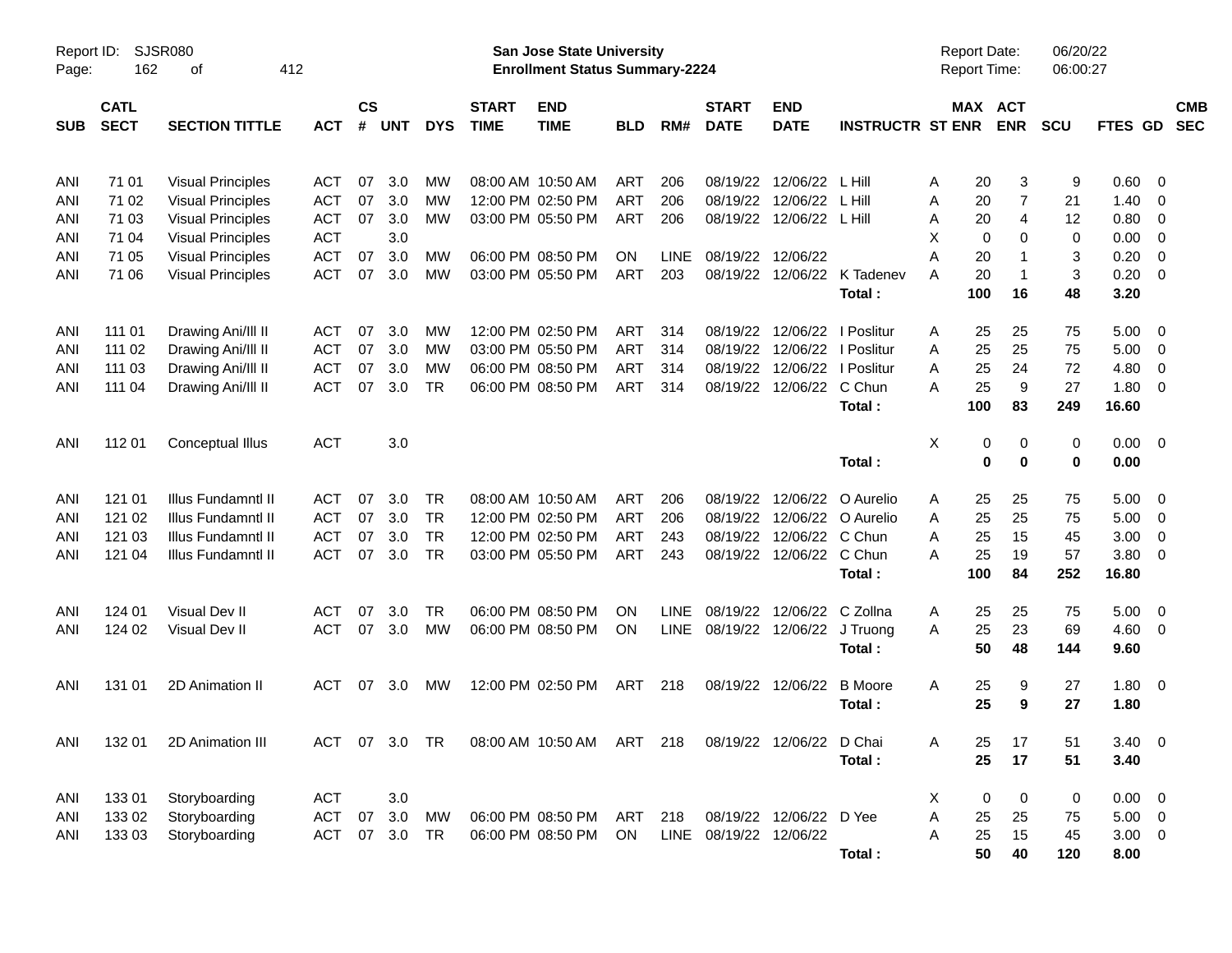| Report ID:<br>Page: | 163                        | SJSR080<br>412<br>оf                                       |               |                |            |            |                             | San Jose State University<br><b>Enrollment Status Summary-2224</b> |           |             |                             |                              |                              | <b>Report Date:</b><br><b>Report Time:</b> |                            | 06/20/22<br>06:00:27 |                |                          |                          |
|---------------------|----------------------------|------------------------------------------------------------|---------------|----------------|------------|------------|-----------------------------|--------------------------------------------------------------------|-----------|-------------|-----------------------------|------------------------------|------------------------------|--------------------------------------------|----------------------------|----------------------|----------------|--------------------------|--------------------------|
| <b>SUB</b>          | <b>CATL</b><br><b>SECT</b> | <b>SECTION TITTLE</b>                                      | <b>ACT</b>    | <b>CS</b><br># | <b>UNT</b> | <b>DYS</b> | <b>START</b><br><b>TIME</b> | <b>END</b><br><b>TIME</b>                                          | BLD       | RM#         | <b>START</b><br><b>DATE</b> | <b>END</b><br><b>DATE</b>    | <b>INSTRUCTR ST ENR</b>      |                                            | MAX ACT<br><b>ENR</b>      | <b>SCU</b>           | <b>FTES GD</b> |                          | <b>CMB</b><br><b>SEC</b> |
| ANI                 | 141 01                     | Digital Modeling I                                         | <b>ACT</b>    | 07             | 3.0        | TR         |                             | 08:00 AM 10:50 AM                                                  | ART       | 222         | 08/19/22                    | 12/06/22                     | D Gustlin                    | A                                          | 16<br>9                    | 27                   | 1.80           | $\overline{\mathbf{0}}$  |                          |
| ANI                 | 141 02                     | Digital Modeling I                                         | <b>ACT</b>    | 07             | 3.0        | <b>TR</b>  |                             | 12:00 PM 02:50 PM                                                  | ART       | 222         |                             | 08/19/22 12/06/22            | D Gustlin                    | Α                                          | 16<br>16                   | 48                   | 3.20           | - 0                      |                          |
| ANI                 | 141 03                     | Digital Modeling I                                         | <b>ACT</b>    | 07             | 3.0        | <b>TR</b>  |                             | 03:00 PM 05:50 PM                                                  | ART       | 222         |                             | 08/19/22 12/06/22            | T Austin                     | А                                          | 17<br>16                   | 51                   | 3.40           | $\overline{\mathbf{0}}$  |                          |
|                     |                            |                                                            |               |                |            |            |                             |                                                                    |           |             |                             |                              | Total:                       |                                            | 48<br>42                   | 126                  | 8.40           |                          |                          |
| ANI                 | 162 01                     | Digital Anim II                                            | <b>ACT</b>    |                | 3.0        |            |                             |                                                                    |           |             |                             |                              |                              | Х                                          | 0<br>0                     | 0                    | 0.00           | - 0                      |                          |
| ANI                 | 162 02                     | Digital Anim II                                            | <b>ACT</b>    |                | 3.0        |            |                             |                                                                    |           |             |                             |                              |                              | X                                          | 0<br>0                     | 0                    | 0.00           | $\overline{\mathbf{0}}$  |                          |
| ANI                 | 162 03                     | Digital Anim II                                            | <b>ACT</b>    | 07             | 3.0        | MW         |                             | 12:00 PM 02:50 PM                                                  | ART       | 224         |                             | 08/19/22 12/06/22            | <b>B</b> Lind                | 22<br>Α                                    | 15                         | 45                   | 3.00           | $\overline{\mathbf{0}}$  |                          |
| ANI                 | 162 04                     | Digital Anim II                                            | <b>ACT</b>    | 07             | 3.0        | TR.        |                             | 03:00 PM 05:50 PM                                                  | ART       | 224         |                             | 08/19/22 12/06/22            | <b>B</b> Lind<br>Total:      | 22<br>А                                    | 22<br>37<br>44             | 66<br>111            | 4.40<br>7.40   | $\overline{\mathbf{0}}$  |                          |
| ANI                 | 180 01                     | <b>Indiv Studies</b>                                       | <b>SUP</b>    | 78             | 3.0        | TBA        |                             |                                                                    | ΟN        | LINE        |                             | 08/19/22 12/06/22            | D Chai                       | Α                                          | 50<br>5                    | 0                    | 1.00           | $\overline{\phantom{0}}$ |                          |
|                     |                            |                                                            |               |                |            |            |                             |                                                                    |           |             |                             |                              | Total:                       |                                            | 50<br>5                    | 0                    | 1.00           |                          |                          |
| ANI                 | 198 01                     | <b>Senior Seminar ANI</b>                                  | <b>ACT</b>    |                | 3.0        |            |                             |                                                                    |           |             |                             |                              |                              | X                                          | 0<br>0                     | 0                    | 0.00           | - 0                      |                          |
| ANI                 | 198 02                     | Senior Seminar ANI                                         | <b>ACT</b>    | 07             | 3.0        | F          |                             | 09:00 AM 02:40 PM                                                  | ART       | 224         |                             | 08/19/22 12/06/22            | D Chai                       | Α                                          | 25<br>12                   | 36                   | 2.40           | $\overline{\mathbf{0}}$  |                          |
| ANI                 | 198 03                     | Senior Seminar ANI                                         | <b>ACT</b>    | 07             | 3.0        | F          |                             | 09:00 AM 02:40 PM                                                  | ART       | 243         |                             | 08/19/22 12/06/22            | D Yee                        | Α<br>25                                    | 18                         | 54                   | 3.60           | $\overline{\mathbf{0}}$  |                          |
| ANI                 | 198 04                     | Senior Seminar ANI                                         | <b>ACT</b>    | 07             | 3.0        | <b>TR</b>  |                             | 06:00 PM 08:50 PM                                                  | ON        | <b>LINE</b> |                             | 08/19/22 12/06/22            | J Sangalli                   | Α                                          | 25<br>12                   | 36                   | 2.40           | $\overline{\mathbf{0}}$  |                          |
| ANI                 | 198 05                     | Senior Seminar ANI                                         | <b>ACT</b>    | 07             | 3.0        | <b>TR</b>  |                             | 06:00 PM 08:50 PM                                                  | ON        | LINE        |                             | 08/19/22 12/06/22            | C Fix                        | 25<br>А                                    | 25                         | 75                   | 5.00           | $\overline{\phantom{0}}$ |                          |
|                     |                            |                                                            |               |                |            |            |                             |                                                                    |           |             |                             |                              | Total:                       | 100                                        | 67                         | 201                  | 13.40          |                          |                          |
| <b>DSGD</b>         | 6301                       | <b>Fund Graphic Visual</b>                                 | ACT           | 07             | 3.0        | TR         |                             | 08:00 AM 10:50 AM                                                  | ΟN        | <b>LINE</b> |                             | 08/19/22 12/06/22 J Levy     |                              | 25<br>A                                    | 8                          | 24                   | 1.60           | $\overline{\mathbf{0}}$  |                          |
| <b>DSGD</b>         | 63 02                      | <b>Fund Graphic Visual</b>                                 | <b>ACT</b>    | 07             | 3.0        | <b>TR</b>  |                             | 12:00 PM 02:50 PM                                                  | ON        | LINE        |                             | 08/19/22 12/06/22 J Levy     |                              | A                                          | 25<br>11                   | 33                   | 2.20           | $\overline{\mathbf{0}}$  |                          |
|                     | DSGD 6303                  | <b>Fund Graphic Visual</b>                                 | ACT           | 07             | 3.0        | <b>TR</b>  |                             | 03:00 PM 05:50 PM                                                  | ΟN        | LINE        |                             | 08/19/22 12/06/22 J Levy     |                              | Α                                          | 25<br>14                   | 42                   | 2.80           | $\overline{\phantom{0}}$ |                          |
|                     |                            |                                                            |               |                |            |            |                             |                                                                    |           |             |                             |                              | Total:                       | 75                                         | 33                         | 99                   | 6.60           |                          |                          |
| <b>DSGD</b>         | 8301                       | Digital Apps Basic                                         | <b>ACT</b>    | 07             | 3.0        | MW         |                             | 08:00 AM 10:50 AM                                                  | ΟN        | <b>LINE</b> |                             | 08/19/22 12/06/22            | T Lee                        | A                                          | 25<br>11                   | 33                   | 2.20           | $\overline{\phantom{0}}$ |                          |
| <b>DSGD</b>         | 8302                       | Digital Apps Basic                                         | <b>ACT</b>    | 07             | 3.0        | MW         |                             | 12:00 PM 02:50 PM                                                  | <b>ON</b> | <b>LINE</b> |                             | 08/19/22 12/06/22            | T Lee                        | Α<br>25                                    | 18                         | 54                   | 3.60           | - 0                      |                          |
| <b>DSGD</b>         | 8303                       | Digital Apps Basic                                         | <b>ACT</b>    | 07             | 3.0        | MW         |                             | 03:00 PM 05:50 PM                                                  | <b>ON</b> | <b>LINE</b> |                             | 08/19/22 12/06/22 T Lee      |                              | Α                                          | 25<br>13                   | 39                   | 2.60           | $\overline{\mathbf{0}}$  |                          |
| <b>DSGD</b>         | 83 04                      | <b>Digital Apps Basic</b>                                  | <b>ACT</b>    |                | 3.0        |            |                             |                                                                    |           |             |                             |                              |                              | X                                          | $\mathbf 0$<br>$\mathbf 0$ | 0                    | 0.00           | $\overline{\mathbf{0}}$  |                          |
|                     | DSGD 83 05                 | Digital Apps Basic                                         | <b>ACT</b>    | 07             | 3.0        | МW         |                             | 06:00 PM 08:50 PM                                                  | ART       | -201        |                             | 08/19/22 12/06/22 P Krayna   |                              | A                                          | 25<br>6                    | 18                   | 1.20           | - 0                      |                          |
|                     |                            |                                                            |               |                |            |            |                             |                                                                    |           |             |                             |                              | Total:                       | 100                                        | 48                         | 144                  | 9.60           |                          |                          |
|                     | DSGD 99 01                 | Intro Typography                                           | ACT 07 3.0    |                |            | МW         |                             | 08:00 AM 10:50 AM                                                  | ART 212   |             |                             |                              | 08/19/22 12/06/22 J Martinez | 25<br>A                                    | 9                          | 27                   | $1.80 \t 0$    |                          |                          |
|                     | DSGD 99 02                 | Intro Typography                                           | ACT           |                | 07 3.0     | МW         |                             | 06:00 PM 08:50 PM                                                  |           |             |                             | 08/19/22 12/06/22 C Kim      |                              | 25<br>Α                                    | 10                         | 30                   | $2.00 \t 0$    |                          |                          |
|                     | DSGD 99 03                 | Intro Typography                                           | ACT 07 3.0 TR |                |            |            |                             | 12:00 PM 02:50 PM                                                  | ON        |             |                             | LINE 08/19/22 12/06/22 E Gee |                              | 25<br>Α                                    | 22                         | 66                   | 4.40 0         |                          |                          |
|                     |                            |                                                            |               |                |            |            |                             |                                                                    |           |             |                             |                              | Total:                       | 75                                         | 41                         | 123                  | 8.20           |                          |                          |
|                     | DSGD 100 01                | Vis Comm & Process ACT 07 3.0 MW 08:00 AM 10:50 AM ART 216 |               |                |            |            |                             |                                                                    |           |             |                             |                              | 08/19/22 12/06/22 C Hwang    | 25<br>A                                    | 16                         | 48                   | $3.20 \ 0$     |                          |                          |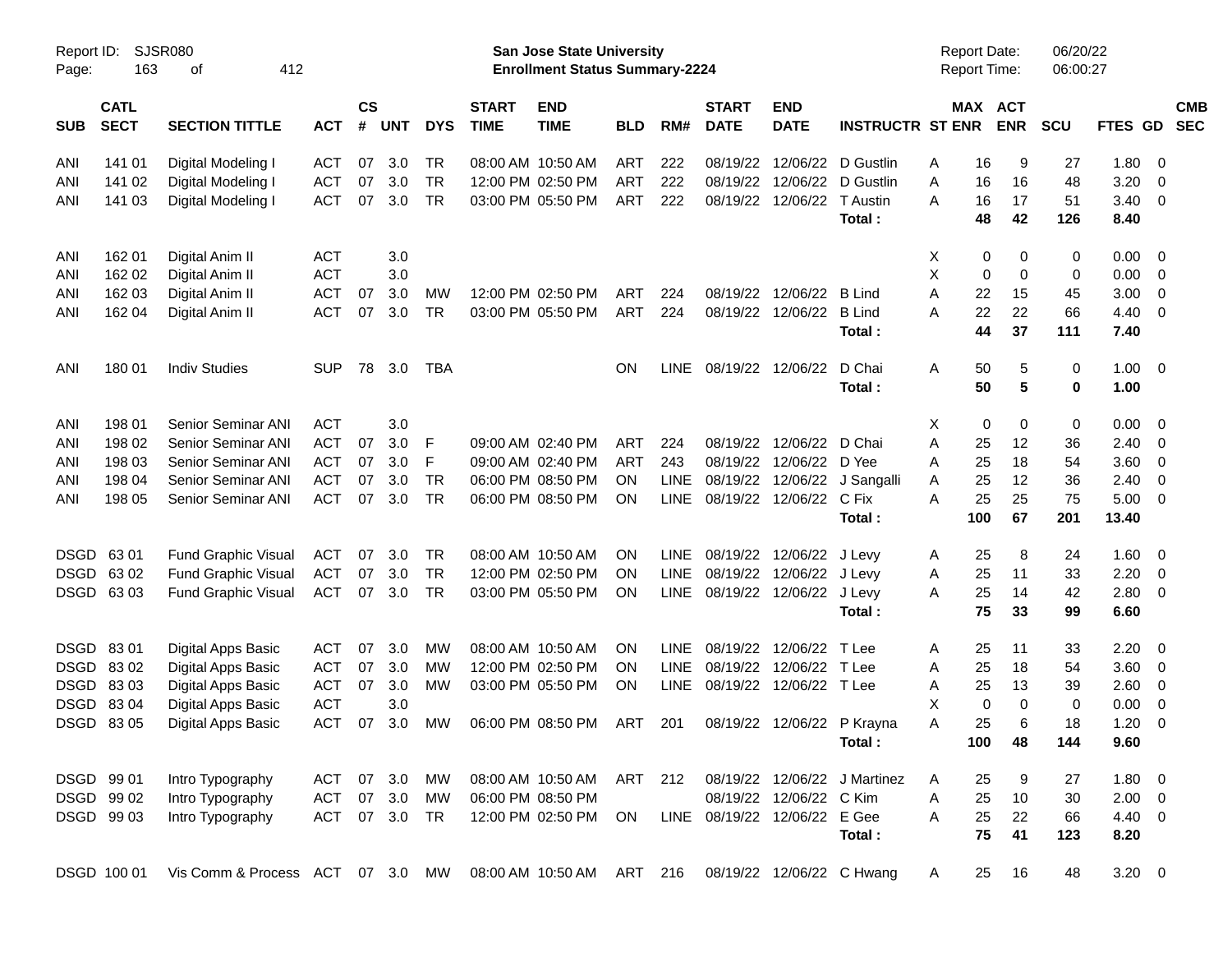| Report ID:<br>Page: | <b>SJSR080</b><br>164      | 412<br>оf                                                            |            |                    |            |            |                             | <b>San Jose State University</b><br><b>Enrollment Status Summary-2224</b> |                |     |                             |                                   |                             | <b>Report Date:</b><br><b>Report Time:</b> |     |                       | 06/20/22<br>06:00:27 |             |                          |            |
|---------------------|----------------------------|----------------------------------------------------------------------|------------|--------------------|------------|------------|-----------------------------|---------------------------------------------------------------------------|----------------|-----|-----------------------------|-----------------------------------|-----------------------------|--------------------------------------------|-----|-----------------------|----------------------|-------------|--------------------------|------------|
| <b>SUB</b>          | <b>CATL</b><br><b>SECT</b> | <b>SECTION TITTLE</b>                                                | <b>ACT</b> | $\mathsf{cs}$<br># | <b>UNT</b> | <b>DYS</b> | <b>START</b><br><b>TIME</b> | <b>END</b><br><b>TIME</b>                                                 | <b>BLD</b>     | RM# | <b>START</b><br><b>DATE</b> | <b>END</b><br><b>DATE</b>         | <b>INSTRUCTR ST ENR</b>     |                                            |     | MAX ACT<br><b>ENR</b> | <b>SCU</b>           | FTES GD SEC |                          | <b>CMB</b> |
|                     | DSGD 100 02                | Vis Comm & Process                                                   | ACT        | 07                 | 3.0        | MW         |                             | 12:00 PM 02:50 PM                                                         | ART            | 216 |                             | 08/19/22 12/06/22                 | C Kim                       | A                                          | 25  | 25                    | 75                   | 5.00        | - 0                      |            |
|                     | DSGD 100 03                | Vis Comm & Process                                                   | ACT        | 07                 | 3.0        | MW         |                             | 12:00 PM 02:50 PM                                                         | <b>ART</b>     | 212 |                             | 08/19/22 12/06/22                 | J Martinez                  | A                                          | 25  | 24                    | 72                   | 4.80        | $\overline{\mathbf{0}}$  |            |
|                     | DSGD 100 04                | Vis Comm & Process                                                   | ACT        | 07                 | 3.0        | <b>TR</b>  |                             | 08:00 AM 10:50 AM                                                         | <b>ART</b>     | 216 |                             | 08/19/22 12/06/22                 | D Lee                       | A                                          | 25  | $\overline{1}$        | 3                    | 0.20        | $\overline{\mathbf{0}}$  |            |
|                     | DSGD 100 05                | Vis Comm & Process                                                   | ACT        | 07                 | 3.0        | <b>TR</b>  |                             | 08:00 AM 10:50 AM                                                         |                |     |                             | 08/19/22 12/06/22                 | J Miller                    | A                                          | 25  | 13                    | 39                   | 2.60        | $\overline{\mathbf{0}}$  |            |
|                     | DSGD 100 06                | Vis Comm & Process                                                   | ACT        | 07                 | 3.0        | <b>TR</b>  |                             | 12:00 PM 02:50 PM                                                         | ART            | 216 | 08/19/22 12/06/22           |                                   | Y Han                       | A                                          | 25  | 25                    | 75                   | 5.00        | $\overline{\mathbf{0}}$  |            |
|                     | DSGD 100 07                | Vis Comm & Process                                                   | ACT        | 07                 | 3.0        | <b>TR</b>  |                             | 03:00 PM 05:50 PM                                                         | ART            | 212 |                             | 08/19/22 12/06/22                 | G Hom                       | Α                                          | 25  | 20                    | 60                   | 4.00        | $\overline{\mathbf{0}}$  |            |
|                     |                            |                                                                      |            |                    |            |            |                             |                                                                           |                |     |                             |                                   | Total:                      |                                            | 175 | 124                   | 372                  | 24.80       |                          |            |
|                     | DSGD 102 01                | Interm Typography                                                    | <b>ACT</b> | 07                 | 3.0        | МW         |                             | 08:00 AM 10:50 AM                                                         | IS             | 226 |                             | 08/19/22 12/06/22                 | C Kim                       | A                                          | 25  | 23                    | 69                   | $4.60 \ 0$  |                          |            |
|                     |                            |                                                                      |            |                    |            |            |                             |                                                                           |                |     |                             |                                   | Total:                      |                                            | 25  | 23                    | 69                   | 4.60        |                          |            |
|                     | DSGD 106 01                | Adv Graphic Design                                                   | ACT        | 07                 | 3.0        | TR         |                             | 12:00 PM 02:50 PM                                                         | IS             | 226 |                             | 08/19/22 12/06/22                 | D Lee                       | A                                          | 25  | 13                    | 39                   | 2.60        | $\overline{\phantom{0}}$ |            |
|                     |                            |                                                                      |            |                    |            |            |                             |                                                                           |                |     |                             |                                   | Total:                      |                                            | 25  | 13                    | 39                   | 2.60        |                          |            |
|                     | DSGD 110 01                | Image Making                                                         | <b>ACT</b> | 07                 | 3.0        | МW         |                             | 03:00 PM 05:50 PM                                                         | IS             | 226 |                             | 08/19/22 12/06/22                 | J Martinez                  | A                                          | 25  | 24                    | 72                   | 4.80 0      |                          |            |
|                     |                            |                                                                      |            |                    |            |            |                             |                                                                           |                |     |                             |                                   | Total:                      |                                            | 25  | 24                    | 72                   | 4.80        |                          |            |
|                     | DSGD 111 01                | <b>Design Practices</b>                                              | <b>ACT</b> |                    | 3.0        |            |                             |                                                                           |                |     |                             |                                   |                             | X                                          | 0   | 0                     | 0                    | 0.00        | $\overline{\mathbf{0}}$  |            |
|                     | DSGD 111 02                | <b>Design Practices</b>                                              | <b>ACT</b> | 07                 | 3.0        | <b>TR</b>  |                             | 06:00 PM 08:50 PM                                                         | <b>ART</b>     | 212 |                             | 08/19/22 12/06/22                 | G Hom                       | A                                          | 25  | 25                    | 75                   | 5.00        | $\overline{\mathbf{0}}$  |            |
|                     | DSGD 111 03                | <b>Design Practices</b>                                              | <b>ACT</b> | 07                 | 3.0        | <b>TR</b>  |                             | 12:00 PM 02:50 PM                                                         |                |     |                             | 08/19/22 12/06/22                 | J Miller                    | A                                          | 25  | 25                    | 75                   | 5.00        | $\overline{\mathbf{0}}$  |            |
|                     |                            |                                                                      |            |                    |            |            |                             |                                                                           |                |     |                             |                                   | Total:                      |                                            | 50  | 50                    | 150                  | 10.00       |                          |            |
|                     | DSGD 120 01                | <b>Exhibition Design</b>                                             | ACT        | 07                 | 3.0        | MW         |                             | 12:00 PM 02:50 PM                                                         | IS             | 226 |                             | 08/19/22 12/06/22 C Hwang         |                             | A                                          | 25  | 13                    | 39                   | 2.60 0      |                          |            |
|                     |                            |                                                                      |            |                    |            |            |                             |                                                                           |                |     |                             |                                   | Total:                      |                                            | 25  | 13                    | 39                   | 2.60        |                          |            |
|                     | DSGD 141 01                | 3D B& P Design                                                       | ACT        |                    | 07 3.0     | TR         |                             | 03:00 PM 05:50 PM                                                         |                |     |                             | 08/19/22 12/06/22                 | J Miller                    | A                                          | 25  | 13                    | 39                   | $2.60 \t 0$ |                          |            |
|                     |                            |                                                                      |            |                    |            |            |                             |                                                                           |                |     |                             |                                   | Total:                      |                                            | 25  | 13                    | 39                   | 2.60        |                          |            |
|                     | DSGD 186 01                | Digi Apps Method                                                     | ACT        | 07                 | 3.0        | TR         |                             | 08:00 AM 10:50 AM                                                         | IS             | 226 |                             | 08/19/22 12/06/22                 | Y Han                       | A                                          | 25  | 26                    | 78                   | $5.20 \ 0$  |                          |            |
|                     |                            |                                                                      |            |                    |            |            |                             |                                                                           |                |     |                             |                                   | Total:                      |                                            | 25  | 26                    | 78                   | 5.20        |                          |            |
|                     |                            | DSGN 100W 01 Writing Workshop: De LEC 04 3.0 MW 09:00 AM 10:15 AM CL |            |                    |            |            |                             |                                                                           |                | 308 |                             | 08/19/22 12/06/22 V Rounti        |                             | A                                          | 25  | 18                    | 54                   | $3.60 \ 0$  |                          |            |
|                     |                            | DSGN 100W 02 Writing Workshop: De LEC                                |            |                    | 04 3.0     | MW         |                             | 07:30 AM 08:45 AM                                                         | CL             | 216 |                             | 08/19/22 12/06/22 V Rounti        |                             | Α                                          | 25  | -1                    | 3                    | $0.20 \ 0$  |                          |            |
|                     |                            | DSGN 100W 03 Writing Workshop: De LEC                                |            |                    | 04 3.0     | TR         |                             | 09:00 AM 10:15 AM                                                         |                |     |                             | DMH 226B 08/19/22 12/06/22 A Tran |                             | Α                                          | 25  | 8                     | 24                   | 1.60        | $\overline{\phantom{0}}$ |            |
|                     |                            | DSGN 100W 04 Writing Workshop: De LEC                                |            |                    | 04 3.0     | TR         |                             | 10:30 AM 11:45 AM                                                         | DMH 208        |     |                             | 08/19/22 12/06/22 A Tran          |                             | Α                                          | 24  | 24                    | 72                   | 4.80 0      |                          |            |
|                     |                            | DSGN 100W 05 Writing Workshop: De LEC                                |            |                    | 04 3.0     | TR         |                             | 03:00 PM 04:15 PM                                                         | <b>BBC</b> 205 |     |                             |                                   | 08/19/22 12/06/22 S Domingo | A                                          | 25  | 25                    | 75                   | $5.00 \t 0$ |                          |            |
|                     |                            | DSGN 100W 06 Writing Workshop: De LEC 04 3.0                         |            |                    |            | TR         |                             | 04:30 PM 05:45 PM                                                         | CL             | 308 |                             |                                   | 08/19/22 12/06/22 S Domingo | A                                          | 25  | 25                    | 75                   | $5.00 \t 0$ |                          |            |
|                     |                            |                                                                      |            |                    |            |            |                             |                                                                           |                |     |                             |                                   | Total:                      |                                            |     | 149 101               | 303                  | 20.20       |                          |            |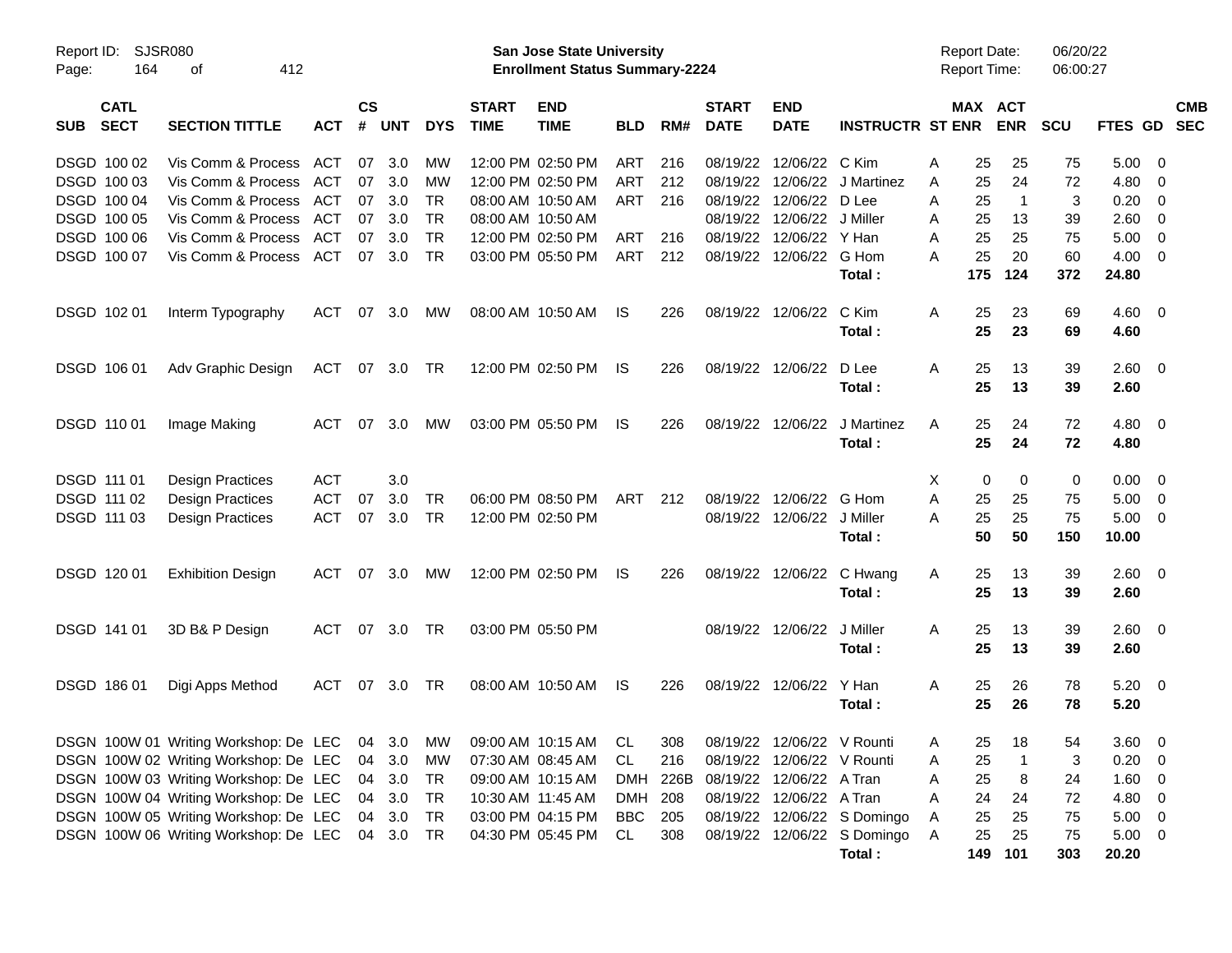| Page:       | Report ID: SJSR080<br>165  | 412<br>оf                      |               |                |            |            |                             | San Jose State University<br><b>Enrollment Status Summary-2224</b> |           |             |                             |                            |                                            | <b>Report Date:</b><br><b>Report Time:</b> |                       | 06/20/22<br>06:00:27 |                        |                          |                          |
|-------------|----------------------------|--------------------------------|---------------|----------------|------------|------------|-----------------------------|--------------------------------------------------------------------|-----------|-------------|-----------------------------|----------------------------|--------------------------------------------|--------------------------------------------|-----------------------|----------------------|------------------------|--------------------------|--------------------------|
| <b>SUB</b>  | <b>CATL</b><br><b>SECT</b> | <b>SECTION TITTLE</b>          | <b>ACT</b>    | <b>CS</b><br># | <b>UNT</b> | <b>DYS</b> | <b>START</b><br><b>TIME</b> | <b>END</b><br><b>TIME</b>                                          | BLD       | RM#         | <b>START</b><br><b>DATE</b> | <b>END</b><br><b>DATE</b>  | <b>INSTRUCTR ST ENR</b>                    |                                            | MAX ACT<br><b>ENR</b> | <b>SCU</b>           | <b>FTES GD</b>         |                          | <b>CMB</b><br><b>SEC</b> |
|             | <b>DSGN 12701</b>          | Intern                         | <b>SUP</b>    | 36             | 3.0        | <b>TBA</b> |                             |                                                                    | ON        | <b>LINE</b> |                             |                            | 08/19/22 12/06/22 V San Fratel A           | 45                                         | 2                     | 0                    | 0.40                   | $\overline{\phantom{0}}$ |                          |
|             | DSGN 127 02                | Intern                         | <b>SUP</b>    | 36             | 2.0        | <b>TBA</b> |                             |                                                                    | <b>ON</b> | <b>LINE</b> |                             |                            | 08/19/22 12/06/22 V San Fratel A           | 15                                         | 4                     | 0                    | 0.53                   | $\overline{\phantom{0}}$ |                          |
|             | DSGN 127 03                | Intern                         | <b>SUP</b>    | 36             | 4.0        | <b>TBA</b> |                             |                                                                    | ON        | <b>LINE</b> |                             |                            | 08/19/22 12/06/22 V San Fratel A           | 25                                         | 0                     | 0                    | 0.00                   | $\overline{\mathbf{0}}$  |                          |
|             | <b>DSGN 12704</b>          | Intern                         | <b>SUP</b>    | 36             | 1.0        | <b>TBA</b> |                             |                                                                    | ON        | <b>LINE</b> |                             |                            | 08/19/22 12/06/22 V San Fratel A<br>Total: | 15<br>100                                  | 0<br>6                | 0<br>0               | $0.00 \quad 0$<br>0.93 |                          |                          |
|             | <b>DSGN 18001</b>          | <b>Indiv Studies</b>           | <b>SUP</b>    | 78             | 3.0        | TBA        |                             |                                                                    | <b>ON</b> | LINE        |                             | 08/19/22 12/06/22          | V San Fratel A<br>Total:                   | 45<br>45                                   | 0<br>0                | 0<br>0               | $0.00 \quad 0$<br>0.00 |                          |                          |
|             | DSGN 197 01                | <b>BA Senior Project</b>       | ACT           | 07             | 3.0        | TR         |                             | 08:00 AM 10:50 AM                                                  | ART       | 201         |                             |                            | 08/19/22 12/06/22 A English                | 25<br>A                                    | 13                    | 39                   | 2.60                   | $\overline{\phantom{0}}$ |                          |
|             | DSGN 197 02                | <b>BA Senior Project</b>       | <b>ACT</b>    | 07             | 3.0        | <b>TR</b>  |                             | 12:00 PM 02:50 PM                                                  | ART       | 201         |                             |                            | 08/19/22 12/06/22 A English                | 25<br>A                                    | 22                    | 66                   | 4.40                   | $\overline{\phantom{0}}$ |                          |
|             | <b>DSGN 19703</b>          | <b>BA Senior Project</b>       | <b>ACT</b>    | 07             | 3.0        | <b>TR</b>  |                             | 03:00 PM 05:50 PM                                                  | ART       | 201         |                             |                            | 08/19/22 12/06/22 A English                | 25<br>A                                    | 15                    | 45                   | $3.00 \ 0$             |                          |                          |
|             |                            |                                |               |                |            |            |                             |                                                                    |           |             |                             |                            | Total:                                     | 75                                         | 50                    | 150                  | 10.00                  |                          |                          |
| <b>DSID</b> | 21 01                      | Visualization I                | <b>ACT</b>    | 07             | 3.0        | <b>TR</b>  |                             | 08:00 AM 10:50 AM                                                  | ART       | 205         |                             |                            | 08/19/22 12/06/22 J McClusky               | A                                          | 20<br>3               | 9                    | 0.60                   | $\overline{\phantom{0}}$ |                          |
| <b>DSID</b> | 21 02                      | Visualization I                | <b>ACT</b>    | 07             | 3.0        | MW         |                             | 03:00 PM 05:50 PM                                                  | ART       | 205         |                             | 08/19/22 12/06/22 J Nelson |                                            | 20<br>A                                    | 3                     | 9                    | 0.60                   | $\overline{\phantom{0}}$ |                          |
| <b>DSID</b> | 21 03                      | Visualization I                | <b>ACT</b>    | 07             | 3.0        | <b>TR</b>  |                             | 12:00 PM 02:50 PM                                                  | ART       | 205         |                             | 08/19/22 12/06/22 K Scott  |                                            | 20<br>А                                    | 4                     | 12                   | $0.80 \quad 0$         |                          |                          |
|             |                            |                                |               |                |            |            |                             |                                                                    |           |             |                             |                            | Total :                                    | 60                                         | 10                    | 30                   | 2.00                   |                          |                          |
| <b>DSID</b> | 31 01                      | <b>ID Foundation I</b>         | <b>ACT</b>    | 13             | 3.0        | MW         |                             | 03:00 PM 05:50 PM                                                  | ART       | 103         |                             |                            | 08/19/22 12/06/22 A Armstrong A            | 20                                         | 2                     | 6                    | 0.40                   | $\overline{\phantom{0}}$ |                          |
| <b>DSID</b> | 31 02                      | <b>ID Foundation I</b>         | <b>ACT</b>    | 13             | 3.0        | <b>TR</b>  |                             | 12:00 PM 02:50 PM                                                  | ART       | 103         |                             |                            | 08/19/22 12/06/22 J McClusky               | 20<br>A                                    | 3                     | 9                    | 0.60                   | $\overline{\phantom{0}}$ |                          |
| <b>DSID</b> | 31 03                      | <b>ID Foundation I</b>         | <b>ACT</b>    |                | 13, 3.0    | <b>TR</b>  |                             | 03:00 PM 05:50 PM                                                  | ART       | 103         |                             |                            | 08/19/22 12/06/22 J McClusky               | 20<br>A                                    | 4                     | 12                   | $0.80 \ 0$             |                          |                          |
|             |                            |                                |               |                |            |            |                             |                                                                    |           |             |                             |                            | Total:                                     | 60                                         | 9                     | 27                   | 1.80                   |                          |                          |
| <b>DSID</b> | 41 01                      | Matls & Process I              | <b>ACT</b>    | 07             | 3.0        | MW         |                             | 12:00 PM 02:50 PM                                                  | ART       | 205         |                             | 08/19/22 12/06/22          | K Scott                                    | A<br>15                                    | 15                    | 45                   | 3.00                   | $\overline{\phantom{0}}$ |                          |
| <b>DSID</b> | 41 02                      | Matls & Process I              | <b>ACT</b>    | 07             | 3.0        | MW         |                             | 12:00 PM 02:50 PM                                                  | ART       | 103         |                             | 08/19/22 12/06/22          | R Boeder                                   | 15<br>A                                    | 10                    | 30                   | $2.00 \t 0$            |                          |                          |
|             |                            |                                |               |                |            |            |                             |                                                                    |           |             |                             |                            | Total:                                     | 30                                         | 25                    | 75                   | 5.00                   |                          |                          |
| <b>DSID</b> | 121 01                     | <b>ID Process</b>              | <b>ACT</b>    | 07             | 3.0        | TR.        |                             | 03:00 PM 05:50 PM                                                  | IS        | 118         |                             | 08/19/22 12/06/22          | J Hildebrand A                             |                                            | 19<br>24              | 57                   | $3.80\ 0$              |                          |                          |
|             |                            |                                |               |                |            |            |                             |                                                                    |           |             |                             |                            | Total:                                     |                                            | 24<br>19              | 57                   | 3.80                   |                          |                          |
|             |                            | DSID 125 01 Adv Industrial Des | ACT 07 3.0 TR |                |            |            |                             | 03:00 PM 05:50 PM ART 205                                          |           |             |                             |                            | 08/19/22 12/06/22 J Guenther A             |                                            | 24<br>12              | 36                   | $2.40 \ 0$             |                          |                          |
|             |                            |                                |               |                |            |            |                             |                                                                    |           |             |                             |                            | Total:                                     |                                            | 24<br>12              | 36                   | 2.40                   |                          |                          |
|             | DSID 126 01                | Ergonom for Design             | ACT           |                | 3.0        |            |                             |                                                                    |           |             |                             |                            |                                            | Χ                                          | 0<br>0                | 0                    | $0.00 \t 0$            |                          |                          |
| DSID        | 126 02                     | <b>Ergonom for Design</b>      | <b>ACT</b>    | 07             | 3.0        | MW         |                             | 08:00 AM 10:50 AM ART 103                                          |           |             |                             |                            | 08/19/22 12/06/22 R Boeder                 | 15<br>A                                    | 9                     | 27                   | $1.80 \ 0$             |                          |                          |
|             | DSID 126 03                | Ergonom for Design             | <b>ACT</b>    |                | 07 3.0     | TR         |                             | 08:00 AM 10:50 AM                                                  | ART       | 103         |                             |                            | 08/19/22 12/06/22 J Guenther               | 15<br>A                                    | 6                     | 18                   | $1.20 \t 0$            |                          |                          |
|             |                            |                                |               |                |            |            |                             |                                                                    |           |             |                             |                            | Total:                                     | 30                                         | 15                    | 45                   | 3.00                   |                          |                          |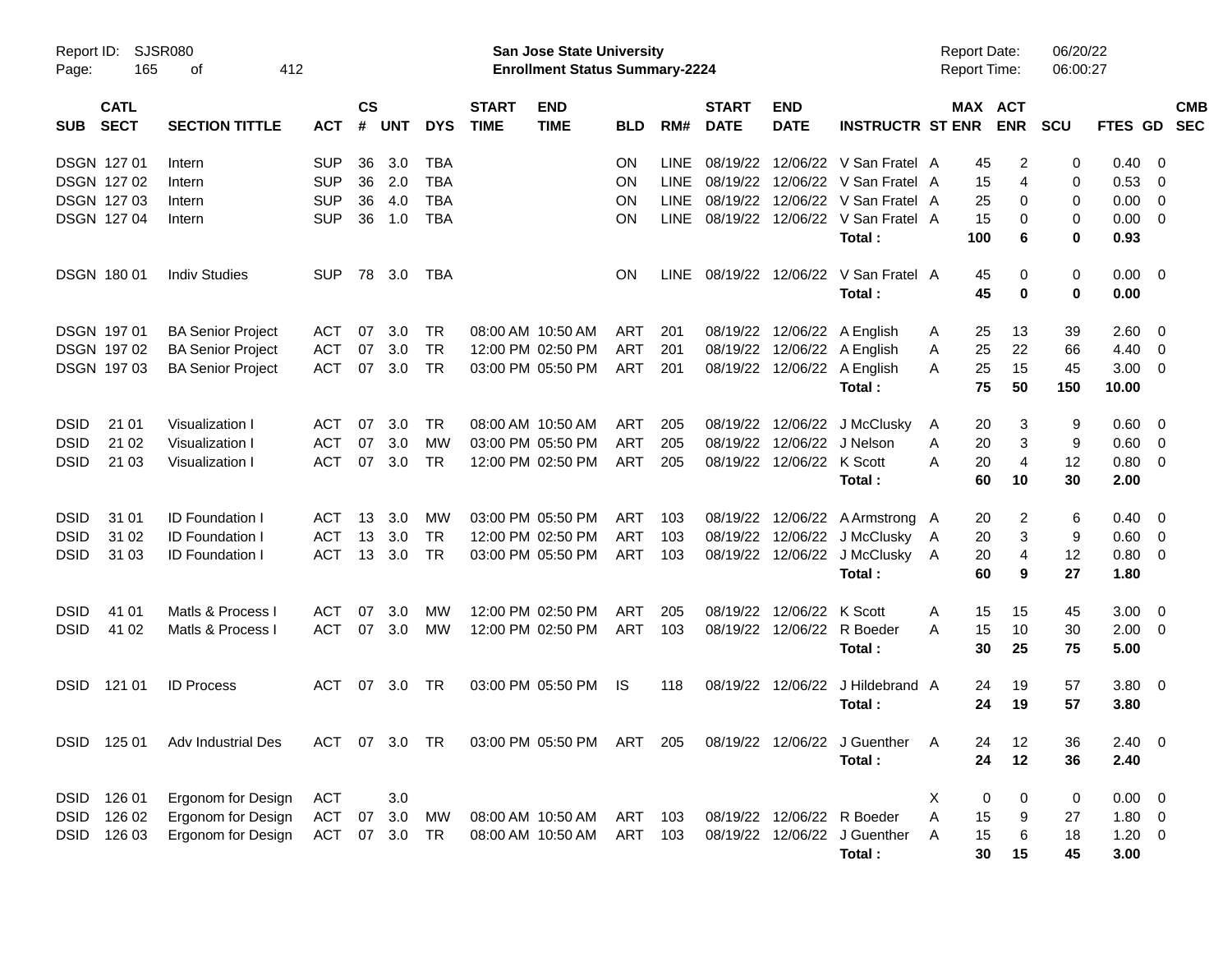| Report ID:<br>Page:        | <b>SJSR080</b><br>166      | 412<br>οf                                  |                                |                    |            |                          |                             | San Jose State University<br><b>Enrollment Status Summary-2224</b> |                 |                     |                             |                                       |                                                                    | Report Date:<br><b>Report Time:</b> |                       | 06/20/22<br>06:00:27 |                                       |                          |  |
|----------------------------|----------------------------|--------------------------------------------|--------------------------------|--------------------|------------|--------------------------|-----------------------------|--------------------------------------------------------------------|-----------------|---------------------|-----------------------------|---------------------------------------|--------------------------------------------------------------------|-------------------------------------|-----------------------|----------------------|---------------------------------------|--------------------------|--|
| <b>SUB</b>                 | <b>CATL</b><br><b>SECT</b> | <b>SECTION TITTLE</b>                      | <b>ACT</b>                     | $\mathsf{cs}$<br># | <b>UNT</b> | <b>DYS</b>               | <b>START</b><br><b>TIME</b> | <b>END</b><br><b>TIME</b>                                          | <b>BLD</b>      | RM#                 | <b>START</b><br><b>DATE</b> | <b>END</b><br><b>DATE</b>             | <b>INSTRUCTR ST ENR</b>                                            |                                     | MAX ACT<br><b>ENR</b> | <b>SCU</b>           | <b>FTES GD</b>                        | <b>CMB</b><br><b>SEC</b> |  |
| <b>DSID</b>                | 128 01                     | Adv Projects in ID                         | ACT                            | 13                 | 3.0        | TR                       |                             | 08:00 AM 10:50 AM                                                  | IS              | 118                 | 08/19/22                    |                                       | 12/06/22 M Yoshimoto A<br>Total:                                   | 24<br>24                            | 12<br>12              | 36<br>36             | 2.40<br>2.40                          | $\overline{\mathbf{0}}$  |  |
| <b>DSID</b><br><b>DSID</b> | 129 01<br>129 02           | Visualization III<br>Visualization III     | ACT<br><b>ACT</b>              | 07<br>07           | 3.0<br>3.0 | <b>TBA</b><br><b>TBA</b> |                             |                                                                    | ON<br><b>ON</b> | LINE<br><b>LINE</b> | 08/19/22                    | 12/06/22<br>08/19/22 12/06/22 M Mathe | M Mathe<br>Total:                                                  | 15<br>A<br>15<br>A<br>30            | 15<br>8<br>23         | 45<br>24<br>69       | 3.00<br>$1.60 \t 0$<br>4.60           | $\overline{0}$           |  |
| <b>DSID</b>                | 132 01                     | Softgoods                                  | ACT                            | 07                 | 3.0        | МW                       |                             | 12:00 PM 02:50 PM                                                  | IS              | 118                 |                             |                                       | 08/19/22 12/06/22 A Armstrong A<br>Total:                          | 24<br>24                            | 24<br>24              | 72<br>72             | 4.80<br>4.80                          | $\overline{\mathbf{0}}$  |  |
| <b>DSID</b>                | 13301                      | Design: Making It                          | ACT                            | 07                 | 3.0        | МW                       |                             | 03:00 PM 05:50 PM                                                  | IS              | 118                 |                             | 08/19/22 12/06/22 K Scott             | Total:                                                             | 24<br>A<br>24                       | 12<br>12              | 36<br>36             | 2.40<br>2.40                          | $\overline{\mathbf{0}}$  |  |
| <b>DSID</b>                | 13701                      | <b>Adv Physical Prototy</b>                | ACT 07 3.0 F                   |                    |            |                          |                             | 08:00 AM 02:50 PM                                                  | ART             | 103                 |                             | 08/19/22 12/06/22                     | C Kusich<br>Total:                                                 | 24<br>A<br>24                       | 4<br>4                | 12<br>12             | 0.80<br>0.80                          | $\overline{\mathbf{0}}$  |  |
| <b>DSIT</b>                | 501                        | Intro Int Dsn+Arch                         | ACT                            | 07                 | 3.0        | <b>TR</b>                |                             | 08:00 AM 10:50 AM                                                  |                 |                     |                             | 08/19/22 12/06/22                     | D Seah<br>Total:                                                   | 25<br>A<br>25                       | 16<br>16              | 48<br>48             | $3.20 \ 0$<br>3.20                    |                          |  |
| <b>DSIT</b>                | 10 01                      | Sketch+Draw+Model ACT                      |                                | 07                 | 3.0        | TR                       |                             | 06:00 PM 08:50 PM                                                  | IS              | 241                 |                             | 08/19/22 12/06/22 M Cheng             | Total:                                                             | 25<br>A<br>25                       | 13<br>13              | 39<br>39             | $2.60 \t 0$<br>2.60                   |                          |  |
| <b>DSIT</b>                | 29 01                      | Design Process                             | ACT                            | 07                 | 3.0        | МW                       |                             | 06:00 PM 08:50 PM                                                  |                 |                     |                             | 08/19/22 12/06/22                     | Total:                                                             | 25<br>A<br>25                       | 13<br>13              | 39<br>39             | $2.60 \t 0$<br>2.60                   |                          |  |
| <b>DSIT</b>                | 3301                       | <b>Arch Presentation</b>                   | <b>ACT</b>                     | 07                 | 3.0        | МW                       |                             | 03:00 PM 05:50 PM                                                  | IS              | 240                 | 08/19/22                    | 12/06/22                              | M Medved<br>Total:                                                 | 24<br>A<br>24                       | 14<br>14              | 42<br>42             | $2.80 \ 0$<br>2.80                    |                          |  |
| <b>DSIT</b>                | 34 01                      | Int Arch Fdn Stud                          | ACT                            | 07                 | 3.0        | МW                       |                             | 12:00 PM 02:50 PM                                                  | IS              | 241                 |                             | 08/19/22 12/06/22                     | E Pries<br>Total:                                                  | 24<br>A<br>24                       | 14<br>14              | 42<br>42             | $2.80 \ 0$<br>2.80                    |                          |  |
| <b>DSIT</b>                | 8301                       | Vis communicatn 1                          |                                |                    |            |                          |                             | ACT 07 3.0 MW 06:00 PM 08:50 PM ON LINE 08/19/22 12/06/22          |                 |                     |                             |                                       | Total:                                                             | 25<br>Α<br>25                       | 21<br>21              | 63<br>63             | 4.20 0<br>4.20                        |                          |  |
|                            | DSIT 101 02                | DSIT 101 01 Arch. Systems<br>Arch. Systems | SEM 05 3.0 MW<br>ACT 07 0.0 MW |                    |            |                          |                             | 12:00 PM 12:25 PM IS<br>12:25 PM 02:25 PM IS                       |                 | 240<br>240          |                             |                                       | 08/19/22 12/06/22 M Medved<br>08/19/22 12/06/22 M Medved<br>Total: | 25<br>A<br>30<br>A<br>55            | 18<br>18<br>36        | 18<br>36<br>54       | $3.60 \quad 0$<br>$0.00 \t 0$<br>3.60 |                          |  |
|                            | DSIT 102 01                | Comp Graph Int Arc                         | <b>ACT</b>                     |                    | 3.0        |                          |                             |                                                                    |                 |                     |                             |                                       |                                                                    | X                                   | 0<br>$\mathbf 0$      | 0                    | $0.00 \t 0$                           |                          |  |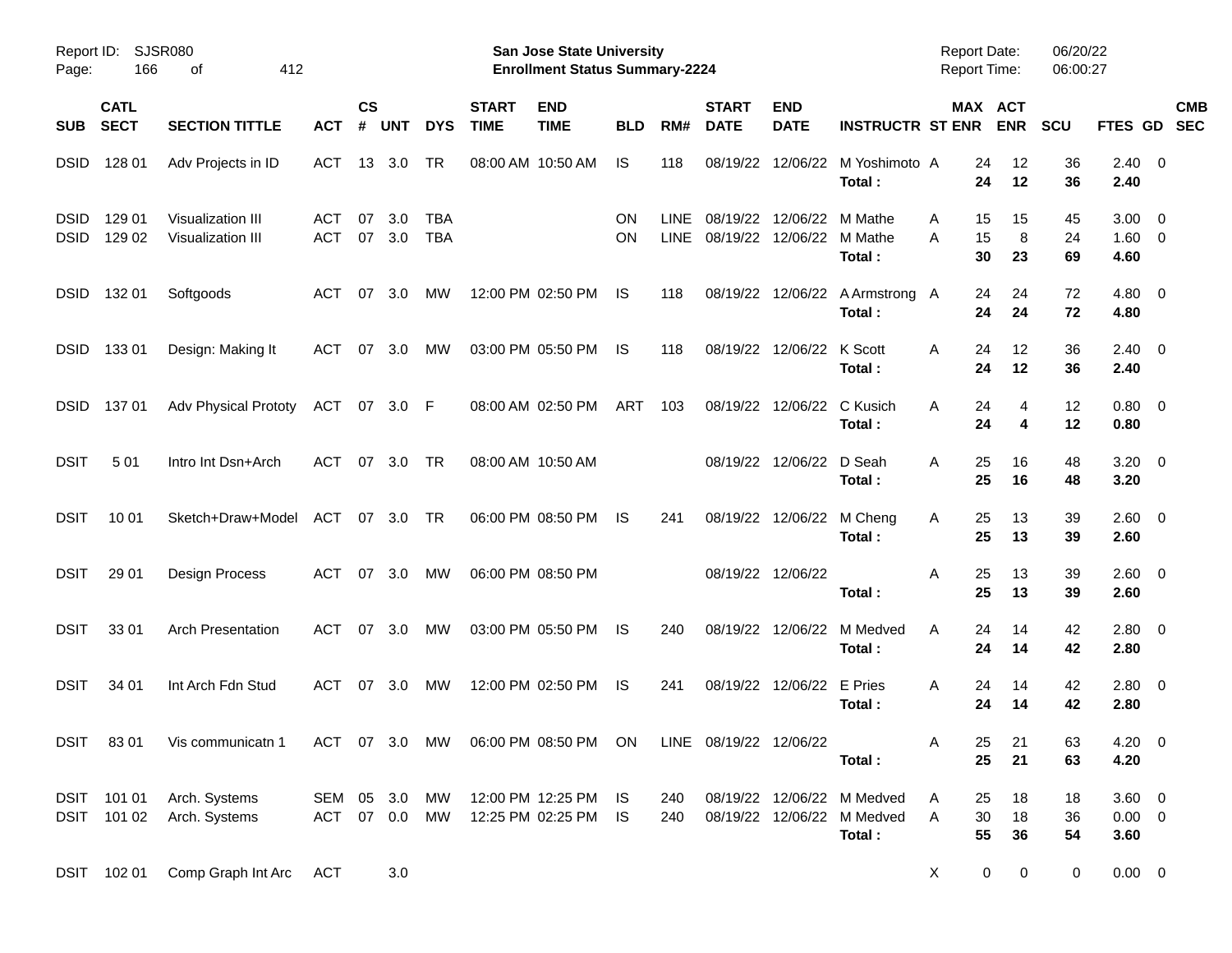| Report ID:<br>Page:        | 167                        | SJSR080<br>412<br>of                               |                          |                             |            |            |                             | <b>San Jose State University</b><br><b>Enrollment Status Summary-2224</b> |            |     |                             |                                                  |                                                       | <b>Report Date:</b><br>Report Time: |                                                            | 06/20/22<br>06:00:27      |                                    |                                           |
|----------------------------|----------------------------|----------------------------------------------------|--------------------------|-----------------------------|------------|------------|-----------------------------|---------------------------------------------------------------------------|------------|-----|-----------------------------|--------------------------------------------------|-------------------------------------------------------|-------------------------------------|------------------------------------------------------------|---------------------------|------------------------------------|-------------------------------------------|
| <b>SUB</b>                 | <b>CATL</b><br><b>SECT</b> | <b>SECTION TITTLE</b>                              | <b>ACT</b>               | $\mathsf{cs}$<br>$\pmb{\#}$ | <b>UNT</b> | <b>DYS</b> | <b>START</b><br><b>TIME</b> | <b>END</b><br><b>TIME</b>                                                 | <b>BLD</b> | RM# | <b>START</b><br><b>DATE</b> | <b>END</b><br><b>DATE</b>                        | <b>INSTRUCTR ST ENR</b>                               |                                     | MAX ACT<br><b>ENR</b>                                      | <b>SCU</b>                | <b>FTES GD</b>                     | <b>CMB</b><br><b>SEC</b>                  |
|                            |                            |                                                    |                          |                             |            |            |                             |                                                                           |            |     |                             |                                                  | Total:                                                |                                     | 0<br>0                                                     | 0                         | 0.00                               |                                           |
| <b>DSIT</b>                | 103 01                     | Arch. Studio                                       | <b>ACT</b>               |                             | 3.0        |            |                             |                                                                           |            |     |                             |                                                  | Total:                                                | Χ                                   | 0<br>0<br>$\bf{0}$<br>$\bf{0}$                             | 0<br>$\mathbf 0$          | $0.00 \t 0$<br>0.00                |                                           |
| <b>DSIT</b><br><b>DSIT</b> | 105 01<br>105 02           | Int Arc Adv Studio<br>Int Arc Adv Studio           | <b>ACT</b><br><b>ACT</b> | 07                          | 3.0<br>3.0 | <b>TR</b>  |                             | 08:00 AM 10:50 AM                                                         | ON         |     | LINE 08/19/22 12/06/22      |                                                  | M RajabzadehA<br>Total:                               | X                                   | $\mathbf 0$<br>$\mathbf 0$<br>25<br>22<br>25<br>22         | $\pmb{0}$<br>66<br>66     | 0.00<br>$4.40 \ 0$<br>4.40         | $\overline{\mathbf{0}}$                   |
| <b>DSIT</b><br><b>DSIT</b> | 106 01<br>106 02           | Arch Proj Material<br>Arch Proj Material           | <b>ACT</b><br><b>ACT</b> | 07                          | 3.0<br>3.0 | <b>TR</b>  |                             | 12:00 PM 02:50 PM                                                         | <b>IS</b>  | 241 |                             | 08/19/22 12/06/22                                | D Seah<br>Total:                                      | Χ<br>A                              | $\mathbf 0$<br>0<br>24<br>15<br>24<br>15                   | 0<br>45<br>45             | $0.00 \t 0$<br>3.00<br>3.00        | $\overline{\mathbf{0}}$                   |
| <b>DSIT</b><br><b>DSIT</b> | 107 01<br>107 02           | <b>Furniture Design</b><br><b>Furniture Design</b> | <b>ACT</b><br><b>ACT</b> | 07                          | 3.0<br>3.0 | <b>MW</b>  |                             | 08:00 AM 10:50 AM                                                         | ON         |     | LINE 08/19/22 12/06/22      |                                                  | M Marizad<br>Total:                                   | X<br>A                              | 0<br>0<br>25<br>23<br>25<br>23                             | $\pmb{0}$<br>69<br>69     | 0.00<br>4.60<br>4.60               | $\overline{\mathbf{0}}$<br>$\overline{0}$ |
| <b>DSIT</b>                | 108 01                     | Arch Lighting Des                                  | <b>ACT</b>               | 07                          | 3.0        | MW         |                             | 03:00 PM 05:50 PM                                                         | IS.        | 241 |                             | 08/19/22 12/06/22                                | E Pries<br>Total:                                     | Α                                   | 24<br>22<br>24<br>22                                       | 66<br>66                  | $4.40 \quad 0$<br>4.40             |                                           |
| <b>DSIT</b><br><b>DSIT</b> | 109 01<br>109 02           | Object Des Interior<br><b>Object Des Interior</b>  | <b>ACT</b><br><b>ACT</b> | 07                          | 3.0<br>3.0 | MW         |                             | 08:00 AM 10:50 AM                                                         | ON         |     | LINE 08/19/22 12/06/22      |                                                  | M RajabzadehA<br>Total:                               | X                                   | 0<br>0<br>24<br>$\mathbf{1}$<br>24<br>$\blacktriangleleft$ | 0<br>3<br>3               | 0.00<br>$0.20 \ 0$<br>0.20         | $\overline{\mathbf{0}}$                   |
|                            | Department :               | Design                                             |                          |                             |            |            |                             |                                                                           |            |     |                             | <b>Lower Division:</b><br><b>Upper Division:</b> | <b>Department Total:</b><br><b>Graduate Division:</b> | 2935<br>1218<br>1717                | 1713<br>598<br>1115<br>$\bf{0}$<br>0                       | 5052<br>1794<br>3258<br>0 | 338.73<br>119.60<br>219.13<br>0.00 |                                           |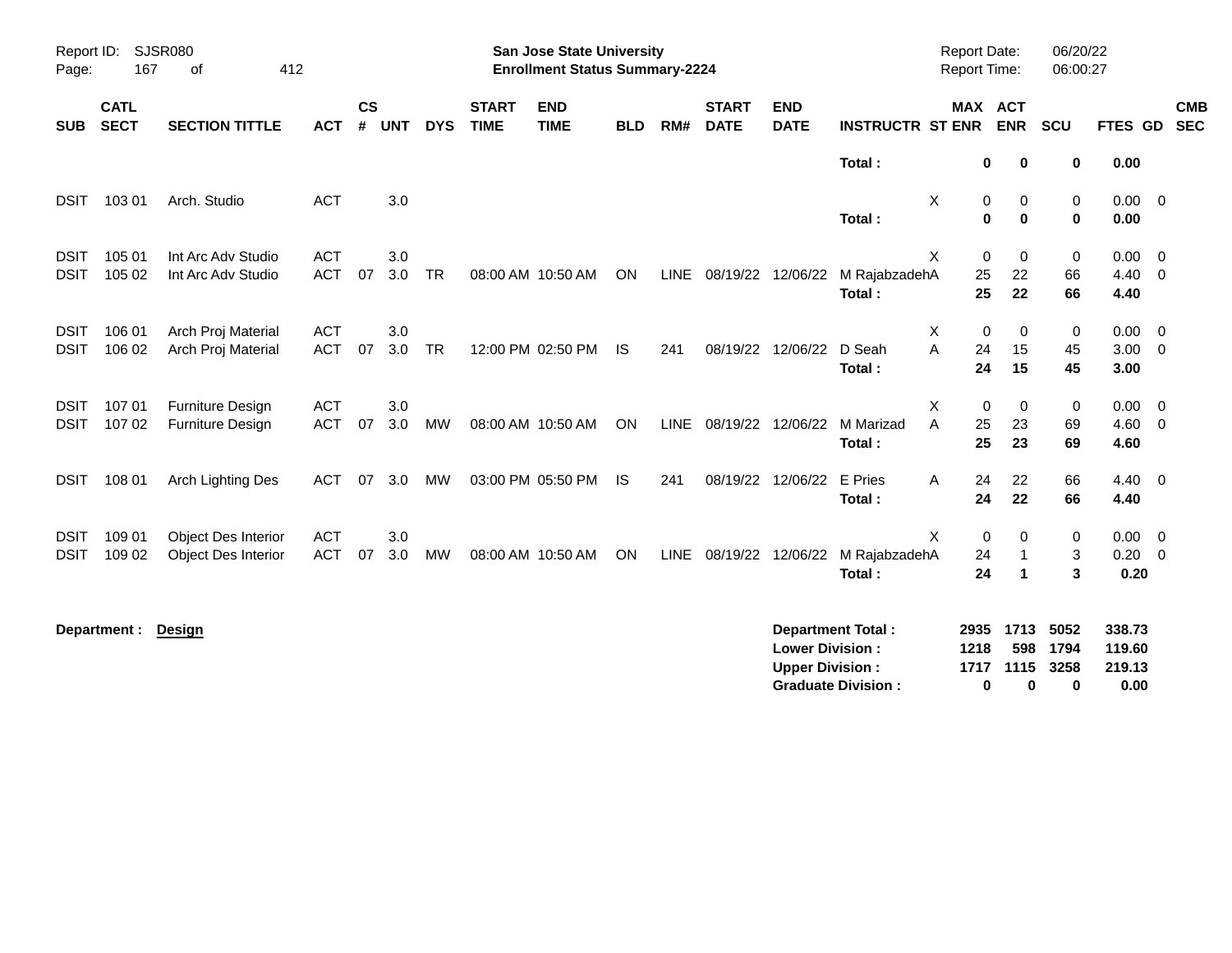| Report ID:<br>Page:        | 168                        | SJSR080<br>412<br>оf                               |                          |               |            |                            |                             | <b>San Jose State University</b><br><b>Enrollment Status Summary-2224</b> |                   |             |                             |                           |                                                                       |        | <b>Report Date:</b><br><b>Report Time:</b> | 06:00:27                     | 06/20/22     |                          |                          |
|----------------------------|----------------------------|----------------------------------------------------|--------------------------|---------------|------------|----------------------------|-----------------------------|---------------------------------------------------------------------------|-------------------|-------------|-----------------------------|---------------------------|-----------------------------------------------------------------------|--------|--------------------------------------------|------------------------------|--------------|--------------------------|--------------------------|
| <b>SUB</b>                 | <b>CATL</b><br><b>SECT</b> | <b>SECTION TITTLE</b>                              | <b>ACT</b>               | $\mathsf{cs}$ | # UNT      | <b>DYS</b>                 | <b>START</b><br><b>TIME</b> | <b>END</b><br><b>TIME</b>                                                 | <b>BLD</b>        | RM#         | <b>START</b><br><b>DATE</b> | <b>END</b><br><b>DATE</b> | <b>INSTRUCTR ST ENR</b>                                               |        | MAX ACT<br><b>ENR</b>                      | <b>SCU</b>                   | FTES GD      |                          | <b>CMB</b><br><b>SEC</b> |
| <b>College</b>             |                            | <b>Humanities &amp; the Arts</b><br>Film & Theatre |                          |               |            |                            |                             |                                                                           |                   |             |                             |                           |                                                                       |        |                                            |                              |              |                          |                          |
| <b>RTVF</b>                | Department :<br>10 01      | Art of Film                                        | LEC                      | 02            | 3.0        | М                          |                             | 03:00 PM 05:45 PM                                                         | <b>YUH</b>        | 124         | 08/19/22                    | 12/06/22                  | H Gilchrist                                                           | Α      | 50                                         | 42<br>14                     | 2.80         | 0                        |                          |
| <b>RTVF</b>                | 10 02                      | Art of Film                                        | <b>LEC</b>               | 02            | 3.0        | $\mathsf T$                |                             | 03:00 PM 05:45 PM                                                         | <b>YUH</b>        | 124         | 08/19/22                    | 12/06/22                  | J Todd                                                                | Α      | 50                                         | 39<br>117                    | 7.80         | - 0                      |                          |
| <b>RTVF</b>                | 10 03                      | Art of Film                                        | <b>LEC</b>               | 02            | 3.0        | Т                          |                             | 06:00 PM 08:45 PM                                                         | <b>YUH</b>        | 124         | 08/19/22                    | 12/06/22                  | J Todd                                                                | Α      | 50                                         | 15<br>45                     | 3.00         | - 0                      |                          |
| <b>RTVF</b>                | 10 04                      | Art of Film                                        | <b>LEC</b>               | 02            | 3.0        | R                          |                             | 06:00 PM 08:45 PM                                                         | <b>YUH</b>        | 124         | 08/19/22                    |                           | 12/06/22 P Labuza                                                     | Α      | 50                                         | 3<br>$\overline{\mathbf{1}}$ | 0.20         | 0                        |                          |
| <b>RTVF</b>                | 1080                       | Art of Film                                        | <b>LEC</b>               | 02            | 3.0        | <b>TBA</b>                 |                             |                                                                           | <b>ON</b>         | <b>LINE</b> | 08/19/22                    | 12/06/22                  | L Walker                                                              | Α      | 35                                         | 35<br>105                    | 7.00         | - 0                      |                          |
| <b>RTVF</b>                | 1081                       | Art of Film                                        | <b>LEC</b>               | 02            | 3.0        | <b>TBA</b>                 |                             |                                                                           | <b>ON</b>         | <b>LINE</b> | 08/19/22                    | 12/06/22                  | L Walker                                                              | Α      | 35                                         | 30<br>10                     | 2.00         | - 0                      |                          |
| <b>RTVF</b>                | 1082                       | Art of Film                                        | <b>LEC</b>               | 02            | 3.0        | <b>TBA</b>                 |                             |                                                                           | <b>ON</b>         | <b>LINE</b> | 08/19/22                    | 12/06/22                  | L Walker                                                              | Α      | 35                                         | 7<br>21                      | 1.40         | 0                        |                          |
| <b>RTVF</b>                | 1083                       | Art of Film                                        | <b>LEC</b>               | 02            | 3.0        | <b>TBA</b>                 |                             |                                                                           | <b>ON</b>         | <b>LINE</b> | 08/19/22                    | 12/06/22                  | L Walker                                                              | Α      | 35                                         | 6<br>18                      | 1.20         | - 0                      |                          |
| <b>RTVF</b>                | 1084                       | Art of Film                                        | <b>LEC</b>               | 02            | 3.0        | <b>TBA</b>                 |                             |                                                                           | <b>ON</b>         | <b>LINE</b> | 08/19/22                    | 12/06/22                  | R Welch                                                               | A      | 35                                         | 15<br>45                     | 3.00         | 0                        |                          |
| <b>RTVF</b>                | 1085                       | Art of Film                                        | <b>LEC</b>               |               | 02 3.0     | <b>TBA</b>                 |                             |                                                                           | <b>ON</b>         | <b>LINE</b> | 08/19/22                    | 12/06/22                  | <b>H</b> Gilchrist                                                    | A      | 35                                         | 26<br>78                     | 5.20         | - 0                      |                          |
|                            |                            |                                                    |                          |               |            |                            |                             |                                                                           |                   |             |                             |                           | Total:                                                                |        | 168<br>410                                 | 504                          | 33.60        |                          |                          |
| <b>RTVF</b>                | 20 01                      | Intro Audio FilmTV                                 | <b>LEC</b>               | 02            | 3.0        | M                          |                             | 01:30 PM 03:15 PM                                                         | DBH               | 202         | 08/19/22                    | 12/06/22                  | S Miller                                                              | Α      | 18                                         | 18<br>36                     | 3.60         | - 0                      |                          |
| <b>RTVF</b>                | 20 02                      | Intro Audio FilmTV                                 | <b>ACT</b>               | 12            | 0.0        | M                          |                             | 03:30 PM 05:15 PM                                                         | DBH               | 202         | 08/19/22                    | 12/06/22                  | S Miller                                                              | Α      | 18                                         | 18<br>18                     | 0.00         | - 0                      |                          |
| <b>RTVF</b>                | 20 03                      | Intro Audio FilmTV                                 | <b>LEC</b>               | 02            | 3.0        | Т                          |                             | 09:00 AM 10:45 AM                                                         | DBH               | 202         | 08/19/22                    | 12/06/22                  | R Shojaei                                                             | A      | 18                                         | 7<br>14                      | 1.40         | - 0                      |                          |
| <b>RTVF</b>                | 20 04                      | Intro Audio FilmTV                                 | <b>ACT</b>               | 12            | 0.0        | $\mathsf T$                |                             | 11:00 AM 12:45 PM                                                         | DBH               | 202         | 08/19/22                    | 12/06/22                  | R Shojaei                                                             | Α      | 18                                         | 7<br>7                       | 0.00         | 0                        |                          |
| <b>RTVF</b>                | 20 05                      | Intro Audio FilmTV                                 | <b>LEC</b>               | 02            | 3.0        | R                          |                             | 01:30 PM 03:15 PM                                                         | DBH               | 202         | 08/19/22                    | 12/06/22                  | S Miller                                                              | A      | 18                                         | 5<br>10                      | 1.00         | 0                        |                          |
| <b>RTVF</b>                | 20 06                      | Intro Audio FilmTV                                 | <b>ACT</b>               | 12            | 0.0        | R                          |                             | 03:30 PM 05:15 PM                                                         | DBH               | 202         | 08/19/22                    | 12/06/22                  | S Miller                                                              | A      | 18                                         | 5<br>5                       | 0.00         | - 0                      |                          |
|                            |                            |                                                    |                          |               |            |                            |                             |                                                                           |                   |             |                             |                           | Total:                                                                |        | 108                                        | 60<br>90                     | 6.00         |                          |                          |
| <b>RTVF</b>                | 21 01                      | <b>KSJS On-Air Operat</b>                          | <b>LEC</b>               | 02            | 3.0        | м                          |                             | 07:00 PM 07:50 PM                                                         | <b>HGH 124</b>    |             | 08/19/22                    | 12/06/22                  | J Biagini                                                             |        | 25                                         | 3<br>3                       | 0.60         | $\overline{\mathbf{0}}$  |                          |
| <b>RTVF</b>                | 21 02                      | <b>KSJS On-Air Operat</b>                          | <b>ACT</b>               |               | 07 0.0     | <b>TBA</b>                 |                             |                                                                           |                   |             | 08/19/22                    | 12/06/22                  | J Biagini                                                             | A<br>Α | 25                                         | 3<br>6                       | 0.00         | $\overline{\phantom{0}}$ |                          |
|                            |                            |                                                    |                          |               |            |                            |                             |                                                                           |                   |             |                             |                           | Total:                                                                |        | 50                                         | 6<br>9                       | 0.60         |                          |                          |
|                            |                            |                                                    |                          |               |            |                            |                             |                                                                           |                   |             |                             |                           |                                                                       |        |                                            |                              |              |                          |                          |
| <b>RTVF</b><br><b>RTVF</b> | 30 01<br>30 02             | Intro Film/TV Prod<br>Intro Film/TV Prod           | <b>LEC</b><br><b>ACT</b> | 02<br>12      | 3.0        | $\mathsf T$<br>$\mathsf T$ |                             | 06:00 PM 07:45 PM<br>08:00 PM 09:45 PM                                    | HGH<br><b>HGH</b> | 120<br>120  | 08/19/22<br>08/19/22        | 12/06/22<br>12/06/22      | J Serna<br>J Serna                                                    | Α      | 18<br>18                                   | 26<br>13<br>13               | 2.60         | - 0                      |                          |
| <b>RTVF</b>                | 30 03                      | Intro Film/TV Prod                                 |                          | 02            | 0.0<br>3.0 | R                          |                             | 01:30 PM 03:15 PM                                                         | HGH               | 114         | 08/19/22                    | 12/06/22                  | C Guzzetta                                                            | A      | 18                                         | 13<br>9<br>18                | 0.00         | - 0                      |                          |
| <b>RTVF</b>                | 30 04                      | Intro Film/TV Prod                                 | LEC<br><b>ACT</b>        | 12            | 0.0        | R                          |                             | 03:30 PM 05:15 PM                                                         | <b>HGH</b>        | 114         | 08/19/22                    | 12/06/22                  | C Guzzetta                                                            | Α<br>A | 18                                         | 9<br>9                       | 1.80<br>0.00 | 0<br>- 0                 |                          |
| <b>RTVF</b>                | 30 05                      | Intro Film/TV Prod                                 | <b>LEC</b>               | 02            | 3.0        | F                          |                             | 09:00 AM 10:45 AM                                                         | <b>HGH 120</b>    |             | 08/19/22                    |                           | 12/06/22 C Guzzetta                                                   | A      | 18                                         | 3<br>6                       | 0.60         | 0                        |                          |
|                            | RTVF 30 06                 | Intro Film/TV Prod                                 |                          |               |            |                            |                             |                                                                           |                   |             |                             |                           | ACT 12 0.0 F 11:00 AM 12:45 PM HGH 120 08/19/22 12/06/22 C Guzzetta A |        | 18                                         | 3<br>3                       | $0.00 \t 0$  |                          |                          |
|                            |                            |                                                    |                          |               |            |                            |                             |                                                                           |                   |             |                             |                           | Total :                                                               |        | 108                                        | 50<br>75                     | 5.00         |                          |                          |
|                            |                            |                                                    |                          |               |            |                            |                             |                                                                           |                   |             |                             |                           |                                                                       |        |                                            |                              |              |                          |                          |
|                            | RTVF 3180                  | Film/TV Aesthetics                                 | LEC 02 3.0 TBA           |               |            |                            |                             |                                                                           | ON.               |             |                             |                           | LINE 08/19/22 12/06/22 B Sarrafan                                     | A      | 30                                         | 26<br>78                     | $5.20 \ 0$   |                          |                          |
|                            | RTVF 3181                  | Film/TV Aesthetics                                 | LEC 02 3.0 TBA           |               |            |                            |                             |                                                                           | ON.               |             |                             |                           | LINE 08/19/22 12/06/22 B Sarrafan                                     | - A    | 30                                         | 10<br>30                     | $2.00 \t 0$  |                          |                          |
|                            |                            |                                                    |                          |               |            |                            |                             |                                                                           |                   |             |                             |                           | Total:                                                                |        | 60                                         | 36<br>108                    | 7.20         |                          |                          |
|                            | RTVF 80 01                 | Introduction to Medi                               | LEC 02 3.0 TR            |               |            |                            |                             | 10:30 AM 11:45 AM HGH 118                                                 |                   |             |                             | 08/19/22 12/06/22 H Lee   |                                                                       | A      | 35                                         | 12<br>4                      | $0.80 \t 0$  |                          |                          |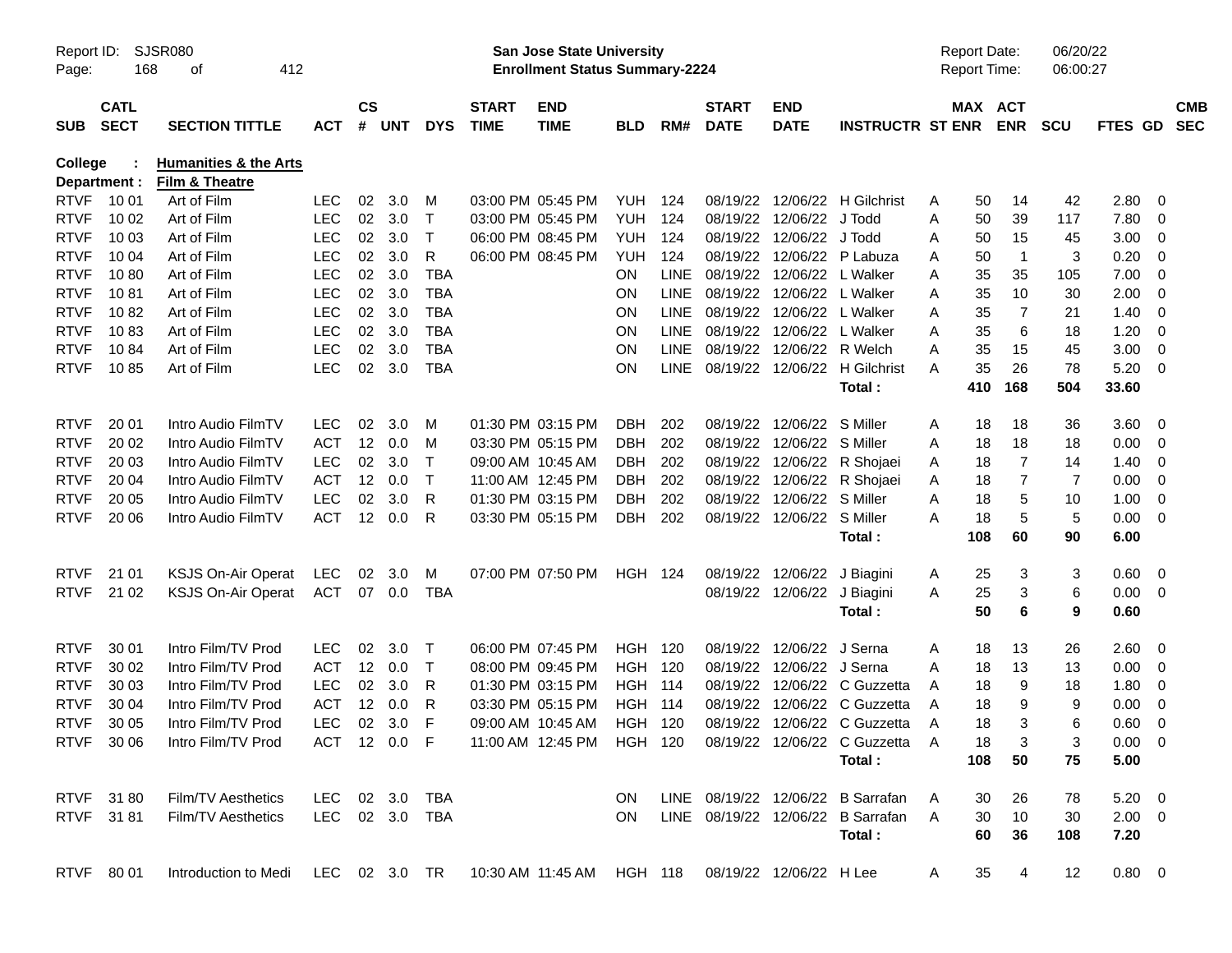| Report ID:<br>Page:                                                     | 169                                                      | SJSR080<br>412<br>οf                                                                                         |                                                                    |                            |                                   |                                                         |                             | San Jose State University<br><b>Enrollment Status Summary-2224</b>               |                                                                           |                                                          |                                                                                                       |                                                                  |                                                       | <b>Report Date:</b><br><b>Report Time:</b> |                            |                         | 06/20/22<br>06:00:27     |                                      |                                                                                      |                          |
|-------------------------------------------------------------------------|----------------------------------------------------------|--------------------------------------------------------------------------------------------------------------|--------------------------------------------------------------------|----------------------------|-----------------------------------|---------------------------------------------------------|-----------------------------|----------------------------------------------------------------------------------|---------------------------------------------------------------------------|----------------------------------------------------------|-------------------------------------------------------------------------------------------------------|------------------------------------------------------------------|-------------------------------------------------------|--------------------------------------------|----------------------------|-------------------------|--------------------------|--------------------------------------|--------------------------------------------------------------------------------------|--------------------------|
| <b>SUB</b>                                                              | <b>CATL</b><br><b>SECT</b>                               | <b>SECTION TITTLE</b>                                                                                        | <b>ACT</b>                                                         | $\mathsf{cs}$<br>#         | <b>UNT</b>                        | <b>DYS</b>                                              | <b>START</b><br><b>TIME</b> | <b>END</b><br><b>TIME</b>                                                        | <b>BLD</b>                                                                | RM#                                                      | <b>START</b><br><b>DATE</b>                                                                           | <b>END</b><br><b>DATE</b>                                        | <b>INSTRUCTR ST ENR</b>                               |                                            |                            | MAX ACT<br><b>ENR</b>   | <b>SCU</b>               | FTES GD                              |                                                                                      | <b>CMB</b><br><b>SEC</b> |
| <b>RTVF</b>                                                             | 8080                                                     | Introduction to Medi                                                                                         | LEC.                                                               |                            | 02 3.0                            | TBA                                                     |                             |                                                                                  | <b>ON</b>                                                                 | <b>LINE</b>                                              | 08/19/22                                                                                              | 12/06/22                                                         | C Burrows<br>Total:                                   | A                                          | 35<br>70                   | 35<br>39                | 105<br>117               | 7.00<br>7.80                         | $\overline{\mathbf{0}}$                                                              |                          |
| <b>RTVF</b><br><b>RTVF</b>                                              | 82 01<br>82 02                                           | Intro Film History<br>Intro Film History                                                                     | <b>LEC</b><br><b>LEC</b>                                           | 02<br>02                   | 3.0<br>3.0                        | R<br><b>TBA</b>                                         |                             | 03:00 PM 05:45 PM                                                                | HGH<br>ON                                                                 | 118<br><b>LINE</b>                                       | 08/19/22<br>08/19/22                                                                                  | 12/06/22<br>12/06/22                                             | P Labuza<br>S Sublett<br>Total:                       | Α<br>A                                     | 35<br>35<br>70             | 5<br>35<br>40           | 15<br>105<br>120         | 1.00<br>7.00<br>8.00                 | 0<br>- 0                                                                             |                          |
| <b>RTVF</b><br><b>RTVF</b><br><b>RTVF</b><br><b>RTVF</b>                | 11001<br>110 02<br>110 03<br>110 04                      | Media and Culture<br>Media and Culture<br>Media and Culture<br>Media and Culture                             | <b>LEC</b><br><b>LEC</b><br><b>LEC</b><br><b>LEC</b>               | 02<br>02<br>02<br>02       | 3.0<br>3.0<br>3.0<br>3.0          | MW<br>MW<br>MW<br>MW                                    |                             | 09:00 AM 10:15 AM<br>10:30 AM 11:45 AM<br>12:00 PM 01:15 PM<br>01:30 PM 02:45 PM | <b>HGH 118</b><br><b>HGH 118</b><br><b>HGH 118</b><br><b>HGH 118</b>      |                                                          | 08/19/22<br>08/19/22<br>08/19/22<br>08/19/22                                                          | 12/06/22<br>12/06/22<br>12/06/22<br>12/06/22                     | Z Hasan<br>J Biagini<br>J Biagini<br>O White          | Α<br>Α<br>Α<br>Α                           | 35<br>35<br>35<br>35       | 3<br>17<br>15<br>2      | 9<br>51<br>45<br>6       | 0.60<br>3.40<br>3.00<br>0.40         | - 0<br>- 0<br>0<br>0                                                                 |                          |
| <b>RTVF</b><br><b>RTVF</b><br><b>RTVF</b><br><b>RTVF</b><br><b>RTVF</b> | 110 05<br>110 06<br>110 07<br>110 08<br>11080            | <b>Media and Culture</b><br>Media and Culture<br>Media and Culture<br>Media and Culture<br>Media and Culture | <b>LEC</b><br><b>LEC</b><br><b>LEC</b><br><b>LEC</b><br><b>LEC</b> | 02<br>02<br>02<br>02<br>02 | 3.0<br>3.0<br>3.0<br>3.0<br>3.0   | TR<br><b>TR</b><br><b>TR</b><br><b>TR</b><br><b>TBA</b> |                             | 09:00 AM 10:15 AM<br>10:30 AM 11:45 AM<br>12:00 PM 01:15 PM<br>01:30 PM 02:45 PM | <b>HGH 118</b><br><b>HGH 124</b><br><b>HGH</b><br><b>HGH</b><br><b>ON</b> | 124<br>124<br><b>LINE</b>                                | 08/19/22<br>08/19/22<br>08/19/22<br>08/19/22<br>08/19/22                                              | 12/06/22<br>12/06/22<br>12/06/22<br>12/06/22<br>12/06/22 K Clark | H Lee<br>Z Hasan<br>O White<br>O White                | A<br>Α<br>Α<br>Α                           | 35<br>35<br>35<br>35       | 3<br>7<br>-1<br>2<br>23 | 9<br>21<br>3<br>6<br>69  | 0.60<br>1.40<br>0.20<br>0.40<br>4.60 | 0<br>-0<br>-0<br>-0<br>-0                                                            |                          |
| <b>RTVF</b><br><b>RTVF</b><br><b>RTVF</b><br><b>RTVF</b>                | 11081<br>11082<br>11083<br>11084                         | Media and Culture<br>Media and Culture<br>Media and Culture<br>Media and Culture                             | <b>LEC</b><br><b>LEC</b><br><b>LEC</b><br><b>LEC</b>               | 02<br>02<br>02<br>02       | 3.0<br>3.0<br>3.0<br>3.0          | <b>TBA</b><br><b>TBA</b><br><b>TBA</b><br><b>TBA</b>    |                             |                                                                                  | ON<br><b>ON</b><br>ON<br>ON                                               | <b>LINE</b><br><b>LINE</b><br><b>LINE</b><br><b>LINE</b> | 08/19/22<br>08/19/22<br>08/19/22<br>08/19/22                                                          | 12/06/22<br>12/06/22<br>12/06/22<br>12/06/22                     | A Berney<br>A Berney<br>C Burrows<br>S Baran          | Α<br>Α<br>Α<br>Α<br>A                      | 35<br>35<br>35<br>35<br>35 | 35<br>17<br>35<br>35    | 105<br>51<br>105<br>105  | 7.05<br>3.45<br>7.00<br>7.00         | -1<br>-1<br>0<br>- 0                                                                 |                          |
| <b>RTVF</b><br><b>RTVF</b>                                              | 11085<br>11086                                           | Media and Culture<br>Media and Culture                                                                       | <b>LEC</b><br><b>LEC</b>                                           | 02<br>02                   | 3.0<br>3.0                        | <b>TBA</b><br><b>TBA</b>                                |                             |                                                                                  | ON<br>ON                                                                  | <b>LINE</b><br><b>LINE</b>                               | 08/19/22                                                                                              | 12/06/22 S Baran<br>08/19/22 12/06/22                            | Total:                                                | Α<br>A                                     | 35<br>35<br>525            | 13<br>0<br>208          | 39<br>$\mathbf 0$<br>624 | 2.60<br>0.00<br>41.70                | 0<br>- 0                                                                             |                          |
| <b>RTVF</b><br><b>RTVF</b><br><b>RTVF</b><br><b>RTVF</b>                | 111 01<br>111 02<br>111 03<br>111 04                     | Alternative Cinema<br>Alternative Cinema<br>Alternative Cinema<br>Alternative Cinema                         | <b>LEC</b><br><b>LEC</b><br><b>LEC</b><br><b>LEC</b>               | 02<br>02<br>02<br>02       | 3.0<br>3.0<br>3.0<br>3.0          | м<br>$\mathsf T$<br>W<br>W                              |                             | 06:00 PM 08:45 PM<br>03:00 PM 05:45 PM<br>03:00 PM 05:45 PM<br>06:00 PM 08:45 PM | YUH<br>HGH<br><b>YUH</b><br><b>YUH</b>                                    | 124<br>118<br>124<br>124                                 | 08/19/22<br>08/19/22<br>08/19/22<br>08/19/22                                                          | 12/06/22<br>12/06/22<br>12/06/22<br>12/06/22                     | <b>H</b> Gilchrist<br>Z Hasan<br>P Labuza<br>P Labuza | Α<br>Α<br>Α<br>Α                           | 50<br>48<br>50<br>50       | 12<br>19<br>0<br>0      | 36<br>57<br>0<br>0       | 2.40<br>3.80<br>0.00<br>0.00         | - 0<br>- 0<br>0<br>0                                                                 |                          |
| <b>RTVF</b><br><b>RTVF</b>                                              | 111 05<br>111 80<br>RTVF 111 81<br>RTVF 111 82           | Alternative Cinema<br>Alternative Cinema<br>Alternative Cinema<br>Alternative Cinema                         | <b>LEC</b><br><b>LEC</b><br>LEC<br>LEC                             | 02<br>02<br>02<br>02       | 3.0<br>3.0<br>3.0<br>3.0          | R<br><b>TBA</b><br><b>TBA</b><br><b>TBA</b>             |                             | 03:00 PM 05:45 PM                                                                | YUH<br><b>ON</b><br><b>ON</b><br>ON                                       | 124<br><b>LINE</b><br><b>LINE</b><br>LINE                | 08/19/22<br>08/19/22<br>08/19/22 12/06/22 Y Shahin                                                    | 12/06/22<br>12/06/22                                             | J Todd<br>J Todd<br>08/19/22 12/06/22 X Neal-Burgi A  | A<br>A<br>A                                | 50<br>35<br>35<br>35       | 23<br>35<br>23<br>35    | 69<br>105<br>69<br>105   | 4.60<br>7.05<br>4.60<br>7.00         | 0<br>-1<br>-0<br>$\overline{\phantom{0}}$                                            |                          |
|                                                                         | RTVF 111 83<br>RTVF 111 84<br>RTVF 111 85<br>RTVF 111 86 | Alternative Cinema<br>Alternative Cinema<br>Alternative Cinema<br><b>Alternative Cinema</b>                  | <b>LEC</b><br><b>LEC</b><br><b>LEC</b><br><b>LEC</b>               | 02                         | 3.0<br>02 3.0<br>02 3.0<br>02 3.0 | <b>TBA</b><br><b>TBA</b><br>TBA<br>TBA                  |                             |                                                                                  | <b>ON</b><br><b>ON</b><br><b>ON</b><br><b>ON</b>                          | LINE                                                     | LINE 08/19/22 12/06/22 Y Shahin<br>LINE 08/19/22 12/06/22 Y Shahin<br>LINE 08/19/22 12/06/22 Y Shahin | 08/19/22 12/06/22 Z Hasan                                        |                                                       | A<br>Α<br>Α<br>A                           | 35<br>35<br>35<br>35       | 35<br>35<br>35<br>35    | 105<br>105<br>105<br>105 | 7.00<br>7.00<br>7.00<br>7.00         | - 0<br>$\overline{\mathbf{0}}$<br>$\overline{\mathbf{0}}$<br>$\overline{\mathbf{0}}$ |                          |
|                                                                         | RTVF 111 87                                              | Alternative Cinema                                                                                           | <b>LEC</b>                                                         |                            | 02 3.0                            | TBA                                                     |                             |                                                                                  | <b>ON</b>                                                                 |                                                          | LINE 08/19/22 12/06/22                                                                                |                                                                  | Total:                                                | A                                          | 35                         | 0<br>528 287            | 0<br>861                 | $0.00 \t 0$<br>57.45                 |                                                                                      |                          |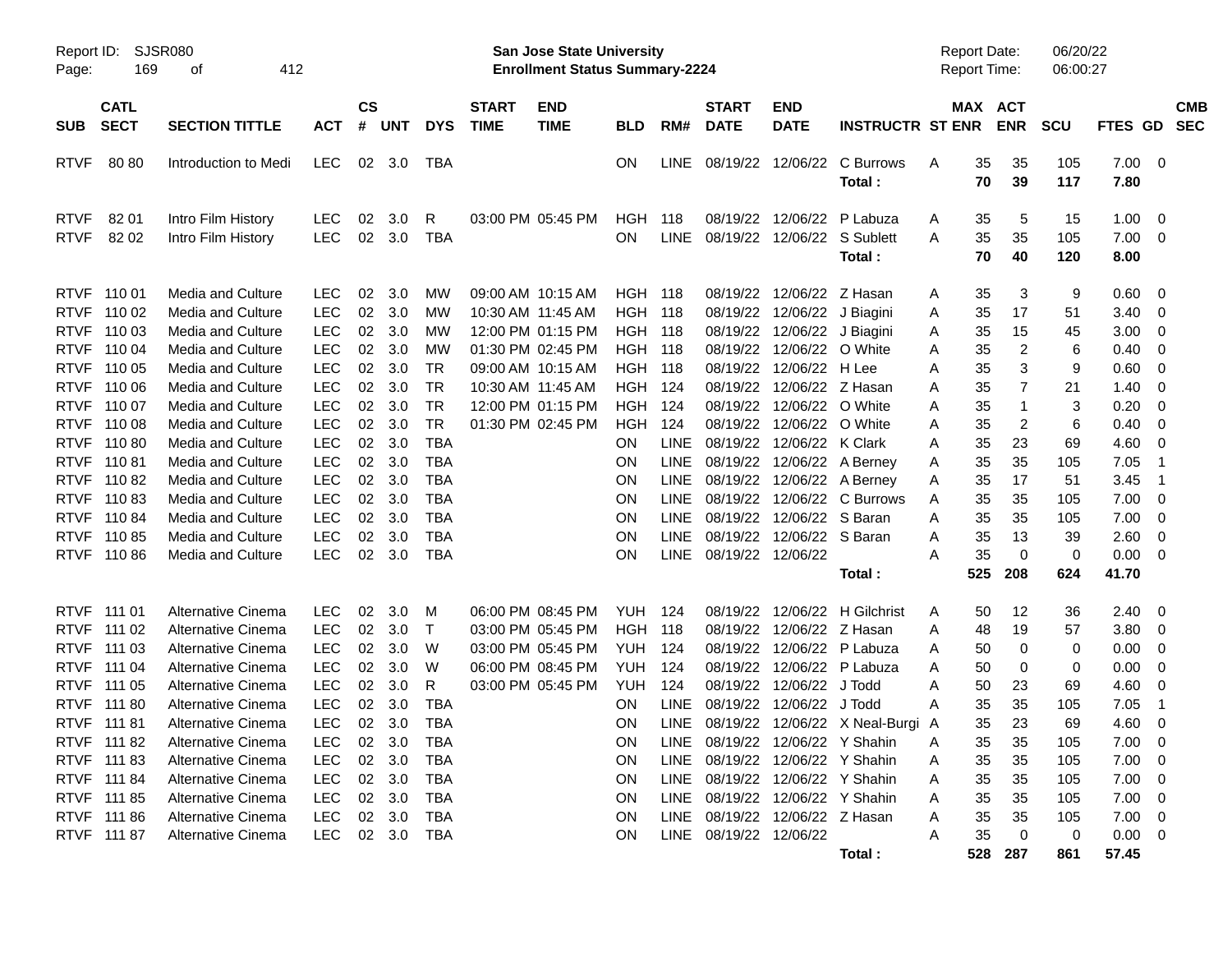| Report ID:<br>Page: | 170                        | <b>SJSR080</b><br>412<br>οf |              |                    |                |              |                             | San Jose State University<br><b>Enrollment Status Summary-2224</b> |                |             |                             |                            |                                  | <b>Report Date:</b><br><b>Report Time:</b> |                       | 06/20/22<br>06:00:27 |              |                          |            |
|---------------------|----------------------------|-----------------------------|--------------|--------------------|----------------|--------------|-----------------------------|--------------------------------------------------------------------|----------------|-------------|-----------------------------|----------------------------|----------------------------------|--------------------------------------------|-----------------------|----------------------|--------------|--------------------------|------------|
|                     |                            |                             |              |                    |                |              |                             |                                                                    |                |             |                             |                            |                                  |                                            |                       |                      |              |                          |            |
| <b>SUB</b>          | <b>CATL</b><br><b>SECT</b> | <b>SECTION TITTLE</b>       | <b>ACT</b>   | $\mathsf{cs}$<br># | <b>UNT</b>     | <b>DYS</b>   | <b>START</b><br><b>TIME</b> | <b>END</b><br><b>TIME</b>                                          | <b>BLD</b>     | RM#         | <b>START</b><br><b>DATE</b> | <b>END</b><br><b>DATE</b>  | <b>INSTRUCTR ST ENR</b>          |                                            | MAX ACT<br><b>ENR</b> | <b>SCU</b>           | FTES GD SEC  |                          | <b>CMB</b> |
| <b>RTVF</b>         | 120 01                     | Intm Audio Film/TV          | <b>LEC</b>   | 02                 | 3.0            | M            |                             | 06:00 PM 07:45 PM                                                  | DBH            | 202         |                             | 08/19/22 12/06/22 S Miller |                                  | A                                          | 18<br>17              | 34                   | 3.40         | - 0                      |            |
| <b>RTVF</b>         | 120 02                     | Intm Audio Film/TV          | <b>ACT</b>   |                    | 12 0.0         | M            |                             | 08:00 PM 09:45 PM                                                  | DBH            | 202         |                             | 08/19/22 12/06/22 S Miller |                                  | 18<br>A                                    | 17                    | 17                   | 0.00         | - 0                      |            |
| <b>RTVF</b>         | 120 03                     | Intm Audio Film/TV          | <b>LEC</b>   | 02                 | 3.0            | $\mathsf{T}$ |                             | 01:30 PM 03:15 PM                                                  | DBH            | 202         |                             |                            | 08/19/22 12/06/22 R Shojaei      | A                                          | 3<br>18               | 6                    | 0.60         | $\overline{\mathbf{0}}$  |            |
| <b>RTVF</b>         | 120 04                     | Intm Audio Film/TV          | <b>ACT</b>   | 12                 | 0.0            | $\mathsf{T}$ |                             | 03:30 PM 05:15 PM                                                  | DBH            | 202         |                             |                            | 08/19/22 12/06/22 R Shojaei      | A                                          | 3<br>18               | 3                    | 0.00         | $\overline{\mathbf{0}}$  |            |
| <b>RTVF</b>         | 120 05                     | Intm Audio Film/TV          | <b>LEC</b>   | 02                 | 3.0            | R            |                             | 09:00 AM 10:45 AM                                                  | <b>DBH</b>     | 202         |                             |                            | 08/19/22 12/06/22 R Shojaei      | 18<br>A                                    |                       | 2                    | 0.20         | $\overline{\mathbf{0}}$  |            |
| <b>RTVF</b>         | 120 06                     | Intm Audio Film/TV          | <b>ACT</b>   |                    | 12 0.0         | R            |                             | 11:00 AM 12:45 PM                                                  | DBH            | 202         |                             |                            | 08/19/22 12/06/22 R Shojaei      | 18<br>A                                    | $\mathbf 1$           | $\mathbf{1}$         | 0.00         | $\overline{\mathbf{0}}$  |            |
|                     |                            |                             |              |                    |                |              |                             |                                                                    |                |             |                             |                            | Total:                           | 108                                        | 42                    | 63                   | 4.20         |                          |            |
| <b>RTVF</b>         | 121 01                     | <b>KSJS-FM Radio</b>        | <b>ACT</b>   | 20                 | 3.0            | M            |                             | 06:00 PM 06:50 PM                                                  | <b>HGH 124</b> |             |                             | 08/19/22 12/06/22          | K Massey<br>Total:               | 40<br>A<br>40                              | 21<br>21              | 21<br>21             | 4.20<br>4.20 | $\overline{\phantom{0}}$ |            |
| <b>RTVF</b>         | 122 01                     | <b>KSJS Management</b>      | <b>LEC</b>   | 05                 | 3.0            | <b>TBA</b>   |                             |                                                                    |                |             |                             |                            | 08/19/22 12/06/22 K Massey       | A                                          | 15<br>0               | 0                    | 0.00         | - 0                      |            |
| <b>RTVF</b>         | 122 02                     | <b>KSJS Management</b>      | <b>ACT</b>   | 07                 | 0.0            | <b>TBA</b>   |                             |                                                                    |                |             |                             |                            | 08/19/22 12/06/22 K Massey       | A                                          | 15<br>0               | 0                    | 0.00         | $\overline{\phantom{0}}$ |            |
|                     |                            |                             |              |                    |                |              |                             |                                                                    |                |             |                             |                            | Total:                           |                                            | 30<br>0               | 0                    | 0.00         |                          |            |
| <b>RTVF</b>         | 130 01                     | Inter Film/TV Prod          | <b>LEC</b>   | 02                 | 3.0            | R            |                             | 09:00 AM 10:45 AM                                                  | <b>HGH 114</b> |             |                             | 08/19/22 12/06/22          | C Guzzetta                       | A                                          | 10<br>18              | 20                   | 2.00         | - 0                      |            |
| <b>RTVF</b>         | 130 02                     | Inter Film/TV Prod          | <b>ACT</b>   |                    | 12 0.0         | R            |                             | 11:00 AM 12:45 PM                                                  | <b>HGH 114</b> |             |                             |                            | 08/19/22 12/06/22 C Guzzetta     | 18<br>A                                    | 10                    | 10                   | 0.00         | - 0                      |            |
| <b>RTVF</b>         | 130 03                     | Inter Film/TV Prod          | <b>LEC</b>   | 02                 | 3.0            | F            |                             | 01:30 PM 03:15 PM                                                  | <b>HGH 120</b> |             |                             |                            | 08/19/22 12/06/22 C Guzzetta     | A                                          | 6<br>18               | 12                   | 1.20         | $\overline{\mathbf{0}}$  |            |
| <b>RTVF</b>         | 130 04                     | Inter Film/TV Prod          | <b>ACT</b>   |                    | 12 0.0         | F            |                             | 03:30 PM 05:15 PM                                                  | HGH 120        |             |                             |                            | 08/19/22 12/06/22 C Guzzetta     | A                                          | 18<br>6               | 6                    | 0.00         | - 0                      |            |
|                     |                            |                             |              |                    |                |              |                             |                                                                    |                |             |                             |                            | Total:                           |                                            | 72<br>32              | 48                   | 3.20         |                          |            |
| <b>RTVF</b>         | 131B 01                    | PostProd Edt                | <b>LEC</b>   | 02                 | 3.0            | R            |                             | 03:00 PM 04:45 PM                                                  | ON             | <b>LINE</b> |                             | 08/19/22 12/06/22          | H Mathias                        | A                                          | 18<br>11              | 22                   | 2.20         | - 0                      |            |
| <b>RTVF</b>         |                            | 131B 02 PostProd Edt        | <b>ACT</b>   |                    | $12 \t 0.0$    | <b>TBA</b>   |                             |                                                                    | <b>ON</b>      |             |                             |                            | LINE 08/19/22 12/06/22 H Mathias | 18<br>A                                    | 11                    | 11                   | 0.00         | $\overline{\phantom{0}}$ |            |
|                     |                            |                             |              |                    |                |              |                             |                                                                    |                |             |                             |                            | Total:                           |                                            | 36<br>22              | 33                   | 2.20         |                          |            |
| <b>RTVF</b>         |                            | 132A 01 Intr Cinematograph  | <b>LEC</b>   | 02                 | 3.0            | $\mathsf{T}$ |                             | 03:00 PM 04:45 PM                                                  | ON             | <b>LINE</b> |                             | 08/19/22 12/06/22          | H Mathias                        | A                                          | 18<br>18              | 36                   | 3.60         | $\overline{\phantom{0}}$ |            |
| <b>RTVF</b>         |                            | 132A 02 Intr Cinematograph  | <b>ACT</b>   |                    | 12 0.0         | <b>TBA</b>   |                             |                                                                    | <b>ON</b>      |             |                             |                            | LINE 08/19/22 12/06/22 H Mathias | A                                          | 18<br>18              | 18                   | 0.00         | $\overline{\phantom{0}}$ |            |
|                     |                            |                             |              |                    |                |              |                             |                                                                    |                |             |                             |                            | Total:                           |                                            | 36<br>36              | 54                   | 3.60         |                          |            |
| <b>RTVF</b>         | 133 01                     | Film/TV Mgmnt               | <b>LEC</b>   |                    | $02 \quad 3.0$ | M            |                             | 06:00 PM 08:45 PM                                                  | <b>HGH 118</b> |             |                             | 08/19/22 12/06/22          | S Gollestani A                   | 25                                         | 5                     | 15                   | 1.00         | $\overline{\mathbf{0}}$  |            |
|                     |                            |                             |              |                    |                |              |                             |                                                                    |                |             |                             |                            | Total:                           |                                            | 25<br>5               | 15                   | 1.00         |                          |            |
|                     | RTVF 135 01                | <b>RTVF Prod Projects</b>   | LEC 02 3.0 W |                    |                |              |                             | 03:00 PM 04:45 PM HGH 124                                          |                |             |                             |                            | 08/19/22 12/06/22 N Martinez     | A                                          | 14<br>18              | 28                   | $2.85$ 1     |                          |            |
|                     | RTVF 135 02                | <b>RTVF Prod Projects</b>   | ACT 12 0.0 W |                    |                |              |                             | 05:00 PM 06:45 PM                                                  | HGH 124        |             |                             |                            | 08/19/22 12/06/22 N Martinez     | A                                          | 18<br>14              | 14                   | $0.00$ 1     |                          |            |
|                     |                            |                             |              |                    |                |              |                             |                                                                    |                |             |                             |                            | Total:                           |                                            | 36<br>28              | 42                   | 2.85         |                          |            |
|                     | RTVF 136 01                | Adv Film/TV Prod            |              |                    | LEC 02 3.0 T   |              |                             | 06:00 PM 07:45 PM HGH 118                                          |                |             |                             |                            | 08/19/22 12/06/22 S Gollestani A |                                            | 18<br>6               | 12                   | $1.20 \t 0$  |                          |            |
|                     | RTVF 136 02                | Adv Film/TV Prod            |              |                    | ACT 12 0.0 T   |              |                             | 08:00 PM 09:45 PM                                                  | <b>HGH 118</b> |             |                             |                            | 08/19/22 12/06/22 S Gollestani A |                                            | 18<br>6               | 6                    | $0.00 \t 0$  |                          |            |
|                     |                            |                             |              |                    |                |              |                             |                                                                    |                |             |                             |                            | Total:                           |                                            | 36<br>12              | 18                   | 1.20         |                          |            |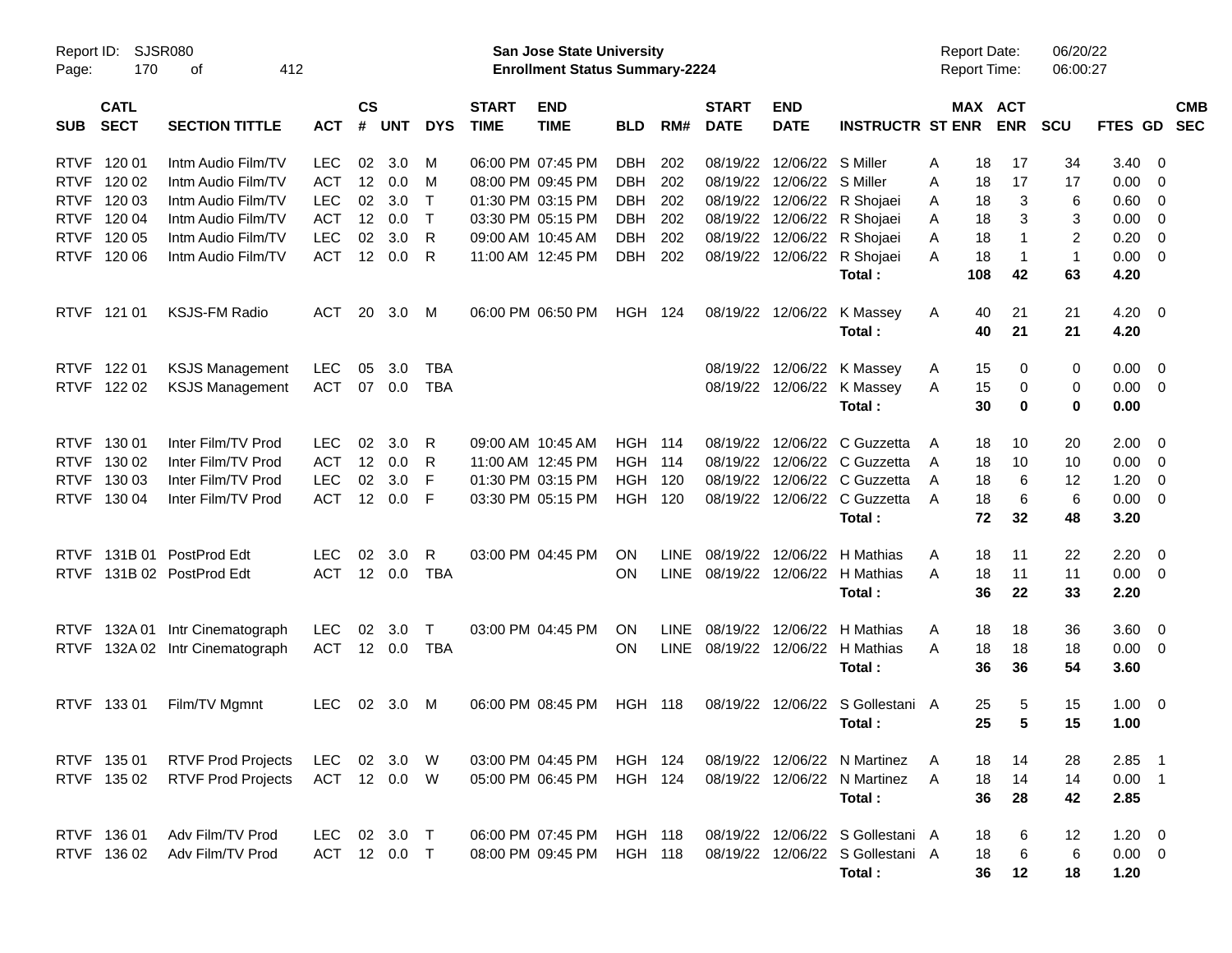| Report ID:<br>Page:    | 171                        | SJSR080<br>412<br>оf                              |                          |                    |            |            |                             | <b>San Jose State University</b><br><b>Enrollment Status Summary-2224</b> |                   |             |                                         |                           |                                                 | <b>Report Date:</b><br><b>Report Time:</b> |                       | 06/20/22<br>06:00:27 |                              |                          |
|------------------------|----------------------------|---------------------------------------------------|--------------------------|--------------------|------------|------------|-----------------------------|---------------------------------------------------------------------------|-------------------|-------------|-----------------------------------------|---------------------------|-------------------------------------------------|--------------------------------------------|-----------------------|----------------------|------------------------------|--------------------------|
| <b>SUB</b>             | <b>CATL</b><br><b>SECT</b> | <b>SECTION TITTLE</b>                             | <b>ACT</b>               | $\mathsf{cs}$<br># | <b>UNT</b> | <b>DYS</b> | <b>START</b><br><b>TIME</b> | <b>END</b><br><b>TIME</b>                                                 | <b>BLD</b>        | RM#         | <b>START</b><br><b>DATE</b>             | <b>END</b><br><b>DATE</b> | <b>INSTRUCTR ST ENR</b>                         |                                            | MAX ACT<br><b>ENR</b> | <b>SCU</b>           | FTES GD                      | <b>CMB</b><br><b>SEC</b> |
| <b>RTVF</b>            | 160 01<br>RTVF 160 80      | Intro Screenwriting<br><b>Intro Screenwriting</b> | <b>SEM</b><br><b>SEM</b> | 04<br>04           | 3.0<br>3.0 | M<br>TBA   |                             | 03:00 PM 05:45 PM                                                         | HGH<br>OΝ         | 124<br>LINE | 08/19/22<br>08/19/22 12/06/22 S Sublett | 12/06/22 B Dallas         |                                                 | 25<br>Α<br>25<br>Α                         | 21<br>25              | 63<br>75             | 4.25<br>$5.00 \t 0$          | $\blacksquare$ 1         |
|                        |                            |                                                   |                          |                    |            |            |                             |                                                                           |                   |             |                                         |                           | Total:                                          | 50                                         | 46                    | 138                  | 9.25                         |                          |
|                        | RTVF 161 01                | <b>Adv Screenwriting</b>                          | LEC.                     | 01                 | 3.0        | R          |                             | 03:00 PM 05:45 PM                                                         | <b>ON</b>         |             |                                         |                           | LINE 08/19/22 12/06/22 L Schapiro<br>Total:     | 25<br>Α<br>25                              | 17<br>17              | 51<br>51             | 3.604<br>3.60                |                          |
| <b>RTVF</b>            |                            | 180S 01 Individual Studies                        | <b>SUP</b>               |                    | 78 3.0     | TBA        |                             |                                                                           |                   |             |                                         | 08/19/22 12/06/22         | Total:                                          | 3<br>Α                                     | 0<br>3<br>$\bf{0}$    | 0<br>0               | $0.00 \t 0$<br>0.00          |                          |
|                        | RTVF 181 01                | Modrn Film History                                | LEC.                     |                    | 02 3.0     | R          |                             | 06:00 PM 08:45 PM                                                         | <b>HGH 118</b>    |             |                                         | 08/19/22 12/06/22 J Todd  | Total:                                          | 35<br>Α<br>35                              | 9<br>9                | 27<br>27             | $1.80 \ 0$<br>1.80           |                          |
|                        | RTVF 18301                 | Study-Resrch RTVF                                 | <b>LEC</b>               | 03                 | 3.0        | МW         |                             | 10:30 AM 11:45 AM                                                         | HGH               | 124         | 08/19/22                                | 12/06/22                  |                                                 | 35<br>Α                                    | 16                    | 48                   | $3.20 \ 0$                   |                          |
|                        | RTVF 18302                 | Study-Resrch RTVF                                 | <b>LEC</b>               |                    | 03 3.0     | TR         |                             | 12:00 PM 01:15 PM                                                         | <b>HGH 118</b>    |             |                                         | 08/19/22 12/06/22 H Lee   | Total :                                         | 35<br>А<br>70                              | 9<br>25               | 27<br>75             | $1.80 \ 0$<br>5.00           |                          |
|                        | RTVF 185 01                | Spec Topics RTVF                                  | SEM                      |                    | 05 3.0     | МW         |                             | 12:00 PM 01:15 PM                                                         | <b>HGH 124</b>    |             |                                         |                           | 08/19/22 12/06/22 C Burrows<br>Total:           | 35<br>A<br>35                              | 29<br>29              | 87<br>87             | 5.80 0<br>5.80               |                          |
| <b>RTVF</b>            | 198 01                     | <b>RTVF</b> Internships                           | <b>LEC</b>               | 02                 | 0.0        | TBA        |                             |                                                                           |                   |             |                                         | 08/19/22 12/06/22 K Clark |                                                 | 40<br>Α                                    | 19                    | 19                   | $0.00 \t 0$                  |                          |
|                        | RTVF 198 02                | <b>RTVF</b> Internships                           | ACT                      |                    | 20 3.0     | <b>TBA</b> |                             |                                                                           |                   |             |                                         | 08/19/22 12/06/22 K Clark | Total:                                          | А<br>40<br>80                              | 19<br>38              | 38<br>57             | $3.80\ 0$<br>3.80            |                          |
| <b>TA</b>              | 501                        | Acting                                            | <b>LEC</b>               | 04                 | 3.0        | <b>MW</b>  |                             | 09:00 AM 10:15 AM                                                         | HGH               | 226         |                                         |                           | 08/19/22 12/06/22 K Normington A                | 26                                         | 4                     | 12                   | $0.80 \quad 0$               |                          |
| TA                     | 5 0 2                      | Acting                                            | <b>LEC</b>               | 04                 | 3.0        | МW         |                             | 10:30 AM 11:45 AM                                                         | <b>HGH</b>        | 226         |                                         |                           | 08/19/22 12/06/22 K Normington A                | 26                                         | $\overline{c}$        | 6                    | $0.40 \ 0$                   |                          |
| <b>TA</b><br><b>TA</b> | 503<br>5 0 4               | Acting<br>Acting                                  | <b>LEC</b><br><b>LEC</b> | 04<br>04           | 3.0<br>3.0 | MW<br>МW   |                             | 12:00 PM 01:15 PM<br>01:30 PM 02:45 PM                                    | <b>HGH</b><br>HGH | 226<br>226  | 08/19/22                                |                           | 12/06/22 J Moreno<br>08/19/22 12/06/22 J Moreno | 26<br>Α<br>26<br>Α                         | 12<br>12              | 36<br>36             | $2.40 \ 0$<br>$2.40 \quad 0$ |                          |
| <b>TA</b>              | 5 0 5                      | Acting                                            | <b>LEC</b>               | 04                 | 3.0        | MW         |                             | 03:00 PM 04:15 PM                                                         | <b>HGH</b>        | 226         | 08/19/22                                |                           | 12/06/22 J Moreno                               | 26<br>Α                                    | $\overline{7}$        | 21                   | $1.40 \ 0$                   |                          |
| <b>TA</b>              | 5 0 6                      | Acting                                            | <b>LEC</b>               | 04                 | 3.0        | <b>TR</b>  |                             | 09:00 AM 10:15 AM                                                         | HGH 226           |             |                                         |                           | 08/19/22 12/06/22 T Veramendi A                 | 26                                         | $\Omega$              | 0                    | $0.00 \t 0$                  |                          |
| <b>TA</b>              | 507                        | Acting                                            | LEC                      |                    | 04 3.0     | <b>TR</b>  |                             | 10:30 AM 11:45 AM                                                         | HGH 226           |             |                                         |                           | 08/19/22 12/06/22 S Anderson A                  | 26                                         | 3                     | 9                    | $0.60 \t 0$                  |                          |
| <b>TA</b>              | 5 0 8                      | Acting                                            | LEC.                     |                    | 04 3.0     | - TR       |                             | 12:00 PM 01:15 PM                                                         | HGH 226           |             |                                         |                           | 08/19/22 12/06/22 S Anderson A                  | 26                                         | 4                     | 12                   | 0.80 0                       |                          |
| <b>TA</b>              | 5 0 9                      | Acting                                            | <b>LEC</b>               |                    | 04 3.0     | <b>TR</b>  |                             | 01:30 PM 02:45 PM                                                         | HGH 226           |             |                                         |                           | 08/19/22 12/06/22 B Swanson                     | 26<br>A                                    | 5                     | 15                   | $1.00 \t 0$                  |                          |
| <b>TA</b>              | 5 1 0                      | Acting                                            | <b>LEC</b>               |                    | 04 3.0 TR  |            |                             | 03:00 PM 04:15 PM                                                         | HGH 226           |             |                                         |                           | 08/19/22 12/06/22 B Swanson                     | 26<br>A                                    | 7                     | 21                   | $1.40 \ 0$                   |                          |
| <b>TA</b>              | 5 1 1                      | Acting                                            | LEC                      |                    | 04 3.0 F   |            |                             | 10:00 AM 12:45 PM                                                         | HGH 226           |             |                                         |                           | 08/19/22 12/06/22 J Moreno<br>Total:            | 26<br>Α<br>286                             | 6<br>62               | 18<br>186            | $1.20 \t 0$<br>12.40         |                          |
| <b>TA</b>              | 10 01                      | Theatre Apprecia                                  | LEC 01 3.0 M             |                    |            |            |                             | 10:30 AM 01:15 PM HGH 103                                                 |                   |             |                                         | 08/19/22 12/06/22 P Kelly |                                                 | 30<br>A                                    | $\mathbf{1}$          | 3                    | $0.20 \ 0$                   |                          |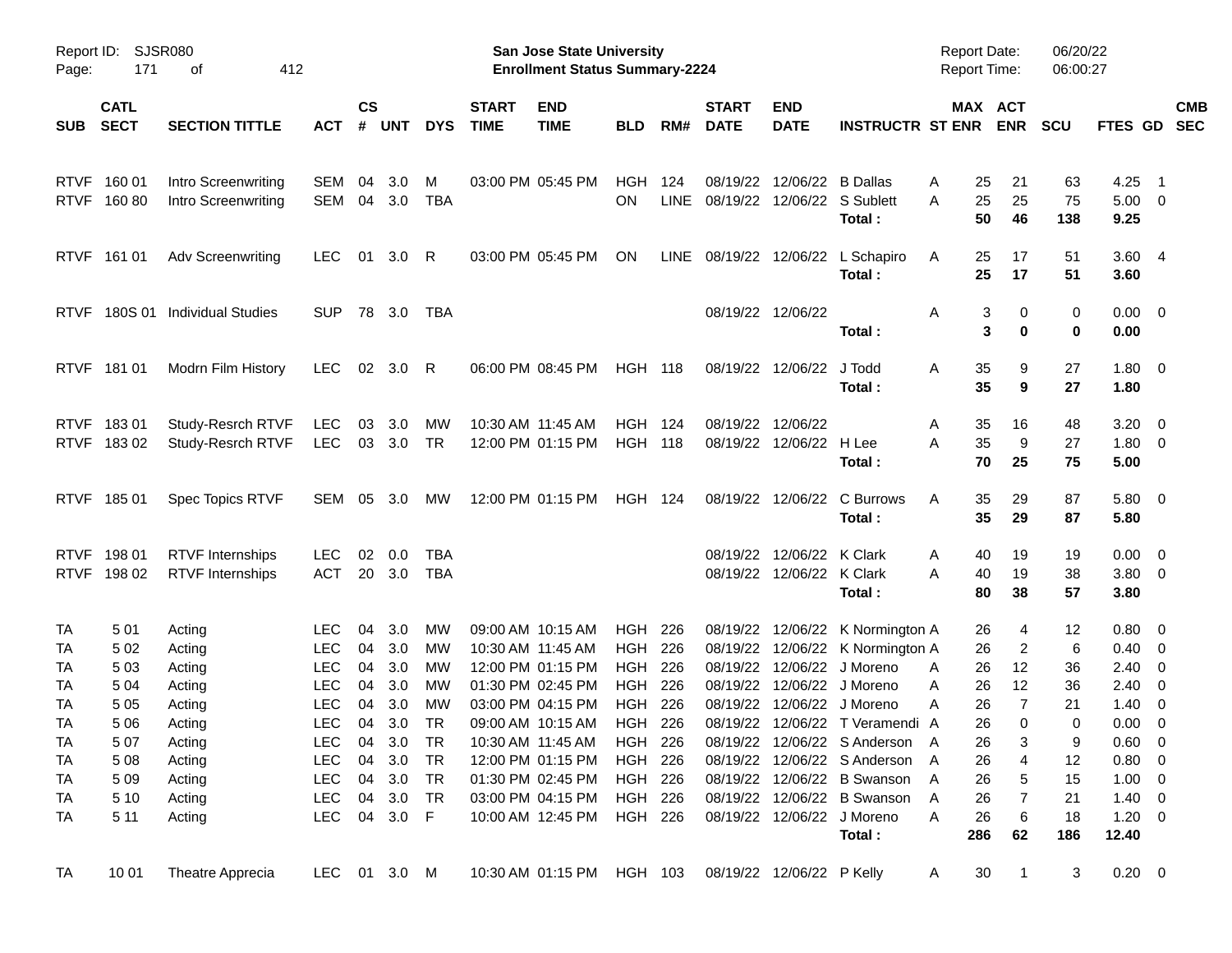| Page:      | Report ID: SJSR080<br>172  |                           |              |                    |            |            | San Jose State University<br><b>Enrollment Status Summary-2224</b> |                           |                |             |                             |                            | <b>Report Date:</b><br><b>Report Time:</b> |         | 06/20/22<br>06:00:27 |                |             |                          |                          |
|------------|----------------------------|---------------------------|--------------|--------------------|------------|------------|--------------------------------------------------------------------|---------------------------|----------------|-------------|-----------------------------|----------------------------|--------------------------------------------|---------|----------------------|----------------|-------------|--------------------------|--------------------------|
| <b>SUB</b> | <b>CATL</b><br><b>SECT</b> | <b>SECTION TITTLE</b>     | <b>ACT</b>   | $\mathsf{cs}$<br># | <b>UNT</b> | <b>DYS</b> | <b>START</b><br><b>TIME</b>                                        | <b>END</b><br><b>TIME</b> | <b>BLD</b>     | RM#         | <b>START</b><br><b>DATE</b> | <b>END</b><br><b>DATE</b>  | <b>INSTRUCTR ST ENR</b>                    | MAX ACT | <b>ENR</b>           | <b>SCU</b>     | FTES GD     |                          | <b>CMB</b><br><b>SEC</b> |
| TA         | 10 02                      | Theatre Apprecia          | <b>LEC</b>   | 01                 | 3.0        | м          |                                                                    | 01:30 PM 02:45 PM         | HGH            | 103         |                             | 08/19/22 12/06/22          |                                            | Α<br>30 | 0                    | 0              | 0.00        | - 0                      |                          |
| <b>TA</b>  | 10 03                      | Theatre Apprecia          | <b>LEC</b>   | 01                 | 3.0        | M          |                                                                    | 03:00 PM 04:15 PM         | <b>HGH</b>     | 103         |                             |                            | 08/19/22 12/06/22 S Cummins                | 30<br>A | 12                   | 36             | 2.40        | $\overline{0}$           |                          |
| <b>TA</b>  | 10 04                      | <b>Theatre Apprecia</b>   | <b>LEC</b>   | 01                 | 3.0        | <b>TR</b>  |                                                                    | 10:30 AM 11:45 AM         | <b>HGH</b>     | 103         | 08/19/22                    | 12/06/22                   |                                            | Α<br>30 | 0                    | 0              | 0.00        | - 0                      |                          |
| <b>TA</b>  | 10 05                      | Theatre Apprecia          | <b>LEC</b>   | 01                 | 3.0        | <b>TR</b>  |                                                                    | 12:00 PM 01:15 PM         | <b>HGH</b>     | 103         |                             |                            | 08/19/22 12/06/22 T Veramendi A            | 30      | 2                    | 6              | 0.40        | $\overline{0}$           |                          |
| <b>TA</b>  | 1080                       | Theatre Apprecia          | <b>LEC</b>   | 01                 | 3.0        | <b>TBA</b> |                                                                    |                           | ON             | LINE        | 08/19/22                    |                            | 12/06/22 S Anderson A                      | 30      | 5                    | 15             | 1.00        | $\overline{0}$           |                          |
| <b>TA</b>  | 1081                       | Theatre Apprecia          | <b>LEC</b>   | 01                 | 3.0        | <b>TBA</b> |                                                                    |                           | ON             | LINE        |                             |                            | 08/19/22 12/06/22 K Normington A           | 30      | 10                   | 30             | 2.00        | $\overline{0}$           |                          |
| <b>TA</b>  | 1082                       | Theatre Apprecia          | <b>LEC</b>   | 01                 | 3.0        | <b>TBA</b> |                                                                    |                           | <b>ON</b>      | LINE        |                             |                            | 08/19/22 12/06/22 K Normington A           | 30      | 3                    | 9              | 0.60        | $\overline{0}$           |                          |
| TA         | 10 99                      | Theatre Apprecia          | <b>LEC</b>   | 01                 | 3.0        | <b>TBA</b> |                                                                    |                           | ON             | <b>LINE</b> |                             |                            | 08/19/22 12/06/22 K Kratochvil A           | 30      | 20                   | 60             | 4.00        | $\overline{0}$           |                          |
|            |                            |                           |              |                    |            |            |                                                                    |                           |                |             |                             |                            | Total:                                     | 270     | 53                   | 159            | 10.60       |                          |                          |
| TA         | 11 01                      | <b>Script Analysis</b>    | <b>LEC</b>   | 03                 | 3.0        | MW         |                                                                    | 01:30 PM 02:45 PM         | HGH 120        |             |                             | 08/19/22 12/06/22          | K Normington A                             | 30      | 14                   | 42             | $2.80 \t 0$ |                          |                          |
|            |                            |                           |              |                    |            |            |                                                                    |                           |                |             |                             |                            | Total:                                     | 30      | 14                   | 42             | 2.80        |                          |                          |
| TA         | 1301                       | Great Comedies for T LEC  |              | 03                 | 3.0        | MW         |                                                                    | 09:00 AM 10:15 AM         | <b>HGH</b>     | 124         | 08/19/22                    | 12/06/22 P Kelly           |                                            | 30<br>Α | -1                   | 3              | 0.20        | $\overline{0}$           |                          |
| TA         | 1380                       | Great Comedies for T LEC  |              | 03                 | 3.0        | <b>TR</b>  |                                                                    | 10:30 AM 11:45 AM         | ON             | <b>LINE</b> |                             |                            | 08/19/22 12/06/22 K Kratochvil             | 30<br>A | 19                   | 57             | 3.80        | $\overline{0}$           |                          |
|            |                            |                           |              |                    |            |            |                                                                    |                           |                |             |                             |                            | Total:                                     | 60      | 20                   | 60             | 4.00        |                          |                          |
| TA         | 1701                       | Int Acting                | <b>LEC</b>   | 04                 | 3.0        | M          |                                                                    | 04:30 PM 06:15 PM         | <b>HGH</b>     | 226         | 08/19/22                    |                            | 12/06/22 S Cummins                         | 25<br>A | 11                   | 22             | 2.20        | $\overline{0}$           |                          |
| TA         | 1702                       | Int Acting                | <b>ACT</b>   |                    | 12 0.0     | W          |                                                                    | 04:30 PM 06:15 PM         | HGH            | 226         |                             |                            | 08/19/22 12/06/22 S Cummins                | 25<br>A | 11                   | 11             | 0.00        | $\overline{\phantom{0}}$ |                          |
|            |                            |                           |              |                    |            |            |                                                                    |                           |                |             |                             |                            | Total:                                     | 50      | 22                   | 33             | 2.20        |                          |                          |
| <b>TA</b>  | 48 01                      | Voice & Movement          | <b>LEC</b>   | 01                 | 3.0        | <b>TR</b>  |                                                                    | 01:30 PM 02:45 PM         | <b>HGH</b>     | 103         | 08/19/22                    |                            | 12/06/22 S Anderson                        | 30<br>A | 3                    | 9              | 0.60        | $\overline{\phantom{0}}$ |                          |
| TA         | 48 02                      | Voice & Movement          | <b>LEC</b>   | 01                 | 3.0        | W          |                                                                    | 10:30 AM 01:15 PM         | HGH 103        |             |                             | 08/19/22 12/06/22 N Carlin |                                            | А<br>30 | 6                    | 18             | 1.20        | $\overline{\phantom{0}}$ |                          |
|            |                            |                           |              |                    |            |            |                                                                    |                           |                |             |                             |                            | Total:                                     | 60      | 9                    | 27             | 1.80        |                          |                          |
| <b>TA</b>  | 51A 01                     | <b>Scenery Props Arts</b> | <b>LEC</b>   | 02                 | 1.0        | R          |                                                                    | 09:00 AM 09:25 AM         | <b>HGH</b>     | 124         | 08/19/22 12/06/22           |                            |                                            | 16<br>Α | 5                    | 3              | 0.33        | - 0                      |                          |
| TA         | 51A 02                     | <b>Scenery Props Arts</b> | <b>ACT</b>   | 15                 | 0.0        | R          |                                                                    | 09:30 AM 10:15 AM         | <b>HGH 124</b> |             |                             | 08/19/22 12/06/22 J York   |                                            | 16<br>А | 5                    | 3              | 0.00        | $\overline{\mathbf{0}}$  |                          |
|            |                            |                           |              |                    |            |            |                                                                    |                           |                |             |                             |                            | Total:                                     | 32      | 10                   | 5              | 0.33        |                          |                          |
| TA         | 51B 01                     | <b>Costume Perf Arts</b>  | <b>LEC</b>   | 02                 | 0.0        | $\top$     |                                                                    | 09:00 AM 09:25 AM         | <b>HGH</b>     | 124         | 08/19/22                    | 12/06/22 C Flores          |                                            | 15<br>Α | 8                    | 4              | 0.00        | $\overline{0}$           |                          |
| TA         | 51B 02                     | <b>Costume Perf Arts</b>  | <b>ACT</b>   | 15                 | 1.0        | $\top$     |                                                                    | 09:30 AM 10:15 AM         | <b>HGH 124</b> |             |                             | 08/19/22 12/06/22 C Flores |                                            | 15<br>Α | 8                    | $\overline{4}$ | 0.53        | - 0                      |                          |
|            |                            |                           |              |                    |            |            |                                                                    |                           |                |             |                             |                            | Total:                                     |         | 30 16                | 8              | 0.53        |                          |                          |
| TA         |                            | 51C 01 Lighting & Sound   | LEC.         | 02                 | 0.0 W      |            |                                                                    | 09:00 AM 09:25 AM         | <b>HGH 114</b> |             |                             |                            | 08/19/22 12/06/22 S Mannshardt A           | 16      | 6                    | 3              | $0.00 \t 0$ |                          |                          |
| TA         |                            | 51C 02 Lighting & Sound   | ACT 15 1.0 W |                    |            |            |                                                                    | 09:30 AM 10:15 AM         | <b>HGH 114</b> |             |                             |                            | 08/19/22 12/06/22 S Mannshardt A           | 16      | 6                    | 3              | $0.40 \ 0$  |                          |                          |
|            |                            |                           |              |                    |            |            |                                                                    |                           |                |             |                             |                            | Total:                                     | 32      | 12                   | 6              | 0.40        |                          |                          |
| TA         | 55 01                      | Design for Theatre        | <b>LEC</b>   |                    | 02 3.0     | <b>TBA</b> |                                                                    |                           | ON             |             |                             |                            | LINE 08/19/22 12/06/22 A Bechert           | 30<br>A | 24                   | 48             | 4.80 0      |                          |                          |
| <b>TA</b>  | 55 02                      | Design for Theatre        | <b>ACT</b>   |                    | 12 0.0     | <b>TBA</b> |                                                                    |                           | ON             |             |                             |                            | LINE 08/19/22 12/06/22 A Bechert           | 30<br>Α | 24                   | 24             | $0.00 \t 0$ |                          |                          |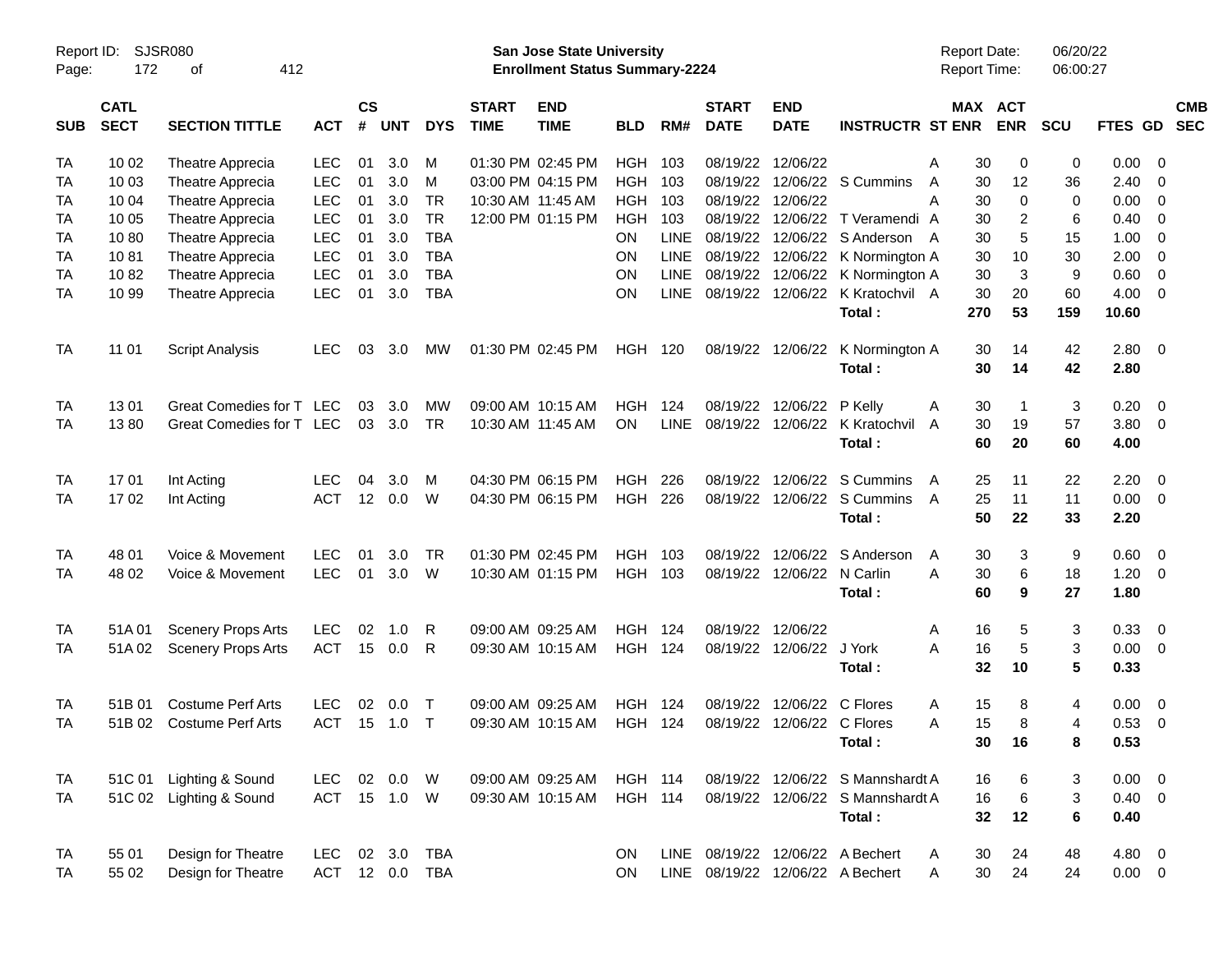| <b>SJSR080</b><br>Report ID:<br>173<br>412<br>Page:<br>οf |                                  |                                                                                                                  |                                               |                      |                          |                                            |                             | <b>San Jose State University</b><br><b>Enrollment Status Summary-2224</b>      |                                                         |                           |                                              |                                        |                                                                   | Report Date:<br>Report Time: |                             |                                    | 06/20/22<br>06:00:27                          |                                      |                                                |                          |
|-----------------------------------------------------------|----------------------------------|------------------------------------------------------------------------------------------------------------------|-----------------------------------------------|----------------------|--------------------------|--------------------------------------------|-----------------------------|--------------------------------------------------------------------------------|---------------------------------------------------------|---------------------------|----------------------------------------------|----------------------------------------|-------------------------------------------------------------------|------------------------------|-----------------------------|------------------------------------|-----------------------------------------------|--------------------------------------|------------------------------------------------|--------------------------|
| <b>SUB</b>                                                | <b>CATL</b><br><b>SECT</b>       | <b>SECTION TITTLE</b>                                                                                            | <b>ACT</b>                                    | <b>CS</b><br>#       | <b>UNT</b>               | <b>DYS</b>                                 | <b>START</b><br><b>TIME</b> | <b>END</b><br><b>TIME</b>                                                      | <b>BLD</b>                                              | RM#                       | <b>START</b><br><b>DATE</b>                  | <b>END</b><br><b>DATE</b>              | <b>INSTRUCTR ST ENR</b>                                           |                              | MAX ACT                     | <b>ENR</b>                         | <b>SCU</b>                                    | FTES GD                              |                                                | <b>CMB</b><br><b>SEC</b> |
| TA<br><b>TA</b>                                           | 55 03<br>55 04                   | Design for Theatre<br>Design for Theatre                                                                         | <b>LEC</b><br><b>ACT</b>                      | 02<br>12             | 3.0<br>0.0               | <b>TBA</b><br><b>TBA</b>                   |                             |                                                                                | ON<br>ON                                                | LINE<br>LINE              | 08/19/22<br>08/19/22                         | 12/06/22<br>12/06/22                   | Total:                                                            | Α<br>A                       | 30<br>30<br>120             | 0<br>0<br>48                       | 0<br>0<br>72                                  | 0.00<br>0.00<br>4.80                 | $\mathbf 0$<br>$\mathbf 0$                     |                          |
| TA<br>TA<br>TA<br>TA                                      | 64 01<br>64 02<br>64 03<br>64 04 | Make-up<br>Make-up<br>Make-up<br>Make-up                                                                         | <b>LEC</b><br><b>ACT</b><br>LEC<br><b>ACT</b> | 04<br>12             | 3.0<br>0.0<br>3.0<br>0.0 | TR<br><b>TR</b>                            |                             | 12:00 PM 12:50 PM<br>01:00 PM 02:00 PM                                         | <b>HGH</b><br><b>HGH</b>                                | 136C                      | 08/19/22<br>136C 08/19/22                    | 12/06/22 C Flores                      | 12/06/22 C Flores<br>Total:                                       | X<br>X<br>A<br>A             | 0<br>0<br>18<br>18<br>36    | 0<br>$\Omega$<br>1<br>$\mathbf{2}$ | 0<br>0<br>$\overline{2}$<br>$\mathbf{1}$<br>3 | 0.00<br>0.00<br>0.20<br>0.00<br>0.20 | 0<br>$\mathbf 0$<br>$\mathbf 0$<br>$\mathbf 0$ |                          |
| TA<br>TA<br>TA<br><b>TA</b>                               |                                  | 100W 01 Wrt Wkshp Th Arts<br>100W 02 Wrt Wkshp Th Arts<br>100W 03 Wrt Wkshp Th Arts<br>100W 80 Wrt Wkshp Th Arts | <b>LEC</b><br><b>LEC</b><br>LEC<br><b>LEC</b> | 04<br>04<br>04<br>04 | 3.0<br>3.0<br>3.0<br>3.0 | МW<br><b>MW</b><br><b>TR</b><br><b>TBA</b> |                             | 01:30 PM 02:45 PM<br>03:00 PM 04:15 PM<br>03:00 PM 04:15 PM                    | <b>HGH 124</b><br><b>HGH</b><br><b>HGH</b><br><b>ON</b> | 120<br>124<br><b>LINE</b> | 08/19/22<br>08/19/22<br>08/19/22<br>08/19/22 | 12/06/22<br>12/06/22<br>12/06/22       | M Thompson A<br>M Thompson A<br>12/06/22 K Kratochvil A<br>Total: | Α                            | 25<br>25<br>25<br>25<br>100 | 9<br>5<br>9<br>25<br>48            | 27<br>15<br>27<br>75<br>144                   | 1.80<br>1.00<br>1.80<br>5.00<br>9.60 | 0<br>0<br>0<br>$\mathbf 0$                     |                          |
| TA<br>TA                                                  | 110 01<br>110 02                 | <b>Advanced Acting</b><br><b>Advanced Acting</b>                                                                 | <b>LEC</b><br>LAB                             | 04<br>15             | 3.0<br>0.0               | F<br>-F                                    |                             | 10:00 AM 11:45 AM<br>12:00 PM 02:45 PM                                         | HGH<br>HGH 103                                          | 103                       | 08/19/22<br>08/19/22                         | 12/06/22<br>12/06/22                   | N Carlin<br>N Carlin<br>Total:                                    | Α<br>A                       | 20<br>20<br>40              | 9<br>9<br>18                       | 18<br>9<br>27                                 | 1.80<br>0.00<br>1.80                 | 0<br>$\overline{0}$                            |                          |
| TA                                                        | 112 01                           | Rehearse & Perform                                                                                               | ACT                                           |                      | 20 3.0                   | TR                                         |                             | 04:30 PM 06:30 PM                                                              | <b>HGH 226</b>                                          |                           | 08/19/22                                     | 12/06/22                               | S Cummins<br>Total:                                               | A                            | 25<br>25                    | 17<br>17                           | 51<br>51                                      | 3.40<br>3.40                         | $\overline{0}$                                 |                          |
| TA<br>TA                                                  | 116 01<br>116 02                 | Directing<br>Directing                                                                                           | <b>LEC</b><br><b>ACT</b>                      | 02<br>12             | 3.0<br>0.0               | W<br>W                                     |                             | 01:30 PM 03:15 PM<br>03:30 PM 05:15 PM                                         | HGH<br>HGH 103                                          | 103                       | 08/19/22<br>08/19/22                         | 12/06/22                               | A Glazer Con A<br>12/06/22 A Glazer Con A<br>Total:               |                              | 25<br>25<br>50              | 9<br>9<br>18                       | 18<br>9<br>27                                 | 1.80<br>0.00<br>1.80                 | 0<br>$\overline{0}$                            |                          |
| TA<br>TA                                                  | 117 01<br>117 02                 | Pract Act or Direc<br><b>Pract Act or Direc</b>                                                                  | <b>ACT</b><br><b>ACT</b>                      | 20<br>20             | 3.0<br>3.0               | <b>TBA</b><br><b>TBA</b>                   |                             |                                                                                |                                                         |                           | 08/19/22<br>08/19/22                         |                                        | 12/06/22 K Brandt<br>12/06/22 S Cummins<br>Total:                 | A<br>A                       | 20<br>20<br>40              | 0<br>0<br>$\bf{0}$                 | 0<br>0<br>$\mathbf 0$                         | 0.00<br>0.00<br>0.00                 | $\mathbf 0$<br>0                               |                          |
| <b>TA</b>                                                 | ENGL 120 01                      | 120 01 Theatre History<br><b>Theatre History</b>                                                                 | <b>LEC</b>                                    |                      | 02 3.0                   | TR                                         |                             | LEC 02 3.0 TR 03:00 PM 04:15 PM HGH 120 08/19/22 12/06/22<br>03:00 PM 04:15 PM | HGH 120                                                 |                           |                                              | 08/19/22 12/06/22                      | Total:                                                            | Α<br>Α                       | 25<br>0<br>25               | 8<br>9                             | 24<br>3<br>27                                 | 1.60 0 C<br>0.20<br>1.80             | 0 <sup>o</sup>                                 |                          |
| TA                                                        | 127 01<br>ENGL 127 01            | Contemporary Theatre LEC 02 3.0 MW<br>Contemporary Theatre LEC 02 3.0 MW                                         |                                               |                      |                          |                                            |                             | 09:00 AM 10:15 AM<br>09:00 AM 10:15 AM                                         | HGH 120<br>HGH 120                                      |                           |                                              | 08/19/22 12/06/22<br>08/19/22 12/06/22 | Total:                                                            | Α<br>Α                       | 30<br>0<br>30               | 3<br>4<br>$\overline{\mathbf{r}}$  | 9<br>12<br>21                                 | 0.60<br>0.80<br>1.40                 | $0\,$ C<br>0 <sup>o</sup>                      |                          |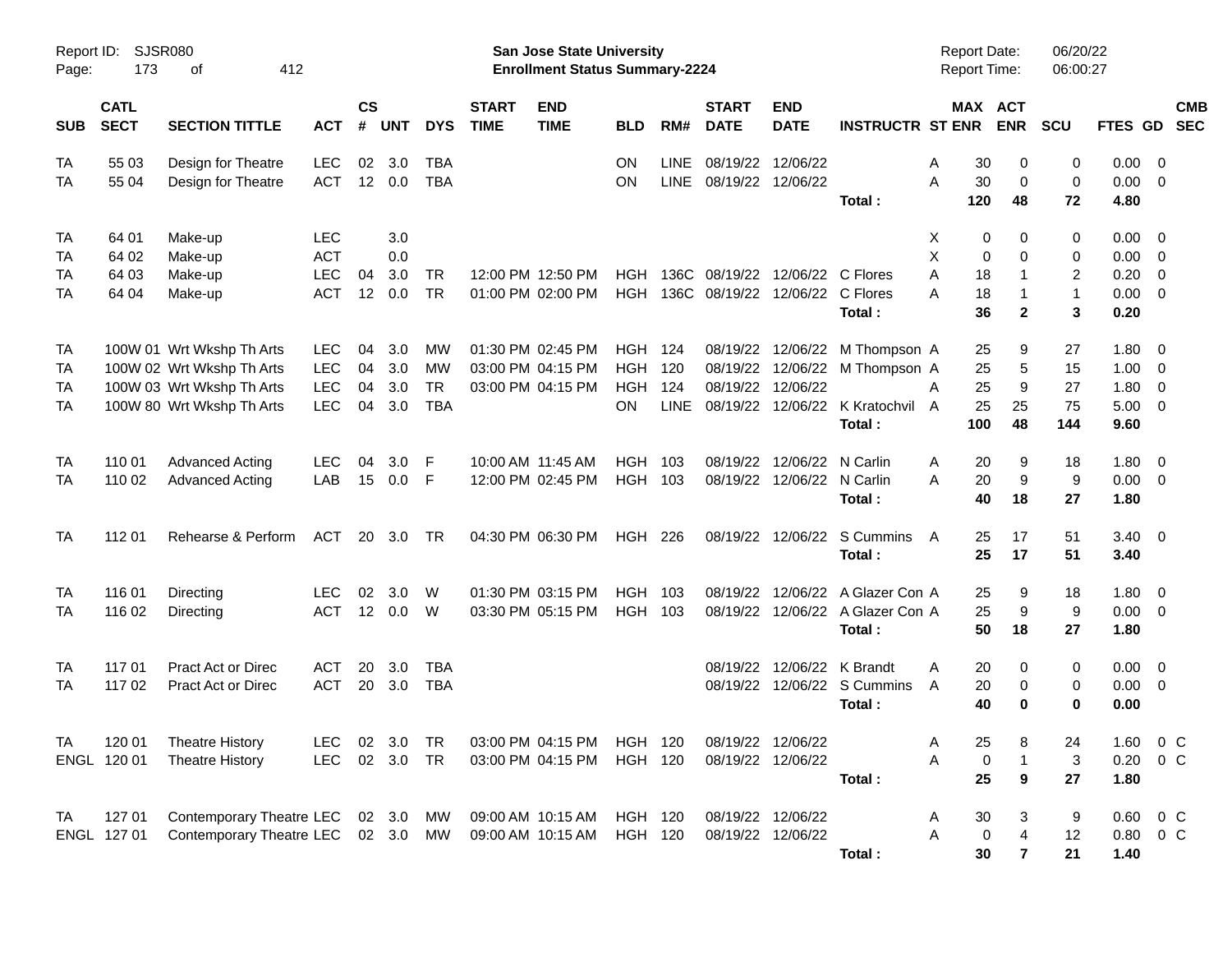| Report ID:<br>Page: | 174                        | <b>SJSR080</b><br>412<br>οf          |                |                    |            |                        |                             | San Jose State University<br><b>Enrollment Status Summary-2224</b> |                          |             |                             |                            |                                        | <b>Report Date:</b><br><b>Report Time:</b> |                                  | 06/20/22<br>06:00:27    |                     |                                  |            |
|---------------------|----------------------------|--------------------------------------|----------------|--------------------|------------|------------------------|-----------------------------|--------------------------------------------------------------------|--------------------------|-------------|-----------------------------|----------------------------|----------------------------------------|--------------------------------------------|----------------------------------|-------------------------|---------------------|----------------------------------|------------|
| <b>SUB</b>          | <b>CATL</b><br><b>SECT</b> | <b>SECTION TITTLE</b>                | <b>ACT</b>     | $\mathsf{cs}$<br># | <b>UNT</b> | <b>DYS</b>             | <b>START</b><br><b>TIME</b> | <b>END</b><br><b>TIME</b>                                          | <b>BLD</b>               | RM#         | <b>START</b><br><b>DATE</b> | <b>END</b><br><b>DATE</b>  | <b>INSTRUCTR ST ENR</b>                |                                            | MAX ACT<br><b>ENR</b>            | SCU                     | <b>FTES GD</b>      | <b>SEC</b>                       | <b>CMB</b> |
| TA                  | 128 01                     | Introduction to Play                 | <b>LEC</b>     | 02                 | 3.0        | <b>TR</b>              |                             | 01:30 PM 02:45 PM                                                  | <b>HGH</b>               | 120         | 08/19/22                    |                            | 12/06/22 K Brandt                      | 25<br>A                                    | 17                               | 51                      | 3.40                | 0 C                              |            |
| <b>ENGL</b>         | 128 01                     | Introduction to Play                 | <b>LEC</b>     |                    | 02 3.0     | <b>TR</b>              |                             | 01:30 PM 02:45 PM                                                  | <b>HGH 120</b>           |             | 08/19/22                    |                            | 12/06/22 K Brandt                      | Α<br>25                                    | 8<br>0<br>25                     | 24<br>75                | 1.60                | $0\,C$                           |            |
|                     |                            |                                      |                |                    |            |                        |                             |                                                                    |                          |             |                             |                            | Total:                                 |                                            |                                  |                         | 5.00                |                                  |            |
| TA                  | 131 01                     | Storytelling                         | <b>LEC</b>     | 04                 | 3.0        | <b>TR</b>              |                             | 10:30 AM 11:45 AM                                                  | <b>HGH</b>               | 120         | 08/19/22                    |                            | 12/06/22 B Swanson                     | A<br>20                                    | 2                                | 6                       | 0.40                | $\overline{\mathbf{0}}$          |            |
| TA                  | 131 02                     | Storytelling                         | <b>LEC</b>     | 04                 | 3.0        | <b>TR</b>              |                             | 12:00 PM 01:15 PM                                                  | <b>HGH 120</b>           |             | 08/19/22                    |                            | 12/06/22 B Swanson<br>Total:           | 20<br>A<br>40                              | 6<br>8                           | 18<br>24                | $1.20 \t 0$<br>1.60 |                                  |            |
|                     |                            |                                      |                |                    |            |                        |                             |                                                                    |                          |             |                             |                            |                                        |                                            |                                  |                         |                     |                                  |            |
| TA                  | 148 01                     | Voice & Movement                     | SEM            | 04                 | 3.0        | <b>TR</b>              |                             | 03:00 PM 04:00 PM                                                  | <b>HGH</b>               | 103         | 08/19/22                    |                            | 12/06/22 V Nguyen                      | 25<br>A                                    | 1                                | $\overline{\mathbf{c}}$ | 0.20                | 0 C                              |            |
| CА<br>TA            | 148 01<br>148 02           | Voice & Movement<br>Voice & Movement | SEM<br>LAB     | 04<br>15           | 3.0<br>0.0 | <b>TR</b><br><b>TR</b> |                             | 03:00 PM 04:00 PM<br>04:15 PM 05:45 PM                             | <b>HGH</b><br><b>HGH</b> | 103<br>103  | 08/19/22<br>08/19/22        |                            | 12/06/22 V Nguyen<br>12/06/22 V Nguyen | Α<br>25<br>Α                               | 0<br>-1<br>1                     | $\overline{c}$<br>1     | 0.20<br>0.00        | 0 <sup>o</sup><br>0 <sup>o</sup> |            |
| CA                  | 148 02                     | Voice & Movement                     | LAB            | 15                 | 0.0        | <b>TR</b>              |                             | 04:15 PM 05:45 PM                                                  | <b>HGH</b>               | 103         | 08/19/22                    |                            | 12/06/22 V Nguyen                      | Α                                          | 0<br>1                           | 1                       | 0.00                | 0 <sup>o</sup>                   |            |
|                     |                            |                                      |                |                    |            |                        |                             |                                                                    |                          |             |                             |                            | Total:                                 | 50                                         | 4                                | 6                       | 0.40                |                                  |            |
| TA                  | 154 01                     | Scenic Design                        | LEC            |                    | 3.0        |                        |                             |                                                                    |                          |             |                             |                            |                                        | х                                          | 0<br>0                           | 0                       | $0.00 \t 0$         |                                  |            |
| TA                  | 154 02                     | Scenic Design                        | <b>ACT</b>     |                    | 0.0        |                        |                             |                                                                    |                          |             |                             |                            |                                        | X                                          | 0<br>0                           | 0                       | 0.00                | $\overline{\mathbf{0}}$          |            |
| TA                  | 154 03                     | Scenic Design                        | <b>LEC</b>     | 04                 | 3.0        | $\top$                 |                             | 10:30 AM 11:45 AM                                                  | <b>HGH</b>               | 136C        | 08/19/22                    |                            | 12/06/22 A Bechert                     | Α<br>20                                    | 15                               | 30                      | 3.00                | $\overline{\phantom{0}}$         |            |
| TA                  | 154 04                     | Scenic Design                        | <b>ACT</b>     | 12                 | 0.0        | R                      |                             | 10:30 AM 11:45 AM                                                  | <b>HGH</b>               |             | 136C 08/19/22               |                            | 12/06/22 A Bechert                     | 20<br>Α                                    | 15                               | 15                      | 0.00                | $\overline{\phantom{0}}$         |            |
|                     |                            |                                      |                |                    |            |                        |                             |                                                                    |                          |             |                             |                            | Total:                                 | 40                                         | 30                               | 45                      | 3.00                |                                  |            |
| TA                  | 16701                      | Theatre in Education                 | LEC            |                    | 02 3.0     | - TR                   |                             | 01:30 PM 02:45 PM                                                  | ON                       | <b>LINE</b> |                             |                            | 08/19/22 12/06/22 K Kratochvil A       | 30                                         | 9                                | 27                      | $1.85$ 1            |                                  |            |
|                     |                            |                                      |                |                    |            |                        |                             |                                                                    |                          |             |                             |                            | Total:                                 | 30                                         | 9                                | 27                      | 1.85                |                                  |            |
| TA                  | 168 01                     | <b>Stage Management</b>              | <b>LEC</b>     | 02                 | 3.0        | M                      |                             | 10:30 AM 12:15 PM                                                  | <b>HGH</b>               | 120         | 08/19/22                    |                            | 12/06/22 S Mannshardt A                | 15                                         | 0                                | 0                       | $0.00 \t 0$         |                                  |            |
| TA                  | 168 02                     | Stage Management                     | <b>ACT</b>     |                    | 12 0.0     | W                      |                             | 10:30 AM 12:15 PM                                                  | <b>HGH 120</b>           |             | 08/19/22                    |                            | 12/06/22 S Mannshardt A                | 15                                         | 0                                | 0                       | $0.00 \t 0$         |                                  |            |
|                     |                            |                                      |                |                    |            |                        |                             |                                                                    |                          |             |                             |                            | Total:                                 | 30                                         | 0                                | 0                       | 0.00                |                                  |            |
| TA                  |                            | 170A 01 Acting and Directing         | <b>LEC</b>     | 02                 | 3.0        | M                      |                             | 12:30 PM 02:15 PM                                                  |                          |             | 08/19/22                    |                            | 12/06/22 A Glazer Con A                | 35                                         | 18                               | 36                      | 3.60 0              |                                  |            |
| TA                  |                            | 170A 02 Acting and Directing         | <b>ACT</b>     |                    | 12 0.0     | M                      |                             | 02:30 PM 04:15 PM                                                  |                          |             |                             |                            | 08/19/22 12/06/22 A Glazer Con A       | 35                                         | 18                               | 18                      | $0.00 \t 0$         |                                  |            |
|                     |                            |                                      |                |                    |            |                        |                             |                                                                    |                          |             |                             |                            | Total:                                 | 70                                         | 36                               | 54                      | 3.60                |                                  |            |
| <b>TA</b>           |                            | 180 01 Indiv Studies                 | SUP 78 3.0 TBA |                    |            |                        |                             |                                                                    |                          |             |                             |                            | 08/19/22 12/06/22 K Brandt             | <sub>A</sub>                               | 3 <sup>7</sup><br>$\overline{0}$ | $\overline{0}$          | $0.00 \t 0$         |                                  |            |
|                     |                            |                                      |                |                    |            |                        |                             |                                                                    |                          |             |                             |                            | Total:                                 |                                            | 3<br>0                           | 0                       | 0.00                |                                  |            |
| TA                  | 191 01                     | Act Proj Thea Prod                   | ACT            |                    | 20 3.0     | <b>TBA</b>             |                             |                                                                    |                          |             |                             | 08/19/22 12/06/22 C Flores |                                        | 15<br>A                                    | 3                                | 3                       | 0.60 0              |                                  |            |
| TA                  | 191 02                     | Act Proj Thea Prod                   | <b>ACT</b>     | 20                 | 3.0        | <b>TBA</b>             |                             |                                                                    |                          |             |                             |                            | 08/19/22 12/06/22 S Mannshardt A       | 15                                         | 3                                | 3                       | $0.60 \quad 0$      |                                  |            |
| TA                  | 191 03                     | Act Proj Thea Prod                   | <b>ACT</b>     |                    | 20 3.0     | <b>TBA</b>             |                             |                                                                    |                          |             |                             |                            | 08/19/22 12/06/22 S Mannshardt A       | 15                                         |                                  | 1                       | $0.20 \ 0$          |                                  |            |
| TA                  | 191 04                     | Act Proj Thea Prod                   | <b>ACT</b>     |                    | 20 3.0     | <b>TBA</b>             |                             |                                                                    |                          |             |                             |                            | 08/19/22 12/06/22 A Bechert            | 3<br>A                                     |                                  | 1                       | $0.20 \ 0$          |                                  |            |
|                     |                            |                                      |                |                    |            |                        |                             |                                                                    |                          |             |                             |                            | Total:                                 | 48                                         | 8                                | 8                       | 1.60                |                                  |            |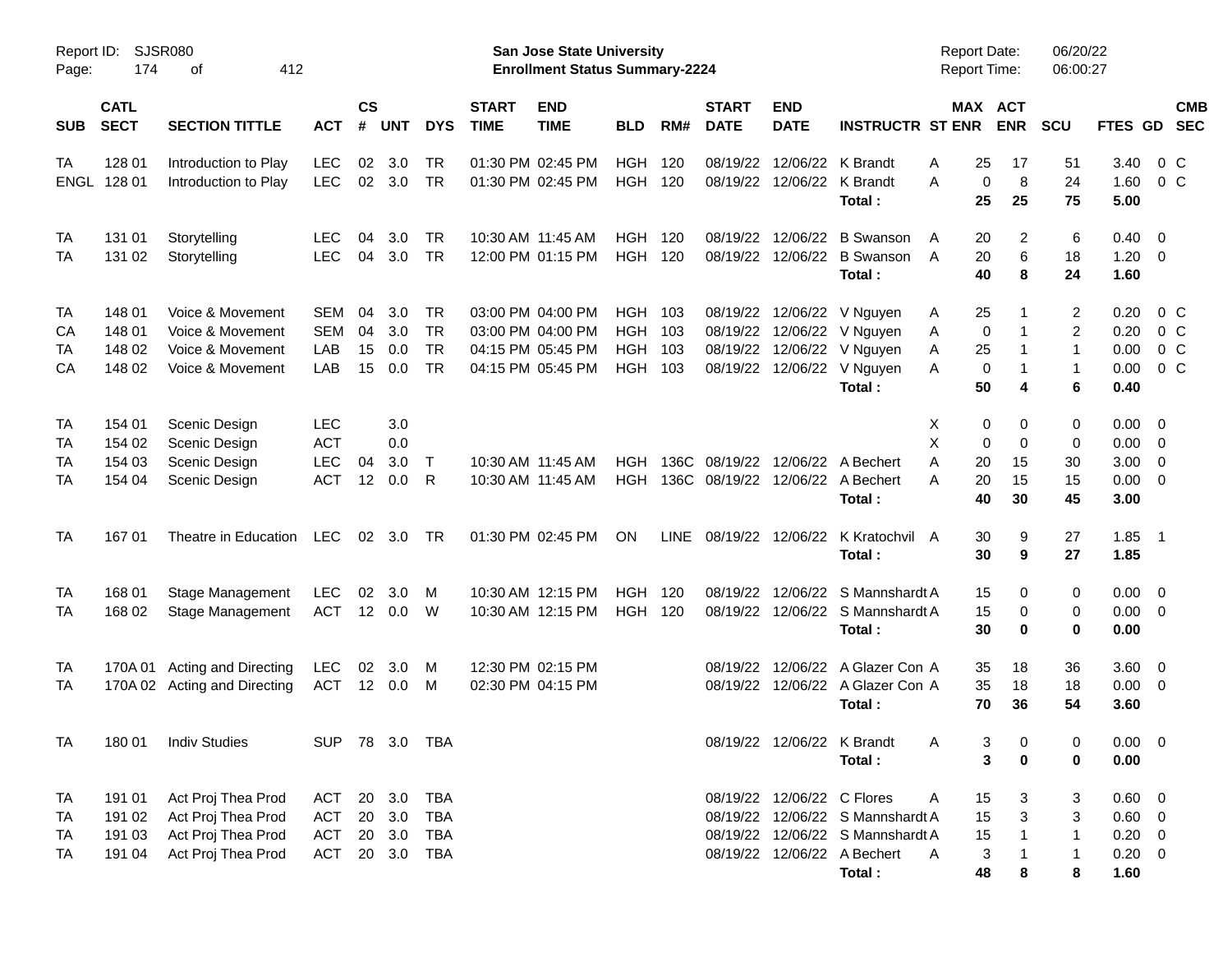| Report ID:<br>Page:    | 175                        | SJSR080<br>412<br>оf      |             |                |            |                   |                             |                    | <b>San Jose State University</b><br><b>Enrollment Status Summary-2224</b> |     |                             |                                                  |                                           | <b>Report Date:</b><br><b>Report Time:</b> |                  | 06/20/22<br>06:00:27 |                          |                                            |                          |
|------------------------|----------------------------|---------------------------|-------------|----------------|------------|-------------------|-----------------------------|--------------------|---------------------------------------------------------------------------|-----|-----------------------------|--------------------------------------------------|-------------------------------------------|--------------------------------------------|------------------|----------------------|--------------------------|--------------------------------------------|--------------------------|
| <b>SUB</b>             | <b>CATL</b><br><b>SECT</b> | <b>SECTION TITTLE</b>     | <b>ACT</b>  | <b>CS</b><br># | <b>UNT</b> | <b>DYS</b>        | <b>START</b><br><b>TIME</b> | <b>END</b><br>TIME | <b>BLD</b>                                                                | RM# | <b>START</b><br><b>DATE</b> | <b>END</b><br><b>DATE</b>                        | <b>INSTRUCTR ST ENR</b>                   | <b>MAX ACT</b>                             | <b>ENR</b>       | <b>SCU</b>           | <b>FTES</b>              | GD                                         | <b>CMB</b><br><b>SEC</b> |
| <b>TA</b><br><b>TA</b> | 198 01<br>198 02           | Internship<br>Internship  | ACT<br>LEC. | -20<br>20      | 0.0<br>3.0 | TBA<br><b>TBA</b> |                             |                    |                                                                           |     | 08/19/22<br>08/19/22        | 12/06/22                                         | 12/06/22 A Glazer Con A<br>A Glazer Con A | 15 <sup>15</sup><br>15                     | 2<br>2           | 4<br>4               | 0.00<br>0.40             | $\overline{\phantom{0}}$<br>$\overline{0}$ |                          |
|                        | Department :               | <b>Film &amp; Theatre</b> |             |                |            |                   |                             |                    |                                                                           |     |                             |                                                  | Total :<br><b>Department Total:</b>       | 30<br>4328                                 | 4<br>1765        | 8<br>4382            | 0.40<br>296.37           |                                            |                          |
|                        |                            |                           |             |                |            |                   |                             |                    |                                                                           |     |                             | <b>Lower Division:</b><br><b>Upper Division:</b> | <b>Graduate Division:</b>                 | 1882<br>2446<br>0                          | 667<br>1098<br>0 | 1624<br>2758<br>0    | 108.27<br>188.10<br>0.00 |                                            |                          |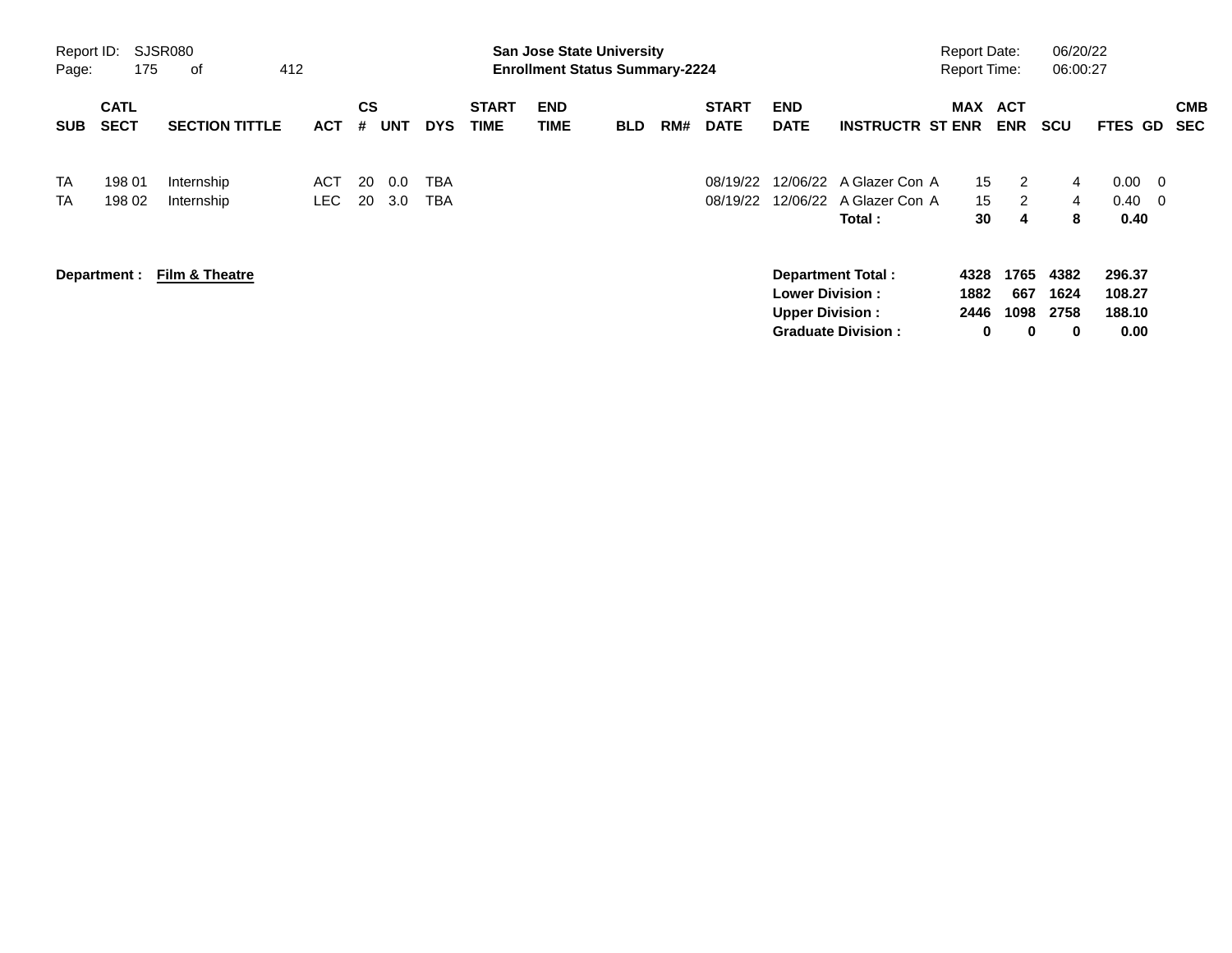| Page:       | Report ID: SJSR080<br>176  | 412<br>οf                                     |              |               |          |            |                             | <b>San Jose State University</b><br><b>Enrollment Status Summary-2224</b> |                |             |                          |                            |                                  | <b>Report Date:</b><br><b>Report Time:</b> |                  | 06/20/22<br>06:00:27 |                |                          |            |
|-------------|----------------------------|-----------------------------------------------|--------------|---------------|----------|------------|-----------------------------|---------------------------------------------------------------------------|----------------|-------------|--------------------------|----------------------------|----------------------------------|--------------------------------------------|------------------|----------------------|----------------|--------------------------|------------|
| <b>SUB</b>  | <b>CATL</b><br><b>SECT</b> | <b>SECTION TITTLE</b>                         | <b>ACT</b>   | $\mathsf{cs}$ | # UNT    | <b>DYS</b> | <b>START</b><br><b>TIME</b> | <b>END</b><br><b>TIME</b>                                                 | <b>BLD</b>     |             | <b>START</b><br>RM# DATE | <b>END</b><br><b>DATE</b>  | <b>INSTRUCTR ST ENR ENR</b>      |                                            | MAX ACT          | <b>SCU</b>           | FTES GD SEC    |                          | <b>CMB</b> |
| College     | $\sim$                     | <b>Humanities &amp; the Arts</b>              |              |               |          |            |                             |                                                                           |                |             |                          |                            |                                  |                                            |                  |                      |                |                          |            |
|             |                            | Department : English & Comparative Literature |              |               |          |            |                             |                                                                           |                |             |                          |                            |                                  |                                            |                  |                      |                |                          |            |
|             |                            | ENED 184Y 01 Stdt Tchg II                     | SUP 25       |               | 4.0      | TBA        |                             |                                                                           |                |             |                          | 08/19/22 12/06/22 K Carter |                                  | A                                          | 3<br>0           | 0                    | 0.00           | - 0                      |            |
|             |                            | ENED 184Y 02 Stdt Tchg II                     | <b>SUP</b>   | 25            | 4.0      | <b>TBA</b> |                             |                                                                           |                |             |                          | 08/19/22 12/06/22          |                                  | Α                                          | 2<br>6           | 0                    | $0.67$ 2       |                          |            |
|             |                            | ENED 184Y 03 Stdt Tchg II                     | <b>SUP</b>   | 25            | 4.0      | <b>TBA</b> |                             |                                                                           |                |             |                          | 08/19/22 12/06/22          |                                  | A                                          | 6<br>$\mathbf 1$ | 0                    | $0.27 \ 0$     |                          |            |
|             |                            | ENED 184Y 04 Stdt Tchg II                     | <b>SUP</b>   | 25            | 4.0      | <b>TBA</b> |                             |                                                                           |                |             |                          | 08/19/22 12/06/22          |                                  | A                                          | 3<br>0           | 0                    | $0.00 \t 0$    |                          |            |
|             |                            |                                               |              |               |          |            |                             |                                                                           |                |             |                          |                            | Total:                           | 18                                         | 3                | 0                    | 0.93           |                          |            |
|             |                            | ENED 184Z 01 Stdt Tchg III                    | <b>SUP</b>   | 25            | 4.0      | <b>TBA</b> |                             |                                                                           |                |             |                          | 08/19/22 12/06/22 K Carter |                                  | A                                          | 3<br>-1          | 0                    | 0.27           | - 0                      |            |
|             |                            | ENED 184Z 02 Stdt Tchg III                    | <b>SUP</b>   | 25            | 4.0      | <b>TBA</b> |                             |                                                                           |                |             |                          | 08/19/22 12/06/22          |                                  | Α                                          | 2<br>6           | 0                    | 0.67           | $\overline{\phantom{a}}$ |            |
|             |                            | ENED 184Z 03 Stdt Tchg III                    | <b>SUP</b>   | 25            | 4.0      | <b>TBA</b> |                             |                                                                           |                |             |                          | 08/19/22 12/06/22          |                                  | A                                          | 6<br>0           | 0                    | $0.00 \t 0$    |                          |            |
|             |                            | ENED 184Z 04 Stdt Tchg III                    | <b>SUP</b>   | 25            | 4.0      | TBA        |                             |                                                                           |                |             |                          | 08/19/22 12/06/22          |                                  | A                                          | 3<br>0           | 0                    | $0.00 \t 0$    |                          |            |
|             |                            |                                               |              |               |          |            |                             |                                                                           |                |             |                          |                            | Total:                           | 18                                         | 3                | 0                    | 0.93           |                          |            |
|             | ENED 353 01                | Methods Tchng Engl                            | LEC 05 4.0 T |               |          |            |                             | 04:00 PM 06:45 PM                                                         | SH             | 229         |                          | 08/19/22 12/06/22 S Jarvie |                                  | 25<br>A                                    | 5                | 20                   | $1.33 \ 0$     |                          |            |
|             |                            |                                               |              |               |          |            |                             |                                                                           |                |             |                          |                            | Total:                           | 25                                         | 5                | 20                   | 1.33           |                          |            |
|             | ENED 365 01                | Seminar in English E SEM 05 2.0 R             |              |               |          |            |                             | 04:00 PM 06:45 PM SH                                                      |                | 229         |                          | 08/19/22 12/06/22 S Jarvie |                                  | 25<br>A                                    | -1               | 2                    | $0.17$ 1       |                          |            |
|             |                            |                                               |              |               |          |            |                             |                                                                           |                |             |                          |                            | Total:                           | 25                                         | $\mathbf{1}$     | $\mathbf{2}$         | 0.17           |                          |            |
| ENGL        | 1A 01                      | <b>First Year Writing</b>                     | <b>LEC</b>   | 03            | 3.0      | M          |                             | 07:30 AM 08:45 AM                                                         | <b>BBC</b>     | 124         |                          | 08/19/22 12/06/22          |                                  | 18<br>A                                    | 0                | 0                    | $0.00 \ 0$     |                          |            |
| ENGL        | 1A 02                      | <b>First Year Writing</b>                     | <b>LEC</b>   | 03            | 3.0      | TR         |                             | 07:30 AM 08:45 AM                                                         | <b>SH</b>      | 411         |                          | 08/19/22 12/06/22 K Studer |                                  | 18<br>Α                                    | -1               | 3                    | $0.20 \ 0$     |                          |            |
| <b>ENGL</b> | 1A 03                      | <b>First Year Writing</b>                     | <b>LEC</b>   | 03            | 3.0      | <b>TBA</b> |                             |                                                                           | <b>ON</b>      | <b>LINE</b> | 08/19/22 12/06/22        |                            |                                  | 18<br>Α                                    | 0                | 0                    | $0.00 \t 0$    |                          |            |
| <b>ENGL</b> | 1A 04                      | <b>First Year Writing</b>                     | <b>LEC</b>   | 03            | 3.0      | MW         |                             | 06:00 PM 07:15 PM                                                         | <b>BBC</b>     | 121         |                          | 08/19/22 12/06/22          |                                  | 18<br>A                                    | 0                | 0                    | 0.00           | $\overline{\phantom{0}}$ |            |
| <b>ENGL</b> | 1A 05                      | <b>First Year Writing</b>                     | <b>LEC</b>   | 03            | 3.0      | MW         |                             | 10:30 AM 11:45 AM                                                         | <b>BBC</b>     | 121         |                          | 08/19/22 12/06/22 M Dowdy  |                                  | 18<br>Α                                    | 14               | 42                   | 2.80           | - 0                      |            |
| <b>ENGL</b> | 1A 06                      | <b>First Year Writing</b>                     | <b>LEC</b>   | 03            | 3.0      | R          |                             | 10:30 AM 11:45 AM                                                         | <b>BBC</b>     | 128         |                          |                            | 08/19/22 12/06/22 A St. Dennis A | 18                                         | 2                | 6                    | 0.40           | $\overline{\phantom{0}}$ |            |
| <b>ENGL</b> | 1A 07                      | <b>First Year Writing</b>                     | <b>LEC</b>   | 03            | 3.0      | MW         |                             | 12:00 PM 01:15 PM                                                         | <b>BBC</b>     | 124         |                          | 08/19/22 12/06/22 M Dowdy  |                                  | 18<br>Α                                    | 7                | 21                   | 1.40           | $\overline{\phantom{0}}$ |            |
| <b>ENGL</b> | 1A 08                      | <b>First Year Writing</b>                     | <b>LEC</b>   | 03            | 3.0      | <b>TR</b>  |                             | 03:00 PM 04:15 PM                                                         | ON.            | <b>LINE</b> |                          | 08/19/22 12/06/22 R Turner |                                  | 18<br>A                                    | $\mathbf{1}$     | 3                    | 0.20           | - 0                      |            |
| <b>ENGL</b> | 1A 10                      | <b>First Year Writing</b>                     | <b>LEC</b>   | 03            | 3.0      | R          |                             | 01:30 PM 02:15 PM                                                         | <b>BBC</b>     | 128         |                          |                            | 08/19/22 12/06/22 A St. Dennis A | 18                                         | 4                | 12                   | 0.80           | $\overline{\mathbf{0}}$  |            |
| <b>ENGL</b> | 1A 11                      | <b>First Year Writing</b>                     | <b>LEC</b>   | 03            | 3.0      | W          |                             | 03:00 PM 04:15 PM                                                         | <b>BBC</b>     | 122         |                          | 08/19/22 12/06/22 M Dowdy  |                                  | 18<br>A                                    | 2                | 6                    | $0.40 \quad 0$ |                          |            |
| ENGL        | 1A 12                      | <b>First Year Writing</b>                     | <b>LEC</b>   | 03            | 3.0      | R          |                             | 03:00 PM 04:15 PM                                                         | <b>BBC</b>     | 128         |                          |                            | 08/19/22 12/06/22 A St. Dennis A | 18                                         | $\Omega$         | 0                    | 0.00           | - 0                      |            |
| ENGL        | 1A 13                      | <b>First Year Writing</b>                     | LEC          |               | 03 3.0 W |            |                             | 04:30 PM 05:45 PM                                                         | <b>BBC</b>     | 122         |                          | 08/19/22 12/06/22 M Dowdy  |                                  | 18<br><b>A</b>                             | 0                | 0                    | $0.00 \t 0$    |                          |            |
|             | ENGL 1A14                  | <b>First Year Writing</b>                     | <b>LEC</b>   | 03            | 3.0      | R.         |                             | 04:30 PM 05:45 PM                                                         | <b>BBC</b>     | 128         |                          |                            | 08/19/22 12/06/22 A St. Dennis A | 18                                         | 0                | 0                    | $0.00 \t 0$    |                          |            |
| ENGL        | 1A 15                      | <b>First Year Writing</b>                     | <b>LEC</b>   |               | 03 3.0   | МW         |                             | 07:30 AM 08:45 AM                                                         | BBC            | 123         |                          | 08/19/22 12/06/22          |                                  | 18<br>Α                                    | 0                | 0                    | $0.00 \t 0$    |                          |            |
| ENGL        | 1A 16                      | <b>First Year Writing</b>                     | LEC          |               | 03 3.0   | TR         |                             | 07:30 AM 08:45 AM                                                         | SH             | 348         |                          | 08/19/22 12/06/22 L Chen   |                                  | 18<br>Α                                    | 0                | 0                    | $0.00 \t 0$    |                          |            |
| ENGL        | 1A 17                      | <b>First Year Writing</b>                     | LEC          |               | 03 3.0   | MW         |                             | 10:30 AM 11:45 AM                                                         | HGH            | 227         |                          | 08/19/22 12/06/22 M Chris  |                                  | 18<br>Α                                    | 0                | 0                    | $0.00 \t 0$    |                          |            |
| ENGL        | 1A 18                      | <b>First Year Writing</b>                     | <b>LEC</b>   | 03            | 3.0      | R          |                             | 09:00 AM 10:15 AM                                                         | BBC            | 128         |                          |                            | 08/19/22 12/06/22 A St. Dennis   | 18<br>A                                    |                  | 3                    | $0.20 \ 0$     |                          |            |
| ENGL        | 1A 19                      | <b>First Year Writing</b>                     | <b>LEC</b>   | 03            | 3.0      | M          |                             | 10:30 AM 11:45 AM                                                         | BBC            | 124         |                          | 08/19/22 12/06/22          |                                  | 18<br>Α                                    | 0                | 0                    | $0.00 \t 0$    |                          |            |
|             | ENGL 1A20                  | <b>First Year Writing</b>                     | <b>LEC</b>   |               | 03 3.0 T |            |                             | 10:30 AM 11:45 AM                                                         | <b>BBC</b> 124 |             |                          | 08/19/22 12/06/22 Y Yang   |                                  | 18<br>A                                    | -1               | 3                    | $0.20 \t 0$    |                          |            |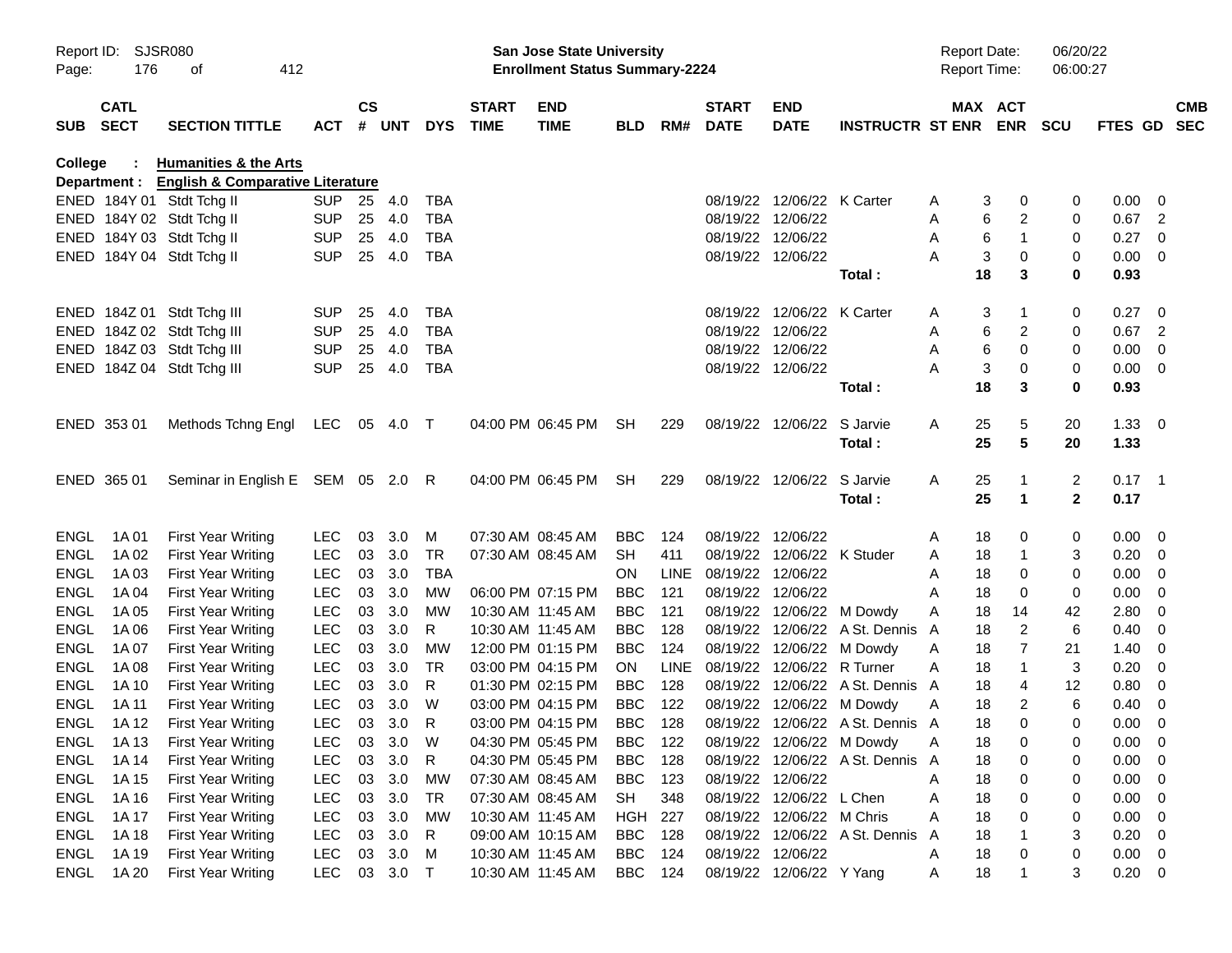Report ID: SJSR080 **San Jose State University** Report Date: 06/20/22

Page: 177 of 412 **Enrollment Status Summary-2224** Report Time: 06:00:27

|             | <b>CATL</b> |                           |            | <b>CS</b> |            |              | <b>START</b>      | <b>END</b>  |            |             | <b>START</b>      | <b>END</b>               |                         | <b>MAX</b> | <b>ACT</b>        |            |                |             | <b>CMB</b> |
|-------------|-------------|---------------------------|------------|-----------|------------|--------------|-------------------|-------------|------------|-------------|-------------------|--------------------------|-------------------------|------------|-------------------|------------|----------------|-------------|------------|
| <b>SUB</b>  | <b>SECT</b> | <b>SECTION TITTLE</b>     | <b>ACT</b> | #         | <b>UNT</b> | <b>DYS</b>   | <b>TIME</b>       | <b>TIME</b> | BLD        | RM#         | <b>DATE</b>       | <b>DATE</b>              | <b>INSTRUCTR ST ENR</b> |            | <b>ENR</b>        | <b>SCU</b> | <b>FTES GD</b> |             | <b>SEC</b> |
|             |             |                           |            |           |            |              |                   |             |            |             |                   |                          |                         |            |                   |            |                |             |            |
| ENGL        | 1A 21       | First Year Writing        | LEC        | 03        | 3.0        | МW           | 12:00 PM 01:15 PM |             | BBC        | 121         | 08/19/22          | 12/06/22                 | A Tran                  | Α          | 18<br>1           | 3          | 0.20           | 0           |            |
| ENGL        | 1A 22       | <b>First Year Writing</b> | LEC        | 03        | 3.0        | Т            | 12:00 PM 01:15 PM |             |            |             | 08/19/22          | 12/06/22                 |                         | Α          | 18<br>1           | 3          | 0.20           | 0           |            |
| <b>ENGL</b> | 1A 23       | <b>First Year Writing</b> | <b>LEC</b> | 03        | 3.0        | МW           | 01:30 PM 02:45 PM |             | <b>BBC</b> | 221         | 08/19/22          | 12/06/22                 |                         | Α          | 18<br>0           | 0          | 0.00           | $\mathbf 0$ |            |
| <b>ENGL</b> | 1A 24       | <b>First Year Writing</b> | <b>LEC</b> | 03        | 3.0        | TR           | 01:30 PM 02:45 PM |             | <b>ON</b>  | <b>LINE</b> | 08/19/22          | 12/06/22                 | R Turner                | A          | 1<br>18           | 3          | 0.20           | 0           |            |
| <b>ENGL</b> | 1A 25       | <b>First Year Writing</b> | LEC        | 03        | 3.0        | MW           | 03:00 PM 04:15 PM |             | CL.        | 316         | 08/19/22          | 12/06/22                 | A Tran                  | A          | 18<br>1           | 3          | 0.20           | 0           |            |
| ENGL        | 1A 26       | <b>First Year Writing</b> | LEC        | 03        | 3.0        | Т            | 03:00 PM 04:15 PM |             | BBC        | 128         | 08/19/22          | 12/06/22 A Petty         |                         | A          | 0<br>18           | 0          | 0.00           | $\mathbf 0$ |            |
| <b>ENGL</b> | 1A 27       | <b>First Year Writing</b> | <b>LEC</b> | 03        | 3.0        | MW           | 04:30 PM 05:45 PM |             | CL.        | 316         | 08/19/22          | 12/06/22 A Tran          |                         | A          | 18<br>1           | 3          | 0.20           | 0           |            |
| <b>ENGL</b> | 1A 28       | <b>First Year Writing</b> | <b>LEC</b> | 03        | 3.0        | $\mathsf{T}$ | 04:30 PM 05:45 PM |             | <b>BBC</b> | 128         | 08/19/22          | 12/06/22 A Petty         |                         | Α          | $\mathbf 0$<br>18 | 0          | 0.00           | 0           |            |
| <b>ENGL</b> | 1A 29       | <b>First Year Writing</b> | <b>LEC</b> | 03        | 3.0        | <b>MW</b>    | 09:00 AM 10:15 AM |             | <b>BBC</b> | 130         | 08/19/22          | 12/06/22                 |                         | Α          | 18<br>0           | 0          | 0.00           | $\mathbf 0$ |            |
| <b>ENGL</b> | 1A 30       | <b>First Year Writing</b> | <b>LEC</b> | 03        | 3.0        | TR           | 09:00 AM 10:15 AM |             | <b>BBC</b> | 130         |                   | 08/19/22 12/06/22 S Cook |                         | Α          | $\Omega$<br>18    | 0          | 0.00           | $\mathbf 0$ |            |
| <b>ENGL</b> | 1A 31       | <b>First Year Writing</b> | <b>LEC</b> | 03        | 3.0        | <b>MW</b>    | 10:30 AM 11:45 AM |             | <b>BBC</b> | 130         | 08/19/22          | 12/06/22                 | A Sylva                 | A          | 18<br>0           | 0          | 0.00           | 0           |            |
| ENGL        | 1A 32       | <b>First Year Writing</b> | <b>LEC</b> | 03        | 3.0        | МW           | 12:00 PM 01:15 PM |             | <b>BBC</b> | 221         | 08/19/22          | 12/06/22                 | J Navarro               | Α          | $\mathbf 0$<br>18 | 0          | 0.00           | 0           |            |
| <b>ENGL</b> | 1A 33       | <b>First Year Writing</b> | LEC        | 03        | 3.0        | <b>TR</b>    | 12:00 PM 01:15 PM |             | <b>SH</b>  | 444         | 08/19/22          | 12/06/22                 | R Vora                  | Α          | $\mathbf 0$<br>18 | 0          | 0.00           | $\mathbf 0$ |            |
| <b>ENGL</b> | 1A 34       | <b>First Year Writing</b> | <b>LEC</b> | 03        | 3.0        | MW           | 01:30 PM 02:45 PM |             | BBC        | 122         | 08/19/22 12/06/22 |                          |                         | Α          | 0<br>18           | 0          | 0.00           | $\mathbf 0$ |            |
| ENGL        | 1A 35       | <b>First Year Writing</b> | <b>LEC</b> | 03        | 3.0        | TR           | 01:30 PM 02:45 PM |             | ΟN         | LINE        | 08/19/22          | 12/06/22                 | K Schwartz              | A          | 6<br>18           | 18         | 1.20           | 0           |            |
| <b>ENGL</b> | 1A 36       | <b>First Year Writing</b> | <b>LEC</b> | 03        | 3.0        | <b>MW</b>    | 03:00 PM 04:15 PM |             | <b>BBC</b> | 221         | 08/19/22          | 12/06/22                 | M Chris                 | Α          | $\mathbf 0$<br>18 | 0          | 0.00           | $\mathbf 0$ |            |
| <b>ENGL</b> | 1A 37       | <b>First Year Writing</b> | <b>LEC</b> | 03        | 3.0        | $\mathsf{T}$ | 03:00 PM 04:15 PM |             | <b>BBC</b> | 124         | 08/19/22          | 12/06/22                 | Y Yang                  | Α          | $\mathbf 0$<br>18 | 0          | 0.00           | 0           |            |
| ENGL        | 1A 38       | <b>First Year Writing</b> | LEC        | 03        | 3.0        | MW           | 04:30 PM 05:45 PM |             | CL         | 225B        | 08/19/22          | 12/06/22 A Sylva         |                         | A          | 18<br>0           | 0          | 0.00           | 0           |            |
| <b>ENGL</b> | 1A 39       | <b>First Year Writing</b> | LEC        | 03        | 3.0        | T            | 04:30 PM 05:45 PM |             | <b>BBC</b> | 124         | 08/19/22          | 12/06/22 Y Yang          |                         | Α          | $\Omega$<br>18    | $\Omega$   | 0.00           | $\mathbf 0$ |            |
| <b>ENGL</b> | 1A40        | <b>First Year Writing</b> | <b>LEC</b> | 03        | 3.0        | <b>MW</b>    | 09:00 AM 10:15 AM |             | SH         | 444         | 08/19/22          |                          | 12/06/22 L Patterson    | Α          | 18<br>1           | 3          | 0.20           | 0           |            |
| <b>ENGL</b> | 1A 41       | <b>First Year Writing</b> | <b>LEC</b> | 03        | 3.0        | TR           | 09:00 AM 10:15 AM |             | SH         | 411         | 08/19/22          | 12/06/22 K Studer        |                         | Α          | $\mathbf 0$<br>18 | 0          | 0.00           | 0           |            |
| <b>ENGL</b> | 1A42        | <b>First Year Writing</b> | <b>LEC</b> | 03        | 3.0        | F            | 09:30 AM 12:15 PM |             | <b>BBC</b> | 123         | 08/19/22          | 12/06/22                 | K FitzPatric            | A          | 18<br>-1          | 3          | 0.20           | $\mathbf 0$ |            |
| <b>ENGL</b> | 1A 43       | <b>First Year Writing</b> | LEC        | 03        | 3.0        | MW           | 10:30 AM 11:45 AM |             | <b>BBC</b> | 221         | 08/19/22          | 12/06/22                 | J Navarro               | A          | $\Omega$<br>18    | 0          | 0.00           | $\mathbf 0$ |            |
| <b>ENGL</b> | 1A 44       | <b>First Year Writing</b> | <b>LEC</b> | 03        | 3.0        | Т            | 10:30 AM 11:45 AM |             |            |             | 08/19/22          | 12/06/22                 |                         | A          | 18<br>0           | 0          | 0.00           | 0           |            |
| ENGL        | 1A 45       | <b>First Year Writing</b> | <b>LEC</b> | 03        | 3.0        | МW           | 12:00 PM 01:15 PM |             | <b>BBC</b> | 123         | 08/19/22          | 12/06/22                 | M Chris                 | А          | $\mathbf 0$<br>18 | 0          | 0.00           | $\mathbf 0$ |            |
| <b>ENGL</b> | 1A 46       | <b>First Year Writing</b> | <b>LEC</b> | 03        | 3.0        | <b>TR</b>    | 12:00 PM 01:15 PM |             | <b>BBC</b> | 130         | 08/19/22          | 12/06/22                 | A Yusuf                 | A          | $\mathbf 0$<br>18 | 0          | 0.00           | $\mathbf 0$ |            |
| <b>ENGL</b> | 1A 47       | <b>First Year Writing</b> | <b>LEC</b> | 03        | 3.0        | MW           | 01:30 PM 02:45 PM |             | CL.        | 316         | 08/19/22          | 12/06/22                 |                         | Α          | 0<br>18           | 0          | 0.00           | 0           |            |
| ENGL        | 1A 48       | <b>First Year Writing</b> | LEC        | 03        | 3.0        | MW           | 03:00 PM 04:15 PM |             | <b>BBC</b> | 123         | 08/19/22          | 12/06/22                 |                         | A          | 0<br>18           | 0          | 0.00           | $\mathbf 0$ |            |
| <b>ENGL</b> | 1A49        | <b>First Year Writing</b> | <b>LEC</b> | 03        | 3.0        | $\mathsf T$  | 03:00 PM 04:15 PM |             |            |             | 08/19/22          | 12/06/22                 |                         | Α          | $\mathbf 0$<br>18 | 0          | 0.00           | $\mathbf 0$ |            |
| <b>ENGL</b> | 1A 50       | <b>First Year Writing</b> | <b>LEC</b> | 03        | 3.0        | <b>MW</b>    | 04:30 PM 05:45 PM |             | <b>BBC</b> | 123         | 08/19/22          | 12/06/22                 | M Chris                 | А          | $\mathbf 0$<br>18 | 0          | 0.00           | 0           |            |
| ENGL        | 1A 51       | <b>First Year Writing</b> | LEC        | 03        | 3.0        | <b>MW</b>    | 09:00 AM 10:15 AM |             | CL         | 225A        | 08/19/22          | 12/06/22                 | I Power-Luet A          |            | 18<br>0           | 0          | 0.00           | $\mathbf 0$ |            |
| <b>ENGL</b> | 1A 52       | <b>First Year Writing</b> | LEC        | 03        | 3.0        | <b>MW</b>    | 10:30 AM 11:45 AM |             | SH         | 444         | 08/19/22          |                          | 12/06/22 L Patterson    | A          | 18<br>0           | 0          | 0.00           | 0           |            |
| <b>ENGL</b> | 1A 53       | <b>First Year Writing</b> | <b>LEC</b> | 03        | 3.0        | TR           | 10:30 AM 11:45 AM |             | <b>BBC</b> | 130         | 08/19/22          | 12/06/22 S Cook          |                         | A          | 18<br>1           | 3          | 0.20           | 0           |            |
| <b>ENGL</b> | 1A 54       | <b>First Year Writing</b> | <b>LEC</b> | 03        | 3.0        | МW           | 12:00 PM 01:15 PM |             | <b>BBC</b> | 130         | 08/19/22          | 12/06/22                 | A Sylva                 | Α          | $\mathbf 0$<br>18 | 0          | 0.00           | 0           |            |
| <b>ENGL</b> | 1A 55       | <b>First Year Writing</b> | LEC        | 03        | 3.0        | $\mathsf{T}$ | 12:00 PM 01:15 PM |             | <b>BBC</b> | 124         | 08/19/22          | 12/06/22                 | Y Yang                  | A          | $\mathbf 0$<br>18 | 0          | 0.00           | $\mathbf 0$ |            |
| <b>ENGL</b> | 1A 56       | <b>First Year Writing</b> | LEC        | 03        | 3.0        | <b>MW</b>    | 01:30 PM 02:45 PM |             | BBC        | 124         | 08/19/22          |                          | 12/06/22 L Patterson    | Α          | 18<br>1           | 3          | 0.20           | 0           |            |
| <b>ENGL</b> | 1A 57       | <b>First Year Writing</b> | LEC        | 03        | 3.0        | TR           | 07:30 AM 08:45 AM |             | ΟN         | LINE        | 08/19/22          | 12/06/22                 | D Hendel De A           |            | 18<br>0           | 0          | 0.00           | 0           |            |
| <b>ENGL</b> | 1A 58       | <b>First Year Writing</b> | <b>LEC</b> | 03        | 3.0        | <b>MW</b>    | 03:00 PM 04:15 PM |             | <b>BBC</b> | 124         | 08/19/22          | 12/06/22                 | L Patterson             | A          | $\mathbf 0$<br>18 | 0          | 0.00           | $\mathbf 0$ |            |
| <b>ENGL</b> | 1A 59       | <b>First Year Writing</b> | <b>LEC</b> | 03        | 3.0        | <b>TR</b>    | 03:00 PM 04:15 PM |             | СL         | 243         | 08/19/22          | 12/06/22 A Smith         |                         | A          | 18<br>-1          | 3          | 0.20           | 0           |            |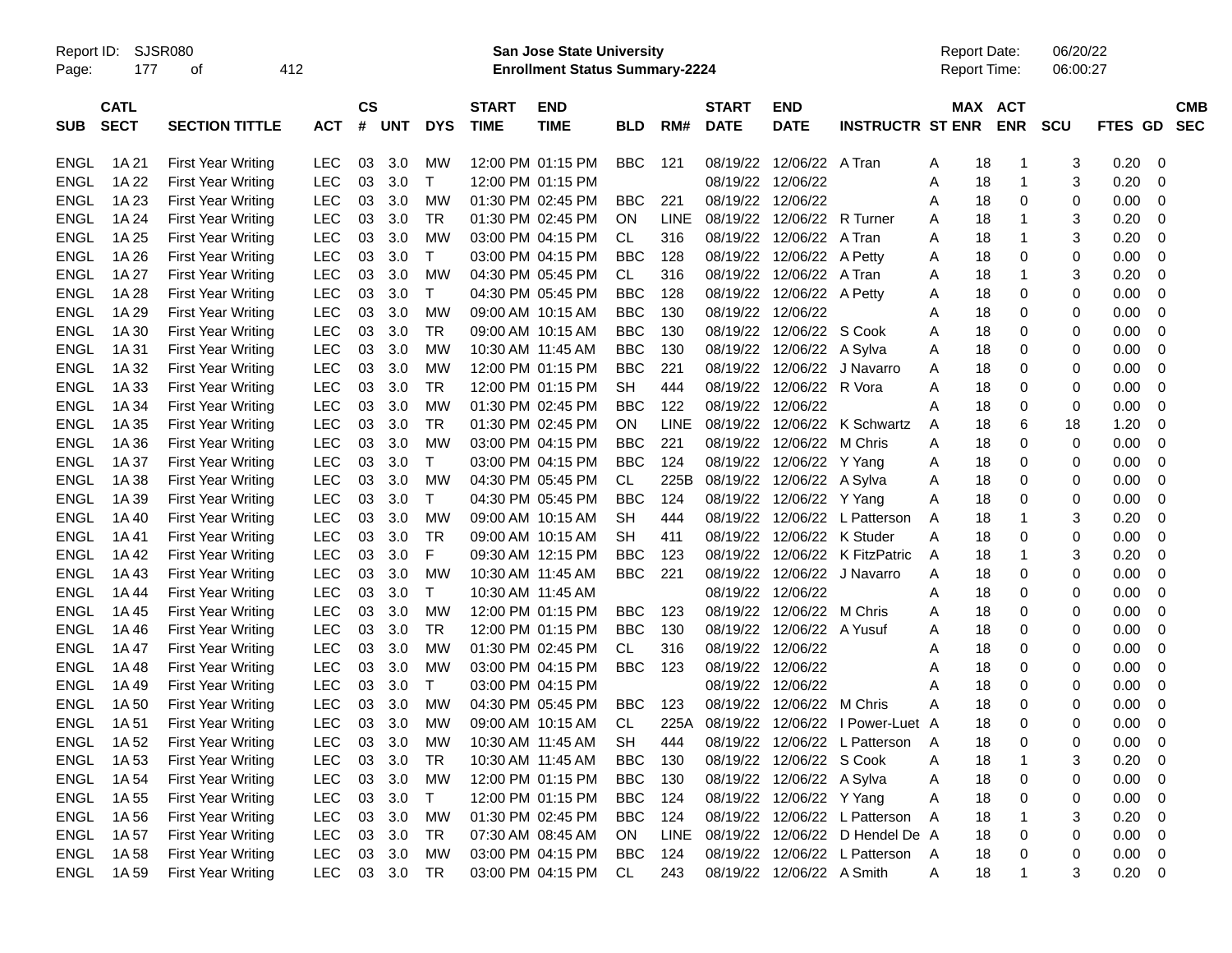Report ID: SJSR080 **San Jose State University** Report Date: 06/20/22

Page: 178 of 412 **Enrollment Status Summary-2224** Report Time: 06:00:27

|             | <b>CATL</b> |                           |            | <b>CS</b> |            |            | <b>START</b>      | <b>END</b>        |            |             | <b>START</b>      | <b>END</b>        |                         |   |      | MAX ACT      |             |         | <b>CMB</b>  |
|-------------|-------------|---------------------------|------------|-----------|------------|------------|-------------------|-------------------|------------|-------------|-------------------|-------------------|-------------------------|---|------|--------------|-------------|---------|-------------|
| <b>SUB</b>  | <b>SECT</b> | <b>SECTION TITTLE</b>     | ACT        | #         | <b>UNT</b> | <b>DYS</b> | <b>TIME</b>       | <b>TIME</b>       | <b>BLD</b> | RM#         | <b>DATE</b>       | <b>DATE</b>       | <b>INSTRUCTR ST ENR</b> |   |      | <b>ENR</b>   | <b>SCU</b>  | FTES GD | <b>SEC</b>  |
|             |             |                           |            |           |            |            |                   |                   |            |             |                   |                   |                         |   |      |              |             |         |             |
| ENGL        | 1A60        | <b>First Year Writing</b> | LEC        | 03        | 3.0        | TR         |                   | 09:00 AM 10:15 AM | SH         | 348         | 08/19/22          | 12/06/22          | L Chen                  | A | 18   | 0            | 0           | 0.00    | $\mathbf 0$ |
| ENGL        | 1A 61       | <b>First Year Writing</b> | <b>LEC</b> | 03        | 3.0        | <b>MW</b>  | 10:30 AM 11:45 AM |                   | <b>BBC</b> | 122         | 08/19/22          | 12/06/22 C Dizon  |                         | Α | 18   | 0            | 0           | 0.00    | $\mathbf 0$ |
| ENGL        | 1A 62       | <b>First Year Writing</b> | LEC        | 03        | 3.0        | TR         | 10:30 AM 11:45 AM |                   | SН         | 411         | 08/19/22          | 12/06/22          |                         | Α | 18   | 0            | 0           | 0.00    | 0           |
| <b>ENGL</b> | 1A63        | <b>First Year Writing</b> | <b>LEC</b> | 03        | 3.0        | TR         |                   | 12:00 PM 01:15 PM | СL         | 225A        | 08/19/22          | 12/06/22          | K Studer                | A | 18   | 0            | 0           | 0.00    | $\mathbf 0$ |
| <b>ENGL</b> | 1A64        | <b>First Year Writing</b> | LEC        | 03        | 3.0        | TR         |                   | 01:30 PM 02:45 PM | СL         | 225A        | 08/19/22          | 12/06/22          | K Studer                | Α | 18   | 0            | 0           | 0.00    | $\mathbf 0$ |
| <b>ENGL</b> | 1A 65       | <b>First Year Writing</b> | <b>LEC</b> | 03        | 3.0        | <b>TR</b>  |                   | 03:00 PM 04:15 PM | <b>CL</b>  | 225A        | 08/19/22          | 12/06/22          |                         | Α | 18   | 0            | 0           | 0.00    | $\mathbf 0$ |
| ENGL        | 1A66        | <b>First Year Writing</b> | <b>LEC</b> | 03        | 3.0        | TR         |                   | 09:00 AM 10:15 AM | СL         | 316         | 08/19/22          | 12/06/22 M Jalal  |                         | A | 18   | 0            | 0           | 0.00    | $\mathbf 0$ |
| <b>ENGL</b> | 1A 67       | <b>First Year Writing</b> | <b>LEC</b> | 03        | 3.0        | F          |                   | 09:30 AM 12:15 PM | <b>BBC</b> | 128         | 08/19/22          | 12/06/22          |                         | Α | 18   | 0            | 0           | 0.00    | $\mathbf 0$ |
| <b>ENGL</b> | 1A68        | <b>First Year Writing</b> | <b>LEC</b> | 03        | 3.0        | F          |                   | 09:30 AM 12:15 PM | ON         | <b>LINE</b> | 08/19/22          | 12/06/22          | A Smith                 | Α | 18   | 4            | 12          | 0.80    | $\mathbf 0$ |
| <b>ENGL</b> | 1A 69       | <b>First Year Writing</b> | <b>LEC</b> | 03        | 3.0        | TR         |                   | 12:00 PM 01:15 PM | SH         | 411         | 08/19/22          | 12/06/22          | R Smith                 | Α | 18   | 0            | 0           | 0.00    | 0           |
| <b>ENGL</b> | 1A 70       | <b>First Year Writing</b> | <b>LEC</b> | 03        | 3.0        | TR         |                   | 01:30 PM 02:45 PM | <b>SH</b>  | 348         | 08/19/22          | 12/06/22          | L Chen                  | Α | 18   | 0            | $\mathbf 0$ | 0.00    | $\mathbf 0$ |
| <b>ENGL</b> | 1A 71       | <b>First Year Writing</b> | LEC        | 03        | 3.0        | MW         |                   | 03:00 PM 04:15 PM | CL         | 225B        | 08/19/22          | 12/06/22          | A Sylva                 | A | 18   | 0            | 0           | 0.00    | $\mathbf 0$ |
| <b>ENGL</b> | 1A72        | <b>First Year Writing</b> | <b>LEC</b> | 03        | 3.0        | <b>TR</b>  |                   | 09:00 AM 10:15 AM | <b>BBC</b> | 221         | 08/19/22          | 12/06/22          | U Ali                   | A | 18   | 0            | 0           | 0.00    | 0           |
| <b>ENGL</b> | 1A73        | <b>First Year Writing</b> | LEC        | 03        | 3.0        | <b>MW</b>  | 10:30 AM 11:45 AM |                   | <b>CL</b>  | 225A        | 08/19/22          | 12/06/22          | I Power-Luet            | A | 18   | 0            | 0           | 0.00    | $\mathbf 0$ |
| <b>ENGL</b> | 1A 74       | <b>First Year Writing</b> | <b>LEC</b> | 03        | 3.0        | TR         | 10:30 AM 11:45 AM |                   | <b>BBC</b> | 221         | 08/19/22          | 12/06/22          | U Ali                   | A | 18   | 0            | 0           | 0.00    | 0           |
| <b>ENGL</b> | 1A75        | First Year Writing        | <b>LEC</b> | 03        | 3.0        | TR         |                   | 12:00 PM 01:15 PM | SH         | 348         | 08/19/22          | 12/06/22 L Chen   |                         | A | 18   | 0            | 0           | 0.00    | $\mathbf 0$ |
| <b>ENGL</b> | 1A76        | <b>First Year Writing</b> | <b>LEC</b> | 03        | 3.0        | TR         |                   | 01:30 PM 02:45 PM | СL         | 316         | 08/19/22          | 12/06/22          | M Jalal                 | Α | 18   | 3            | 9           | 0.60    | $\mathbf 0$ |
| <b>ENGL</b> | 1A 77       | <b>First Year Writing</b> | <b>LEC</b> | 03        | 3.0        | <b>TR</b>  |                   | 12:00 PM 01:15 PM | <b>SH</b>  | 413         | 08/19/22          | 12/06/22          | U Ali                   | Α | 18   | $\mathbf{1}$ | 3           | 0.20    | $\mathbf 0$ |
| <b>ENGL</b> | 1A78        | <b>First Year Writing</b> | <b>LEC</b> | 03        | 3.0        | <b>TR</b>  |                   | 12:00 PM 01:15 PM | ON         | <b>LINE</b> | 08/19/22          | 12/06/22          | R Turner                | Α | 18   | 1            | 3           | 0.20    | 0           |
| ENGL        | 1A 79       | <b>First Year Writing</b> | <b>LEC</b> | 03        | 3.0        | М          |                   | 09:00 AM 10:15 AM | <b>BBC</b> | 124         | 08/19/22          | 12/06/22          |                         | Α | 18   | 0            | 0           | 0.00    | 0           |
| <b>ENGL</b> | 1A 80       | <b>First Year Writing</b> | LEC        | 03        | 3.0        | TR         |                   | 09:00 AM 10:15 AM | СL         | 225B        | 08/19/22          | 12/06/22          | H Meservey              | A | 18   | 0            | 0           | 0.00    | $\mathbf 0$ |
| <b>ENGL</b> | 1A 81       | <b>First Year Writing</b> | <b>LEC</b> | 03        | 3.0        | TR         |                   | 09:00 AM 10:15 AM | SH         | 413         | 08/19/22          | 12/06/22          | D Coad                  | Α | 18   | 0            | 0           | 0.00    | $\mathbf 0$ |
| <b>ENGL</b> | 1A82        | <b>First Year Writing</b> | <b>LEC</b> | 03        | 3.0        | <b>TR</b>  |                   | 09:00 AM 10:15 AM | <b>CL</b>  | 225A        | 08/19/22          | 12/06/22          |                         | A | 18   | 0            | $\Omega$    | 0.00    | $\mathbf 0$ |
| <b>ENGL</b> | 1A83        | <b>First Year Writing</b> | <b>LEC</b> | 03        | 3.0        | TR         |                   | 09:00 AM 10:15 AM | ON         | <b>LINE</b> |                   | 08/19/22 12/06/22 | D Hendel De A           |   | 18   | 3            | 9           | 0.60    | $\mathbf 0$ |
| ENGL        | 1A 84       | First Year Writing        | LEC        | 03        | 3.0        | TR         |                   | 03:00 PM 04:15 PM | BBC        | 130         | 08/19/22          | 12/06/22          | C Saylor                | A | 18   | 0            | 0           | 0.00    | $\mathbf 0$ |
| <b>ENGL</b> | 1A85        | <b>First Year Writing</b> | <b>LEC</b> | 03        | 3.0        | F          |                   | 09:30 AM 12:15 PM | <b>BBC</b> | 122         | 08/19/22          | 12/06/22          |                         | Α | 18   | 0            | 0           | 0.00    | $\mathbf 0$ |
| <b>ENGL</b> | 1A86        | <b>First Year Writing</b> | <b>LEC</b> | 03        | 3.0        | TR         |                   | 10:30 AM 11:45 AM | <b>BBC</b> | 122         | 08/19/22          | 12/06/22          | M Jalal                 | Α | 18   | 0            | 0           | 0.00    | $\mathbf 0$ |
| <b>ENGL</b> | 1A 87       | <b>First Year Writing</b> | <b>LEC</b> | 03        | 3.0        | <b>TR</b>  |                   | 01:30 PM 02:45 PM | <b>BBC</b> | 221         | 08/19/22          | 12/06/22          | D Coad                  | A | 18   | 0            | 0           | 0.00    | $\mathbf 0$ |
| <b>ENGL</b> | 1A88        | <b>First Year Writing</b> | <b>LEC</b> | 03        | 3.0        | TR         | 10:30 AM 11:45 AM |                   | СL         | 225A        | 08/19/22          | 12/06/22          | D Coad                  | Α | 18   | 0            | 0           | 0.00    | $\mathbf 0$ |
| ENGL        | 1A89        | <b>First Year Writing</b> | LEC        | 03        | 3.0        | MW         |                   | 09:00 AM 10:15 AM | CL         | 225B        | 08/19/22          | 12/06/22          |                         | Α | 18   | 0            | 0           | 0.00    | 0           |
| <b>ENGL</b> | 1A 90       | <b>First Year Writing</b> | <b>LEC</b> | 03        | 3.0        | TR         | 10:30 AM 11:45 AM |                   | <b>CL</b>  | 316         | 08/19/22          | 12/06/22          | R Smith                 | A | 18   | 0            | 0           | 0.00    | $\mathbf 0$ |
| <b>ENGL</b> | 1A 91       | <b>First Year Writing</b> | LEC        | 03        | 3.0        | <b>MW</b>  |                   | 09:00 AM 10:15 AM | <b>BBC</b> | 128         | 08/19/22          | 12/06/22          | C Dizon                 | A | 18   | 0            | 0           | 0.00    | $\mathbf 0$ |
| <b>ENGL</b> | 1A 92       | <b>First Year Writing</b> | <b>LEC</b> | 03        | 3.0        | TR         | 10:30 AM 11:45 AM |                   | SН         | 348         | 08/19/22          | 12/06/22          |                         | Α | 18   | 0            | 0           | 0.00    | $\mathbf 0$ |
| <b>ENGL</b> | 1A 93       | <b>First Year Writing</b> | LEC        | 03        | 3.0        | W          |                   | 06:00 PM 08:45 PM | ON         | <b>LINE</b> | 08/19/22          | 12/06/22          |                         | A | 18   | 0            | 0           | 0.00    | $\mathbf 0$ |
| <b>ENGL</b> | 1A 94       | <b>First Year Writing</b> | LEC        | 03        | 3.0        | МW         |                   | 01:30 PM 02:45 PM | SH         | 348         | 08/19/22          | 12/06/22          |                         | A | 18   | 0            | 0           | 0.00    | 0           |
| <b>ENGL</b> | 1A 95       | <b>First Year Writing</b> | <b>LEC</b> | 03        | 3.0        | <b>TR</b>  |                   | 01:30 PM 02:45 PM | <b>SH</b>  | 411         | 08/19/22          | 12/06/22          | A Smith                 | Α | 18   | 0            | 0           | 0.00    | $\mathbf 0$ |
| <b>ENGL</b> | 1A 96       | <b>First Year Writing</b> | LEC        | 03        | 3.0        | <b>MW</b>  |                   | 07:30 AM 08:45 AM | ON         | <b>LINE</b> | 08/19/22          | 12/06/22          | D Hendel De A           |   | 18   | 0            | 0           | 0.00    | 0           |
| ENGL        | 1A 97       | <b>First Year Writing</b> | LEC        | 03        | 3.0        | МW         |                   | 09:00 AM 10:15 AM | ON         | LINE.       | 08/19/22 12/06/22 |                   | D Hendel De A           |   | 18   | 3            | 9           | 0.60    | $\Omega$    |
|             |             |                           |            |           |            |            |                   |                   |            |             |                   |                   | Total:                  |   | 1728 | 64           | 192         | 12.80   |             |
|             |             |                           |            |           |            |            |                   |                   |            |             |                   |                   |                         |   |      |              |             |         |             |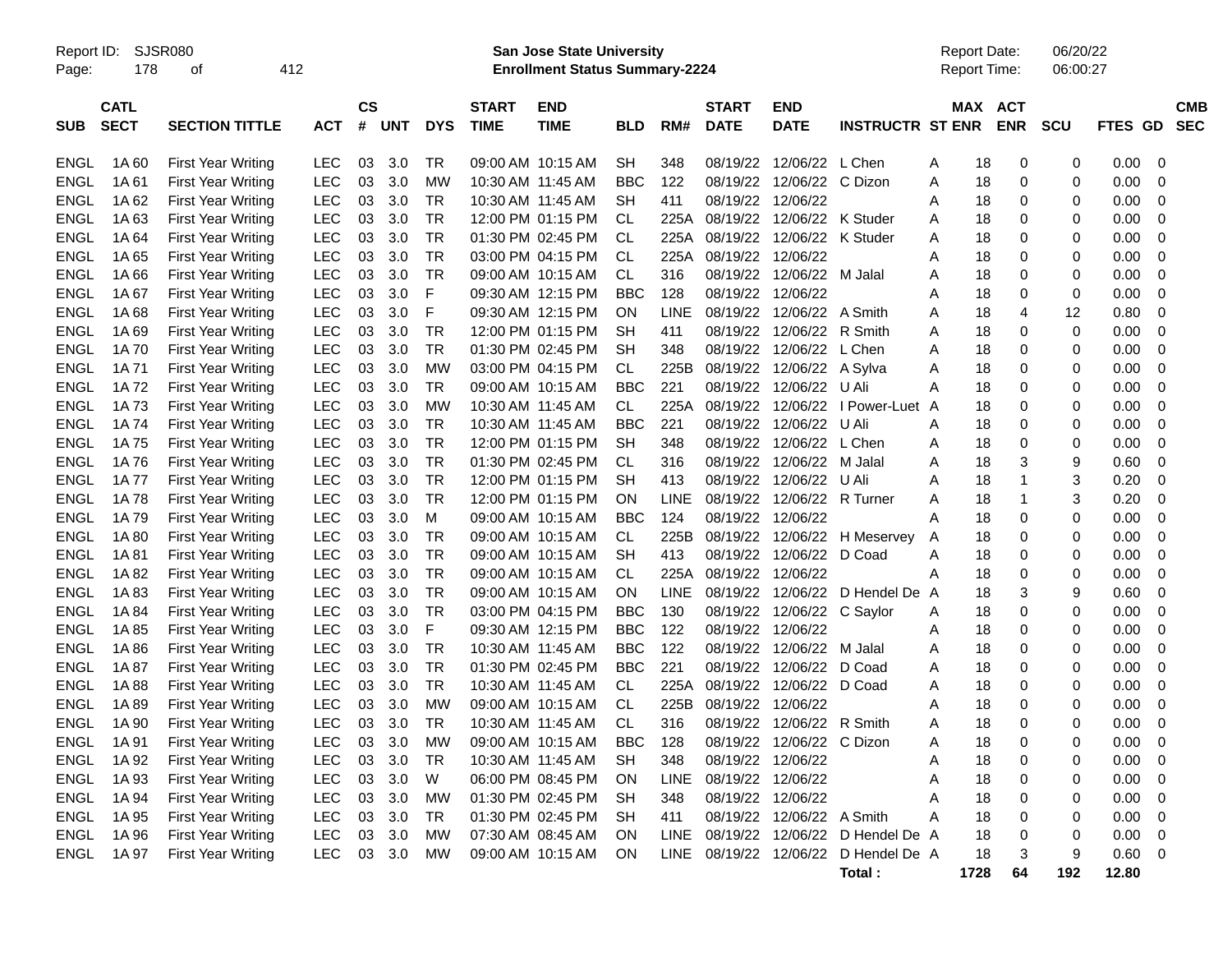| Report ID:<br>Page: | 179                        | SJSR080<br>412<br>οf                                               |            |                    |            |              |                             | <b>San Jose State University</b><br><b>Enrollment Status Summary-2224</b> |            |             |                             |                                                |                                       |        | <b>Report Date:</b><br>Report Time: | 06/20/22<br>06:00:27 |                |                          |
|---------------------|----------------------------|--------------------------------------------------------------------|------------|--------------------|------------|--------------|-----------------------------|---------------------------------------------------------------------------|------------|-------------|-----------------------------|------------------------------------------------|---------------------------------------|--------|-------------------------------------|----------------------|----------------|--------------------------|
| <b>SUB</b>          | <b>CATL</b><br><b>SECT</b> | <b>SECTION TITTLE</b>                                              | <b>ACT</b> | $\mathsf{cs}$<br># | UNT        | <b>DYS</b>   | <b>START</b><br><b>TIME</b> | <b>END</b><br><b>TIME</b>                                                 | <b>BLD</b> | RM#         | <b>START</b><br><b>DATE</b> | <b>END</b><br><b>DATE</b>                      | <b>INSTRUCTR ST ENR</b>               |        | MAX ACT<br><b>ENR</b>               | <b>SCU</b>           | <b>FTES GD</b> | <b>CMB</b><br><b>SEC</b> |
|                     |                            |                                                                    |            |                    |            |              |                             |                                                                           |            |             |                             |                                                |                                       |        |                                     |                      |                |                          |
| ENGL<br><b>ENGL</b> |                            | 1AF 01 FYW: Stretch English LEC<br>1AF 02 FYW: Stretch English LEC |            | 03                 | 3.0<br>3.0 | TR<br>TR     |                             | 04:30 PM 05:45 PM<br>03:00 PM 04:15 PM                                    | CL<br>CL.  | 316<br>225B | 08/19/22<br>08/19/22        | 12/06/22<br>12/06/22 F Kirk                    | <b>B</b> Hoffer                       | Α<br>A | 18<br>0<br>18<br>0                  | 0<br>$\mathbf 0$     | 0.00<br>0.00   | - 0                      |
| <b>ENGL</b>         |                            | 1AF 03 FYW: Stretch English LEC                                    |            | 03<br>03           | 3.0        | МW           |                             | 10:30 AM 11:45 AM                                                         | CL         | 316         |                             |                                                | 08/19/22 12/06/22 K FitzPatric        |        | 18<br>-1                            | 3                    | 0.20           | 0<br>0                   |
| <b>ENGL</b>         |                            | 1AF 04 FYW: Stretch English LEC                                    |            | 03                 | 3.0        | TR.          |                             | 10:30 AM 11:45 AM                                                         | CL         | 225B        |                             | 08/19/22 12/06/22                              |                                       | A      | 18<br>0                             | 0                    | 0.00           |                          |
|                     |                            |                                                                    |            |                    |            |              |                             |                                                                           |            |             |                             |                                                |                                       | A      |                                     | 0                    |                | 0                        |
| <b>ENGL</b>         |                            | 1AF 05 FYW: Stretch English LEC                                    |            | 03                 | 3.0        | <b>TR</b>    |                             | 03:00 PM 04:15 PM                                                         | CL         | 316         |                             | 08/19/22 12/06/22 B Hoffer                     |                                       | Α<br>X | 18<br>0                             | 0                    | 0.00           | 0                        |
| <b>ENGL</b>         |                            | 1AF 06 FYW: Stretch English LEC                                    |            |                    | 3.0        |              |                             |                                                                           |            |             |                             | 08/19/22 12/06/22 F Kirk                       |                                       |        | 0<br>0                              |                      | 0.00           | 0                        |
| <b>ENGL</b>         |                            | 1AF 07 FYW: Stretch English LEC                                    |            | 03                 | 3.0        | TR           |                             | 01:30 PM 02:45 PM<br>03:00 PM 04:15 PM                                    | CL         | 225B        | 08/19/22                    | 12/06/22                                       |                                       | Α      | 18<br>0                             | 0                    | 0.00           | 0                        |
| <b>ENGL</b>         |                            | 1AF 08 FYW: Stretch English LEC                                    |            | 03                 | 3.0        | МW           |                             |                                                                           | SН         | 229         |                             |                                                |                                       | A      | 18<br>0                             | 0<br>0               | 0.00           | 0                        |
| <b>ENGL</b>         |                            | 1AF 09 FYW: Stretch English LEC                                    |            | 03                 | 3.0        | TR           |                             | 12:00 PM 01:15 PM<br>12:00 PM 01:15 PM                                    | CL.        | 316         |                             | 08/19/22 12/06/22 B Hoffer                     |                                       | A      | 18<br>0                             |                      | 0.00           | 0                        |
| <b>ENGL</b>         |                            | 1AF 10 FYW: Stretch English LEC<br>1AF 11 FYW: Stretch English LEC |            | 03                 | 3.0        | МW           |                             |                                                                           | CL.        | 316         |                             |                                                | 08/19/22 12/06/22 K FitzPatric        | A      | 2<br>18                             | 6                    | 0.40           | 0                        |
| <b>ENGL</b>         |                            |                                                                    |            | 03                 | 3.0        | МW           |                             | 10:30 AM 11:45 AM                                                         | CL         | 225B        |                             | 08/19/22 12/06/22 J Logan                      |                                       | A      | 0<br>18                             | 0                    | 0.00           | 0                        |
| <b>ENGL</b>         |                            | 1AF 12 FYW: Stretch English LEC                                    |            | 03                 | 3.0        | MW           |                             | 01:30 PM 02:45 PM                                                         | SН         | 229         |                             |                                                | 08/19/22 12/06/22 K FitzPatric        | A      | 18<br>0                             | 0                    | 0.00           | 0                        |
| <b>ENGL</b>         |                            | 1AF 13 FYW: Stretch English LEC                                    |            | 03                 | 3.0        | TR           |                             | 09:00 AM 10:15 AM                                                         | SН         | 444         |                             | 08/19/22 12/06/22 A Smith                      |                                       | A      | 18<br>0                             | 0                    | 0.00           | 0                        |
| <b>ENGL</b>         |                            | 1AF 14 FYW: Stretch English LEC                                    |            | 03                 | 3.0        | МW           |                             | 12:00 PM 01:15 PM                                                         | CL         | 225B        |                             | 08/19/22 12/06/22 J Logan                      |                                       | Α      | 18<br>0                             | 0                    | 0.00           | 0                        |
| <b>ENGL</b>         |                            | 1AF 15 FYW: Stretch English LEC                                    |            | 03                 | 3.0        | TR           |                             | 10:30 AM 11:45 AM                                                         | SН         | 444         |                             | 08/19/22 12/06/22 A Smith                      |                                       | Α      | 18<br>0                             | 0                    | 0.00           | 0                        |
| <b>ENGL</b>         |                            | 1AF 16 FYW: Stretch English LEC                                    |            | 03                 | 3.0        | <b>TR</b>    |                             | 12:00 PM 01:15 PM                                                         | CL.        | 225B        |                             | 08/19/22 12/06/22 A Petty<br>08/19/22 12/06/22 |                                       | A      | 18<br>0                             | 0                    | 0.00           | 0                        |
| <b>ENGL</b>         |                            | 1AF 17 FYW: Stretch English LEC                                    |            | 03                 | 3.0        | TR.          |                             | 12:00 PM 01:15 PM                                                         | ON         | <b>LINE</b> |                             |                                                |                                       | A      | 18<br>0                             | 0                    | 0.00           | 0                        |
| <b>ENGL</b>         |                            | 1AF 18 FYW: Stretch English LEC                                    |            | 03                 | 3.0        | МW           |                             | 09:00 AM 10:15 AM                                                         | ON         | <b>LINE</b> |                             |                                                | 08/19/22 12/06/22 K Schwartz          | A      | 18<br>1                             | 3                    | 0.20           | - 0                      |
| <b>ENGL</b>         |                            | 1AF 19 FYW: Stretch English LEC                                    |            | 03                 | 3.0        | MW           |                             | 10:30 AM 11:45 AM                                                         | <b>ON</b>  | <b>LINE</b> |                             |                                                | 08/19/22 12/06/22 K Schwartz          | Α      | 18<br>0                             | 0                    | 0.00           | - 0                      |
| <b>ENGL</b>         |                            | 1AF 20 FYW: Stretch English LEC                                    |            | 03                 | 3.0        | <b>MW</b>    |                             | 01:30 PM 02:45 PM                                                         | ON         | LINE        |                             |                                                | 08/19/22 12/06/22 K Schwartz          | A      | 18<br>0                             | $\mathbf 0$          | 0.00           | - 0                      |
|                     |                            |                                                                    |            |                    |            |              |                             |                                                                           |            |             |                             |                                                | Total:                                |        | 342<br>4                            | 12                   | 0.80           |                          |
| <b>ENGL</b>         | 1B 01                      | Argument and Analysi LEC                                           |            |                    | 3.0        |              |                             |                                                                           |            |             |                             |                                                |                                       | X.     | 0<br>0                              | 0                    | 0.00           | $\overline{\phantom{0}}$ |
| <b>ENGL</b>         | 1B 02                      | Argument and Analysi LEC                                           |            | 03                 | 3.0        | M            |                             | 04:30 PM 05:45 PM                                                         | CL         |             |                             |                                                | 225A 08/19/22 12/06/22 A Rohatgi      | A      | 25<br>5                             | 15                   | 1.00           | - 0                      |
| <b>ENGL</b>         | 1B 03                      | Argument and Analysi LEC                                           |            | 03                 | 3.0        | <b>TR</b>    |                             | 07:30 AM 08:45 AM                                                         | <b>BBC</b> | 122         |                             | 08/19/22 12/06/22 C Saylor                     |                                       | Α      | 25<br>18                            | 54                   | 3.60           | - 0                      |
| <b>ENGL</b>         | 1B 04                      | Argument and Analysi LEC                                           |            |                    | 3.0        |              |                             |                                                                           |            |             |                             |                                                |                                       | X      | $\mathbf 0$<br>0                    | 0                    | 0.00           | 0                        |
| <b>ENGL</b>         | 1B 05                      | Argument and Analysi LEC                                           |            | 03                 | 3.0        | MW           |                             | 07:30 AM 08:45 AM                                                         | <b>BBC</b> | 121         |                             |                                                | 08/19/22 12/06/22 P O'Sullivan        | A      | 25<br>12                            | 36                   | 2.40           | 0                        |
| <b>ENGL</b>         | 1B 06                      | Argument and Analysi LEC                                           |            | 03                 | 3.0        | M            |                             | 12:00 PM 01:15 PM                                                         | CL         |             |                             |                                                | 225A 08/19/22 12/06/22 A Rohatgi      | A      | 25<br>21                            | 63                   | 4.20           | - 0                      |
| <b>ENGL</b>         | 1B 07                      | Argument and Analysi LEC                                           |            |                    | 3.0        |              |                             |                                                                           |            |             |                             |                                                |                                       | X      | $\mathbf 0$<br>$\mathbf 0$          | 0                    | 0.00           | - 0                      |
| ENGL                | 1B 08                      | Argument and Analysi LEC                                           |            | 03                 | 3.0        | TR           |                             | 09:00 AM 10:15 AM                                                         | BBC        | 122         |                             | 08/19/22 12/06/22 C Saylor                     |                                       | Α      | 25<br>25                            | 75                   | 5.00           | - 0                      |
| ENGL                | 1B 09                      | Argument and Analysi LEC                                           |            |                    | 3.0        |              |                             |                                                                           |            |             |                             |                                                |                                       | х      | 0<br>0                              | 0                    | 0.00           | $\overline{\mathbf{0}}$  |
| ENGL                | 1B 10                      | Argument and Analysi LEC                                           |            | 03                 | 3.0        | МW           |                             | 09:00 AM 10:15 AM                                                         | BBC        | 121         |                             |                                                | 08/19/22 12/06/22 PO'Sullivan A       |        | 25<br>25                            | 75                   | 5.00           | $\overline{\phantom{0}}$ |
| ENGL                | 1B 11                      | Argument and Analysi LEC                                           |            | 03                 | 3.0        | M            |                             | 01:30 PM 02:45 PM                                                         | CL         |             |                             |                                                | 225A 08/19/22 12/06/22 A Rohatgi      | Α      | 25<br>8                             | 24                   | 1.60           | $\overline{\phantom{0}}$ |
| ENGL                | 1B 12                      | Argument and Analysi LEC                                           |            | 03                 | 3.0        | F            |                             | 09:30 AM 12:15 PM                                                         | <b>ON</b>  |             |                             | LINE 08/19/22 12/06/22 C Saylor                |                                       | Α      | 25<br>25                            | 75                   | $5.00 \t 0$    |                          |
| ENGL                | 1B 13                      | Argument and Analysi LEC                                           |            | 03                 | 3.0        | $\mathsf{T}$ |                             | 06:00 PM 08:45 PM                                                         | <b>ON</b>  |             |                             |                                                | LINE 08/19/22 12/06/22 Z Babaci-Wil A |        | 25<br>25                            | 75                   | 5.00           | $\overline{\phantom{0}}$ |
| ENGL                | 1B 14                      | Argument and Analysi LEC                                           |            | 03                 | 3.0        | R            |                             | 06:00 PM 08:45 PM                                                         | <b>ON</b>  | LINE        |                             |                                                | 08/19/22 12/06/22 Z Babaci-Wil A      |        | 25<br>25                            | 75                   | 5.00           | $\overline{\phantom{0}}$ |
| ENGL                | 1B 15                      | Argument and Analysi LEC                                           |            |                    | 03 3.0     | TR           |                             | 04:30 PM 05:45 PM                                                         | <b>ON</b>  | LINE        |                             |                                                | 08/19/22 12/06/22 J Navarro           | A      | 25<br>21                            | 63                   | 4.20 0         |                          |
| ENGL                | 1B 16                      | Argument and Analysi LEC                                           |            |                    | 03 3.0     | TR           |                             | 03:00 PM 04:15 PM                                                         | ON         |             |                             |                                                | LINE 08/19/22 12/06/22 PO'Sullivan A  |        | 25<br>25                            | 75                   | $5.00 \t 0$    |                          |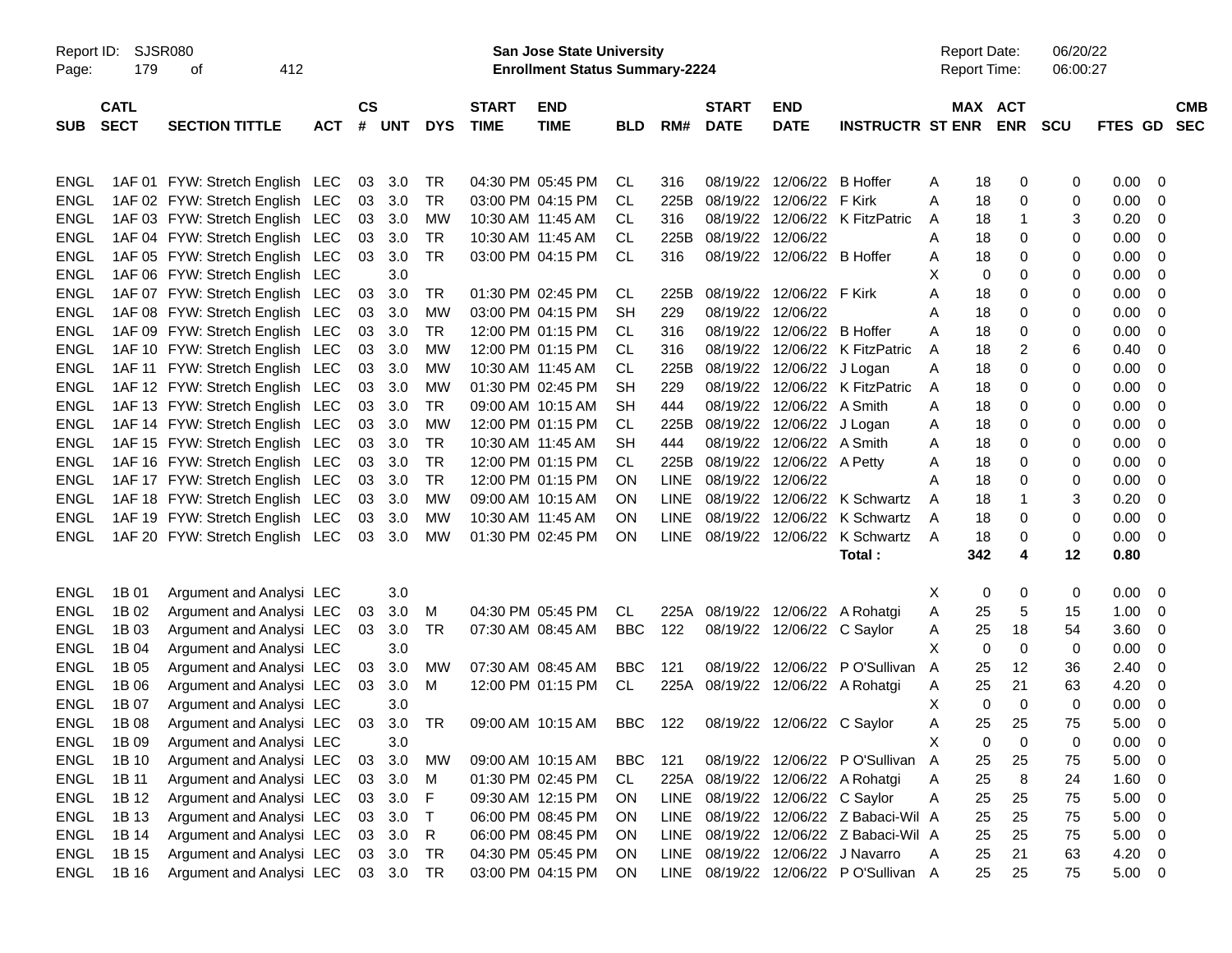| Report ID:<br>Page: | 180                        | <b>SJSR080</b><br>412<br>οf |            |                    |            |            |                             | <b>San Jose State University</b><br><b>Enrollment Status Summary-2224</b> |            |             |                                 |                           |                         |   | <b>Report Date:</b><br>Report Time: |                          | 06/20/22<br>06:00:27 |             |   |                          |
|---------------------|----------------------------|-----------------------------|------------|--------------------|------------|------------|-----------------------------|---------------------------------------------------------------------------|------------|-------------|---------------------------------|---------------------------|-------------------------|---|-------------------------------------|--------------------------|----------------------|-------------|---|--------------------------|
| <b>SUB</b>          | <b>CATL</b><br><b>SECT</b> | <b>SECTION TITTLE</b>       | <b>ACT</b> | $\mathsf{cs}$<br># | <b>UNT</b> | <b>DYS</b> | <b>START</b><br><b>TIME</b> | <b>END</b><br><b>TIME</b>                                                 | <b>BLD</b> | RM#         | <b>START</b><br><b>DATE</b>     | <b>END</b><br><b>DATE</b> | <b>INSTRUCTR ST ENR</b> |   | MAX                                 | <b>ACT</b><br><b>ENR</b> | <b>SCU</b>           | FTES GD     |   | <b>CMB</b><br><b>SEC</b> |
|                     |                            |                             |            |                    |            |            |                             |                                                                           |            |             |                                 |                           | Total:                  |   | 300                                 | 235                      | 705                  | 47.00       |   |                          |
| <b>ENGL</b>         | 2 0 1                      | Critical Thinking an        | <b>LEC</b> | 03                 | 3.0        | MW         |                             | 07:30 AM 08:45 AM                                                         | <b>BBC</b> | 122         | 08/19/22                        | 12/06/22                  | J Damm                  | A | 25                                  | 12                       | 36                   | 2.40        | 0 |                          |
| <b>ENGL</b>         | 202                        | Critical Thinking an        | <b>LEC</b> | 03                 | 3.0        | <b>TR</b>  |                             | 04:30 PM 05:45 PM                                                         | <b>BBC</b> | 123         | 08/19/22                        | 12/06/22                  |                         | A | 25                                  | 0                        | 0                    | 0.00        | 0 |                          |
| ENGL                | 203                        | Critical Thinking an        | LEC        | 03                 | 3.0        | МW         |                             | 03:00 PM 04:15 PM                                                         | <b>BBC</b> | 121         | 08/19/22                        | 12/06/22                  |                         | Α | 25                                  | 0                        | 0                    | 0.00        | 0 |                          |
| ENGL                | 2 0 4                      | Critical Thinking an        | LEC        | 03                 | 3.0        | $\top$     |                             | 07:30 AM 08:45 AM                                                         | <b>BBC</b> | 128         | 08/19/22                        | 12/06/22                  | S Harvey                | Α | 25                                  | 2                        | 6                    | 0.40        | 0 |                          |
| <b>ENGL</b>         | 205                        | Critical Thinking an        | LEC        | 03                 | 3.0        | МW         |                             | 09:00 AM 10:15 AM                                                         | <b>BBC</b> | 122         | 08/19/22                        | 12/06/22                  | J Damm                  | Α | 25                                  | 25                       | 75                   | 5.00        | 0 |                          |
| <b>ENGL</b>         | 206                        | Critical Thinking an        | LEC        | 03                 | 3.0        | F          |                             | 09:30 AM 12:15 PM                                                         | <b>BBC</b> | 121         | 08/19/22                        | 12/06/22                  | J Navarro               | Α | 25                                  | 5                        | 15                   | 1.00        | 0 |                          |
| <b>ENGL</b>         | 207                        | Critical Thinking an        | LEC        | 03                 | 3.0        | TR         |                             | 03:00 PM 04:15 PM                                                         | <b>BBC</b> | 123         | 08/19/22                        | 12/06/22                  |                         | Α | 25                                  | 0                        | 0                    | 0.00        | 0 |                          |
| <b>ENGL</b>         | 208                        | Critical Thinking an        | <b>LEC</b> | 03                 | 3.0        | TR         |                             | 07:30 AM 08:45 AM                                                         | <b>BBC</b> | 124         | 08/19/22                        | 12/06/22                  | P O'Sullivan            | Α | 25                                  | 2                        | 6                    | 0.40        | 0 |                          |
| <b>ENGL</b>         | 209                        | Critical Thinking an        | LEC        | 03                 | 3.0        | <b>MW</b>  |                             | 09:00 AM 10:15 AM                                                         | <b>BBC</b> | 221         | 08/19/22                        | 12/06/22                  | J Navarro               | Α | 25                                  | 14                       | 42                   | 2.80        | 0 |                          |
| <b>ENGL</b>         | 210                        | Critical Thinking an        | LEC        | 03                 | 3.0        | <b>TR</b>  |                             | 12:00 PM 01:15 PM                                                         | <b>BBC</b> | 121         | 08/19/22                        | 12/06/22                  |                         | Α | 25                                  | 0                        | 0                    | 0.00        | 0 |                          |
| <b>ENGL</b>         | 2 1 1                      | Critical Thinking an        | <b>LEC</b> | 03                 | 3.0        | W          |                             | 01:30 PM 02:45 PM                                                         | <b>BBC</b> | 128         | 08/19/22                        |                           | 12/06/22 S Prasad       | Α | 25                                  | 24                       | 72                   | 4.80        | 0 |                          |
| <b>ENGL</b>         | 2 1 2                      | Critical Thinking an        | <b>LEC</b> | 03                 | 3.0        | TR         |                             | 10:30 AM 11:45 AM                                                         | <b>BBC</b> | 123         | 08/19/22                        | 12/06/22                  | K O'Hare                | Α | 25                                  | 25                       | 75                   | 5.00        | 0 |                          |
| <b>ENGL</b>         | 2 1 3                      | Critical Thinking an        | LEC        | 03                 | 3.0        | W          |                             | 10:30 AM 11:45 AM                                                         | <b>BBC</b> | 128         | 08/19/22                        |                           | 12/06/22 S Prasad       | Α | 25                                  | 18                       | 54                   | 3.60        | 0 |                          |
| <b>ENGL</b>         | 2 14                       | Critical Thinking an        | <b>LEC</b> | 03                 | 3.0        | TR         |                             | 01:30 PM 02:45 PM                                                         | <b>BBC</b> | 122         | 08/19/22                        | 12/06/22                  | A Yusuf                 | Α | 25                                  | 25                       | 75                   | 5.00        | 0 |                          |
| <b>ENGL</b>         | 2 1 5                      | Critical Thinking an        | <b>LEC</b> | 03                 | 3.0        | <b>TBA</b> |                             |                                                                           | <b>ON</b>  | <b>LINE</b> | 08/19/22                        |                           | 12/06/22 S Harvey       | A | 25                                  | 25                       | 75                   | 5.00        | 0 |                          |
| <b>ENGL</b>         | 2 1 6                      | Critical Thinking an        | LEC        | 03                 | 3.0        | TR         |                             | 12:00 PM 01:15 PM                                                         | <b>BBC</b> | 122         | 08/19/22                        | 12/06/22                  |                         | Α | 25                                  | 0                        | 0                    | 0.00        | 0 |                          |
| <b>ENGL</b>         | 2 1 7                      | Critical Thinking an        | LEC        | 03                 | 3.0        | W          |                             | 12:00 PM 01:15 PM                                                         | <b>BBC</b> | 128         | 08/19/22                        |                           | 12/06/22 S Prasad       | Α | 25                                  | 13                       | 39                   | 2.60        | 0 |                          |
| <b>ENGL</b>         | 2 1 8                      | Critical Thinking an        | <b>LEC</b> | 03                 | 3.0        | TR         |                             | 09:00 AM 10:15 AM                                                         | <b>BBC</b> | 123         | 08/19/22                        |                           | 12/06/22 K O'Hare       | Α | 25                                  | 25                       | 75                   | 5.00        | 0 |                          |
| <b>ENGL</b>         | 2 1 9                      | Critical Thinking an        | <b>LEC</b> | 03                 | 3.0        | <b>MW</b>  |                             | 04:30 PM 05:45 PM                                                         | <b>BBC</b> | 121         | 08/19/22                        | 12/06/22                  |                         | Α | 25                                  | 0                        | 0                    | 0.00        | 0 |                          |
| <b>ENGL</b>         | 2 2 0                      | Critical Thinking an        | LEC        | 03                 | 3.0        | $\top$     |                             | 09:00 AM 10:15 AM                                                         | <b>BBC</b> | 128         | 08/19/22                        |                           | 12/06/22 S Harvey       | Α | 25                                  | 3                        | 9                    | 0.60        | 0 |                          |
| <b>ENGL</b>         | 2 2 1                      | Critical Thinking an        | LEC        | 03                 | 3.0        | МW         |                             | 12:00 PM 01:15 PM                                                         | <b>BBC</b> | 122         | 08/19/22                        | 12/06/22                  |                         | Α | 25                                  | $\overline{7}$           | 21                   | 1.40        | 0 |                          |
| <b>ENGL</b>         | 2 2 2                      | Critical Thinking an        | <b>LEC</b> | 03                 | 3.0        | TR         |                             | 09:00 AM 10:15 AM                                                         | <b>BBC</b> | 124         | 08/19/22                        | 12/06/22                  | P O'Sullivan            | A | 25                                  | 15                       | 45                   | 3.00        | 0 |                          |
| <b>ENGL</b>         | 2 2 3                      | Critical Thinking an        | LEC        | 03                 | 3.0        | Т          |                             | 10:30 AM 11:45 AM                                                         | <b>BBC</b> | 128         | 08/19/22                        | 12/06/22                  | S Harvey                | Α | 25                                  | 8                        | 24                   | 1.60        | 0 |                          |
| <b>ENGL</b>         | 2 2 4                      | Critical Thinking an        | LEC        | 03                 | 3.0        | TR         |                             | 01:30 PM 02:45 PM                                                         | <b>SH</b>  | 413         | 08/19/22                        | 12/06/22                  | R Arnold                | Α | 25                                  | 25                       | 75                   | 5.00        | 0 |                          |
| <b>ENGL</b>         | 2 2 5                      | Critical Thinking an        | <b>LEC</b> | 03                 | 3.0        | <b>MW</b>  |                             | 01:30 PM 02:45 PM                                                         | <b>BBC</b> | 123         | 08/19/22                        | 12/06/22 J Damm           |                         | Α | 25                                  | 25                       | 75                   | 5.00        | 0 |                          |
| <b>ENGL</b>         | 2 2 6                      | Critical Thinking an        | LEC        |                    | 3.0        |            |                             |                                                                           |            |             |                                 |                           |                         | Χ | 0                                   | 0                        | 0                    | 0.00        | 0 |                          |
| <b>ENGL</b>         | 2 2 7                      | Critical Thinking an        | LEC        |                    | 3.0        |            |                             |                                                                           |            |             |                                 |                           |                         | X | 0                                   | 0                        | 0                    | 0.00        | 0 |                          |
| <b>ENGL</b>         | 2 2 8                      | Critical Thinking an        | LEC        | 03                 | 3.0        | M          |                             | 06:00 PM 08:45 PM                                                         | ON         | <b>LINE</b> | 08/19/22                        | 12/06/22                  | Z Babaci-Wil   A        |   | 25                                  | 9                        | 27                   | 1.80        | 0 |                          |
| ENGL                | 2 2 9                      | Critical Thinking an        | <b>LEC</b> | 03                 | 3.0        | W          |                             | 06:00 PM 08:45 PM                                                         | ON         | <b>LINE</b> | 08/19/22                        |                           | 12/06/22 Z Babaci-Wil A |   | 25                                  | 5                        | 15                   | 1.00        | 0 |                          |
|                     |                            |                             |            |                    |            |            |                             |                                                                           |            |             |                                 |                           | Total:                  |   |                                     | 675 312                  | 936                  | 62.40       |   |                          |
|                     | ENGL 2001                  | <b>Graphic Novel</b>        |            |                    |            |            |                             | LEC 02 3.0 MW 10:30 AM 11:45 AM SH                                        |            |             | 413 08/19/22 12/06/22 J Damm    |                           |                         | A | 40                                  | 37                       | 111                  | $7.40 \ 0$  |   |                          |
|                     |                            |                             |            |                    |            |            |                             |                                                                           |            |             |                                 |                           | Total:                  |   | 40                                  | 37                       | 111                  | 7.40        |   |                          |
|                     | ENGL 21 01                 | <b>Detective Fiction</b>    |            |                    |            |            |                             | LEC 02 3.0 MW 03:00 PM 04:15 PM ON                                        |            |             | LINE 08/19/22 12/06/22 C Saylor |                           |                         | A | 40                                  | 40                       | 120                  | $8.00 \t 0$ |   |                          |
|                     |                            |                             |            |                    |            |            |                             |                                                                           |            |             |                                 |                           | Total:                  |   | 40                                  | 40                       | 120                  | 8.00        |   |                          |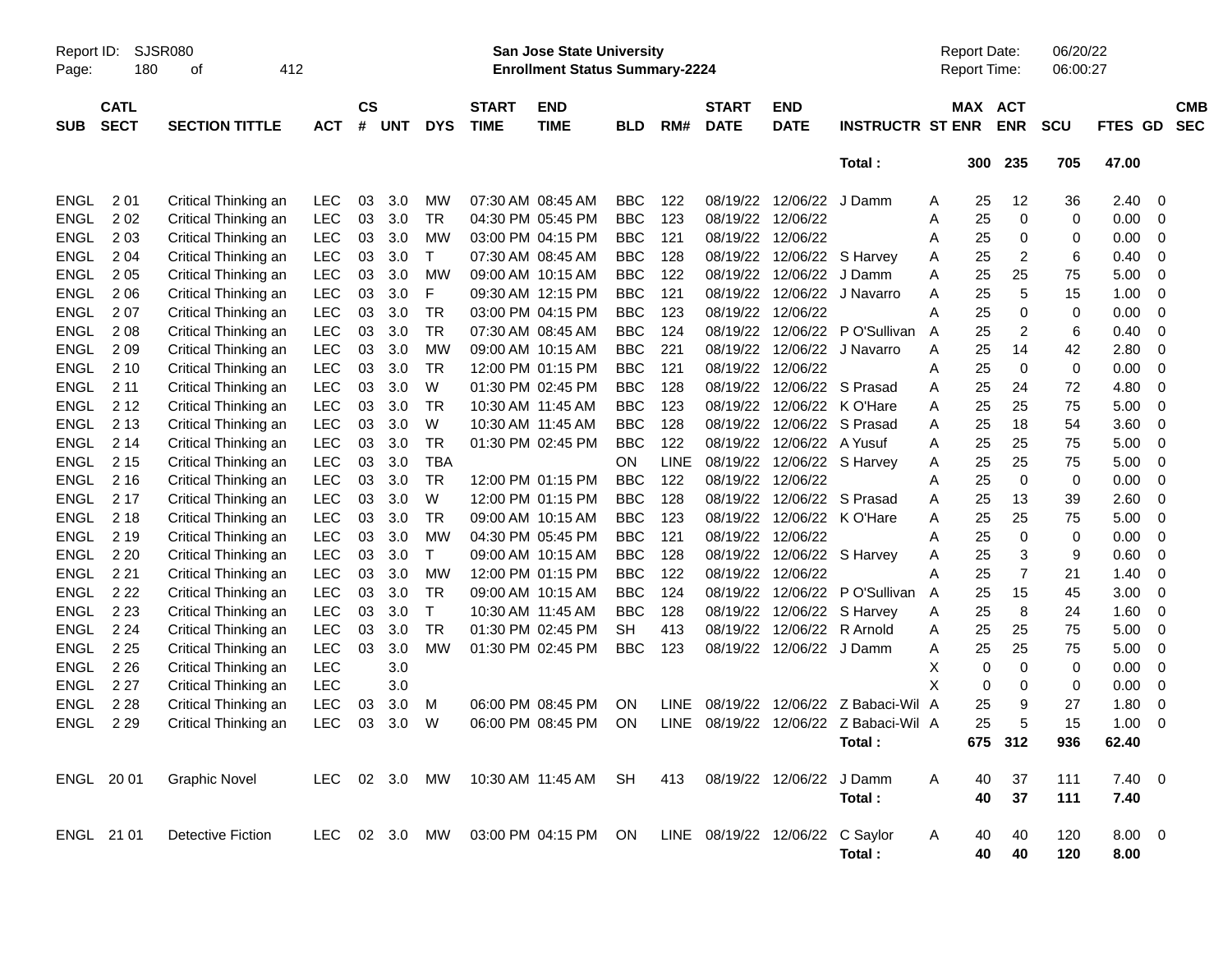| Page:        | Report ID: SJSR080<br>181                                                        | 412<br>οf                                                                                                                                                                                                 |                                                      |                                        |                                                     |                                                                     |                             | <b>San Jose State University</b><br><b>Enrollment Status Summary-2224</b>                                                  |                                                                 |                                                                        |                                                                                                                      |                                                                                                                 |                                                                                      | <b>Report Date:</b><br><b>Report Time:</b>                                |                                     | 06/20/22<br>06:00:27                |                                                                                                      |                          |  |
|--------------|----------------------------------------------------------------------------------|-----------------------------------------------------------------------------------------------------------------------------------------------------------------------------------------------------------|------------------------------------------------------|----------------------------------------|-----------------------------------------------------|---------------------------------------------------------------------|-----------------------------|----------------------------------------------------------------------------------------------------------------------------|-----------------------------------------------------------------|------------------------------------------------------------------------|----------------------------------------------------------------------------------------------------------------------|-----------------------------------------------------------------------------------------------------------------|--------------------------------------------------------------------------------------|---------------------------------------------------------------------------|-------------------------------------|-------------------------------------|------------------------------------------------------------------------------------------------------|--------------------------|--|
| <b>SUB</b>   | <b>CATL</b><br><b>SECT</b>                                                       | <b>SECTION TITTLE</b>                                                                                                                                                                                     | <b>ACT</b>                                           | <b>CS</b><br>#                         | <b>UNT</b>                                          | <b>DYS</b>                                                          | <b>START</b><br><b>TIME</b> | <b>END</b><br><b>TIME</b>                                                                                                  | <b>BLD</b>                                                      | RM#                                                                    | <b>START</b><br><b>DATE</b>                                                                                          | <b>END</b><br><b>DATE</b>                                                                                       | <b>INSTRUCTR ST ENR</b>                                                              |                                                                           | MAX ACT<br><b>ENR</b>               | <b>SCU</b>                          | FTES GD                                                                                              | <b>CMB</b><br><b>SEC</b> |  |
| ENGL 22 99   |                                                                                  | <b>Fantasy Science Fic</b>                                                                                                                                                                                | LEC                                                  |                                        | 03 3.0                                              | TBA                                                                 |                             |                                                                                                                            | ΟN                                                              | <b>LINE</b>                                                            | 08/19/22 12/06/22                                                                                                    |                                                                                                                 | T Nathanael A<br>Total:                                                              | 40<br>40                                                                  | 31<br>31                            | 93<br>93                            | $6.20 \quad 0$<br>6.20                                                                               |                          |  |
|              | ENGL 30 02                                                                       | Lit & the Environ                                                                                                                                                                                         | <b>LEC</b>                                           | 02                                     | 3.0                                                 | TR                                                                  |                             | 03:00 PM 04:15 PM                                                                                                          | DMH 356                                                         |                                                                        |                                                                                                                      | 08/19/22 12/06/22                                                                                               | M Jalal<br>Total:                                                                    | 40<br>A<br>40                                                             | 4<br>4                              | 12<br>12                            | $0.80 \ 0$<br>0.80                                                                                   |                          |  |
| ENGL<br>ENGL | 50 01<br>50 02                                                                   | Lit Survey before 16<br>Lit Survey before 16                                                                                                                                                              | LEC<br>LEC                                           | 02                                     | 3.0<br>02 3.0                                       | <b>MW</b><br>TR                                                     |                             | 12:00 PM 01:15 PM<br>12:00 PM 01:15 PM                                                                                     | SH<br>ON                                                        | 348<br><b>LINE</b>                                                     | 08/19/22 12/06/22 N Stork                                                                                            |                                                                                                                 | 08/19/22 12/06/22 J Villagrana<br>Total:                                             | 30<br>A<br>30<br>Α<br>60                                                  | 23<br>17<br>40                      | 69<br>51<br>120                     | $4.60 \quad 0$<br>$3.40 \quad 0$<br>8.00                                                             |                          |  |
| ENGL 60 01   |                                                                                  | Lit Survey 1680-1860 LEC 02 4.0                                                                                                                                                                           |                                                      |                                        |                                                     | TR                                                                  |                             | 10:30 AM 11:45 AM                                                                                                          | <b>ON</b>                                                       |                                                                        | LINE 08/19/22 12/06/22                                                                                               |                                                                                                                 | A Johnson<br>Total:                                                                  | 30<br>A<br>30                                                             | 30<br>30                            | 120<br>120                          | $8.00 \t 0$<br>8.00                                                                                  |                          |  |
| ENGL 70 01   |                                                                                  | Lit Survey 1860 to p                                                                                                                                                                                      | LEC                                                  |                                        | $02 \quad 3.0$                                      | <b>MW</b>                                                           |                             | 03:00 PM 04:15 PM                                                                                                          | ON                                                              |                                                                        |                                                                                                                      |                                                                                                                 | LINE 08/19/22 12/06/22 K McSharry A<br>Total:                                        | 30<br>30                                                                  | 21<br>21                            | 63<br>63                            | $4.20 \ 0$<br>4.20                                                                                   |                          |  |
| ENGL 71 01   | ENGL 71 02<br>ENGL 71 03<br>ENGL 71 04<br>ENGL 71 05<br>ENGL 71 06<br>ENGL 71 99 | <b>Intro Creative Writ</b><br><b>Intro Creative Writ</b><br><b>Intro Creative Writ</b><br><b>Intro Creative Writ</b><br><b>Intro Creative Writ</b><br><b>Intro Creative Writ</b><br>Intro Creative Writ   | SEM<br>SEM<br>SEM<br>SEM<br>SEM<br><b>SEM</b><br>SEM | 04<br>04<br>04<br>04<br>04<br>04<br>04 | 3.0<br>3.0<br>3.0<br>3.0<br>3.0<br>3.0<br>3.0       | MW<br><b>MW</b><br><b>TR</b><br>MW<br>MW<br><b>TR</b><br><b>TBA</b> |                             | 10:30 AM 11:45 AM<br>01:30 PM 02:45 PM<br>01:30 PM 02:45 PM<br>10:30 AM 11:45 AM<br>03:00 PM 04:15 PM<br>03:00 PM 04:15 PM | <b>BBC</b><br>CL<br><b>BBC</b><br>ON<br>ΟN<br><b>DMH</b><br>ON. | 123<br>225B<br>123<br><b>LINE</b><br><b>LINE</b><br>347<br><b>LINE</b> | 08/19/22 12/06/22 J Logan<br>08/19/22 12/06/22<br>08/19/22 12/06/22<br>08/19/22 12/06/22<br>08/19/22 12/06/22 J Damm | 08/19/22 12/06/22<br>08/19/22 12/06/22 K O'Hare                                                                 | U Ali                                                                                | 25<br>A<br>25<br>Α<br>25<br>Α<br>25<br>Α<br>25<br>Α<br>25<br>А<br>25<br>А | 15<br>21<br>12<br>3<br>0<br>0<br>16 | 45<br>63<br>36<br>9<br>0<br>0<br>48 | $3.00 \ 0$<br>$4.20 \ 0$<br>$2.40 \ 0$<br>$0.60 \quad 0$<br>$0.00 \t 0$<br>$0.00 \t 0$<br>$3.20 \ 0$ |                          |  |
|              |                                                                                  | ENGL 100A 01 Writing Competency<br>ENGL 100A 02 Writing Competency                                                                                                                                        | SEM<br>SEM 05 3.0                                    | 05                                     | 3.0                                                 | TR<br>TR                                                            |                             | 10:30 AM 11:45 AM<br>01:30 PM 02:45 PM                                                                                     | HGH<br><b>HGH 227</b>                                           | 227                                                                    |                                                                                                                      |                                                                                                                 | Total:<br>08/19/22 12/06/22 H Meservey A<br>08/19/22 12/06/22 H Meservey A<br>Total: | 175<br>20<br>20<br>40                                                     | 67<br>13<br>9<br>22                 | 201<br>39<br>27<br>66               | 13.40<br>$2.60 \quad 0$<br>$1.80 \ 0$<br>4.40                                                        |                          |  |
|              |                                                                                  | ENGL 100W 01 Wrtg Wrkshop<br>ENGL 100W 02 Wrtg Wrkshop<br>ENGL 100W 03 Wrtg Wrkshop                                                                                                                       | <b>LEC</b><br><b>LEC</b>                             | 02                                     | - 4.0<br>$02 \quad 4.0$                             | TR<br>TR                                                            |                             | 01:30 PM 02:45 PM<br>09:00 AM 10:15 AM<br>LEC 02 4.0 MW 04:30 PM 05:45 PM ON                                               | <b>BBC</b><br>ON                                                | 124<br>LINE                                                            | 08/19/22 12/06/22 R Kling                                                                                            | 08/19/22 12/06/22                                                                                               | M Gorman-Da <b>R</b><br>LINE 08/19/22 12/06/22 K McSharry A<br>Total:                | 25<br>25<br>A<br>75                                                       | 8<br>10<br>25 4<br>22               | 32<br>40<br>16<br>88                | $2.13 \quad 0$<br>$2.67$ 0<br>$1.07 \t 0$<br>5.87                                                    |                          |  |
|              |                                                                                  | ENGL 100WB 01Written Comm Busines LEC<br>ENGL 100WB 02Written Comm Busines LEC<br>ENGL 100WB 03Written Comm Busines LEC<br>ENGL 100WB 04Written Comm Busines LEC<br>ENGL 100WB 05Written Comm Busines LEC |                                                      |                                        | 03 3.0 T<br>03 3.0<br>03 3.0<br>03 3.0<br>03 3.0 TR | M<br>M<br>R                                                         |                             | 06:00 PM 08:45 PM<br>10:30 AM 11:45 AM<br>04:30 PM 05:45 PM<br>06:00 PM 08:45 PM<br>03:00 PM 04:15 PM                      | CL.<br>BBC<br>BBC<br>CL.<br><b>BBC</b>                          | 316<br>128<br>128<br>121                                               | 225A 08/19/22 12/06/22 S Alkire                                                                                      | 08/19/22 12/06/22 S Alkire<br>08/19/22 12/06/22 J Bean<br>08/19/22 12/06/22 J Bean<br>08/19/22 12/06/22 J Ulate |                                                                                      | 20<br>A<br>20<br>A<br>20<br>A<br>20<br>A<br>20<br>A                       | 20<br>20<br>19<br>20<br>20          | 60<br>60<br>57<br>60<br>60          | $4.00 \ 0$<br>$4.00 \ 0$<br>$3.80\ 0$<br>$4.00 \ 0$<br>4.00 0                                        |                          |  |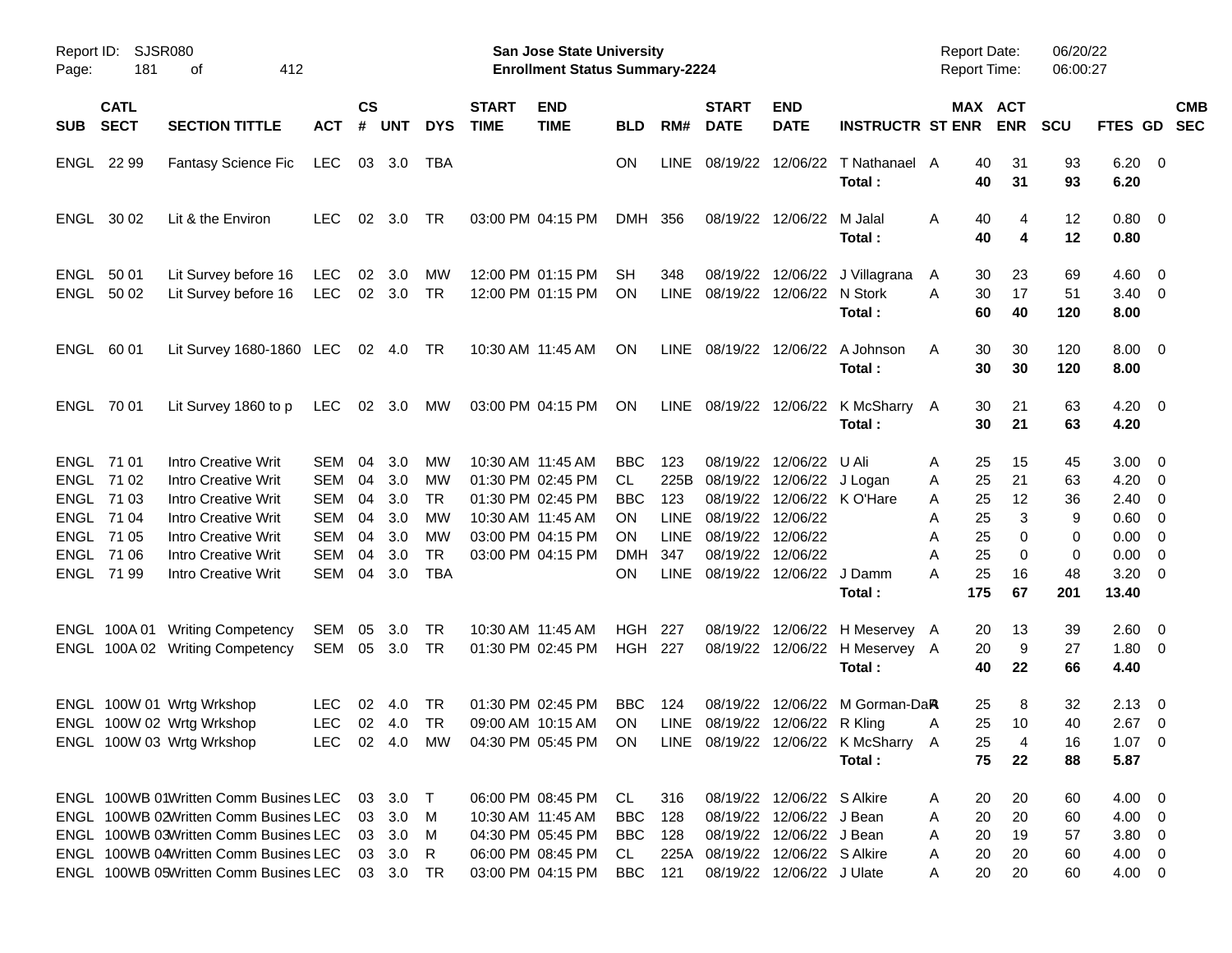| Report ID:<br>Page: | SJSR080<br>182             | 412<br>оf                                                                 |              |                    |            |            |                                        | <b>San Jose State University</b><br><b>Enrollment Status Summary-2224</b> |                          |             |                             |                              |                         |        | Report Date:<br>Report Time: |            | 06/20/22<br>06:00:27 |                |                          |                          |
|---------------------|----------------------------|---------------------------------------------------------------------------|--------------|--------------------|------------|------------|----------------------------------------|---------------------------------------------------------------------------|--------------------------|-------------|-----------------------------|------------------------------|-------------------------|--------|------------------------------|------------|----------------------|----------------|--------------------------|--------------------------|
| <b>SUB</b>          | <b>CATL</b><br><b>SECT</b> | <b>SECTION TITTLE</b>                                                     | <b>ACT</b>   | $\mathsf{cs}$<br># | <b>UNT</b> | <b>DYS</b> | <b>START</b><br><b>TIME</b>            | <b>END</b><br><b>TIME</b>                                                 | <b>BLD</b>               | RM#         | <b>START</b><br><b>DATE</b> | <b>END</b><br><b>DATE</b>    | <b>INSTRUCTR ST ENR</b> |        | MAX ACT                      | <b>ENR</b> | <b>SCU</b>           | <b>FTES GD</b> |                          | <b>CMB</b><br><b>SEC</b> |
| ENGL                |                            | ENGL 100WB 06Written Comm Busines LEC<br>100WB 07Written Comm Busines LEC |              | 03<br>03           | 3.0<br>3.0 | TR<br>м    | 10:30 AM 11:45 AM<br>03:00 PM 04:15 PM |                                                                           | <b>BBC</b><br><b>BBC</b> | 121<br>128  | 08/19/22<br>08/19/22        | 12/06/22 S Sloan<br>12/06/22 | J Bean                  | Α<br>A | 20<br>20                     | 20<br>20   | 60<br>60             | 4.00<br>4.00   | - 0<br>0                 |                          |
|                     |                            | ENGL 100WB 08Written Comm Busines LEC                                     |              | 03                 | 3.0        | TR         | 09:00 AM 10:15 AM                      |                                                                           | <b>BBC</b>               | 121         | 08/19/22                    | 12/06/22                     | S Sloan                 |        | 20                           | 20         | 60                   | 4.00           |                          |                          |
|                     |                            | ENGL 100WB 09Written Comm Busines LEC                                     |              | 03                 | 3.0        | м          |                                        | 12:00 PM 01:15 PM                                                         | <b>BBC</b>               | 128         | 08/19/22                    | 12/06/22                     | J Bean                  | A<br>A | 20                           | 19         | 57                   | 3.80           | 0<br>0                   |                          |
|                     |                            | ENGL 100WB 10Written Comm Busines LEC                                     |              | 03                 | 3.0        | <b>TR</b>  |                                        | 01:30 PM 02:45 PM                                                         | <b>BBC</b>               | 121         | 08/19/22                    | 12/06/22 S Sloan             |                         | А      | 20                           | 20         | 60                   | 4.00           | - 0                      |                          |
|                     |                            |                                                                           |              |                    |            |            |                                        |                                                                           |                          |             |                             |                              | Total:                  |        | 200                          | 198        | 594                  | 39.60          |                          |                          |
|                     | ENGL 101 01                | <b>Literary Criticism</b>                                                 | <b>LEC</b>   | 04                 | 4.0        | MW         | 10:30 AM 11:45 AM                      |                                                                           | SH                       | 229         | 08/19/22                    | 12/06/22                     |                         | A      | 25                           | 11         | 44                   | 2.93           | - 0                      |                          |
|                     |                            |                                                                           |              |                    |            |            |                                        |                                                                           |                          |             |                             |                              | Total:                  |        | 25                           | 11         | 44                   | 2.93           |                          |                          |
| ENGL 103 01         |                            | Modern English                                                            | <b>LEC</b>   | 02                 | 4.0        | МW         | 09:00 AM 10:15 AM                      |                                                                           | SН                       | 411         | 08/19/22                    | 12/06/22                     | L Mitchell              | A      | 30                           | 9          | 36                   | 2.40           | - 0                      |                          |
|                     | ENGL 103 02                | Modern English                                                            | <b>LEC</b>   | 02                 | 4.0        | <b>TR</b>  | 09:00 AM 10:15 AM                      |                                                                           | <b>ON</b>                | <b>LINE</b> | 08/19/22                    | 12/06/22                     | N Stork                 | A      | 30                           | 25         | 100                  | 6.67           | $\overline{\phantom{0}}$ |                          |
|                     |                            |                                                                           |              |                    |            |            |                                        |                                                                           |                          |             |                             |                              | Total:                  |        | 60                           | 34         | 136                  | 9.07           |                          |                          |
|                     | ENGL 106 01                | <b>Editing for Writers</b>                                                | <b>LEC</b>   | 02                 | 4.0        | MW         | 10:30 AM 11:45 AM                      |                                                                           | CL.                      | 111         | 08/19/22                    | 12/06/22                     | S West                  | A      | 25                           | 15         | 60                   | 4.13 2         |                          |                          |
|                     |                            |                                                                           |              |                    |            |            |                                        |                                                                           |                          |             |                             |                              | Total:                  |        | 25                           | 15         | 60                   | 4.13           |                          |                          |
|                     | ENGL 107 01                | Prof Tech Writing                                                         | <b>LEC</b>   | 02                 | 4.0        | TR         | 10:30 AM 11:45 AM                      |                                                                           | CL                       | 111         | 08/19/22 12/06/22           |                              | M Thompson A            |        | 25                           | 20         | 80                   | 5.53 3         |                          |                          |
|                     |                            |                                                                           |              |                    |            |            |                                        |                                                                           |                          |             |                             |                              | Total:                  |        | 25                           | 20         | 80                   | 5.53           |                          |                          |
|                     | ENGL 108 01                | Gaming and Narrative LEC 02 4.0                                           |              |                    |            | МW         |                                        | 03:00 PM 04:15 PM                                                         | <b>BBC</b>               | 130         | 08/19/22                    | 12/06/22                     | J Martinez              | A      | 30                           | 19         | 76                   | 5.33 4         |                          |                          |
|                     |                            |                                                                           |              |                    |            |            |                                        |                                                                           |                          |             |                             |                              | Total:                  |        | 30                           | 19         | 76                   | 5.33           |                          |                          |
|                     | ENGL 110 01                | Visual Rhetoric and                                                       | <b>LEC</b>   | 02                 | 4.0        | TR         |                                        | 12:00 PM 01:15 PM                                                         | CL                       | 111         | 08/19/22                    | 12/06/22                     | M Thompson A            |        | 30                           | 11         | 44                   | $3.07$ 2       |                          |                          |
|                     |                            |                                                                           |              |                    |            |            |                                        |                                                                           |                          |             |                             |                              | Total:                  |        | 30                           | 11         | 44                   | 3.07           |                          |                          |
| ENGL 111 01         |                            | <b>Writing Online</b>                                                     | <b>LEC</b>   | 02                 | 4.0        | MW         |                                        | 12:00 PM 01:15 PM                                                         | CL                       | 111         | 08/19/22                    | 12/06/22                     | S West                  | A      | 25                           | 16         | 64                   | 4.33 1         |                          |                          |
|                     |                            |                                                                           |              |                    |            |            |                                        |                                                                           |                          |             |                             |                              | Total:                  |        | 25                           | 16         | 64                   | 4.33           |                          |                          |
|                     | ENGL 112A 01               | <b>Childrens Lit</b>                                                      | LEC          | 03                 | 3.0        | TR         | 09:00 AM 10:15 AM                      |                                                                           | <b>SH</b>                | 229         | 08/19/22                    | 12/06/22                     | R Vora                  | A      | 35                           | 27         | 81                   | 5.40           | $\overline{\phantom{0}}$ |                          |
|                     |                            | ENGL 112A 80 Childrens Lit                                                | <b>LEC</b>   | 03                 | 3.0        | <b>TBA</b> |                                        |                                                                           | <b>ON</b>                | <b>LINE</b> | 08/19/22                    | 12/06/22                     | T Nathanael A           |        | 35                           | 36         | 108                  | 7.25           | - 1                      |                          |
|                     |                            |                                                                           |              |                    |            |            |                                        |                                                                           |                          |             |                             |                              | Total:                  |        |                              | 70 63      | 189                  | 12.65          |                          |                          |
|                     |                            | ENGL 112B 01 Lit for Young Adults                                         | LEC 02 4.0 M |                    |            |            |                                        | 04:30 PM 07:15 PM SH                                                      |                          | 229         | 08/19/22 12/06/22           |                              | M Warner                | A      | 35                           | 21         | 84                   | 5.60 0         |                          |                          |
|                     |                            |                                                                           |              |                    |            |            |                                        |                                                                           |                          |             |                             |                              | Total:                  |        | 35                           | 21         | 84                   | 5.60           |                          |                          |
|                     |                            |                                                                           |              |                    |            |            |                                        |                                                                           |                          |             |                             |                              |                         |        |                              |            |                      |                |                          |                          |
|                     |                            | ENGL 117A 01 Am Lit, Film, Cult                                           | LEC 01 3.0 F |                    |            |            |                                        | 09:30 AM 12:15 PM SH                                                      |                          | 413         |                             | 08/19/22 12/06/22            | F Kirk                  | A      | 40                           | 10         | 30                   | $2.00 \t 0$    |                          |                          |
|                     |                            |                                                                           |              |                    |            |            |                                        |                                                                           |                          |             |                             |                              | Total:                  |        | 40                           | 10         | 30                   | 2.00           |                          |                          |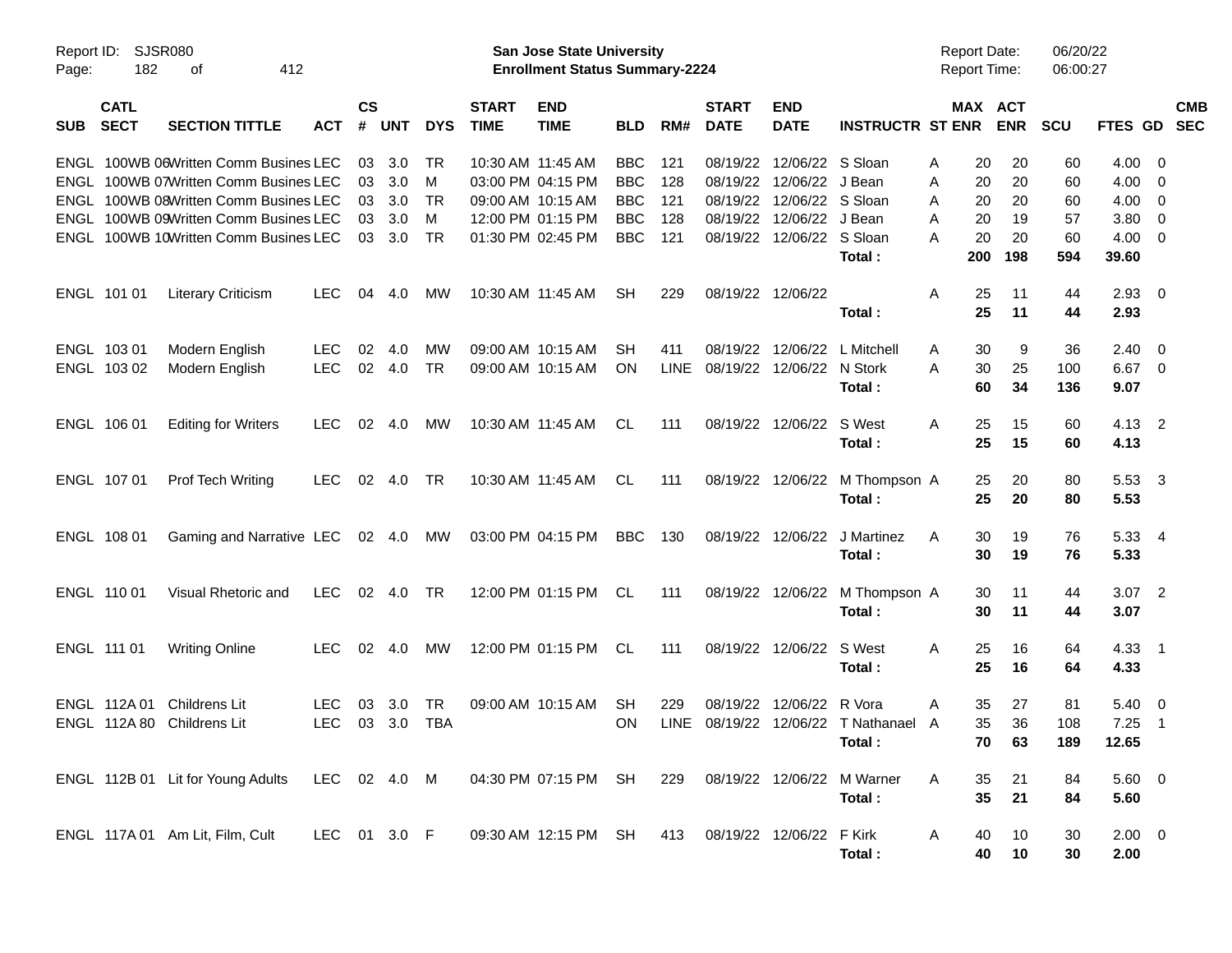| Report ID:<br>Page: | 183                                                 | SJSR080<br>412<br>οf                                                                                              |                                                      |                      |                          |                                           |                             | San Jose State University<br><b>Enrollment Status Summary-2224</b>               |                          |                          |                                        |                            |                                                                                                     | Report Date:<br><b>Report Time:</b> |                                      | 06/20/22<br>06:00:27    |                                      |                                                               |
|---------------------|-----------------------------------------------------|-------------------------------------------------------------------------------------------------------------------|------------------------------------------------------|----------------------|--------------------------|-------------------------------------------|-----------------------------|----------------------------------------------------------------------------------|--------------------------|--------------------------|----------------------------------------|----------------------------|-----------------------------------------------------------------------------------------------------|-------------------------------------|--------------------------------------|-------------------------|--------------------------------------|---------------------------------------------------------------|
| <b>SUB</b>          | <b>CATL</b><br><b>SECT</b>                          | <b>SECTION TITTLE</b>                                                                                             | <b>ACT</b>                                           | $\mathsf{cs}$<br>#   | <b>UNT</b>               | <b>DYS</b>                                | <b>START</b><br><b>TIME</b> | <b>END</b><br><b>TIME</b>                                                        | <b>BLD</b>               | RM#                      | <b>START</b><br><b>DATE</b>            | <b>END</b><br><b>DATE</b>  | <b>INSTRUCTR ST ENR</b>                                                                             |                                     | MAX ACT<br><b>ENR</b>                | <b>SCU</b>              | FTES GD                              | <b>CMB</b><br><b>SEC</b>                                      |
|                     |                                                     | ENGL 123B 01 Global-Lit-Africa                                                                                    | <b>LEC</b>                                           | 03                   | 3.0                      | TR                                        |                             | 12:00 PM 01:15 PM                                                                | <b>SH</b>                | 229                      | 08/19/22                               |                            | 12/06/22 M Gorman-DaR<br>Total:                                                                     | 35<br>35                            | 11<br>11                             | 33<br>33                | 2.20<br>2.20                         | $\overline{\phantom{0}}$                                      |
|                     | ENGL 125 01                                         | European Lit                                                                                                      | <b>LEC</b>                                           | 02                   | 4.0                      | мw                                        |                             | 09:00 AM 10:15 AM                                                                | <b>SH</b>                | 414                      |                                        |                            | 08/19/22 12/06/22 J Villagrana<br>Total:                                                            | 30<br>A<br>30                       | 19<br>19                             | 76<br>76                | 5.07<br>5.07                         | $\overline{\phantom{0}}$                                      |
| <b>HUM</b>          | ENGL 126 01<br>JWSS 126 01<br>126 01<br>FORL 126 01 | Holocaust Literature<br><b>Holocaust Literature</b><br><b>Holocaust Literature</b><br><b>Holocaust Literature</b> | <b>LEC</b><br><b>LEC</b><br><b>LEC</b><br><b>LEC</b> | 02<br>02<br>02<br>02 | 3.0<br>3.0<br>3.0<br>3.0 | TR<br><b>TR</b><br><b>TR</b><br><b>TR</b> |                             | 10:30 AM 11:45 AM<br>10:30 AM 11:45 AM<br>10:30 AM 11:45 AM<br>10:30 AM 11:45 AM | SН<br>SН<br>SН<br>SН     | 229<br>229<br>229<br>229 | 08/19/22<br>08/19/22<br>08/19/22       |                            | 12/06/22 L Landau<br>12/06/22 L Landau<br>12/06/22 L Landau<br>08/19/22 12/06/22 L Landau<br>Total: | 35<br>Α<br>Α<br>Α<br>А<br>35        | 2<br>0<br>1<br>0<br>0<br>0<br>0<br>3 | 6<br>3<br>0<br>0<br>9   | 0.40<br>0.20<br>0.00<br>0.00<br>0.60 | $0\,$ C<br>0 <sup>o</sup><br>0 <sup>o</sup><br>0 <sup>o</sup> |
|                     | ENGL 130 01<br>ENGL 130 02                          | <b>Writing Fiction</b><br><b>Writing Fiction</b>                                                                  | <b>LEC</b><br><b>LEC</b>                             | 02<br>02             | 4.0<br>4.0               | TR.<br>МW                                 |                             | 12:00 PM 01:15 PM<br>12:00 PM 01:15 PM                                           | <b>ON</b><br>SН          | LINE.<br>413             | 08/19/22 12/06/22                      | 08/19/22 12/06/22 J Logan  | Total:                                                                                              | 25<br>Α<br>25<br>Α<br>50            | 22<br>8<br>30                        | 88<br>32<br>120         | 5.87<br>2.20<br>8.07                 | $\overline{\phantom{0}}$<br>$\overline{\phantom{1}}$          |
|                     | ENGL 131 01                                         | <b>Writing Poetry</b>                                                                                             | <b>LEC</b>                                           | 02                   | -4.0                     | мw                                        |                             | 10:30 AM 11:45 AM                                                                | SH                       | 411                      |                                        |                            | 08/19/22 12/06/22 J Martinez<br>Total:                                                              | A<br>25<br>25                       | 13<br>13                             | 52<br>52                | 3.47<br>3.47                         | $\overline{\phantom{0}}$                                      |
|                     | ENGL 133 01                                         | Reed Magazine                                                                                                     | <b>LEC</b>                                           | 02                   | 4.0                      | -F                                        |                             | 09:30 AM 12:15 PM                                                                | <b>SH</b>                | 229                      |                                        |                            | 08/19/22 12/06/22 H Meservey A<br>Total:                                                            | 30<br>30                            | 5<br>5                               | 20<br>20                | 1.604<br>1.60                        |                                                               |
|                     | ENGL 135 01                                         | <b>Writing Nonfiction</b>                                                                                         | <b>LEC</b>                                           | 02                   | 4.0                      | TR                                        |                             | 03:00 PM 04:15 PM                                                                | <b>BBC</b>               | 221                      |                                        | 08/19/22 12/06/22 R Arnold | Total:                                                                                              | 25<br>A<br>25                       | 11<br>11                             | 44<br>44                | $2.93$ 0<br>2.93                     |                                                               |
| TA                  | ENGL 144 01<br>144 01                               | Shakespeare I<br>Shakespeare I                                                                                    | LEC<br><b>LEC</b>                                    | 02<br>02             | 4.0<br>4.0               | МW<br>МW                                  |                             | 10:30 AM 11:45 AM<br>10:30 AM 11:45 AM                                           | SН<br>SН                 | 348<br>348               | 08/19/22                               |                            | 12/06/22 J Villagrana<br>08/19/22 12/06/22 J Villagrana<br>Total:                                   | 30<br>A<br>A<br>30                  | 16<br>0<br>0<br>16                   | 64<br>0<br>64           | 4.27<br>0.00<br>4.27                 | $0\,$ C<br>0 C                                                |
| TA                  | ENGL 145 01<br>145 01                               | Shakespeare + Perfor LEC<br>Shakespeare + Perfor LEC                                                              |                                                      |                      | 02 4.0<br>02 4.0         | TR<br><b>TR</b>                           |                             | 01:30 PM 02:45 PM<br>01:30 PM 02:45 PM                                           | <b>BBC</b><br><b>BBC</b> | 130<br>130               | 08/19/22<br>08/19/22                   |                            | 12/06/22 A Eastwood<br>12/06/22 A Eastwood A<br>Total:                                              | 30<br>$\overline{\mathsf{A}}$<br>30 | 10<br>0<br>0<br>10                   | 40<br>$\mathbf 0$<br>40 | 2.67<br>0.00<br>2.67                 | $0\,$ C<br>0 <sup>o</sup>                                     |
|                     | ENGL 165 01<br>AFAM 165 01                          | Topics Ethnic Lit<br><b>Topics Ethnic Lit</b>                                                                     | LEC<br><b>LEC</b>                                    |                      | 02 4.0<br>02 4.0         | MW<br>MW                                  |                             | 01:30 PM 02:45 PM<br>01:30 PM 02:45 PM                                           | BBC<br>BBC 130           | 130                      | 08/19/22 12/06/22<br>08/19/22 12/06/22 |                            | Total:                                                                                              | 30<br>A<br>A<br>30                  | 13<br>$\mathbf 0$<br>3<br>16         | 52<br>12<br>64          | 4.27                                 | 3.47 0 C<br>$0.80 \t 0 \t C$                                  |
|                     | ENGL 169 01                                         | Ethnicity in Amer Li                                                                                              | LEC 03 3.0 TR                                        |                      |                          |                                           |                             | 04:30 PM 05:45 PM BBC 121                                                        |                          |                          |                                        | 08/19/22 12/06/22 A Brada  | Total:                                                                                              | 30<br>A<br>30                       | 6<br>6                               | 18<br>18                | $1.20 \t 0$<br>1.20                  |                                                               |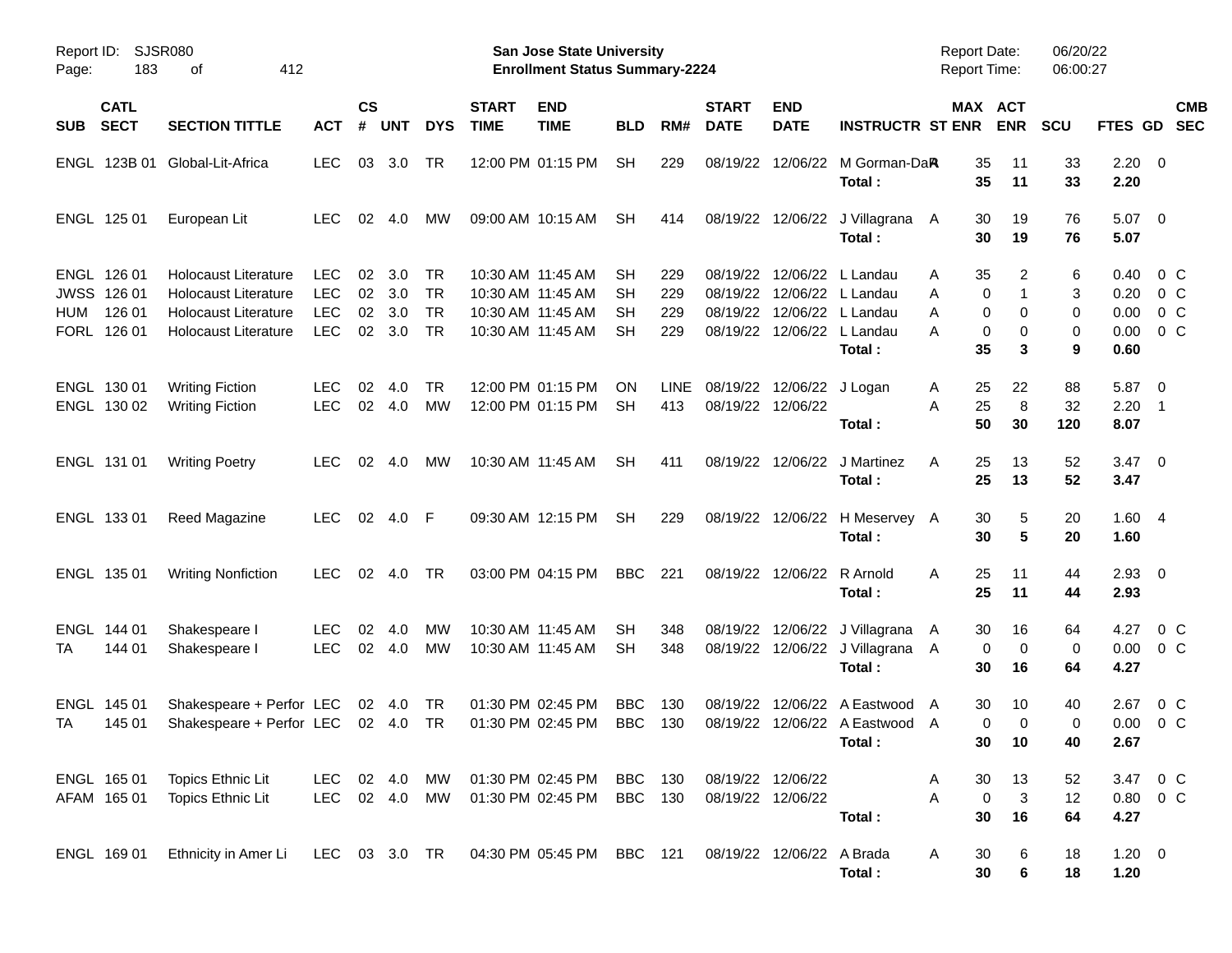| Page: | Report ID: SJSR080<br>184                 | 412<br>оf                                                         |                                        |                    |                   |                                 |                             | San Jose State University<br><b>Enrollment Status Summary-2224</b> |                       |                              |                                 |                           |                                                                                        | <b>Report Date:</b><br><b>Report Time:</b>                |                       | 06/20/22<br>06:00:27 |                                                   |                          |  |
|-------|-------------------------------------------|-------------------------------------------------------------------|----------------------------------------|--------------------|-------------------|---------------------------------|-----------------------------|--------------------------------------------------------------------|-----------------------|------------------------------|---------------------------------|---------------------------|----------------------------------------------------------------------------------------|-----------------------------------------------------------|-----------------------|----------------------|---------------------------------------------------|--------------------------|--|
| SUB   | <b>CATL</b><br><b>SECT</b>                | <b>SECTION TITTLE</b>                                             | <b>ACT</b>                             | $\mathsf{cs}$<br># | <b>UNT</b>        | <b>DYS</b>                      | <b>START</b><br><b>TIME</b> | <b>END</b><br><b>TIME</b>                                          | <b>BLD</b>            | RM#                          | <b>START</b><br><b>DATE</b>     | <b>END</b><br><b>DATE</b> | <b>INSTRUCTR ST ENR</b>                                                                |                                                           | MAX ACT<br><b>ENR</b> | <b>SCU</b>           | FTES GD                                           | <b>CMB</b><br><b>SEC</b> |  |
|       | ENGL 177 01                               | Fiction since 1900                                                | LEC.                                   | 02                 | 4.0               | МW                              | 10:30 AM 11:45 AM           |                                                                    | <b>BBC</b>            | 125                          | 08/19/22 12/06/22               |                           | Total:                                                                                 | 30<br>Α<br>30                                             | 4<br>4                | 16<br>16             | $1.13 \quad 1$<br>1.13                            |                          |  |
|       | ENGL 180 01<br>ENGL 180 02<br>ENGL 180 03 | <b>Indv Studies</b><br><b>Indv Studies</b><br><b>Indv Studies</b> | <b>SUP</b><br><b>SUP</b><br><b>SUP</b> | 78<br>78<br>78     | 1.0<br>2.0<br>3.0 | TBA<br><b>TBA</b><br><b>TBA</b> |                             |                                                                    | ON<br>ON<br><b>ON</b> | LINE.<br><b>LINE</b><br>LINE | 08/19/22<br>08/19/22            |                           | 12/06/22 A Eastwood<br>12/06/22 A Eastwood<br>08/19/22 12/06/22 A Eastwood A<br>Total: | 36<br>$\overline{A}$<br>36<br>$\overline{A}$<br>36<br>108 | 0<br>0<br>0<br>0      | 0<br>0<br>0<br>0     | $0.00 \t 0$<br>$0.00 \t 0$<br>$0.00 \t 0$<br>0.00 |                          |  |
|       | ENGL 199 01                               | Writing Internship                                                | <b>SUP</b>                             | 36                 | 3.0               | TBA                             |                             |                                                                    | ON                    |                              |                                 |                           | LINE 08/19/22 12/06/22 M Thompson A<br>Total:                                          | 20<br>20                                                  | 0<br>0                | 0<br>0               | $0.00 \t 0$<br>0.00                               |                          |  |
|       | ENGL 201 01                               | Mat & Meth Lit Res                                                | SEM                                    | 05                 | 4.0               | -R                              |                             | 04:00 PM 06:45 PM                                                  | HGH                   | 227                          |                                 | 08/19/22 12/06/22         | M Gorman-DaR<br>Total:                                                                 | 16<br>16                                                  | 9<br>9                | 36<br>36             | $3.00$ 9<br>3.00                                  |                          |  |
|       | ENGL 208 01                               | Sem Compar Lit                                                    | SEM 05 4.0                             |                    |                   | M                               |                             | 04:00 PM 06:45 PM                                                  | <b>ON</b>             |                              | LINE 08/19/22 12/06/22          |                           | R Krishnaswa A<br>Total:                                                               | 16<br>16                                                  | 7<br>$\overline{7}$   | 28<br>28             | $2.33 \quad 7$<br>2.33                            |                          |  |
|       | ENGL 215 01                               | Sem Myth & Symbol                                                 | SEM 05 4.0 T                           |                    |                   |                                 |                             | 04:00 PM 06:45 PM                                                  | ON                    |                              | LINE 08/19/22 12/06/22          |                           | N Stork<br>Total:                                                                      | 16<br>A<br>16                                             | 16<br>16              | 64<br>64             | 5.33 16<br>5.33                                   |                          |  |
|       | ENGL 240 01                               | Poet Writ Workshop                                                | SEM 05 4.0 W                           |                    |                   |                                 |                             | 07:00 PM 09:45 PM                                                  | <b>HGH 227</b>        |                              |                                 | 08/19/22 12/06/22         | J Martinez<br>Total:                                                                   | 16<br>A<br>16                                             | 9<br>9                | 36<br>36             | $2.93$ 8<br>2.93                                  |                          |  |
|       | ENGL 241 01                               | Fic Writ Workshop                                                 | SEM 05 4.0                             |                    |                   | W                               |                             | 04:00 PM 06:45 PM                                                  | CL                    |                              | 225A 08/19/22 12/06/22          |                           | Total:                                                                                 | Α<br>16<br>16                                             | 8<br>8                | 32<br>32             | $2.67$ 8<br>2.67                                  |                          |  |
|       | ENGL 242 01                               | Nonfic Writ Wrkshp                                                | SEM 05 4.0 T                           |                    |                   |                                 |                             | 07:00 PM 09:45 PM                                                  | ON                    |                              | LINE 08/19/22 12/06/22 R Arnold |                           | Total:                                                                                 | 16<br>A<br>16                                             | 8<br>8                | 32<br>32             | $2.67$ 8<br>2.67                                  |                          |  |
|       | ENGL 254 01                               | Genres in Amer Lit                                                | SEM 05 4.0                             |                    |                   | $\top$                          |                             | 07:00 PM 09:45 PM                                                  | <b>ON</b>             |                              |                                 |                           | LINE 08/19/22 12/06/22 A Johnson<br>Total:                                             | 16<br>A<br>16                                             | 15<br>15              | 60<br>60             | 5.00 15<br>5.00                                   |                          |  |
|       |                                           | ENGL 259 01 Sem in Compos Studs SEM 05 4.0 M                      |                                        |                    |                   |                                 |                             | 07:00 PM 09:45 PM ON LINE 08/19/22 12/06/22 T Moriarty             |                       |                              |                                 |                           | Total:                                                                                 | 16<br>A<br>16                                             | 14<br>14              | 56<br>56             | 4.67 14<br>4.67                                   |                          |  |
|       |                                           | ENGL 291 01 Lit Practicum                                         | SEM 05 4.0 R                           |                    |                   |                                 |                             | 07:00 PM 09:45 PM CL                                               |                       | 111                          |                                 |                           | 08/19/22 12/06/22 A Soldofsky A<br>Total:                                              | 16<br>16                                                  | 13<br>13              | 52<br>52             | 4.33 13<br>4.33                                   |                          |  |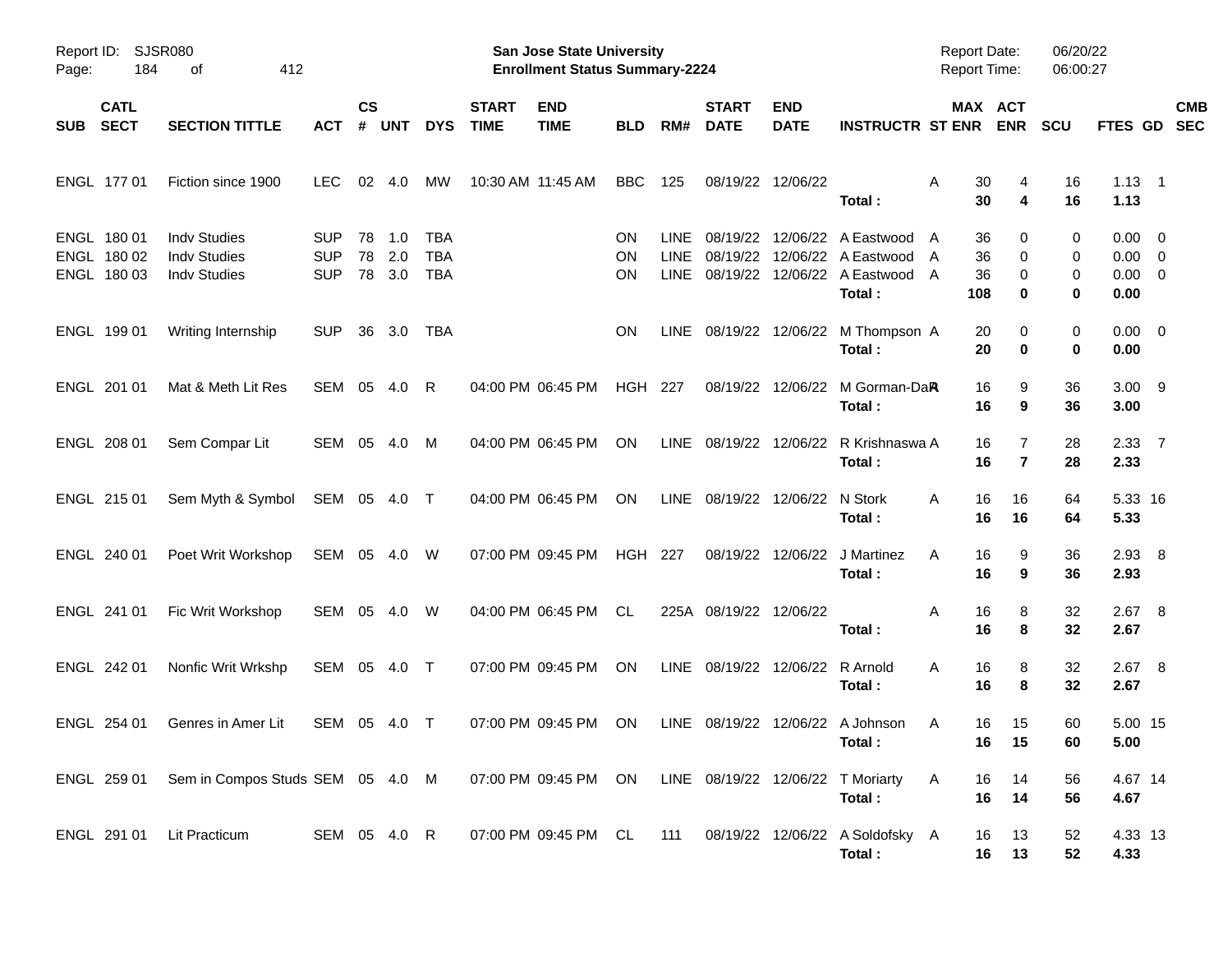| Report ID:<br>Page:                               | SJSR080<br>185<br>412<br>оf                         |                                                                                                                  |                                                                    |                            |                                 |                                                      |                             | <b>San Jose State University</b><br><b>Enrollment Status Summary-2224</b> |                                    |                                                                         |                                                          |                                  |                                                                                                           |                  | <b>Report Date:</b><br><b>Report Time:</b> |                              | 06/20/22<br>06:00:27       |                                              |                          |                          |
|---------------------------------------------------|-----------------------------------------------------|------------------------------------------------------------------------------------------------------------------|--------------------------------------------------------------------|----------------------------|---------------------------------|------------------------------------------------------|-----------------------------|---------------------------------------------------------------------------|------------------------------------|-------------------------------------------------------------------------|----------------------------------------------------------|----------------------------------|-----------------------------------------------------------------------------------------------------------|------------------|--------------------------------------------|------------------------------|----------------------------|----------------------------------------------|--------------------------|--------------------------|
| <b>SUB</b>                                        | <b>CATL</b><br><b>SECT</b>                          | <b>SECTION TITTLE</b>                                                                                            | <b>ACT</b>                                                         | $\mathsf{cs}$<br>#         | <b>UNT</b>                      | <b>DYS</b>                                           | <b>START</b><br><b>TIME</b> | <b>END</b><br><b>TIME</b>                                                 | <b>BLD</b>                         | RM#                                                                     | <b>START</b><br><b>DATE</b>                              | <b>END</b><br><b>DATE</b>        | <b>INSTRUCTR ST ENR</b>                                                                                   | <b>MAX</b>       |                                            | <b>ACT</b><br><b>ENR</b>     | <b>SCU</b>                 | FTES GD                                      |                          | <b>CMB</b><br><b>SEC</b> |
|                                                   | ENGL 297 01                                         | MA Comp Exam Prep SEM 05 2.0                                                                                     |                                                                    |                            |                                 | R.                                                   |                             | 07:00 PM 09:45 PM                                                         | <b>ON</b>                          |                                                                         | LINE 08/19/22                                            | 12/06/22                         | N Stork<br>Total:                                                                                         | A                | 16<br>16                                   | 8<br>8                       | 16<br>16                   | 1.33<br>1.33                                 | -8                       |                          |
| <b>ENGL</b><br><b>ENGL</b>                        | ENGL 298 01<br>ENGL 298 02<br>298 03<br>298 04      | Special Study<br><b>Special Study</b><br><b>Special Study</b><br><b>Special Study</b>                            | <b>SUP</b><br><b>SUP</b><br><b>SUP</b><br><b>SUP</b>               | 78<br>78<br>78<br>78       | 1.0<br>2.0<br>3.0<br>4.0        | TBA<br><b>TBA</b><br><b>TBA</b><br><b>TBA</b>        |                             |                                                                           | <b>ON</b><br>ON<br>ON<br><b>ON</b> | <b>LINE</b><br><b>LINE</b><br><b>LINE</b><br><b>LINE</b>                | 08/19/22<br>08/19/22<br>08/19/22<br>08/19/22             | 12/06/22<br>12/06/22<br>12/06/22 | A Eastwood A<br>12/06/22 A Eastwood A<br>A Eastwood<br>A Eastwood A<br>Total:                             | A                | 25<br>25<br>25<br>25<br>100                | 0<br>0<br>$\Omega$<br>0<br>0 | 0<br>0<br>0<br>0<br>0      | 0.00<br>0.00<br>0.00<br>0.00<br>0.00         | - 0<br>0<br>0<br>0       |                          |
| ENGL<br>ENGL<br><b>ENGL</b><br>ENGL               | 298D 01                                             | Departmental Thesis<br>298D 02 Departmental Thesis<br>298D 03 Departmental Thesis<br>298D 04 Departmental Thesis | <b>SUP</b><br><b>SUP</b><br><b>SUP</b><br><b>SUP</b>               | 25<br>25<br>25<br>25       | 1.0<br>2.0<br>3.0<br>4.0        | <b>TBA</b><br><b>TBA</b><br><b>TBA</b><br><b>TBA</b> |                             |                                                                           | ON<br>ON<br>ON<br><b>ON</b>        | <b>LINE</b><br><b>LINE</b><br><b>LINE</b><br>LINE                       | 08/19/22<br>08/19/22<br>08/19/22<br>08/19/22             | 12/06/22<br>12/06/22<br>12/06/22 | A Eastwood<br>A Eastwood<br>12/06/22 A Eastwood A<br>A Eastwood A<br>Total:                               | A<br>A           | 10<br>10<br>10<br>10<br>40                 | 0<br>0<br>0<br>1             | 0<br>0<br>0<br>0<br>0      | 0.00<br>0.17<br>0.00<br>0.00<br>0.17         | 0<br>-1<br>0<br>$\Omega$ |                          |
| <b>ENGL</b><br><b>ENGL</b><br><b>ENGL</b><br>ENGL | 299 01<br>299 02<br>299 03<br>ENGL 299 04<br>299 05 | University Thesis<br>University Thesis<br><b>University Thesis</b><br>University Thesis<br>University Thesis     | <b>SUP</b><br><b>SUP</b><br><b>SUP</b><br><b>SUP</b><br><b>SUP</b> | 25<br>25<br>25<br>25<br>25 | 1.0<br>2.0<br>3.0<br>4.0<br>6.0 | TBA<br>TBA<br><b>TBA</b><br><b>TBA</b><br><b>TBA</b> |                             |                                                                           | ON<br>ON<br><b>ON</b><br>ON<br>ON  | <b>LINE</b><br><b>LINE</b><br><b>LINE</b><br><b>LINE</b><br><b>LINE</b> | 08/19/22<br>08/19/22<br>08/19/22<br>08/19/22<br>08/19/22 | 12/06/22<br>12/06/22             | A Eastwood<br>12/06/22 A Eastwood A<br>12/06/22 A Eastwood<br>12/06/22 A Eastwood<br>A Eastwood<br>Total: | A<br>A<br>A<br>A | 6<br>6<br>3<br>6<br>6<br>27                | 0<br>0<br>0<br>0             | 0<br>0<br>0<br>0<br>0<br>0 | 0.00<br>0.00<br>0.00<br>0.33<br>0.00<br>0.33 | - 0<br>0<br>0<br>-1<br>0 |                          |

## **Department :** English & Comparative Literature<br>
Low

| <b>Department Total:</b>  |      | 5101 1612 5230 |          | 359.12 |
|---------------------------|------|----------------|----------|--------|
| <b>Lower Division :</b>   | 3500 |                | 885 2685 | 179.00 |
| <b>Upper Division :</b>   | 1224 |                | 612 2111 | 143.85 |
| <b>Graduate Division:</b> | 377  | 115            | 434      | 36.27  |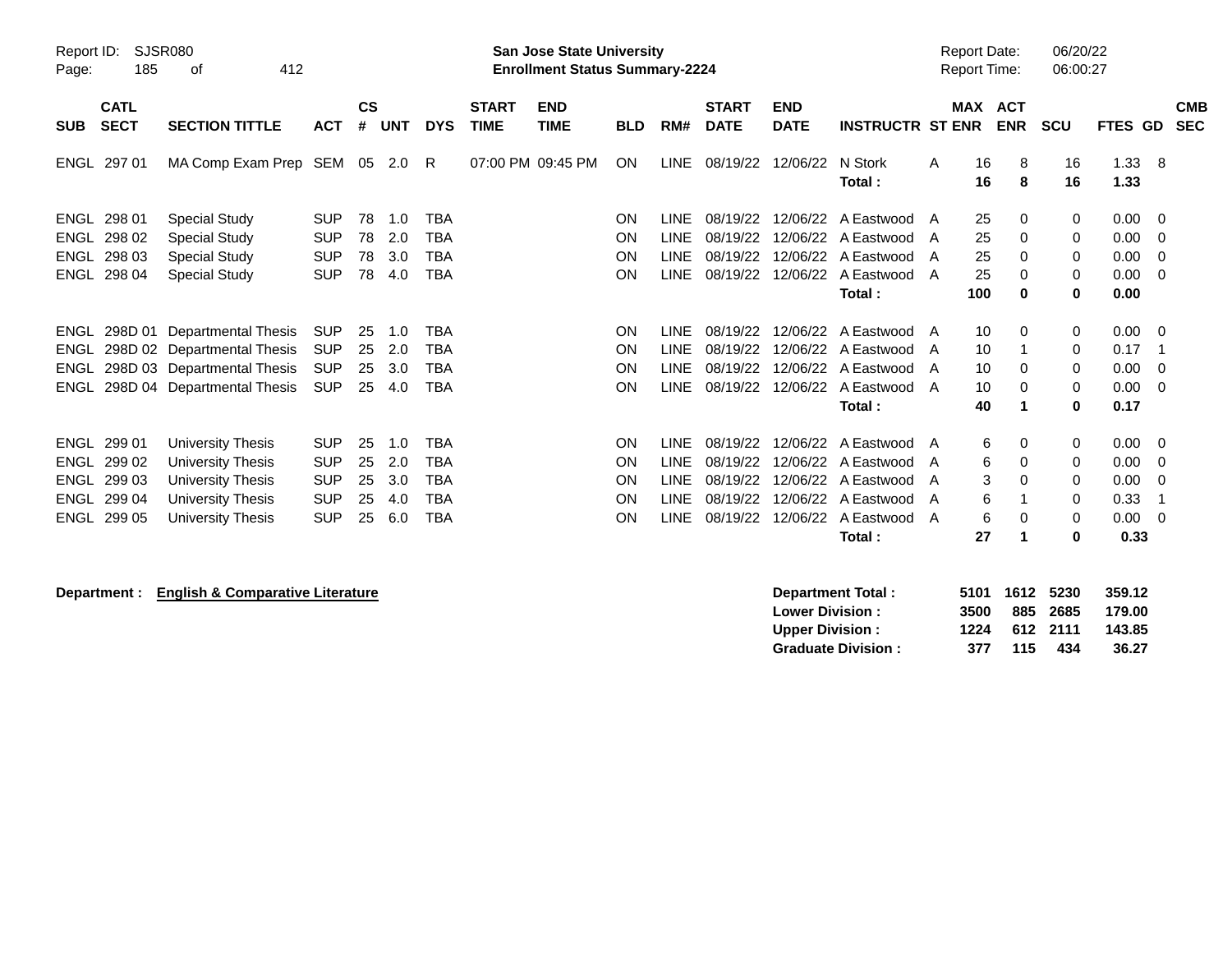| Report ID:<br>Page: | 186                        | SJSR080<br>412<br>οf                                                         |                |               |        |            |                             | <b>San Jose State University</b><br><b>Enrollment Status Summary-2224</b> |            |       |                                |                            |                                 | <b>Report Date:</b><br><b>Report Time:</b> |                          | 06/20/22<br>06:00:27 |                |                           |
|---------------------|----------------------------|------------------------------------------------------------------------------|----------------|---------------|--------|------------|-----------------------------|---------------------------------------------------------------------------|------------|-------|--------------------------------|----------------------------|---------------------------------|--------------------------------------------|--------------------------|----------------------|----------------|---------------------------|
| <b>SUB</b>          | <b>CATL</b><br><b>SECT</b> | <b>SECTION TITTLE</b>                                                        | ACT            | $\mathsf{cs}$ | # UNT  | <b>DYS</b> | <b>START</b><br><b>TIME</b> | <b>END</b><br><b>TIME</b>                                                 | <b>BLD</b> | RM#   | <b>START</b><br><b>DATE</b>    | <b>END</b><br><b>DATE</b>  | <b>INSTRUCTR ST ENR</b>         |                                            | MAX ACT<br><b>ENR</b>    | <b>SCU</b>           |                | <b>CMB</b><br>FTES GD SEC |
| <b>College</b>      | Department :               | <b>Humanities &amp; the Arts</b><br><b>World Languages &amp; Literatures</b> |                |               |        |            |                             |                                                                           |            |       |                                |                            |                                 |                                            |                          |                      |                |                           |
| <b>CHIN</b>         | 1A 01                      | Elem Chinese                                                                 | LEC            | 02 4.0        |        | МW         |                             | 12:30 PM 02:10 PM                                                         | <b>BBC</b> | 203   | 08/19/22                       | 12/06/22 Q Wang            |                                 | 30<br>A                                    | 12                       | 48                   | 3.20           | - 0                       |
| <b>CHIN</b>         | 1A 02                      | Elem Chinese                                                                 | <b>LEC</b>     | 02            | 4.0    | MW         |                             | 10:30 AM 12:10 PM                                                         | <b>BBC</b> | 205   | 08/19/22                       | 12/06/22                   |                                 | 30<br>A                                    | 7                        | 28                   | 1.87           | - 0                       |
| <b>CHIN</b>         | 1A 03                      | Elem Chinese                                                                 | <b>LEC</b>     | 02            | 4.0    | <b>TR</b>  |                             | 03:30 PM 05:10 PM                                                         | <b>SH</b>  | 238   | 08/19/22                       |                            | 12/06/22 S Chuang               | 30<br>A                                    | 23                       | 92                   | $6.13 \quad 0$ |                           |
|                     |                            |                                                                              |                |               |        |            |                             |                                                                           |            |       |                                |                            | Total:                          | 90                                         | 42                       | 168                  | 11.20          |                           |
| <b>CHIN</b>         | 1B 01                      | Elem Chinese                                                                 | <b>LEC</b>     | 02            | 4.0    | МW         |                             | 10:30 AM 12:10 PM                                                         | <b>BBC</b> | 120   |                                | 08/19/22 12/06/22          | Q Wang                          | A<br>30                                    | 8                        | 32                   | $2.13 \ 0$     |                           |
|                     |                            |                                                                              |                |               |        |            |                             |                                                                           |            |       |                                |                            | Total:                          | 30                                         | 8                        | 32                   | 2.13           |                           |
| <b>CHIN</b>         | 25A 01                     | <b>Inter Chinese</b>                                                         | <b>LEC</b>     |               | 02 4.0 | $\top$     |                             | 01:30 PM 03:10 PM                                                         | CL         | 218   |                                | 08/19/22 12/06/22          | S Chuang                        | A<br>26                                    | 14                       | 56                   | $3.73 \quad 0$ |                           |
|                     |                            |                                                                              |                |               |        |            |                             |                                                                           |            |       |                                |                            | Total:                          | 26                                         | 14                       | 56                   | 3.73           |                           |
| <b>CHIN</b>         |                            | 101A 80 Advanced Chinese                                                     | LEC.           |               | 02 4.0 | TBA        |                             |                                                                           | <b>ON</b>  |       | LINE 08/19/22 12/06/22         |                            | Q Wang                          | A<br>30                                    | 8                        | 32                   | $2.13 \quad 0$ |                           |
|                     |                            |                                                                              |                |               |        |            |                             |                                                                           |            |       |                                |                            | Total:                          | 30                                         | 8                        | 32                   | 2.13           |                           |
| <b>CHIN</b>         | 10280                      | <b>Chinese Culture</b>                                                       | <b>LEC</b>     | 02            | 4.0    | <b>TBA</b> |                             |                                                                           | <b>ON</b>  |       |                                |                            | LINE 08/19/22 12/06/22 S Chuang | 30<br>A                                    | 3                        | 12                   | 0.80           | $0\,C$                    |
| ASIA                | 10280                      | <b>Chinese Culture</b>                                                       | <b>LEC</b>     |               | 02 4.0 | <b>TBA</b> |                             |                                                                           | <b>ON</b>  |       |                                |                            | LINE 08/19/22 12/06/22 S Chuang | A                                          | $\overline{c}$<br>0      | 8                    | 0.53           | 0 C                       |
|                     |                            |                                                                              |                |               |        |            |                             |                                                                           |            |       |                                |                            | Total:                          | 30                                         | 5                        | 20                   | 1.33           |                           |
| <b>CHIN</b>         | 140 80                     | Chin Cul & Pol Lit                                                           | SEM            | 04            | 3.0    | M          |                             | 01:30 PM 02:45 PM                                                         | ON.        |       | LINE 08/19/22                  | 12/06/22 C Peng            |                                 | 30<br>A                                    | 7                        | 21                   | 1.40           | $0\,C$                    |
| ASIA                | 14080                      | Chin Cul & Pol Lit                                                           | SEM 04         |               | 3.0    | M          |                             | 01:30 PM 02:45 PM                                                         | <b>ON</b>  |       | LINE 08/19/22 12/06/22 C Peng  |                            |                                 | A                                          | $\overline{7}$<br>0      | 21                   | 1.40           | 0 <sup>C</sup>            |
|                     |                            |                                                                              |                |               |        |            |                             |                                                                           |            |       |                                |                            | Total:                          | 30                                         | 14                       | 42                   | 2.80           |                           |
| <b>CHIN</b>         | 18001                      | <b>Indiv Studies</b>                                                         | <b>SUP</b>     | 78            | 3.0    | <b>TBA</b> |                             |                                                                           | <b>ON</b>  | LINE. | 08/19/22                       | 12/06/22                   |                                 | A                                          | 0                        | 0                    | $0.00 \quad 0$ |                           |
| <b>CHIN</b>         | 180 02                     | <b>Indiv Studies</b>                                                         | <b>SUP</b>     | 78            | 1.0    | <b>TBA</b> |                             |                                                                           | <b>ON</b>  |       | LINE 08/19/22 12/06/22         |                            |                                 | A                                          | 0<br>1                   | 0                    | $0.00 \t 0$    |                           |
|                     |                            |                                                                              |                |               |        |            |                             |                                                                           |            |       |                                |                            | Total:                          |                                            | $\mathbf{2}$<br>$\bf{0}$ | $\bf{0}$             | 0.00           |                           |
| <b>FLED</b>         |                            | 184Y 01 Stdt Tchg II                                                         | <b>SUP</b>     |               | 25 4.0 | TBA        |                             |                                                                           |            |       |                                | 08/19/22 12/06/22 A Jensen |                                 | 10<br>A                                    | 5                        | 0                    | $1.67$ 5       |                           |
|                     |                            |                                                                              |                |               |        |            |                             |                                                                           |            |       |                                |                            | Total:                          | 10                                         | 5                        | 0                    | 1.67           |                           |
|                     |                            | FLED 184Z 01 Stdt Tchg III                                                   | SUP 25 4.0 TBA |               |        |            |                             |                                                                           |            |       |                                |                            | 08/19/22 12/06/22 A Jensen      | $\mathsf{A}$                               | $10 \t 4$                | 16                   | $1.33 \quad 4$ |                           |
|                     |                            |                                                                              |                |               |        |            |                             |                                                                           |            |       |                                |                            | Total:                          | 10                                         | 4                        | 16                   | 1.33           |                           |
|                     |                            | FLED 285 01 Teaching Sem FL Ed SEM 06 1.0 R                                  |                |               |        |            |                             | 04:30 PM 06:30 PM CL                                                      |            |       | 218 08/19/22 12/06/22 A Jensen |                            |                                 | A<br>10                                    |                          | 4                    | 0.334          |                           |
|                     |                            |                                                                              |                |               |        |            |                             |                                                                           |            |       |                                |                            | Total:                          | 10                                         | $\overline{\mathbf{4}}$  | 4                    | 0.33           |                           |
|                     |                            | FLED 380 01 Teaching FI                                                      | SEM 04 3.0 T   |               |        |            |                             | 05:00 PM 08:00 PM CL                                                      |            |       | 218 08/19/22 12/06/22 A Jensen |                            |                                 | 20<br>A                                    | $\overline{c}$           | 6                    | $0.40 \quad 0$ |                           |
|                     |                            |                                                                              |                |               |        |            |                             |                                                                           |            |       |                                |                            | Total:                          | 20                                         | $\mathbf 2$              | 6                    | 0.40           |                           |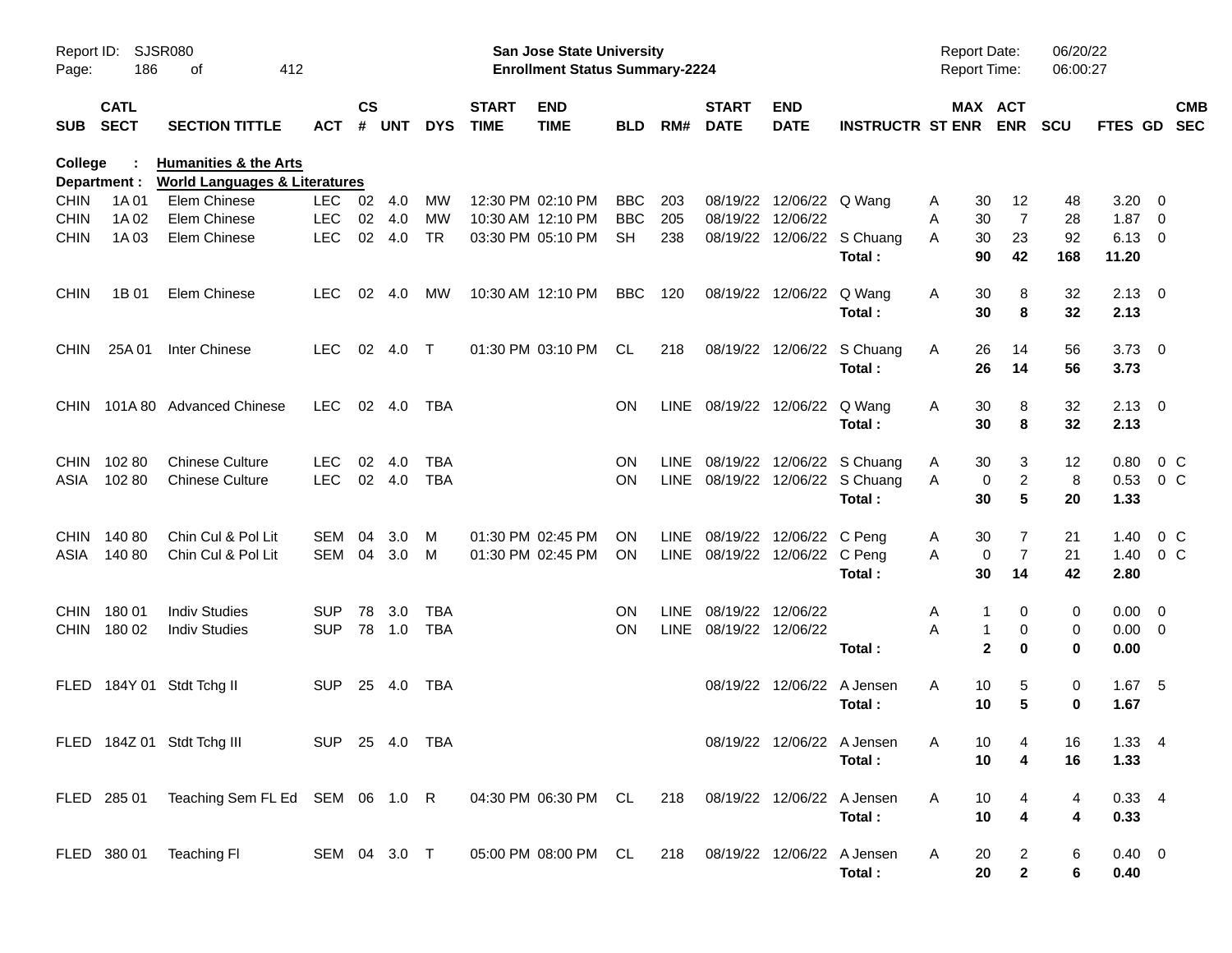| Page:                                     | Report ID: SJSR080<br>187  | 412<br>οf                                    |                                        |                    |                      |                                |                             | <b>San Jose State University</b><br><b>Enrollment Status Summary-2224</b> |                                 |                    |                             |                           |                                                                                         | <b>Report Date:</b><br><b>Report Time:</b> |                                          | 06/20/22<br>06:00:27  |                                                         |                          |
|-------------------------------------------|----------------------------|----------------------------------------------|----------------------------------------|--------------------|----------------------|--------------------------------|-----------------------------|---------------------------------------------------------------------------|---------------------------------|--------------------|-----------------------------|---------------------------|-----------------------------------------------------------------------------------------|--------------------------------------------|------------------------------------------|-----------------------|---------------------------------------------------------|--------------------------|
| <b>SUB</b>                                | <b>CATL</b><br><b>SECT</b> | <b>SECTION TITTLE</b>                        | ACT                                    | $\mathsf{cs}$<br># | <b>UNT</b>           | <b>DYS</b>                     | <b>START</b><br><b>TIME</b> | <b>END</b><br><b>TIME</b>                                                 | <b>BLD</b>                      | RM#                | <b>START</b><br><b>DATE</b> | <b>END</b><br><b>DATE</b> | <b>INSTRUCTR ST ENR</b>                                                                 |                                            | <b>MAX ACT</b><br><b>ENR</b>             | <b>SCU</b>            | FTES GD                                                 | <b>CMB</b><br><b>SEC</b> |
|                                           |                            | FORL 100W 01 Writing Workshop                | SEM 04                                 |                    | 3.0                  | M                              |                             | 05:30 PM 06:45 PM                                                         | CL                              | 206                |                             |                           | 08/19/22 12/06/22 A lacomini-B A<br>Total:                                              | 25<br>25                                   | 14<br>14                                 | 42<br>42              | 2.80 0<br>2.80                                          |                          |
|                                           |                            | FORL 200W 80 Grad Research & Writ SEM 05 4.0 |                                        |                    |                      | W                              |                             | 06:00 PM 08:45 PM                                                         | <b>ON</b>                       |                    |                             |                           | LINE 08/19/22 12/06/22 C Samuelson A<br>Total:                                          | 15<br>15                                   | 7<br>$\overline{7}$                      | 28<br>28              | 2.3377<br>2.33                                          |                          |
| <b>FREN</b><br><b>FREN</b><br><b>FREN</b> | 1A 01<br>1A 80<br>1A 81    | Elem French<br>Elem French<br>Elem French    | LEC.<br><b>LEC</b><br><b>LEC</b>       | 02<br>02           | 4.0<br>4.0<br>02 4.0 | TR<br><b>TBA</b><br><b>TBA</b> |                             | 03:00 PM 04:40 PM                                                         | BBC.<br>ON.<br>ΟN               | 203<br><b>LINE</b> | 08/19/22                    | 12/06/22                  | L Hafid<br>08/19/22 12/06/22 L Pilot-Dari<br>LINE 08/19/22 12/06/22 J Desalvo<br>Total: | A<br>30<br>30<br>A<br>30<br>A<br>90        | 14<br>13<br>$\overline{7}$<br>34         | 56<br>52<br>28<br>136 | $3.73 \quad 0$<br>$3.47 \quad 0$<br>$1.87 \t 0$<br>9.07 |                          |
| <b>FREN</b><br><b>FREN</b><br><b>FREN</b> | 1B 01<br>1B 02<br>1B 80    | Elem French<br>Elem French<br>Elem French    | <b>LEC</b><br><b>LEC</b><br><b>LEC</b> | 02<br>02<br>02     | 4.0<br>4.0<br>4.0    | TR<br>W<br>W                   |                             | 06:00 PM 07:40 PM<br>05:00 PM 06:00 PM<br>05:00 PM 06:00 PM               | <b>BBC</b><br><b>BBC</b><br>ON. | 120<br>120         |                             | 08/19/22 12/06/22 L Hafid | 08/19/22 12/06/22 L Pilot-Dari<br>LINE 08/19/22 12/06/22 F Herrmann<br>Total:           | A<br>30<br>30<br>A<br>30<br>A<br>90        | 5<br>$\mathbf{1}$<br>$\overline{c}$<br>8 | 20<br>4<br>8<br>32    | $1.33 \ 0$<br>$0.27$ 0<br>0.53 0<br>2.13                |                          |
|                                           | FREN 25A 80                | Inter Fren Reading                           | <b>LEC</b>                             |                    | 02 4.0               | TBA                            |                             |                                                                           | ΟN                              |                    |                             |                           | LINE 08/19/22 12/06/22 J Desalvo<br>Total:                                              | 30<br>A<br>30                              | 2<br>$\overline{2}$                      | 8<br>8                | $0.53$ 0<br>0.53                                        |                          |
|                                           |                            | FREN 101A 80 Adv Frn Read Write              | <b>LEC</b>                             |                    | 02 4.0               | TBA                            |                             |                                                                           | ΟN                              |                    |                             |                           | LINE 08/19/22 12/06/22 J Desalvo<br>Total:                                              | A<br>20<br>20                              | 3<br>3                                   | 12<br>12              | $0.80 \ 0$<br>0.80                                      |                          |
|                                           |                            | FREN 102B 80 Frncphone Lit & Cine SEM 04 3.0 |                                        |                    |                      | TBA                            |                             |                                                                           | ON                              |                    |                             |                           | LINE 08/19/22 12/06/22 J Desalvo<br>Total:                                              | 30<br>A<br>30                              | 2<br>$\overline{2}$                      | 6<br>6                | $0.40 \quad 0$<br>0.40                                  |                          |
|                                           | FREN 132 80                | Fren for Careers                             | SEM 05 4.0                             |                    |                      | TBA                            |                             |                                                                           | ON                              |                    | LINE 08/19/22 12/06/22      |                           | J Desalvo<br>Total:                                                                     | 20<br>A<br>20                              | 0<br>0                                   | 0<br>0                | $0.00 \t 0$<br>0.00                                     |                          |
|                                           |                            | FREN 140B 80 Fr Lit 20-21 Cent               | SEM 04                                 |                    | - 4.0                | TBA                            |                             |                                                                           | ON                              |                    | LINE 08/19/22 12/06/22      |                           | J Desalvo<br>Total:                                                                     | 20<br>A<br>20                              | 2<br>$\mathbf{2}$                        | 8<br>8                | 0.53 0<br>0.53                                          |                          |
|                                           | FREN 180 01<br>FREN 180 02 | <b>Indiv Studies</b><br><b>Indiv Studies</b> | SUP 78 2.0 TBA<br><b>SUP</b>           |                    |                      | 78  1.0  TBA                   |                             |                                                                           | <b>ON</b><br><b>ON</b>          |                    |                             |                           | LINE 08/19/22 12/06/22 J Desalvo<br>LINE 08/19/22 12/06/22 J Desalvo<br>Total:          | 1<br>A<br>5<br>A<br>$\bf 6$                | 0<br>0<br>0                              | 0<br>0<br>0           | $0.00 \t 0$<br>$0.00 \t 0$<br>0.00                      |                          |
|                                           | GERM 1A01<br>GERM 1A02     | Elem Germ<br>Elem Germ                       | SEM 04 4.0<br>SEM 04 4.0               |                    |                      | MW<br>TR.                      |                             | 02:30 PM 04:10 PM CL<br>12:30 PM 02:10 PM                                 | HB                              | 218<br>405         |                             |                           | 08/19/22 12/06/22 L Chiriaeva<br>08/19/22 12/06/22 L Chiriaeva A<br>Total:              | 26<br>A<br>21<br>47                        | 4<br>3<br>$\overline{7}$                 | 16<br>12<br>28        | $1.07 \t 0$<br>$0.80 \ 0$<br>1.87                       |                          |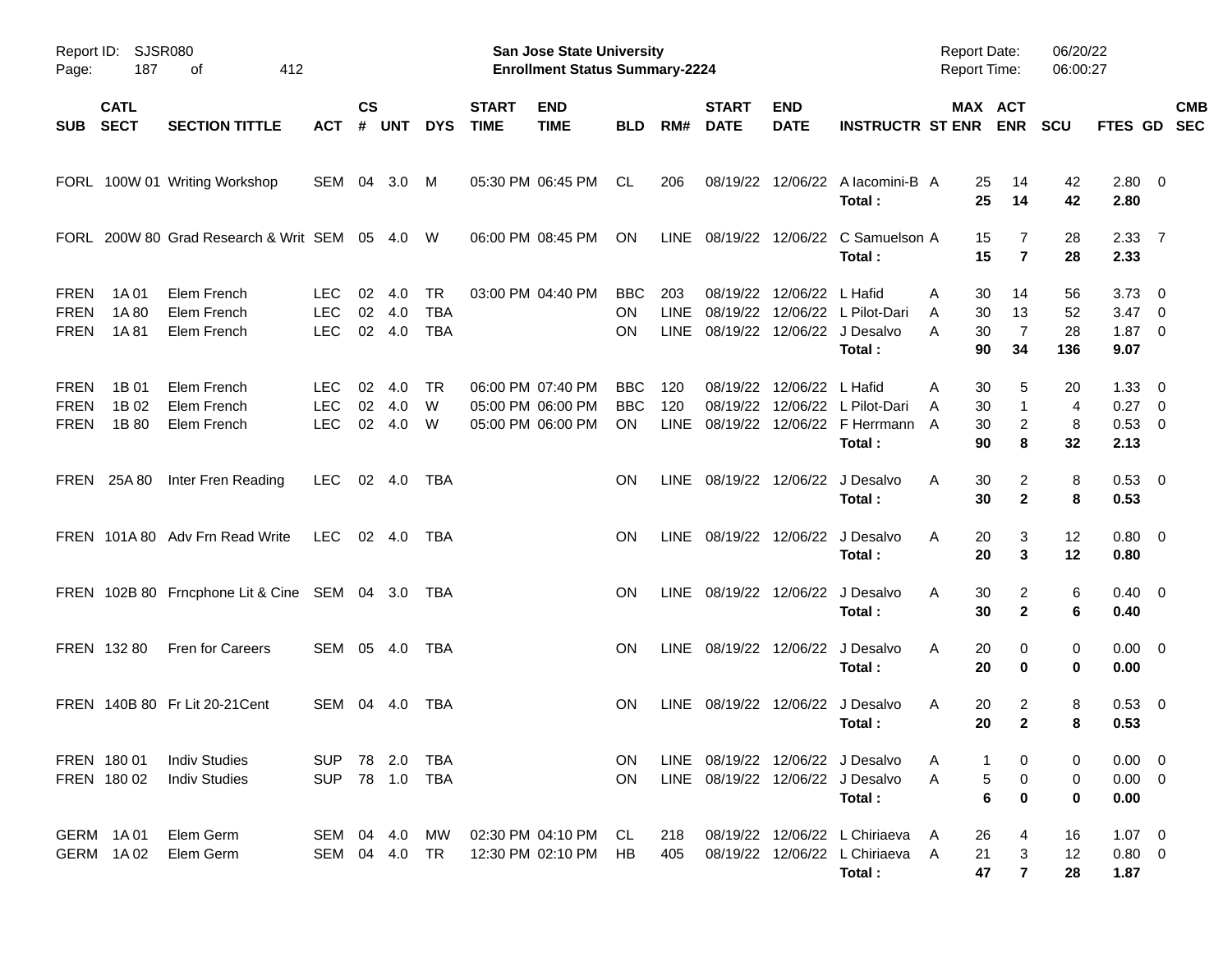| Report ID:<br>Page:                                                                                   | 188                                                                  | SJSR080<br>412<br>οf                                                                                                                 |                                                                                                |                            |                                                |                                      |                                            | San Jose State University<br><b>Enrollment Status Summary-2224</b>                  |                                                           |                                    |                                                                                 |                                                               |                                                                  | <b>Report Date:</b><br><b>Report Time:</b>                                           |                                                                  | 06/20/22<br>06:00:27                               |                                                                                                        |                                                                                  |
|-------------------------------------------------------------------------------------------------------|----------------------------------------------------------------------|--------------------------------------------------------------------------------------------------------------------------------------|------------------------------------------------------------------------------------------------|----------------------------|------------------------------------------------|--------------------------------------|--------------------------------------------|-------------------------------------------------------------------------------------|-----------------------------------------------------------|------------------------------------|---------------------------------------------------------------------------------|---------------------------------------------------------------|------------------------------------------------------------------|--------------------------------------------------------------------------------------|------------------------------------------------------------------|----------------------------------------------------|--------------------------------------------------------------------------------------------------------|----------------------------------------------------------------------------------|
| <b>SUB</b>                                                                                            | <b>CATL</b><br><b>SECT</b>                                           | <b>SECTION TITTLE</b>                                                                                                                | <b>ACT</b>                                                                                     | $\mathsf{cs}$<br>#         | <b>UNT</b>                                     | <b>DYS</b>                           | <b>START</b><br><b>TIME</b>                | <b>END</b><br><b>TIME</b>                                                           | <b>BLD</b>                                                | RM#                                | <b>START</b><br><b>DATE</b>                                                     | <b>END</b><br><b>DATE</b>                                     | <b>INSTRUCTR ST ENR</b>                                          |                                                                                      | MAX ACT<br><b>ENR</b>                                            | <b>SCU</b>                                         | <b>FTES GD</b>                                                                                         | <b>CMB</b><br><b>SEC</b>                                                         |
| GERM                                                                                                  | 25A 01                                                               | Intermediate German                                                                                                                  | SEM                                                                                            | 04                         | 4.0                                            | TR                                   |                                            | 04:30 PM 06:10 PM                                                                   | HB                                                        | 405                                | 08/19/22                                                                        | 12/06/22                                                      | L Chiriaeva<br>Total:                                            | 21<br>A<br>21                                                                        | 2<br>$\mathbf{2}$                                                | 8<br>8                                             | 0.53 0<br>0.53                                                                                         |                                                                                  |
| <b>HEBR</b><br><b>JWSS</b><br><b>RELS</b>                                                             | 10A 80<br>10A 80<br>10A 80                                           | <b>Elementary Hebrew</b><br><b>Elementary Hebrew</b><br><b>Elementary Hebrew</b>                                                     | SEM<br><b>SEM</b><br><b>SEM</b>                                                                | 04<br>04<br>04             | 3.0<br>3.0<br>3.0                              | <b>MW</b><br>MW<br>MW                |                                            | 10:30 AM 11:45 AM<br>10:30 AM 11:45 AM<br>10:30 AM 11:45 AM                         | ON<br><b>ON</b><br>ON                                     | LINE.<br>LINE<br>LINE              | 08/19/22<br>08/19/22<br>08/19/22 12/06/22                                       | 12/06/22<br>12/06/22                                          | Total:                                                           | 30<br>A<br>0<br>Α<br>0<br>А<br>30                                                    | 0<br>0<br>0<br>0                                                 | 0<br>0<br>0<br>0                                   | 0.00<br>0.00<br>0.00<br>0.00                                                                           | 0 C<br>0 <sup>o</sup><br>0 <sup>o</sup>                                          |
| <b>HEBR</b><br><b>JWSS</b><br><b>RELS</b>                                                             | 15A 80<br>15A 80<br>15A 80                                           | Inter Hebrew<br>Inter Hebrew<br>Inter Hebrew                                                                                         | SEM<br><b>SEM</b><br><b>SEM</b>                                                                | 04<br>04<br>04             | 3.0<br>3.0<br>3.0                              | TBA<br><b>TBA</b><br><b>TBA</b>      |                                            |                                                                                     | ON<br>ON<br><b>ON</b>                                     | <b>LINE</b><br><b>LINE</b><br>LINE | 08/19/22<br>08/19/22<br>08/19/22                                                | 12/06/22<br>12/06/22<br>12/06/22                              | Total:                                                           | 30<br>A<br>0<br>Α<br>0<br>А<br>30                                                    | 0<br>0<br>0<br>0                                                 | 0<br>0<br>0<br>0                                   | 0.00<br>0.00<br>0.00<br>0.00                                                                           | 0 C<br>0 <sup>o</sup><br>0 <sup>o</sup>                                          |
| <b>RELS</b>                                                                                           |                                                                      | HEBR 102A 80 Adv Hebrew<br>JWSS 102A 80 Adv Hebrew<br>102A 80 Adv Hebrew                                                             | <b>SEM</b><br><b>SEM</b><br><b>SEM</b>                                                         | 04<br>04<br>04             | 3.0<br>3.0<br>3.0                              | TBA<br><b>TBA</b><br><b>TBA</b>      |                                            |                                                                                     | <b>ON</b><br>ON<br><b>ON</b>                              | <b>LINE</b><br><b>LINE</b><br>LINE | 08/19/22<br>08/19/22<br>08/19/22 12/06/22                                       | 12/06/22<br>12/06/22                                          | Total:                                                           | 30<br>A<br>0<br>Α<br>0<br>А<br>30                                                    | 0<br>0<br>0<br>0                                                 | 0<br>0<br>0<br>0                                   | 0.00<br>0.00<br>0.00<br>0.00                                                                           | 0 C<br>0 <sup>o</sup><br>0 <sup>o</sup>                                          |
| <b>ITAL</b>                                                                                           | 1A 01                                                                | <b>Elementary Italian</b>                                                                                                            | SEM                                                                                            | 04                         | 4.0                                            | <b>MW</b>                            |                                            | 03:00 PM 04:40 PM                                                                   | <b>SH</b>                                                 | 238                                | 08/19/22                                                                        | 12/06/22                                                      | A lacomini-B A<br>Total:                                         | 30<br>30                                                                             | 14<br>14                                                         | 56<br>56                                           | $3.73 \quad 0$<br>3.73                                                                                 |                                                                                  |
| <b>ITAL</b>                                                                                           | 1B 80                                                                | Elem Italian                                                                                                                         | SEM 04 4.0                                                                                     |                            |                                                | TBA                                  |                                            |                                                                                     | OΝ                                                        | <b>LINE</b>                        |                                                                                 | 08/19/22 12/06/22                                             | M Santamaria A<br>Total:                                         | 30<br>30                                                                             | 11<br>11                                                         | 44<br>44                                           | $2.93$ 0<br>2.93                                                                                       |                                                                                  |
| <b>JPN</b><br><b>JPN</b><br><b>JPN</b><br><b>JPN</b><br><b>JPN</b><br><b>JPN</b><br><b>JPN</b><br>JPN | 1A 01<br>1A 02<br>1A 03<br>1A 04<br>1A 05<br>1A 80<br>1A 81<br>1A 82 | Elem Japanese<br>Elem Japanese<br>Elem Japanese<br>Elem Japanese<br>Elem Japanese<br>Elem Japanese<br>Elem Japanese<br>Elem Japanese | <b>LEC</b><br><b>LEC</b><br><b>LEC</b><br><b>LEC</b><br><b>LEC</b><br><b>LEC</b><br>LEC<br>LEC | 02<br>02<br>02<br>02<br>02 | -4.0<br>4.0<br>4.0<br>4.0<br>4.0<br>4.0<br>4.0 | MWF<br>MWF<br><b>MW</b><br><b>TR</b> | 01:30 PM 02:40 PM<br>MWF 10:30 AM 11:40 AM | 12:00 PM 01:10 PM<br>08:30 AM 10:10 AM<br>10:30 AM 12:10 PM<br>08:30 AM 10:10 AM ON | <b>BBC</b><br><b>BBC</b><br><b>SH</b><br><b>BBC</b><br>ON | 125<br>120<br>434<br>205<br>LINE   | 08/19/22<br>08/19/22<br>08/19/22<br>08/19/22<br>LINE 08/19/22 12/06/22 K Hollin | 12/06/22<br>12/06/22<br>12/06/22 M Ishida<br>12/06/22 M Iwata | Y Shimazu<br>Y Shimazu<br>08/19/22 12/06/22 M Loffgren<br>Total: | 30<br>A<br>30<br>A<br>30<br>Α<br>х<br>0<br>30<br>Α<br>30<br>A<br>Χ<br>Α<br>30<br>180 | 7<br>$\overline{7}$<br>14<br>0<br>11<br>30<br>0<br>0<br>19<br>88 | 28<br>28<br>56<br>0<br>44<br>120<br>0<br>76<br>352 | 1.87<br>$1.87 \t 0$<br>$3.73 \quad 0$<br>$0.00 \t 0$<br>2.93<br>8.00<br>$0.00 \t 0$<br>5.07 0<br>23.47 | $\overline{\phantom{0}}$<br>$\overline{\phantom{0}}$<br>$\overline{\phantom{0}}$ |
| JPN<br><b>JPN</b>                                                                                     | 1B 01<br>1B 80                                                       | Elem Japanese<br>Elem Japanese                                                                                                       | LEC.<br><b>LEC</b>                                                                             |                            | 02 4.0                                         | MW<br>02  4.0  MW                    |                                            | 10:30 AM 12:10 PM<br>08:30 AM 10:10 AM                                              | CL.<br><b>ON</b>                                          | 218                                | LINE 08/19/22 12/06/22 M Uryu                                                   | 08/19/22 12/06/22 K Hollin                                    | Total:                                                           | 26<br>A<br>30<br>Α<br>56                                                             | 16<br>8<br>24                                                    | 64<br>32<br>96                                     | 4.27 0<br>$2.13 \t 0$<br>6.40                                                                          |                                                                                  |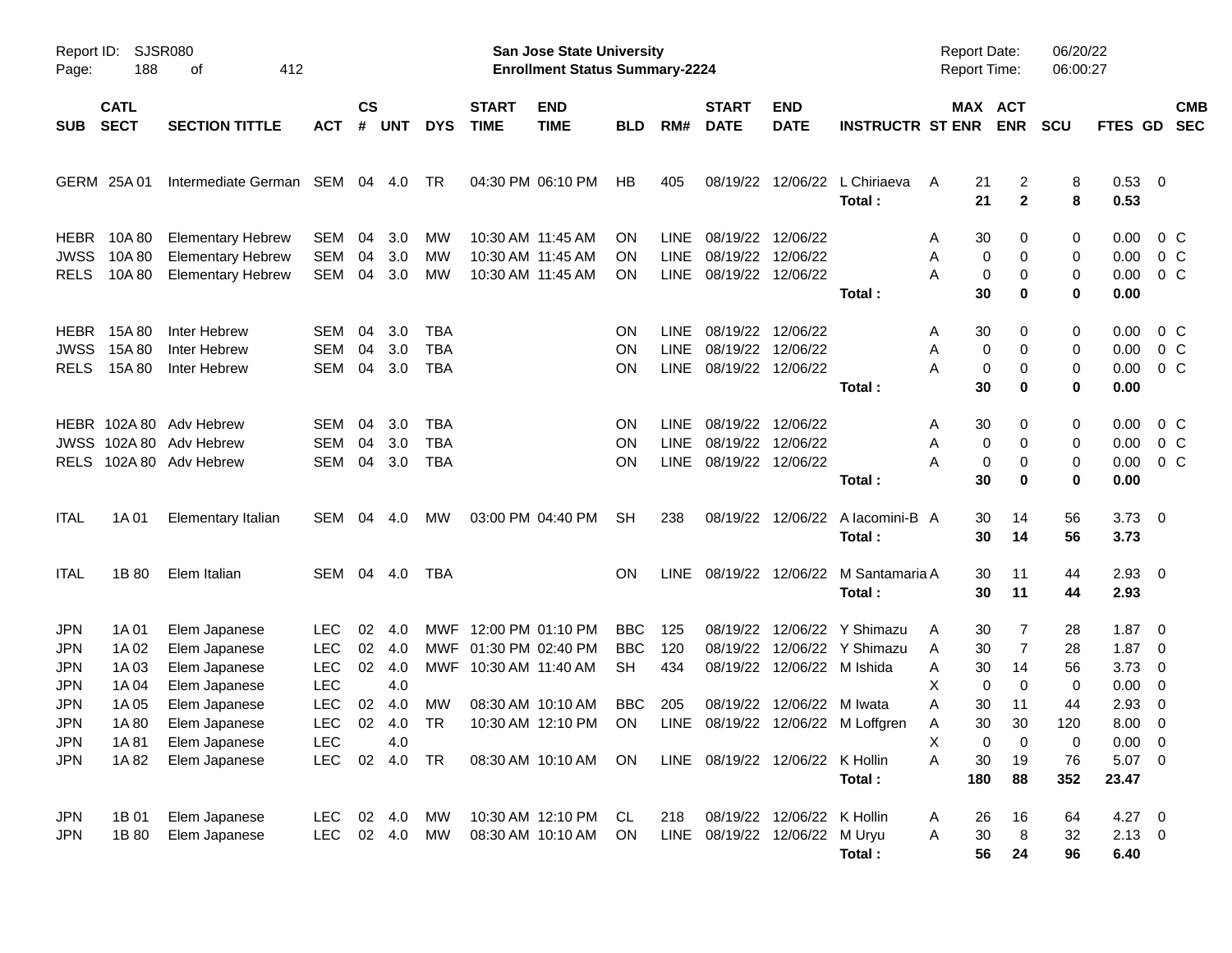| Page:                      | Report ID: SJSR080<br>189  | 412<br>οf                              |                                |                    |                |            |                             | San Jose State University<br><b>Enrollment Status Summary-2224</b> |            |            |                             |                           |                                                                    | <b>Report Date:</b><br><b>Report Time:</b> |                                              | 06/20/22<br>06:00:27 |                                    |                          |
|----------------------------|----------------------------|----------------------------------------|--------------------------------|--------------------|----------------|------------|-----------------------------|--------------------------------------------------------------------|------------|------------|-----------------------------|---------------------------|--------------------------------------------------------------------|--------------------------------------------|----------------------------------------------|----------------------|------------------------------------|--------------------------|
| <b>SUB</b>                 | <b>CATL</b><br><b>SECT</b> | <b>SECTION TITTLE</b>                  | <b>ACT</b>                     | $\mathsf{cs}$<br># | <b>UNT</b>     | <b>DYS</b> | <b>START</b><br><b>TIME</b> | <b>END</b><br><b>TIME</b>                                          | <b>BLD</b> | RM#        | <b>START</b><br><b>DATE</b> | <b>END</b><br><b>DATE</b> | <b>INSTRUCTR ST ENR</b>                                            |                                            | MAX ACT<br><b>ENR</b>                        | <b>SCU</b>           | FTES GD                            | <b>CMB</b><br><b>SEC</b> |
| JPN.                       | 25A 01                     | Interm Japanese                        | <b>LEC</b>                     | 02                 | -4.0           | МW         |                             | 10:30 AM 12:10 PM                                                  | <b>BBC</b> | 203        | 08/19/22                    | 12/06/22                  | M Iwata<br>Total:                                                  | Α                                          | 30<br>20<br>30<br>20                         | 80<br>80             | 5.33 0<br>5.33                     |                          |
| <b>JPN</b>                 | 25B 01                     | Interm Japanese                        | <b>LEC</b>                     | 02                 | -4.0           | MW         |                             | 01:30 PM 03:10 PM                                                  | НB         | 405        | 08/19/22                    | 12/06/22                  | M Loffgren<br>Total:                                               | A                                          | 21<br>8<br>21<br>8                           | 32<br>32             | $2.13 \quad 0$<br>2.13             |                          |
| JPN                        |                            | 101A 80 Advanced Jpanese               | SEM                            | 04                 | -4.0           | МW         |                             | 10:30 AM 12:10 PM                                                  | ON         | LINE       | 08/19/22 12/06/22           |                           | M Loffgren<br>Total:                                               | A                                          | 30<br>7<br>30<br>$\overline{7}$              | 28<br>28             | 1.87<br>1.87                       | $\overline{\phantom{0}}$ |
| <b>JPN</b>                 |                            | 101C 01 Adv. Japanese Conv             | LEC                            |                    | 02 4.0         | МW         |                             | 01:30 PM 03:10 PM                                                  | <b>ENG</b> | 403        | 08/19/22                    | 12/06/22                  | M Ishida<br>Total:                                                 | A                                          | 30<br>11<br>30<br>11                         | 44<br>44             | $2.93$ 0<br>2.93                   |                          |
| JPN                        | 102A 01                    | Japanese Culture                       | SEM                            | 04                 | 4.0            | W          |                             | 04:30 PM 06:10 PM                                                  | <b>CL</b>  |            | 303A 08/19/22               | 12/06/22                  | M Ishida<br>Total:                                                 | A                                          | 20<br>7<br>20<br>$\overline{7}$              | 28<br>28             | $1.87 \ 0$<br>1.87                 |                          |
| <b>JPN</b>                 |                            | 102B 80 Minority Cul Japan             | <b>LEC</b>                     | 02                 | 3.0            | TR         |                             | 04:00 PM 05:15 PM                                                  | <b>ON</b>  |            | LINE 08/19/22 12/06/22      |                           | Y Yanai<br>Total:                                                  | A                                          | 20<br>15<br>20<br>15                         | 45<br>45             | $3.00 \ 0$<br>3.00                 |                          |
| JPN                        | 135 80                     | Japan Culture/Films                    | <b>LEC</b>                     |                    | 02 4.0         | МW         |                             | 10:30 AM 11:45 AM                                                  | <b>ON</b>  |            | LINE 08/19/22 12/06/22      |                           | M Uryu<br>Total:                                                   | A                                          | 11<br>25<br>25<br>11                         | 44<br>44             | $2.93$ 0<br>2.93                   |                          |
| JPN                        | 15080                      | Jpns Narratives & Li                   | <b>LEC</b>                     |                    | 02 4.0         | TR         |                             | 10:30 AM 11:45 AM                                                  | <b>ON</b>  |            | LINE 08/19/22 12/06/22      |                           | Y Yanai<br>Total:                                                  | A                                          | 25<br>11<br>25<br>11                         | 44<br>44             | $2.93$ 0<br>2.93                   |                          |
| JPN.                       | 16080                      | Spec Top Japanese                      | <b>LEC</b>                     |                    | $02 \quad 3.0$ | TR         |                             | 09:00 AM 10:15 AM                                                  | <b>ON</b>  | LINE       | 08/19/22 12/06/22           |                           | M Iwata<br>Total:                                                  | A                                          | 25<br>8<br>25<br>8                           | 24<br>24             | $1.60 \t 0$<br>1.60                |                          |
| <b>PORT</b><br><b>PORT</b> | 1A 01<br>1A 02             | Elem Portuguese I<br>Elem Portuguese I | <b>SEM</b><br>SEM              | 04<br>04           | 4.0<br>4.0     | MW<br>MW   |                             | 04:00 PM 05:40 PM<br>06:00 PM 07:40 PM                             | НB<br>НB   | 405<br>405 | 08/19/22<br>08/19/22        | 12/06/22                  | D Carvalho P A<br>12/06/22 D Carvalho P A<br>Total:                |                                            | 21<br>2<br>$\overline{4}$<br>21<br>42<br>6   | 8<br>16<br>24        | $0.53$ 0<br>$1.13 \quad 1$<br>1.67 |                          |
|                            |                            | PORT 102B 01 Brazilian Culture         | LEC 02 3.0 TBA                 |                    |                |            |                             |                                                                    |            |            |                             |                           | ON LINE 08/19/22 12/06/22 D Carvalho P A<br>Total:                 |                                            | 30<br>$\overline{c}$<br>$\overline{2}$<br>30 | 6<br>6               | $0.40 \quad 0$<br>0.40             |                          |
|                            |                            | PORT 180 01 Indiv Studies              | SUP 78 3.0 TBA                 |                    |                |            |                             |                                                                    | ON.        |            |                             |                           | LINE 08/19/22 12/06/22 D Carvalho P A<br>Total:                    |                                            | 5<br>0<br>$5\phantom{.0}$<br>$\bf{0}$        | 0<br>0               | $0.00 \quad 0$<br>0.00             |                          |
|                            | RUSS 1A01<br>RUSS 1A02     | Elem Russian I<br>Elem Russian I       | SEM 04 4.0 MW<br>SEM 04 4.0 TR |                    |                |            |                             | 12:30 PM 02:10 PM CL<br>02:30 PM 04:10 PM HB                       |            | 218<br>405 |                             |                           | 08/19/22 12/06/22 L Chiriaeva A<br>08/19/22 12/06/22 L Chiriaeva A |                                            | 26<br>$\overline{2}$<br>$\overline{a}$<br>21 | 8<br>8               | $0.53 \ 0$<br>$0.53 \t 0$          |                          |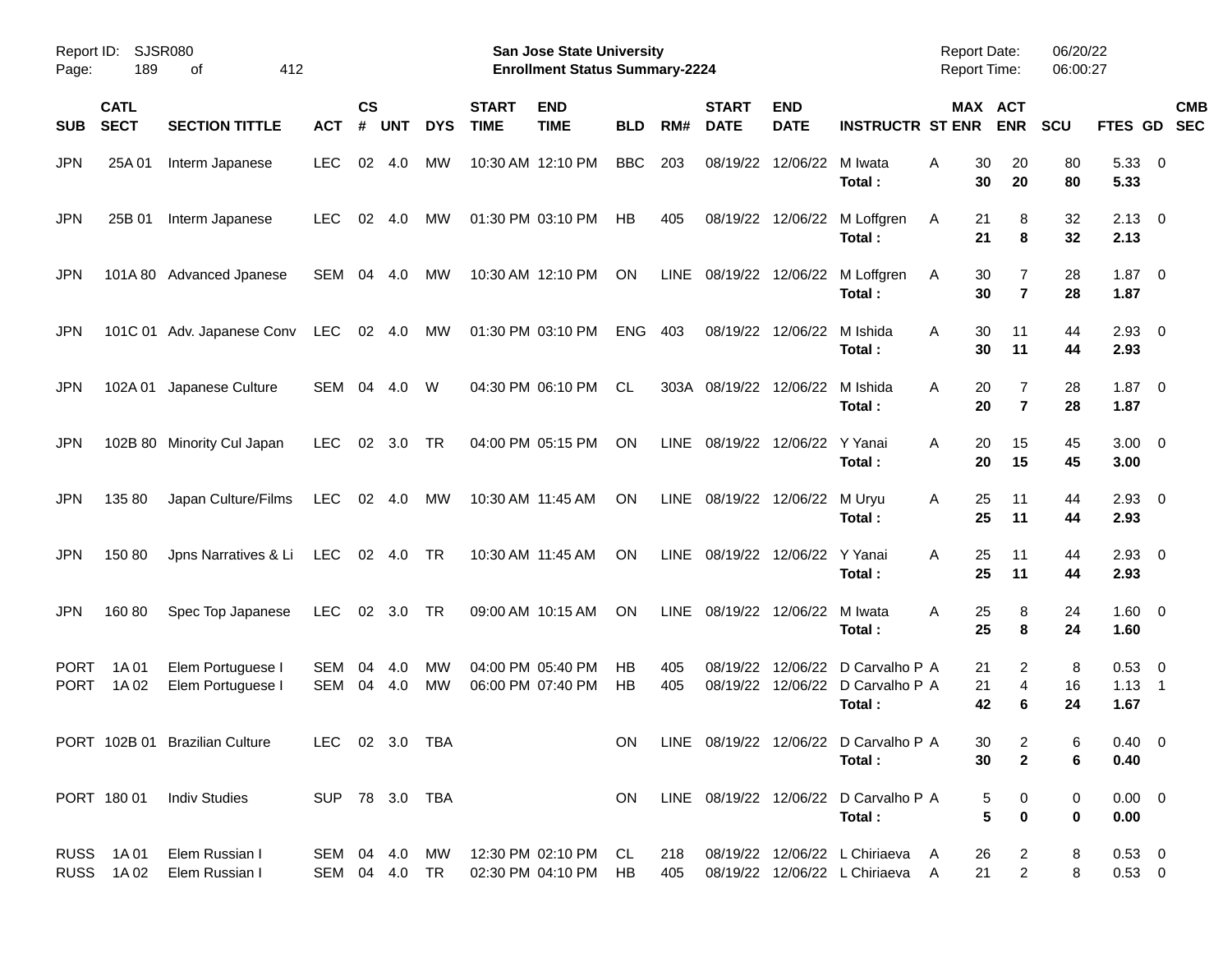| Report ID:  |             | SJSR080                       |                |               |            |            |                                       | San Jose State University |            |     |                   |                   |                                                                          | <b>Report Date:</b> |                | 06/20/22 |                |                          |            |
|-------------|-------------|-------------------------------|----------------|---------------|------------|------------|---------------------------------------|---------------------------|------------|-----|-------------------|-------------------|--------------------------------------------------------------------------|---------------------|----------------|----------|----------------|--------------------------|------------|
| Page:       | 190         | 412                           |                |               |            |            | <b>Enrollment Status Summary-2224</b> |                           |            |     |                   |                   | <b>Report Time:</b>                                                      |                     | 06:00:27       |          |                |                          |            |
|             | <b>CATL</b> |                               |                | $\mathsf{cs}$ |            |            | <b>START</b>                          | <b>END</b>                |            |     | <b>START</b>      | <b>END</b>        |                                                                          |                     | <b>MAX ACT</b> |          |                |                          | <b>CMB</b> |
| <b>SUB</b>  | <b>SECT</b> | <b>SECTION TITTLE</b>         | <b>ACT</b>     | #             | <b>UNT</b> | <b>DYS</b> | <b>TIME</b>                           | <b>TIME</b>               | <b>BLD</b> | RM# | <b>DATE</b>       | <b>DATE</b>       | <b>INSTRUCTR ST ENR</b>                                                  |                     | <b>ENR</b>     | SCU      | <b>FTES GD</b> |                          | <b>SEC</b> |
| <b>SPAN</b> | 1A 01       | Elem Spanish                  | <b>LEC</b>     | 02            | 4.0        | MW         |                                       | 03:00 PM 04:40 PM         | <b>BBC</b> | 120 | 08/19/22          |                   | 12/06/22 J Garcia Bue A                                                  | 30                  | 25             | 100      | 6.67           | - 0                      |            |
| <b>SPAN</b> | 1A 02       | Elem Spanish                  | <b>LEC</b>     | 02            | 4.0        | <b>TR</b>  |                                       | 03:00 PM 04:40 PM         | <b>BBC</b> | 120 |                   |                   | 08/19/22 12/06/22 A Campos Alb A                                         | 30                  | 16             | 64       | 4.27           | - 0                      |            |
| <b>SPAN</b> | 1A03        | Elem Spanish                  | <b>LEC</b>     | 02            | 4.0        | MW         |                                       | 08:30 AM 10:10 AM         | <b>BBC</b> | 120 |                   |                   | 08/19/22 12/06/22 R Rodriguez A                                          | 30                  | 8              | 32       | 2.13           | $\overline{0}$           |            |
| <b>SPAN</b> | 1A 04       | Elem Spanish                  | <b>LEC</b>     | 02            | 4.0        | <b>TR</b>  |                                       | 08:30 AM 10:10 AM         | <b>BBC</b> | 203 |                   |                   | 08/19/22 12/06/22 J Garcia Bue A                                         | 30                  | 7              | 28       | 1.87           | $\overline{0}$           |            |
| <b>SPAN</b> | 1A 05       | Elem Spanish                  | <b>LEC</b>     | 02            | 4.0        | <b>TR</b>  |                                       | 03:00 PM 04:40 PM         | <b>ENG</b> | 403 | 08/19/22          |                   | 12/06/22 J Garcia Bue A                                                  | 30                  | 10             | 40       | 2.67           | $\overline{0}$           |            |
| <b>SPAN</b> | 1A 80       | Elem Spanish                  | LEC            | 02            | 4.0        | <b>TBA</b> |                                       |                           | <b>ON</b>  |     |                   |                   | LINE 08/19/22 12/06/22 T Estrabao                                        | 30<br>A             | 30             | 120      | 8.00           | $\overline{0}$           |            |
|             |             |                               |                |               |            |            |                                       |                           |            |     |                   |                   | Total:                                                                   | 227                 | 100            | 400      | 26.67          |                          |            |
| <b>SPAN</b> | 1B 01       | Elem Spanish                  | <b>LEC</b>     | 02            | 4.0        | <b>TR</b>  |                                       | 08:30 AM 10:10 AM         | CL         | 218 |                   |                   | 08/19/22 12/06/22 R Rodriguez A                                          | 26                  | 3              | 12       | 0.80           | $\overline{\mathbf{0}}$  |            |
| <b>SPAN</b> | 1B 02       | Elem Spanish                  | <b>LEC</b>     | 02            | 4.0        | MW         |                                       | 03:00 PM 04:40 PM         | <b>BBC</b> | 203 |                   | 08/19/22 12/06/22 |                                                                          | 30<br>A             | 5              | 20       | 1.33           | $\overline{0}$           |            |
| <b>SPAN</b> | 1B 03       | Elem Spanish                  | <b>LEC</b>     | 02            | 4.0        | <b>MW</b>  |                                       | 08:30 AM 10:10 AM         | <b>BBC</b> | 203 |                   | 08/19/22 12/06/22 |                                                                          | A<br>30             | 5              | 20       | 1.33           | $\overline{0}$           |            |
| <b>SPAN</b> | 1B 80       | Elem Spanish                  | <b>LEC</b>     | 02            | 4.0        | <b>TBA</b> |                                       |                           | <b>ON</b>  |     |                   |                   | LINE 08/19/22 12/06/22 R Rodriguez A                                     | 30                  | 30             | 120      | 8.00           | $\overline{0}$           |            |
|             |             |                               |                |               |            |            |                                       |                           |            |     |                   |                   | Total :                                                                  | 116                 | 43             | 172      | 11.47          |                          |            |
| <b>SPAN</b> | 380         | <b>Practical Spanish</b>      | <b>LEC</b>     |               | 02 4.0     | TBA        |                                       |                           | <b>ON</b>  |     |                   |                   | LINE 08/19/22 12/06/22 F De La Call A                                    | 30                  | 7              | 28       | 1.87           | $\overline{\phantom{0}}$ |            |
|             |             |                               |                |               |            |            |                                       |                           |            |     |                   |                   | Total:                                                                   | 30                  | $\overline{7}$ | 28       | 1.87           |                          |            |
| <b>SPAN</b> | 4A 80       | Basic Spanish I               | <b>LEC</b>     |               | 02 4.0     | TBA        |                                       |                           | <b>ON</b>  |     |                   |                   | LINE 08/19/22 12/06/22 A Dias Ferre A                                    | 30                  | 25             | 100      | 6.67           | $\overline{\phantom{0}}$ |            |
|             |             |                               |                |               |            |            |                                       |                           |            |     |                   |                   | Total:                                                                   | 30                  | 25             | 100      | 6.67           |                          |            |
| <b>SPAN</b> | 4B 80       | <b>Basic Spanish II</b>       | <b>LEC</b>     |               | 02 4.0     | TBA        |                                       |                           | <b>ON</b>  |     |                   |                   | LINE 08/19/22 12/06/22 A Dias Ferre A                                    | 30                  | 6              | 24       | 1.60           | $\overline{\mathbf{0}}$  |            |
|             |             |                               |                |               |            |            |                                       |                           |            |     |                   |                   | Total:                                                                   | 30                  | 6              | 24       | 1.60           |                          |            |
| SPAN        | 20A 80      | Spanish for Heritage          | LEC            |               | 02 4.0     | TBA        |                                       |                           | ON.        |     |                   |                   | LINE 08/19/22 12/06/22 A Ruiz Blanc A                                    | 30                  | 29             | 116      | 7.73           | $\overline{\mathbf{0}}$  |            |
|             |             |                               |                |               |            |            |                                       |                           |            |     |                   |                   | Total:                                                                   | 30                  | 29             | 116      | 7.73           |                          |            |
| <b>SPAN</b> | 20B 80      | Spanish Heritage II           | LEC.           |               | 02 4.0     | TBA        |                                       |                           | <b>ON</b>  |     |                   |                   | LINE 08/19/22 12/06/22 A Ruiz Blanc A                                    | 30                  | 6              | 24       | $1.60 \t 0$    |                          |            |
|             |             |                               |                |               |            |            |                                       |                           |            |     |                   |                   | Total :                                                                  | 30                  | 6              | 24       | 1.60           |                          |            |
| SPAN        | 25A 01      | Inter Spanish                 | <b>LEC</b>     | 02            | 4.0        | TR         |                                       | 08:30 AM 10:10 AM         | CL         | 206 |                   | 08/19/22 12/06/22 | A Campos Alb A                                                           | 30                  | 7              | 28       | 1.87           | $\overline{\mathbf{0}}$  |            |
|             |             |                               |                |               |            |            |                                       |                           |            |     |                   |                   | Total:                                                                   | 30                  | $\overline{7}$ | 28       | 1.87           |                          |            |
|             |             | SPAN 25B 01 Inter Spanish     |                |               |            |            |                                       |                           |            |     |                   |                   | LEC 02 4.0 TR 12:00 PM 01:40 PM BBC 120 08/19/22 12/06/22 A Campos Alb A | 30                  | 5              | 20       | $1.33 \ 0$     |                          |            |
|             |             |                               |                |               |            |            |                                       |                           |            |     |                   |                   | Total:                                                                   | 30                  | $5\phantom{1}$ | 20       | 1.33           |                          |            |
|             |             | SPAN 101A 01 Advanced Spanish | SEM 04 4.0     |               |            | MW         |                                       | 10:30 AM 12:10 PM HB      |            | 405 | 08/19/22 12/06/22 |                   |                                                                          | 21<br>A             | 3              | 12       | $0.80 \ 0$     |                          |            |
|             |             | SPAN 101A 80 Advanced Spanish | SEM 04 4.0 TBA |               |            |            |                                       |                           | ON.        |     |                   |                   | LINE 08/19/22 12/06/22 T Estrabao                                        | 30<br>A             | 11             | 44       | $2.93$ 0       |                          |            |
|             |             |                               |                |               |            |            |                                       |                           |            |     |                   |                   | Total:                                                                   |                     | 14<br>51       | 56       | 3.73           |                          |            |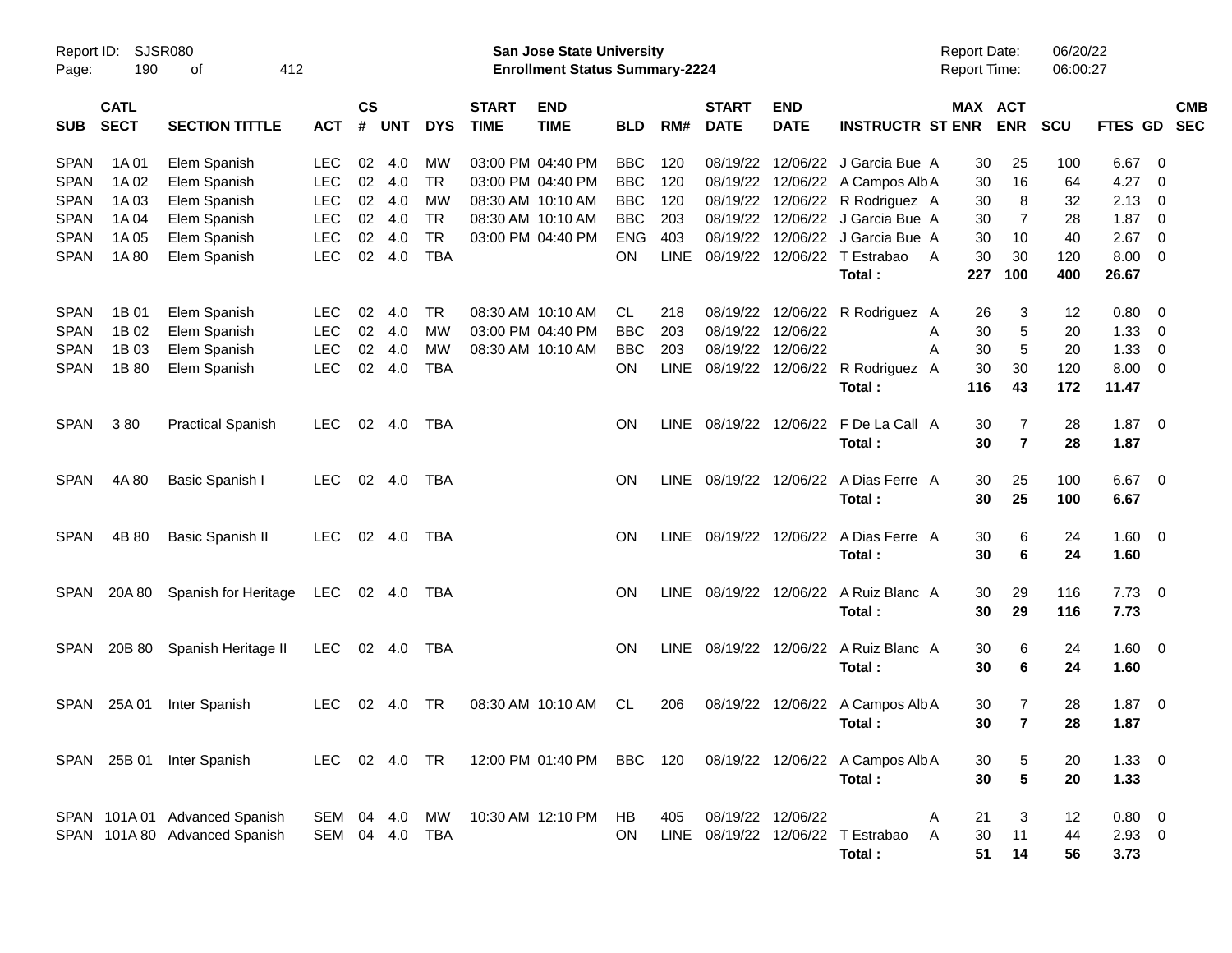| Page:      | Report ID: SJSR080<br>191  | 412<br>οf                                                                                          |                   |                    |                   |                       |                             | <b>San Jose State University</b><br><b>Enrollment Status Summary-2224</b> |                         |                    |                             |                                |                                                                                                      | <b>Report Date:</b><br><b>Report Time:</b> |                                                          | 06/20/22<br>06:00:27 |                                                 |                          |
|------------|----------------------------|----------------------------------------------------------------------------------------------------|-------------------|--------------------|-------------------|-----------------------|-----------------------------|---------------------------------------------------------------------------|-------------------------|--------------------|-----------------------------|--------------------------------|------------------------------------------------------------------------------------------------------|--------------------------------------------|----------------------------------------------------------|----------------------|-------------------------------------------------|--------------------------|
| <b>SUB</b> | <b>CATL</b><br><b>SECT</b> | <b>SECTION TITTLE</b>                                                                              | <b>ACT</b>        | $\mathsf{cs}$<br># | <b>UNT</b>        | <b>DYS</b>            | <b>START</b><br><b>TIME</b> | <b>END</b><br><b>TIME</b>                                                 | <b>BLD</b>              | RM#                | <b>START</b><br><b>DATE</b> | <b>END</b><br><b>DATE</b>      | <b>INSTRUCTR ST ENR</b>                                                                              |                                            | MAX ACT<br><b>ENR</b>                                    | <b>SCU</b>           | <b>FTES GD</b>                                  | <b>CMB</b><br><b>SEC</b> |
|            |                            | SPAN 101B 01 Advanced Spanish<br>SPAN 101B 80 Advanced Spanish                                     | SEM<br>SEM        | 04                 | 4.0<br>04 4.0     | МW<br><b>TBA</b>      |                             | 01:30 PM 03:10 PM                                                         | CL.<br><b>ON</b>        | 206<br><b>LINE</b> | 08/19/22                    | 12/06/22                       | 08/19/22 12/06/22 T Estrabao<br>Total:                                                               | Α<br>A                                     | 30<br>0<br>7<br>30<br>$\overline{7}$<br>60               | 0<br>28<br>28        | 0.00<br>$1.87 \ 0$<br>1.87                      | $\overline{\phantom{0}}$ |
|            |                            | SPAN 102A 01 Spanish Culture                                                                       | <b>LEC</b>        | 02                 | 4.0               | МW                    |                             | 12:00 PM 01:15 PM                                                         | <b>SH</b>               | 240                |                             |                                | 08/19/22 12/06/22 F De La Call A<br>Total:                                                           |                                            | 30<br>8<br>30<br>8                                       | 32<br>32             | $2.13 \quad 0$<br>2.13                          |                          |
|            |                            | SPAN 102B 01 Hisp Amer Culture<br>SPAN 102B 02 Hisp Amer Culture<br>SPAN 102B 03 Hisp Amer Culture | SEM<br>SEM<br>SEM | 04<br>04<br>04     | 3.0<br>3.0<br>3.0 | МW<br><b>TR</b><br>МW |                             | 09:00 AM 10:15 AM<br>03:00 PM 04:15 PM<br>12:00 PM 01:15 PM               | CL.<br><b>SH</b><br>CL. | 206<br>240<br>206  | 08/19/22                    |                                | 12/06/22 T Estrabao<br>08/19/22 12/06/22 R Rodriguez A<br>08/19/22 12/06/22 A lacomini-B A<br>Total: | $\mathsf{A}$                               | 13<br>30<br>$\overline{7}$<br>30<br>10<br>30<br>90<br>30 | 39<br>21<br>30<br>90 | 2.60 0<br>$1.40 \quad 0$<br>$2.00 \t 0$<br>6.00 |                          |
|            | SPAN 11080                 | Spanish Morphology                                                                                 | <b>LEC</b>        |                    | 02 4.0            | TBA                   |                             |                                                                           | <b>ON</b>               | LINE               |                             | 08/19/22 12/06/22 A Long       | Total:                                                                                               | A                                          | 30<br>20<br>30<br>20                                     | 80<br>80             | 5.67 5<br>5.67                                  |                          |
|            | SPAN 115 01                | Intro Lit Studies                                                                                  | <b>LEC</b>        | 02                 | 4.0               | <b>TR</b>             |                             | 01:30 PM 02:45 PM                                                         | <b>BBC</b>              | 203                |                             |                                | 08/19/22 12/06/22 C Samuelson A<br>Total:                                                            |                                            | 30<br>11<br>30<br>11                                     | 44<br>44             | $3.00$ 1<br>3.00                                |                          |
|            |                            | SPAN 120A 80 Spanish Literature I                                                                  | <b>LEC</b>        |                    | 02 4.0            | TBA                   |                             |                                                                           | <b>ON</b>               | LINE               |                             | 08/19/22 12/06/22 C Bacich     | Total:                                                                                               | A                                          | 30<br>15<br>30<br>15                                     | 60<br>60             | 4.20 3<br>4.20                                  |                          |
|            |                            | SPAN 140A 80 Spanish Amer Lit                                                                      | <b>LEC</b>        |                    | 02 4.0            | TBA                   |                             |                                                                           | <b>ON</b>               | LINE               |                             |                                | 08/19/22 12/06/22 V Fernandez A<br>Total:                                                            |                                            | 30<br>15<br>30<br>15                                     | 60<br>60             | 4.33 5<br>4.33                                  |                          |
|            | SPAN 20180                 | Modern Spanish                                                                                     | SEM 05 4.0        |                    |                   | TBA                   |                             |                                                                           | <b>ON</b>               |                    |                             | LINE 08/19/22 12/06/22 A Long  | Total:                                                                                               | Α                                          | 15<br>7<br>15<br>$\overline{7}$                          | 28<br>28             | 2.3377<br>2.33                                  |                          |
|            | SPAN 202 80                | Sem Hisp Civ Cult                                                                                  | SEM 05 4.0        |                    |                   | TBA                   |                             |                                                                           | <b>ON</b>               |                    |                             |                                | LINE 08/19/22 12/06/22 V Fernandez A<br>Total:                                                       |                                            | 15<br>6<br>15<br>6                                       | 24<br>24             | $2.00\quad 6$<br>2.00                           |                          |
|            | SPAN 298 01                | <b>Special Study</b>                                                                               | <b>SUP</b>        |                    | 78 1.0            | TBA                   |                             |                                                                           | <b>ON</b>               | LINE               |                             |                                | 08/19/22 12/06/22 V Fernandez A<br>Total:                                                            |                                            | 10<br>0<br>10<br>$\mathbf 0$                             | 0<br>0               | $0.00 \t 0$<br>0.00                             |                          |
| TAG        | 1A 01                      | Elementary Tagalog I LEC 02 4.0 T 03:00 PM 04:40 PM CL 216 08/19/22 12/06/22 E Borbon              |                   |                    |                   |                       |                             |                                                                           |                         |                    |                             |                                | Total:                                                                                               | A                                          | 30<br>21<br>30<br>21                                     | 84<br>84             | $5.60$ 0<br>5.60                                |                          |
| TAG        | 1B 01                      | Elementary Tagalog I LEC 02 4.0 T                                                                  |                   |                    |                   |                       |                             | 05:00 PM 06:40 PM CL                                                      |                         |                    |                             | 216 08/19/22 12/06/22 E Borbon | Total:                                                                                               | A                                          | 30<br>0<br>30<br>0                                       | 0<br>0               | $0.00 \t 0$<br>0.00                             |                          |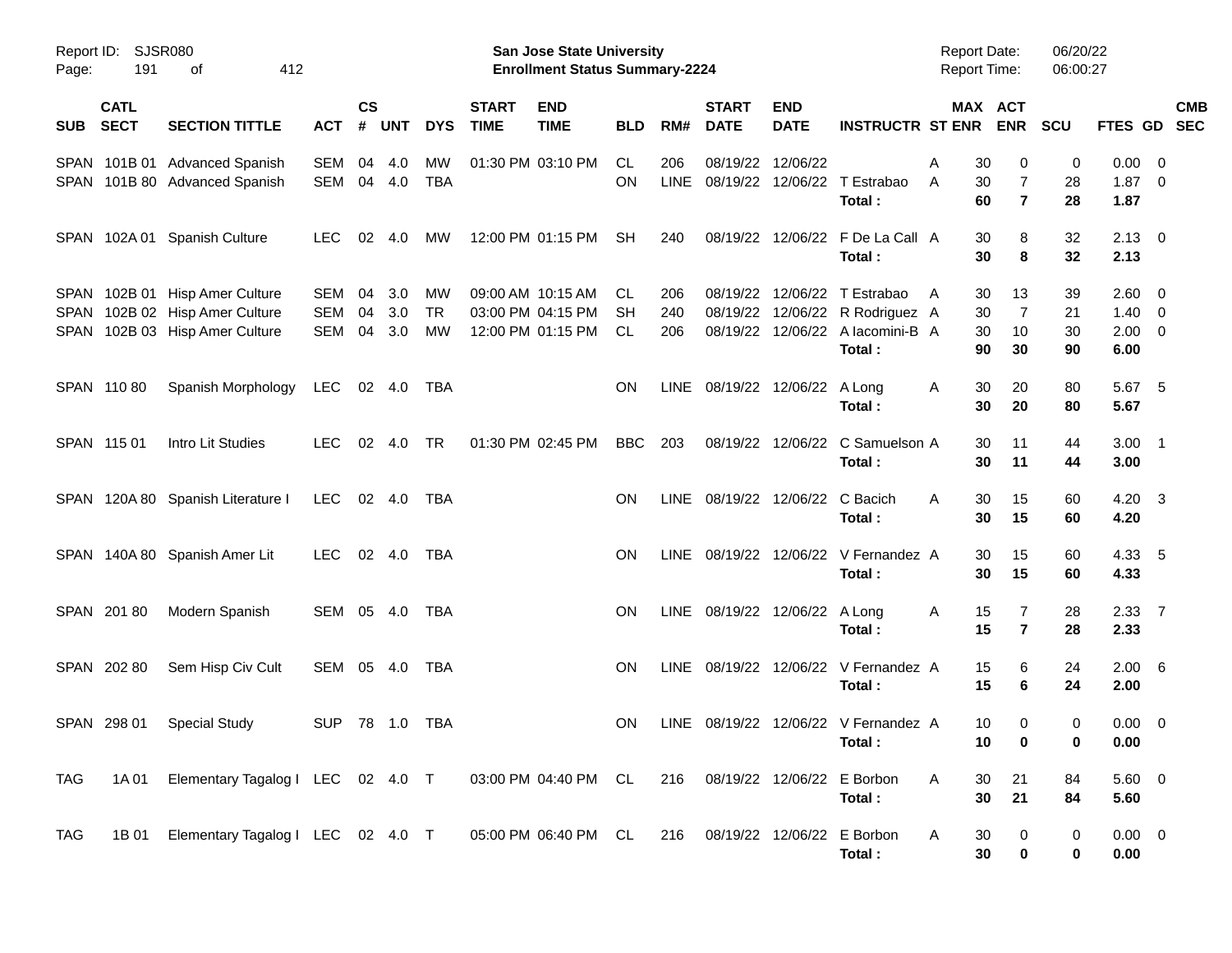| Page:       | SJSR080<br>Report ID:<br>412<br>192<br>0f |                                          |            |                |            |            |                             | <b>San Jose State University</b><br><b>Enrollment Status Summary-2224</b> |            |     |                                                  |                                                |                         |                           | <b>Report Date:</b><br><b>Report Time:</b> |                           | 06/20/22<br>06:00:27              |                |                          |                          |
|-------------|-------------------------------------------|------------------------------------------|------------|----------------|------------|------------|-----------------------------|---------------------------------------------------------------------------|------------|-----|--------------------------------------------------|------------------------------------------------|-------------------------|---------------------------|--------------------------------------------|---------------------------|-----------------------------------|----------------|--------------------------|--------------------------|
| <b>SUB</b>  | <b>CATL</b><br><b>SECT</b>                | <b>SECTION TITTLE</b>                    | <b>ACT</b> | <b>CS</b><br># | <b>UNT</b> | <b>DYS</b> | <b>START</b><br><b>TIME</b> | <b>END</b><br><b>TIME</b>                                                 | <b>BLD</b> | RM# | <b>START</b><br><b>DATE</b>                      | <b>END</b><br><b>DATE</b>                      | <b>INSTRUCTR ST ENR</b> |                           | MAX                                        | ACT<br><b>ENR</b>         | <b>SCU</b>                        | <b>FTES GD</b> |                          | <b>CMB</b><br><b>SEC</b> |
| <b>VIET</b> | 1A 01                                     | Elem Vietnamese                          | <b>SEM</b> | 04             | 4.0        | $\top$     |                             | 03:00 PM 05:30 PM                                                         | CL.        | 206 | 08/19/22                                         | 12/06/22                                       | H Le<br>Total:          | A                         | 20<br>20                                   | 20<br>20                  | 80<br>80                          | 5.33<br>5.33   | $\overline{\phantom{0}}$ |                          |
|             | Department :                              | <b>World Languages &amp; Literatures</b> |            |                |            |            |                             |                                                                           |            |     | <b>Lower Division:</b><br><b>Upper Division:</b> | Department Total:<br><b>Graduate Division:</b> |                         | 2415<br>1506<br>839<br>70 | 832<br>557<br>256<br>19                    | 3209<br>2228<br>919<br>62 | 218.27<br>148.60<br>64.60<br>5.07 |                |                          |                          |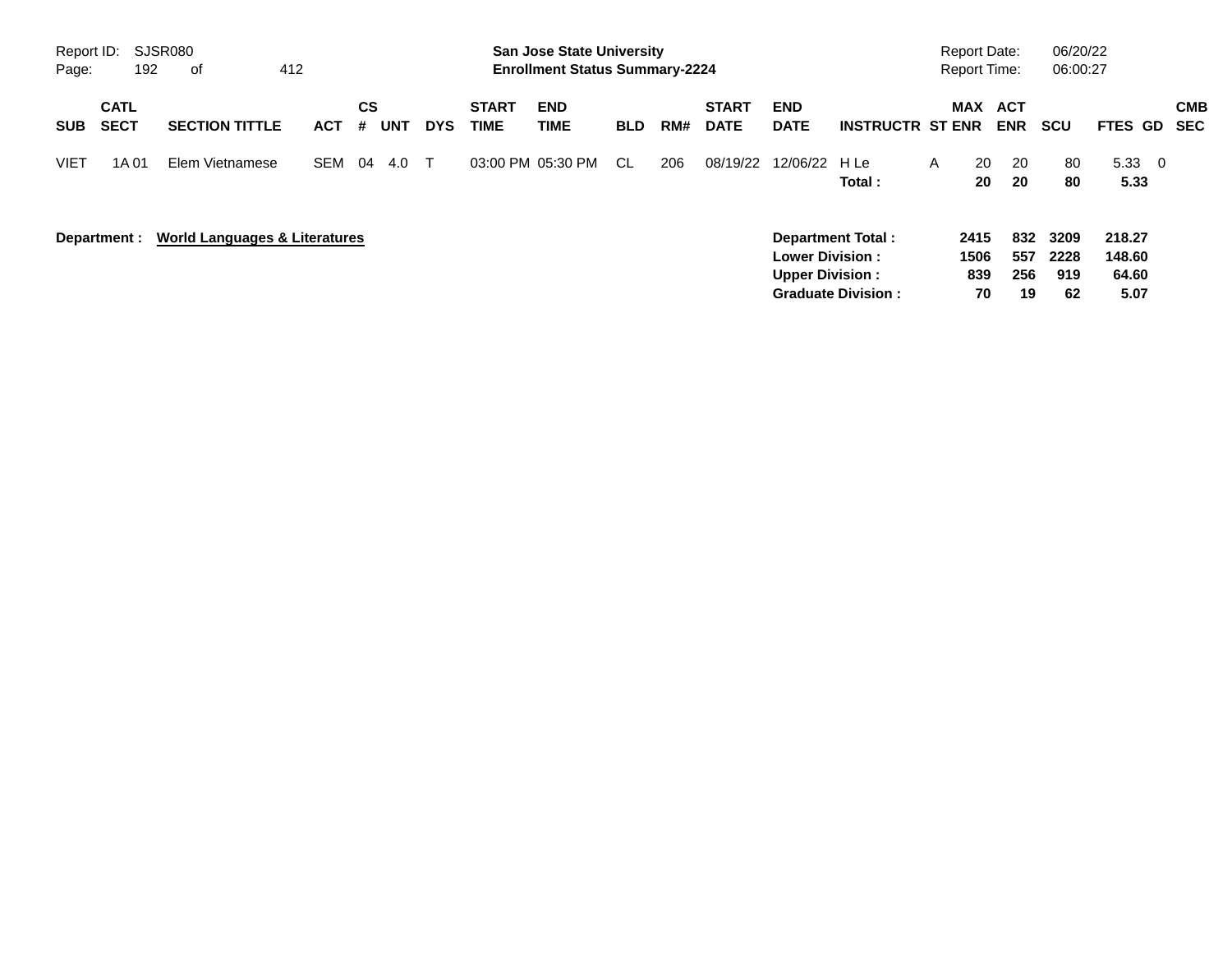| Report ID:<br>Page: | 193                        | SJSR080<br>412<br>οf                                  |            |                    |            |                |                             | San Jose State University<br><b>Enrollment Status Summary-2224</b> |            |             |                                    |                           |                                      |   | <b>Report Date:</b><br>Report Time: |                       | 06/20/22<br>06:00:27 |                        |                          |                          |
|---------------------|----------------------------|-------------------------------------------------------|------------|--------------------|------------|----------------|-----------------------------|--------------------------------------------------------------------|------------|-------------|------------------------------------|---------------------------|--------------------------------------|---|-------------------------------------|-----------------------|----------------------|------------------------|--------------------------|--------------------------|
| <b>SUB</b>          | <b>CATL</b><br><b>SECT</b> | <b>SECTION TITTLE</b>                                 | <b>ACT</b> | $\mathsf{cs}$<br># | <b>UNT</b> | <b>DYS</b>     | <b>START</b><br><b>TIME</b> | <b>END</b><br><b>TIME</b>                                          | <b>BLD</b> | RM#         | <b>START</b><br><b>DATE</b>        | <b>END</b><br><b>DATE</b> | <b>INSTRUCTR ST ENR</b>              |   |                                     | MAX ACT<br><b>ENR</b> | <b>SCU</b>           | FTES GD                |                          | <b>CMB</b><br><b>SEC</b> |
| <b>College</b>      | Department :               | <b>Humanities &amp; the Arts</b><br><b>Humanities</b> |            |                    |            |                |                             |                                                                    |            |             |                                    |                           |                                      |   |                                     |                       |                      |                        |                          |                          |
| AMS                 | 1A 01                      | Amer Cultures 1877                                    | <b>LEC</b> | 01                 | 0.0        | МW             |                             | 12:00 PM 01:15 PM                                                  | WSQ        | 109         | 08/19/22                           |                           | 12/06/22 S Moultry                   | A | 32                                  | 6                     | 18                   | 0.00                   | - 0                      |                          |
| AMS                 | 1A 02                      | Amer Cultures 1877                                    | <b>SEM</b> | 05                 | 6.0        | MW             |                             | 01:30 PM 02:45 PM                                                  | <b>DMH</b> | 226B        | 08/19/22                           |                           | 12/06/22 S Moultry                   | Α | 32                                  | 6                     | 18                   | 2.40                   | - 0                      |                          |
| AMS                 | 1A 03                      | Amer Cultures 1877                                    | <b>LEC</b> | 01                 | 0.0        | МW             |                             | 12:00 PM 01:15 PM                                                  | <b>WSQ</b> | 109         | 08/19/22                           |                           | 12/06/22 A Cushner                   | Α | 32                                  | 0                     | 0                    | 0.00                   | - 0                      |                          |
| AMS                 | 1A 04                      | Amer Cultures 1877                                    | <b>SEM</b> | 05                 | 6.0        | MW             |                             | 01:30 PM 02:45 PM                                                  | <b>BBC</b> | 125         | 08/19/22                           |                           | 12/06/22 A Cushner                   | Α | 32                                  | 0                     | 0                    | 0.00                   | 0                        |                          |
| AMS                 | 1A 05                      | Amer Cultures 1877                                    | <b>LEC</b> | 01                 | 0.0        | MW             |                             | 12:00 PM 01:15 PM                                                  | <b>WSQ</b> | 109         | 08/19/22                           |                           | 12/06/22 J Georges                   | Α | 32                                  | 16                    | 48                   | 0.00                   | - 0                      |                          |
| AMS                 | 1A 06                      | Amer Cultures 1877                                    | <b>SEM</b> | 05                 | 6.0        | MW             |                             | 01:30 PM 02:45 PM                                                  | SН         | 240         | 08/19/22                           |                           | 12/06/22 J Georges                   | A | 32                                  | 16                    | 48                   | 6.40                   | - 0                      |                          |
| AMS                 | 1A 80                      | Amer Cultures 1877                                    | <b>LEC</b> | 01                 | 0.0        | <b>TR</b>      |                             | 10:30 AM 11:45 AM                                                  | ΟN         | <b>LINE</b> | 08/19/22                           |                           | 12/06/22 M Moore                     | Α | 32                                  | $\overline{7}$        | 21                   | 0.00                   | 0                        |                          |
| AMS                 | 1A 81                      | Amer Cultures 1877                                    | <b>SEM</b> | 05                 | 6.0        | R              |                             | 12:00 PM 01:15 PM                                                  | ΟN         | <b>LINE</b> | 08/19/22                           |                           | 12/06/22 M Moore                     | Α | 32                                  | $\overline{7}$        | 21                   | 2.80                   | 0                        |                          |
| AMS                 | 1A 82                      | Amer Cultures 1877                                    | <b>LEC</b> | 01                 | 0.0        | <b>TR</b>      |                             | 10:30 AM 11:45 AM                                                  | ΟN         | <b>LINE</b> | 08/19/22                           |                           | 12/06/22 J Georges                   | Α | 32                                  | 16                    | 48                   | 0.00                   | 0                        |                          |
| AMS                 | 1A83                       | Amer Cultures 1877                                    | <b>SEM</b> | 05                 | 6.0        | R              |                             | 12:00 PM 01:15 PM                                                  | ΟN         | <b>LINE</b> | 08/19/22                           | 12/06/22                  | J Georges                            | Α | 32                                  | 16                    | 48                   | 6.40                   | - 0                      |                          |
| AMS                 | 1A 84                      | Amer Cultures 1877                                    | <b>LEC</b> | 01                 | 0.0        | <b>TR</b>      |                             | 10:30 AM 11:45 AM                                                  | ΟN         | <b>LINE</b> | 08/19/22                           | 12/06/22 V Lo             |                                      | Α | 32                                  | 3                     | 9                    | 0.00                   | $\overline{\mathbf{0}}$  |                          |
| AMS                 | 1A 85                      | Amer Cultures 1877                                    | <b>SEM</b> | 05                 | 6.0        | R              |                             | 12:00 PM 01:15 PM                                                  | ΟN         | LINE        |                                    | 08/19/22 12/06/22 V Lo    |                                      | Α | 32                                  | 3                     | 9                    | 1.20                   | - 0                      |                          |
|                     |                            |                                                       |            |                    |            |                |                             |                                                                    |            |             |                                    |                           | Total :                              |   | 384                                 | 96                    | 288                  | 19.20                  |                          |                          |
| AMS                 | 1B 80                      | Am Cults 1877-Pres                                    | <b>LEC</b> | 01                 | 0.0        | <b>TR</b>      |                             | 01:30 PM 02:45 PM                                                  | ΟN         | <b>LINE</b> |                                    | 08/19/22 12/06/22 V Lo    |                                      | Α | 32                                  | 10                    | 30                   | $0.00 \t 0$            |                          |                          |
| AMS                 | 1B 81                      | Am Cults 1877-Pres                                    | <b>SEM</b> | 05                 | 6.0        | $\top$         |                             | 03:00 PM 04:15 PM                                                  | ΟN         | <b>LINE</b> | 08/19/22                           | 12/06/22                  | V Lo                                 | Α | 32                                  | 10                    | 30                   | 4.00                   | - 0                      |                          |
| AMS                 | 1B 82                      | Am Cults 1877-Pres                                    | <b>LEC</b> | 01                 | 0.0        | <b>TR</b>      |                             | 01:30 PM 02:45 PM                                                  | ΟN         | <b>LINE</b> | 08/19/22                           | 12/06/22                  | R Kling                              | Α | 32                                  | 32                    | 96                   | 0.00                   | 0                        |                          |
| AMS                 | 1B 83                      | Am Cults 1877-Pres                                    | <b>SEM</b> | 05                 | 6.0        | R              |                             | 03:00 PM 04:15 PM                                                  | ΟN         | <b>LINE</b> | 08/19/22                           | 12/06/22                  | R Kling                              | A | 32                                  | 32                    | 96                   | 12.80                  | 0                        |                          |
| AMS                 | 1B 84                      | Am Cults 1877-Pres                                    | <b>LEC</b> | 01                 | 0.0        | <b>TR</b>      |                             | 01:30 PM 02:45 PM                                                  | ΟN         | LINE.       | 08/19/22                           | 12/06/22                  | J Gonzalez                           | A | 32                                  | 8                     | 24                   | 0.00                   | 0                        |                          |
| AMS                 | 1B 85                      | Am Cults 1877-Pres                                    | <b>SEM</b> | 05                 | 6.0        | $\top$         |                             | 03:00 PM 04:15 PM                                                  | ON         | LINE        | 08/19/22                           | 12/06/22                  | J Gonzalez                           | A | 32                                  | 8                     | 24                   | 3.20                   | - 0                      |                          |
|                     |                            |                                                       |            |                    |            |                |                             |                                                                    |            |             |                                    |                           | Total:                               |   | 192                                 | 100                   | 300                  | 20.00                  |                          |                          |
|                     |                            |                                                       |            |                    |            |                |                             |                                                                    |            |             |                                    |                           |                                      |   |                                     |                       |                      |                        |                          |                          |
| AMS                 | 10 01                      | Stories Make America LEC                              |            | 02                 | 3.0        | TR             |                             | 01:30 PM 02:45 PM                                                  | CL.        | 306         | 08/19/22                           |                           | 12/06/22 S Moultry                   | A | 26                                  | 6                     | 18                   | 1.20                   | $\overline{\mathbf{0}}$  |                          |
| AMS                 | 1080                       | Stories Make America LEC                              |            | 02                 | 3.0        | MW             |                             | 04:30 PM 05:45 PM                                                  | ΟN         | LINE.       |                                    | 08/19/22 12/06/22         | S Brown                              | А | 26                                  | 22                    | 66                   | 4.40                   | $\overline{\phantom{0}}$ |                          |
|                     |                            |                                                       |            |                    |            |                |                             |                                                                    |            |             |                                    |                           | Total:                               |   | 52                                  | 28                    | 84                   | 5.60                   |                          |                          |
| AMS                 | 139 01                     | Animals & Society                                     | <b>SEM</b> | 05                 | 3.0        | MW             |                             | 10:30 AM 11:45 AM                                                  | CL.        | 306         | 08/19/22                           | 12/06/22                  | D Rivers                             | A | 26                                  | 26                    | 78                   | 5.20                   | $\overline{\phantom{0}}$ |                          |
| AMS                 | 139 02                     | Animals & Society                                     | <b>SEM</b> | 05                 | 3.0        | TR             |                             | 01:30 PM 02:45 PM                                                  | <b>DMH</b> | 226B        | 08/19/22                           | 12/06/22                  | P lyer                               | A | 26                                  | 26                    | 78                   | 5.20                   | $\overline{\mathbf{0}}$  |                          |
| AMS                 | 139 03                     | Animals & Society                                     | <b>SEM</b> | 05                 | 3.0        | <b>TR</b>      |                             | 10:30 AM 11:45 AM                                                  | DMH        | 226B        | 08/19/22                           | 12/06/22                  |                                      | Α | 26                                  | 26                    | 78                   | 5.20                   | $\overline{\phantom{0}}$ |                          |
| AMS                 | 139 80                     | Animals & Society                                     | SEM 05 3.0 |                    |            | МW             |                             | 01:30 PM 02:45 PM                                                  | ON         |             | LINE 08/19/22 12/06/22 S Brown     |                           |                                      | A | 26                                  | 26                    | 78                   | 5.20                   | $\overline{\phantom{0}}$ |                          |
| AMS                 | 13981                      | Animals & Society                                     | SEM 05 3.0 |                    |            | МW             |                             | 01:30 PM 02:45 PM                                                  | <b>ON</b>  |             |                                    |                           | LINE 08/19/22 12/06/22 J Ormsbee     | A | 26                                  | 8                     | 24                   | 1.60 0                 |                          |                          |
|                     |                            |                                                       |            |                    |            |                |                             |                                                                    |            |             |                                    |                           | Total:                               |   |                                     | 130 112               | 336                  | 22.40                  |                          |                          |
| AMS                 | 159 01                     | Nat & World Cult                                      | SEM 05 3.0 |                    |            | $\mathsf{R}$   |                             | 04:30 PM 07:15 PM                                                  |            |             | DMH 226B 08/19/22 12/06/22 S Brown |                           |                                      | A | 32                                  | 14                    | 42                   | $2.80 \t 0 \t C$       |                          |                          |
|                     | ENVS 159 01                | Nat & World Cult                                      | SEM        |                    | 05 3.0     | R              |                             | 04:30 PM 07:15 PM                                                  |            |             | DMH 226B 08/19/22 12/06/22 S Brown |                           |                                      | A | 0                                   | 2                     | 6                    | $0.40 \quad 0 \quad C$ |                          |                          |
| HUM                 | 159 01                     | Nat & World Cult                                      | SEM 05 3.0 |                    |            | $\mathsf{R}$   |                             | 04:30 PM 07:15 PM                                                  |            |             | DMH 226B 08/19/22 12/06/22 S Brown |                           |                                      | A | $\boldsymbol{0}$                    | $\mathbf{1}$          | 3                    | $0.20 \t 0 C$          |                          |                          |
| AMS                 | 15980                      | Nat & World Cult                                      |            |                    |            | SEM 05 3.0 TBA |                             |                                                                    | <b>ON</b>  |             |                                    |                           | LINE 08/19/22 12/06/22 T LeVasseur A |   | 32                                  | 21                    | 63                   | 4.20 0 C               |                          |                          |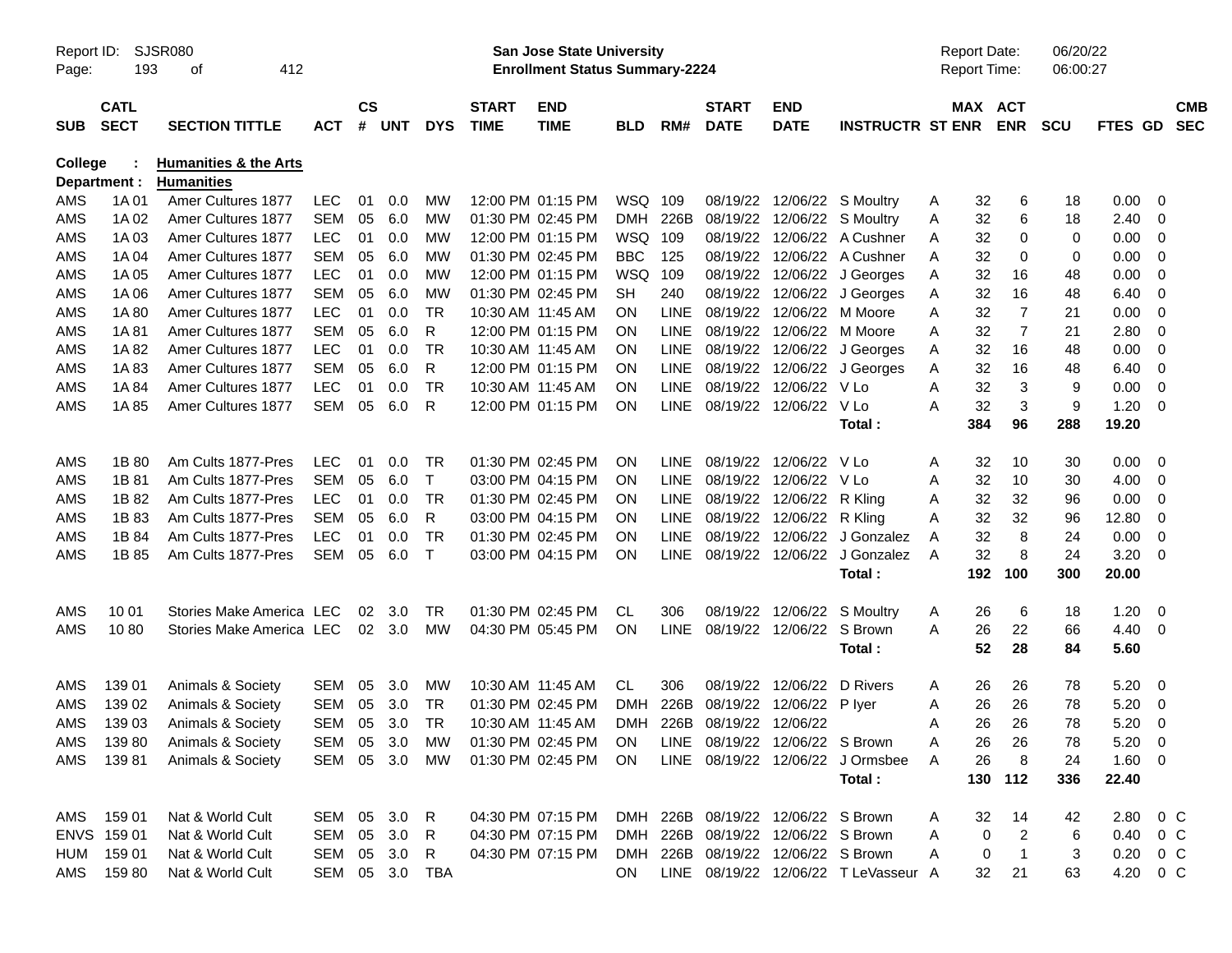| Report ID:<br>Page: | 194                        | SJSR080<br>412<br>οf      |               |                    |            |            |                             | San Jose State University<br><b>Enrollment Status Summary-2224</b> |            |             |                             |                             |                             | <b>Report Date:</b><br><b>Report Time:</b> |              |                       | 06/20/22<br>06:00:27 |                |                          |  |
|---------------------|----------------------------|---------------------------|---------------|--------------------|------------|------------|-----------------------------|--------------------------------------------------------------------|------------|-------------|-----------------------------|-----------------------------|-----------------------------|--------------------------------------------|--------------|-----------------------|----------------------|----------------|--------------------------|--|
| <b>SUB</b>          | <b>CATL</b><br><b>SECT</b> | <b>SECTION TITTLE</b>     | <b>ACT</b>    | $\mathsf{cs}$<br># | <b>UNT</b> | <b>DYS</b> | <b>START</b><br><b>TIME</b> | <b>END</b><br><b>TIME</b>                                          | <b>BLD</b> | RM#         | <b>START</b><br><b>DATE</b> | <b>END</b><br><b>DATE</b>   | <b>INSTRUCTR ST ENR</b>     |                                            |              | MAX ACT<br><b>ENR</b> | <b>SCU</b>           | FTES GD        | <b>CMB</b><br><b>SEC</b> |  |
| <b>ENVS</b>         | 15980                      | Nat & World Cult          | <b>SEM</b>    | 05                 | 3.0        | <b>TBA</b> |                             |                                                                    | <b>ON</b>  | <b>LINE</b> | 08/19/22                    |                             | 12/06/22 T LeVasseur A      |                                            | 0            | 6                     | 18                   | 1.20           | 0 <sup>o</sup>           |  |
| <b>HUM</b>          | 15980                      | Nat & World Cult          | <b>SEM</b>    | 05                 | 3.0        | <b>TBA</b> |                             |                                                                    | <b>ON</b>  | <b>LINE</b> | 08/19/22                    |                             | 12/06/22 T LeVasseur A      |                                            | 0            | 5                     | 15                   | 1.00           | 0 <sup>o</sup>           |  |
| AMS                 | 15981                      | Nat & World Cult          | <b>SEM</b>    | 05                 | 3.0        | <b>TBA</b> |                             |                                                                    | ON         | <b>LINE</b> | 08/19/22                    | 12/06/22                    | T LeVasseur A               |                                            | 32           | 18                    | 54                   | 3.60           | 0 <sup>o</sup>           |  |
| <b>ENVS</b>         | 15981                      | Nat & World Cult          | <b>SEM</b>    | 05                 | 3.0        | <b>TBA</b> |                             |                                                                    | ON         | <b>LINE</b> | 08/19/22                    |                             | 12/06/22 T LeVasseur A      |                                            | 0            | $\overline{7}$        | 21                   | 1.40           | 0 <sup>o</sup>           |  |
| <b>HUM</b>          | 15981                      | Nat & World Cult          | <b>SEM</b>    | 05                 | 3.0        | <b>TBA</b> |                             |                                                                    | ΟN         | <b>LINE</b> | 08/19/22                    |                             | 12/06/22 T LeVasseur A      |                                            | 0            | 3                     | 9                    | 0.60           | 0 <sup>o</sup>           |  |
| AMS                 | 15982                      | Nat & World Cult          | <b>SEM</b>    | 05                 | 3.0        | <b>TR</b>  |                             | 10:30 AM 11:45 AM                                                  | <b>ON</b>  | <b>LINE</b> | 08/19/22                    |                             | 12/06/22 J Ormsbee          | A                                          | 32           | 5                     | 15                   | 1.00           | 0 <sup>o</sup>           |  |
| <b>ENVS</b>         | 15982                      | Nat & World Cult          | <b>SEM</b>    | 05                 | 3.0        | <b>TR</b>  |                             | 10:30 AM 11:45 AM                                                  | <b>ON</b>  | <b>LINE</b> | 08/19/22                    |                             | 12/06/22 J Ormsbee          | A                                          | 0            | 2                     | 6                    | 0.45           | 1 C                      |  |
| <b>HUM</b>          | 15982                      | Nat & World Cult          | <b>SEM</b>    | 05                 | 3.0        | <b>TR</b>  |                             | 10:30 AM 11:45 AM                                                  | <b>ON</b>  | LINE        | 08/19/22                    |                             | 12/06/22 J Ormsbee          | A                                          | 0            | 0                     | 0                    | 0.00           | 0 <sup>o</sup>           |  |
|                     |                            |                           |               |                    |            |            |                             |                                                                    |            |             |                             |                             | Total:                      |                                            | 128          | 84                    | 252                  | 16.85          |                          |  |
| AMS                 | 17980                      | Amer Pop Culture          | <b>SEM</b>    | 05                 | 3.0        | R          |                             | 09:00 AM 10:15 AM                                                  | ON         | <b>LINE</b> | 08/19/22                    | 12/06/22                    | J Gonzalez                  | A                                          | 32           | 17                    | 51                   | 3.40           | 0 <sup>o</sup>           |  |
| <b>HUM</b>          | 17980                      | Amer Pop Culture          | <b>SEM</b>    | 05                 | 3.0        | R          |                             | 09:00 AM 10:15 AM                                                  | OΝ         | <b>LINE</b> | 08/19/22                    |                             | 12/06/22 J Gonzalez         | A                                          | 0            | $\overline{4}$        | 12                   | 0.85           | 1 C                      |  |
|                     |                            |                           |               |                    |            |            |                             |                                                                    |            |             |                             |                             | Total:                      |                                            | 32           | 21                    | 63                   | 4.25           |                          |  |
| AMS                 | 180 01                     | <b>Individual Studies</b> | <b>SUP</b>    | 78                 | 1.0        | <b>TBA</b> |                             |                                                                    | <b>ON</b>  | <b>LINE</b> | 08/19/22                    | 12/06/22                    | J Ormsbee                   | A                                          | 1            | 0                     | 0                    | $0.00 \t 0$    |                          |  |
| AMS                 | 180 02                     | <b>Individual Studies</b> | <b>SUP</b>    | 78                 | 2.0        | <b>TBA</b> |                             |                                                                    | <b>ON</b>  | <b>LINE</b> | 08/19/22                    |                             | 12/06/22 J Ormsbee          | A                                          | 1            | 0                     | 0                    | $0.00 \t 0$    |                          |  |
| AMS                 | 180 03                     | <b>Individual Studies</b> | <b>SUP</b>    | 78                 | 3.0        | <b>TBA</b> |                             |                                                                    | <b>ON</b>  | LINE        | 08/19/22                    |                             | 12/06/22 J Ormsbee          | A                                          | $\mathbf{1}$ | 0                     | 0                    | $0.00 \t 0$    |                          |  |
|                     |                            |                           |               |                    |            |            |                             |                                                                    |            |             |                             |                             | Total:                      |                                            | 3            | $\bf{0}$              | 0                    | 0.00           |                          |  |
| CA                  | 60 01                      | <b>Creativity Matters</b> | <b>LEC</b>    | 02                 | 3.0        | $\top$     |                             | 03:00 PM 05:45 PM                                                  | <b>DMH</b> | 226B        | 08/19/22                    | 12/06/22                    | G Muriera                   | A                                          | 26           | 2                     | 6                    | $0.40 \ 0$     |                          |  |
| CA                  | 60 02                      | <b>Creativity Matters</b> | <b>LEC</b>    | 02                 | 3.0        | R          |                             | 03:00 PM 05:45 PM                                                  | <b>BBC</b> | 125         | 08/19/22                    | 12/06/22                    | J Murphy                    | A                                          | 26           | 3                     | 9                    | $0.60 \quad 0$ |                          |  |
| CA                  | 60 80                      | <b>Creativity Matters</b> | <b>LEC</b>    | 02                 | 3.0        | <b>TBA</b> |                             |                                                                    | <b>ON</b>  | <b>LINE</b> | 08/19/22                    | 12/06/22                    | E Linden                    | A                                          | 26           | 26                    | 78                   | 5.20           | $\overline{\phantom{0}}$ |  |
| СA                  | 6081                       | <b>Creativity Matters</b> | <b>LEC</b>    | 02                 | 3.0        | MW         |                             | 01:30 PM 02:45 PM                                                  | <b>ON</b>  | LINE        | 08/19/22                    | 12/06/22   lannoli          |                             | Α                                          | 26           | $\overline{7}$        | 21                   | $1.40 \ 0$     |                          |  |
|                     |                            |                           |               |                    |            |            |                             |                                                                    |            |             |                             |                             | Total:                      |                                            | 104          | 38                    | 114                  | 7.60           |                          |  |
| CA                  | 70 01                      | Vis & Media Arts          | LEC.          | 04                 | 3.0        | $\top$     |                             | 04:30 PM 07:15 PM                                                  | ART        | 206         | 08/19/22                    | 12/06/22                    | G Muriera                   | A                                          | 25           | 7                     | 21                   | $1.40 \ 0$     |                          |  |
|                     |                            |                           |               |                    |            |            |                             |                                                                    |            |             |                             |                             | Total:                      |                                            | 25           | $\overline{7}$        | 21                   | 1.40           |                          |  |
| CA                  | 75 01                      | Perf Arts K8 Teach        | SEM           | 05                 | 3.0        | M          |                             | 05:45 PM 08:30 PM                                                  | <b>MUS</b> | 210         | 08/19/22                    | 12/06/22                    | K Ireland D'                | A                                          | 26           | 3                     | 9                    | $0.60 \quad 0$ |                          |  |
|                     |                            |                           |               |                    |            |            |                             |                                                                    |            |             |                             |                             | Total:                      |                                            | 26           | 3                     | 9                    | 0.60           |                          |  |
| CA                  | 95 01                      | Queer Arts                | <b>LEC</b>    |                    | 02 3.0 TR  |            |                             | 10:30 AM 11:45 AM CL                                               |            | 306         |                             | 08/19/22 12/06/22 LAIder    |                             | Α                                          | 26           | 14                    | 42                   | $2.80\quad 0$  |                          |  |
| CA                  | 95 02                      | Queer Arts                | <b>LEC</b>    |                    | 02 3.0     | TR         |                             | 12:00 PM 01:15 PM CL                                               |            | 306         |                             | 08/19/22 12/06/22 L Alder   |                             | A                                          | 26           | 19                    | 57                   | $3.80\ 0$      |                          |  |
| CA                  | 95 03                      | Queer Arts                | <b>LEC</b>    |                    | 02 3.0     | M          |                             | 03:00 PM 04:15 PM                                                  |            |             |                             | 08/19/22 12/06/22 L Alder   |                             | A                                          | 26           | 13                    | 39                   | $2.60 \t 0$    |                          |  |
| CA                  | 95 04                      | Queer Arts                | <b>LEC</b>    |                    | 02 3.0 R   |            |                             | 03:00 PM 04:15 PM                                                  |            |             |                             |                             | 08/19/22 12/06/22 S Moultry | Α                                          | 26           | 3                     | 9                    | $0.60 \quad 0$ |                          |  |
|                     |                            |                           |               |                    |            |            |                             |                                                                    |            |             |                             |                             | Total:                      |                                            | 104          | 49                    | 147                  | 9.80           |                          |  |
| CA                  | 172 01                     | Arts in US Society        | LEC           |                    | 01 3.0 MW  |            |                             | 12:00 PM 01:15 PM                                                  | ENG 403    |             |                             | 08/19/22 12/06/22 C Jeffrey |                             | A                                          | 32           | 13                    | 39                   |                | 2.60 0 C                 |  |
|                     | ENGL 172 01                | Arts in US Society        | LEC 01 3.0 MW |                    |            |            |                             | 12:00 PM 01:15 PM                                                  | ENG 403    |             |                             | 08/19/22 12/06/22 C Jeffrey |                             | Α                                          | $\mathbf 0$  | $\mathbf 0$           | 0                    |                | $0.00 \t 0 C$            |  |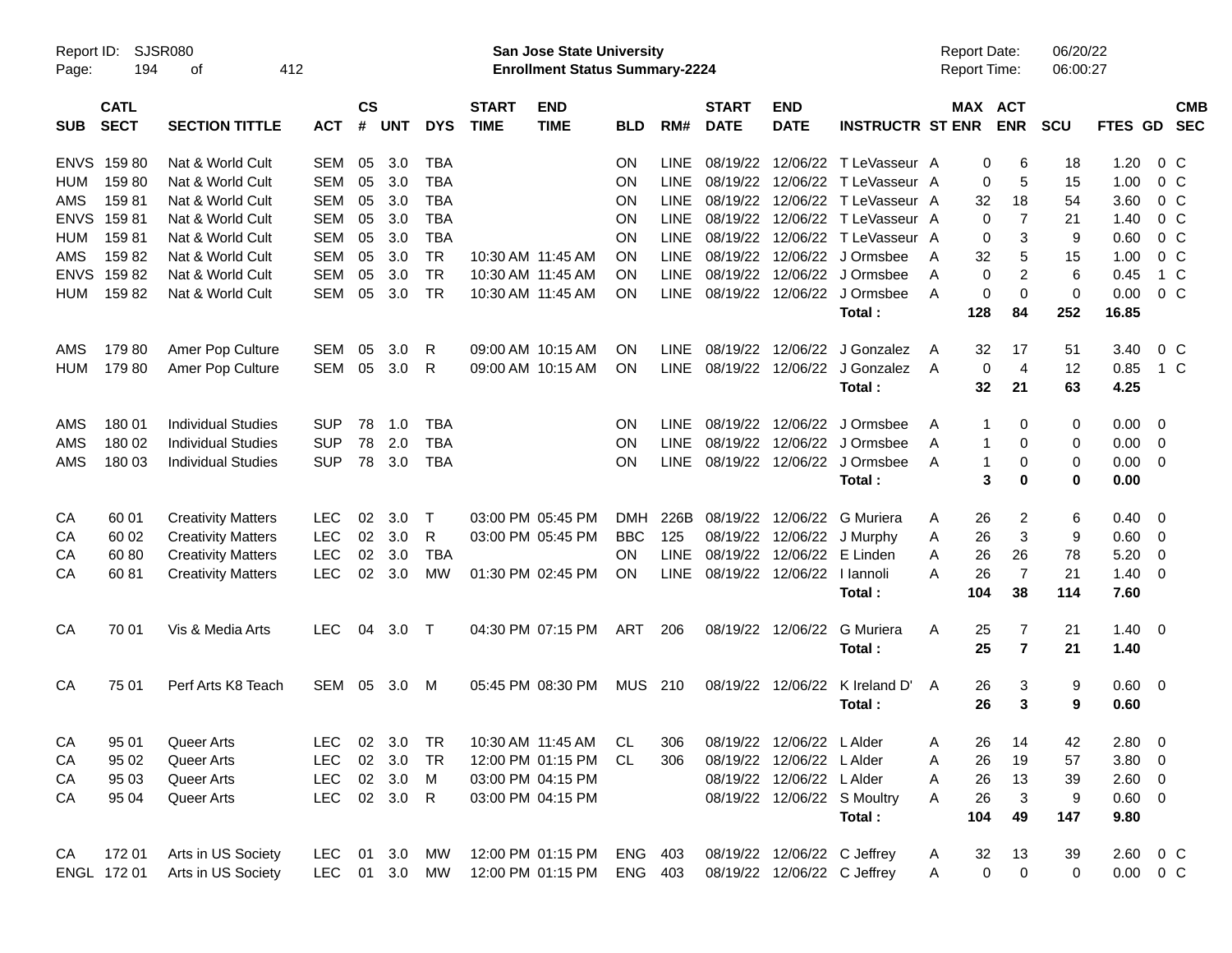| Report ID:<br>Page: | 195                        | SJSR080<br>412<br>οf      |              |                    |            |            |                             | San Jose State University<br><b>Enrollment Status Summary-2224</b> |            |             |                                |                           |                                 | <b>Report Date:</b><br>Report Time: |                           | 06/20/22<br>06:00:27 |                |                          |                          |
|---------------------|----------------------------|---------------------------|--------------|--------------------|------------|------------|-----------------------------|--------------------------------------------------------------------|------------|-------------|--------------------------------|---------------------------|---------------------------------|-------------------------------------|---------------------------|----------------------|----------------|--------------------------|--------------------------|
| <b>SUB</b>          | <b>CATL</b><br><b>SECT</b> | <b>SECTION TITTLE</b>     | <b>ACT</b>   | $\mathsf{cs}$<br># | <b>UNT</b> | <b>DYS</b> | <b>START</b><br><b>TIME</b> | <b>END</b><br><b>TIME</b>                                          | <b>BLD</b> | RM#         | <b>START</b><br><b>DATE</b>    | <b>END</b><br><b>DATE</b> | <b>INSTRUCTR ST ENR</b>         |                                     | MAX ACT<br><b>ENR</b>     | <b>SCU</b>           | FTES GD        |                          | <b>CMB</b><br><b>SEC</b> |
|                     | MUSC 172 01                | Arts in US Society        | <b>LEC</b>   | 01                 | 3.0        | MW         |                             | 12:00 PM 01:15 PM                                                  | <b>ENG</b> | 403         | 08/19/22                       |                           | 12/06/22 C Jeffrey              | Α                                   | 0<br>-1                   | 3                    | 0.20           | $0\,C$                   |                          |
| TA                  | 17201                      | Arts in US Society        | <b>LEC</b>   | 01                 | 3.0        | <b>MW</b>  |                             | 12:00 PM 01:15 PM                                                  | <b>ENG</b> | 403         | 08/19/22                       | 12/06/22                  | C Jeffrey                       | Α                                   | 0<br>0                    | 0                    | 0.00           | 0 <sup>o</sup>           |                          |
| CА                  | 17280                      | Arts in US Society        | <b>LEC</b>   | 01                 | 3.0        | M          |                             | 12:00 PM 01:15 PM                                                  | OΝ         | <b>LINE</b> | 08/19/22                       | 12/06/22                  | E Linden                        | 32<br>Α                             | 20                        | 60                   | 4.00           | 0 <sup>o</sup>           |                          |
|                     | ENGL 172 80                | Arts in US Society        | <b>LEC</b>   | 01                 | 3.0        | M          |                             | 12:00 PM 01:15 PM                                                  | ΟN         | <b>LINE</b> | 08/19/22                       |                           | 12/06/22 E Linden               | Α                                   | 0<br>3                    | 9                    | 0.60           | 0 <sup>o</sup>           |                          |
|                     | MUSC 172 80                | Arts in US Society        | <b>LEC</b>   | 01                 | 3.0        | M          |                             | 12:00 PM 01:15 PM                                                  | ΟN         | <b>LINE</b> | 08/19/22                       |                           | 12/06/22 E Linden               | Α                                   | 2<br>0                    | 6                    | 0.40           | 0 <sup>o</sup>           |                          |
| TA                  | 172 80                     | Arts in US Society        | <b>LEC</b>   | 01                 | 3.0        | M          |                             | 12:00 PM 01:15 PM                                                  | ΟN         | <b>LINE</b> | 08/19/22                       |                           | 12/06/22 E Linden               | Α                                   | $6\phantom{1}6$<br>0      | 18                   | 1.20           | 0 <sup>o</sup>           |                          |
| CA                  | 17281                      | Arts in US Society        | <b>LEC</b>   | 01                 | 3.0        | W          |                             | 04:30 PM 05:45 PM                                                  | ΟN         | <b>LINE</b> | 08/19/22                       |                           | 12/06/22 E Linden               | Α<br>32                             | 22                        | 66                   | 4.40           | 0 <sup>o</sup>           |                          |
|                     | ENGL 172 81                | Arts in US Society        | <b>LEC</b>   | 01                 | 3.0        | W          |                             | 04:30 PM 05:45 PM                                                  | ΟN         | <b>LINE</b> | 08/19/22                       |                           | 12/06/22 E Linden               | Α                                   | $\mathbf 0$<br>6          | 18                   | 1.20           | 0 <sup>o</sup>           |                          |
|                     | MUSC 172 81                | Arts in US Society        | <b>LEC</b>   | 01                 | 3.0        | W          |                             | 04:30 PM 05:45 PM                                                  | ΟN         | <b>LINE</b> | 08/19/22                       | 12/06/22                  | E Linden                        | Α                                   | 2<br>0                    | 6                    | 0.40           | $0\,C$                   |                          |
| TA                  | 17281                      | Arts in US Society        | <b>LEC</b>   | 01                 | 3.0        | W          |                             | 04:30 PM 05:45 PM                                                  | ON         | LINE        | 08/19/22                       |                           | 12/06/22 E Linden               | A                                   | $\mathbf 0$<br>0          | 0                    | 0.00           | 0 <sup>o</sup>           |                          |
|                     |                            |                           |              |                    |            |            |                             |                                                                    |            |             |                                |                           | Total:                          | 96                                  | 75                        | 225                  | 15.00          |                          |                          |
| CA                  | 17380                      | Cont World Arts           | <b>LEC</b>   | 01                 | 3.0        | М          |                             | 04:30 PM 05:45 PM                                                  | ΟN         | <b>LINE</b> | 08/19/22                       | 12/06/22                  | E Linden                        | 32<br>Α                             | 10                        | 30                   | 2.00           | $0\,$ C                  |                          |
|                     | ENGL 173 80                | Cont World Arts           | <b>LEC</b>   | 01                 | 3.0        | М          |                             | 04:30 PM 05:45 PM                                                  | OΝ         | <b>LINE</b> | 08/19/22                       | 12/06/22                  | E Linden                        | Α                                   | 0<br>$\overline{4}$       | 12                   | 0.80           | 0 <sup>o</sup>           |                          |
|                     | MUSC 173 80                | <b>Cont World Arts</b>    | <b>LEC</b>   | 01                 | 3.0        | M          |                             | 04:30 PM 05:45 PM                                                  | ΟN         | <b>LINE</b> | 08/19/22                       | 12/06/22                  | E Linden                        | Α                                   | 5<br>0                    | 15                   | 1.00           | 0 <sup>o</sup>           |                          |
| TA                  | 17380                      | <b>Cont World Arts</b>    | <b>LEC</b>   | 01                 | 3.0        | М          |                             | 04:30 PM 05:45 PM                                                  | ON         | LINE        | 08/19/22                       |                           | 12/06/22 E Linden               | A                                   | $\overline{c}$<br>0       | 6                    | 0.40           | 0 <sup>o</sup>           |                          |
|                     |                            |                           |              |                    |            |            |                             |                                                                    |            |             |                                |                           | Total:                          | 32                                  | 21                        | 63                   | 4.20           |                          |                          |
| CA                  | 175 01                     | <b>Creative Process</b>   | SEM          | 05                 | 3.0        | $\top$     |                             | 03:00 PM 05:45 PM                                                  | <b>BBC</b> | 125         | 08/19/22                       | 12/06/22                  | <b>B</b> Jamrus                 | 26<br>Α                             | 5                         | 15                   | 1.00           | $\overline{\phantom{0}}$ |                          |
|                     |                            |                           |              |                    |            |            |                             |                                                                    |            |             |                                |                           | Total:                          | 26                                  | 5                         | 15                   | 1.00           |                          |                          |
| CA                  | 17701                      | Arts for Teaching         | <b>SEM</b>   | 05                 | 3.0        | MW         |                             | 09:00 AM 10:15 AM                                                  | DMH        | 226B        | 08/19/22                       |                           | 12/06/22 G Muriera              | 26<br>A                             | 12                        | 36                   | $2.40 \quad 0$ |                          |                          |
| CA                  | 17702                      | Arts for Teaching         | <b>SEM</b>   |                    | 3.0        |            |                             |                                                                    |            |             |                                |                           |                                 | Х                                   | 0<br>0                    | 0                    | 0.00           | $\overline{\mathbf{0}}$  |                          |
| СA                  | 17703                      | Arts for Teaching         | <b>SEM</b>   | 05                 | 3.0        | R          |                             | 09:00 AM 10:15 AM                                                  |            |             | 08/19/22                       |                           | 12/06/22 G Muriera              | A<br>26                             | 13                        | 39                   | 2.60           | $\mathbf 0$              |                          |
| СA                  | 17780                      | Arts for Teaching         | <b>SEM</b>   | 05                 | 3.0        | F          |                             | 01:00 PM 02:15 PM                                                  | ON         | LINE        | 08/19/22                       |                           | 12/06/22 K Kratochvil<br>Total: | 26<br>$\overline{A}$<br>78          | 22<br>47                  | 66<br>141            | 4.45<br>9.45   | $\overline{1}$           |                          |
| CA                  | 180 01                     | <b>Individual Studies</b> | <b>SUP</b>   | 78                 | 1.0        | <b>TBA</b> |                             |                                                                    | ON         | <b>LINE</b> | 08/19/22                       | 12/06/22 S Riley          |                                 | A                                   | $\mathbf{1}$<br>0         | 0                    | 0.00           | $\overline{\phantom{0}}$ |                          |
| CA                  | 180 02                     | <b>Individual Studies</b> | <b>SUP</b>   | 78                 | 2.0        | <b>TBA</b> |                             |                                                                    | ON         | <b>LINE</b> | 08/19/22                       | 12/06/22 S Riley          |                                 | Α                                   | $\mathbf{1}$<br>0         | 0                    | 0.00           | $\overline{\mathbf{0}}$  |                          |
| CA                  | 180 03                     | <b>Individual Studies</b> | <b>SUP</b>   | 78                 | 3.0        | <b>TBA</b> |                             |                                                                    | ON         | <b>LINE</b> | 08/19/22                       | 12/06/22 S Riley          |                                 | Α                                   | $\mathbf{1}$<br>0         | 0                    | 0.00           | 0                        |                          |
| CA                  | 180 04                     | <b>Individual Studies</b> | <b>SUP</b>   | 78                 | 4.0        | <b>TBA</b> |                             |                                                                    | ΟN         | LINE        | 08/19/22                       | 12/06/22 S Riley          |                                 | A                                   | $\mathbf{1}$<br>$\Omega$  | 0                    | 0.00           | 0                        |                          |
|                     |                            |                           |              |                    |            |            |                             |                                                                    |            |             |                                |                           | Total :                         |                                     | 4<br>0                    | 0                    | 0.00           |                          |                          |
| CA                  | 190 01                     | Field Work-Intern         | <b>SUP</b>   | 78                 | 1.0        | <b>TBA</b> |                             |                                                                    | ON         |             | LINE 08/19/22 12/06/22 S Riley |                           |                                 | A                                   | 1<br>0                    | 0                    | $0.00 \t 0$    |                          |                          |
| CA                  | 190 02                     | Field Work-Intern         | <b>SUP</b>   | 78                 | 2.0        | <b>TBA</b> |                             |                                                                    | ON         | LINE        | 08/19/22                       | 12/06/22 S Riley          |                                 | Α                                   | $\pmb{0}$<br>$\mathbf{1}$ | 0                    | $0.00 \t 0$    |                          |                          |
| CA                  | 190 03                     | Field Work-Intern         | <b>SUP</b>   |                    | 78 3.0     | <b>TBA</b> |                             |                                                                    | <b>ON</b>  | LINE        | 08/19/22                       | 12/06/22 S Riley          |                                 | Α                                   | $\mathbf{1}$<br>$\pmb{0}$ | 0                    | $0.00 \t 0$    |                          |                          |
|                     |                            |                           |              |                    |            |            |                             |                                                                    |            |             |                                |                           | Total:                          |                                     | 3<br>0                    | 0                    | 0.00           |                          |                          |
| CA                  | 194 01                     | <b>Community Arts</b>     | SEM 05 3.0 T |                    |            |            |                             | 03:00 PM 05:45 PM                                                  | CL.        | 306         | 08/19/22                       |                           | 12/06/22 W McCraw               | 26<br>A                             | 8                         | 24                   | 1.60 0         |                          |                          |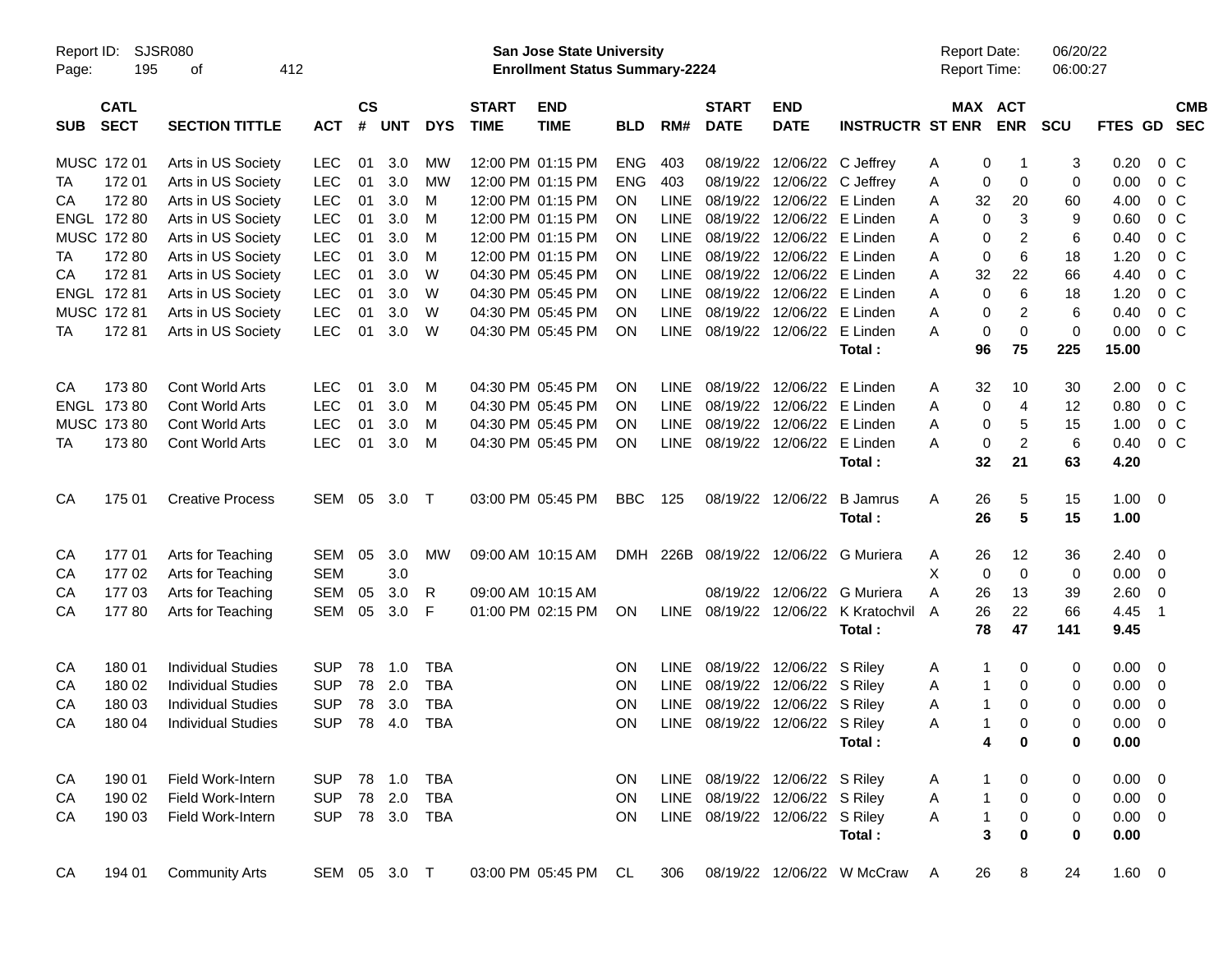| Report ID:<br>Page: | SJSR080<br>196             | 412<br>оf                   |               |                |            |            |                             | San Jose State University<br><b>Enrollment Status Summary-2224</b> |            |             |                             |                           |                                  | Report Date:<br>Report Time: |                         | 06/20/22<br>06:00:27 |               |                         |                          |
|---------------------|----------------------------|-----------------------------|---------------|----------------|------------|------------|-----------------------------|--------------------------------------------------------------------|------------|-------------|-----------------------------|---------------------------|----------------------------------|------------------------------|-------------------------|----------------------|---------------|-------------------------|--------------------------|
| <b>SUB</b>          | <b>CATL</b><br><b>SECT</b> | <b>SECTION TITTLE</b>       | <b>ACT</b>    | <b>CS</b><br># | <b>UNT</b> | <b>DYS</b> | <b>START</b><br><b>TIME</b> | <b>END</b><br><b>TIME</b>                                          | <b>BLD</b> | RM#         | <b>START</b><br><b>DATE</b> | <b>END</b><br><b>DATE</b> | <b>INSTRUCTR ST ENR</b>          |                              | MAX ACT<br><b>ENR</b>   | <b>SCU</b>           | FTES GD       |                         | <b>CMB</b><br><b>SEC</b> |
|                     |                            |                             |               |                |            |            |                             |                                                                    |            |             |                             |                           | Total:                           | 26                           | 8                       | 24                   | 1.60          |                         |                          |
| HUM                 | 1A 01                      | Hum Hon OriginAgEmpLEC      |               | 01             | 6.0        | <b>TR</b>  |                             | 09:00 AM 10:15 AM                                                  | WSQ 109    |             | 08/19/22                    | 12/06/22                  | C Jeffrey                        | 32<br>A                      | 0                       | 0                    | 0.00          | 0                       |                          |
| <b>HUM</b>          | 1A 02                      | Hum Hon OriginAgEmpSEM      |               | 05             | 0.0        | <b>TR</b>  | 10:30 AM 11:45 AM           |                                                                    | <b>SH</b>  | 240         | 08/19/22                    | 12/06/22                  | C Jeffrey                        | 32<br>A                      | 0                       | 0                    | 0.00          | 0                       |                          |
| <b>HUM</b>          | 1A03                       | Hum Hon OriginAgEmpLEC      |               | 01             | 6.0        | <b>TR</b>  |                             | 09:00 AM 10:15 AM                                                  | WSQ        | 109         | 08/19/22                    | 12/06/22                  | M Okin                           | 32<br>Α                      | 1                       | 3                    | 0.40          | 0                       |                          |
| <b>HUM</b>          | 1A 04                      | Hum Hon OriginAgEmpSEM      |               | 05             | 0.0        | <b>TR</b>  | 10:30 AM 11:45 AM           |                                                                    | <b>BBC</b> | 125         | 08/19/22                    | 12/06/22                  | M Okin                           | 32<br>Α                      | 1                       | 3                    | 0.00          | 0                       |                          |
| <b>HUM</b>          | 1A 05                      | Hum Hon OriginAgEmpLEC      |               | 01             | 6.0        | <b>TR</b>  |                             | 09:00 AM 10:15 AM                                                  | WSQ        | 109         | 08/19/22                    | 12/06/22                  | N Friedman-B A                   | 32                           | 0                       | 0                    | 0.00          | 0                       |                          |
| <b>HUM</b>          | 1A 06                      | Hum Hon OriginAgEmpSEM      |               | 05             | 0.0        | <b>TR</b>  | 10:30 AM 11:45 AM           |                                                                    | <b>BBC</b> | 205         | 08/19/22                    | 12/06/22                  | N Friedman-B A                   | 32                           | 0                       | 0                    | 0.00          | 0                       |                          |
| <b>HUM</b>          | 1A 07                      | Hum Hon OriginAgEmpLEC      |               | 01             | 6.0        | <b>TR</b>  |                             | 09:00 AM 10:15 AM                                                  | WSQ        | 109         | 08/19/22                    | 12/06/22 G Smay           |                                  | 32<br>A                      | 0                       | 0                    | 0.00          | 0                       |                          |
| <b>HUM</b>          | 1A 08                      | Hum Hon OriginAgEmpSEM      |               | 05             | 0.0        | <b>TR</b>  | 10:30 AM 11:45 AM           |                                                                    | <b>BBC</b> | 120         | 08/19/22                    | 12/06/22 G Smay           |                                  | 32<br>A                      | 0                       | 0                    | 0.00          | 0                       |                          |
| <b>HUM</b>          | 1A 80                      | Hum Hon OriginAgEmpLEC      |               |                | 6.0        |            |                             |                                                                    |            |             |                             |                           |                                  | Х<br>0                       | 0                       | 0                    | 0.00          | 0                       |                          |
| <b>HUM</b>          | 1A81                       | Hum Hon OriginAgEmpSEM      |               |                | 0.0        |            |                             |                                                                    |            |             |                             |                           |                                  | X<br>0                       | 0                       | 0                    | 0.00          | 0                       |                          |
| <b>HUM</b>          | 1A82                       | Hum Hon OriginAgEmpLEC      |               | 01             | 6.0        | <b>TBA</b> |                             |                                                                    | ON         | <b>LINE</b> | 08/19/22                    | 12/06/22 G Smay           |                                  | 32<br>Α                      | 2                       | 6                    | 0.80          | 0                       |                          |
| <b>HUM</b>          | 1A83                       | Hum Hon OriginAgEmpSEM      |               | 05             | 0.0        | <b>TR</b>  |                             | 03:00 PM 04:15 PM                                                  | ON         | <b>LINE</b> | 08/19/22                    | 12/06/22                  | G Smay                           | 32<br>Α                      | $\overline{\mathbf{c}}$ | 6                    | 0.00          | 0                       |                          |
| <b>HUM</b>          | 1A 84                      | Hum Hon OriginAgEmpLEC      |               | 01             | 6.0        | <b>TBA</b> |                             |                                                                    | ON         | <b>LINE</b> | 08/19/22                    | 12/06/22                  | K Malloy                         | 32<br>Α                      | 1                       | 3                    | 0.40          | 0                       |                          |
| <b>HUM</b>          | 1A85                       | Hum Hon OriginAgEmpSEM      |               | 05             | 0.0        | <b>MW</b>  |                             | 04:30 PM 05:45 PM                                                  | ON         | <b>LINE</b> | 08/19/22                    | 12/06/22                  | K Malloy                         | 32<br>Α                      | 1                       | 3                    | 0.00          | 0                       |                          |
| <b>HUM</b>          | 1A 86                      | Hum Hon OriginAgEmpLEC      |               | 01             | 6.0        | <b>TBA</b> |                             |                                                                    | ON         | <b>LINE</b> | 08/19/22                    | 12/06/22                  | R Kling                          | 32<br>Α                      |                         | 3                    | 0.40          | 0                       |                          |
| <b>HUM</b>          | 1A 87                      | Hum Hon OriginAgEmpSEM      |               | 05             | 0.0        | <b>TR</b>  |                             | 12:00 PM 01:15 PM                                                  | ON         | LINE        | 08/19/22                    | 12/06/22                  | R Kling                          | 32<br>Α                      | 1                       | 3                    | 0.00          | 0                       |                          |
| <b>HUM</b>          | 1A 88                      | Hum Hon OriginAgEmpLEC      |               | 01             | 6.0        | <b>TBA</b> |                             |                                                                    | ON         | <b>LINE</b> | 08/19/22                    | 12/06/22                  |                                  | 32<br>Α                      | 0                       | 0                    | 0.00          | 0                       |                          |
| <b>HUM</b>          | 1A 89                      | Hum Hon OriginAgEmpSEM      |               | 05             | 0.0        | <b>MW</b>  |                             | 05:00 PM 06:15 PM                                                  |            |             | 08/19/22                    | 12/06/22 M Kabir          |                                  | 32<br>Α                      | 0                       | 0                    | 0.00          | 0                       |                          |
|                     |                            |                             |               |                |            |            |                             |                                                                    |            |             |                             |                           | Total:                           | 512                          | 10                      | 30                   | 2.00          |                         |                          |
| HUM                 | 2A 01                      | Hum Honors 2A               | <b>LEC</b>    | 01             | 0.0        | <b>TR</b>  | 10:30 AM 11:45 AM           |                                                                    | WSQ        | 109         | 08/19/22                    | 12/06/22                  | J Lindahl                        | 32<br>Α                      | 14                      | 42                   | 0.00          | 0                       |                          |
| <b>HUM</b>          | 2A 02                      | Hum Honors 2A               | <b>SEM</b>    | 05             | 6.0        | <b>TR</b>  |                             | 12:00 PM 01:15 PM                                                  | <b>SH</b>  | 238         | 08/19/22                    | 12/06/22                  | J Lindahl                        | 32<br>Α                      | 14                      | 42                   | 5.60          | 0                       |                          |
| <b>HUM</b>          | 2A 03                      | Hum Honors 2A               | <b>LEC</b>    | 01             | 0.0        | <b>TR</b>  | 10:30 AM 11:45 AM           |                                                                    | WSQ        | 109         | 08/19/22                    | 12/06/22                  | E Johnson                        | 32<br>Α                      | 10                      | 30                   | 0.00          | 0                       |                          |
| <b>HUM</b>          | 2A 04                      | Hum Honors 2A               | <b>SEM</b>    | 05             | 6.0        | <b>TR</b>  |                             | 12:00 PM 01:15 PM                                                  | <b>BBC</b> | 125         | 08/19/22                    | 12/06/22                  | E Johnson                        | 32<br>Α                      | 10                      | 30                   | 4.00          | 0                       |                          |
| <b>HUM</b>          | 2A 05                      | Hum Honors 2A               | <b>LEC</b>    | 01             | 0.0        | <b>TR</b>  | 10:30 AM 11:45 AM           |                                                                    | WSQ        | 109         | 08/19/22                    | 12/06/22                  | A Zarate                         | 32<br>Α                      | 10                      | 30                   | 0.00          | 0                       |                          |
| <b>HUM</b>          | 2A 06                      | Hum Honors 2A               | <b>SEM</b>    | 05             | 6.0        | <b>TR</b>  |                             | 12:00 PM 01:15 PM                                                  | <b>SH</b>  | 240         | 08/19/22                    | 12/06/22 A Zarate         |                                  | 32<br>Α                      | 10                      | 30                   | 4.00          | 0                       |                          |
|                     |                            |                             |               |                |            |            |                             |                                                                    |            |             |                             |                           | Total:                           | 192                          | 68                      | 204                  | 13.60         |                         |                          |
| <b>HUM</b>          | 80 01                      | Reading the World           | <b>LEC</b>    |                | 04 3.0     | MW         | 10:30 AM 11:45 AM           |                                                                    | DMH        |             |                             |                           | 226B 08/19/22 12/06/22 A Cushner | 26<br>A                      | 5                       | 15                   | 1.00          | $\overline{\mathbf{0}}$ |                          |
|                     | HUM 8080                   | Reading the World           | LEC 04 3.0 TR |                |            |            |                             | 04:30 PM 05:45 PM ON                                               |            |             |                             |                           | LINE 08/19/22 12/06/22 E Johnson | 26<br>A                      | 13                      | 39                   | 2.60 0        |                         |                          |
|                     |                            |                             |               |                |            |            |                             |                                                                    |            |             |                             |                           | Total:                           | 52                           | 18                      | 54                   | 3.60          |                         |                          |
| HUM                 | 95 01                      | <b>Digital Humanities</b>   | SEM 05 3.0 R  |                |            |            |                             | 03:00 PM 05:45 PM                                                  | CL         | 111         |                             | 08/19/22 12/06/22         | M Okin                           | 21<br>A                      | 12                      | 36                   | $2.40 \ 0$    |                         |                          |
|                     |                            |                             |               |                |            |            |                             |                                                                    |            |             |                             |                           | Total:                           | 21                           | 12                      | 36                   | 2.40          |                         |                          |
| HUM                 |                            | 100W 01 Writing: Hum & Arts | SEM           |                | 05 3.0     | TR         |                             | 01:30 PM 02:45 PM                                                  | ENG 403    |             |                             | 08/19/22 12/06/22         | <b>B</b> Walters                 | 26<br>A                      | 13                      | 39                   | 2.60          | $0\,$ C                 |                          |
| AMS                 |                            | 100W 01 Writing: Hum & Arts | SEM 05 3.0    |                |            | TR         |                             | 01:30 PM 02:45 PM                                                  | ENG 403    |             |                             |                           | 08/19/22 12/06/22 B Walters      | $\pmb{0}$<br>Α               | $\pmb{0}$               | 0                    | $0.00 \t 0 C$ |                         |                          |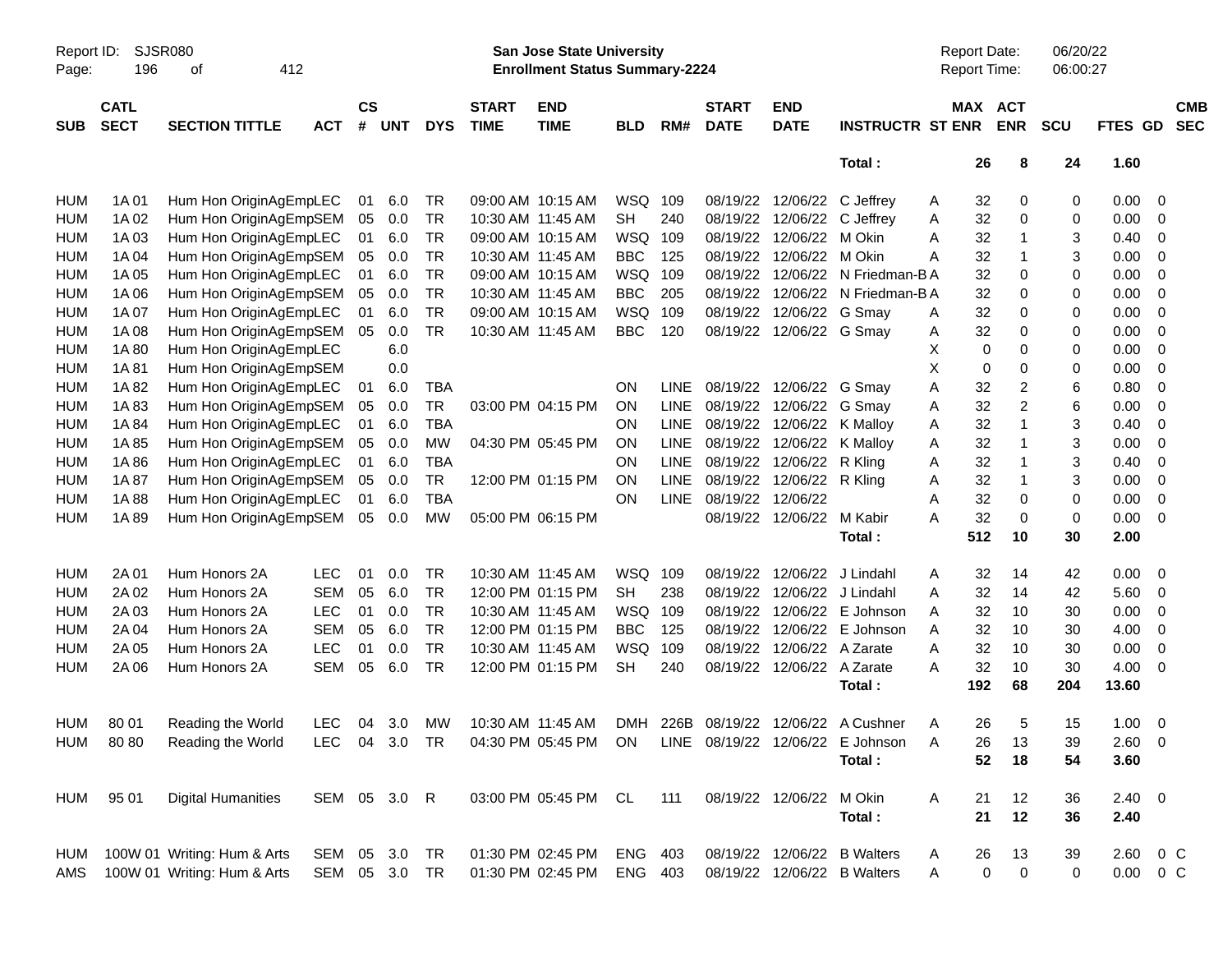| Report ID:<br>Page: | SJSR080<br>197             | 412<br>οf                           |              |                    |            |            |                             | San Jose State University<br><b>Enrollment Status Summary-2224</b> |            |             |                             |                           |                                   | <b>Report Date:</b><br>Report Time: |                       | 06/20/22<br>06:00:27 |                |                          |
|---------------------|----------------------------|-------------------------------------|--------------|--------------------|------------|------------|-----------------------------|--------------------------------------------------------------------|------------|-------------|-----------------------------|---------------------------|-----------------------------------|-------------------------------------|-----------------------|----------------------|----------------|--------------------------|
| <b>SUB</b>          | <b>CATL</b><br><b>SECT</b> | <b>SECTION TITTLE</b>               | <b>ACT</b>   | $\mathsf{cs}$<br># | <b>UNT</b> | <b>DYS</b> | <b>START</b><br><b>TIME</b> | <b>END</b><br><b>TIME</b>                                          | <b>BLD</b> | RM#         | <b>START</b><br><b>DATE</b> | <b>END</b><br><b>DATE</b> | <b>INSTRUCTR ST ENR</b>           |                                     | MAX ACT<br><b>ENR</b> | <b>SCU</b>           | <b>FTES GD</b> | <b>CMB</b><br><b>SEC</b> |
| <b>RELS</b>         |                            | 100W 01 Writing: Hum & Arts         | <b>SEM</b>   | 05                 | 3.0        | TR         |                             | 01:30 PM 02:45 PM                                                  | <b>ENG</b> | 403         | 08/19/22                    | 12/06/22                  | <b>B</b> Walters                  | 0<br>Α                              | 0                     | 0                    | 0.00           | 0 C                      |
| <b>HUM</b>          |                            | 100W 80 Writing: Hum & Arts         | <b>SEM</b>   | 05                 | 3.0        | W          |                             | 01:30 PM 02:45 PM                                                  | OΝ         | <b>LINE</b> | 08/19/22                    | 12/06/22                  |                                   | 26<br>Α                             | 21                    | 63                   | 4.20           | 0 <sup>o</sup>           |
| AMS                 |                            | 100W 80 Writing: Hum & Arts         | <b>SEM</b>   | 05                 | 3.0        | W          |                             | 01:30 PM 02:45 PM                                                  | ΟN         | <b>LINE</b> | 08/19/22                    | 12/06/22                  |                                   | 0<br>Α                              | $\mathbf{1}$          | 3                    | 0.20           | $0\,C$                   |
| <b>RELS</b>         |                            | 100W 80 Writing: Hum & Arts         | <b>SEM</b>   | 05                 | 3.0        | W          |                             | 01:30 PM 02:45 PM                                                  | ON         | LINE        | 08/19/22                    | 12/06/22                  |                                   | Α<br>0                              | $\mathbf 0$           | 0                    | 0.00           | 0 <sup>o</sup>           |
|                     |                            |                                     |              |                    |            |            |                             |                                                                    |            |             |                             |                           | Total:                            | 52                                  | 35                    | 105                  | 7.00           |                          |
| <b>HUM</b>          | 101 01                     | Human Life                          | <b>LEC</b>   | 02                 | 3.0        | MW         |                             | 12:00 PM 01:15 PM                                                  | <b>SH</b>  | 238         | 08/19/22                    | 12/06/22                  | J Ormsbee                         | 32<br>A                             | 6                     | 18                   | 1.20           | $\overline{\phantom{0}}$ |
|                     |                            |                                     |              |                    |            |            |                             |                                                                    |            |             |                             |                           | Total:                            | 32                                  | 6                     | 18                   | 1.20           |                          |
| <b>HUM</b>          | 114 80                     | Legacy of Asia                      | <b>LEC</b>   | 03                 | 3.0        | R          |                             | 01:30 PM 02:45 PM                                                  | ON         | <b>LINE</b> | 08/19/22                    | 12/06/22                  | M Choi                            | 32<br>A                             | 8                     | 24                   | 1.60           | 0 C                      |
|                     | ANTH 114 80                | Legacy of Asia                      | <b>LEC</b>   | 03                 | 3.0        | R          |                             | 01:30 PM 02:45 PM                                                  | ΟN         | <b>LINE</b> | 08/19/22                    | 12/06/22                  | M Choi                            | 0<br>Α                              | 16                    | 48                   | 3.20           | 0 <sup>o</sup>           |
| <b>RELS</b>         | 114 80                     | Legacy of Asia                      | <b>LEC</b>   | 03                 | 3.0        | R          |                             | 01:30 PM 02:45 PM                                                  | ΟN         | <b>LINE</b> | 08/19/22                    | 12/06/22                  | M Choi                            | Α<br>0                              | $\mathbf{1}$          | 3                    | 0.20           | 0 <sup>o</sup>           |
| ASIA                | 114 80                     | Legacy of Asia                      | <b>LEC</b>   | 03                 | 3.0        | R          |                             | 01:30 PM 02:45 PM                                                  | ON         | LINE        | 08/19/22                    | 12/06/22                  | M Choi                            | 0<br>А                              | 7                     | 21                   | 1.40           | 0 <sup>o</sup>           |
|                     |                            |                                     |              |                    |            |            |                             |                                                                    |            |             |                             |                           | Total:                            | 32                                  | 32                    | 96                   | 6.40           |                          |
| <b>HUM</b>          | 128 01                     | <b>Twentieth Century</b>            | <b>LEC</b>   | 02                 | 3.0        | M          |                             | 03:00 PM 04:15 PM                                                  | <b>BBC</b> | 125         | 08/19/22                    | 12/06/22                  | A Cushner                         | 32<br>A                             | 5                     | 15                   | $1.00 \t 0$    |                          |
|                     |                            |                                     |              |                    |            |            |                             |                                                                    |            |             |                             |                           | Total:                            | 32                                  | 5                     | 15                   | 1.00           |                          |
| HUM                 |                            | 177A 80 Advanced Honors             | <b>LEC</b>   | 01                 | 6.0        | <b>TR</b>  |                             | 03:00 PM 04:15 PM                                                  | ON         | <b>LINE</b> | 08/19/22                    | 12/06/22                  | C RostankowsA                     | 42                                  | 13                    | 39                   | 5.20           | $\overline{\phantom{0}}$ |
| HUM                 | 177A 81                    | <b>Advanced Honors</b>              | <b>SEM</b>   | 05                 | 0.0        | <b>TR</b>  |                             | 04:30 PM 05:45 PM                                                  | ΟN         | <b>LINE</b> | 08/19/22                    | 12/06/22                  | C RostankowsA                     | 42                                  | 13                    | 39                   | 0.00           | $\overline{\mathbf{0}}$  |
| HUM                 |                            | 177A 82 Advanced Honors             | <b>LEC</b>   | 01                 | 6.0        | <b>TR</b>  |                             | 03:00 PM 04:15 PM                                                  | ΟN         | <b>LINE</b> | 08/19/22                    | 12/06/22                  | J Lindahl                         | 42<br>Α                             | $\overline{7}$        | 21                   | 2.80           | 0                        |
| HUM                 |                            | 177A 83 Advanced Honors             | <b>SEM</b>   | 05                 | 0.0        | <b>TR</b>  |                             | 04:30 PM 05:45 PM                                                  | ON         | LINE        | 08/19/22                    | 12/06/22 J Lindahl        |                                   | 42<br>А                             | $\overline{7}$        | 21                   | 0.00           | - 0                      |
|                     |                            |                                     |              |                    |            |            |                             |                                                                    |            |             |                             |                           | Total:                            | 168                                 | 40                    | 120                  | 8.00           |                          |
| HUM                 | 180 01                     | <b>Indiv Studies</b>                | <b>SUP</b>   | 78                 | 1.0        | TBA        |                             |                                                                    |            |             | 08/19/22                    | 12/06/22 K Malloy         |                                   | 1<br>A                              | 0                     | 0                    | $0.00 \t 0$    |                          |
| HUM                 | 180 02                     | <b>Indiv Studies</b>                | <b>SUP</b>   | 78                 | 2.0        | <b>TBA</b> |                             |                                                                    |            |             | 08/19/22                    | 12/06/22                  | K Malloy                          | A<br>1                              | 0                     | 0                    | 0.00           | $\overline{\mathbf{0}}$  |
| <b>HUM</b>          | 180 03                     | <b>Indiv Studies</b>                | <b>SUP</b>   | 78                 | 3.0        | <b>TBA</b> |                             |                                                                    |            |             | 08/19/22                    | 12/06/22 K Malloy         |                                   | $\mathbf{1}$<br>A                   | 0                     | 0                    | 0.00           | - 0                      |
|                     |                            |                                     |              |                    |            |            |                             |                                                                    |            |             |                             |                           | Total:                            | 3                                   | 0                     | 0                    | 0.00           |                          |
| HUM                 | 190 01                     | Sr Sem in Hum                       | <b>SEM</b>   | 05                 | 3.0        | M          |                             | 03:00 PM 05:45 PM                                                  | CL.        | 306         | 08/19/22                    | 12/06/22                  | E Johnson                         | 20<br>A                             | 12                    | 36                   | 2.40           | 0 <sup>o</sup>           |
| AMS                 | 190 01                     | Sr Sem in Hum                       | SEM          | 05                 | 3.0        | м          |                             | 03:00 PM 05:45 PM                                                  | CL         | 306         |                             |                           | 08/19/22 12/06/22 E Johnson       | A<br>0                              | $\mathbf 1$           | 3                    | 0.20           | $0\,$ C                  |
|                     | RELS 190 01                | Sr Sem in Hum                       | SEM 05 3.0   |                    |            | M          |                             | 03:00 PM 05:45 PM                                                  | <b>CL</b>  | 306         |                             |                           | 08/19/22 12/06/22 E Johnson       | 0                                   |                       | 3                    |                | $0.20 \t 0 C$            |
| HUM                 | 190 80                     | Sr Sem in Hum                       | SEM          | 05                 | 3.0        | W          |                             | 04:30 PM 07:15 PM                                                  | <b>ON</b>  | <b>LINE</b> |                             |                           | 08/19/22 12/06/22 E Johnson       | 20<br>Α                             | 20                    | 60                   |                | 4.00 0 C                 |
| AMS                 | 190 80                     | Sr Sem in Hum                       | SEM          |                    | 05 3.0     | - W        |                             | 04:30 PM 07:15 PM                                                  | <b>ON</b>  |             |                             |                           | LINE 08/19/22 12/06/22 E Johnson  | 0<br>A                              | 0                     | 0                    |                | $0.00 \t 0 C$            |
|                     | RELS 190 80                | Sr Sem in Hum                       | SEM 05 3.0 W |                    |            |            |                             | 04:30 PM 07:15 PM                                                  | ON         |             |                             |                           | LINE 08/19/22 12/06/22 E Johnson  | A<br>0                              | 0                     | 0                    |                | $0.00 \t 0 C$            |
|                     |                            |                                     |              |                    |            |            |                             |                                                                    |            |             |                             |                           | Total:                            | 40                                  | 34                    | 102                  | 6.80           |                          |
| LSTP                | 10 01                      | Chronicles of Educat LEC 02 3.0     |              |                    |            | МW         |                             | 12:00 PM 01:15 PM                                                  |            |             | DMH 226B 08/19/22 12/06/22  |                           |                                   | 26<br>A                             | 11                    | 33                   | $2.20 \t 0$    |                          |
| <b>LSTP</b>         | 1080                       | Chronicles of Educat LEC 02 3.0 TBA |              |                    |            |            |                             |                                                                    | ON.        |             |                             |                           | LINE 08/19/22 12/06/22 C Alvarado | 26<br>Α                             | 26                    | 78                   | 5.20 0         |                          |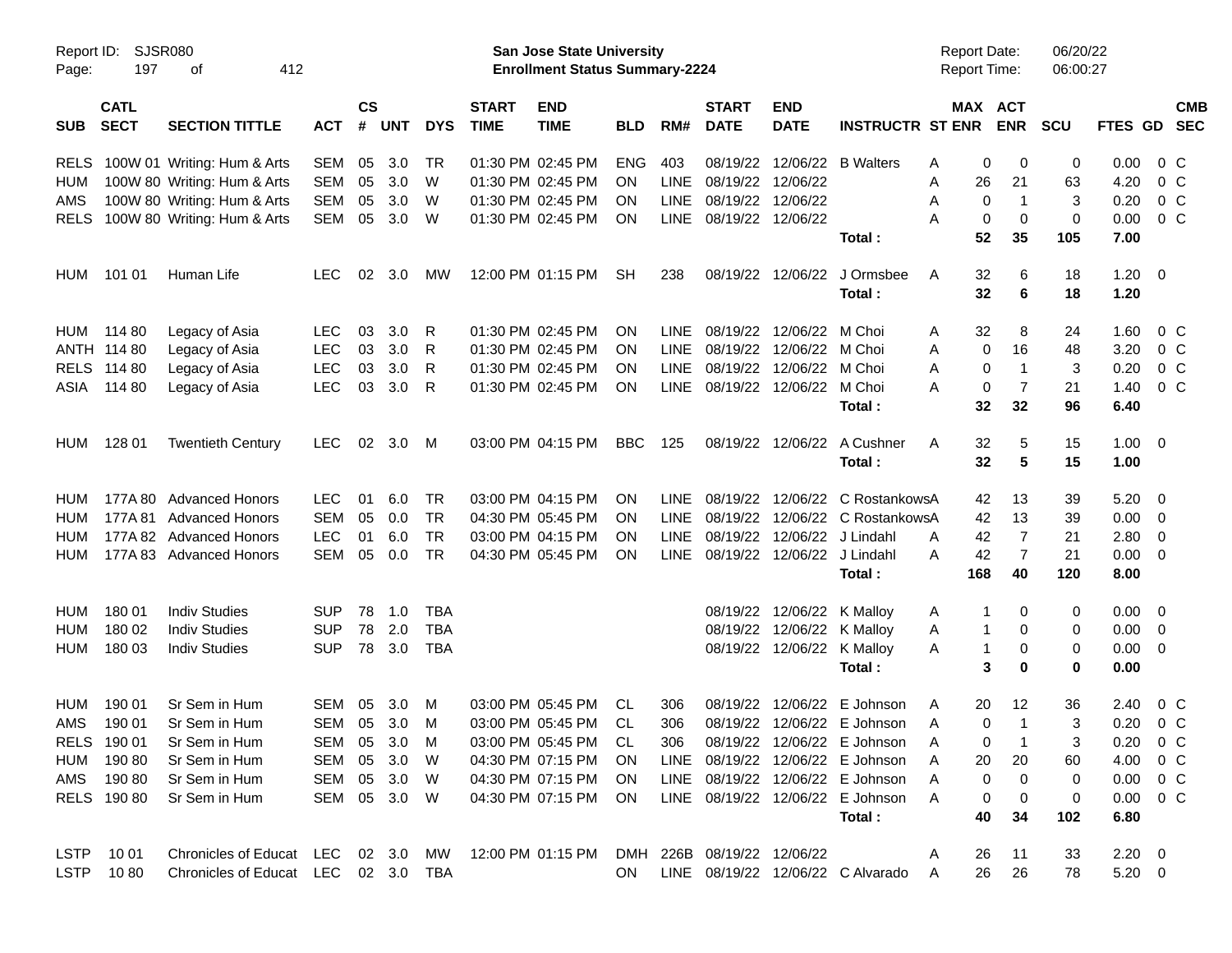| Report ID:<br>Page:                                                   | 198                                                                                       | SJSR080<br>412<br>οf                                                                                                                                                                                     |                                                                                                              |                      |                                                                     |                                               |                             | San Jose State University<br><b>Enrollment Status Summary-2224</b>                                                                                                   |                                                      |                                   |                                              |                                                                |                                                                                                                                                                                                                                          | <b>Report Date:</b><br><b>Report Time:</b>             |                                                                                  | 06/20/22<br>06:00:27                         |                                                              |                                                                                                       |
|-----------------------------------------------------------------------|-------------------------------------------------------------------------------------------|----------------------------------------------------------------------------------------------------------------------------------------------------------------------------------------------------------|--------------------------------------------------------------------------------------------------------------|----------------------|---------------------------------------------------------------------|-----------------------------------------------|-----------------------------|----------------------------------------------------------------------------------------------------------------------------------------------------------------------|------------------------------------------------------|-----------------------------------|----------------------------------------------|----------------------------------------------------------------|------------------------------------------------------------------------------------------------------------------------------------------------------------------------------------------------------------------------------------------|--------------------------------------------------------|----------------------------------------------------------------------------------|----------------------------------------------|--------------------------------------------------------------|-------------------------------------------------------------------------------------------------------|
| <b>SUB</b>                                                            | <b>CATL</b><br><b>SECT</b>                                                                | <b>SECTION TITTLE</b>                                                                                                                                                                                    | <b>ACT</b>                                                                                                   | $\mathsf{cs}$<br>#   | <b>UNT</b>                                                          | <b>DYS</b>                                    | <b>START</b><br><b>TIME</b> | <b>END</b><br><b>TIME</b>                                                                                                                                            | <b>BLD</b>                                           | RM#                               | <b>START</b><br><b>DATE</b>                  | <b>END</b><br><b>DATE</b>                                      | <b>INSTRUCTR ST ENR</b>                                                                                                                                                                                                                  |                                                        | MAX ACT<br><b>ENR</b>                                                            | <b>SCU</b>                                   | FTES GD                                                      | <b>CMB</b><br><b>SEC</b>                                                                              |
| <b>LSTP</b>                                                           | 1081                                                                                      | <b>Chronicles of Educat</b>                                                                                                                                                                              | LEC                                                                                                          | 02                   | 3.0                                                                 | TR                                            |                             | 12:00 PM 01:15 PM                                                                                                                                                    | ON                                                   | <b>LINE</b>                       |                                              | 08/19/22 12/06/22                                              | C Goulding<br>Total:                                                                                                                                                                                                                     | 26<br>A<br>78                                          | 9<br>46                                                                          | 27<br>138                                    | 1.80<br>9.20                                                 | $\overline{\mathbf{0}}$                                                                               |
| <b>LSTP</b><br><b>LSTP</b>                                            | 85A 01<br>85A 80                                                                          | Fieldwork in Hum A<br>Fieldwork in Hum A                                                                                                                                                                 | <b>LEC</b><br><b>LEC</b>                                                                                     | 04<br>04             | 1.0<br>1.0                                                          | $\top$<br>M                                   |                             | 09:00 AM 09:50 AM<br>09:00 AM 09:50 AM                                                                                                                               | SН<br>ΟN                                             | 238<br><b>LINE</b>                | 08/19/22                                     | 12/06/22<br>08/19/22 12/06/22                                  | R Messina<br>M Hood<br>Total:                                                                                                                                                                                                            | 26<br>A<br>26<br>A<br>52                               | 5<br>9<br>14                                                                     | 5<br>9<br>14                                 | 0.33<br>$0.60 \quad 0$<br>0.93                               | 0                                                                                                     |
| <b>LSTP</b>                                                           | 85B 01                                                                                    | Fieldwork in Hum B                                                                                                                                                                                       | <b>LEC</b>                                                                                                   | 04                   | 1.0                                                                 | R                                             |                             | 09:00 AM 09:50 AM                                                                                                                                                    | <b>SH</b>                                            | 238                               |                                              | 08/19/22 12/06/22                                              | R Messina<br>Total:                                                                                                                                                                                                                      | A<br>26<br>26                                          | 10<br>10                                                                         | 10<br>10                                     | 0.67<br>0.67                                                 | $\overline{\mathbf{0}}$                                                                               |
| <b>LSTP</b><br><b>LSTP</b>                                            | 85C 01<br>85C 80                                                                          | Fieldwork in Hum C<br>Fieldwork in Hum C                                                                                                                                                                 | <b>LEC</b><br><b>LEC</b>                                                                                     | 04<br>04             | 1.0<br>1.0                                                          | R<br>$\top$                                   |                             | 10:30 AM 11:20 AM<br>10:30 AM 11:20 AM                                                                                                                               | SН<br><b>ON</b>                                      | 238<br><b>LINE</b>                | 08/19/22                                     | 12/06/22<br>08/19/22 12/06/22                                  | R Messina<br>M Hood<br>Total :                                                                                                                                                                                                           | A<br>26<br>26<br>A<br>52                               | 14<br>12<br>26                                                                   | 14<br>12<br>26                               | 0.93<br>0.80<br>1.73                                         | $\overline{0}$<br>$\overline{\phantom{0}}$                                                            |
| <b>LSTP</b>                                                           | 13980                                                                                     | Edu & (In)Equality                                                                                                                                                                                       | SEM                                                                                                          | 05                   | 3.0 F                                                               |                                               |                             | 12:00 PM 02:45 PM                                                                                                                                                    | ON                                                   | <b>LINE</b>                       |                                              | 08/19/22 12/06/22                                              | E ColmenaresA<br>Total:                                                                                                                                                                                                                  | 32                                                     | 26<br>32<br>26                                                                   | 78<br>78                                     | 5.20<br>5.20                                                 | $\overline{\mathbf{0}}$                                                                               |
| <b>LSTP</b><br><b>LSTP</b><br><b>LSTP</b><br><b>LSTP</b>              | 185 01<br>185 02<br>18580<br>18581                                                        | Fld Exp Sem<br>Fld Exp Sem<br>Fld Exp Sem<br>Fld Exp Sem                                                                                                                                                 | <b>LEC</b><br>LAB<br><b>LEC</b><br>LAB                                                                       | 02<br>15<br>02<br>15 | 3.0<br>0.0<br>3.0<br>0.0                                            | W<br><b>TBA</b><br>M<br><b>TBA</b>            |                             | 03:00 PM 04:40 PM<br>03:00 PM 04:40 PM                                                                                                                               | <b>SH</b><br>ΟN<br>ΟN                                | 240<br><b>LINE</b><br><b>LINE</b> | 08/19/22<br>08/19/22                         | 12/06/22<br>08/19/22 12/06/22<br>12/06/22<br>08/19/22 12/06/22 | M Hood<br>M Hood<br>Total:                                                                                                                                                                                                               | 32<br>A<br>32<br>Α<br>32<br>A<br>32<br>А<br>128        | 11<br>11<br>12<br>12<br>46                                                       | 22<br>11<br>24<br>12<br>69                   | 2.20<br>0.00<br>2.40<br>0.00<br>4.60                         | - 0<br>$\overline{0}$<br>0<br>$\overline{0}$                                                          |
| <b>RELS</b><br><b>RELS</b>                                            | 70 01<br>7080                                                                             | <b>World Religions</b><br><b>World Religions</b>                                                                                                                                                         | <b>LEC</b><br><b>LEC</b>                                                                                     | 02                   | 3.0<br>02 3.0                                                       | <b>TR</b><br><b>TBA</b>                       |                             | 01:30 PM 02:45 PM                                                                                                                                                    | <b>SH</b><br>ΟN                                      | 238<br><b>LINE</b>                | 08/19/22                                     | 12/06/22<br>08/19/22 12/06/22                                  | T Perreira<br>M Kabir<br>Total:                                                                                                                                                                                                          | 26<br>A<br>26<br>A<br>52                               | 6<br>14<br>20                                                                    | 18<br>42<br>60                               | 1.20<br>2.80<br>4.00                                         | $\overline{0}$<br>$\overline{\mathbf{0}}$                                                             |
| <b>RELS</b><br><b>JWSS</b><br><b>HUM</b><br><b>MDES</b><br><b>HUM</b> | 90 01<br>90 01<br>90 01<br>90 01<br>RELS 90 80<br><b>JWSS 9080</b><br>90 80<br>MDES 90 80 | <b>Bible Hist and Lit</b><br><b>Bible Hist and Lit</b><br><b>Bible Hist and Lit</b><br><b>Bible Hist and Lit</b><br>Bible Hist and Lit<br>Bible Hist and Lit<br>Bible Hist and Lit<br>Bible Hist and Lit | <b>LEC</b><br><b>LEC</b><br><b>LEC</b><br><b>LEC</b><br><b>LEC</b><br><b>LEC</b><br><b>LEC</b><br><b>LEC</b> | 02<br>02<br>02<br>02 | 3.0<br>3.0<br>3.0<br>3.0<br>02 3.0<br>02 3.0<br>02 3.0<br>02 3.0 TR | МW<br>МW<br>МW<br>МW<br><b>TR</b><br>TR<br>TR |                             | 10:30 AM 11:45 AM<br>10:30 AM 11:45 AM<br>10:30 AM 11:45 AM<br>10:30 AM 11:45 AM<br>12:00 PM 01:15 PM<br>12:00 PM 01:15 PM<br>12:00 PM 01:15 PM<br>12:00 PM 01:15 PM | SН<br>SН<br>SН<br><b>SH</b><br>ON<br>ON.<br>ON<br>ON | 238<br>238<br>238<br>238          | 08/19/22<br>08/19/22<br>08/19/22<br>08/19/22 | 12/06/22<br>12/06/22<br>12/06/22                               | <b>B</b> Walters<br><b>B</b> Walters<br><b>B</b> Walters<br>12/06/22 B Walters<br>LINE 08/19/22 12/06/22 B Walters<br>LINE 08/19/22 12/06/22 B Walters<br>LINE 08/19/22 12/06/22 B Walters<br>LINE 08/19/22 12/06/22 B Walters<br>Total: | 26<br>Α<br>Α<br>Α<br>Α<br>26<br>Α<br>Α<br>Α<br>Α<br>52 | 2<br>0<br>0<br>0<br>2<br>0<br>5<br>0<br>0<br>0<br>6<br>0<br>$\overline{c}$<br>18 | 6<br>0<br>6<br>3<br>15<br>0<br>18<br>6<br>54 | 0.40<br>0.00<br>0.40<br>0.20<br>1.00<br>1.20<br>0.40<br>3.60 | $0\,$ C<br>$0\,$ C<br>0 <sup>o</sup><br>0 <sup>o</sup><br>$0\,C$<br>$0.00 \t 0 C$<br>$0\,C$<br>$0\,C$ |
|                                                                       | RELS 99 01<br>GERO 99 01                                                                  | Death Dying & Rels<br>Death Dying & Rels                                                                                                                                                                 | LEC<br>LEC 02 3.0 TR                                                                                         |                      | 02 3.0 TR                                                           |                                               |                             | 09:00 AM 10:15 AM<br>09:00 AM 10:15 AM                                                                                                                               | ENG 403<br>ENG 403                                   |                                   |                                              |                                                                | 08/19/22 12/06/22 T Perreira<br>08/19/22 12/06/22 T Perreira                                                                                                                                                                             | 26<br>A<br>Α                                           | 3<br>$\pmb{0}$<br>3                                                              | 9<br>9                                       |                                                              | $0.60 \t 0 C$<br>$0.60 \t 0 C$                                                                        |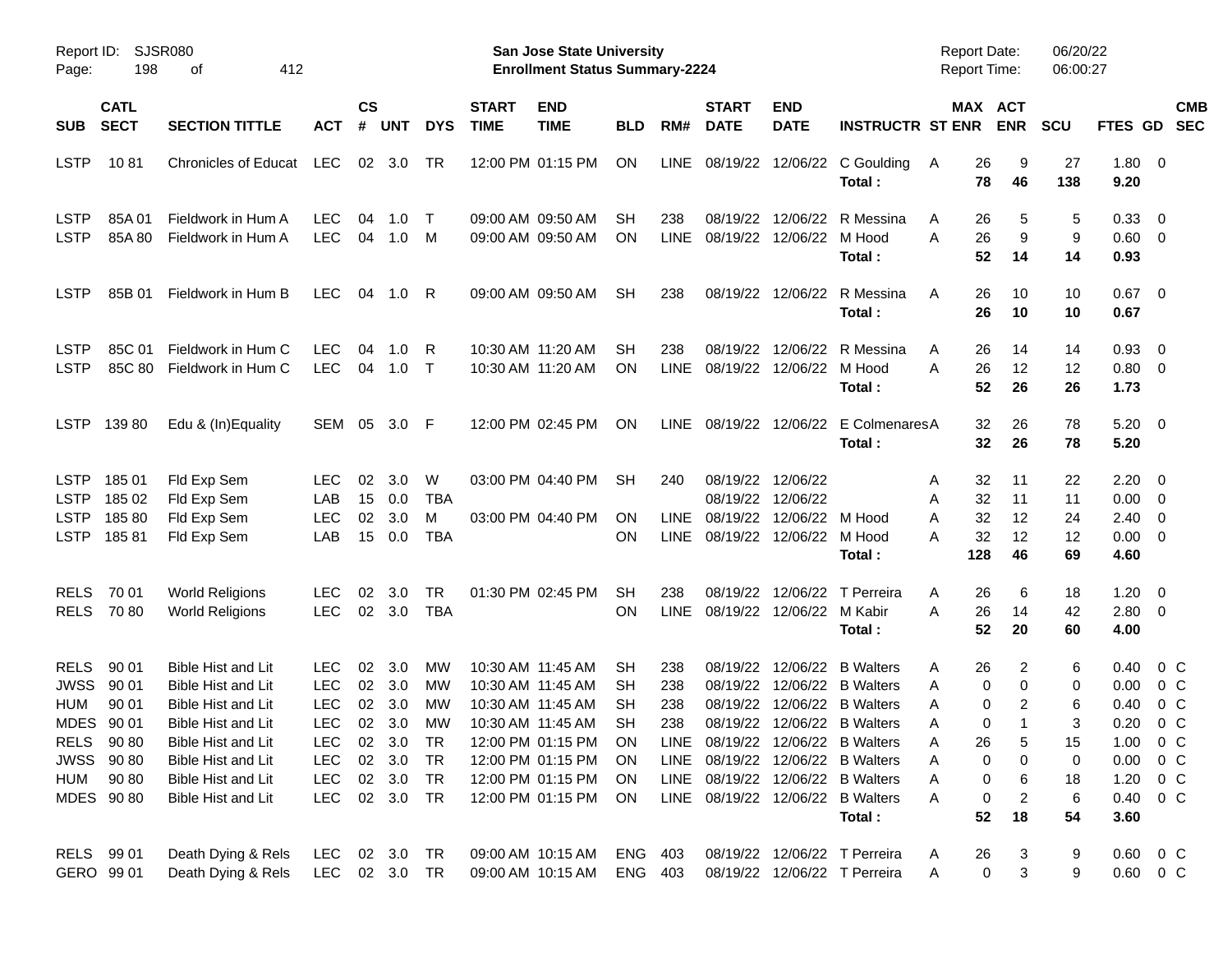| Page:       | Report ID: SJSR080<br>199  | 412<br>оf                     |                |                |            |            |                             | San Jose State University<br><b>Enrollment Status Summary-2224</b> |            |             |                             |                                 |                              | <b>Report Date:</b><br><b>Report Time:</b> |                       |                         | 06/20/22<br>06:00:27 |               |                         |            |
|-------------|----------------------------|-------------------------------|----------------|----------------|------------|------------|-----------------------------|--------------------------------------------------------------------|------------|-------------|-----------------------------|---------------------------------|------------------------------|--------------------------------------------|-----------------------|-------------------------|----------------------|---------------|-------------------------|------------|
| <b>SUB</b>  | <b>CATL</b><br><b>SECT</b> | <b>SECTION TITTLE</b>         | <b>ACT</b>     | <b>CS</b><br># | <b>UNT</b> | <b>DYS</b> | <b>START</b><br><b>TIME</b> | <b>END</b><br><b>TIME</b>                                          | <b>BLD</b> | RM#         | <b>START</b><br><b>DATE</b> | <b>END</b><br><b>DATE</b>       | <b>INSTRUCTR ST ENR</b>      |                                            | MAX ACT<br><b>ENR</b> |                         | <b>SCU</b>           | FTES GD SEC   |                         | <b>CMB</b> |
| HUM         | 99 01                      | Death Dying & Rels            | <b>LEC</b>     | 02             | 3.0        | TR         |                             | 09:00 AM 10:15 AM                                                  | <b>ENG</b> | 403         |                             |                                 | 08/19/22 12/06/22 T Perreira | Α                                          | 0                     | 3                       | 9                    | 0.60          | $0\,C$                  |            |
| <b>RELS</b> | 99 80                      | Death Dying & Rels            | <b>LEC</b>     | 02             | 3.0        | MW         |                             | 10:30 AM 11:45 AM                                                  | <b>ON</b>  | <b>LINE</b> |                             |                                 | 08/19/22 12/06/22 T Perreira | Α                                          | 26                    | 6                       | 18                   | 1.20          | $0\,C$                  |            |
| GERO        | 99 80                      | Death Dying & Rels            | <b>LEC</b>     | 02             | 3.0        | MW         |                             | 10:30 AM 11:45 AM                                                  | <b>ON</b>  | <b>LINE</b> |                             |                                 | 08/19/22 12/06/22 T Perreira | Α                                          | 0                     | 5                       | 15                   | 1.00          | $0\,C$                  |            |
| <b>HUM</b>  | 99 80                      | Death Dying & Rels            | <b>LEC</b>     | 02             | 3.0        | MW         |                             | 10:30 AM 11:45 AM                                                  | ON         | LINE        |                             |                                 | 08/19/22 12/06/22 T Perreira | А                                          | 0                     | 6                       | 18                   | 1.20          | $0\,C$                  |            |
|             |                            |                               |                |                |            |            |                             |                                                                    |            |             |                             |                                 | Total:                       |                                            | 52                    | 26                      | 78                   | 5.20          |                         |            |
|             | RELS 120 80                | Arts and Religion             | <b>LEC</b>     | 02             | 3.0        | $\top$     |                             | 01:30 PM 02:45 PM                                                  | <b>ON</b>  | LINE        |                             | 08/19/22 12/06/22               | M Choi                       | A                                          | 32                    | 4                       | 12                   | 0.80          | $\overline{\mathbf{0}}$ |            |
|             |                            |                               |                |                |            |            |                             |                                                                    |            |             |                             |                                 | Total:                       |                                            | 32                    | 4                       | 12                   | 0.80          |                         |            |
|             | RELS 122 80                | Magic Science Reli            | <b>LEC</b>     | 02             | 3.0        | <b>TBA</b> |                             |                                                                    | <b>ON</b>  | <b>LINE</b> |                             |                                 | 08/19/22 12/06/22 L Gilmore  | A                                          | 32                    | 8                       | 24                   | 1.60          | $0\,$ C                 |            |
|             | ANTH 122 80                | Magic Science Reli            | <b>LEC</b>     | 02             | 3.0        | <b>TBA</b> |                             |                                                                    | <b>ON</b>  | LINE        |                             |                                 | 08/19/22 12/06/22 L Gilmore  | Α                                          | 0                     | 24                      | 72                   | 4.80          | 0 <sup>o</sup>          |            |
|             | RELS 122 81                | Magic Science Reli            | <b>LEC</b>     | 02             | 3.0        | <b>TBA</b> |                             |                                                                    | <b>ON</b>  | <b>LINE</b> |                             |                                 | 08/19/22 12/06/22 L Gilmore  | A                                          | 32                    | 9                       | 27                   | 1.80          | $0\,C$                  |            |
|             | ANTH 122 81                | Magic Science Reli            | <b>LEC</b>     | 02             | 3.0        | <b>TBA</b> |                             |                                                                    | ON         | <b>LINE</b> |                             |                                 | 08/19/22 12/06/22 L Gilmore  | A                                          | 0                     | 23                      | 69                   | 4.60          | $0\,C$                  |            |
|             | RELS 122 82                | Magic Science Reli            | <b>LEC</b>     | 02             | 3.0        | <b>TBA</b> |                             |                                                                    | ON         | <b>LINE</b> |                             |                                 | 08/19/22 12/06/22 L Gilmore  | Α                                          | 32                    | 5                       | 15                   | 1.00          | 0 <sup>o</sup>          |            |
|             | ANTH 122 82                | Magic Science Reli            | <b>LEC</b>     | 02             | 3.0        | <b>TBA</b> |                             |                                                                    | ON         | <b>LINE</b> |                             |                                 | 08/19/22 12/06/22 L Gilmore  | Α                                          | $\mathbf 0$           | 27                      | 81                   | 5.40          | $0\,C$                  |            |
|             | RELS 122 83                | Magic Science Reli            | <b>LEC</b>     | 02             | 3.0        | R          |                             | 03:00 PM 04:15 PM                                                  | ON         | <b>LINE</b> |                             |                                 | 08/19/22 12/06/22 L Stenmark | A                                          | 32                    | 9                       | 27                   | 1.80          | 0 <sup>o</sup>          |            |
|             | ANTH 122 83                | Magic Science Reli            | <b>LEC</b>     | 02             | 3.0        | R          |                             | 03:00 PM 04:15 PM                                                  | ON         | LINE        |                             |                                 | 08/19/22 12/06/22 L Stenmark | A                                          | $\mathbf 0$           | 21                      | 63                   | 4.25          | 1 C                     |            |
|             |                            |                               |                |                |            |            |                             |                                                                    |            |             |                             |                                 | Total:                       | 128                                        |                       | 126                     | 378                  | 25.25         |                         |            |
|             | RELS 142 80                | <b>Buddhism</b>               | SEM            | 04             | 3.0        | <b>TBA</b> |                             |                                                                    | <b>ON</b>  | <b>LINE</b> |                             | 08/19/22 12/06/22 B Sang        |                              | A                                          | 32                    | 2                       | 6                    | 0.40          | $0\,C$                  |            |
| HUM         | 142 80                     | <b>Buddhism</b>               | <b>SEM</b>     | 04             | 3.0        | <b>TBA</b> |                             |                                                                    | <b>ON</b>  | <b>LINE</b> |                             | 08/19/22 12/06/22               | B Sang                       | Α                                          | 0                     | $\overline{\mathbf{c}}$ | 6                    | 0.40          | 0 <sup>o</sup>          |            |
| ASIA        | 142 80                     | <b>Buddhism</b>               | SEM            | 04             | 3.0        | <b>TBA</b> |                             |                                                                    | ΟN         | LINE        |                             | 08/19/22 12/06/22 B Sang        |                              | Α                                          | 0                     | $\overline{c}$          | 6                    | 0.40          | $0\,C$                  |            |
|             |                            |                               |                |                |            |            |                             |                                                                    |            |             |                             |                                 | Total:                       |                                            | 32                    | 6                       | 18                   | 1.20          |                         |            |
| <b>RELS</b> | 144 80                     | <b>Chinese Traditions</b>     | <b>SEM</b>     | 04             | 3.0        | <b>TBA</b> |                             |                                                                    | ON         | <b>LINE</b> |                             | 08/19/22 12/06/22 C Peng        |                              | A                                          | 32                    | 4                       | 12                   | 0.80          | $0\,C$                  |            |
| <b>HUM</b>  | 144 80                     | <b>Chinese Traditions</b>     | <b>SEM</b>     | 04             | 3.0        | <b>TBA</b> |                             |                                                                    | <b>ON</b>  | <b>LINE</b> |                             | 08/19/22 12/06/22 C Peng        |                              | Α                                          | 0                     | 2                       | 6                    | 0.40          | 0 <sup>o</sup>          |            |
| ASIA        | 144 80                     | <b>Chinese Traditions</b>     | SEM            | 04             | 3.0        | <b>TBA</b> |                             |                                                                    | ΟN         | LINE        |                             | 08/19/22 12/06/22 C Peng        |                              | Α                                          | 0                     | 0                       | 0                    | 0.00          | 0 <sup>o</sup>          |            |
|             |                            |                               |                |                |            |            |                             |                                                                    |            |             |                             |                                 | Total:                       |                                            | 32                    | 6                       | 18                   | 1.20          |                         |            |
|             | RELS 145 80                | <b>Mideast Tradition</b>      | <b>LEC</b>     | 02             | 3.0        | MW         |                             | 04:30 PM 05:45 PM                                                  | <b>ON</b>  | <b>LINE</b> |                             | 08/19/22 12/06/22 A Zarate      |                              | Α                                          | 32                    | 3                       | 9                    | 0.60          | $0\,$ C                 |            |
|             | ANTH 145 80                | <b>Mideast Tradition</b>      | <b>LEC</b>     |                | 02 3.0     | MW         |                             | 04:30 PM 05:45 PM                                                  | ON         | <b>LINE</b> |                             | 08/19/22 12/06/22 A Zarate      |                              | Α                                          | $\mathbf 0$           | 11                      | 33                   | 2.20          | 0 <sup>o</sup>          |            |
|             |                            | MDES 145 80 Mideast Tradition |                |                |            |            |                             | LEC 02 3.0 MW 04:30 PM 05:45 PM ON                                 |            |             |                             | LINE 08/19/22 12/06/22 A Zarate |                              | A                                          | 0                     | 3                       | 9                    | $0.60$ 0 C    |                         |            |
|             |                            |                               |                |                |            |            |                             |                                                                    |            |             |                             |                                 | Total:                       |                                            | 32 <sub>2</sub>       | 17                      | 51                   | 3.40          |                         |            |
|             | RELS 162 01                | <b>Relig Controversy</b>      | <b>LEC</b>     |                | 3.0        |            |                             |                                                                    |            |             |                             |                                 |                              | X                                          | 0                     | 0                       | 0                    | $0.00 \t 0$   |                         |            |
|             |                            |                               |                |                |            |            |                             |                                                                    |            |             |                             |                                 | Total:                       |                                            | $\mathbf 0$           | $\mathbf 0$             | $\mathbf 0$          | 0.00          |                         |            |
|             | RELS 180 01                | <b>Indiv Studies</b>          | SUP 78 1.0 TBA |                |            |            |                             |                                                                    |            |             |                             |                                 | 08/19/22 12/06/22 J Rycenga  | A                                          | 1                     | 0                       | 0                    | $0.00 \t 0 C$ |                         |            |
|             | MDES 180 01                | <b>Indiv Studies</b>          | SUP 78 1.0 TBA |                |            |            |                             |                                                                    |            |             |                             |                                 | 08/19/22 12/06/22 J Rycenga  | <b>A</b>                                   | $\mathbf 0$           | $\mathbf 0$             | 0                    | $0.00 \t 0 C$ |                         |            |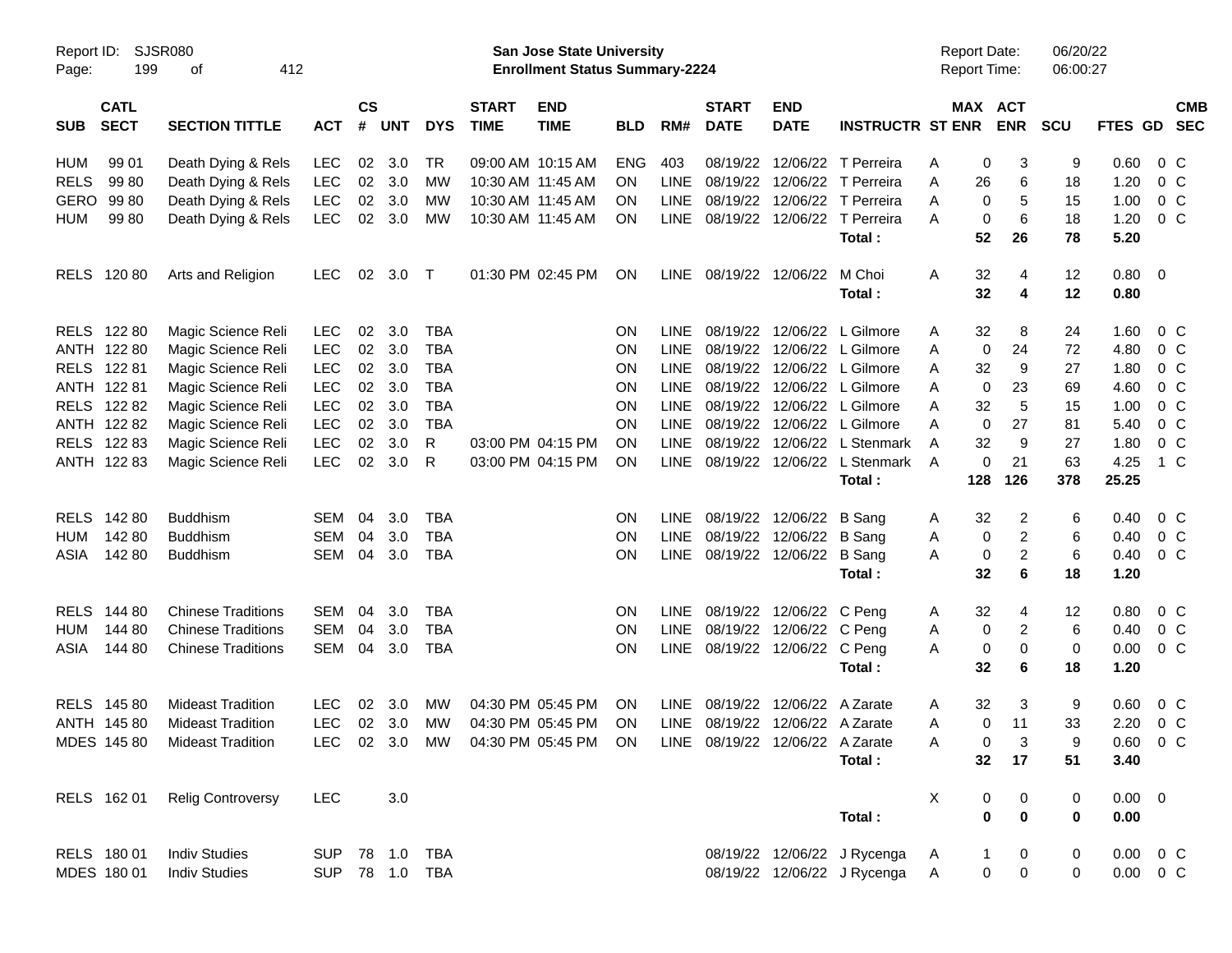| Report ID:<br>Page: | <b>SJSR080</b><br>200      | 412<br>οf             |            |                    |            |            |                             | <b>San Jose State University</b><br><b>Enrollment Status Summary-2224</b> |            |             |                             |                           |                         | <b>Report Date:</b><br><b>Report Time:</b> |                |            | 06/20/22<br>06:00:27 |         |                          |
|---------------------|----------------------------|-----------------------|------------|--------------------|------------|------------|-----------------------------|---------------------------------------------------------------------------|------------|-------------|-----------------------------|---------------------------|-------------------------|--------------------------------------------|----------------|------------|----------------------|---------|--------------------------|
| <b>SUB</b>          | <b>CATL</b><br><b>SECT</b> | <b>SECTION TITTLE</b> | <b>ACT</b> | $\mathsf{cs}$<br># | <b>UNT</b> | <b>DYS</b> | <b>START</b><br><b>TIME</b> | <b>END</b><br><b>TIME</b>                                                 | <b>BLD</b> | RM#         | <b>START</b><br><b>DATE</b> | <b>END</b><br><b>DATE</b> | <b>INSTRUCTR ST ENR</b> |                                            | <b>MAX ACT</b> | <b>ENR</b> | <b>SCU</b>           | FTES GD | <b>CMB</b><br><b>SEC</b> |
| <b>RELS</b>         | 180 02                     | <b>Indiv Studies</b>  | <b>SUP</b> | 78                 | 2.0        | <b>TBA</b> |                             |                                                                           |            |             | 08/19/22                    | 12/06/22                  | J Rycenga               | A                                          |                | 0          | 0                    | 0.00    | $0\,C$                   |
| <b>MDES</b>         | 180 02                     | <b>Indiv Studies</b>  | <b>SUP</b> | 78                 | 2.0        | <b>TBA</b> |                             |                                                                           |            |             | 08/19/22                    | 12/06/22                  | J Rycenga               | A                                          | 0              | 0          | 0                    | 0.00    | $0\,C$                   |
| <b>RELS</b>         | 180 03                     | <b>Indiv Studies</b>  | <b>SUP</b> | 78                 | 3.0        | <b>TBA</b> |                             |                                                                           |            |             | 08/19/22                    |                           | 12/06/22 J Rycenga      | A                                          |                | 0          | 0                    | 0.00    | 0 <sup>o</sup>           |
| <b>MDES</b>         | 180 03                     | <b>Indiv Studies</b>  | <b>SUP</b> | 78                 | 3.0        | <b>TBA</b> |                             |                                                                           |            |             | 08/19/22                    | 12/06/22                  | J Rycenga               | A                                          | 0              | 0          | 0                    | 0.00    | $0\,C$                   |
| <b>RELS</b>         | 180 04                     | <b>Indiv Studies</b>  | <b>SUP</b> | 78                 | 4.0        | <b>TBA</b> |                             |                                                                           |            |             | 08/19/22                    | 12/06/22                  | J Rycenga               | A                                          |                | 0          | $\mathbf 0$          | 0.00    | $0\,C$                   |
|                     | MDES 180 04                | <b>Indiv Studies</b>  | <b>SUP</b> | 78                 | 4.0        | <b>TBA</b> |                             |                                                                           |            |             | 08/19/22                    | 12/06/22                  | J Rycenga               | A                                          | 0              | 0          | $\mathbf{0}$         | 0.00    | $0\,C$                   |
|                     |                            |                       |            |                    |            |            |                             |                                                                           |            |             |                             |                           | Total:                  |                                            | 4              | 0          | 0                    | 0.00    |                          |
| RELS                | 184 01                     | Directed Reading      | <b>SUP</b> | 78                 | 1.0        | <b>TBA</b> |                             |                                                                           |            |             | 08/19/22                    | 12/06/22                  | J Rycenga               | A                                          |                | 0          | 0                    | 0.00    | $0\,C$                   |
| <b>MDES</b>         | 184 01                     | Directed Reading      | <b>SUP</b> | 78                 | 1.0        | <b>TBA</b> |                             |                                                                           |            |             | 08/19/22                    | 12/06/22                  | J Rycenga               | A                                          | 0              | 0          | 0                    | 0.00    | $0\,C$                   |
| <b>RELS</b>         | 184 02                     | Directed Reading      | <b>SUP</b> | 78                 | 2.0        | <b>TBA</b> |                             |                                                                           |            |             | 08/19/22                    |                           | 12/06/22 J Rycenga      | A                                          |                | 0          | 0                    | 0.00    | $0\,C$                   |
| MDES 184 02         |                            | Directed Reading      | <b>SUP</b> | 78                 | 2.0        | <b>TBA</b> |                             |                                                                           |            |             | 08/19/22                    | 12/06/22                  | J Rycenga               | A                                          | 0              | 0          | 0                    | 0.00    | $0\,C$                   |
| <b>RELS</b>         | 184 03                     | Directed Reading      | <b>SUP</b> | 78                 | 3.0        | <b>TBA</b> |                             |                                                                           |            |             | 08/19/22                    |                           | 12/06/22 J Rycenga      | A                                          |                | 0          | 0                    | 0.00    | $0\,C$                   |
| MDES 184 03         |                            | Directed Reading      | <b>SUP</b> | 78                 | 3.0        | <b>TBA</b> |                             |                                                                           |            |             | 08/19/22                    |                           | 12/06/22 J Rycenga      | A                                          | 0              | 0          | 0                    | 0.00    | 0 <sup>o</sup>           |
| <b>RELS</b>         | 184 04                     | Directed Reading      | <b>SUP</b> | 78                 | 4.0        | <b>TBA</b> |                             |                                                                           |            |             | 08/19/22                    |                           | 12/06/22 J Rycenga      | A                                          |                | 0          | 0                    | 0.00    | $0\,C$                   |
|                     | MDES 184 04                | Directed Reading      | <b>SUP</b> | 78                 | 4.0        | <b>TBA</b> |                             |                                                                           |            |             | 08/19/22                    | 12/06/22                  | J Rycenga               | A                                          | 0              | 0          | $\mathbf 0$          | 0.00    | $0\,C$                   |
|                     |                            |                       |            |                    |            |            |                             |                                                                           |            |             |                             |                           | Total:                  |                                            | 4              | 0          | $\bf{0}$             | 0.00    |                          |
| <b>RELS</b>         | 19180                      | Relig in America      | LEC.       | 02                 | 3.0        | <b>TBA</b> |                             |                                                                           | ON         | <b>LINE</b> | 08/19/22                    | 12/06/22                  | M Kabir                 | A                                          | 32             | 17         | 51                   | 3.40    | $0\,C$                   |
| HUM                 | 19180                      | Relig in America      | <b>LEC</b> | 02                 | 3.0        | <b>TBA</b> |                             |                                                                           | ON         | <b>LINE</b> | 08/19/22                    | 12/06/22                  | M Kabir                 | A                                          | 0              | 14         | 42                   | 2.80    | $0\,$ C                  |
|                     |                            |                       |            |                    |            |            |                             |                                                                           |            |             |                             |                           | Total:                  |                                            | 32             | 31         | 93                   | 6.20    |                          |

**Department : Humanities** 

| Department Total:         |      | 3401 1376 3959 |          | 264.13 |
|---------------------------|------|----------------|----------|--------|
| <b>Lower Division:</b>    | 2028 |                | 589 1667 | 111.13 |
| <b>Upper Division:</b>    | 1373 |                | 787 2292 | 153.00 |
| <b>Graduate Division:</b> | n    | n              | o        | 0.00   |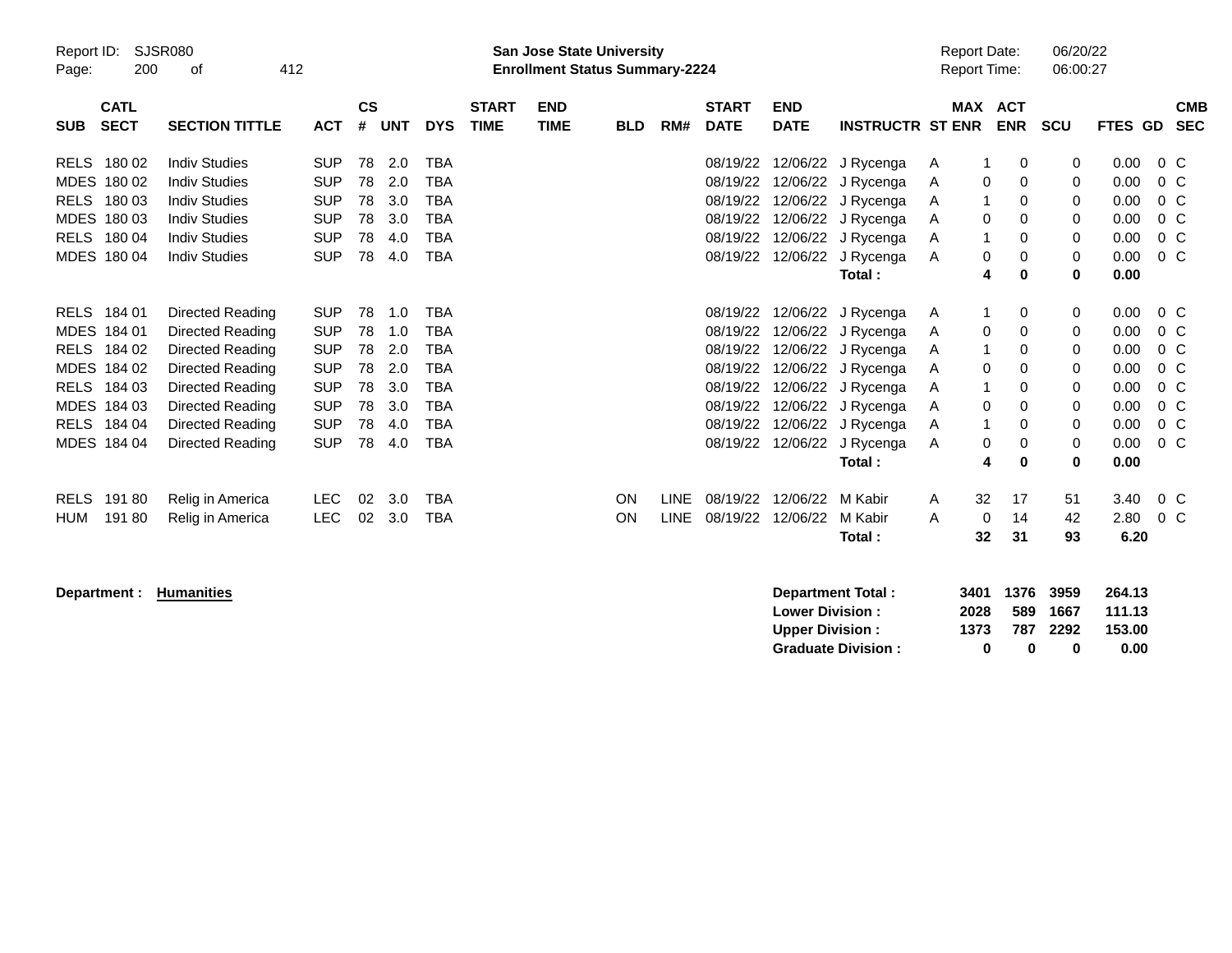| Report ID:<br>Page: | 201                        | SJSR080<br>412<br>οf                                                           |            |                    |            |               |                             | <b>San Jose State University</b><br><b>Enrollment Status Summary-2224</b> |                |      |                             |                           |                                                                                 | Report Date:    | Report Time:            | 06/20/22<br>06:00:27 |                        |                          |
|---------------------|----------------------------|--------------------------------------------------------------------------------|------------|--------------------|------------|---------------|-----------------------------|---------------------------------------------------------------------------|----------------|------|-----------------------------|---------------------------|---------------------------------------------------------------------------------|-----------------|-------------------------|----------------------|------------------------|--------------------------|
| <b>SUB</b>          | <b>CATL</b><br><b>SECT</b> | <b>SECTION TITTLE</b>                                                          | ACT        | $\mathsf{cs}$<br># | <b>UNT</b> | <b>DYS</b>    | <b>START</b><br><b>TIME</b> | <b>END</b><br><b>TIME</b>                                                 | BLD            | RM#  | <b>START</b><br><b>DATE</b> | <b>END</b><br><b>DATE</b> | <b>INSTRUCTR ST ENR</b>                                                         |                 | MAX ACT<br><b>ENR</b>   | <b>SCU</b>           | FTES GD                | <b>CMB</b><br><b>SEC</b> |
| <b>College</b>      | Department :               | <b>Humanities &amp; the Arts</b><br><b>Journalism &amp; Mass Communication</b> |            |                    |            |               |                             |                                                                           |                |      |                             |                           |                                                                                 |                 |                         |                      |                        |                          |
| ADV                 | 91 01                      | Intro Advertising                                                              | LEC.       | 02 3.0             |            | MW            |                             | 01:30 PM 02:45 PM                                                         | <b>YUH 124</b> |      | 08/19/22                    | 12/06/22                  | D Ocampo<br>Total:                                                              | 125<br>A<br>125 | 23<br>23                | 69<br>69             | $4.60$ 0<br>4.60       |                          |
| ADV                 | 93 01                      | Dsgn Fundamental 1                                                             | LEC        |                    | 02 3.0     | MW            |                             | 01:30 PM 02:45 PM                                                         |                |      | DBH 117D 08/19/22           | 12/06/22                  | J Delacruz<br>Total:                                                            | A               | 30<br>30<br>30<br>30    | 90<br>90             | $6.00 \quad 0$<br>6.00 |                          |
| ADV                 | 95 01                      | Working With Type                                                              | <b>LEC</b> | 02                 | 3.0        | MW            |                             | 10:30 AM 11:45 AM                                                         |                |      | DBH 117D 08/19/22           | 12/06/22                  | T Korani<br>Total:                                                              | A               | 25<br>17<br>25<br>17    | 51<br>51             | $3.40 \ 0$<br>3.40     |                          |
| ADV                 | 121 01                     | Strategic Plan/Com                                                             | <b>LEC</b> |                    | 02 3.0     | <b>TR</b>     | 10:30 AM 11:45 AM           |                                                                           | DBH            | 225  | 08/19/22                    | 12/06/22                  | M Llewellyn- A<br>Total:                                                        |                 | 30<br>30<br>30<br>30    | 90<br>90             | $6.00 \quad 0$<br>6.00 |                          |
| ADV                 | 122 01                     | Bus-to-Bus Advertisi                                                           | SEM        | 04                 | 3.0        | MW            |                             | 01:30 PM 02:45 PM                                                         | DBH            | 225  | 08/19/22                    | 12/06/22                  | T Hendrick<br>Total:                                                            | A               | 30<br>20<br>30<br>20    | 60<br>60             | $4.00 \ 0$<br>4.00     |                          |
| ADV                 | 123 01                     | Brdcast & New Media SEM 04 3.0                                                 |            |                    |            | M             |                             | 06:00 PM 08:45 PM                                                         | DBH 133        |      | 08/19/22 12/06/22           |                           | Total:                                                                          | Α               | 30<br>6<br>30<br>6      | 18<br>18             | $1.20 \t 0$<br>1.20    |                          |
| ADV                 | 124 01                     | Copywriting                                                                    | SEM 04     |                    | 3.0        | MW            |                             | 12:00 PM 01:15 PM                                                         |                |      | DBH 117D 08/19/22 12/06/22  |                           | D Ocampo<br>Total:                                                              | A               | 20<br>11<br>20<br>11    | 33<br>33             | $2.20 \t 0$<br>2.20    |                          |
| ADV                 | 126 01                     | Media Planning & Buy SEM 04 3.0                                                |            |                    |            | TR            |                             | 04:30 PM 05:45 PM                                                         | DBH 225        |      |                             | 08/19/22 12/06/22         | T Hendrick<br>Total:                                                            | A               | 20<br>23<br>20<br>23    | 69<br>69             | $4.60$ 0<br>4.60       |                          |
| ADV                 | 128 01                     | Integrtd Mktg Comm                                                             | SEM 04 3.0 |                    |            | MW            |                             | 04:30 PM 05:45 PM                                                         | DBH 225        |      | 08/19/22                    | 12/06/22                  | T Hendrick<br>Total:                                                            | A               | 30<br>26<br>30<br>26    | 78<br>78             | $5.20 \ 0$<br>5.20     |                          |
| ADV                 | 129 01                     | Campaigns Mgmt                                                                 | <b>SEM</b> | 04                 | 3.0        | <b>TR</b>     |                             | 12:00 PM 01:15 PM                                                         | <b>DBH</b>     | 117D | 08/19/22                    | 12/06/22                  | M Llewellyn- A<br>Total:                                                        |                 | 30<br>21<br>21<br>30    | 63<br>63             | $4.20 \ 0$<br>4.20     |                          |
|                     |                            | ADV 130 01 Ad Portfolio 1                                                      |            |                    |            |               |                             |                                                                           |                |      |                             |                           | LEC 02 3.0 MW 04:30 PM 05:45 PM DBH 117D 08/19/22 12/06/22 J Delacruz<br>Total: | A               | 25<br>10<br>25<br>10    | 30<br>30             | $2.00 \t 0$<br>2.00    |                          |
|                     |                            | ADV 132 01 UX UI Desn Ad                                                       |            |                    |            | LEC 02 3.0 TR |                             | 04:30 PM 05:45 PM DBH 117D 08/19/22 12/06/22 J Delacruz                   |                |      |                             |                           | Total:                                                                          | A               | 25<br>8<br>$\bf8$<br>25 | 24<br>24             | $1.65$ 1<br>1.65       |                          |
|                     | JOUR 50 01                 | <b>Navigating News</b>                                                         |            |                    |            |               |                             | LEC 01 3.0 MW 10:30 AM 11:45 AM                                           | DBH 133        |      | 08/19/22 12/06/22 R Craig   |                           |                                                                                 | A               | 25<br>14                | 42                   | 2.80 0                 |                          |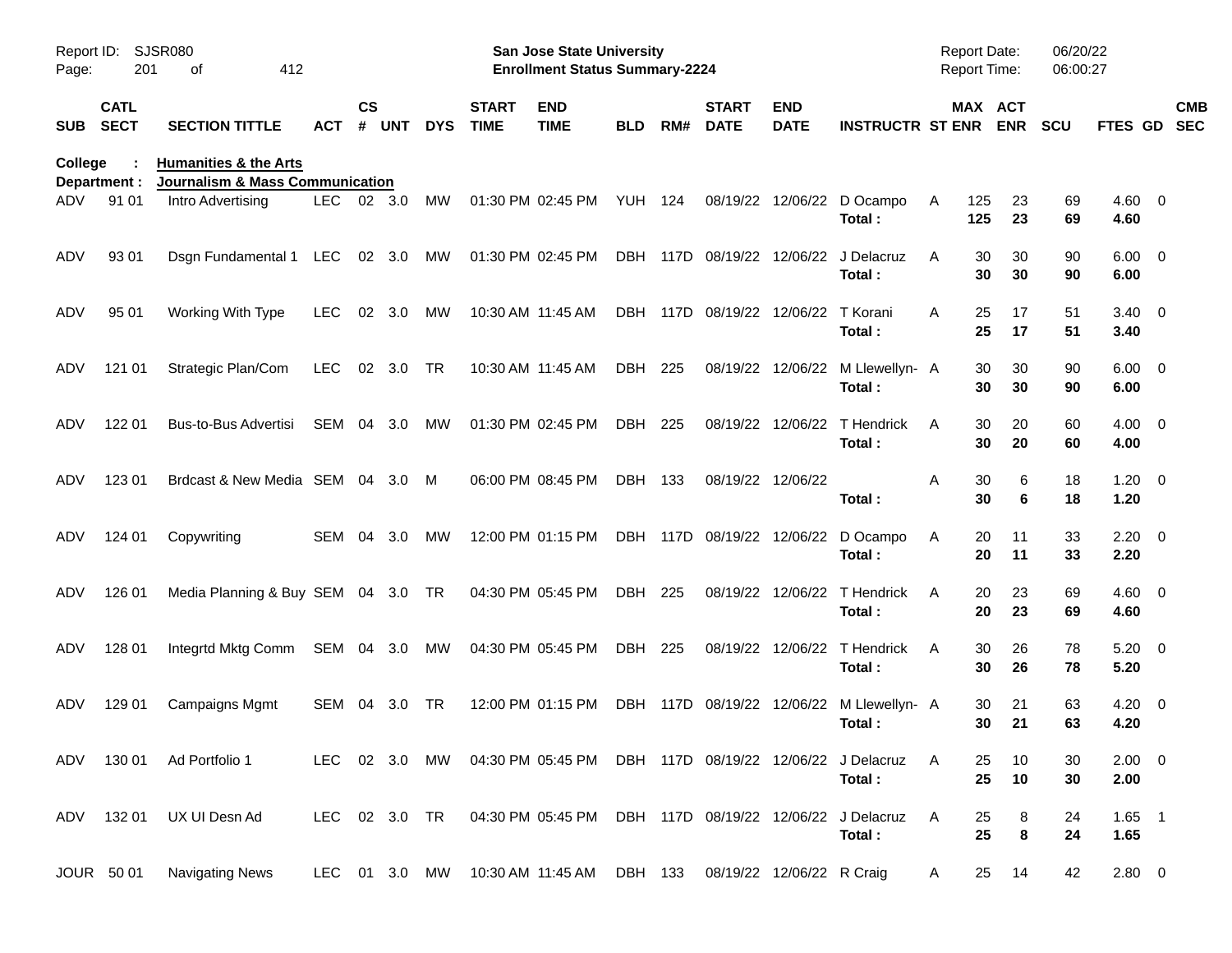| Report ID:<br>Page: | 202                        | <b>SJSR080</b><br>412<br>оf                                                                        |            |                |            |            |                             | San Jose State University<br><b>Enrollment Status Summary-2224</b> |            |             |                             |                            |                             | <b>Report Date:</b><br><b>Report Time:</b> |                       | 06/20/22<br>06:00:27 |                |                          |
|---------------------|----------------------------|----------------------------------------------------------------------------------------------------|------------|----------------|------------|------------|-----------------------------|--------------------------------------------------------------------|------------|-------------|-----------------------------|----------------------------|-----------------------------|--------------------------------------------|-----------------------|----------------------|----------------|--------------------------|
| <b>SUB</b>          | <b>CATL</b><br><b>SECT</b> | <b>SECTION TITTLE</b>                                                                              | ACT        | <b>CS</b><br># | <b>UNT</b> | <b>DYS</b> | <b>START</b><br><b>TIME</b> | <b>END</b><br><b>TIME</b>                                          | <b>BLD</b> | RM#         | <b>START</b><br><b>DATE</b> | <b>END</b><br><b>DATE</b>  | <b>INSTRUCTR ST ENR</b>     |                                            | MAX ACT<br><b>ENR</b> | <b>SCU</b>           | <b>FTES GD</b> | <b>CMB</b><br><b>SEC</b> |
|                     |                            |                                                                                                    |            |                |            |            |                             |                                                                    |            |             |                             |                            | Total:                      | 25                                         | 14                    | 42                   | 2.80           |                          |
| <b>JOUR</b>         | 61 01                      | Prnt/Mag and Online                                                                                | LEC        | 02             | 3.0        | MW         |                             | 10:30 AM 11:45 AM                                                  | <b>DBH</b> | 222         | 08/19/22                    | 12/06/22                   |                             | Α<br>20                                    | 12                    | 36                   | $2.40 \quad 0$ |                          |
| <b>JOUR</b>         | 61 02                      | Prnt/Mag and Online                                                                                | <b>LEC</b> |                | 02 3.0     | MW         |                             | 04:30 PM 05:45 PM                                                  | <b>DBH</b> | 222         | 08/19/22                    |                            | 12/06/22 J Prado Brab A     | 20                                         | 8                     | 24                   | $1.60 \t 0$    |                          |
| <b>JOUR</b>         | 6180                       | Prnt/Mag and Online                                                                                | <b>LEC</b> | 02             | 3.0        | F          |                             | 11:00 AM 01:45 PM                                                  | <b>ON</b>  | LINE        | 08/19/22                    |                            | 12/06/22 C Saatsaz          | 20<br>A                                    | 20                    | 60                   | $4.00 \ 0$     |                          |
| <b>JOUR</b>         | 6181                       | Prnt/Mag and Online                                                                                | <b>LEC</b> | 02             | 3.0        | -F         |                             | 02:00 PM 04:45 PM                                                  | ON         |             | LINE 08/19/22               |                            | 12/06/22 C Saatsaz          | 20<br>A                                    | 13                    | 39                   | 2.60 0         |                          |
|                     |                            |                                                                                                    |            |                |            |            |                             |                                                                    |            |             |                             |                            | Total:                      | 80                                         | 53                    | 159                  | 10.60          |                          |
| <b>JOUR</b>         | 95 01                      | Digital News Photo                                                                                 | LEC.       | 03             | 3.0        | TR         |                             | 10:30 AM 11:45 AM                                                  | DBH        | 228         | 08/19/22                    | 12/06/22                   | D Cheers                    | Α<br>20                                    | 5                     | 15                   | $1.00 \t 0$    |                          |
|                     |                            |                                                                                                    |            |                |            |            |                             |                                                                    |            |             |                             |                            | Total:                      | 20                                         | $5\phantom{1}$        | 15                   | 1.00           |                          |
|                     | JOUR 130 01                | Media Apprentice                                                                                   | <b>LEC</b> | 02             | 3.0        | TR         |                             | 10:30 AM 11:45 AM                                                  | DBH        | 209         | 08/19/22                    | 12/06/22                   | R Craig                     | 15<br>A                                    | 6                     | 18                   | $1.20 \t 0$    |                          |
|                     | JOUR 130 80                | Media Apprentice                                                                                   | <b>LEC</b> | 02             | 3.0        | <b>TR</b>  |                             | 10:30 AM 11:45 AM                                                  | ON         | LINE        | 08/19/22                    | 12/06/22 R Plater          |                             | 15<br>A                                    | 5                     | 15                   | $1.00 \t 0$    |                          |
|                     |                            |                                                                                                    |            |                |            |            |                             |                                                                    |            |             |                             |                            | Total:                      | 30                                         | 11                    | 33                   | 2.20           |                          |
|                     | JOUR 132 01                | <b>Feature Reporting</b>                                                                           | <b>LEC</b> | 04             | 3.0        | TR         |                             | 10:30 AM 11:45 AM                                                  | DBH.       | 222         | 08/19/22                    | 12/06/22                   | R Nichols                   | 20<br>A                                    | 9                     | 27                   | $1.80 \ 0$     |                          |
|                     | JOUR 132 80                | <b>Feature Reporting</b>                                                                           | <b>LEC</b> | 04             | 3.0        | <b>TR</b>  |                             | 04:30 PM 05:45 PM                                                  | ON         | <b>LINE</b> | 08/19/22 12/06/22 M Palos   |                            |                             | 20<br>А                                    | 20                    | 60                   | $4.05$ 1       |                          |
|                     |                            |                                                                                                    |            |                |            |            |                             |                                                                    |            |             |                             |                            | Total:                      | 40                                         | 29                    | 87                   | 5.85           |                          |
|                     | JOUR 133 01                | <b>Editing/News Mgmt</b>                                                                           | SEM        |                | 04 3.0     | МW         |                             | 10:30 AM 11:45 AM                                                  | DBH        | 209         |                             | 08/19/22 12/06/22          | R Nichols                   | A<br>20                                    | 17                    | 51                   | $3.40 \ 0$     |                          |
|                     |                            |                                                                                                    |            |                |            |            |                             |                                                                    |            |             |                             |                            | Total:                      | 20                                         | 17                    | 51                   | 3.40           |                          |
|                     | JOUR 136 01                | Newspaper and Mag D&EC 02 3.0 MW                                                                   |            |                |            |            |                             | 12:00 PM 01:15 PM                                                  | DBH 222    |             |                             | 08/19/22 12/06/22          |                             | A<br>20                                    | 2                     | 6                    | $0.40 \quad 0$ |                          |
|                     |                            |                                                                                                    |            |                |            |            |                             |                                                                    |            |             |                             |                            | Total :                     | 20                                         | $\overline{2}$        | 6                    | 0.40           |                          |
|                     | JOUR 138 01                | Sports Journalism                                                                                  | ACT        |                | 20 3.0     | TR         |                             | 12:00 PM 01:15 PM                                                  | DBH 222    |             |                             | 08/19/22 12/06/22          | R Nichols                   | Α<br>20                                    | 2                     | 6                    | $0.45$ 1       |                          |
|                     |                            |                                                                                                    |            |                |            |            |                             |                                                                    |            |             |                             |                            | Total:                      | 20                                         | $\overline{2}$        | 6                    | 0.45           |                          |
|                     |                            | JOUR 140A 01 StuMedProd: Update                                                                    | ACT        |                | 20 3.0 TR  |            |                             | 01:30 PM 04:15 PM                                                  | DBH        | 2091        |                             | 08/19/22 12/06/22 R Plater |                             | A<br>20                                    | 7                     | $\overline{7}$       | $1.40 \ 0$     |                          |
|                     |                            |                                                                                                    |            |                |            |            |                             |                                                                    |            |             |                             |                            | Total:                      | 20                                         | $\overline{7}$        | $\overline{7}$       | 1.40           |                          |
|                     |                            |                                                                                                    |            |                |            |            |                             |                                                                    |            |             |                             |                            |                             |                                            |                       |                      |                |                          |
|                     |                            | JOUR 140B 01 StuMedia:SparDaily ACT 20 3.0 MTWR01:30 PM 02:45 PM DBH 209 08/19/22 12/06/22 R Craig |            |                |            |            |                             |                                                                    |            |             |                             |                            |                             | 20<br>Α                                    | 6                     | 6                    | $1.20 \t 0$    |                          |
|                     |                            | JOUR 140B 02 StuMedia:SparDaily                                                                    |            |                |            |            |                             | ACT 20 3.0 MTWR03:00 PM 04:15 PM DBH 209                           |            |             |                             | 08/19/22 12/06/22 R Craig  |                             | 20<br>Α                                    | 6                     | 6                    | $1.20 \t 0$    |                          |
|                     |                            |                                                                                                    |            |                |            |            |                             |                                                                    |            |             |                             |                            | Total:                      | 40                                         | 12                    | 12                   | 2.40           |                          |
|                     |                            | JOUR 140C 01 StuMedia: Spear                                                                       |            |                |            |            |                             | ACT 20 3.0 MW 04:30 PM 05:45 PM DBH 209                            |            |             |                             |                            | 08/19/22 12/06/22 D Nichols | A<br>20                                    | 10                    | 30                   | $2.00 \t 0$    |                          |
|                     |                            |                                                                                                    |            |                |            |            |                             |                                                                    |            |             |                             |                            | Total:                      | 20                                         | 10                    | 30                   | 2.00           |                          |
|                     |                            | JOUR 140D 01 StuMediaProd: Mag                                                                     |            |                |            |            |                             | ACT 12 3.0 TR 12:00 PM 01:15 PM DBH 228                            |            |             | 08/19/22 12/06/22           |                            |                             | 20<br>A                                    | $\overline{4}$        | 12                   | $0.80 \ 0$     |                          |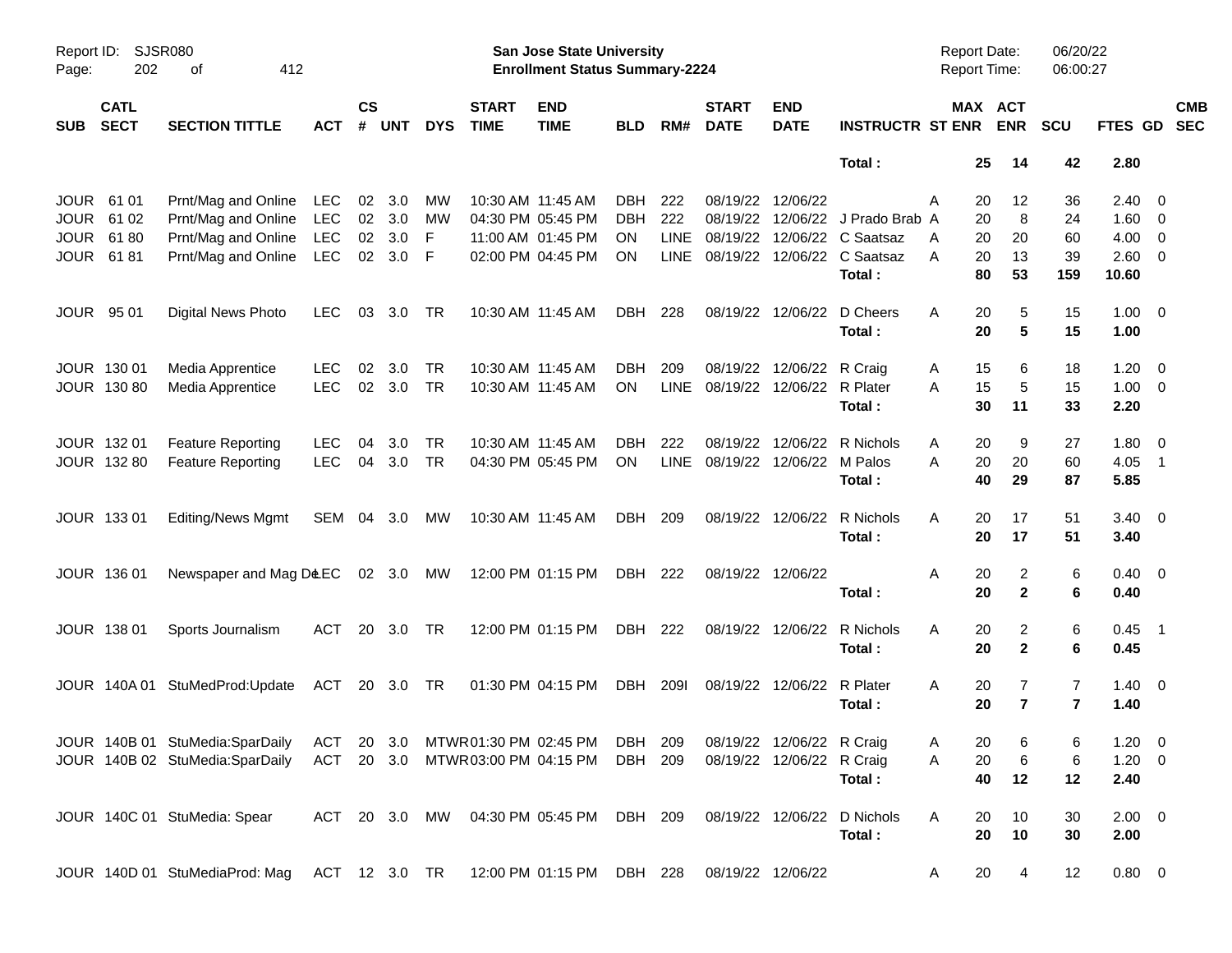| Report ID:<br>203<br>Page:               | <b>SJSR080</b><br>412<br>оf                                                               |            |                |            |            |                             | <b>San Jose State University</b><br><b>Enrollment Status Summary-2224</b> |            |      |                                    |                           |                                                | Report Date:<br><b>Report Time:</b> |                       | 06/20/22<br>06:00:27 |                        |            |
|------------------------------------------|-------------------------------------------------------------------------------------------|------------|----------------|------------|------------|-----------------------------|---------------------------------------------------------------------------|------------|------|------------------------------------|---------------------------|------------------------------------------------|-------------------------------------|-----------------------|----------------------|------------------------|------------|
| <b>CATL</b><br><b>SECT</b><br><b>SUB</b> | <b>SECTION TITTLE</b>                                                                     | <b>ACT</b> | <b>CS</b><br># | <b>UNT</b> | <b>DYS</b> | <b>START</b><br><b>TIME</b> | <b>END</b><br><b>TIME</b>                                                 | <b>BLD</b> | RM#  | <b>START</b><br><b>DATE</b>        | <b>END</b><br><b>DATE</b> | <b>INSTRUCTR ST ENR</b>                        |                                     | MAX ACT<br><b>ENR</b> | <b>SCU</b>           | FTES GD SEC            | <b>CMB</b> |
|                                          |                                                                                           |            |                |            |            |                             |                                                                           |            |      |                                    |                           | Total:                                         | 20                                  | 4                     | 12                   | 0.80                   |            |
| JOUR 150 01                              | News Media Mgmt                                                                           | ACT        | 20             | 3.0        |            | MTWR01:30 PM 02:45 PM       |                                                                           | DBH        |      | 209B 08/19/22 12/06/22             |                           | D Nichols<br>Total:                            | 20<br>A<br>20                       | 8<br>8                | 8<br>8               | $1.65$ 1<br>1.65       |            |
| MCOM 63 01                               | New Media                                                                                 | <b>LEC</b> |                | 3.0        |            |                             |                                                                           |            |      |                                    |                           |                                                | X                                   | 0<br>0                | 0                    | $0.00 \quad 0$         |            |
| MCOM 63 02                               | New Media                                                                                 | <b>LEC</b> | 02             | 3.0        | МW         |                             | 09:00 AM 10:15 AM                                                         | <b>DBH</b> | 228  | 08/19/22                           |                           | 12/06/22 D Nichols                             | A<br>20                             | 12                    | 36                   | $2.40 \quad 0$         |            |
| MCOM 63 80                               | New Media                                                                                 | <b>LEC</b> | 02             | 3.0        | <b>TBA</b> |                             |                                                                           | ON.        |      |                                    |                           | LINE 08/19/22 12/06/22 C Saatsaz               | 20<br>A                             | 18                    | 54                   | $3.60 \ 0$             |            |
| MCOM 63 81                               | New Media                                                                                 | <b>LEC</b> |                | 02 3.0     | <b>TBA</b> |                             |                                                                           | ON         |      | LINE 08/19/22 12/06/22 P Young     |                           | Total:                                         | 20<br>A<br>60                       | 19<br>49              | 57<br>147            | $3.80\ 0$<br>9.80      |            |
| MCOM 70 01                               | Vis Comm Mod Media LEC                                                                    |            |                | 03 3.0     | MW         |                             | 12:00 PM 01:15 PM                                                         | DBH 133    |      |                                    | 08/19/22 12/06/22 M Palos | Total:                                         | 30<br>A<br>30                       | 30<br>30              | 90<br>90             | $6.00 \quad 0$<br>6.00 |            |
|                                          |                                                                                           |            |                |            |            |                             |                                                                           |            |      |                                    |                           |                                                |                                     |                       |                      |                        |            |
| MCOM 72 01                               | Mcom & Society                                                                            | <b>LEC</b> | 02             | 3.0        | МW         |                             | 04:30 PM 05:45 PM                                                         | DBH        | 133  |                                    |                           | 08/19/22 12/06/22 R Nichols                    | 25<br>A                             | 5                     | 15                   | $1.00 \ 0$             |            |
| MCOM 72 02                               | Mcom & Society                                                                            | <b>LEC</b> |                | 02 3.0     | <b>TR</b>  |                             | 10:30 AM 11:45 AM                                                         |            |      | DBH 117D 08/19/22 12/06/22 M Palos |                           |                                                | 25<br>A                             | 10                    | 30                   | $2.00 \t 0$            |            |
|                                          |                                                                                           |            |                |            |            |                             |                                                                           |            |      |                                    |                           | Total:                                         | 50                                  | 15                    | 45                   | 3.00                   |            |
| MCOM 84 01                               | Storytelling & Al                                                                         | <b>LEC</b> |                | 3.0        |            |                             |                                                                           |            |      |                                    |                           |                                                | X                                   | 0<br>0                | 0                    | $0.00 \t 0$            |            |
|                                          |                                                                                           |            |                |            |            |                             |                                                                           |            |      |                                    |                           | Total:                                         |                                     | 0<br>0                | 0                    | 0.00                   |            |
|                                          |                                                                                           |            |                |            |            |                             |                                                                           |            |      |                                    |                           |                                                |                                     |                       |                      |                        |            |
|                                          | MCOM 100W 01 Wrtg Wkhp in Comm SEM 04 3.0                                                 |            |                |            | - TR       |                             | 09:00 AM 10:15 AM                                                         | DBH        | 222  |                                    |                           | 08/19/22 12/06/22 R Nichols                    | 20<br>A                             | 10                    | 30                   | $2.00 \t 0$            |            |
|                                          | MCOM 100W 80 Wrtg Wkhp in Comm                                                            | SEM 04     |                | 3.0        | M          |                             | 06:00 PM 08:45 PM                                                         | ON.        | LINE |                                    |                           | 08/19/22 12/06/22 K Rodriguez A                | 20                                  | 7                     | 21                   | $1.45$ 1               |            |
|                                          | MCOM 100W 81 Wrtg Wkhp in Comm                                                            | SEM 04 3.0 |                |            | - W        |                             | 06:00 PM 08:45 PM                                                         | ON         |      |                                    |                           | LINE 08/19/22 12/06/22 K Rodriguez A<br>Total: | 20<br>60                            | 3<br>20               | 9<br>60              | 0.60 0<br>4.05         |            |
| MCOM 101 01                              | Media Law & Ethics                                                                        | LEC        | 03             | 3.0        | <b>TR</b>  |                             | 03:00 PM 04:15 PM                                                         | DBH        | 225  |                                    |                           | 08/19/22 12/06/22 D Tillinghas                 | 20<br>A                             | 11                    | 33                   | $2.20 \t 0$            |            |
| MCOM 101 02                              | Media Law & Ethics                                                                        | LEC        |                | 03 3.0     | МW         |                             | 03:00 PM 04:15 PM                                                         | DBH 133    |      |                                    |                           | 08/19/22 12/06/22 L Sokoloff                   | 35<br>A                             | 15                    | 45                   | $3.00 \ 0$             |            |
|                                          |                                                                                           |            |                |            |            |                             |                                                                           |            |      |                                    |                           | Total:                                         | 55                                  | 26                    | 78                   | 5.20                   |            |
|                                          |                                                                                           |            |                |            |            |                             |                                                                           |            |      |                                    |                           |                                                |                                     |                       |                      |                        |            |
| <b>MCOM 104 80</b>                       | Mass Comm Research SEM 04 3.0                                                             |            |                |            | TBA        |                             |                                                                           | ON.        |      |                                    |                           | LINE 08/19/22 12/06/22 K Rodriguez A           | 25                                  | 24                    | 72                   | $4.80$ 0               |            |
|                                          | MCOM 104 81 Mass Comm Research SEM 04 3.0 TBA                                             |            |                |            |            |                             |                                                                           |            |      |                                    |                           | ON LINE 08/19/22 12/06/22 P Young              | <b>A</b>                            | 25 25                 | 75                   | $5.05$ 1               |            |
|                                          |                                                                                           |            |                |            |            |                             |                                                                           |            |      |                                    |                           | Total :                                        | 50                                  | 49                    | 147                  | 9.85                   |            |
| MCOM 105 01                              | Diversty & Media                                                                          |            |                |            |            |                             | LEC 02 3.0 MW 10:30 AM 11:45 AM DBH 225                                   |            |      |                                    |                           | 08/19/22 12/06/22 D Cheers                     | A<br>25                             | 4                     | 12                   | $0.80 \ 0$             |            |
|                                          |                                                                                           |            |                |            |            |                             |                                                                           |            |      |                                    |                           | Total:                                         | 25                                  | 4                     | 12                   | 0.80                   |            |
|                                          |                                                                                           |            |                |            |            |                             |                                                                           |            |      |                                    |                           |                                                |                                     |                       |                      |                        |            |
| MCOM 106 01                              | Global Mass Comm LEC 02 3.0 TR 01:30 PM 02:45 PM DBH 225 08/19/22 12/06/22 D Tillinghas A |            |                |            |            |                             |                                                                           |            |      |                                    |                           |                                                | 20                                  | 9                     | 27                   | 1.80 0                 |            |
|                                          |                                                                                           |            |                |            |            |                             |                                                                           |            |      |                                    |                           | Total:                                         | 20                                  | 9                     | 27                   | 1.80                   |            |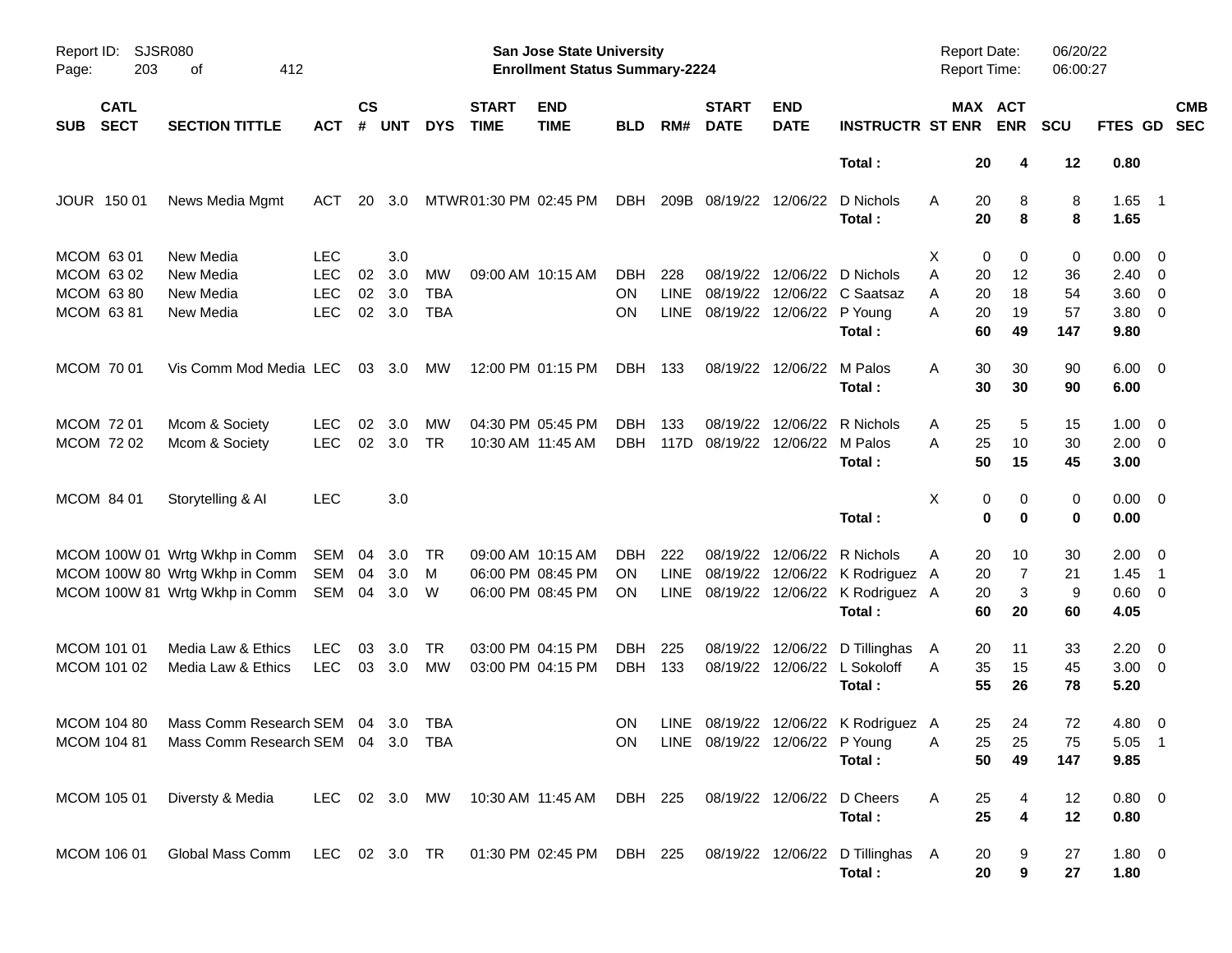| Report ID:<br>204<br>Page:                | SJSR080<br>412<br>οf                                        |                                        |                    |                   |                                        |                             | <b>San Jose State University</b><br><b>Enrollment Status Summary-2224</b> |                          |            |                             |                                                                |                                                                      | <b>Report Date:</b><br>Report Time: |                                       | 06/20/22<br>06:00:27       |                                                      |                          |
|-------------------------------------------|-------------------------------------------------------------|----------------------------------------|--------------------|-------------------|----------------------------------------|-----------------------------|---------------------------------------------------------------------------|--------------------------|------------|-----------------------------|----------------------------------------------------------------|----------------------------------------------------------------------|-------------------------------------|---------------------------------------|----------------------------|------------------------------------------------------|--------------------------|
| <b>CATL</b><br><b>SECT</b><br><b>SUB</b>  | <b>SECTION TITTLE</b>                                       | АСТ                                    | $\mathsf{cs}$<br># | <b>UNT</b>        | <b>DYS</b>                             | <b>START</b><br><b>TIME</b> | <b>END</b><br><b>TIME</b>                                                 | <b>BLD</b>               | RM#        | <b>START</b><br><b>DATE</b> | <b>END</b><br><b>DATE</b>                                      | <b>INSTRUCTR ST ENR</b>                                              |                                     | MAX ACT<br><b>ENR</b>                 | <b>SCU</b>                 | FTES GD                                              | <b>CMB</b><br><b>SEC</b> |
| MCOM 107 01                               | Audio Podcasting                                            | ACT                                    | 20                 | 3.0               | W                                      |                             | 06:00 PM 08:45 PM                                                         | <b>DBH</b>               | 228        |                             | 08/19/22 12/06/22                                              | Total:                                                               | 20<br>A<br>20                       | 20<br>20                              | 60<br>60                   | $4.05$ 1<br>4.05                                     |                          |
| <b>MCOM 108 01</b>                        | Virtual Worlds                                              | <b>LEC</b>                             | 02                 | 3.0               | M                                      |                             | 06:00 PM 08:45 PM                                                         | DBH                      | 226        |                             | 08/19/22 12/06/22                                              | T Korani<br>Total:                                                   | 20<br>A<br>20                       | 20<br>20                              | 60<br>60                   | $4.20$ 4<br>4.20                                     |                          |
| MCOM 111 01                               | Internship                                                  | SEM 06 3.0                             |                    |                   | <b>TBA</b>                             |                             |                                                                           |                          |            |                             |                                                                | 08/19/22 12/06/22 D Nichols<br>Total:                                | 30<br>A<br>30                       | $\blacktriangleleft$                  | 3<br>3                     | $0.20 \ 0$<br>0.20                                   |                          |
| MCOM 139 01                               | Special Topics Semin SEM 04 3.0                             |                                        |                    |                   | МW                                     |                             | 01:30 PM 02:45 PM                                                         | DBH 228                  |            |                             | 08/19/22 12/06/22                                              | D Cheers<br>Total:                                                   | 25<br>A<br>25                       | 3<br>3                                | 9<br>9                     | $0.60 \quad 0$<br>0.60                               |                          |
| MCOM 163 01                               | Adv Media tech                                              | <b>LEC</b>                             | 03                 | 3.0               | R                                      |                             | 06:00 PM 08:45 PM                                                         | DBH                      | 228        |                             | 08/19/22 12/06/22                                              | Total:                                                               | A<br>20<br>20                       | 16<br>16                              | 48<br>48                   | $3.20 \ 0$<br>3.20                                   |                          |
| MCOM 170 01                               | <b>Strat Soc Media</b>                                      | <b>LEC</b>                             |                    | 02 3.0            | W                                      |                             | 06:00 PM 08:45 PM                                                         |                          |            | DBH 117D 08/19/22 12/06/22  |                                                                | M Brito<br>Total:                                                    | 30<br>A<br>30                       | 32<br>32                              | 96<br>96                   | 6.50 2<br>6.50                                       |                          |
| MCOM 175 01<br>MCOM 175 02                | Soc Media Analytic<br>Soc Media Analytic                    | <b>LEC</b><br><b>LEC</b>               | 02                 | 3.0<br>02 3.0     | <b>TR</b><br><b>TR</b>                 |                             | 10:30 AM 11:45 AM<br>01:30 PM 02:45 PM                                    | <b>DBH</b><br><b>DBH</b> | 224<br>224 | 08/19/22                    | 12/06/22 Z Li<br>08/19/22 12/06/22 Z Li                        | Total:                                                               | 20<br>A<br>20<br>A<br>40            | 20<br>20<br>40                        | 60<br>60<br>120            | 4.05<br>$4.05$ 1<br>8.10                             | $\overline{\phantom{1}}$ |
| MCOM 180 01<br>MCOM 180 02<br>MCOM 180 03 | Independent Study<br>Independent Study<br>Independent Study | <b>SUP</b><br><b>SUP</b><br><b>SUP</b> | 36<br>36<br>36     | 1.0<br>2.0<br>3.0 | <b>TBA</b><br><b>TBA</b><br><b>TBA</b> |                             |                                                                           |                          |            | 08/19/22<br>08/19/22        | 12/06/22 P West<br>12/06/22 P West<br>08/19/22 12/06/22 P West | Total:                                                               | 20<br>A<br>20<br>Α<br>Α<br>20<br>60 | 2<br>$\mathbf 0$<br>0<br>$\mathbf{2}$ | 2<br>0<br>0<br>$\mathbf 2$ | $0.13 \quad 0$<br>$0.00 \t 0$<br>$0.00 \t 0$<br>0.13 |                          |
| MCOM 194 01                               | Sport & Society                                             | <b>LEC</b>                             |                    | 02 3.0            | TR                                     |                             | 10:30 AM 11:45 AM                                                         | <b>DBH 221</b>           |            |                             |                                                                | 08/19/22 12/06/22 S Fletcher<br>Total:                               | A<br>20<br>20                       | 6<br>6                                | 18<br>18                   | $1.20 \t 0$<br>1.20                                  |                          |
|                                           | MCOM 199A 01 Ad & PR Agency I                               |                                        |                    |                   |                                        |                             | LAB 15 3.0 MTWR03:00 PM 04:15 PM DBH 117D 08/19/22 12/06/22 C Disalvo     |                          |            |                             |                                                                | Total :                                                              | 30                                  | 30 <sub>o</sub><br>21<br>21           | 63<br>63                   | 4.20 0<br>4.20                                       |                          |
| MCOM 210 01                               | Media/Social Issue                                          |                                        |                    |                   | SEM 05 3.0 W                           |                             |                                                                           |                          |            |                             |                                                                | 06:00 PM 08:45 PM DBH 225 08/19/22 12/06/22 D Tillinghas A<br>Total: | 20<br>20                            | 12<br>12                              | 36<br>36                   | 2.90 10<br>2.90                                      |                          |
| MCOM 215 80                               | Media Visionaries                                           | SEM 05 3.0 T                           |                    |                   |                                        |                             | 06:00 PM 08:45 PM ON LINE 08/19/22 12/06/22 C Disalvo                     |                          |            |                             |                                                                | Total:                                                               | A<br>30<br>30                       | 11<br>11                              | 33<br>33                   | 2.75 11<br>2.75                                      |                          |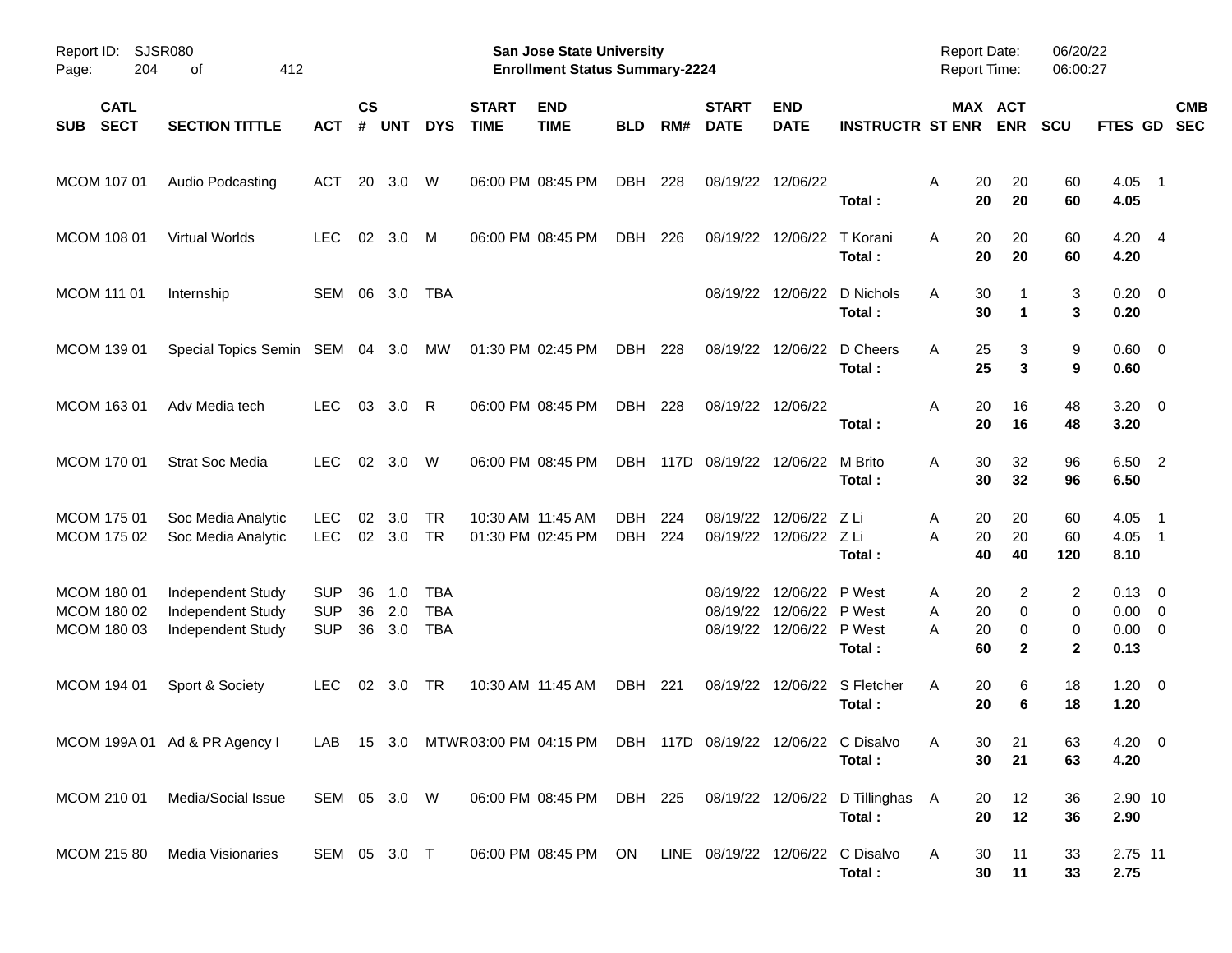| Page:                  | Report ID: SJSR080<br>205  | 412<br>оf                                              |                          |                    |               |                          |                                        | San Jose State University<br><b>Enrollment Status Summary-2224</b> |                  |             |                             |                                                              |                                             | <b>Report Date:</b><br>Report Time: |                                              | 06/20/22<br>06:00:27 |                             |                           |
|------------------------|----------------------------|--------------------------------------------------------|--------------------------|--------------------|---------------|--------------------------|----------------------------------------|--------------------------------------------------------------------|------------------|-------------|-----------------------------|--------------------------------------------------------------|---------------------------------------------|-------------------------------------|----------------------------------------------|----------------------|-----------------------------|---------------------------|
| <b>SUB</b>             | <b>CATL</b><br><b>SECT</b> | <b>SECTION TITTLE</b>                                  | <b>ACT</b>               | $\mathsf{cs}$<br># | <b>UNT</b>    | <b>DYS</b>               | <b>START</b><br><b>TIME</b>            | <b>END</b><br><b>TIME</b>                                          | <b>BLD</b>       | RM#         | <b>START</b><br><b>DATE</b> | <b>END</b><br><b>DATE</b>                                    | <b>INSTRUCTR ST ENR</b>                     |                                     | MAX ACT<br><b>ENR</b>                        | SCU                  |                             | <b>CMB</b><br>FTES GD SEC |
|                        | MCOM 285 01                | Web Design Dev                                         | SEM                      | 05                 | 3.0           | R                        | 06:00 PM 08:45 PM                      |                                                                    | <b>DBH</b>       |             | 117D 08/19/22 12/06/22      |                                                              | T Korani<br>Total:                          | A                                   | 20<br>11<br>20<br>11                         | 33<br>33             | 2.75 11<br>2.75             |                           |
|                        | MCOM 298A 01               | Master's Project I                                     | SEM                      | 05                 | 3.0           | M                        | 06:00 PM 08:45 PM                      |                                                                    | DBH              |             |                             | 117D 08/19/22 12/06/22                                       | - Z Li<br>Total:                            | A                                   | 25<br>11<br>25<br>11                         | 33<br>33             | 2.75 11<br>2.75             |                           |
| <b>PR</b><br><b>PR</b> | 99 80<br>9981              | Intro to PR<br>Intro to PR                             | <b>LEC</b><br><b>LEC</b> | 01<br>01           | 3.0<br>3.0    | <b>TBA</b><br><b>TBA</b> |                                        |                                                                    | <b>ON</b><br>ON. | <b>LINE</b> |                             | 08/19/22 12/06/22 M Cabot                                    | LINE 08/19/22 12/06/22 C Disalvo<br>Total:  | Α<br>A                              | 36<br>50<br>$\overline{2}$<br>40<br>38<br>90 | 108<br>6<br>114      | 7.20<br>$0.40 \ 0$<br>7.60  | $\overline{\mathbf{0}}$   |
| <b>PR</b><br><b>PR</b> | 190 80<br>19081            | <b>Media Relations</b><br><b>Media Relations</b>       | <b>LEC</b><br><b>LEC</b> | 02                 | 3.0<br>02 3.0 | <b>TBA</b><br><b>TBA</b> |                                        |                                                                    | ON<br>ON.        | LINE        |                             | 08/19/22 12/06/22 M Cabot<br>LINE 08/19/22 12/06/22 M Cabot  | Total:                                      | A<br>A                              | 25<br>25<br>10<br>25<br>50<br>35             | 75<br>30<br>105      | 5.00<br>$2.00 \t 0$<br>7.00 | $\overline{\mathbf{0}}$   |
| <b>PR</b><br><b>PR</b> | 191 80<br>19181            | <b>Strategic Creation</b><br><b>Strategic Creation</b> | <b>LEC</b><br><b>LEC</b> | 02                 | 3.0<br>02 3.0 | <b>TBA</b><br><b>TR</b>  |                                        | 03:00 PM 04:15 PM                                                  | ON.<br>ON.       | LINE        |                             | 08/19/22 12/06/22 M Cabot<br>LINE 08/19/22 12/06/22 A Lutzky | Total:                                      | Α<br>A                              | 25<br>25<br>$\overline{7}$<br>25<br>50<br>32 | 75<br>21<br>96       | 5.00<br>$1.50$ 2<br>6.50    | $\overline{\mathbf{0}}$   |
| <b>PR</b><br><b>PR</b> | 192 01<br>192 80           | <b>Case Studies</b><br><b>Case Studies</b>             | SEM<br>SEM               | 04<br>04           | 3.0<br>3.0    | <b>TR</b><br><b>MW</b>   | 09:00 AM 10:15 AM<br>10:30 AM 11:45 AM |                                                                    | DBH<br>ON        |             |                             | LINE 08/19/22 12/06/22 R Siegel                              | 117D 08/19/22 12/06/22 S Fletcher<br>Total: | A<br>A                              | 20<br>4<br>17<br>15<br>37<br>19              | 12<br>45<br>57       | 0.80<br>$3.00 \ 0$<br>3.80  | $\overline{\mathbf{0}}$   |
| <b>PR</b>              | 19380                      | Special Event Manage SEM 04 3.0 W                      |                          |                    |               |                          | 06:00 PM 08:45 PM                      |                                                                    | DBH              | 107         | 08/19/22 12/06/22           |                                                              | Total:                                      | A                                   | 20<br>3<br>20<br>3                           | 9<br>9               | 0.60 0<br>0.60              |                           |
| <b>PR</b>              | 195 01                     | Sport Communication LEC 02 3.0                         |                          |                    |               | MW                       | 10:30 AM 11:45 AM                      |                                                                    | DBH 224          |             |                             | 08/19/22 12/06/22                                            | S Fletcher<br>Total:                        | A                                   | 20<br>5<br>20<br>5                           | 15<br>15             | $1.00 \t 0$<br>1.00         |                           |
| <b>PR</b>              | 19780                      | Internal Corp Comm                                     | <b>LEC</b>               |                    | 3.0           |                          |                                        |                                                                    |                  |             |                             |                                                              | Total:                                      | X                                   | 0<br>0<br>0<br>0                             | 0<br>0               | $0.00 \t 0$<br>0.00         |                           |
| <b>PR</b>              | 199 01                     | Campaign Mgmt                                          | SEM 05 3.0               |                    |               | MW                       |                                        | 04:30 PM 05:45 PM                                                  | DBH 221          |             |                             |                                                              | 08/19/22 12/06/22 C Disalvo<br>Total:       | A                                   | 30<br>7<br>$\overline{7}$<br>30              | 21<br>21             | $1.40 \ 0$<br>1.40          |                           |
|                        |                            | Department : Journalism & Mass Communication           |                          |                    |               |                          |                                        |                                                                    |                  |             |                             | <b>Lower Division:</b><br><b>Upper Division:</b>             | <b>Department Total:</b>                    | 1832<br>535<br>1202                 | 946<br>274<br>627                            | 2780<br>822<br>1823  | 191.93<br>54.80<br>125.98   |                           |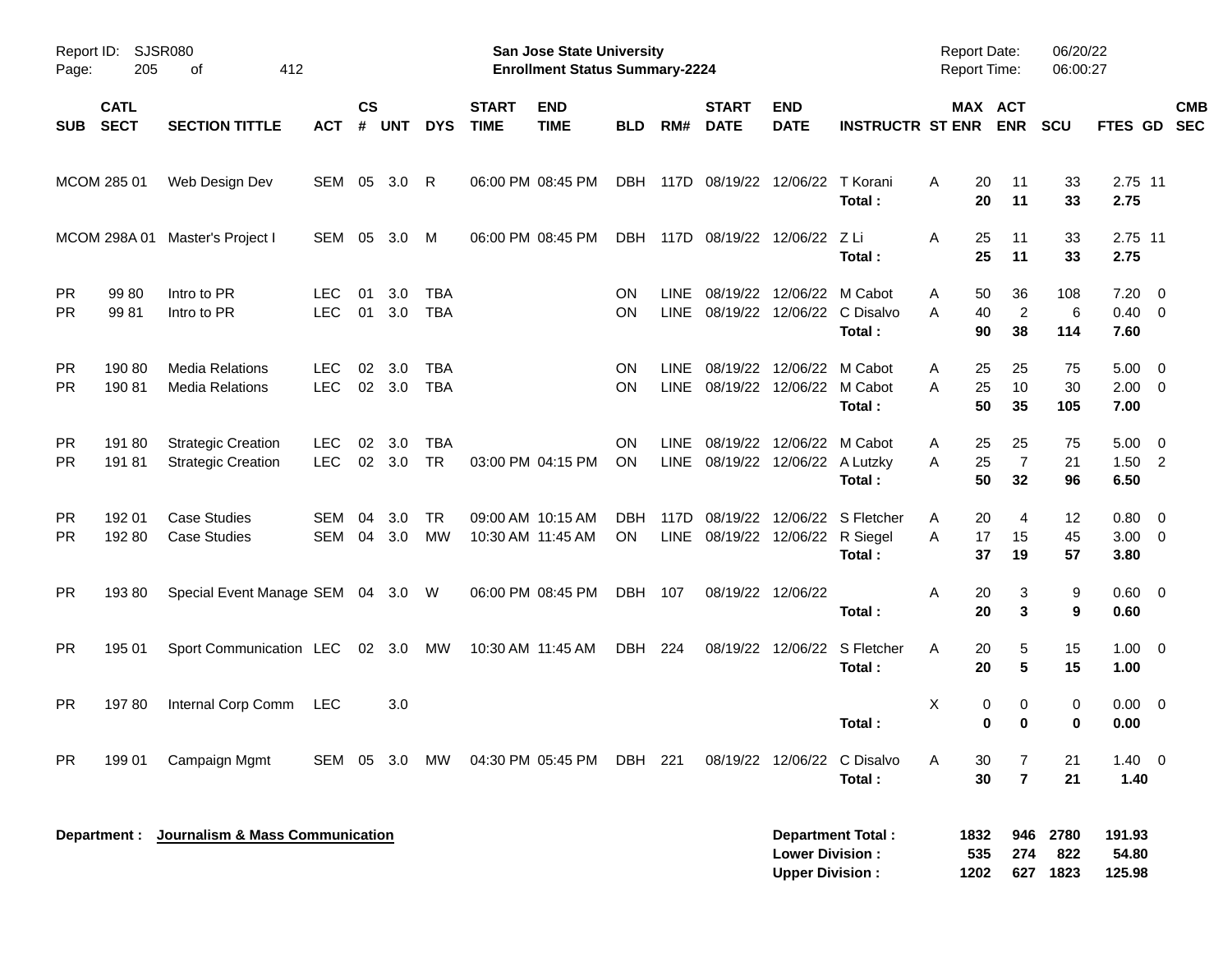| Report ID: SJSR080<br>Page: |      | 206 | of                    | 412 |           |    |            |                             | <b>San Jose State University</b><br><b>Enrollment Status Summary-2224</b> |            |     |                             |                           |                         | Report Date:<br>Report Time: |                       | 06/20/22<br>06:00:27 |             |            |
|-----------------------------|------|-----|-----------------------|-----|-----------|----|------------|-----------------------------|---------------------------------------------------------------------------|------------|-----|-----------------------------|---------------------------|-------------------------|------------------------------|-----------------------|----------------------|-------------|------------|
| SUB SECT                    | CATL |     | <b>SECTION TITTLE</b> |     | ACT # UNT | CS | <b>DYS</b> | <b>START</b><br><b>TIME</b> | <b>END</b><br><b>TIME</b>                                                 | <b>BLD</b> | RM# | <b>START</b><br><b>DATE</b> | <b>END</b><br><b>DATE</b> | <b>INSTRUCTR ST ENR</b> |                              | MAX ACT<br><b>ENR</b> | <b>SCU</b>           | FTES GD SEC | <b>CMB</b> |

**Graduate Division : 95 45 135 11.15**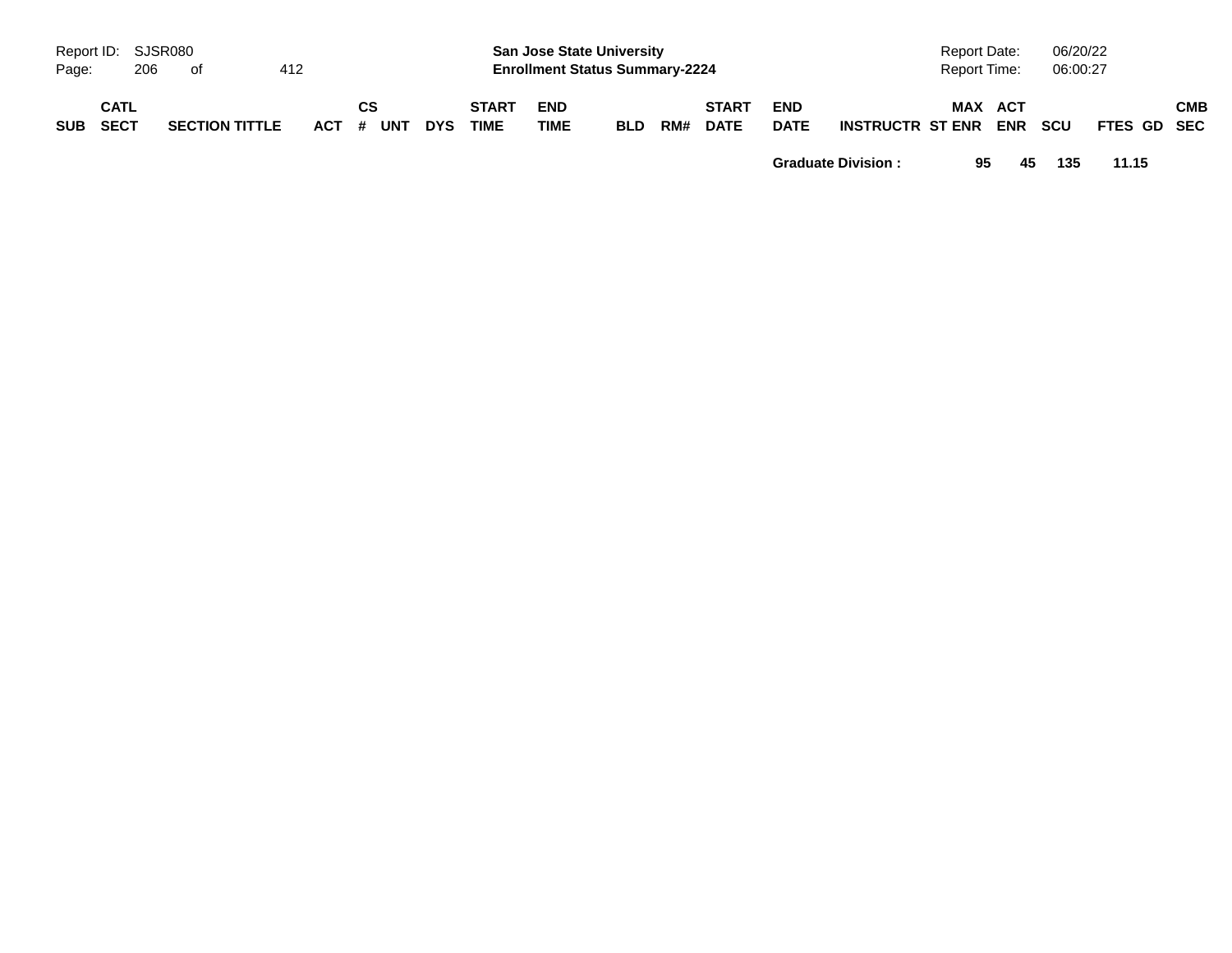| Report ID:<br>Page: | 207                        | SJSR080<br>412<br>оf                          |            |                    |                |            |                             | <b>San Jose State University</b><br><b>Enrollment Status Summary-2224</b> |                 |                    |                                |                            |                                       | <b>Report Date:</b><br>Report Time: |                       | 06/20/22<br>06:00:27 |                |                          |                          |
|---------------------|----------------------------|-----------------------------------------------|------------|--------------------|----------------|------------|-----------------------------|---------------------------------------------------------------------------|-----------------|--------------------|--------------------------------|----------------------------|---------------------------------------|-------------------------------------|-----------------------|----------------------|----------------|--------------------------|--------------------------|
| <b>SUB</b>          | <b>CATL</b><br><b>SECT</b> | <b>SECTION TITTLE</b>                         | ACT        | $\mathsf{cs}$<br># | <b>UNT</b>     | <b>DYS</b> | <b>START</b><br><b>TIME</b> | <b>END</b><br><b>TIME</b>                                                 | <b>BLD</b>      | RM#                | <b>START</b><br><b>DATE</b>    | <b>END</b><br><b>DATE</b>  | <b>INSTRUCTR ST ENR</b>               |                                     | MAX ACT<br><b>ENR</b> | <b>SCU</b>           | <b>FTES GD</b> |                          | <b>CMB</b><br><b>SEC</b> |
| <b>College</b>      |                            | <b>Humanities &amp; the Arts</b>              |            |                    |                |            |                             |                                                                           |                 |                    |                                |                            |                                       |                                     |                       |                      |                |                          |                          |
|                     | Department :               | <b>Linguistics &amp; Language Development</b> |            |                    | $02 \quad 3.0$ |            |                             |                                                                           |                 |                    | 08/19/22                       |                            | 12/06/22 S Phillabaum A               |                                     |                       |                      |                |                          |                          |
| <b>LING</b>         | 20 01                      | Nature of Language                            | LEC.       |                    |                | MW         |                             | 01:30 PM 02:45 PM                                                         | <b>CL</b><br>ON | 216<br><b>LINE</b> |                                |                            |                                       |                                     | 4<br>25               | 12                   | 0.80           | $\overline{\phantom{0}}$ |                          |
| <b>LING</b>         | 20 99                      | Nature of Language                            | LEC.       |                    | 02 3.0         | TBA        |                             |                                                                           |                 |                    | 08/19/22                       |                            | 12/06/22 D Hunter<br>Total:           | A                                   | 25<br>10<br>50<br>14  | 30<br>42             | 2.00<br>2.80   | $\overline{\phantom{0}}$ |                          |
| LING                | 21 01                      | Langu and Thinking                            | <b>SEM</b> | 04                 | 3.0            | MW         |                             | 12:00 PM 01:15 PM                                                         | CL.             | 306                | 08/19/22                       |                            | 12/06/22 K Sanders                    | A                                   | 11<br>25              | 33                   | 2.20           | - 0                      |                          |
| <b>LING</b>         | 21 02                      | Langu and Thinking                            | <b>SEM</b> | 04                 | 3.0            | <b>TR</b>  |                             | 09:00 AM 10:15 AM                                                         | CL.             | 216                | 08/19/22                       | 12/06/22 S Ball            |                                       | Α                                   | $\overline{7}$<br>25  | 21                   | 1.40           | $\overline{\phantom{0}}$ |                          |
| <b>LING</b>         | 21 03                      | Langu and Thinking                            | <b>SEM</b> | 04                 | 3.0            | <b>TR</b>  |                             | 12:00 PM 01:15 PM                                                         | CL.             | 216                | 08/19/22                       | 12/06/22 S Ball            |                                       | A<br>25                             | 11                    | 33                   | 2.20           | $\overline{\mathbf{0}}$  |                          |
| <b>LING</b>         | 21 04                      | Langu and Thinking                            | <b>SEM</b> | 04                 | 3.0            | <b>TR</b>  |                             | 01:30 PM 02:45 PM                                                         | SН              | 240                | 08/19/22                       |                            | 12/06/22 K Sanders                    | Α                                   | 25<br>3               | 9                    | 0.60           | 0                        |                          |
| <b>LING</b>         | 21 05                      | Langu and Thinking                            | <b>SEM</b> | 04                 | 3.0            | <b>TR</b>  |                             | 01:30 PM 02:45 PM                                                         | <b>CL</b>       | 216                | 08/19/22                       | 12/06/22                   | J Kitajima                            | Α                                   | 5<br>25               | 15                   | 1.00           | 0                        |                          |
| <b>LING</b>         | 21 80                      | Langu and Thinking                            | <b>SEM</b> | 04                 | 3.0            | <b>TBA</b> |                             |                                                                           | ΟN              | <b>LINE</b>        | 08/19/22                       | 12/06/22 E Chiu            |                                       | A                                   | 25<br>24              | 72                   | 4.80           | 0                        |                          |
| <b>LING</b>         | 21 81                      | Langu and Thinking                            | <b>SEM</b> | 04                 | 3.0            | TBA        |                             |                                                                           | ON              | <b>LINE</b>        | 08/19/22                       |                            | 12/06/22 R Joseph                     | Α                                   | 25<br>$\mathbf 0$     | 0                    | 0.00           | 0                        |                          |
| <b>LING</b>         | 21 99                      | Langu and Thinking                            | <b>SEM</b> | 04                 | 3.0            | <b>TBA</b> |                             |                                                                           | ON              | <b>LINE</b>        | 08/19/22                       |                            | 12/06/22 M ModirzadehA                |                                     | $\overline{7}$<br>25  | 21                   | 1.40           | $\overline{\phantom{0}}$ |                          |
|                     |                            |                                               |            |                    |                |            |                             |                                                                           |                 |                    |                                |                            | Total:                                | 200                                 | 68                    | 204                  | 13.60          |                          |                          |
| LING                | 22 01                      | Lang across Life                              | <b>LEC</b> | 02                 | 3.0            | MW         |                             | 12:00 PM 01:15 PM                                                         | <b>CL</b>       | 216                | 08/19/22                       | 12/06/22                   | S Vanniaraja A                        |                                     | 25<br>4               | 12                   | 0.80           | $\overline{\phantom{0}}$ |                          |
| <b>LING</b>         | 22 02                      | Lang across Life                              | <b>LEC</b> | 02                 | 3.0            | <b>TR</b>  |                             | 09:00 AM 10:15 AM                                                         | <b>SH</b>       | 414                |                                | 08/19/22 12/06/22          | J Kitajima                            | A                                   | 4<br>25               | 12                   | $0.80 \ 0$     |                          |                          |
|                     |                            |                                               |            |                    |                |            |                             |                                                                           |                 |                    |                                |                            | Total:                                |                                     | 50<br>8               | 24                   | 1.60           |                          |                          |
| LING                | 24 01                      | Language Variation                            | <b>LEC</b> | 04                 | 3.0            | MW         | 10:30 AM 11:45 AM           |                                                                           | <b>ENG</b>      | 403                | 08/19/22                       | 12/06/22                   | C Donlay                              | A                                   | 25<br>6               | 18                   | 1.20           | $\overline{\mathbf{0}}$  |                          |
| <b>LING</b>         | 24 99                      | Language Variation                            | <b>LEC</b> | 04                 | 3.0            | <b>TBA</b> |                             |                                                                           | <b>ON</b>       | <b>LINE</b>        | 08/19/22                       | 12/06/22                   | D Hunter                              | 25<br>A                             | 11                    | 33                   | 2.20           | $\overline{\phantom{0}}$ |                          |
|                     |                            |                                               |            |                    |                |            |                             |                                                                           |                 |                    |                                |                            | Total:                                |                                     | 17<br>50              | 51                   | 3.40           |                          |                          |
| <b>LING</b>         | 25 01                      | Languages of World                            | LEC        | 04                 | 3.0            | TR         |                             | 10:30 AM 11:45 AM                                                         | SH              | 414                | 08/19/22                       | 12/06/22                   | C Donlay                              | Α                                   | 25                    | 3                    | $0.20 \ 0$     |                          |                          |
|                     |                            |                                               |            |                    |                |            |                             |                                                                           |                 |                    |                                |                            | Total:                                |                                     | 25<br>1               | 3                    | 0.20           |                          |                          |
| <b>LING</b>         | 26 01                      | Quant Reas Ling Div                           | LEC        |                    | 04 3.0         | TR         |                             | 12:00 PM 01:15 PM                                                         | <b>SH</b>       | 414                |                                | 08/19/22 12/06/22          | J Swan                                | Α                                   | 25<br>0               | 0                    | $0.00 \t 0$    |                          |                          |
|                     |                            |                                               |            |                    |                |            |                             |                                                                           |                 |                    |                                |                            | Total:                                |                                     | 25<br>0               | 0                    | 0.00           |                          |                          |
| LING.               | 101 01                     | Intro to Ling                                 | SEM        | 04                 | 3.0            | TR         |                             | 01:30 PM 02:45 PM                                                         | CL              | 242                |                                | 08/19/22 12/06/22 J Rawski |                                       | A                                   | 6<br>25               | 18                   | 1.25           | $\overline{\phantom{1}}$ |                          |
|                     |                            |                                               |            |                    |                |            |                             |                                                                           |                 |                    |                                |                            | Total:                                |                                     | 25<br>6               | 18                   | 1.25           |                          |                          |
|                     | LING 107 01                | Patterns English                              | SEM 05 3.0 |                    |                | MW         | 10:30 AM 11:45 AM           |                                                                           | SH              | 240                |                                |                            | 08/19/22 12/06/22 S Phillabaum A      |                                     | 10<br>25              | 30                   | $2.00 \t 0$    |                          |                          |
|                     | LING 107 02                | Patterns English                              | SEM        |                    | 05 3.0         | TR         |                             | 10:30 AM 11:45 AM                                                         | CL              | 205                |                                |                            | 08/19/22 12/06/22 D Malinowski A      |                                     | $\mathbf{3}$<br>24    | 9                    | $0.60 \quad 0$ |                          |                          |
|                     | LING 107 80                | Patterns English                              | SEM        |                    | 05 3.0         | TBA        |                             |                                                                           | ON              |                    | LINE 08/19/22 12/06/22 C Sandy |                            |                                       | A<br>25                             | 25                    | 75                   | $5.00 \t 0$    |                          |                          |
|                     |                            |                                               |            |                    |                |            |                             |                                                                           |                 |                    |                                |                            | Total:                                |                                     | 74<br>38              | 114                  | 7.60           |                          |                          |
|                     | LING 108 80                | Sec Lang Dev/Teach SEM 04 3.0 TBA             |            |                    |                |            |                             |                                                                           | ON.             |                    |                                |                            | LINE 08/19/22 12/06/22 S Vanniaraja A |                                     | 25<br>8               | 24                   | $1.60 \t 0$    |                          |                          |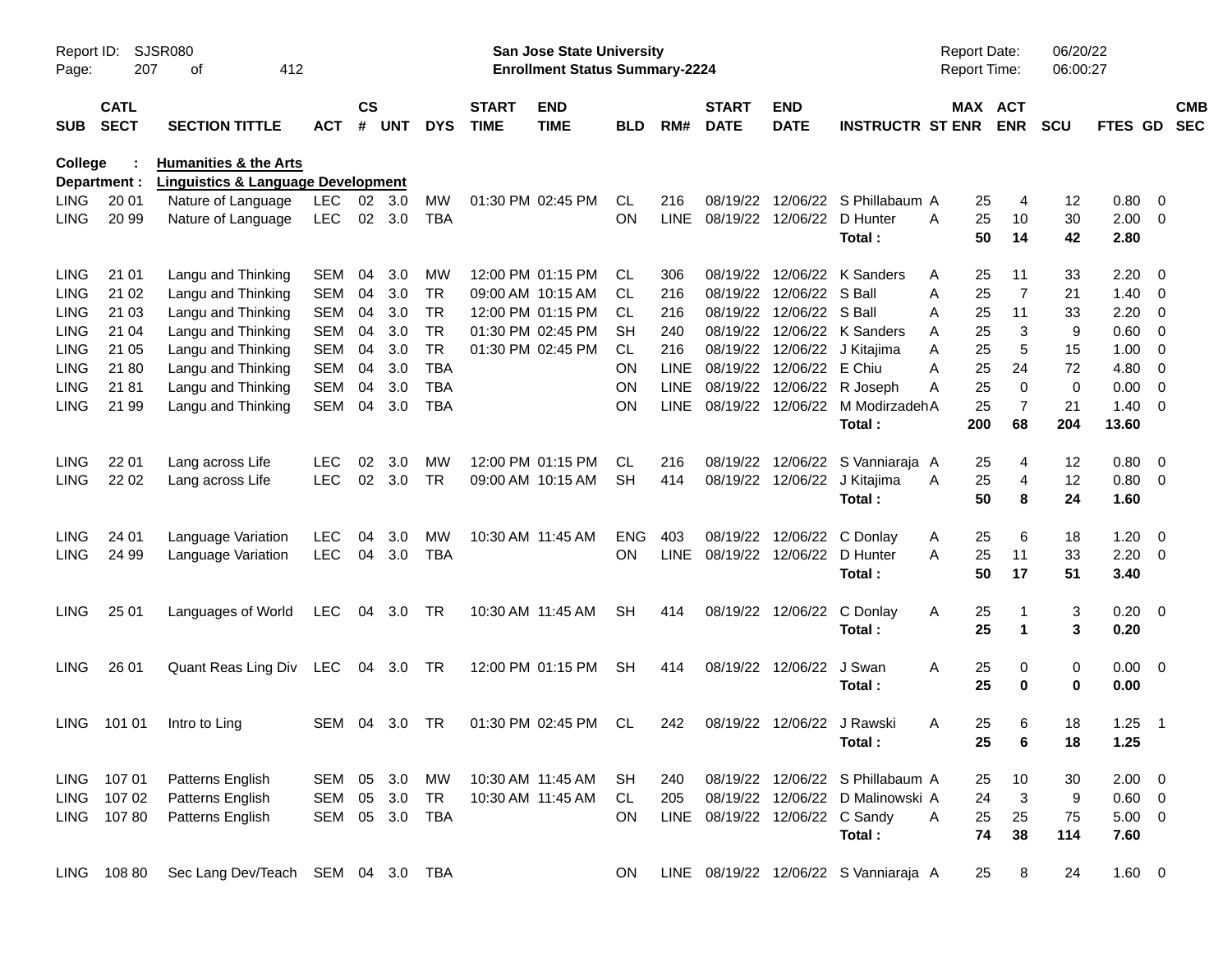| Report ID:<br>Page:                                                                                                  | 208                                                                      | <b>SJSR080</b><br>412<br>οf                                                                                  |                                                                                                       |                                              |                                                      |                                                                             |                             | San Jose State University<br><b>Enrollment Status Summary-2224</b>               |                                                |                                                                                      |                                                                                              |                                                                                      |                                                                                          | <b>Report Date:</b><br>Report Time:                                                  |                                          | 06/20/22<br>06:00:27                       |                                                              |                                                                                                                                                                           |                          |
|----------------------------------------------------------------------------------------------------------------------|--------------------------------------------------------------------------|--------------------------------------------------------------------------------------------------------------|-------------------------------------------------------------------------------------------------------|----------------------------------------------|------------------------------------------------------|-----------------------------------------------------------------------------|-----------------------------|----------------------------------------------------------------------------------|------------------------------------------------|--------------------------------------------------------------------------------------|----------------------------------------------------------------------------------------------|--------------------------------------------------------------------------------------|------------------------------------------------------------------------------------------|--------------------------------------------------------------------------------------|------------------------------------------|--------------------------------------------|--------------------------------------------------------------|---------------------------------------------------------------------------------------------------------------------------------------------------------------------------|--------------------------|
| <b>SUB</b>                                                                                                           | <b>CATL</b><br><b>SECT</b>                                               | <b>SECTION TITTLE</b>                                                                                        | <b>ACT</b>                                                                                            | $\mathsf{cs}$<br>#                           | <b>UNT</b>                                           | <b>DYS</b>                                                                  | <b>START</b><br><b>TIME</b> | <b>END</b><br><b>TIME</b>                                                        | <b>BLD</b>                                     | RM#                                                                                  | <b>START</b><br><b>DATE</b>                                                                  | <b>END</b><br><b>DATE</b>                                                            | <b>INSTRUCTR ST ENR</b>                                                                  | MAX ACT                                                                              | <b>ENR</b>                               | <b>SCU</b>                                 | <b>FTES GD</b>                                               |                                                                                                                                                                           | <b>CMB</b><br><b>SEC</b> |
|                                                                                                                      |                                                                          |                                                                                                              |                                                                                                       |                                              |                                                      |                                                                             |                             |                                                                                  |                                                |                                                                                      |                                                                                              |                                                                                      | Total:                                                                                   | 25                                                                                   | 8                                        | 24                                         | 1.60                                                         |                                                                                                                                                                           |                          |
| LING                                                                                                                 | 111 01                                                                   | <b>Ling Phonetics</b>                                                                                        | <b>SEM</b>                                                                                            | 04                                           | 3.0                                                  | TR                                                                          |                             | 12:00 PM 01:15 PM                                                                | CL.                                            | 242                                                                                  | 08/19/22                                                                                     | 12/06/22                                                                             | H Koo<br>Total:                                                                          | 25<br>Α<br>25                                                                        | 6<br>6                                   | 18<br>18                                   | 1.20<br>1.20                                                 | $\overline{\phantom{0}}$                                                                                                                                                  |                          |
| LING                                                                                                                 | 11201                                                                    | Intro to Syntax                                                                                              | SEM                                                                                                   | 04                                           | 3.0                                                  | TR                                                                          |                             | 09:00 AM 10:15 AM                                                                | CL.                                            | 308                                                                                  | 08/19/22                                                                                     | 12/06/22                                                                             | K Moore<br>Total:                                                                        | 25<br>A<br>25                                                                        | 3<br>3                                   | 9<br>9                                     | 0.65<br>0.65                                                 | $\overline{\phantom{1}}$                                                                                                                                                  |                          |
| LING.                                                                                                                | 114 01                                                                   | Intr Seman & Discrse SEM                                                                                     |                                                                                                       |                                              | 04 3.0                                               | TR                                                                          |                             | 03:00 PM 04:15 PM                                                                | CL.                                            | 308                                                                                  | 08/19/22                                                                                     | 12/06/22                                                                             | C Donlay<br>Total:                                                                       | Α<br>25<br>25                                                                        | 10<br>10                                 | 30<br>30                                   | 2.10<br>2.10                                                 | $\overline{\phantom{0}}^2$                                                                                                                                                |                          |
| <b>LING</b><br>ASIA                                                                                                  | 122 01<br>122 01                                                         | English World Lang<br>English World Lang                                                                     | SEM<br><b>SEM</b>                                                                                     | 04<br>04                                     | 3.0<br>3.0                                           | TR<br><b>TR</b>                                                             |                             | 03:00 PM 04:15 PM<br>03:00 PM 04:15 PM                                           | CL<br>.CL                                      | 205<br>205                                                                           | 08/19/22<br>08/19/22                                                                         | 12/06/22<br>12/06/22 S Khan                                                          | S Khan<br>Total:                                                                         | 24<br>A<br>A<br>0<br>24                                                              | 3<br>$\mathbf{1}$<br>4                   | 9<br>3<br>12                               | 0.60<br>0.20<br>0.80                                         | $0\,$ C<br>0 <sup>o</sup>                                                                                                                                                 |                          |
| <b>LING</b><br><b>LING</b><br><b>LING</b><br><b>LING</b><br><b>LING</b><br><b>LING</b><br><b>LING</b><br><b>LING</b> | 123 01<br>123 02<br>123 03<br>123 04<br>12380<br>12381<br>12382<br>12383 | Sound Comm<br>Sound Comm<br>Sound Comm<br>Sound Comm<br>Sound Comm<br>Sound Comm<br>Sound Comm<br>Sound Comm | SEM<br><b>SEM</b><br><b>SEM</b><br><b>SEM</b><br><b>SEM</b><br><b>SEM</b><br><b>SEM</b><br><b>SEM</b> | 04<br>04<br>04<br>04<br>04<br>04<br>04<br>04 | 3.0<br>3.0<br>3.0<br>3.0<br>3.0<br>3.0<br>3.0<br>3.0 | МW<br>MW<br>м<br>TR<br><b>TBA</b><br><b>TBA</b><br><b>TBA</b><br><b>TBA</b> |                             | 10:30 AM 11:45 AM<br>12:00 PM 01:15 PM<br>06:00 PM 08:45 PM<br>10:30 AM 11:45 AM | CL.<br>SН<br>CL.<br>CL<br>ON<br>ON<br>ON<br>ΟN | 242<br>414<br>308<br>308<br><b>LINE</b><br><b>LINE</b><br><b>LINE</b><br><b>LINE</b> | 08/19/22<br>08/19/22<br>08/19/22<br>08/19/22<br>08/19/22<br>08/19/22<br>08/19/22<br>08/19/22 | 12/06/22<br>12/06/22<br>12/06/22 K Moore<br>12/06/22<br>12/06/22<br>12/06/22 K Moore | H Koo<br>K Moore<br>12/06/22 R Kataoka<br>R Kataoka<br>C Donlay<br>12/06/22 T Chatterjee | 25<br>Α<br>25<br>Α<br>25<br>Α<br>25<br>Α<br>25<br>Α<br>Α<br>25<br>Α<br>25<br>25<br>A | 25<br>15<br>1<br>7<br>25<br>9<br>3<br>24 | 75<br>45<br>3<br>21<br>75<br>27<br>9<br>72 | 5.00<br>3.00<br>0.20<br>1.40<br>5.00<br>1.80<br>0.60<br>4.80 | $\overline{\phantom{0}}$<br>$\overline{\mathbf{0}}$<br>$\overline{\mathbf{0}}$<br>$\overline{\mathbf{0}}$<br>$\overline{\mathbf{0}}$<br>$\overline{\mathbf{0}}$<br>0<br>0 |                          |
| <b>LING</b>                                                                                                          | 124 01                                                                   | Intro Speech Tech                                                                                            | <b>SEM</b>                                                                                            | 04                                           | 3.0                                                  | TR                                                                          |                             | 10:30 AM 11:45 AM                                                                | CL.                                            | 242                                                                                  | 08/19/22                                                                                     | 12/06/22                                                                             | Total:<br>J Rawski<br>Total:                                                             | 200<br>Α<br>25<br>25                                                                 | 109<br>7<br>$\overline{7}$               | 327<br>21<br>21                            | 21.80<br>1.55<br>1.55                                        | $\overline{\mathbf{3}}$                                                                                                                                                   |                          |
| LING<br><b>LING</b><br>LING.                                                                                         | 12980<br>12981<br>12982                                                  | Cult/Lg/Ethn/ in US<br>Cult/Lg/Ethn/ in US<br>Cult/Lg/Ethn/ in US                                            | SEM<br><b>SEM</b><br><b>SEM</b>                                                                       | 04<br>04<br>04                               | 3.0<br>3.0<br>3.0                                    | TBA<br><b>TBA</b><br>TBA                                                    |                             |                                                                                  | ΟN<br>ΟN<br>ΟN                                 | LINE.<br>LINE<br><b>LINE</b>                                                         | 08/19/22<br>08/19/22<br>08/19/22                                                             | 12/06/22                                                                             | R Abend<br>12/06/22 S Phillabaum A<br>12/06/22 D Malinowski A<br>Total:                  | Α<br>25<br>25<br>25<br>75                                                            | 25<br>6<br>1<br>32                       | 75<br>18<br>3<br>96                        | 5.00<br>1.20<br>0.20<br>6.40                                 | $\overline{\phantom{0}}$<br>- 0<br>- 0                                                                                                                                    |                          |
|                                                                                                                      | LING 161 01                                                              | Psycholinguistics                                                                                            | SEM 04 3.0 MW                                                                                         |                                              |                                                      |                                                                             |                             | 12:00 PM 01:15 PM CL                                                             |                                                | 242                                                                                  |                                                                                              | 08/19/22 12/06/22                                                                    | H Koo<br>Total:                                                                          | 25<br>A<br>25                                                                        | 5<br>$\overline{\mathbf{5}}$             | 15<br>15                                   | $1.00 \t 0$<br>1.00                                          |                                                                                                                                                                           |                          |
|                                                                                                                      | LING 162 01                                                              | Intro Morphology                                                                                             |                                                                                                       |                                              |                                                      | SEM 04 3.0 MW                                                               |                             | 01:30 PM 02:45 PM SH                                                             |                                                | 414                                                                                  |                                                                                              | 08/19/22 12/06/22                                                                    | K Moore<br>Total:                                                                        | A<br>25<br>25                                                                        | 7<br>$\overline{\mathbf{7}}$             | 21<br>21                                   | $1.40 \ 0$<br>1.40                                           |                                                                                                                                                                           |                          |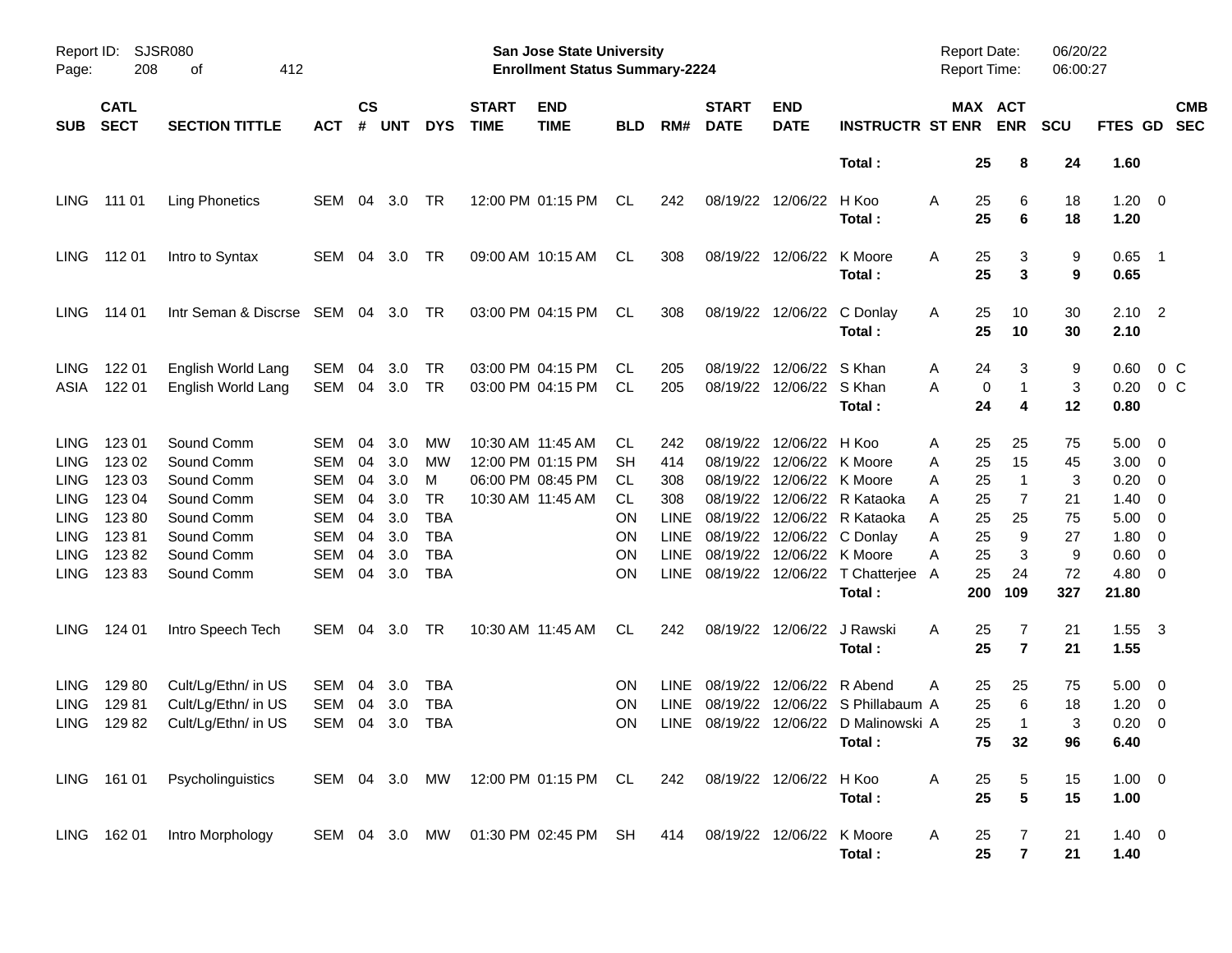| Report ID:<br>Page:        | 209                        | SJSR080<br>412<br>οf                                                       |                          |                    |            |                   |                             | <b>San Jose State University</b><br><b>Enrollment Status Summary-2224</b> |            |            |                             |                                                         |                                       | <b>Report Date:</b><br><b>Report Time:</b> |                | 06/20/22<br>06:00:27 |                                |                          |  |
|----------------------------|----------------------------|----------------------------------------------------------------------------|--------------------------|--------------------|------------|-------------------|-----------------------------|---------------------------------------------------------------------------|------------|------------|-----------------------------|---------------------------------------------------------|---------------------------------------|--------------------------------------------|----------------|----------------------|--------------------------------|--------------------------|--|
| <b>SUB</b>                 | <b>CATL</b><br><b>SECT</b> | <b>SECTION TITTLE</b>                                                      | ACT                      | $\mathsf{cs}$<br># | <b>UNT</b> | <b>DYS</b>        | <b>START</b><br><b>TIME</b> | <b>END</b><br><b>TIME</b>                                                 | <b>BLD</b> | RM#        | <b>START</b><br><b>DATE</b> | <b>END</b><br><b>DATE</b>                               | <b>INSTRUCTR ST ENR</b>               | MAX ACT                                    | <b>ENR</b>     | <b>SCU</b>           | FTES GD SEC                    | <b>CMB</b>               |  |
| LING.                      | 16701                      | <b>Multiling Lang Cont</b>                                                 | LEC.                     | 04                 | 3.0        | TR                |                             | 01:30 PM 02:45 PM                                                         | SH.        | 414        | 08/19/22                    | 12/06/22 J Swan                                         | Total:                                | Α<br>25<br>25                              | 9              | 27<br>27             | $1.90$ 2<br>1.90               |                          |  |
| <b>LING</b><br><b>LING</b> | 18001<br>180 02            | <b>Individ Studies</b><br><b>Individ Studies</b>                           | <b>SUP</b><br><b>SUP</b> | 78<br>78           | 1.0<br>3.0 | <b>TBA</b><br>TBA |                             |                                                                           |            |            |                             | 08/19/22 12/06/22<br>08/19/22 12/06/22                  | Total:                                | 2<br>A<br>2<br>Α<br>4                      | 0<br>0<br>0    | 0<br>0<br>0          | 0.00<br>$0.00 \quad 0$<br>0.00 | $\overline{\phantom{0}}$ |  |
| LING.                      | 201 01                     | Phonol Theor & Appl                                                        | SEM 05 3.0               |                    |            | <b>MW</b>         |                             | 04:30 PM 05:45 PM                                                         | CL.        | 205        |                             |                                                         | 08/19/22 12/06/22 R Kataoka<br>Total: | 15<br>A<br>15                              | $\overline{7}$ | 21<br>21             | $1.75$ 7<br>1.75               |                          |  |
| LING.                      | 203 01                     | <b>Semantic Struc</b>                                                      | SEM 05 3.0               |                    |            | <b>MW</b>         |                             | 03:00 PM 04:15 PM                                                         | CL.        | 205        |                             | 08/19/22 12/06/22 K Moore                               | Total:                                | 15<br>A<br>15                              | 4<br>4         | 12<br>12             | 1.004<br>1.00                  |                          |  |
| LING.                      | 21301                      | Ling Field Methods                                                         | SEM 05 3.0               |                    |            | TR                |                             | 04:30 PM 05:45 PM                                                         | CL.        | 205        |                             |                                                         | 08/19/22 12/06/22 C Donlay<br>Total:  | 15<br>A<br>15                              | 8<br>8         | 24<br>24             | $2.00 \ 8$<br>2.00             |                          |  |
| LING.                      | 298 01                     | <b>Spec Studies</b>                                                        | <b>SUP</b>               | 78 3.0             |            | TBA               |                             |                                                                           | <b>ON</b>  |            | LINE 08/19/22 12/06/22      |                                                         | Total :                               | Α<br>3<br>3                                | 0<br>0         | 0<br>0               | $0.00 \quad 0$<br>0.00         |                          |  |
| LING.                      | 299 01                     | Thesis                                                                     | <b>SUP</b>               | 78 3.0             |            | TBA               |                             |                                                                           | <b>ON</b>  |            | LINE 08/19/22 12/06/22      |                                                         | Total:                                | Α<br>3<br>3                                | 0<br>0         | 0<br>0               | $0.00 \quad 0$<br>0.00         |                          |  |
| LLD                        |                            | 100A 01 Writing Competency                                                 | SEM 05 3.0               |                    |            | МW                |                             | 09:00 AM 10:15 AM                                                         | CL.        | 216        |                             |                                                         | 08/19/22 12/06/22 K Sanders<br>Total: | A<br>25<br>25                              | $\mathbf 1$    | 3<br>3               | $0.20 \ 0$<br>0.20             |                          |  |
| LLD                        |                            | 100W 01 Writing Workshop                                                   | SEM 04 3.0               |                    |            | МW                |                             | 10:30 AM 11:45 AM                                                         | SH         | 414        |                             | 08/19/22 12/06/22 S Khan                                | Total:                                | A<br>25<br>25                              | 11<br>11       | 33<br>33             | $2.20 \t 0$<br>2.20            |                          |  |
| LLD                        |                            | 100WB 01Wrtg Wrkshp Bsns Std SEM 04 3.0                                    |                          |                    |            | МW                |                             | 09:00 AM 10:15 AM                                                         | CL.        | 205        |                             | 08/19/22 12/06/22 K Haven<br>08/19/22 12/06/22 S Alkire |                                       | 24<br>Α                                    | 14             | 42                   | 2.80                           | $\overline{\mathbf{0}}$  |  |
| LLD                        |                            | 100WB 02Wrtg Wrkshp Bsns Std SEM 04                                        |                          |                    | - 3.0      | <b>MW</b>         |                             | 10:30 AM 11:45 AM                                                         | CL.        | 216        |                             |                                                         |                                       | 25<br>Α                                    | 6              | 18                   | 1.20                           | $\overline{0}$           |  |
| <b>LLD</b>                 |                            | 100WB 03Wrtg Wrkshp Bsns Std SEM 04 3.0                                    |                          |                    |            | MW                |                             | 10:30 AM 11:45 AM                                                         | CL.        | 308        |                             |                                                         | 08/19/22 12/06/22 N Shugan            | 25<br>Α                                    | $\overline{2}$ | 6                    | 0.40                           | $\overline{\mathbf{0}}$  |  |
| <b>LLD</b>                 |                            | 100WB 04Wrtg Wrkshp Bsns Std SEM 04 3.0                                    |                          |                    |            | <b>MW</b>         |                             | 12:00 PM 01:15 PM CL                                                      |            | 308        |                             |                                                         | 08/19/22 12/06/22 N Shugan            | 25<br>Α                                    | 6              | 18                   | $1.20 \t 0$                    |                          |  |
| LLD                        |                            | 100WB 05Wrtg Wrkshp Bsns Std SEM 04                                        |                          |                    | 3.0        | МW                |                             | 12:00 PM 01:15 PM                                                         | CL.        | 205        |                             |                                                         | 08/19/22 12/06/22 R Joseph            | Α<br>24                                    |                | 3                    | 0.20                           | $\overline{\phantom{0}}$ |  |
| LLD                        |                            | 100WB 06Wrtg Wrkshp Bsns Std SEM 04                                        |                          |                    | 3.0        | МW                |                             | 01:30 PM 02:45 PM<br>01:30 PM 02:45 PM                                    | CL         | 308        |                             | 08/19/22 12/06/22 S Alkire                              | 08/19/22 12/06/22 K Sanders           | 25<br>Α<br>24                              | 7<br>16        | 21                   | 1.40<br>3.20                   | $\overline{\mathbf{0}}$  |  |
| LLD                        |                            | 100WB 07Wrtg Wrkshp Bsns Std SEM 04<br>100WB 08Wrtg Wrkshp Bsns Std SEM 04 |                          |                    | 3.0        | МW<br>TR          |                             | 09:00 AM 10:15 AM                                                         | CL.        | 205        |                             |                                                         | 08/19/22 12/06/22 N Shugan            | Α<br>24<br>Α                               | 0              | 48<br>0              | $0.00 \t 0$                    | $\overline{\mathbf{0}}$  |  |
| LLD<br>LLD                 |                            | 100WB 09Wrtg Wrkshp Bsns Std SEM                                           |                          | 04                 | 3.0<br>3.0 | TR                |                             | 12:00 PM 01:15 PM                                                         | CL.<br>CL  | 205<br>308 |                             |                                                         | 08/19/22 12/06/22 K Sanders           | 25<br>Α                                    | 18             | 54                   | $3.60 \ 0$                     |                          |  |
| LLD                        |                            | 100WB 10Wrtg Wrkshp Bsns Std SEM 04                                        |                          |                    | 3.0        | TR                |                             | 01:30 PM 02:45 PM                                                         | CL.        | 308        |                             | 08/19/22 12/06/22 S Ball                                |                                       | 25<br>Α                                    | 20             | 60                   | $4.00 \ 0$                     |                          |  |
|                            |                            | 100WB 11Wrtg Wrkshp Bsns Std SEM 04 3.0                                    |                          |                    |            | TR                |                             | 01:30 PM 02:45 PM                                                         |            | 205        |                             | 08/19/22 12/06/22 S Alkire                              |                                       | 24                                         |                |                      | $0.40 \quad 0$                 |                          |  |
| LLD                        |                            |                                                                            |                          |                    |            |                   |                             |                                                                           | CL         |            |                             |                                                         |                                       | Α                                          | $\overline{2}$ | 6                    |                                |                          |  |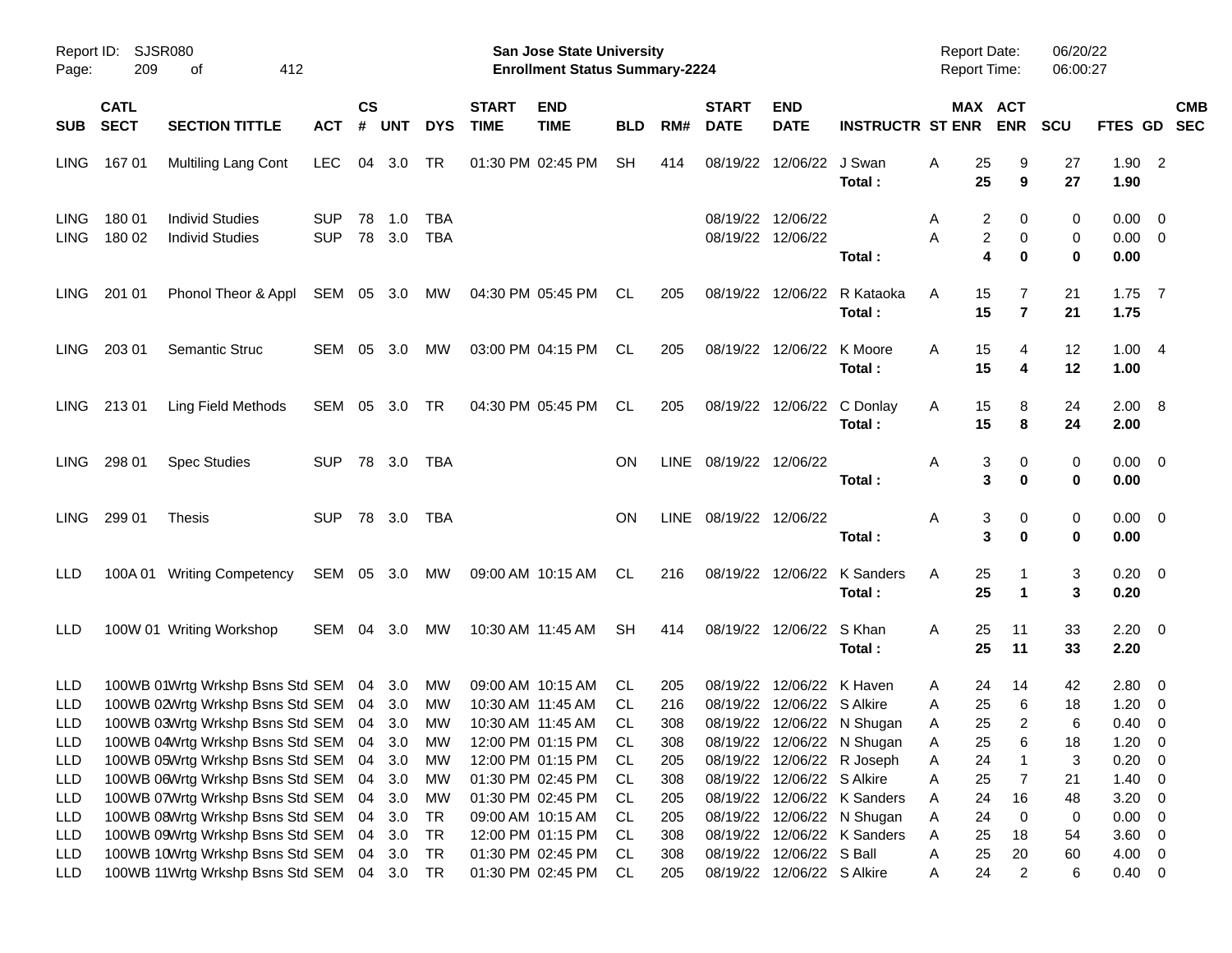| Report ID:<br>Page:                                                                                                                      | 210                        | SJSR080<br>412<br>οf                                                                                                                                                                                                                                                                                                                                                    |                   |                                                    |                                                                    |                                                                                                                                 |                             | <b>San Jose State University</b><br><b>Enrollment Status Summary-2224</b> |                                                                        |                                                                                                                                            |                             |                                                                                                                                                    |                                                                                                                                                    |                                      | <b>Report Date:</b><br><b>Report Time:</b>               |                                                                                             | 06/20/22<br>06:00:27                                   |                                                                              |                                                                                                              |            |
|------------------------------------------------------------------------------------------------------------------------------------------|----------------------------|-------------------------------------------------------------------------------------------------------------------------------------------------------------------------------------------------------------------------------------------------------------------------------------------------------------------------------------------------------------------------|-------------------|----------------------------------------------------|--------------------------------------------------------------------|---------------------------------------------------------------------------------------------------------------------------------|-----------------------------|---------------------------------------------------------------------------|------------------------------------------------------------------------|--------------------------------------------------------------------------------------------------------------------------------------------|-----------------------------|----------------------------------------------------------------------------------------------------------------------------------------------------|----------------------------------------------------------------------------------------------------------------------------------------------------|--------------------------------------|----------------------------------------------------------|---------------------------------------------------------------------------------------------|--------------------------------------------------------|------------------------------------------------------------------------------|--------------------------------------------------------------------------------------------------------------|------------|
| <b>SUB</b>                                                                                                                               | <b>CATL</b><br><b>SECT</b> | <b>SECTION TITTLE</b>                                                                                                                                                                                                                                                                                                                                                   | <b>ACT</b>        | $\mathsf{cs}$<br>#                                 | <b>UNT</b>                                                         | <b>DYS</b>                                                                                                                      | <b>START</b><br><b>TIME</b> | <b>END</b><br><b>TIME</b>                                                 | <b>BLD</b>                                                             | RM#                                                                                                                                        | <b>START</b><br><b>DATE</b> | <b>END</b><br><b>DATE</b>                                                                                                                          | <b>INSTRUCTR ST ENR</b>                                                                                                                            |                                      | MAX ACT                                                  | <b>ENR</b>                                                                                  | <b>SCU</b>                                             | FTES GD SEC                                                                  |                                                                                                              | <b>CMB</b> |
| <b>LLD</b><br><b>LLD</b><br><b>LLD</b><br><b>LLD</b><br><b>LLD</b><br><b>LLD</b><br><b>LLD</b><br><b>LLD</b><br><b>LLD</b><br><b>LLD</b> |                            | 100WB 12Wrtg Wrkshp Bsns Std SEM 04<br>100WB 80Wrtg Wrkshp Bsns Std SEM<br>100WB 81Wrtg Wrkshp Bsns Std SEM<br>100WB 82Wrtg Wrkshp Bsns Std SEM<br>100WB 83Wrtg Wrkshp Bsns Std SEM<br>100WB 84Wrtg Wrkshp Bsns Std SEM<br>100WB 85Wrtg Wrkshp Bsns Std SEM<br>100WB 86Wrtg Wrkshp Bsns Std SEM<br>100WB 87Wrtg Wrkshp Bsns Std SEM<br>100WB 88Wrtg Wrkshp Bsns Std SEM |                   | 04<br>04<br>04<br>04<br>04<br>04<br>04<br>04<br>04 | 3.0<br>3.0<br>3.0<br>3.0<br>3.0<br>3.0<br>3.0<br>3.0<br>3.0<br>3.0 | F<br><b>TBA</b><br><b>TBA</b><br><b>TBA</b><br><b>TBA</b><br><b>TBA</b><br><b>TBA</b><br><b>TBA</b><br><b>TBA</b><br><b>TBA</b> | 09:30 AM 12:15 PM           |                                                                           | CL<br><b>ON</b><br>ON<br>ON<br>ON<br>ON<br>ON<br><b>ON</b><br>ON<br>ON | 205<br><b>LINE</b><br><b>LINE</b><br><b>LINE</b><br><b>LINE</b><br><b>LINE</b><br><b>LINE</b><br><b>LINE</b><br><b>LINE</b><br><b>LINE</b> | 08/19/22                    | 08/19/22 12/06/22<br>12/06/22<br>08/19/22 12/06/22 S Alkire<br>08/19/22 12/06/22 K Haven<br>08/19/22 12/06/22 K Haven<br>08/19/22 12/06/22 M Vafai | 08/19/22 12/06/22 N Shugan<br>S Ball<br>E Chiu<br>08/19/22 12/06/22 R Joseph<br>08/19/22 12/06/22 M ModirzadehA<br>08/19/22 12/06/22 M ModirzadehA | A<br>Α<br>Α<br>A<br>A<br>A<br>A<br>A | 24<br>25<br>25<br>25<br>25<br>25<br>25<br>25<br>25<br>25 | 0<br>25<br>25<br>25<br>$\overline{1}$<br>25<br>25<br>25<br>$\overline{7}$<br>$\overline{7}$ | 0<br>75<br>75<br>75<br>3<br>75<br>75<br>75<br>21<br>21 | 0.00<br>5.00<br>5.00<br>5.00<br>0.20<br>5.00<br>5.00<br>5.00<br>1.40<br>1.40 | - 0<br>$\mathbf 0$<br>$\mathbf 0$<br>$\mathbf 0$<br>$\mathbf 0$<br>$\mathbf 0$<br>$\mathbf 0$<br>0<br>0<br>0 |            |
| <b>LLD</b><br>LLD                                                                                                                        |                            | 100WB 89Wrtg Wrkshp Bsns Std SEM<br>250W 01 Prof in Ling TESOL                                                                                                                                                                                                                                                                                                          | SEM 04            | 04                                                 | 3.0<br>3.0                                                         | <b>TBA</b><br>MW                                                                                                                | 10:30 AM 11:45 AM           |                                                                           | ON<br>CL.                                                              | <b>LINE</b><br>205                                                                                                                         | 08/19/22 12/06/22           | 08/19/22 12/06/22                                                                                                                                  | M Vafai<br>Total:<br>S Frazier<br>Total:                                                                                                           | A<br>A                               | 25<br>544<br>15<br>15                                    | 3<br>260<br>2<br>$\mathbf{2}$                                                               | 9<br>780<br>6<br>6                                     | 0.60<br>52.00<br>0.50<br>0.50                                                | $\overline{0}$<br>$\overline{\phantom{0}}^2$                                                                 |            |
| LLD<br>LLD                                                                                                                               | 280 01<br>298 01           | Methods TESOL<br><b>Indiv Studies</b>                                                                                                                                                                                                                                                                                                                                   | SEM<br><b>SUP</b> | 05                                                 | 3.0<br>78 3.0                                                      | <b>TR</b><br><b>TBA</b>                                                                                                         |                             | 12:00 PM 01:15 PM                                                         | CL.                                                                    | 205                                                                                                                                        | 08/19/22 12/06/22           | 08/19/22 12/06/22                                                                                                                                  | D Malinowski A<br>Total:                                                                                                                           | A                                    | 15<br>15<br>3                                            | 2<br>$\overline{2}$<br>0                                                                    | 6<br>6<br>0                                            | 0.50<br>0.50<br>0.00                                                         | $\overline{\phantom{0}}^2$<br>$\overline{0}$                                                                 |            |
| <b>LLD</b>                                                                                                                               | 299 01                     | <b>Thesis</b>                                                                                                                                                                                                                                                                                                                                                           | <b>SUP</b>        |                                                    | 78 3.0                                                             | <b>TBA</b>                                                                                                                      |                             |                                                                           |                                                                        |                                                                                                                                            | 08/19/22 12/06/22           |                                                                                                                                                    | Total:<br>Total:                                                                                                                                   | Α                                    | 3<br>3<br>3                                              | $\bf{0}$<br>0<br>0                                                                          | $\bf{0}$<br>0<br>$\mathbf 0$                           | 0.00<br>$0.00 \t 0$<br>0.00                                                  |                                                                                                              |            |
|                                                                                                                                          | Department :               | <b>Linguistics &amp; Language Development</b>                                                                                                                                                                                                                                                                                                                           |                   |                                                    |                                                                    |                                                                                                                                 |                             |                                                                           |                                                                        |                                                                                                                                            |                             | <b>Lower Division:</b><br><b>Upper Division:</b>                                                                                                   | <b>Department Total:</b><br><b>Graduate Division:</b>                                                                                              |                                      | 1683<br>400<br>1196<br>87                                | 647<br>108<br>516<br>23                                                                     | 1941<br>324<br>1548<br>69                              | 131.00<br>21.60<br>103.65<br>5.75                                            |                                                                                                              |            |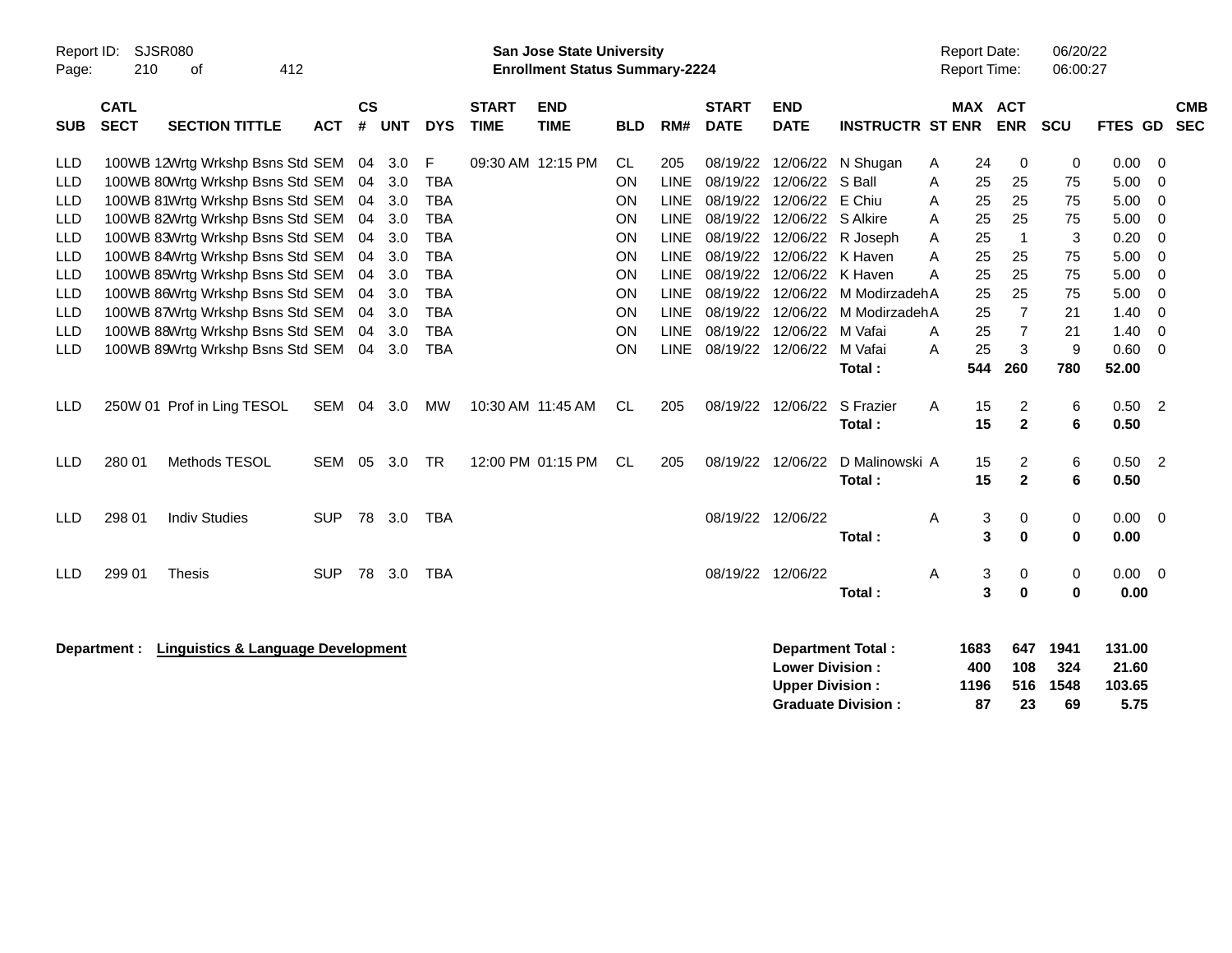| Report ID:<br>Page:     | 211                        | SJSR080<br>412<br>οf                                         |            |           |                |            |                             | <b>San Jose State University</b><br><b>Enrollment Status Summary-2224</b> |                 |       |                             |                           |                             |   | <b>Report Date:</b><br><b>Report Time:</b> |            | 06/20/22<br>06:00:27 |             |                |                          |
|-------------------------|----------------------------|--------------------------------------------------------------|------------|-----------|----------------|------------|-----------------------------|---------------------------------------------------------------------------|-----------------|-------|-----------------------------|---------------------------|-----------------------------|---|--------------------------------------------|------------|----------------------|-------------|----------------|--------------------------|
| <b>SUB</b>              | <b>CATL</b><br><b>SECT</b> | <b>SECTION TITTLE</b>                                        | <b>ACT</b> | <b>CS</b> | # UNT          | <b>DYS</b> | <b>START</b><br><b>TIME</b> | <b>END</b><br><b>TIME</b>                                                 | <b>BLD</b>      | RM#   | <b>START</b><br><b>DATE</b> | <b>END</b><br><b>DATE</b> | <b>INSTRUCTR ST ENR</b>     |   | MAX ACT                                    | <b>ENR</b> | <b>SCU</b>           | FTES GD     |                | <b>CMB</b><br><b>SEC</b> |
| College<br>Department : |                            | <b>Humanities &amp; the Arts</b><br><b>Music &amp; Dance</b> |            |           |                |            |                             |                                                                           |                 |       |                             |                           |                             |   |                                            |            |                      |             |                |                          |
| DANC 1080               |                            | Dance Appreciation                                           | LEC        | 01        | 3.0            | <b>TBA</b> |                             |                                                                           | ON.             | LINE. | 08/19/22                    | 12/06/22                  | H Cooper                    | A | 70                                         | 29         | 87                   | 5.80        | 0              |                          |
| DANC 1081               |                            | Dance Appreciation                                           | <b>LEC</b> | 01        | 3.0            | TBA        |                             |                                                                           | ON.             | LINE  | 08/19/22                    | 12/06/22                  | H Cooper                    | Α | 70                                         | 4          | 12                   | 0.80        | 0              |                          |
| <b>DANC</b>             | 1082                       | Dance Appreciation                                           | <b>LEC</b> | 01        | 3.0            | TBA        |                             |                                                                           | <b>ON</b>       | LINE  |                             | 08/19/22 12/06/22         | J Yager                     | Α | 70                                         | 69         | 207                  | 13.80       | 0              |                          |
| DANC 1083               |                            | Dance Appreciation                                           | <b>LEC</b> | 01        | 3.0            | <b>TBA</b> |                             |                                                                           | <b>ON</b>       |       | LINE 08/19/22 12/06/22      |                           | J Yager                     | A | 70                                         | 32         | 96                   | 6.40        | 0              |                          |
|                         |                            |                                                              |            |           |                |            |                             |                                                                           |                 |       |                             |                           | Total:                      |   | 280                                        | 134        | 402                  | 26.80       |                |                          |
| DANC 1201               |                            | ENS:DancRehrslPerf ACT                                       |            |           | 20 2.0         |            |                             | MTWR03:30 PM 05:50 PM                                                     | <b>SPXC 216</b> |       | 08/19/22                    | 12/06/22                  | C Seymour                   | A | 10                                         | 3          | 6                    | 0.40        | - 0            |                          |
|                         |                            |                                                              |            |           |                |            |                             |                                                                           |                 |       |                             |                           | Total:                      |   | 10                                         | 3          | 6                    | 0.40        |                |                          |
| <b>DANC</b>             | 40A 01                     | Tpcs Modern Dance I                                          | ACT        |           | 2.0            |            |                             |                                                                           |                 |       |                             |                           |                             | X | 0                                          | 0          | 0                    | 0.00        | 0              |                          |
| <b>KIN</b>              | 40A 01                     | Tpcs Modern Dance I                                          | ACT        |           | 2.0            |            |                             |                                                                           |                 |       |                             |                           |                             | Χ | 0                                          | 0          | 0                    | 0.00        | 0              |                          |
| <b>DANC</b>             | 40A 02                     | Tpcs Modern Dance I                                          | ACT        | 12        | 2.0            | TR         |                             | 01:30 PM 02:50 PM                                                         | WSQ 201         |       | 08/19/22                    | 12/06/22                  | M Basile                    | Α | 20                                         | 11         | 22                   | 1.47        | 0 <sup>o</sup> |                          |
| <b>KIN</b>              | 40A 02                     | Tpcs Modern Dance I                                          | ACT        | 12        | 2.0            | <b>TR</b>  |                             | 01:30 PM 02:50 PM                                                         | WSQ 201         |       | 08/19/22                    | 12/06/22                  | M Basile                    | A | 0                                          | 9          | 18                   | 1.20        | 0 <sub>C</sub> |                          |
| <b>DANC</b>             | 40A03                      | Tpcs Modern Dance I                                          | ACT        | 12        | 2.0            | МW         |                             | 02:30 PM 03:50 PM                                                         | WSQ 204         |       | 08/19/22                    | 12/06/22                  | M Basile                    | Α | 20                                         | 8          | 16                   | 1.07        | 0 <sub>C</sub> |                          |
| <b>KIN</b>              | 40A 03                     | Tpcs Modern Dance I                                          | ACT        |           | 12 2.0         | <b>MW</b>  |                             | 02:30 PM 03:50 PM                                                         | WSQ 204         |       | 08/19/22                    | 12/06/22                  | M Basile                    | Α | 0                                          | 12         | 24                   | 1.60        | 0 <sup>o</sup> |                          |
|                         |                            |                                                              |            |           |                |            |                             |                                                                           |                 |       |                             |                           | Total:                      |   | 40                                         | 40         | 80                   | 5.33        |                |                          |
| <b>DANC</b>             | 41A 01                     | Tpcs in Ballet I                                             | ACT        | 12        | 2.0            | TR         |                             | 12:10 PM 01:20 PM                                                         | WSQ 204         |       | 08/19/22                    | 12/06/22                  | R Boumaila                  | A | 20                                         | 11         | 22                   | 1.47        | 0 <sup>o</sup> |                          |
| <b>KIN</b>              | 41A01                      | Tpcs in Ballet I                                             | ACT        | 12        | 2.0            | TR         |                             | 12:10 PM 01:20 PM                                                         | WSQ 204         |       | 08/19/22                    | 12/06/22                  | R Boumaila                  | Α | 0                                          | 9          | 18                   | 1.20        | 0 <sup>o</sup> |                          |
| <b>DANC</b>             | 41A 02                     | Tpcs in Ballet I                                             | <b>ACT</b> | 12        | 2.0            | МW         |                             | 01:00 PM 02:20 PM                                                         | WSQ 204         |       | 08/19/22                    | 12/06/22                  | M Basile                    | A | 20                                         | 8          | 16                   | 1.07        | 0 <sup>C</sup> |                          |
| <b>KIN</b>              | 41A 02                     | Tpcs in Ballet I                                             | <b>ACT</b> | 12        | 2.0            | MW         |                             | 01:00 PM 02:20 PM                                                         | WSQ 204         |       | 08/19/22                    | 12/06/22                  | M Basile                    | Α | 0                                          | 10         | 20                   | 1.33        | 0 <sup>o</sup> |                          |
|                         |                            |                                                              |            |           |                |            |                             |                                                                           |                 |       |                             |                           | Total:                      |   | 40                                         | 38         | 76                   | 5.07        |                |                          |
| <b>DANC</b>             | 42A 01                     | Tpcs in Jazz Dance I                                         | ACT        | 12        | - 2.0          | TR         |                             | 09:00 AM 10:20 AM                                                         | WSQ 106         |       | 08/19/22                    | 12/06/22                  | K Pinto                     | Α | 30                                         | 10         | 20                   | 1.33        | 0 <sup>o</sup> |                          |
| <b>KIN</b>              | 42A 01                     | Tpcs in Jazz Dance I                                         | ACT        | 12        | - 2.0          | TR         |                             | 09:00 AM 10:20 AM                                                         | WSQ 106         |       | 08/19/22                    | 12/06/22                  | K Pinto                     | Α | 0                                          | 13         | 26                   | 1.73        | 0 <sup>o</sup> |                          |
| <b>DANC</b>             | 42A 02                     | Tpcs in Jazz Dance I                                         | ACT        | 12        | - 2.0          | TR         |                             | 10:30 AM 11:50 AM                                                         | WSQ 106         |       | 08/19/22                    | 12/06/22                  | K Pinto                     | Α | 30                                         | 11         | 22                   | 1.47        | 0 <sup>o</sup> |                          |
| <b>KIN</b>              | 42A 02                     | Tpcs in Jazz Dance I                                         | ACT        | 12        | - 2.0          | TR         |                             | 10:30 AM 11:50 AM                                                         | WSQ 106         |       | 08/19/22                    | 12/06/22                  | K Pinto                     | Α | 0                                          | 13         | 26                   | 1.73        | 0 <sup>o</sup> |                          |
| <b>DANC</b>             | 42A 03                     | Tpcs in Jazz Dance I                                         | ACT        | 12        | - 2.0          | TR         |                             | 12:00 PM 01:20 PM                                                         | WSQ 106         |       | 08/19/22                    | 12/06/22                  | K Pinto                     | Α | 30                                         | 9          | 18                   | 1.20        | 0 <sub>C</sub> |                          |
| <b>KIN</b>              | 42A 03                     | Tpcs in Jazz Dance I                                         | ACT        |           | $12 \quad 2.0$ | <b>TR</b>  |                             | 12:00 PM 01:20 PM                                                         | WSQ 106         |       |                             | 08/19/22 12/06/22 K Pinto |                             | Α | 0                                          | 21         | 42                   | 2.80        | 0 <sup>o</sup> |                          |
|                         |                            | DANC 42A 04 Tpcs in Jazz Dance   ACT 12 2.0                  |            |           |                | <b>MW</b>  |                             | 10:30 AM 11:50 AM   WSQ   106                                             |                 |       |                             |                           | 08/19/22 12/06/22 D Serapio | Α | 30                                         | 2          | 4                    | 0.27 0 C    |                |                          |
| KIN.                    |                            | 42A 04 Tpcs in Jazz Dance I ACT 12 2.0                       |            |           |                | MW         |                             | 10:30 AM 11:50 AM                                                         | WSQ 106         |       |                             |                           | 08/19/22 12/06/22 D Serapio | Α | 0                                          | 8          | 16                   | 1.07 0 C    |                |                          |
|                         |                            |                                                              |            |           |                |            |                             |                                                                           |                 |       |                             |                           | Total:                      |   | 120                                        | 87         | 174                  | 11.60       |                |                          |
| DANC 43 01              |                            | Dance Improv                                                 | LAB        |           | 1.0            |            |                             |                                                                           |                 |       |                             |                           |                             | X | $\boldsymbol{0}$                           | 0          | 0                    | $0.00 \t 0$ |                |                          |
| DANC 4302               |                            | Dance Improv                                                 | LAB        |           |                |            |                             | 02:30 PM 03:20 PM WSQ 204                                                 |                 |       | 08/19/22 12/06/22           |                           |                             | A | 25                                         |            | 4                    | $0.27$ 0    |                |                          |
|                         |                            |                                                              |            |           |                |            |                             |                                                                           |                 |       |                             |                           | Total:                      |   | 25                                         |            | 4                    | 0.27        |                |                          |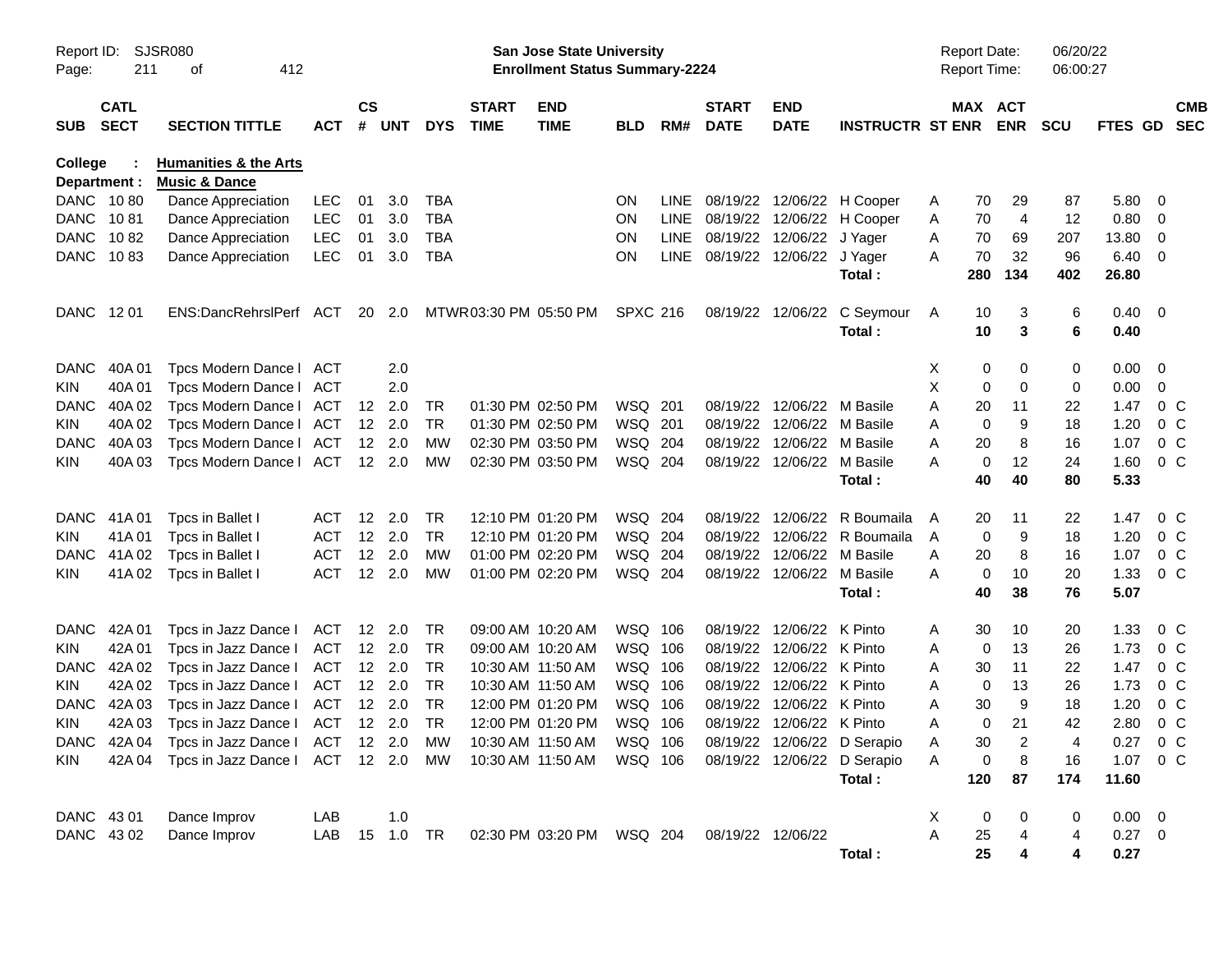| Report ID:<br>Page: | 212                        | <b>SJSR080</b><br>412<br>οf   |              |                |            |            |                             | San Jose State University<br><b>Enrollment Status Summary-2224</b> |                 |     |                                 |                           |                         | <b>Report Date:</b><br><b>Report Time:</b> |                       | 06/20/22<br>06:00:27 |                     |                           |
|---------------------|----------------------------|-------------------------------|--------------|----------------|------------|------------|-----------------------------|--------------------------------------------------------------------|-----------------|-----|---------------------------------|---------------------------|-------------------------|--------------------------------------------|-----------------------|----------------------|---------------------|---------------------------|
| <b>SUB</b>          | <b>CATL</b><br><b>SECT</b> | <b>SECTION TITTLE</b>         | ACT          | <b>CS</b><br># | <b>UNT</b> | <b>DYS</b> | <b>START</b><br><b>TIME</b> | <b>END</b><br><b>TIME</b>                                          | <b>BLD</b>      | RM# | <b>START</b><br><b>DATE</b>     | <b>END</b><br><b>DATE</b> | <b>INSTRUCTR ST ENR</b> |                                            | MAX ACT<br><b>ENR</b> | <b>SCU</b>           |                     | <b>CMB</b><br>FTES GD SEC |
| <b>DANC</b>         | 49A 01                     | Tpcs in Tap Dance I           | LAB          | 15             | 1.0        | МW         |                             | 09:00 AM 10:20 AM                                                  | WSQ 106         |     |                                 | 08/19/22 12/06/22         | J Yager                 | 25<br>A                                    | 11                    | 11                   | 0.73                | $0\,$ C                   |
| KIN                 | 49A 01                     | Tpcs in Tap Dance I           | LAB          | 15             | 1.0        | <b>MW</b>  |                             | 09:00 AM 10:20 AM                                                  | WSQ 106         |     |                                 | 08/19/22 12/06/22 J Yager | Total:                  | A<br>25                                    | 6<br>0<br>17          | 6<br>17              | 0.40<br>1.13        | 0 <sup>C</sup>            |
|                     | DANC 51B 01                | Tpcs in Dance Crew            | ACT          |                | 20 0.5     | TBA        |                             |                                                                    |                 |     |                                 | 08/19/22 12/06/22         |                         | Α<br>35                                    | 16                    | 8                    | $0.53 \ 0$          |                           |
|                     |                            |                               |              |                |            |            |                             |                                                                    |                 |     |                                 |                           | Total:                  | 35                                         | 16                    | 8                    | 0.53                |                           |
| DANC 54 02          |                            | TPCS in Danc II               | LAB          | 16             | 3.0        | MW         |                             | 09:00 AM 10:40 AM                                                  | WSQ 201         |     |                                 | 08/19/22 12/06/22         | R Boumaila<br>Total:    | A<br>25<br>25                              | 5<br>5                | 15<br>15             | $1.00 \t 0$<br>1.00 |                           |
| DANC 75 01          |                            | Rhym and Dynam DancACT        |              |                | 1.0        |            |                             |                                                                    |                 |     |                                 |                           |                         | Χ                                          | 0<br>0                | 0                    | 0.00                | - 0                       |
| DANC 75 02          |                            | Rhym and Dynam DancACT 12 1.0 |              |                |            | TR         |                             | 01:30 PM 02:20 PM                                                  | WSQ 204         |     |                                 | 08/19/22 12/06/22         | R Boumaila<br>Total:    | A<br>25<br>25                              | 4<br>4                | 4<br>4               | 0.27<br>0.27        | $\overline{\phantom{0}}$  |
|                     |                            |                               |              |                |            |            |                             |                                                                    |                 |     |                                 |                           |                         |                                            |                       |                      |                     |                           |
|                     | DANC 102 01                | Dance in Wrld Cult            | <b>LEC</b>   |                | 3.0        |            |                             |                                                                    |                 |     |                                 |                           |                         | X                                          | 0<br>0                | 0                    | 0.00                | $\overline{\mathbf{0}}$   |
|                     | DANC 102 02                | Dance in Wrld Cult            | <b>LEC</b>   | 02             | 3.0        | M          |                             | 01:30 PM 02:45 PM                                                  |                 |     | 08/19/22 12/06/22               |                           |                         | A<br>40                                    | 7                     | 21                   | 1.40                | $\overline{\mathbf{0}}$   |
|                     | DANC 102 80                | Dance in Wrld Cult            | <b>LEC</b>   | 02             | 3.0        | <b>TBA</b> |                             |                                                                    | <b>ON</b>       |     | LINE 08/19/22 12/06/22 J Walton |                           |                         | 40<br>A                                    | 40                    | 120                  | 8.00                | $\overline{\mathbf{0}}$   |
|                     |                            |                               |              |                |            |            |                             |                                                                    |                 |     |                                 |                           | Total:                  | 80                                         | 47                    | 141                  | 9.40                |                           |
|                     | DANC 112 01                | ENS:Dance Reh/Perf ACT 20 2.0 |              |                |            |            | MTWR 03:30 PM 05:50 PM      |                                                                    | <b>SPXC 216</b> |     |                                 | 08/19/22 12/06/22         | C Seymour               | A<br>20                                    | 9                     | 18                   | $1.20 \t 0$         |                           |
|                     |                            |                               |              |                |            |            |                             |                                                                    |                 |     |                                 |                           | Total:                  | 20                                         | 9                     | 18                   | 1.20                |                           |
|                     |                            | DANC 145B 01 Choreography II  | ACT          | 12             | 3.0        | $\top$     |                             | 01:30 PM 03:20 PM                                                  | WSQ 106         |     |                                 | 08/19/22 12/06/22         | D Serapio               | 25<br>A                                    | 6                     | 6                    | 1.20                | - 0                       |
|                     |                            | DANC 145B 02 Choreography II  | <b>LEC</b>   | 02             | 0.0        | R          |                             | 01:30 PM 03:20 PM                                                  | WSQ 106         |     |                                 | 08/19/22 12/06/22         | D Serapio               | 25<br>A                                    | 6                     | 12                   | $0.00 \t 0$         |                           |
|                     |                            |                               |              |                |            |            |                             |                                                                    |                 |     |                                 |                           | Total:                  | 50                                         | 12                    | 18                   | 1.20                |                           |
|                     | DANC 148 01                | <b>Children's Dance</b>       | <b>LEC</b>   |                | 3.0        |            |                             |                                                                    |                 |     |                                 |                           |                         | X                                          | 0<br>0                | 0                    | 0.00                | - 0                       |
| HUM                 | 148 01                     | <b>Children's Dance</b>       | LEC          |                | 3.0        |            |                             |                                                                    |                 |     |                                 |                           |                         | х                                          | 0<br>0                | 0                    | 0.00                | - 0                       |
|                     | DANC 148 02                | Children's Dance              | <b>ACT</b>   |                | 0.0        |            |                             |                                                                    |                 |     |                                 |                           |                         | х                                          | 0<br>0                | 0                    | 0.00                | 0                         |
| HUM                 | 148 02                     | <b>Children's Dance</b>       | <b>ACT</b>   |                | 0.0        |            |                             |                                                                    |                 |     |                                 |                           |                         | X                                          | 0<br>0                | 0                    | 0.00                | 0                         |
|                     | DANC 148 03                | <b>Children's Dance</b>       | <b>LEC</b>   | 02             | 3.0        | M          |                             | 01:00 PM 02:50 PM                                                  |                 |     |                                 | 08/19/22 12/06/22 P Bliss |                         | 40<br>A                                    | 2                     | 4                    | 0.40                | $0\,$ C                   |
|                     | HUM 148 03                 | Children's Dance              | <b>LEC</b>   |                | 02 3.0     | M          |                             | 01:00 PM 02:50 PM                                                  |                 |     |                                 | 08/19/22 12/06/22 P Bliss |                         | Α                                          | 0<br>0                | 0                    | $0.00 \t 0 C$       |                           |
|                     | DANC 148 04                | Children's Dance              | <b>ACT</b>   | 13             | 0.0        | W          |                             | 01:00 PM 02:50 PM                                                  |                 |     |                                 | 08/19/22 12/06/22 P Bliss |                         | Α<br>40                                    | 2                     | 2                    | 0.00                | $0\,$ C                   |
|                     | HUM 148 04                 | Children's Dance              | ACT          |                | 13  0.0  W |            |                             | 01:00 PM 02:50 PM                                                  |                 |     |                                 | 08/19/22 12/06/22 P Bliss |                         | Α                                          | 0<br>0                | 0                    | 0.00                | $0\,C$                    |
|                     |                            |                               |              |                |            |            |                             |                                                                    |                 |     |                                 |                           | Total:                  | 80                                         | 4                     | 6                    | 0.40                |                           |
|                     |                            | DANC 150A 01 Kinesiology I    | LEC          |                | 02 3.0     | M          |                             | 01:30 PM 03:20 PM                                                  | WSQ 106         |     |                                 | 08/19/22 12/06/22 J Yager |                         | 40<br>A                                    | 18                    | 36                   | $3.60 \ 0$          |                           |
|                     |                            | DANC 150A 02 Kinesiology I    | ACT 13 0.0 W |                |            |            |                             | 01:30 PM 03:20 PM                                                  | WSQ 106         |     |                                 | 08/19/22 12/06/22 J Yager |                         | A<br>40                                    | 18                    | 18                   | $0.00 \t 0$         |                           |
|                     |                            |                               |              |                |            |            |                             |                                                                    |                 |     |                                 |                           | Total:                  | 80                                         | 36                    | 54                   | 3.60                |                           |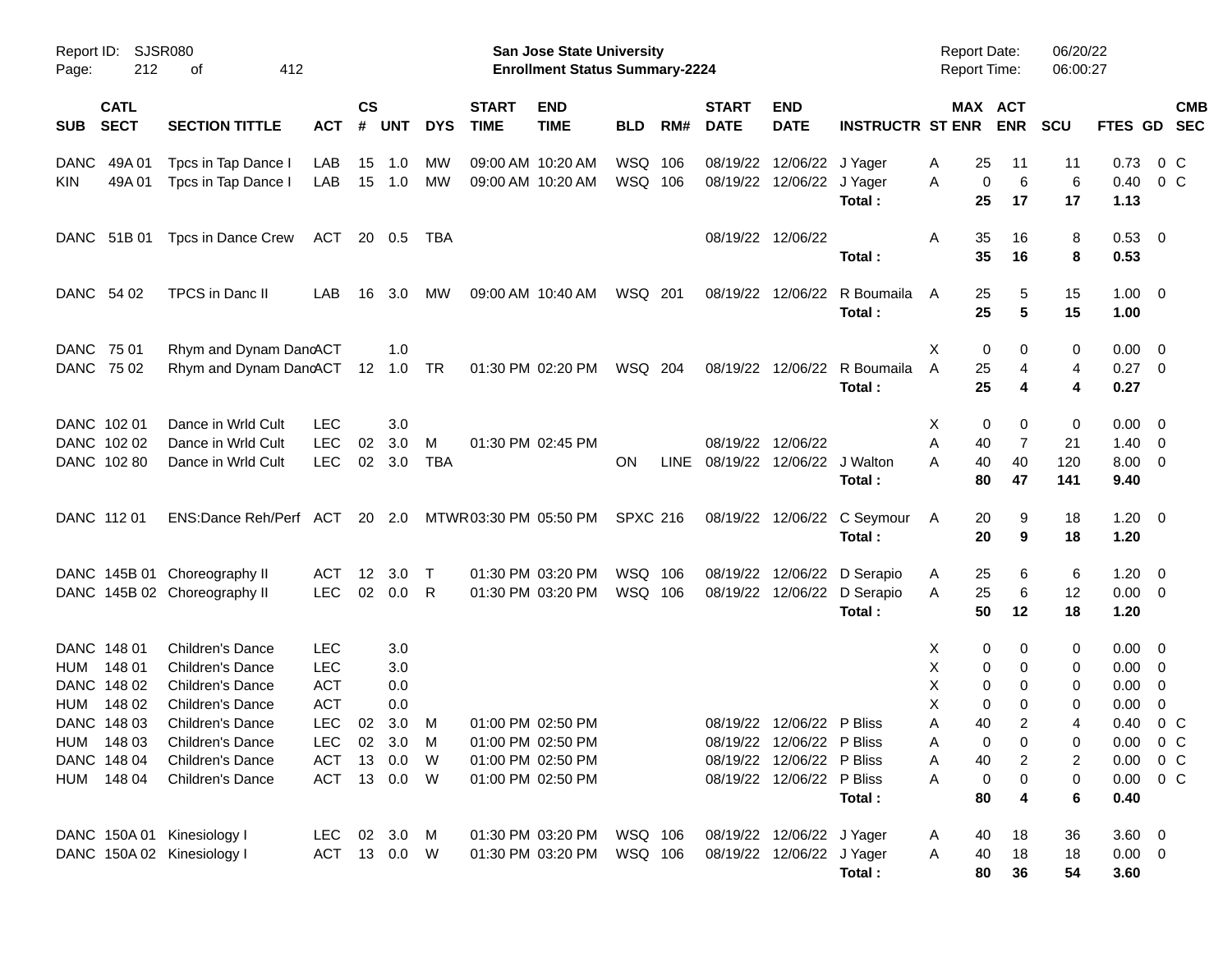| Report ID:<br>Page: | 213                        | <b>SJSR080</b><br>412<br>οf       |                |                    |                |            |                             | <b>San Jose State University</b><br><b>Enrollment Status Summary-2224</b> |                |     |                             |                           |                                   | <b>Report Date:</b><br>Report Time: |                       | 06/20/22<br>06:00:27 |                |                          |            |
|---------------------|----------------------------|-----------------------------------|----------------|--------------------|----------------|------------|-----------------------------|---------------------------------------------------------------------------|----------------|-----|-----------------------------|---------------------------|-----------------------------------|-------------------------------------|-----------------------|----------------------|----------------|--------------------------|------------|
| <b>SUB</b>          | <b>CATL</b><br><b>SECT</b> | <b>SECTION TITTLE</b>             | <b>ACT</b>     | $\mathsf{cs}$<br># | <b>UNT</b>     | <b>DYS</b> | <b>START</b><br><b>TIME</b> | <b>END</b><br><b>TIME</b>                                                 | <b>BLD</b>     | RM# | <b>START</b><br><b>DATE</b> | <b>END</b><br><b>DATE</b> | <b>INSTRUCTR ST ENR</b>           |                                     | MAX ACT<br><b>ENR</b> | <b>SCU</b>           | FTES GD SEC    |                          | <b>CMB</b> |
| DANC 151 01         |                            | IntrDancPedagogy                  | <b>LEC</b>     |                    | 2.0            |            |                             |                                                                           |                |     |                             |                           |                                   | X                                   | 0<br>0                | 0                    | 0.00           | $\overline{\mathbf{0}}$  |            |
| DANC 151 02         |                            | IntrDancPedagogy                  | <b>ACT</b>     |                    | 0.0            |            |                             |                                                                           |                |     |                             |                           |                                   | X                                   | 0<br>0                | 0                    | 0.00           | $\overline{\mathbf{0}}$  |            |
| DANC 151 03         |                            | IntrDancPedagogy                  | LEC            | 04                 | 2.0            | <b>TR</b>  |                             | 12:00 PM 12:25 PM                                                         | WSQ 201        |     |                             |                           | 08/19/22 12/06/22 D Serapio       | Α<br>25                             | 16                    | 16                   | 2.13           | $\overline{0}$           |            |
| DANC 151 04         |                            | IntrDancPedagogy                  | <b>ACT</b>     | 07                 | 0.0            | <b>TR</b>  |                             | 12:25 PM 01:20 PM                                                         | WSQ 201        |     |                             | 08/19/22 12/06/22         | D Serapio<br>Total:               | 25<br>A<br>50                       | 16<br>32              | 16<br>32             | 0.00<br>2.13   | $\overline{\mathbf{0}}$  |            |
|                     | DANC 154A 01               | Topics Dance Tech II              | LAB            |                    | 16 3.0         | МW         |                             | 09:00 AM 10:40 AM                                                         | WSQ 204        |     |                             | 08/19/22 12/06/22         | C Seymour                         | 24<br>A                             | 8                     | 24                   | $1.60 \t 0$    |                          |            |
|                     |                            |                                   |                |                    |                |            |                             |                                                                           |                |     |                             |                           | Total:                            | 24                                  | 8                     | 24                   | 1.60           |                          |            |
|                     | DANC 154B 01               | Topics Dance Tech IV LAB          |                |                    | 16 3.0         | МW         |                             | 11:00 AM 12:40 PM                                                         | WSQ 204        |     |                             | 08/19/22 12/06/22         |                                   | Α<br>25                             | 20                    | 60                   | $4.00 \ 0$     |                          |            |
|                     |                            |                                   |                |                    |                |            |                             |                                                                           |                |     |                             |                           | Total:                            | 25                                  | 20                    | 60                   | 4.00           |                          |            |
| DANC 194 01         |                            | Dance Repertory                   | <b>ACT</b>     | 20                 | 1.0            | <b>TBA</b> |                             |                                                                           |                |     |                             |                           | 08/19/22 12/06/22 H Cooper        | 20<br>A                             | 20                    | 20                   | 1.33           | $\overline{\mathbf{0}}$  |            |
| DANC 194 02         |                            | Dance Repertory                   | <b>ACT</b>     |                    | 1.0            |            |                             |                                                                           |                |     |                             |                           |                                   | X                                   | 0<br>$\mathbf 0$      | 0                    | $0.00 \t 0$    |                          |            |
|                     |                            |                                   |                |                    |                |            |                             |                                                                           |                |     |                             |                           | Total:                            | 20                                  | 20                    | 20                   | 1.33           |                          |            |
| DANC 198 01         |                            | Dance Internship                  | <b>SUP</b>     | 36                 | 1.0            | TBA        |                             |                                                                           |                |     | 08/19/22 12/06/22           |                           |                                   | 10<br>A                             | 3                     | 0                    | 0.20           | - 0                      |            |
| DANC 198 02         |                            | Dance Internship                  | <b>SUP</b>     | 36                 | 2.0            | <b>TBA</b> |                             |                                                                           |                |     | 08/19/22 12/06/22           |                           |                                   | 10<br>Α                             | $\mathbf{1}$          | 0                    | $0.13 \ 0$     |                          |            |
| DANC 198 03         |                            | Dance Internship                  | <b>SUP</b>     | 36                 | 3.0            | <b>TBA</b> |                             |                                                                           |                |     |                             | 08/19/22 12/06/22         |                                   | А<br>10                             | $\mathbf{1}$          | 0                    | 0.20           | $\overline{0}$           |            |
|                     |                            |                                   |                |                    |                |            |                             |                                                                           |                |     |                             |                           | Total:                            | 30                                  | 5                     | 0                    | 0.53           |                          |            |
| MUED 140 01         |                            | Foundations Mu Ed                 | <b>LEC</b>     |                    | $02 \quad 3.0$ | <b>TR</b>  |                             | 09:00 AM 10:15 AM                                                         | <b>MUS 160</b> |     |                             | 08/19/22 12/06/22         | D Hollinger                       | 35<br>A                             | 14                    | 42                   | $2.80 \ 0$     |                          |            |
|                     |                            |                                   |                |                    |                |            |                             |                                                                           |                |     |                             |                           | Total:                            | 35                                  | 14                    | 42                   | 2.80           |                          |            |
| MUED 142 01         |                            | Intro Mus Ed/EFE                  | <b>ACT</b>     |                    | 09 1.0         | TBA        |                             |                                                                           | <b>ON</b>      |     | LINE 08/19/22 12/06/22      |                           | T Barry                           | 40<br>A                             | 7                     | 7                    | $0.47 \quad 0$ |                          |            |
|                     |                            |                                   |                |                    |                |            |                             |                                                                           |                |     |                             |                           | Total:                            | 40                                  | $\overline{7}$        | $\overline{7}$       | 0.47           |                          |            |
|                     | MUED 170A 01               | Tch Instru Mus Lit/P              | <b>SEM</b>     |                    | 2.0            |            |                             |                                                                           |                |     |                             |                           |                                   | Χ                                   | 0<br>0                | 0                    | 0.00           | $\overline{\phantom{0}}$ |            |
|                     |                            | MUED 170A 02 Tch Instru Mus Lit/P | SEM            | 04                 | 2.0            | МW         |                             | 10:30 AM 11:20 AM                                                         | MUS            | 150 |                             | 08/19/22 12/06/22         | C McKenzie                        | A<br>20                             | 5                     | 10                   | $0.67$ 0       |                          |            |
|                     |                            |                                   |                |                    |                |            |                             |                                                                           |                |     |                             |                           | Total:                            | 20                                  | 5                     | 10                   | 0.67           |                          |            |
|                     |                            |                                   |                |                    |                |            |                             |                                                                           |                |     |                             |                           |                                   |                                     |                       |                      |                |                          |            |
|                     |                            | MUED 170B 01 Tch Choral Mus       |                |                    |                |            |                             | SEM 04 2.0 MW 10:30 AM 11:20 AM MUS 182 08/19/22 12/06/22 C Brown         |                |     |                             |                           |                                   | A                                   | 14<br>20              | 28                   | $1.87 \t 0$    |                          |            |
|                     |                            |                                   |                |                    |                |            |                             |                                                                           |                |     |                             |                           | Total:                            |                                     | 20<br>14              | 28                   | 1.87           |                          |            |
|                     |                            | MUED 184Y 80 Stdt Tchg II         | SUP 25 4.0 TBA |                    |                |            |                             |                                                                           | ON.            |     |                             |                           | LINE 08/19/22 12/06/22 R Calonico | 10<br>A                             | 0                     | 0                    | $0.00 \quad 0$ |                          |            |
|                     |                            | MUED 184Y 81 Stdt Tchg II         | SUP 25 4.0 TBA |                    |                |            |                             |                                                                           |                |     |                             |                           | 08/19/22 12/06/22 K Ireland D' A  |                                     | 3<br>0                | 0                    | $0.00 \quad 0$ |                          |            |
|                     |                            |                                   |                |                    |                |            |                             |                                                                           |                |     |                             |                           | Total:                            | 13                                  | 0                     | 0                    | 0.00           |                          |            |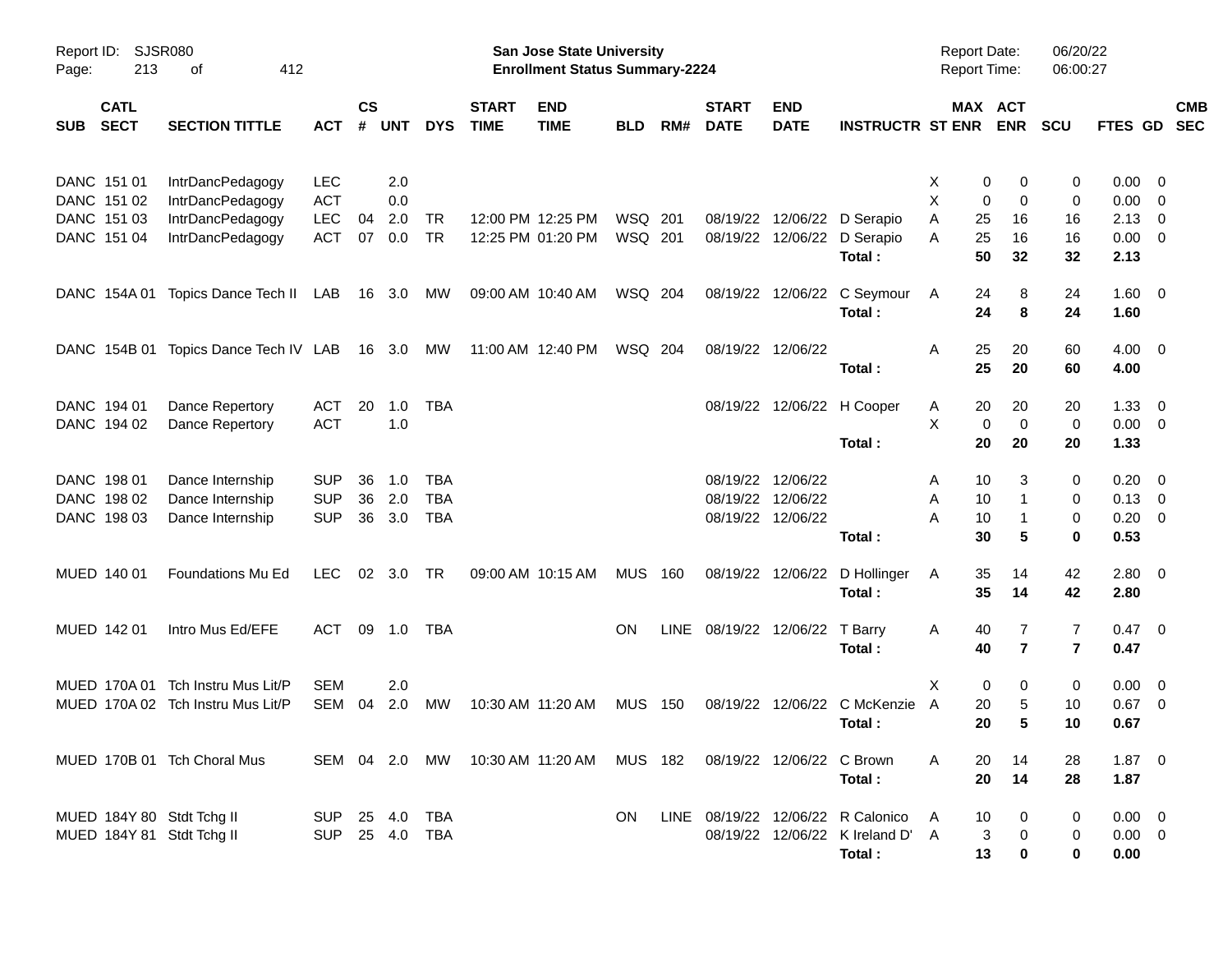| Report ID:<br>214<br>Page:                 | SJSR080<br>412<br>οf                            |                          |                    |            |                 |                             | San Jose State University<br><b>Enrollment Status Summary-2224</b> |                              |            |                             |                                       |                                                                                  | <b>Report Date:</b><br><b>Report Time:</b> |                          | 06/20/22<br>06:00:27 |                                      |                          |  |
|--------------------------------------------|-------------------------------------------------|--------------------------|--------------------|------------|-----------------|-----------------------------|--------------------------------------------------------------------|------------------------------|------------|-----------------------------|---------------------------------------|----------------------------------------------------------------------------------|--------------------------------------------|--------------------------|----------------------|--------------------------------------|--------------------------|--|
| <b>CATL</b><br><b>SECT</b><br><b>SUB</b>   | <b>SECTION TITTLE</b>                           | <b>ACT</b>               | $\mathsf{cs}$<br># | <b>UNT</b> | <b>DYS</b>      | <b>START</b><br><b>TIME</b> | <b>END</b><br><b>TIME</b>                                          | <b>BLD</b>                   | RM#        | <b>START</b><br><b>DATE</b> | <b>END</b><br><b>DATE</b>             | <b>INSTRUCTR ST ENR</b>                                                          |                                            | MAX ACT<br><b>ENR</b>    | <b>SCU</b>           | FTES GD                              | <b>CMB</b><br><b>SEC</b> |  |
| MUED 184Z 80 Stdt Tchg III                 |                                                 | <b>SUP</b>               | 25                 | 4.0        | <b>TBA</b>      |                             |                                                                    | <b>ON</b>                    | LINE       | 08/19/22                    |                                       | 12/06/22 R Calonico<br>Total:                                                    | A                                          | 5<br>0<br>5<br>0         | 0<br>0               | $0.00 \t 0$<br>0.00                  |                          |  |
| MUED 228 01                                | ResMusEd                                        | SEM                      | 05                 | 3.0        | -R              |                             | 12:00 PM 02:45 PM                                                  | <b>MUS</b>                   | 108        |                             |                                       | 08/19/22 12/06/22 D Hollinger<br>Total:                                          | 10<br>A<br>10                              | 1                        | 3<br>3               | 0.25<br>0.25                         | $\overline{\phantom{0}}$ |  |
|                                            | MUED 370A 02 Meth Mus Ed K-8                    | SEM                      | 04                 | 2.0        | $\top$          |                             | 04:45 PM 06:35 PM                                                  | <b>MUS</b>                   | 250        | 08/19/22                    | 12/06/22                              | K Ireland D'<br>Total:                                                           | 18<br>A<br>18                              | 3<br>3                   | 6<br>6               | $0.40 \quad 0$<br>0.40               |                          |  |
| <b>MUSC</b><br>1A60<br><b>MUSC</b><br>1A61 | Music Systems IA<br>Music Systems IA            | SEM<br><b>SEM</b>        | 04<br>04           | 2.0<br>2.0 | МW<br><b>MW</b> | 09:30 AM 10:20 AM           | 09:30 AM 10:20 AM                                                  | <b>MUS</b><br><b>MUS 211</b> | 210        | 08/19/22<br>08/19/22        | 12/06/22 B Ciach                      | 12/06/22 X Torres Veg A<br>Total:                                                | 30<br>Α<br>30<br>60                        | 3<br>$\overline{c}$<br>5 | 6<br>4<br>10         | 0.40<br>$0.27 \ 0$<br>0.67           | $\overline{\phantom{0}}$ |  |
| <b>MUSC</b><br>1B 60<br>MUSC<br>1B 61      | Music Systems IB<br>Music Systems IB            | <b>ACT</b><br><b>ACT</b> | 10<br>10           | 1.0<br>1.0 | МW<br><b>MW</b> |                             | 10:30 AM 11:20 AM<br>10:30 AM 11:20 AM                             | <b>MUS</b><br><b>MUS 211</b> | 210        | 08/19/22<br>08/19/22        | 12/06/22                              | B Ciach<br>12/06/22 X Torres Veg A<br>Total:                                     | 30<br>Α<br>30<br>60                        | 2<br>1<br>3              | 2<br>1<br>3          | $0.13 \quad 0$<br>$0.07$ 0<br>0.20   |                          |  |
| MUSC<br>2A 01                              | Music Systems IIA                               | SEM                      | 04                 | 2.0        | МW              |                             | 09:30 AM 10:20 AM                                                  | <b>MUS 157</b>               |            |                             |                                       | 08/19/22 12/06/22 G Conway<br>Total:                                             | 25<br>A<br>25                              | 13<br>13                 | 26<br>26             | $1.73 \t 0$<br>1.73                  |                          |  |
| MUSC<br>2B 01                              | Music Systems IIB                               | <b>ACT</b>               | 10                 | 1.0        | МW              |                             | 10:30 AM 11:20 AM                                                  | <b>MUS 157</b>               |            |                             |                                       | 08/19/22 12/06/22 G Conway<br>Total:                                             | 25<br>A<br>25                              | 14<br>14                 | 14<br>14             | $0.93$ 0<br>0.93                     |                          |  |
| <b>MUSC</b><br>3A 01<br>MUSC<br>3A 02      | Music Systems IIIA<br>Music Systems IIIA        | SEM<br><b>SEM</b>        | 04<br>04           | 2.0<br>2.0 | TR<br>TR        |                             | 10:30 AM 11:20 AM<br>10:30 AM 11:20 AM                             | <b>MUS</b><br><b>MUS 211</b> | 210        | 08/19/22                    | 12/06/22 B Ciach<br>08/19/22 12/06/22 | Total:                                                                           | 30<br>Α<br>30<br>Α<br>60                   | 10<br>3<br>13            | 20<br>6<br>26        | $1.33 \ 0$<br>$0.40 \quad 0$<br>1.73 |                          |  |
| <b>MUSC</b><br>3B 01<br>MUSC<br>3B 02      | Music Systems IIIB<br><b>Music Systems IIIB</b> | <b>ACT</b><br><b>ACT</b> | 10<br>10           | 1.0<br>1.0 | TR<br><b>TR</b> |                             | 11:30 AM 12:20 PM<br>11:30 AM 12:20 PM                             | <b>MUS</b><br><b>MUS</b>     | 210<br>211 | 08/19/22                    | 12/06/22 B Ciach<br>08/19/22 12/06/22 | Total:                                                                           | 30<br>A<br>A<br>30<br>60                   | 11<br>3<br>14            | 11<br>3<br>14        | $0.73 \quad 0$<br>$0.20 \ 0$<br>0.93 |                          |  |
| MUSC 860<br><b>MUSC 861</b>                | The Artist's Way<br>The Artist's Way            | LEC 02 3.0 TR            |                    |            |                 |                             | 01:30 PM 02:45 PM ON LINE 08/19/22 12/06/22 K Metcalf              |                              |            |                             |                                       | LEC 02 3.0 MW 05:15 PM 06:30 PM MUS 160 08/19/22 12/06/22 Y Schwyter A<br>Total: | 30<br>30<br>A<br>60                        | $\mathbf 0$<br>1         | 0<br>3<br>3          | $0.00 \t 0$<br>$0.20 \ 0$<br>0.20    |                          |  |
| MUSC 901<br>MUSC 902                       | Music Fund<br>Music Fund                        | SEM 04 3.0 MW<br>ACT     |                    |            | 10  0.0  MW     |                             | 09:30 AM 10:20 AM<br>10:30 AM 11:20 AM                             | MUS 160<br><b>MUS 160</b>    |            | 08/19/22 12/06/22 B Lodge   | 08/19/22 12/06/22 B Lodge             | Total:                                                                           | 28<br>A<br>28<br>A<br>56                   | 2<br>$\overline{c}$<br>4 | 4<br>2<br>6          | $0.40 \ 0$<br>$0.00 \t 0$<br>0.40    |                          |  |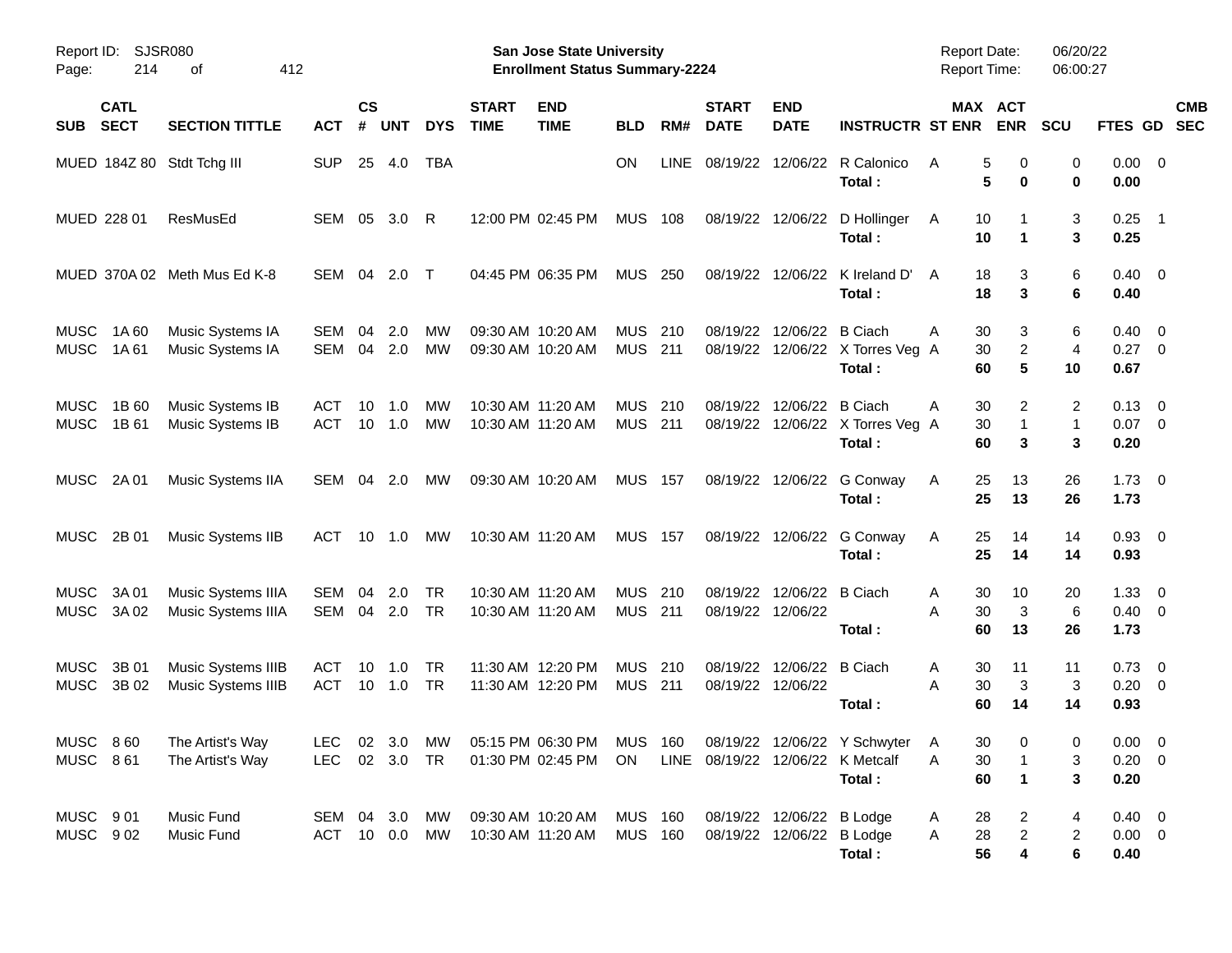| Report ID:<br>Page: | 215                        | <b>SJSR080</b><br>412<br>οf |               |                    |            |            |                             | <b>San Jose State University</b><br><b>Enrollment Status Summary-2224</b> |                |             |                             |                                 |                                |   | <b>Report Date:</b><br>Report Time: |                | 06/20/22<br>06:00:27 |                |                |                          |
|---------------------|----------------------------|-----------------------------|---------------|--------------------|------------|------------|-----------------------------|---------------------------------------------------------------------------|----------------|-------------|-----------------------------|---------------------------------|--------------------------------|---|-------------------------------------|----------------|----------------------|----------------|----------------|--------------------------|
| <b>SUB</b>          | <b>CATL</b><br><b>SECT</b> | <b>SECTION TITTLE</b>       | <b>ACT</b>    | $\mathsf{cs}$<br># | <b>UNT</b> | <b>DYS</b> | <b>START</b><br><b>TIME</b> | <b>END</b><br><b>TIME</b>                                                 | <b>BLD</b>     | RM#         | <b>START</b><br><b>DATE</b> | <b>END</b><br><b>DATE</b>       | <b>INSTRUCTR ST ENR</b>        |   | MAX ACT                             | <b>ENR</b>     | <b>SCU</b>           | FTES GD        |                | <b>CMB</b><br><b>SEC</b> |
|                     | MUSC 10A 80                | <b>Music Appreciation</b>   | <b>LEC</b>    | 02                 | 3.0        | <b>TBA</b> |                             |                                                                           | ON.            | <b>LINE</b> |                             | 08/19/22 12/06/22 K Metcalf     |                                | A | 70                                  | 70             | 210                  | 14.00          | 0              |                          |
|                     | MUSC 10A81                 | <b>Music Appreciation</b>   | <b>LEC</b>    | 02                 | 3.0        | <b>TBA</b> |                             |                                                                           | <b>ON</b>      | <b>LINE</b> |                             |                                 | 08/19/22 12/06/22 R Sacolick   | A | 70                                  | 64             | 192                  | 12.80          | 0              |                          |
| <b>MUSC</b>         | 10A 82                     | <b>Music Appreciation</b>   | <b>LEC</b>    | 02                 | 3.0        | <b>TBA</b> |                             |                                                                           | <b>ON</b>      | <b>LINE</b> |                             | 08/19/22 12/06/22 P Ellison     |                                | A | 70                                  | 38             | 114                  | 7.60           | 0              |                          |
|                     | MUSC 10A83                 | <b>Music Appreciation</b>   | <b>LEC</b>    | 02                 | 3.0        | <b>TBA</b> |                             |                                                                           | ON             | <b>LINE</b> |                             | 08/19/22 12/06/22 J Russo       |                                | A | 70                                  | $\overline{7}$ | 21                   | 1.40           | 0              |                          |
|                     | MUSC 10A 84                | <b>Music Appreciation</b>   | <b>LEC</b>    | 02                 | 3.0        | <b>TBA</b> |                             |                                                                           | <b>ON</b>      | <b>LINE</b> |                             | 08/19/22 12/06/22 S Lin         |                                | A | 70                                  | 69             | 207                  | 13.80          | 0              |                          |
|                     | MUSC 10A 85                | <b>Music Appreciation</b>   | <b>LEC</b>    | 02                 | 3.0        | <b>TBA</b> |                             |                                                                           | <b>ON</b>      | <b>LINE</b> |                             | 08/19/22 12/06/22 G Mok         |                                | A | 70                                  | 9              | 27                   | 1.80           | 0              |                          |
|                     | MUSC 10A 86                | <b>Music Appreciation</b>   | <b>LEC</b>    | 02                 | 3.0        | <b>TBA</b> |                             |                                                                           | ON             | <b>LINE</b> |                             |                                 | 08/19/22 12/06/22 K Ireland D' | A | 70                                  | 6              | 18                   | 1.20           | 0              |                          |
|                     | MUSC 10A 87                | <b>Music Appreciation</b>   | <b>LEC</b>    | 02                 | 3.0        | <b>TBA</b> |                             |                                                                           | ON             | <b>LINE</b> |                             | 08/19/22 12/06/22               | T Hornig                       | A | 70                                  | 1              | 3                    | 0.20           | 0              |                          |
| <b>MUSC</b>         | 10A 88                     | <b>Music Appreciation</b>   | <b>LEC</b>    | 02                 | 3.0        | <b>TBA</b> |                             |                                                                           | <b>ON</b>      | <b>LINE</b> |                             | 08/19/22 12/06/22 D Marsh       |                                | A | 70                                  | 1              | 3                    | 0.20           | 0              |                          |
|                     | MUSC 10A 89                | <b>Music Appreciation</b>   | <b>LEC</b>    | 02                 | 3.0        | <b>TBA</b> |                             |                                                                           | ON             | <b>LINE</b> |                             | 08/19/22 12/06/22 V Lington     |                                | A | 70                                  | $\overline{7}$ | 21                   | 1.40           | 0              |                          |
|                     | MUSC 10A 90                | <b>Music Appreciation</b>   | <b>LEC</b>    | 02                 | 3.0        | <b>TBA</b> |                             |                                                                           | <b>ON</b>      | <b>LINE</b> | 08/19/22 12/06/22           |                                 |                                | A | 70                                  | 2              | 6                    | 0.40           | 0              |                          |
|                     | MUSC 10A 91                | <b>Music Appreciation</b>   | <b>LEC</b>    | 02                 | 3.0        | <b>TBA</b> |                             |                                                                           | <b>ON</b>      | <b>LINE</b> | 08/19/22 12/06/22           |                                 |                                | A | 70                                  | 4              | 12                   | 0.80           | 0              |                          |
|                     | MUSC 10A 92                | <b>Music Appreciation</b>   | <b>LEC</b>    | 02                 | 3.0        | <b>TBA</b> |                             |                                                                           | ON             | <b>LINE</b> | 08/19/22 12/06/22           |                                 |                                | A | 70                                  | 0              | $\mathbf 0$          | 0.00           | 0              |                          |
|                     | MUSC 10A 93                | <b>Music Appreciation</b>   | <b>LEC</b>    | 02                 | 3.0        | <b>TBA</b> |                             |                                                                           | ON             | <b>LINE</b> | 08/19/22 12/06/22           |                                 |                                | A | 70                                  | $\mathbf 0$    | 0                    | 0.00           | 0              |                          |
|                     | MUSC 10A 99                | <b>Music Appreciation</b>   | <b>LEC</b>    | 02                 | 3.0        | <b>TBA</b> |                             |                                                                           | ON             | <b>LINE</b> |                             | 08/19/22 12/06/22 S Lin         |                                | A | 70                                  | 61             | 183                  | 12.20          | 0              |                          |
|                     |                            |                             |               |                    |            |            |                             |                                                                           |                |             |                             |                                 | Total:                         |   | 1050                                | 339            | 1017                 | 67.80          |                |                          |
|                     | MUSC 10B 01                | Intro to Music              | SEM           | 04                 | 3.0        | МW         |                             | 10:30 AM 11:45 AM                                                         | <b>MUS</b>     | 266         |                             | 08/19/22 12/06/22               | W Schneider A                  |   | 50                                  | 32             | 96                   | 6.40           | - 0            |                          |
| <b>MUSC</b>         | 10B 02                     | Intro to Music              | SEM           | 04                 | 3.0        | TR         |                             | 10:30 AM 11:45 AM                                                         | <b>MUS</b>     | 266         |                             | 08/19/22 12/06/22               | S Snitkovska A                 |   | 50                                  | 46             | 138                  | 9.20           | 0              |                          |
| <b>MUSC</b>         | 10B 03                     | Intro to Music              | <b>SEM</b>    | 04                 | 3.0        | <b>TR</b>  |                             | 12:00 PM 01:15 PM                                                         | <b>MUS</b>     | 266         |                             |                                 | 08/19/22 12/06/22 V Lington    | A | 50                                  | 14             | 42                   | 2.80           | 0              |                          |
|                     | MUSC 10B 04                | Intro to Music              | SEM           | 04                 | 3.0        | TR         |                             | 09:00 AM 10:15 AM                                                         | MUS            | 266         |                             | 08/19/22 12/06/22               |                                | A | 50                                  | 14             | 42                   | 2.80           | 0              |                          |
|                     |                            |                             |               |                    |            |            |                             |                                                                           |                |             |                             |                                 | Total:                         |   | 200                                 | 106            | 318                  | 21.20          |                |                          |
|                     | MUSC 10C 01                | U.S. Pop/Rock               | <b>LEC</b>    | 01                 | 3.0        | TR         |                             | 04:00 PM 05:15 PM                                                         | <b>MUS</b>     | 161         |                             | 08/19/22 12/06/22               | T Langan                       | A | 50                                  | 10             | 30                   | 2.00           | - 0            |                          |
|                     | MUSC 10C 02                | U.S. Pop/Rock               | <b>LEC</b>    |                    | 3.0        |            |                             |                                                                           |                |             |                             |                                 |                                | X | $\mathbf 0$                         | 0              | 0                    | 0.00           | $\mathbf 0$    |                          |
|                     | MUSC 10C 80                | U.S. Pop/Rock               | <b>LEC</b>    | 01                 | 3.0        | MW         |                             | 10:30 AM 11:45 AM                                                         | ON             |             | LINE 08/19/22 12/06/22      |                                 | T Langan                       | A | 70                                  | 28             | 84                   | 5.60           | $\overline{0}$ |                          |
|                     |                            |                             |               |                    |            |            |                             |                                                                           |                |             |                             |                                 | Total:                         |   | 120                                 | 38             | 114                  | 7.60           |                |                          |
|                     | MUSC 10D 80                | Intro to Hip Hop            | LEC           | 01                 | 3.0        | TR         |                             | 12:00 PM 01:15 PM                                                         | ON             | LINE        | 08/19/22 12/06/22           |                                 | D Ma                           | A | 125                                 | 37             | 111                  | $7.40 \quad 0$ |                |                          |
|                     |                            |                             |               |                    |            |            |                             |                                                                           |                |             |                             |                                 | Total:                         |   | 125                                 | 37             | 111                  | 7.40           |                |                          |
| MUSC 1301           |                            | Music Tech                  | <b>ACT</b>    |                    | 1.0        |            |                             |                                                                           |                |             |                             |                                 |                                | X | 0                                   | 0              | 0                    | $0.00 \t 0$    |                |                          |
| MUSC 1302           |                            | Music Tech                  | ACT 10 1.0 MW |                    |            |            |                             | 12:30 PM 01:20 PM                                                         |                |             |                             |                                 | 08/19/22 12/06/22 T Langan     | A | 24                                  | 3              | 3                    | $0.20 \ 0$     |                |                          |
|                     |                            |                             |               |                    |            |            |                             |                                                                           |                |             |                             |                                 | Total:                         |   | 24                                  | 3              | 3                    | 0.20           |                |                          |
| MUSC 1960           |                            | <b>Mus Wrld Cultures</b>    | LEC           |                    | 01 3.0     | TBA        |                             |                                                                           | ON.            |             |                             | LINE 08/19/22 12/06/22 T Harris |                                | A | 70                                  | 36             | 108                  | 7.20 0 C       |                |                          |
| ASIA                | 1960                       | Mus Wrld Cultures           | LEC           | 01                 | 3.0        | TBA        |                             |                                                                           | <b>ON</b>      |             |                             | LINE 08/19/22 12/06/22 T Harris |                                | A | 0                                   | 34             | 102                  | 6.80 0 C       |                |                          |
| MUSC 1961           |                            | Mus Wrld Cultures           | LEC 01 3.0    |                    |            | M          |                             | 06:00 PM 08:45 PM                                                         | <b>MUS 161</b> |             |                             |                                 | 08/19/22 12/06/22 R Sacolick   | A | 50                                  | 5              | 15                   | $1.00 \t 0 C$  |                |                          |
| ASIA 1961           |                            | Mus Wrld Cultures           | LEC 01 3.0 M  |                    |            |            |                             | 06:00 PM 08:45 PM                                                         | <b>MUS 161</b> |             |                             |                                 | 08/19/22 12/06/22 R Sacolick   | A | 0                                   |                | 3                    | $0.20 \t 0 C$  |                |                          |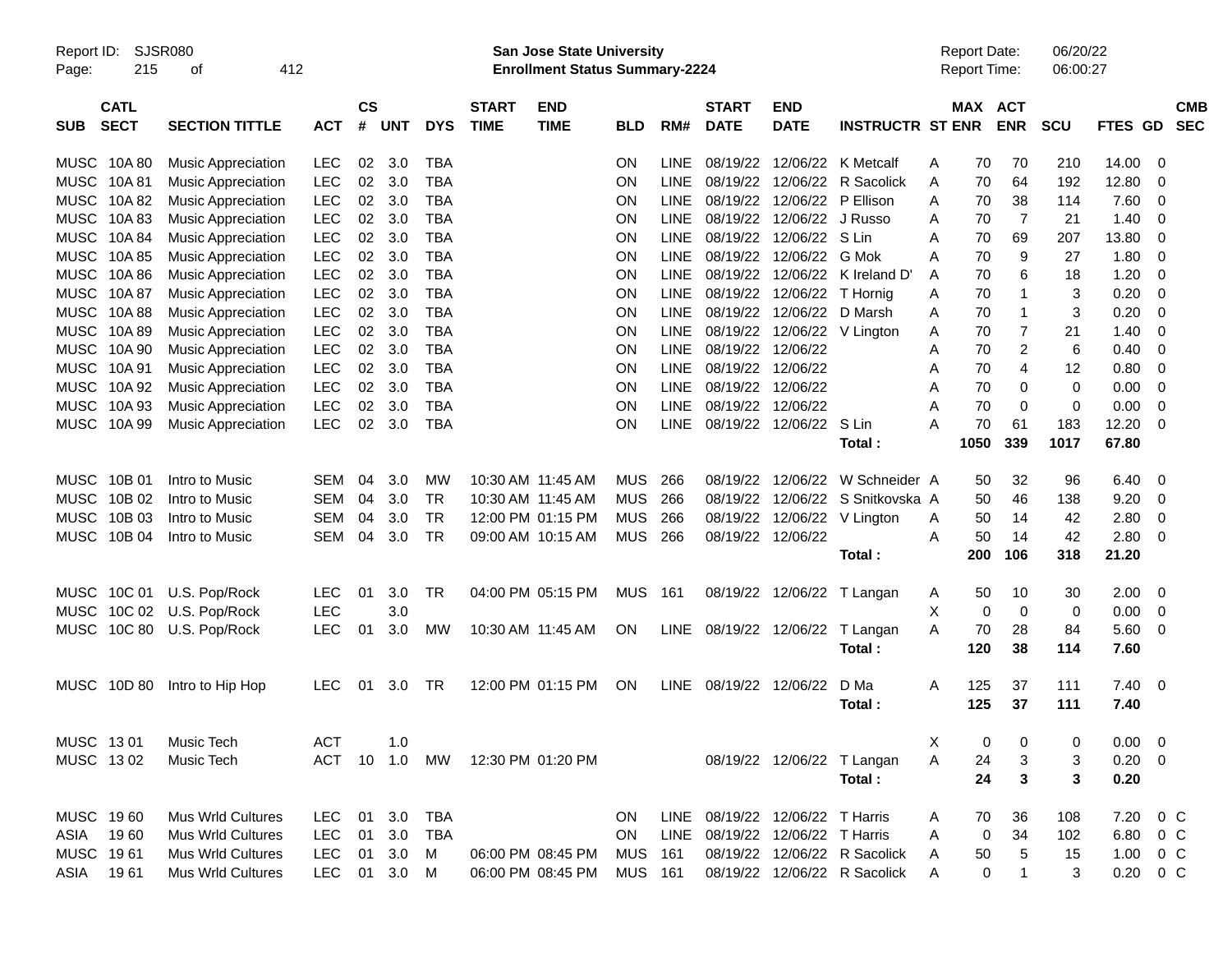| Page:       | Report ID: SJSR080<br>216  | 412<br>οf                                                    |                          |                    |                 |                          |                             | San Jose State University<br><b>Enrollment Status Summary-2224</b> |                              |     |                             |                                                     |                                                               | <b>Report Date:</b><br><b>Report Time:</b> |                                                              | 06/20/22<br>06:00:27             |                                       |                |            |
|-------------|----------------------------|--------------------------------------------------------------|--------------------------|--------------------|-----------------|--------------------------|-----------------------------|--------------------------------------------------------------------|------------------------------|-----|-----------------------------|-----------------------------------------------------|---------------------------------------------------------------|--------------------------------------------|--------------------------------------------------------------|----------------------------------|---------------------------------------|----------------|------------|
| <b>SUB</b>  | <b>CATL</b><br><b>SECT</b> | <b>SECTION TITTLE</b>                                        | <b>ACT</b>               | $\mathsf{cs}$<br># | <b>UNT</b>      | <b>DYS</b>               | <b>START</b><br><b>TIME</b> | <b>END</b><br><b>TIME</b>                                          | <b>BLD</b>                   | RM# | <b>START</b><br><b>DATE</b> | <b>END</b><br><b>DATE</b>                           | <b>INSTRUCTR ST ENR ENR</b>                                   |                                            | MAX ACT                                                      | SCU                              | FTES GD SEC                           |                | <b>CMB</b> |
| ASIA        | MUSC 1962<br>1962          | <b>Mus Wrld Cultures</b><br><b>Mus Wrld Cultures</b>         | <b>LEC</b><br><b>LEC</b> | 01                 | 3.0<br>01 3.0 W | W                        |                             | 06:00 PM 08:45 PM<br>06:00 PM 08:45 PM                             | <b>MUS</b><br>MUS 161        | 161 | 08/19/22                    |                                                     | 08/19/22 12/06/22 R Sacolick<br>12/06/22 R Sacolick<br>Total: | 50<br>A<br>A<br>170                        | -1<br>0<br>$\mathbf 0$<br>77                                 | 3<br>$\mathbf 0$<br>231          | 0.20<br>0.00<br>15.40                 | 0 C<br>$0\,$ C |            |
|             | MUSC 25A 60<br>MUSC 25A 61 | Piano Proficiency<br>Piano Proficiency                       | ACT<br>ACT               | 10                 | 1.0<br>10 1.0   | МW<br><b>TR</b>          |                             | 08:00 AM 08:50 AM<br>08:00 AM 08:50 AM                             | <b>MUS</b><br><b>MUS 266</b> | 266 | 08/19/22 12/06/22           | 08/19/22 12/06/22                                   | N Sultanov<br>Total:                                          | 25<br>A<br>A<br>25<br>50                   | 4<br>0<br>4                                                  | 4<br>0<br>4                      | $0.27 \t 0$<br>$0.00 \t 0$<br>0.27    |                |            |
|             |                            | MUSC 25C 01 PianoProf3                                       | ACT                      |                    | 10 1.0          | MW                       |                             | 09:00 AM 09:50 AM                                                  | <b>MUS 266</b>               |     |                             | 08/19/22 12/06/22                                   | N Sultanov<br>Total:                                          | A<br>25<br>25                              | 25<br>25                                                     | 25<br>25                         | $1.67$ 0<br>1.67                      |                |            |
| <b>MUSC</b> | 26A 01<br>MUSC 26A02       | <b>Voice Fundamentals</b><br><b>Voice Fundamentals</b>       | ACT<br><b>ACT</b>        | 10                 | 1.0<br>1.0      | MW                       |                             | 08:00 AM 08:50 AM                                                  | MUS 182                      |     |                             | 08/19/22 12/06/22                                   | D Marsh<br>Total:                                             | 30<br>Α<br>X<br>30                         | 6<br>0<br>0<br>6                                             | 6<br>0<br>6                      | $0.40 \quad 0$<br>$0.00 \t 0$<br>0.40 |                |            |
|             |                            | MUSC 27A 02 Fund Jazz KBD I                                  | ACT                      |                    | $10 \quad 1.0$  | MW                       |                             | 03:30 PM 04:20 PM                                                  | MUS 266                      |     |                             | 08/19/22 12/06/22                                   | A Romero Ran <b>A</b><br>Total:                               | 15<br>15                                   | 1<br>1                                                       | $\mathbf{1}$<br>1                | $0.07 \quad 0$<br>0.07                |                |            |
| MUSC 28 01  | MUSC 28 02                 | <b>Guitar Fundamentals</b><br>Guitar Fundamentals ACT        | ACT                      | 08                 | 1.0<br>08 1.0 F | -F                       |                             | 10:00 AM 11:50 AM<br>12:30 PM 02:20 PM                             | <b>MUS</b><br><b>MUS 150</b> | 250 | 08/19/22                    | 12/06/22                                            | S Lin<br>08/19/22 12/06/22 R Vandivier<br>Total:              | 25<br>Α<br>25<br>A<br>50                   | 7<br>$\overline{4}$<br>11                                    | 7<br>4<br>11                     | $0.47 \quad 0$<br>$0.27 \t 0$<br>0.73 |                |            |
|             | MUSC 29A 04                | ElecAcous1                                                   | <b>SUP</b>               |                    | 48 2.0          | TBA                      |                             |                                                                    |                              |     |                             | 08/19/22 12/06/22 C Luna                            | Total:                                                        | Α                                          | 3<br>0<br>3<br>0                                             | 0<br>0                           | $0.00 \quad 0$<br>0.00                |                |            |
|             | MUSC 30A 01<br>MUSC 30A02  | Piano 1<br>Piano 1                                           | <b>SUP</b><br><b>SUP</b> | 25                 | 2.0<br>48 2.0   | <b>TBA</b><br><b>TBA</b> |                             |                                                                    |                              |     |                             | 08/19/22 12/06/22 G Mok                             | 08/19/22 12/06/22 N Sultanov<br>Total:                        | Α<br>A                                     | 3<br>0<br>3<br>0<br>6<br>0                                   | 0<br>0<br>0                      | $0.00 \quad 0$<br>$0.00 \t 0$<br>0.00 |                |            |
|             |                            | MUSC 30AX 01 Applied Piano 1<br>MUSC 30AX 02 Applied Piano 1 | <b>SUP</b><br><b>SUP</b> | 48                 | 1.0<br>48 1.0   | <b>TBA</b><br><b>TBA</b> |                             |                                                                    |                              |     |                             | 08/19/22 12/06/22 G Mok<br>08/19/22 12/06/22 F Levy | Total:                                                        | Α<br>A                                     | 3<br>0<br>3<br>$\mathbf 0$<br>$6\overline{6}$<br>$\mathbf 0$ | 0<br>$\mathbf 0$<br>$\mathbf{0}$ | $0.00 \quad 0$<br>$0.00 \t 0$<br>0.00 |                |            |
|             | MUSC 30B 02 Piano 2        |                                                              | SUP 48 2.0 TBA           |                    |                 |                          |                             |                                                                    |                              |     |                             | 08/19/22 12/06/22 G Mok                             | Total:                                                        | A                                          | 3<br>0<br>3<br>0                                             | 0<br>0                           | $0.00 \t 0$<br>0.00                   |                |            |
|             |                            | MUSC 30BX 01 Applied Piano 2                                 | SUP 48 1.0 TBA           |                    |                 |                          |                             |                                                                    |                              |     |                             |                                                     | 08/19/22 12/06/22 N Sultanov A<br>Total:                      |                                            | 3<br>0<br>3<br>$\pmb{0}$                                     | 0<br>0                           | $0.00 \t 0$<br>0.00                   |                |            |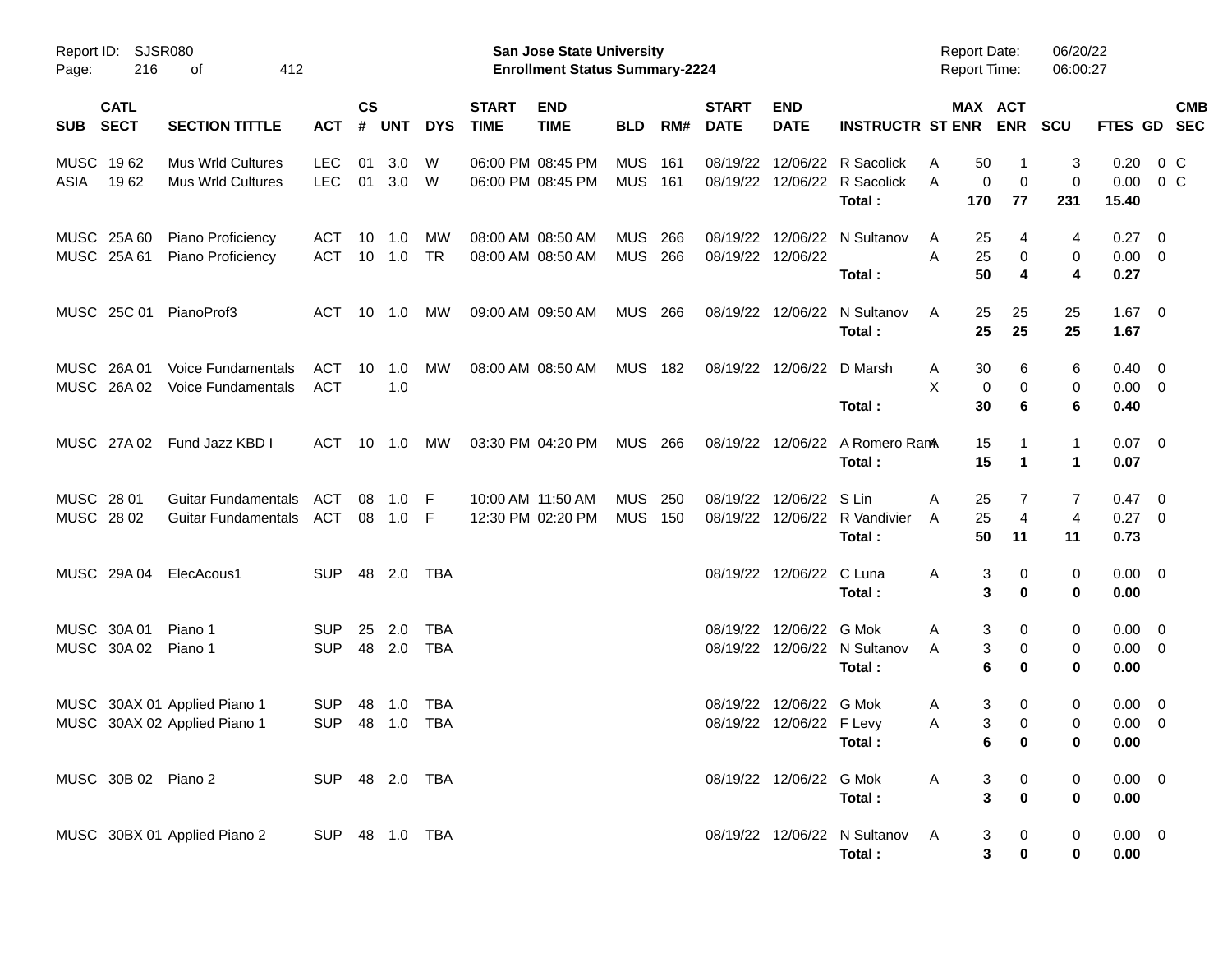| Page:      | Report ID: SJSR080<br>217                                               | οf                                                           | 412                                                                |                            |                                 |                                                                    |                             | <b>San Jose State University</b><br><b>Enrollment Status Summary-2224</b> |            |     |                                                          |                                      |                                                                                                                           | <b>Report Date:</b><br><b>Report Time:</b> |                                                                                     | 06/20/22<br>06:00:27  |                                          |                           |
|------------|-------------------------------------------------------------------------|--------------------------------------------------------------|--------------------------------------------------------------------|----------------------------|---------------------------------|--------------------------------------------------------------------|-----------------------------|---------------------------------------------------------------------------|------------|-----|----------------------------------------------------------|--------------------------------------|---------------------------------------------------------------------------------------------------------------------------|--------------------------------------------|-------------------------------------------------------------------------------------|-----------------------|------------------------------------------|---------------------------|
| <b>SUB</b> | <b>CATL</b><br><b>SECT</b>                                              | <b>SECTION TITTLE</b>                                        | <b>ACT</b>                                                         | $\mathsf{cs}$<br>#         | <b>UNT</b>                      | <b>DYS</b>                                                         | <b>START</b><br><b>TIME</b> | <b>END</b><br><b>TIME</b>                                                 | <b>BLD</b> | RM# | <b>START</b><br><b>DATE</b>                              | <b>END</b><br><b>DATE</b>            | <b>INSTRUCTR ST ENR</b>                                                                                                   |                                            | MAX ACT<br><b>ENR</b>                                                               | <b>SCU</b>            | FTES GD                                  | <b>CMB</b><br><b>SEC</b>  |
|            | MUSC 30C 01                                                             | Piano 3                                                      | <b>SUP</b>                                                         | 25                         | 2.0                             | TBA                                                                |                             |                                                                           |            |     | 08/19/22                                                 | 12/06/22                             | G Mok<br>Total:                                                                                                           | Α                                          | 3<br>0<br>3<br>0                                                                    | 0<br>0                | 0.00<br>0.00                             | $\overline{\phantom{0}}$  |
|            |                                                                         | MUSC 30CX 01 Applied Piano 3                                 | <b>SUP</b>                                                         | 48                         | 1.0                             | TBA                                                                |                             |                                                                           |            |     | 08/19/22                                                 | 12/06/22                             | N Sultanov<br>Total:                                                                                                      | A                                          | 3<br>0<br>3<br>0                                                                    | 0<br>0                | 0.00<br>0.00                             | $\overline{\phantom{0}}$  |
|            | MUSC 30D 01<br>MUSC 30D 02<br>MUSC 30D 03 Piano 4                       | Piano 4<br>Piano 4                                           | <b>SUP</b><br><b>SUP</b><br><b>SUP</b>                             | 25<br>25                   | 2.0<br>2.0<br>25 2.0            | <b>TBA</b><br><b>TBA</b><br><b>TBA</b>                             |                             |                                                                           |            |     | 08/19/22<br>08/19/22                                     | 12/06/22<br>08/19/22 12/06/22 F Levy | G Mok<br>12/06/22 N Sultanov<br>Total:                                                                                    | A<br>A<br>A                                | 3<br>0<br>3<br>0<br>3<br>0<br>9<br>0                                                | 0<br>0<br>0<br>0      | 0.00<br>0.00<br>0.00<br>0.00             | - 0<br>- 0<br>- 0         |
|            |                                                                         | MUSC 30DX 01 Applied Piano 3<br>MUSC 30DX 02 Applied Piano 3 | <b>SUP</b><br><b>SUP</b>                                           | 48<br>48                   | 1.0<br>1.0                      | TBA<br>TBA                                                         |                             |                                                                           |            |     | 08/19/22                                                 | 08/19/22 12/06/22 F Levy             | 12/06/22 N Sultanov<br>Total:                                                                                             | A<br>A                                     | 3<br>0<br>3<br>0<br>6<br>0                                                          | 0<br>0<br>0           | 0.00<br>0.00<br>0.00                     | - 0<br>- 0                |
|            | MUSC 33 01                                                              | Voice                                                        | <b>SUP</b>                                                         |                            | 25 2.0                          | TBA                                                                |                             |                                                                           |            |     |                                                          |                                      | 08/19/22 12/06/22 S Bengochea A<br>Total:                                                                                 |                                            | 3<br>0<br>3<br>0                                                                    | 0<br>0                | 0.00<br>0.00                             | $\overline{\phantom{0}}$  |
|            | MUSC 33A 01<br>MUSC 33A 02<br>MUSC 33A 03<br>MUSC 33A 04<br>MUSC 33A 05 | Voice 1<br>Voice 1<br>Voice 1<br>Voice 1<br>Voice 1          | <b>SUP</b><br><b>SUP</b><br><b>SUP</b><br><b>SUP</b><br><b>SUP</b> | 25<br>48<br>48<br>25<br>25 | 2.0<br>2.0<br>2.0<br>2.0<br>2.0 | <b>TBA</b><br><b>TBA</b><br><b>TBA</b><br><b>TBA</b><br><b>TBA</b> |                             |                                                                           |            |     | 08/19/22<br>08/19/22<br>08/19/22<br>08/19/22<br>08/19/22 |                                      | 12/06/22 C Bengochea A<br>12/06/22 S Bengochea A<br>12/06/22 J Mitchell<br>12/06/22 M MohammedA<br>12/06/22 J Scharlach A | A                                          | 5<br>0<br>3<br>0<br>5<br>0<br>5<br>0<br>5<br>0                                      | 0<br>0<br>0<br>0<br>0 | 0.00<br>0.00<br>0.00<br>0.00<br>0.00     | - 0<br>- 0<br>0<br>0<br>0 |
|            | MUSC 33A 06<br>MUSC 33A 07                                              | Voice 1<br>Voice 1                                           | <b>SUP</b><br><b>SUP</b>                                           | 25                         | 2.0<br>25 2.0                   | <b>TBA</b><br><b>TBA</b>                                           |                             |                                                                           |            |     | 08/19/22<br>08/19/22                                     |                                      | 12/06/22 J Smucker<br>12/06/22 P Skinner<br>Total:                                                                        | A<br>A<br>29                               | 3<br>0<br>3<br>0<br>0                                                               | 0<br>0<br>0           | 0.00<br>0.00<br>0.00                     | 0<br>0                    |
|            |                                                                         | MUSC 33AX 01 Applied Voice 1<br>MUSC 33AX 02 Applied Voice 1 | <b>SUP</b><br><b>SUP</b>                                           | 48<br>48                   | 1.0<br>1.0                      | <b>TBA</b><br>TBA                                                  |                             |                                                                           |            |     | 08/19/22                                                 |                                      | 12/06/22 C Bengochea A<br>08/19/22 12/06/22 S Bengochea A<br>Total:                                                       |                                            | 3<br>0<br>3<br>0<br>6<br>0                                                          | 0<br>0<br>0           | 0.00<br>0.00<br>0.00                     | - 0<br>- 0                |
|            | MUSC 33B 01 Voice 2<br>MUSC 33B 02 Voice 2                              |                                                              | SUP 25 2.0 TBA<br>SUP 25 2.0 TBA                                   |                            |                                 |                                                                    |                             |                                                                           |            |     |                                                          |                                      | 08/19/22 12/06/22 C Bengochea A<br>08/19/22 12/06/22 S Bengochea A<br>Total:                                              |                                            | 3 <sup>7</sup><br>$\mathbf{0}$<br>$\overline{0}$<br>$3^{\circ}$<br>6<br>$\mathbf 0$ | $\Omega$<br>0<br>0    | $0.00 \quad 0$<br>$0.00 \quad 0$<br>0.00 |                           |
|            |                                                                         | MUSC 33BX 01 Applied Voice 2                                 | SUP 48 1.0 TBA                                                     |                            |                                 |                                                                    |                             |                                                                           |            |     |                                                          |                                      | 08/19/22 12/06/22 J Mitchell<br>Total:                                                                                    | <b>A</b>                                   | 3<br>$\mathbf{0}$<br>$\mathbf{3}$<br>$\bf{0}$                                       | 0<br>0                | $0.00 \t 0$<br>0.00                      |                           |
|            | MUSC 33C 01 Voice 3                                                     |                                                              | SUP 25 2.0 TBA                                                     |                            |                                 |                                                                    |                             |                                                                           |            |     |                                                          |                                      | 08/19/22 12/06/22 C Bengochea A                                                                                           |                                            | $3\qquad 0$                                                                         | $\mathbf 0$           | $0.00 \t 0$                              |                           |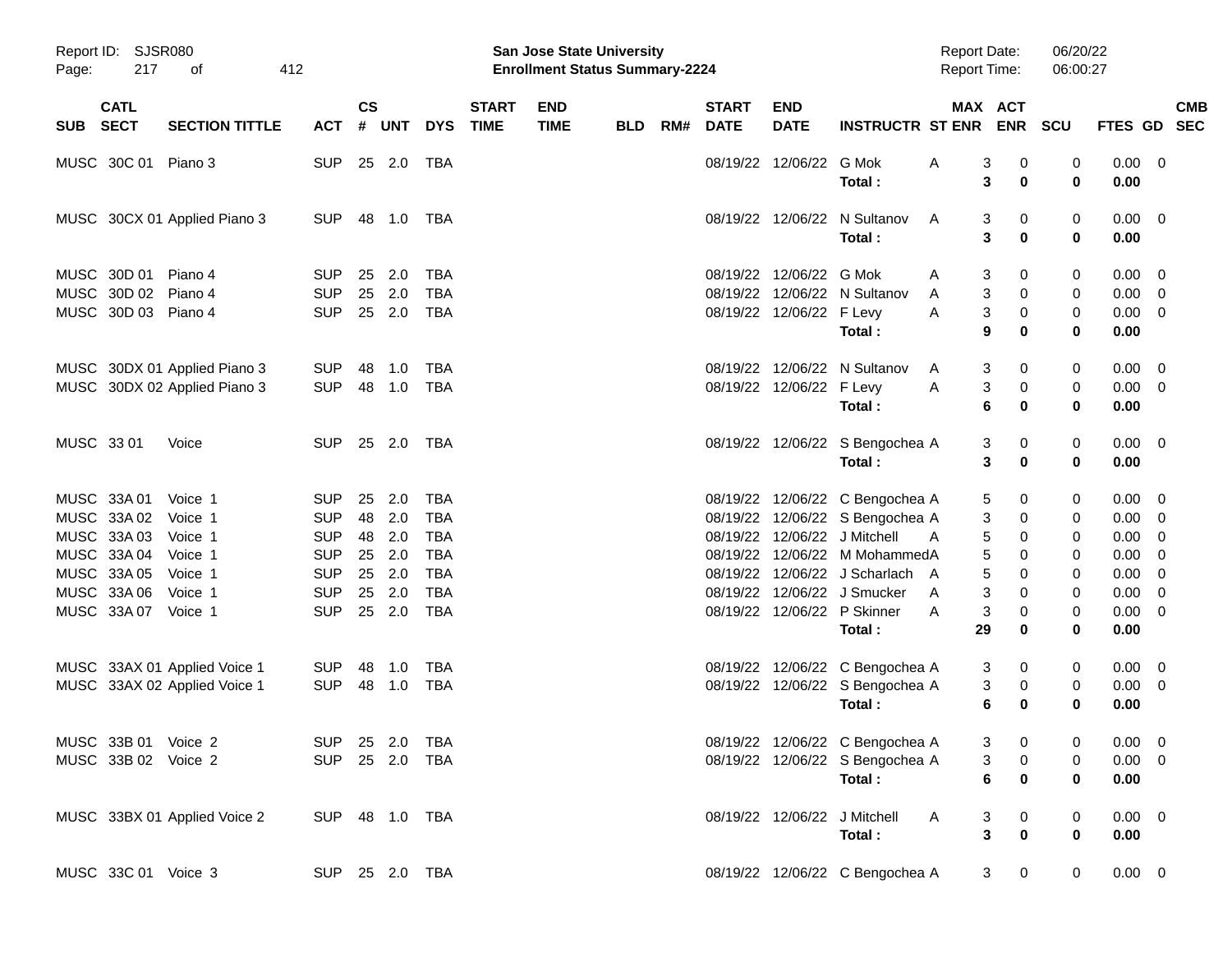| Report ID: SJSR080<br>218<br>Page:<br>of |                            | 412                          |  | <b>San Jose State University</b><br><b>Enrollment Status Summary-2224</b> |                    |                |            |                             |                           |     |     |                             |                           |                                  | <b>Report Date:</b><br><b>Report Time:</b> |                         | 06/20/22<br>06:00:27                           |            |                |                          |
|------------------------------------------|----------------------------|------------------------------|--|---------------------------------------------------------------------------|--------------------|----------------|------------|-----------------------------|---------------------------|-----|-----|-----------------------------|---------------------------|----------------------------------|--------------------------------------------|-------------------------|------------------------------------------------|------------|----------------|--------------------------|
| SUB                                      | <b>CATL</b><br><b>SECT</b> | <b>SECTION TITTLE</b>        |  | <b>ACT</b>                                                                | $\mathsf{cs}$<br># | UNT            | <b>DYS</b> | <b>START</b><br><b>TIME</b> | <b>END</b><br><b>TIME</b> | BLD | RM# | <b>START</b><br><b>DATE</b> | <b>END</b><br><b>DATE</b> | <b>INSTRUCTR ST ENR ENR</b>      |                                            |                         | MAX ACT                                        | <b>SCU</b> | <b>FTES GD</b> | <b>CMB</b><br><b>SEC</b> |
|                                          | MUSC 33C 02                | Voice 3                      |  | <b>SUP</b>                                                                | 48                 | 2.0            | <b>TBA</b> |                             |                           |     |     | 08/19/22                    | 12/06/22                  | J Mitchell                       | A                                          | 3                       | 0                                              | 0          | 0.00           | 0                        |
|                                          | MUSC 33C 03                | Voice 3                      |  | <b>SUP</b>                                                                | 25                 | 2.0            | <b>TBA</b> |                             |                           |     |     | 08/19/22                    | 12/06/22                  | M MohammedA                      |                                            | 3                       | 0                                              | 0          | 0.00           | 0                        |
|                                          | MUSC 33C 04                | Voice 3                      |  | <b>SUP</b>                                                                | 48                 | 2.0            | <b>TBA</b> |                             |                           |     |     |                             |                           | 08/19/22 12/06/22 J Scharlach A  |                                            | 3                       | 0                                              | 0          | 0.00           | 0                        |
|                                          | MUSC 33C 05                | Voice 3                      |  | <b>SUP</b>                                                                | 25                 | 2.0            | <b>TBA</b> |                             |                           |     |     |                             |                           | 08/19/22 12/06/22 P Skinner      | A                                          | 3                       | 0                                              | 0          | 0.00           | 0                        |
|                                          | MUSC 33C 06                | Voice 3                      |  | <b>SUP</b>                                                                | 48                 | 2.0            | <b>TBA</b> |                             |                           |     |     |                             |                           | 08/19/22 12/06/22 J Smucker      | A                                          | 3                       | 1                                              | 0          | 0.13           | 0                        |
|                                          | MUSC 33C 07 Voice 3        |                              |  | <b>SUP</b>                                                                | 25                 | 2.0            | <b>TBA</b> |                             |                           |     |     |                             |                           | 08/19/22 12/06/22 S Bengochea A  |                                            | 3                       | 0                                              | 0          | 0.00           | - 0                      |
|                                          |                            |                              |  |                                                                           |                    |                |            |                             |                           |     |     |                             |                           | Total:                           |                                            | 21                      | 1                                              | 0          | 0.13           |                          |
|                                          |                            | MUSC 33CX 01 Applied Voice 3 |  | <b>SUP</b>                                                                | 48                 | 1.0            | <b>TBA</b> |                             |                           |     |     |                             | 08/19/22 12/06/22         | M MohammedA                      |                                            | 3                       | 1                                              | 0          | 0.07           | 0                        |
|                                          |                            | MUSC 33CX 02 Applied Voice 3 |  | <b>SUP</b>                                                                | 48                 | 1.0            | <b>TBA</b> |                             |                           |     |     |                             | 08/19/22 12/06/22         | J Mitchell                       | A                                          | 3                       | 0                                              | 0          | 0.00           | 0                        |
|                                          |                            | MUSC 33CX 03 Applied Voice 3 |  | <b>SUP</b>                                                                | 48                 | 1.0            | TBA        |                             |                           |     |     |                             |                           | 08/19/22 12/06/22 J Smucker      | A                                          | 3                       | 0                                              | 0          | 0.00           | 0                        |
|                                          |                            |                              |  |                                                                           |                    |                |            |                             |                           |     |     |                             |                           | Total:                           |                                            | 9                       | 1                                              | 0          | 0.07           |                          |
|                                          | MUSC 33D 01 Voice 4        |                              |  | <b>SUP</b>                                                                | 25                 | 2.0            | TBA        |                             |                           |     |     |                             |                           | 08/19/22 12/06/22 C Bengochea A  |                                            | 3                       | 0                                              | 0          | 0.00           | $\overline{\mathbf{0}}$  |
|                                          | MUSC 33D 02 Voice 4        |                              |  | <b>SUP</b>                                                                | 25                 | 2.0            | <b>TBA</b> |                             |                           |     |     |                             | 08/19/22 12/06/22         | M MohammedA                      |                                            | 3                       | 0                                              | $\pmb{0}$  | 0.00           | 0                        |
|                                          |                            |                              |  |                                                                           |                    |                |            |                             |                           |     |     |                             |                           | Total:                           |                                            | 6                       | 0                                              | 0          | 0.00           |                          |
|                                          |                            | MUSC 33DX 01 Applied Voice 4 |  | <b>SUP</b>                                                                | 48                 | 1.0            | TBA        |                             |                           |     |     |                             | 08/19/22 12/06/22         | J Smucker                        | A                                          | 3                       | 0                                              | 0          | $0.00 \quad 0$ |                          |
|                                          |                            |                              |  |                                                                           |                    |                |            |                             |                           |     |     |                             |                           | Total:                           |                                            | 3                       | 0                                              | 0          | 0.00           |                          |
|                                          |                            | MUSC 33X 01 Applied Voice    |  | <b>SUP</b>                                                                | 48                 | 1.0            | TBA        |                             |                           |     |     | 08/19/22 12/06/22           |                           |                                  | Α                                          | 3                       | 0                                              | 0          | $0.00 \t 0$    |                          |
|                                          |                            |                              |  |                                                                           |                    |                |            |                             |                           |     |     |                             |                           | Total:                           |                                            | $\mathbf{3}$            | 0                                              | 0          | 0.00           |                          |
| MUSC 34 01                               |                            | <b>Strings</b>               |  | <b>SUP</b>                                                                |                    | 25 2.0         | TBA        |                             |                           |     |     |                             |                           | 08/19/22 12/06/22 C Barraza Ge A |                                            | 3                       | 0                                              | 0          | $0.00 \t 0$    |                          |
|                                          |                            |                              |  |                                                                           |                    |                |            |                             |                           |     |     |                             |                           | Total:                           |                                            | 3                       | 0                                              | 0          | 0.00           |                          |
|                                          | MUSC 34A 01                | Strings 1                    |  | <b>SUP</b>                                                                | 25                 | 2.0            | <b>TBA</b> |                             |                           |     |     | 08/19/22 12/06/22           |                           |                                  | A                                          | 3                       | 0                                              | 0          | 0.00           | $\overline{0}$           |
|                                          | MUSC 34A 02                | Strings 1                    |  | <b>SUP</b>                                                                | 25                 | 2.0            | <b>TBA</b> |                             |                           |     |     | 08/19/22                    | 12/06/22 S Lin            |                                  | Α                                          | 3                       | 0                                              | 0          | 0.00           | 0                        |
|                                          | MUSC 34A 03                | Strings 1                    |  | <b>SUP</b>                                                                | 25                 | 1.0            | <b>TBA</b> |                             |                           |     |     |                             | 08/19/22 12/06/22 B Moyer |                                  | A                                          | 3                       | 0                                              | 0          | 0.00           | 0                        |
|                                          | MUSC 34A 04                | Strings 1                    |  | <b>SUP</b>                                                                | 25                 | 2.0            | TBA        |                             |                           |     |     |                             | 08/19/22 12/06/22 B Moyer |                                  | A                                          | 3                       | 0                                              | 0          | 0.00           | 0                        |
|                                          | MUSC 34A 06                | Strings 1                    |  | <b>SUP</b>                                                                | 48                 | 2.0            | <b>TBA</b> |                             |                           |     |     |                             |                           | 08/19/22 12/06/22 C Barraza Ge A |                                            | 3                       | 0                                              | 0          | 0.00           | 0                        |
|                                          |                            |                              |  |                                                                           |                    |                |            |                             |                           |     |     |                             |                           | Total:                           |                                            | 15                      | 0                                              | 0          | 0.00           |                          |
|                                          | MUSC 34AX 01 Strings 1     |                              |  |                                                                           |                    | SUP 48 1.0 TBA |            |                             |                           |     |     |                             |                           | 08/19/22 12/06/22 C Barraza Ge A |                                            | 3                       |                                                | 0          | $0.00 \ 0$     |                          |
|                                          |                            |                              |  |                                                                           |                    |                |            |                             |                           |     |     |                             |                           | Total:                           |                                            | $\overline{\mathbf{3}}$ | $\begin{array}{c} 0 \\ \mathbf{0} \end{array}$ | 0          | 0.00           |                          |
|                                          | MUSC 34B 01 Strings 2      |                              |  |                                                                           |                    | SUP 25 2.0 TBA |            |                             |                           |     |     |                             |                           | 08/19/22 12/06/22 C Barraza Ge A |                                            | 3                       | $\mathbf 0$                                    | 0          | $0.00 \t 0$    |                          |
|                                          |                            |                              |  |                                                                           |                    |                |            |                             |                           |     |     |                             |                           | Total:                           |                                            | 3                       | 0                                              | 0          | 0.00           |                          |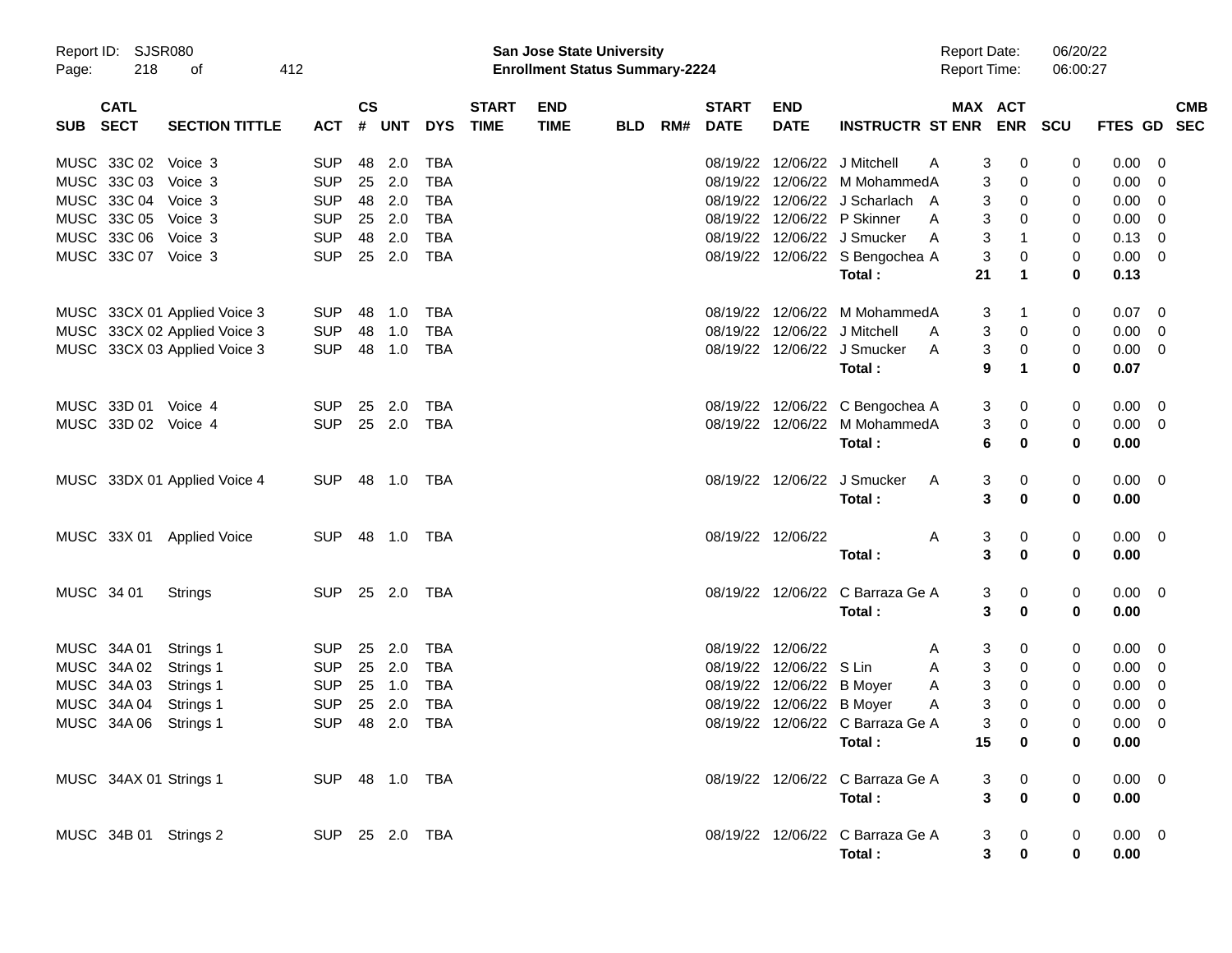| Report ID: SJSR080<br>219<br>412<br>Page:<br>οf |                            |                          |                |                    | San Jose State University<br><b>Enrollment Status Summary-2224</b> |                |                             |                           |            |     |                             |                            |                                 | 06/20/22<br><b>Report Date:</b><br>06:00:27<br><b>Report Time:</b> |                       |            |                |                          |
|-------------------------------------------------|----------------------------|--------------------------|----------------|--------------------|--------------------------------------------------------------------|----------------|-----------------------------|---------------------------|------------|-----|-----------------------------|----------------------------|---------------------------------|--------------------------------------------------------------------|-----------------------|------------|----------------|--------------------------|
| <b>SUB</b>                                      | <b>CATL</b><br><b>SECT</b> | <b>SECTION TITTLE</b>    | <b>ACT</b>     | $\mathsf{cs}$<br># | <b>UNT</b>                                                         | <b>DYS</b>     | <b>START</b><br><b>TIME</b> | <b>END</b><br><b>TIME</b> | <b>BLD</b> | RM# | <b>START</b><br><b>DATE</b> | <b>END</b><br><b>DATE</b>  | <b>INSTRUCTR ST ENR</b>         |                                                                    | MAX ACT<br><b>ENR</b> | <b>SCU</b> | FTES GD        | <b>CMB</b><br><b>SEC</b> |
|                                                 |                            |                          |                |                    |                                                                    |                |                             |                           |            |     |                             |                            |                                 |                                                                    |                       |            |                |                          |
|                                                 |                            | MUSC 34BX 01 Strings 2   | <b>SUP</b>     | 48                 | 1.0                                                                | <b>TBA</b>     |                             |                           |            |     | 08/19/22                    | 12/06/22                   | C Barraza Ge A<br>Total:        |                                                                    | 3<br>0<br>3<br>0      | 0<br>0     | 0.00<br>0.00   | $\overline{0}$           |
|                                                 |                            |                          |                |                    |                                                                    |                |                             |                           |            |     |                             |                            |                                 |                                                                    |                       |            |                |                          |
|                                                 | MUSC 34C 01                | Strings 3                | <b>SUP</b>     | 25                 | 2.0                                                                | <b>TBA</b>     |                             |                           |            |     | 08/19/22                    | 12/06/22                   |                                 | A                                                                  | 3<br>0                | 0          | 0.00           | 0                        |
|                                                 |                            | MUSC 34C 02 Strings 3    | <b>SUP</b>     |                    | 25 2.0                                                             | <b>TBA</b>     |                             |                           |            |     | 08/19/22                    | 12/06/22                   | S Lin                           | A                                                                  | 3<br>$\mathbf 1$      | 0          | 0.13           | 0                        |
|                                                 |                            | MUSC 34C 03 Strings 3    | <b>SUP</b>     |                    | 25 2.0                                                             | <b>TBA</b>     |                             |                           |            |     | 08/19/22                    | 12/06/22 B Moyer           |                                 | A                                                                  | 3<br>0                | 0          | 0.00           | 0                        |
|                                                 |                            | MUSC 34C 04 Strings 3    | <b>SUP</b>     |                    | 25 2.0                                                             | <b>TBA</b>     |                             |                           |            |     | 08/19/22                    |                            | 12/06/22 C Barraza Ge A         |                                                                    | 3<br>0                | 0          | 0.00           | 0                        |
|                                                 |                            |                          |                |                    |                                                                    |                |                             |                           |            |     |                             |                            | Total:                          | 12                                                                 | 1                     | 0          | 0.13           |                          |
|                                                 |                            | MUSC 34CX 01 Strings 3   | <b>SUP</b>     | 48                 | 1.0                                                                | <b>TBA</b>     |                             |                           |            |     | 08/19/22                    |                            | 12/06/22 C Barraza Ge A         |                                                                    | 3<br>0                | 0          | 0.00           | 0                        |
|                                                 |                            | MUSC 34CX 02 Strings 3   | <b>SUP</b>     | 48                 | 1.0                                                                | <b>TBA</b>     |                             |                           |            |     | 08/19/22                    | 12/06/22                   |                                 | A                                                                  | 3<br>0                | 0          | 0.00           | 0                        |
|                                                 |                            | MUSC 34CX 03 Strings 3   | <b>SUP</b>     | 48                 | 1.0                                                                | <b>TBA</b>     |                             |                           |            |     | 08/19/22                    | 12/06/22 S Lin             |                                 | Α                                                                  | 3<br>0                | 0          | 0.00           | 0                        |
|                                                 |                            | MUSC 34CX 04 Strings 3   | <b>SUP</b>     | 48                 | 1.0                                                                | <b>TBA</b>     |                             |                           |            |     | 08/19/22                    | 12/06/22 B Moyer           |                                 | A                                                                  | 3<br>0                | 0          | 0.00           | 0                        |
|                                                 |                            |                          |                |                    |                                                                    |                |                             |                           |            |     |                             |                            | Total:                          | 12                                                                 | 0                     | 0          | 0.00           |                          |
|                                                 | MUSC 34D 01                | Strings 4                | <b>SUP</b>     | 25                 | 2.0                                                                | <b>TBA</b>     |                             |                           |            |     | 08/19/22                    | 12/06/22                   |                                 | A                                                                  | 3<br>0                | 0          | 0.00           | 0                        |
|                                                 |                            | MUSC 34D 02 Strings 4    | <b>SUP</b>     |                    | 25 2.0                                                             | <b>TBA</b>     |                             |                           |            |     | 08/19/22                    | 12/06/22                   | S Lin                           | A                                                                  | 3<br>0                | 0          | 0.00           | 0                        |
|                                                 |                            | MUSC 34D 03 Strings 4    | <b>SUP</b>     |                    | 25 2.0                                                             | <b>TBA</b>     |                             |                           |            |     | 08/19/22                    | 12/06/22 B Moyer           |                                 | A                                                                  | 3<br>0                | 0          | 0.00           | 0                        |
|                                                 |                            | MUSC 34D 04 Strings 4    | <b>SUP</b>     |                    | 25 2.0                                                             | <b>TBA</b>     |                             |                           |            |     | 08/19/22                    |                            | 12/06/22 C Barraza Ge A         |                                                                    | 3<br>0                | 0          | 0.00           | 0                        |
|                                                 |                            |                          |                |                    |                                                                    |                |                             |                           |            |     |                             |                            | Total:                          | 12                                                                 | 0                     | 0          | 0.00           |                          |
|                                                 |                            | MUSC 34DX 01 Strings 4   | <b>SUP</b>     |                    | 48 1.0                                                             | TBA            |                             |                           |            |     |                             | 08/19/22 12/06/22          | C Barraza Ge A                  |                                                                    | 3<br>0                | 0          | 0.00           | 0                        |
|                                                 |                            |                          |                |                    |                                                                    |                |                             |                           |            |     |                             |                            | Total:                          |                                                                    | 3<br>0                | 0          | 0.00           |                          |
|                                                 | MUSC 34X 01 Strings        |                          | <b>SUP</b>     |                    | 48 1.0                                                             | TBA            |                             |                           |            |     |                             | 08/19/22 12/06/22          | C Barraza Ge A                  |                                                                    | 3<br>0                | 0          | 0.00           | 0                        |
|                                                 |                            |                          |                |                    |                                                                    |                |                             |                           |            |     |                             |                            | Total:                          |                                                                    | 3<br>0                | 0          | 0.00           |                          |
|                                                 | MUSC 35A 01                | Woodwinds 1              | <b>SUP</b>     | 25                 | 2.0                                                                | <b>TBA</b>     |                             |                           |            |     | 08/19/22                    | 12/06/22 Y Chou            |                                 | A                                                                  | 3<br>0                | 0          | $0.00\,$       | 0                        |
|                                                 | MUSC 35A 02                | Woodwinds 1              | <b>SUP</b>     | 25                 | 2.0                                                                | <b>TBA</b>     |                             |                           |            |     | 08/19/22                    |                            | 12/06/22 R Furuta               | Α                                                                  | 3<br>0                | 0          | 0.00           | 0                        |
| <b>MUSC</b>                                     | 35A 03                     | Woodwinds 1              | <b>SUP</b>     | 25                 | 2.0                                                                | <b>TBA</b>     |                             |                           |            |     | 08/19/22                    |                            | 12/06/22 L Griffiths            | A                                                                  | 3<br>0                | 0          | 0.00           | 0                        |
|                                                 | MUSC 35A 04                | Woodwinds 1              | <b>SUP</b>     |                    | 25 2.0                                                             | <b>TBA</b>     |                             |                           |            |     | 08/19/22                    |                            | 12/06/22 M Hernandez A          |                                                                    | 3<br>0                | 0          | 0.00           | 0                        |
|                                                 |                            | MUSC 35A 05 Woodwinds 1  | SUP 25 2.0 TBA |                    |                                                                    |                |                             |                           |            |     |                             | 08/19/22 12/06/22 C Payne  | <b>A</b>                        |                                                                    | $\mathbf{3}$<br>0     | 0          | $0.00 \t 0$    |                          |
|                                                 |                            | MUSC 35A 06 Woodwinds 1  | SUP 25 2.0 TBA |                    |                                                                    |                |                             |                           |            |     |                             |                            | 08/19/22 12/06/22 S Sanchez A   |                                                                    | 3<br>$\overline{0}$   | 0          | $0.00 \quad 0$ |                          |
|                                                 |                            |                          |                |                    |                                                                    |                |                             |                           |            |     |                             |                            | Total:                          | 18                                                                 | 0                     | 0          | 0.00           |                          |
|                                                 |                            | MUSC 35AX 01 Woodwinds 1 | SUP 48 1.0 TBA |                    |                                                                    |                |                             |                           |            |     |                             | 08/19/22 12/06/22 Y Chou   |                                 | $\mathsf{A}$                                                       | 0<br>3                | 0          | $0.00 \t 0$    |                          |
|                                                 |                            | MUSC 35AX 02 Woodwinds 1 | SUP 48 1.0     |                    |                                                                    | TBA            |                             |                           |            |     |                             | 08/19/22 12/06/22 R Furuta |                                 | $\mathsf{A}$                                                       | 3<br>$\mathbf 0$      | 0          | $0.00 \quad 0$ |                          |
|                                                 |                            | MUSC 35AX 03 Woodwinds 1 | SUP 48 1.0     |                    |                                                                    | TBA            |                             |                           |            |     |                             |                            | 08/19/22 12/06/22 L Griffiths   | A                                                                  | 3<br>$\boldsymbol{0}$ | 0          | $0.00 \quad 0$ |                          |
|                                                 |                            | MUSC 35AX 04 Woodwinds 1 |                |                    |                                                                    | SUP 48 1.0 TBA |                             |                           |            |     |                             |                            | 08/19/22 12/06/22 M Hernandez A |                                                                    | 3<br>0                | 0          | $0.00 \quad 0$ |                          |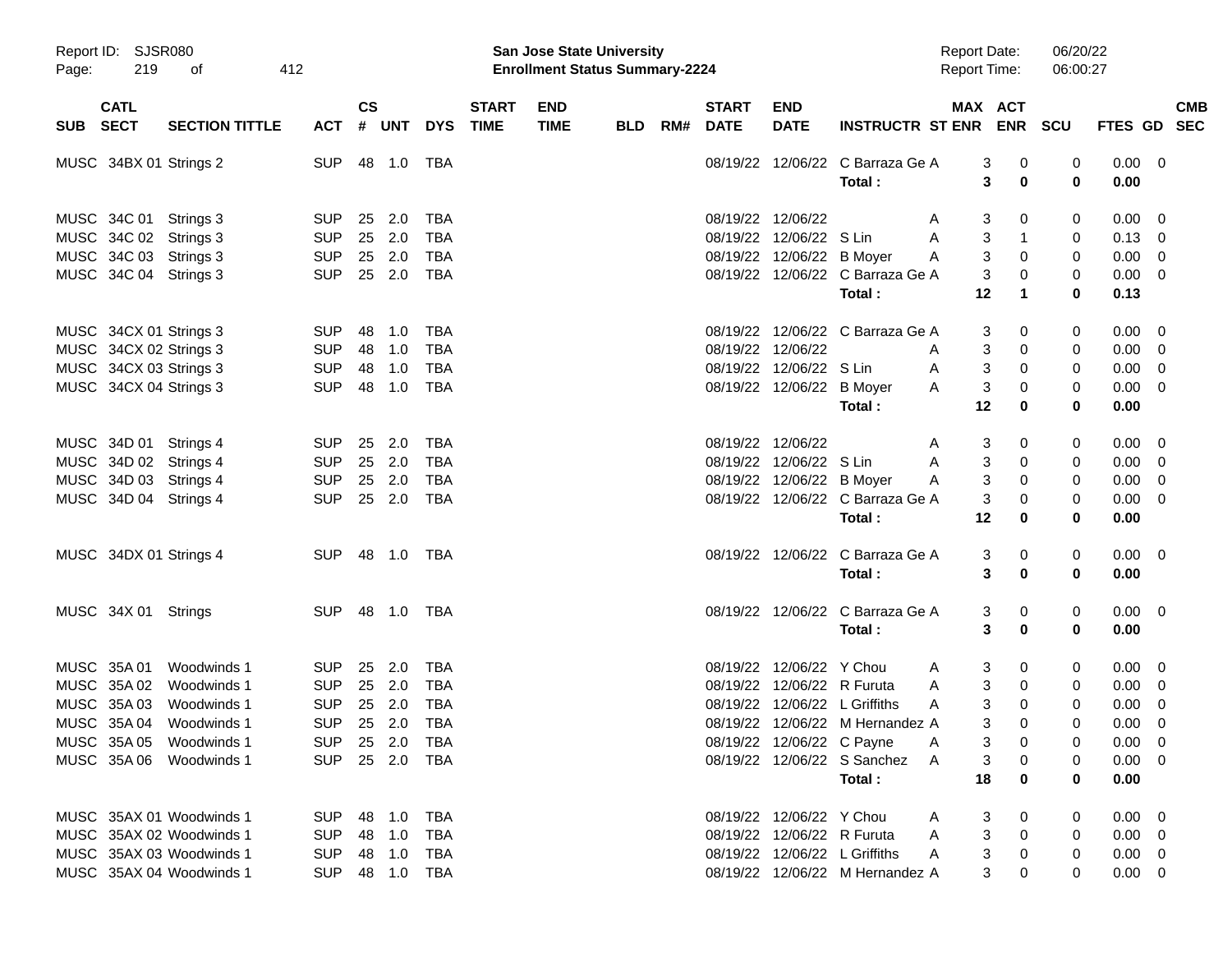| Page:      | Report ID: SJSR080<br>220  | 412<br>οf                |                |                |        |            |                             | <b>San Jose State University</b><br><b>Enrollment Status Summary-2224</b> |     |     |                             |                            |                                 | <b>Report Date:</b><br><b>Report Time:</b> |                       | 06/20/22<br>06:00:27 |                |                          |            |
|------------|----------------------------|--------------------------|----------------|----------------|--------|------------|-----------------------------|---------------------------------------------------------------------------|-----|-----|-----------------------------|----------------------------|---------------------------------|--------------------------------------------|-----------------------|----------------------|----------------|--------------------------|------------|
| SUB        | <b>CATL</b><br><b>SECT</b> | <b>SECTION TITTLE</b>    | <b>ACT</b>     | <b>CS</b><br># | UNT    | <b>DYS</b> | <b>START</b><br><b>TIME</b> | <b>END</b><br><b>TIME</b>                                                 | BLD | RM# | <b>START</b><br><b>DATE</b> | <b>END</b><br><b>DATE</b>  | <b>INSTRUCTR ST ENR</b>         |                                            | MAX ACT               | ENR SCU              | FTES GD SEC    |                          | <b>CMB</b> |
|            |                            | MUSC 35AX 05 Woodwinds 1 | <b>SUP</b>     |                | 48 1.0 | TBA        |                             |                                                                           |     |     |                             | 08/19/22 12/06/22 C Payne  |                                 | A                                          | 3<br>0                | 0                    | 0.00           | - 0                      |            |
|            |                            | MUSC 35AX 06 Woodwinds 1 | <b>SUP</b>     |                | 48 1.0 | <b>TBA</b> |                             |                                                                           |     |     |                             | 08/19/22 12/06/22          | Total :                         | A<br>18                                    | 3<br>0<br>$\bf{0}$    | 0<br>$\bf{0}$        | 0.00<br>0.00   | $\overline{\phantom{0}}$ |            |
|            | MUSC 35B 01                | Woodwinds 2              | <b>SUP</b>     |                | 25 2.0 | TBA        |                             |                                                                           |     |     |                             |                            | 08/19/22 12/06/22 M Hernandez A |                                            | 3<br>0                | 0                    | $0.00 \t 0$    |                          |            |
|            |                            | MUSC 35B 02 Woodwinds 2  | <b>SUP</b>     |                | 25 2.0 | TBA        |                             |                                                                           |     |     |                             | 08/19/22 12/06/22          |                                 | A                                          | 3<br>0                | 0                    | $0.00 \t 0$    |                          |            |
|            |                            |                          |                |                |        |            |                             |                                                                           |     |     |                             |                            | Total:                          |                                            | 6<br>$\bf{0}$         | 0                    | 0.00           |                          |            |
|            |                            | MUSC 35BX 01 Woodwinds 2 | <b>SUP</b>     | 48             | 1.0    | TBA        |                             |                                                                           |     |     |                             | 08/19/22 12/06/22 Y Chou   |                                 | A                                          | 3<br>0                | 0                    | $0.00 \t 0$    |                          |            |
|            |                            | MUSC 35BX 02 Woodwinds 2 | <b>SUP</b>     | 48             | 1.0    | <b>TBA</b> |                             |                                                                           |     |     |                             | 08/19/22 12/06/22 R Furuta |                                 | A                                          | 3<br>0                | 0                    | 0.00           | - 0                      |            |
|            |                            | MUSC 35BX 03 Woodwinds 2 | <b>SUP</b>     |                | 48 1.0 | TBA        |                             |                                                                           |     |     |                             |                            | 08/19/22 12/06/22 L Griffiths   | A                                          | 3<br>0                | 0                    | $0.00 \t 0$    |                          |            |
|            |                            |                          |                |                |        |            |                             |                                                                           |     |     |                             |                            | Total:                          |                                            | 9<br>0                | 0                    | 0.00           |                          |            |
|            | MUSC 35C 01                | Woodwinds 3              | <b>SUP</b>     | 25             | 2.0    | TBA        |                             |                                                                           |     |     |                             | 08/19/22 12/06/22 Y Chou   |                                 | A                                          | 3<br>0                | 0                    | $0.00 \t 0$    |                          |            |
|            |                            | MUSC 35C 02 Woodwinds 3  | <b>SUP</b>     |                | 25 2.0 | <b>TBA</b> |                             |                                                                           |     |     |                             |                            | 08/19/22 12/06/22 L Griffiths   | A                                          | 3<br>0                | 0                    | 0.00           | - 0                      |            |
|            | MUSC 35C 03                | Woodwinds 3              | <b>SUP</b>     |                | 25 2.0 | <b>TBA</b> |                             |                                                                           |     |     |                             |                            | 08/19/22 12/06/22 M Hernandez A |                                            | 3<br>0                | 0                    | 0.00           | - 0                      |            |
|            |                            | MUSC 35C 04 Woodwinds 3  | SUP            |                | 48 2.0 | <b>TBA</b> |                             |                                                                           |     |     |                             | 08/19/22 12/06/22 C Payne  |                                 | A                                          | 3<br>0                | 0                    | 0.00           | - 0                      |            |
|            |                            | MUSC 35C 05 Woodwinds 3  | <b>SUP</b>     |                | 25 2.0 | TBA        |                             |                                                                           |     |     |                             |                            | 08/19/22 12/06/22 S Sanchez     | A                                          | 4<br>0                | 0                    | 0.00           | $\overline{\phantom{0}}$ |            |
|            |                            |                          |                |                |        |            |                             |                                                                           |     |     |                             |                            | Total:                          | 16                                         | $\bf{0}$              | 0                    | 0.00           |                          |            |
|            |                            | MUSC 35CX 01 Woodwinds 3 | <b>SUP</b>     |                |        |            |                             |                                                                           |     |     |                             |                            | 08/19/22 12/06/22 M Hernandez A |                                            | 3<br>0                | 0                    | $0.00 \t 0$    |                          |            |
|            |                            |                          |                |                |        |            |                             |                                                                           |     |     |                             |                            | Total:                          |                                            | 3<br>0                | 0                    | 0.00           |                          |            |
|            | MUSC 35D 01                | Woodwinds 4              | <b>SUP</b>     |                | 25 2.0 | TBA        |                             |                                                                           |     |     |                             | 08/19/22 12/06/22 C Payne  |                                 | A                                          | 3<br>0                | 0                    | $0.00 \quad 0$ |                          |            |
|            |                            | MUSC 35D 02 Woodwinds 4  | <b>SUP</b>     |                | 48 2.0 | TBA        |                             |                                                                           |     |     |                             |                            | 08/19/22 12/06/22 M Hernandez A |                                            | 3<br>0                | 0                    | 0.00           | - 0                      |            |
|            |                            | MUSC 35D 03 Woodwinds 4  | <b>SUP</b>     |                | 25 2.0 | TBA        |                             |                                                                           |     |     |                             | 08/19/22 12/06/22 Y Chou   |                                 | 30<br>A                                    | 0                     | 0                    | 0.00           | - 0                      |            |
|            |                            | MUSC 35D 04 Woodwinds 4  | <b>SUP</b>     |                | 25 2.0 | <b>TBA</b> |                             |                                                                           |     |     |                             |                            | 08/19/22 12/06/22 L Griffiths   | A                                          | 2<br>0                | 0                    | 0.00           | - 0                      |            |
|            |                            | MUSC 35D 05 Woodwinds 4  | <b>SUP</b>     |                | 25 2.0 | <b>TBA</b> |                             |                                                                           |     |     |                             |                            | 08/19/22 12/06/22 S Sanchez     | A                                          | 3<br>0                | 0<br>0               | 0.00           | - 0                      |            |
|            |                            |                          |                |                |        |            |                             |                                                                           |     |     |                             |                            | Total:                          | 41                                         | 0                     |                      | 0.00           |                          |            |
|            |                            | MUSC 35DX 01 Woodwinds 4 | SUP 48 1.0 TBA |                |        |            |                             |                                                                           |     |     |                             |                            | 08/19/22 12/06/22 M Hernandez A |                                            | 3<br>0                | 0                    | $0.00 \quad 0$ |                          |            |
|            |                            | MUSC 35DX 02 Woodwinds 4 | SUP 48 1.0 TBA |                |        |            |                             |                                                                           |     |     |                             |                            | 08/19/22 12/06/22 L Griffiths   | A                                          | 3<br>0                | 0                    | $0.00 \quad 0$ |                          |            |
|            |                            |                          |                |                |        |            |                             |                                                                           |     |     |                             |                            | Total:                          |                                            | 6<br>0                | 0                    | 0.00           |                          |            |
| MUSC 36 01 |                            | <b>Brass</b>             | SUP 25 2.0 TBA |                |        |            |                             |                                                                           |     |     |                             | 08/19/22 12/06/22 T Hornig |                                 | A                                          | 3<br>$\mathbf 0$      | 0                    | $0.00 \t 0$    |                          |            |
| MUSC 36 02 |                            | <b>Brass</b>             | SUP 25 2.0 TBA |                |        |            |                             |                                                                           |     |     |                             |                            | 08/19/22 12/06/22 J Freeman     | A                                          | 3<br>$\boldsymbol{0}$ | 0                    | $0.00 \t 0$    |                          |            |
|            |                            |                          |                |                |        |            |                             |                                                                           |     |     |                             |                            | Total:                          |                                            | 6<br>0                | 0                    | 0.00           |                          |            |
|            | MUSC 36B 01 Brass 1        |                          | SUP 25 2.0 TBA |                |        |            |                             |                                                                           |     |     |                             | 08/19/22 12/06/22 F Byram  |                                 | A                                          | 3<br>0                | 0                    | $0.00 \t 0$    |                          |            |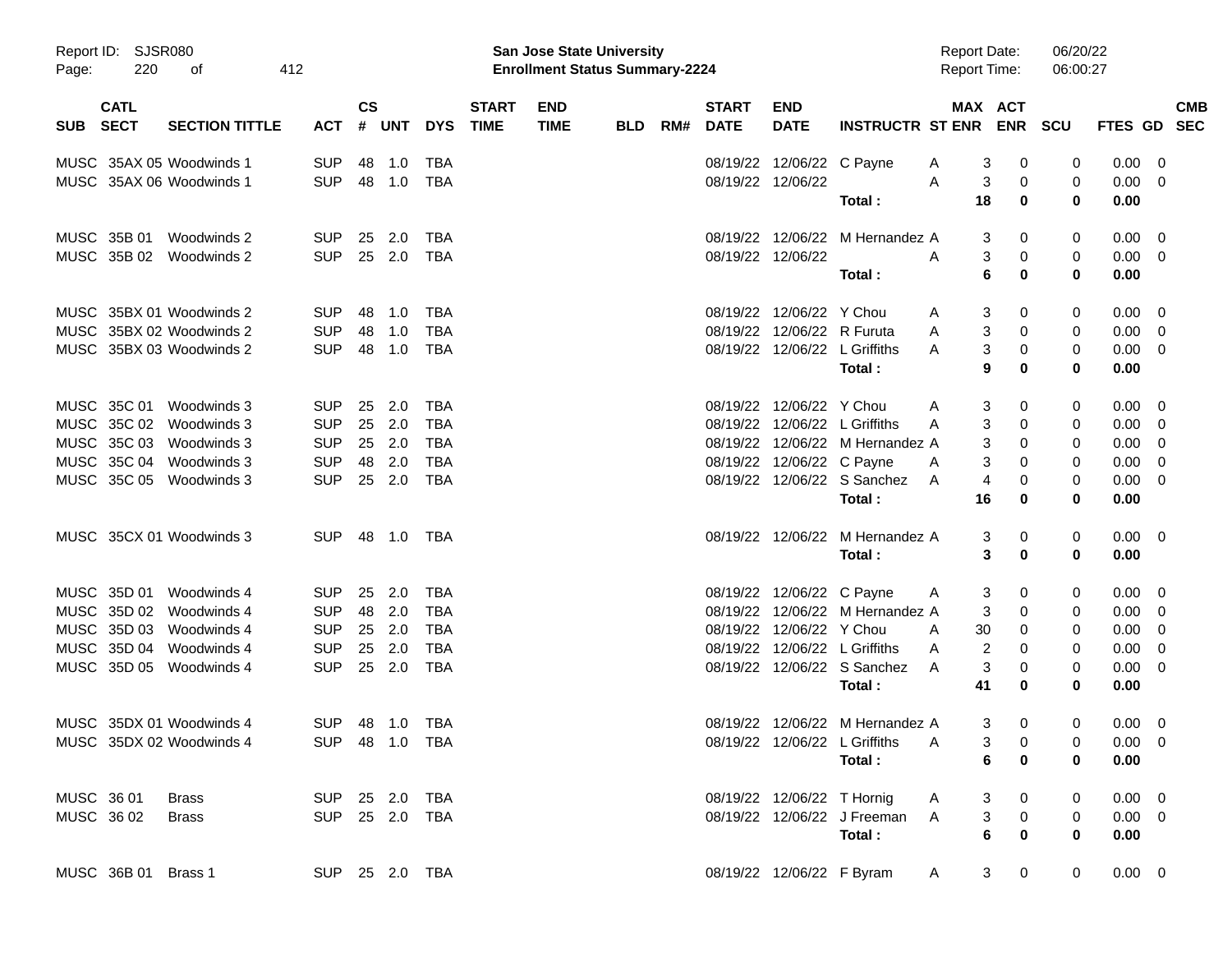| Page:      | Report ID: SJSR080<br>221  | οf                       | 412        |               |              |                |                             | San Jose State University<br><b>Enrollment Status Summary-2224</b> |            |     |                             |                            |                                  | <b>Report Date:</b><br><b>Report Time:</b> |                     | 06/20/22<br>06:00:27 |             |            |
|------------|----------------------------|--------------------------|------------|---------------|--------------|----------------|-----------------------------|--------------------------------------------------------------------|------------|-----|-----------------------------|----------------------------|----------------------------------|--------------------------------------------|---------------------|----------------------|-------------|------------|
| <b>SUB</b> | <b>CATL</b><br><b>SECT</b> | <b>SECTION TITTLE</b>    | <b>ACT</b> | $\mathsf{cs}$ | # UNT        | <b>DYS</b>     | <b>START</b><br><b>TIME</b> | <b>END</b><br><b>TIME</b>                                          | <b>BLD</b> | RM# | <b>START</b><br><b>DATE</b> | <b>END</b><br><b>DATE</b>  | <b>INSTRUCTR ST ENR ENR SCU</b>  |                                            | MAX ACT             |                      | FTES GD SEC | <b>CMB</b> |
|            | MUSC 36B 02                | Brass 1                  | <b>SUP</b> | 25            | 2.0          | <b>TBA</b>     |                             |                                                                    |            |     |                             |                            | 08/19/22 12/06/22 J Freeman      | A                                          | 3<br>0              | 0                    | 0.00        | 0          |
|            | MUSC 36B 03                | Brass 1                  | <b>SUP</b> |               | 25 2.0       | <b>TBA</b>     |                             |                                                                    |            |     |                             | 08/19/22 12/06/22 T Hornig |                                  | A                                          | 3<br>0              | 0                    | 0.00        | 0          |
|            | MUSC 36B 04 Brass 1        |                          | <b>SUP</b> |               | 25 2.0       | <b>TBA</b>     |                             |                                                                    |            |     |                             |                            | 08/19/22 12/06/22 C Smith Fran A |                                            | 3<br>0              | 0                    | 0.00        | 0          |
|            |                            |                          |            |               |              |                |                             |                                                                    |            |     |                             |                            | Total:                           | 12                                         | 0                   | 0                    | 0.00        |            |
|            | MUSC 36BX 01 Brass 1       |                          | <b>SUP</b> | 48            | 1.0          | TBA            |                             |                                                                    |            |     |                             | 08/19/22 12/06/22 T Hornig |                                  | A                                          | 3<br>0              | 0                    | 0.00        | 0          |
|            | MUSC 36BX 02 Brass 1       |                          | <b>SUP</b> |               | 48 1.0       | <b>TBA</b>     |                             |                                                                    |            |     |                             |                            | 08/19/22 12/06/22 J Freeman      | A                                          | 3<br>0              | 0                    | 0.00        | 0          |
|            |                            |                          |            |               |              |                |                             |                                                                    |            |     |                             |                            | Total:                           |                                            | 6<br>0              | 0                    | 0.00        |            |
|            | MUSC 36C 01                | Brass 2                  | <b>SUP</b> | 25            | 2.0          | <b>TBA</b>     |                             |                                                                    |            |     |                             | 08/19/22 12/06/22 F Byram  |                                  | A                                          | 3<br>0              | 0                    | 0.00        | 0          |
|            | MUSC 36C 02 Brass 2        |                          | <b>SUP</b> |               | 25 2.0       | <b>TBA</b>     |                             |                                                                    |            |     |                             |                            | 08/19/22 12/06/22 J Freeman      | A                                          | 3<br>0              | 0                    | 0.00        | 0          |
|            | MUSC 36C 03 Brass 2        |                          | <b>SUP</b> |               | 25 2.0       | <b>TBA</b>     |                             |                                                                    |            |     |                             | 08/19/22 12/06/22 T Hornig |                                  | A                                          | 3<br>0              | 0                    | 0.00        | 0          |
|            | MUSC 36C 04 Brass 2        |                          | <b>SUP</b> |               | 25 2.0       | <b>TBA</b>     |                             |                                                                    |            |     |                             |                            | 08/19/22 12/06/22 C Smith Fran A |                                            | 3<br>0              | 0                    | 0.00        | 0          |
|            |                            |                          |            |               |              |                |                             |                                                                    |            |     |                             |                            | Total:                           | 12                                         | 0                   | 0                    | 0.00        |            |
|            | MUSC 36CX 01 Brass 2       |                          | <b>SUP</b> | -48           | 1.0          | TBA            |                             |                                                                    |            |     |                             |                            | 08/19/22 12/06/22 C Smith Fran A |                                            | 3<br>0              | 0                    | 0.00        | 0          |
|            | MUSC 36CX 02 Brass 2       |                          | <b>SUP</b> |               | 48 1.0       | <b>TBA</b>     |                             |                                                                    |            |     |                             | 08/19/22 12/06/22 F Byram  |                                  | A                                          | 3<br>0              | 0                    | 0.00        | 0          |
|            |                            |                          |            |               |              |                |                             |                                                                    |            |     |                             |                            | Total :                          |                                            | 6<br>0              | 0                    | 0.00        |            |
|            | MUSC 36D 01                | Brass 3                  | <b>SUP</b> | 25            | 2.0          | TBA            |                             |                                                                    |            |     |                             | 08/19/22 12/06/22 F Byram  |                                  | A                                          | 5<br>0              | 0                    | 0.00        | 0          |
|            | MUSC 36D 02 Brass 3        |                          | <b>SUP</b> | 48            | 2.0          | <b>TBA</b>     |                             |                                                                    |            |     |                             |                            | 08/19/22 12/06/22 J Freeman      | A                                          | 3<br>0              | 0                    | 0.00        | 0          |
|            | MUSC 36D 04 Brass 3        |                          | <b>SUP</b> | 48            | 2.0          | <b>TBA</b>     |                             |                                                                    |            |     |                             | 08/19/22 12/06/22 T Hornig |                                  | A                                          | 3<br>0              | 0                    | 0.00        | 0          |
|            | MUSC 36D 06 Brass 3        |                          | <b>SUP</b> |               | 48 2.0       | <b>TBA</b>     |                             |                                                                    |            |     |                             |                            | 08/19/22 12/06/22 C Smith Fran A |                                            | 3<br>0              | 0                    | 0.00        | 0          |
|            |                            |                          |            |               |              |                |                             |                                                                    |            |     |                             |                            | Total:                           | 14                                         | 0                   | 0                    | 0.00        |            |
|            | MUSC 36DX 01 Brass 3       |                          | <b>SUP</b> | -48           | 1.0          | TBA            |                             |                                                                    |            |     |                             |                            | 08/19/22 12/06/22 J Freeman      | A                                          | 3<br>$\mathbf{1}$   | 0                    | 0.07        | 0          |
|            | MUSC 36DX 02 Brass 3       |                          | <b>SUP</b> |               | 48 1.0       | TBA            |                             |                                                                    |            |     |                             | 08/19/22 12/06/22 T Hornig |                                  | Α                                          | 3<br>1              | 0                    | 0.07        | 0          |
|            |                            |                          |            |               |              |                |                             |                                                                    |            |     |                             |                            | Total:                           |                                            | 6<br>$\mathbf{2}$   | 0                    | 0.13        |            |
|            | MUSC 36E 01                | Brass 4                  | <b>SUP</b> |               | 25  2.0  TBA |                |                             |                                                                    |            |     |                             | 08/19/22 12/06/22          |                                  | A                                          | 3<br>0              | 0                    | 0.00        | 0          |
|            |                            |                          |            |               |              |                |                             |                                                                    |            |     |                             |                            | Total :                          |                                            | 3<br>0              | 0                    | 0.00        |            |
|            |                            | MUSC 36EX 01 Brass 4     |            |               |              | SUP 48 1.0 TBA |                             |                                                                    |            |     |                             | 08/19/22 12/06/22          |                                  | A                                          | 3<br>0              |                      | $0.00 \t 0$ |            |
|            |                            |                          |            |               |              |                |                             |                                                                    |            |     |                             |                            | Total:                           |                                            | 3<br>$\bf{0}$       | 0                    | 0.00        |            |
|            |                            | MUSC 37 01 Percussion    |            |               |              | SUP 25 1.0 TBA |                             |                                                                    |            |     |                             |                            | 08/19/22 12/06/22 B Leafman A    |                                            | 0<br>3              |                      | $0.00 \t 0$ |            |
|            |                            |                          |            |               |              |                |                             |                                                                    |            |     |                             |                            | Total:                           |                                            | 3<br>$\pmb{0}$      | 0                    | 0.00        |            |
|            |                            | MUSC 37A 02 Percussion 1 |            |               |              | SUP 48 2.0 TBA |                             |                                                                    |            |     |                             |                            | 08/19/22 12/06/22 B Leafman A    |                                            | 3 <sup>7</sup><br>0 | 0                    | $0.00 \t 0$ |            |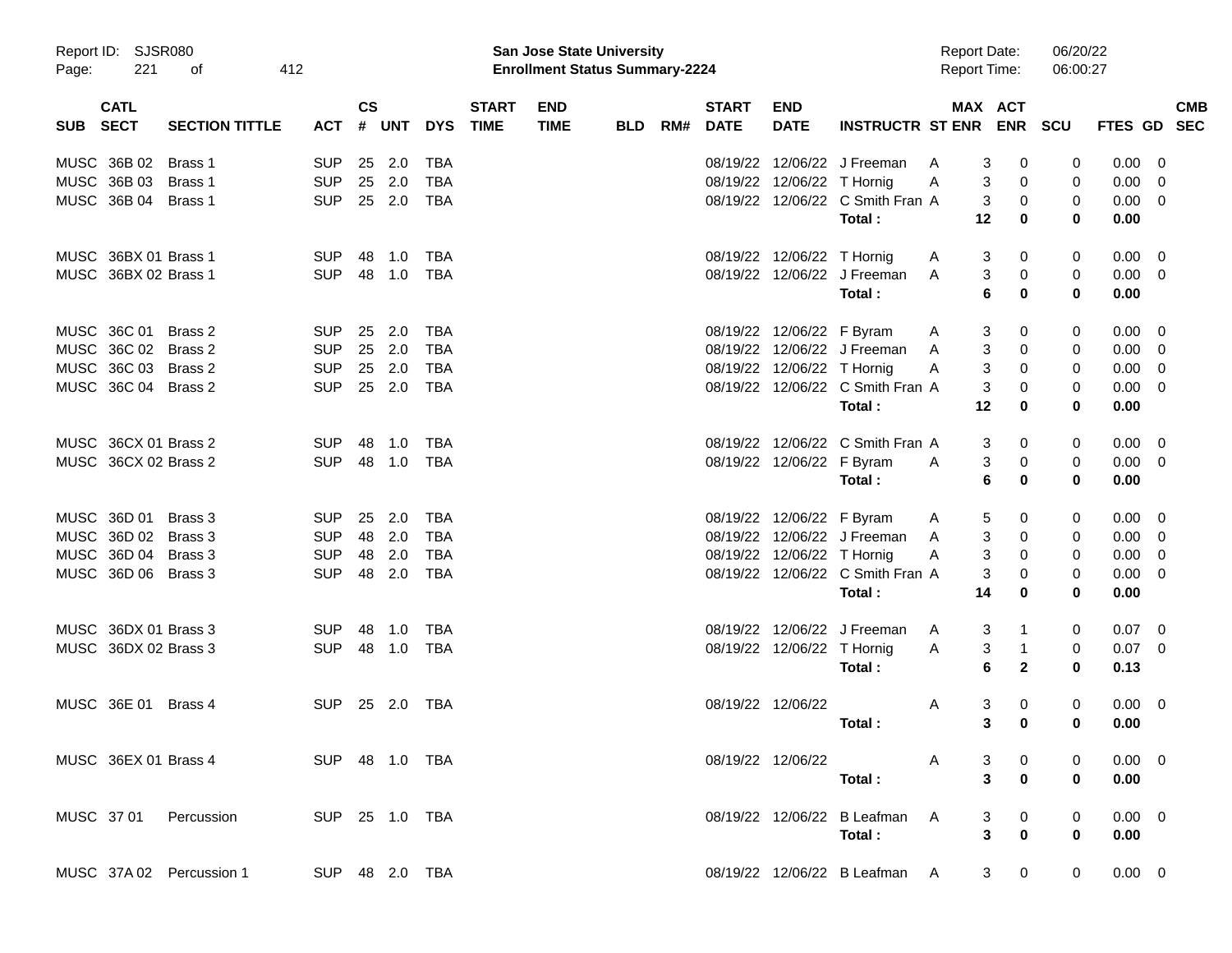| Page:      | Report ID: SJSR080<br>222<br>412<br>оf |                                                                                   |                          |                |                  |                   |                             | San Jose State University<br><b>Enrollment Status Summary-2224</b> |            |     |                             |                           |                                       | <b>Report Date:</b><br><b>Report Time:</b> |                                      | 06/20/22<br>06:00:27 |                                    |                          |            |
|------------|----------------------------------------|-----------------------------------------------------------------------------------|--------------------------|----------------|------------------|-------------------|-----------------------------|--------------------------------------------------------------------|------------|-----|-----------------------------|---------------------------|---------------------------------------|--------------------------------------------|--------------------------------------|----------------------|------------------------------------|--------------------------|------------|
| <b>SUB</b> | <b>CATL</b><br><b>SECT</b>             | <b>SECTION TITTLE</b>                                                             | <b>ACT</b>               | <b>CS</b><br># | <b>UNT</b>       | <b>DYS</b>        | <b>START</b><br><b>TIME</b> | <b>END</b><br><b>TIME</b>                                          | <b>BLD</b> | RM# | <b>START</b><br><b>DATE</b> | <b>END</b><br><b>DATE</b> | <b>INSTRUCTR ST ENR ENR</b>           | MAX ACT                                    |                                      | <b>SCU</b>           | FTES GD SEC                        |                          | <b>CMB</b> |
|            |                                        |                                                                                   |                          |                |                  |                   |                             |                                                                    |            |     |                             |                           | Total:                                | 3                                          | 0                                    | 0                    | 0.00                               |                          |            |
|            |                                        | MUSC 37AX 01 Applied Percussion 1 SUP 48 1.0 TBA                                  |                          |                |                  |                   |                             |                                                                    |            |     |                             |                           | 08/19/22 12/06/22 B Leafman<br>Total: | A<br>3                                     | 0<br>3<br>0                          | 0<br>$\bf{0}$        | $0.00 \quad 0$<br>0.00             |                          |            |
|            | MUSC 37B 01                            | Percussion 2                                                                      | <b>SUP</b>               |                | 25 2.0           | TBA               |                             |                                                                    |            |     |                             |                           | 08/19/22 12/06/22 B Leafman<br>Total: | 3<br>A<br>3                                | 0<br>0                               | 0<br>$\bf{0}$        | $0.00 \ 0$<br>0.00                 |                          |            |
|            |                                        | MUSC 37C 02 Percussion 3                                                          | <b>SUP</b>               |                | 48 2.0           | TBA               |                             |                                                                    |            |     |                             |                           | 08/19/22 12/06/22 B Leafman<br>Total: | 5<br>A<br>5                                | 0<br>0                               | 0<br>$\bf{0}$        | $0.00 \t 0$<br>0.00                |                          |            |
|            |                                        | MUSC 37CX 01 Applied Percussion 3 SUP 48 1.0 TBA                                  |                          |                |                  |                   |                             |                                                                    |            |     |                             |                           | 08/19/22 12/06/22 B Leafman<br>Total: | 3<br>A<br>3                                | 0<br>0                               | 0<br>$\bf{0}$        | $0.00 \t 0$<br>0.00                |                          |            |
|            |                                        | MUSC 37D 01 Percussion 4                                                          | <b>SUP</b>               |                | 25 2.0           | TBA               |                             |                                                                    |            |     |                             |                           | 08/19/22 12/06/22 B Leafman<br>Total: | 3<br>A<br>3                                | 0<br>0                               | 0<br>$\bf{0}$        | $0.00 \t 0$<br>0.00                |                          |            |
|            |                                        | MUSC 38B 01 Composition 1<br>MUSC 38B 02 Composition 1                            | <b>SUP</b><br><b>SUP</b> |                | 48 2.0<br>48 2.0 | TBA<br>TBA        |                             |                                                                    |            |     |                             | 08/19/22 12/06/22 C Luna  | 08/19/22 12/06/22 P Furman<br>Total:  | 3<br>A<br>A<br>3<br>6                      | 0<br>0<br>0                          | 0<br>0<br>$\bf{0}$   | 0.00<br>$0.00 \t 0$<br>0.00        | $\overline{\mathbf{0}}$  |            |
|            |                                        | MUSC 38BX 01 Applied Instruct Mus<br>MUSC 38BX 02 Applied Instruct Mus            | SUP<br>SUP               |                | 48 1.0<br>48 1.0 | TBA<br><b>TBA</b> |                             |                                                                    |            |     |                             | 08/19/22 12/06/22 C Luna  | 08/19/22 12/06/22 P Furman<br>Total:  | 3<br>A<br>A<br>3<br>6                      | 0<br>0<br>0                          | 0<br>0<br>$\bf{0}$   | $0.00 \t 0$<br>$0.00 \t 0$<br>0.00 |                          |            |
|            |                                        | MUSC 38C 01 Composition 2<br>MUSC 38C 02 Composition 2                            | <b>SUP</b><br><b>SUP</b> |                | 48 2.0<br>48 2.0 | TBA<br>TBA        |                             |                                                                    |            |     |                             | 08/19/22 12/06/22 C Luna  | 08/19/22 12/06/22 P Furman<br>Total:  | 3<br>A<br>3<br>A<br>6                      | 0<br>0<br>0                          | 0<br>0<br>$\bf{0}$   | $0.00 \t 0$<br>$0.00 \t 0$<br>0.00 |                          |            |
|            |                                        | MUSC 38CX 01 Applied Instruct Mus<br>MUSC 38CX 02 Applied Instruct Mus SUP 48 1.0 | SUP                      |                | 48 1.0           | TBA<br>TBA        |                             |                                                                    |            |     |                             | 08/19/22 12/06/22 C Luna  | 08/19/22 12/06/22 P Furman<br>Total:  | 3<br>A<br>Α                                | 0<br>3<br>$\mathbf 0$<br>$6\qquad 0$ | 0<br>0<br>0          | 0.00<br>$0.00 \t 0$<br>0.00        | $\overline{\phantom{0}}$ |            |
|            |                                        | MUSC 38D 01 Composition 3<br>MUSC 38D 02 Composition 3                            | <b>SUP</b><br><b>SUP</b> |                | 48 2.0<br>48 2.0 | TBA<br><b>TBA</b> |                             |                                                                    |            |     |                             | 08/19/22 12/06/22 C Luna  | 08/19/22 12/06/22 P Furman<br>Total:  | 3<br>A<br>Α<br>6                           | 0<br>3<br>$\pmb{0}$<br>0             | 0<br>0<br>0          | $0.00 \t 0$<br>$0.00 \t 0$<br>0.00 |                          |            |
|            |                                        | MUSC 38DX 01 Applied Instruct Mus<br>MUSC 38DX 02 Applied Instruct Mus            | SUP<br><b>SUP</b>        |                | 48 1.0<br>48 1.0 | TBA<br><b>TBA</b> |                             |                                                                    |            |     |                             | 08/19/22 12/06/22 C Luna  | 08/19/22 12/06/22 P Furman            | 3<br>A<br>3<br>Α                           | $\mathbf{1}$<br>$\mathbf{1}$         | 0<br>0               | $0.07$ 0<br>$0.07$ 0               |                          |            |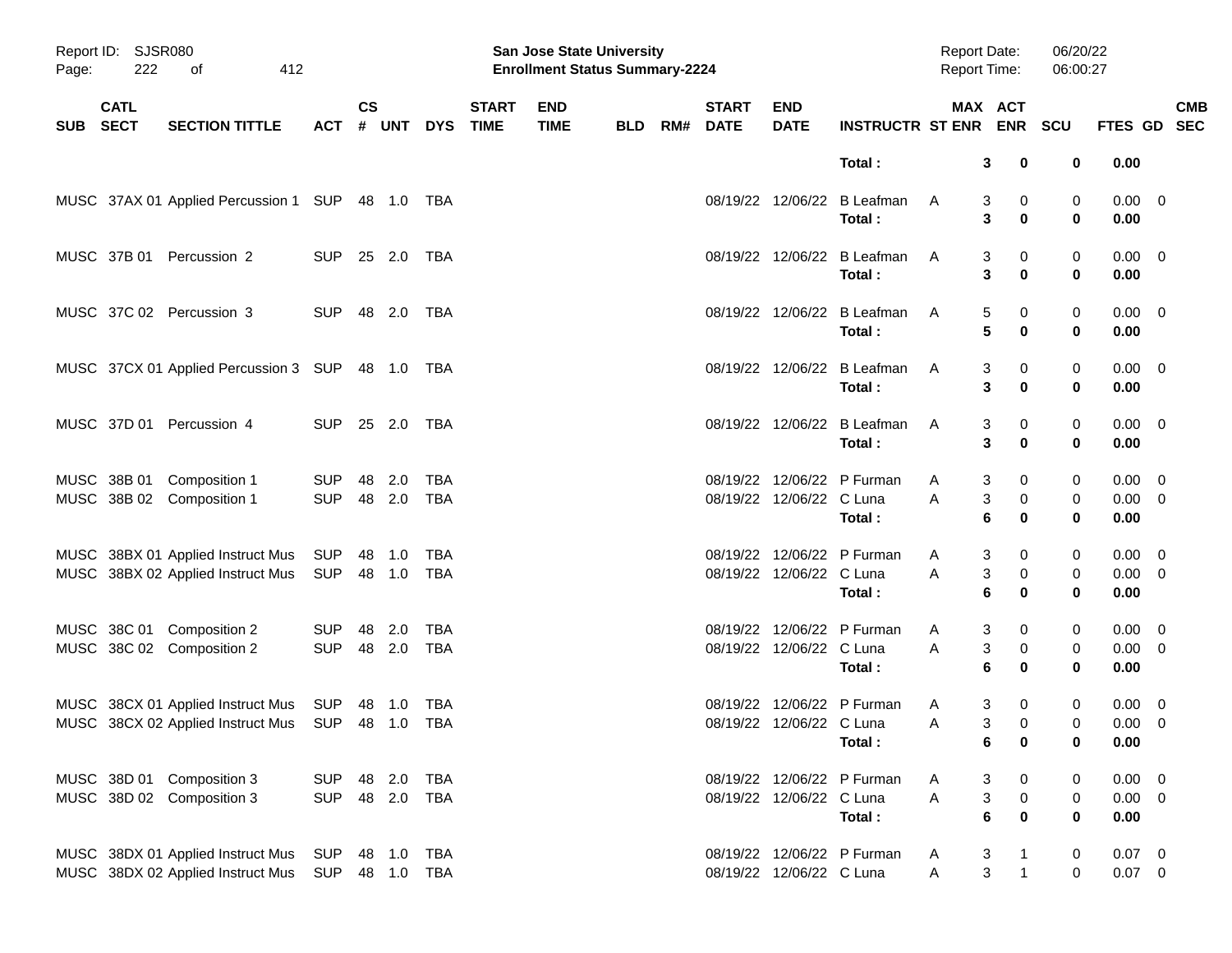| Page:      | <b>SJSR080</b><br>Report ID:<br>223<br>412<br>оf<br><b>CATL</b> |                                   |                |                    |            |            |                             | San Jose State University<br><b>Enrollment Status Summary-2224</b> |            |     |                             |                           |                               | <b>Report Date:</b><br><b>Report Time:</b> |                               | 06/20/22<br>06:00:27 |             |                          |
|------------|-----------------------------------------------------------------|-----------------------------------|----------------|--------------------|------------|------------|-----------------------------|--------------------------------------------------------------------|------------|-----|-----------------------------|---------------------------|-------------------------------|--------------------------------------------|-------------------------------|----------------------|-------------|--------------------------|
| <b>SUB</b> | <b>SECT</b>                                                     | <b>SECTION TITTLE</b>             | <b>ACT</b>     | $\mathsf{cs}$<br># | <b>UNT</b> | <b>DYS</b> | <b>START</b><br><b>TIME</b> | <b>END</b><br><b>TIME</b>                                          | <b>BLD</b> | RM# | <b>START</b><br><b>DATE</b> | <b>END</b><br><b>DATE</b> | <b>INSTRUCTR ST ENR</b>       |                                            | MAX ACT<br><b>ENR</b>         | <b>SCU</b>           | FTES GD     | <b>CMB</b><br><b>SEC</b> |
|            |                                                                 |                                   |                |                    |            |            |                             |                                                                    |            |     |                             |                           | Total:                        |                                            | $\mathbf{2}$<br>6             | 0                    | 0.13        |                          |
|            | MUSC 38E 01                                                     | Composition 4                     | <b>SUP</b>     | 48                 | 2.0        | TBA        |                             |                                                                    |            |     |                             | 08/19/22 12/06/22         | P Furman                      | Α                                          | 3<br>0                        | 0                    | 0.00        | - 0                      |
|            |                                                                 | MUSC 38E 02 Composition 4         | <b>SUP</b>     | 48                 | 2.0        | TBA        |                             |                                                                    |            |     |                             | 08/19/22 12/06/22 C Luna  |                               | Α                                          | 3<br>0                        | 0                    | $0.00 \t 0$ |                          |
|            |                                                                 |                                   |                |                    |            |            |                             |                                                                    |            |     |                             |                           | Total:                        |                                            | 6<br>0                        | $\bf{0}$             | 0.00        |                          |
|            |                                                                 | MUSC 38EX 01 Applied Instruct Mus | SUP            | 48                 | 1.0        | TBA        |                             |                                                                    |            |     |                             | 08/19/22 12/06/22         | P Furman                      | Α                                          | 3<br>0                        | 0                    | 0.00        | - 0                      |
|            |                                                                 | MUSC 38EX 02 Applied Instruct Mus | <b>SUP</b>     |                    | 48 1.0     | TBA        |                             |                                                                    |            |     |                             | 08/19/22 12/06/22 C Luna  |                               | Α                                          | 3<br>0                        | 0                    | $0.00 \t 0$ |                          |
|            |                                                                 |                                   |                |                    |            |            |                             |                                                                    |            |     |                             |                           | Total:                        |                                            | 6<br>0                        | $\bf{0}$             | 0.00        |                          |
|            | MUSC 39A 01                                                     | ImprovCompArr 1                   | <b>SUP</b>     | 48                 | 2.0        | TBA        |                             |                                                                    |            |     |                             | 08/19/22 12/06/22 J Lewis |                               | Α                                          | 3<br>0                        | 0                    | 0.00        | - 0                      |
|            | MUSC 39A 02                                                     | ImprovCompArr 1                   | <b>SUP</b>     | 48                 | 2.0        | <b>TBA</b> |                             |                                                                    |            |     |                             | 08/19/22 12/06/22         | D Robbins                     | A                                          | 0                             | 0                    | 0.00        | $\overline{\phantom{0}}$ |
|            | MUSC 39A 03                                                     | ImprovCompArr 1                   | <b>SUP</b>     | 48                 | 2.0        | <b>TBA</b> |                             |                                                                    |            |     |                             |                           | 08/19/22 12/06/22 R Vandivier | A                                          | 3<br>0                        | 0                    | 0.00        | $\overline{\phantom{0}}$ |
|            | MUSC 39A 04                                                     | ImprovCompArr 1                   | <b>SUP</b>     | 48                 | 2.0        | TBA        |                             |                                                                    |            |     |                             | 08/19/22 12/06/22 K Moran |                               | A                                          | 3<br>0                        | 0                    | $0.00 \t 0$ |                          |
|            |                                                                 |                                   |                |                    |            |            |                             |                                                                    |            |     |                             |                           | Total:                        | 12                                         | 0                             | 0                    | 0.00        |                          |
|            |                                                                 | MUSC 39AX 01 JazzImprCompArr1     | <b>SUP</b>     | 48                 | 1.0        | TBA        |                             |                                                                    |            |     |                             | 08/19/22 12/06/22         | K Moran                       | Α                                          | 3<br>0                        | 0                    | 0.00        | - 0                      |
|            |                                                                 | MUSC 39AX 02 JazzImprCompArr1     | <b>SUP</b>     | 48                 | 1.0        | <b>TBA</b> |                             |                                                                    |            |     |                             | 08/19/22 12/06/22         | D Behroozi                    | A                                          | 3<br>0                        | 0                    | 0.00        | $\overline{\phantom{0}}$ |
|            |                                                                 | MUSC 39AX 03 JazzImprCompArr1     | <b>SUP</b>     | 48                 | 1.0        | <b>TBA</b> |                             |                                                                    |            |     |                             | 08/19/22 12/06/22 J Lewis |                               | A                                          | 3<br>0                        | 0                    | 0.00        | $\overline{\phantom{0}}$ |
|            |                                                                 | MUSC 39AX 04 JazzImprCompArr1     | <b>SUP</b>     | 48                 | 1.0        | <b>TBA</b> |                             |                                                                    |            |     |                             |                           | 08/19/22 12/06/22 D Robbins   | A                                          | 3<br>0                        | 0                    | 0.00        | $\overline{\mathbf{0}}$  |
|            |                                                                 | MUSC 39AX 05 JazzImprCompArr1     | <b>SUP</b>     | 48                 | 1.0        | <b>TBA</b> |                             |                                                                    |            |     | 08/19/22                    | 12/06/22                  | R Vandivier                   | A                                          | 3<br>0                        | 0                    | 0.00        | $\overline{\phantom{0}}$ |
|            |                                                                 | MUSC 39AX 06 JazzImprCompArr1     | <b>SUP</b>     | 48                 | 1.0        | <b>TBA</b> |                             |                                                                    |            |     |                             | 08/19/22 12/06/22 J Lewis |                               | A                                          | 2<br>0                        | 0                    | $0.00 \ 0$  |                          |
|            |                                                                 |                                   |                |                    |            |            |                             |                                                                    |            |     |                             |                           | Total:                        | 17                                         | 0                             | 0                    | 0.00        |                          |
|            | MUSC 39B 01                                                     | ImprovCompArr 2                   | <b>SUP</b>     |                    | 48 2.0     | TBA        |                             |                                                                    |            |     |                             | 08/19/22 12/06/22         | K Moran                       | Α                                          | 3<br>0                        | 0                    | $0.00 \ 0$  |                          |
|            |                                                                 |                                   |                |                    |            |            |                             |                                                                    |            |     |                             |                           | Total:                        |                                            | 3<br>0                        | 0                    | 0.00        |                          |
|            |                                                                 | MUSC 39BX 01 JazzImprCompArr2     | <b>SUP</b>     | 48                 | 1.0        | TBA        |                             |                                                                    |            |     | 08/19/22                    | 12/06/22                  | K Moran                       | Α                                          | 3<br>0                        | 0                    | 0.00        | $\overline{\phantom{0}}$ |
|            |                                                                 | MUSC 39BX 02 JazzImprCompArr2     | <b>SUP</b>     | 48                 | 1.0        | TBA        |                             |                                                                    |            |     |                             | 08/19/22 12/06/22         | R Vandivier                   | A                                          | 3<br>0                        | 0                    | $0.00 \t 0$ |                          |
|            |                                                                 |                                   |                |                    |            |            |                             |                                                                    |            |     |                             |                           | Total:                        |                                            | 6<br>0                        | 0                    | 0.00        |                          |
|            |                                                                 | MUSC 39C 01 ImprovCompArr 3       | SUP 48 2.0 TBA |                    |            |            |                             |                                                                    |            |     |                             |                           | 08/19/22 12/06/22 K Moran     | A                                          | 3 <sup>7</sup><br>$\mathbf 0$ | 0                    | $0.00 \t 0$ |                          |
|            |                                                                 |                                   |                |                    |            |            |                             |                                                                    |            |     |                             |                           | Total:                        |                                            | 0<br>3                        | 0                    | 0.00        |                          |
|            |                                                                 | MUSC 39CX 01 JazzImprCompArr3     | <b>SUP</b>     |                    | 48 1.0     | <b>TBA</b> |                             |                                                                    |            |     |                             | 08/19/22 12/06/22 K Moran |                               | Α                                          | 3<br>0                        | 0                    | $0.00 \t 0$ |                          |
|            |                                                                 | MUSC 39CX 02 JazzImprCompArr3     | <b>SUP</b>     |                    | 48 1.0     | <b>TBA</b> |                             |                                                                    |            |     |                             |                           | 08/19/22 12/06/22 D Behroozi  | A                                          | 3<br>$\,0\,$                  | 0                    | $0.00 \t 0$ |                          |
|            |                                                                 | MUSC 39CX 03 JazzImprCompArr3     | <b>SUP</b>     |                    | 48 1.0     | <b>TBA</b> |                             |                                                                    |            |     |                             |                           | 08/19/22 12/06/22 K Geisick   | Α                                          | 3<br>$\mathbf{1}$             | 0                    | $0.07$ 0    |                          |
|            |                                                                 | MUSC 39CX 04 JazzImprCompArr3     | <b>SUP</b>     |                    | 48 1.0     | <b>TBA</b> |                             |                                                                    |            |     |                             | 08/19/22 12/06/22 J Gove  |                               | Α                                          | 3<br>0                        | 0                    | $0.00 \t 0$ |                          |
|            |                                                                 | MUSC 39CX 05 JazzImprCompArr3     | <b>SUP</b>     |                    | 48 1.0     | <b>TBA</b> |                             |                                                                    |            |     |                             |                           | 08/19/22 12/06/22 D Robbins   | A                                          | 3<br>$\mathbf 1$              | 0                    | $0.07$ 0    |                          |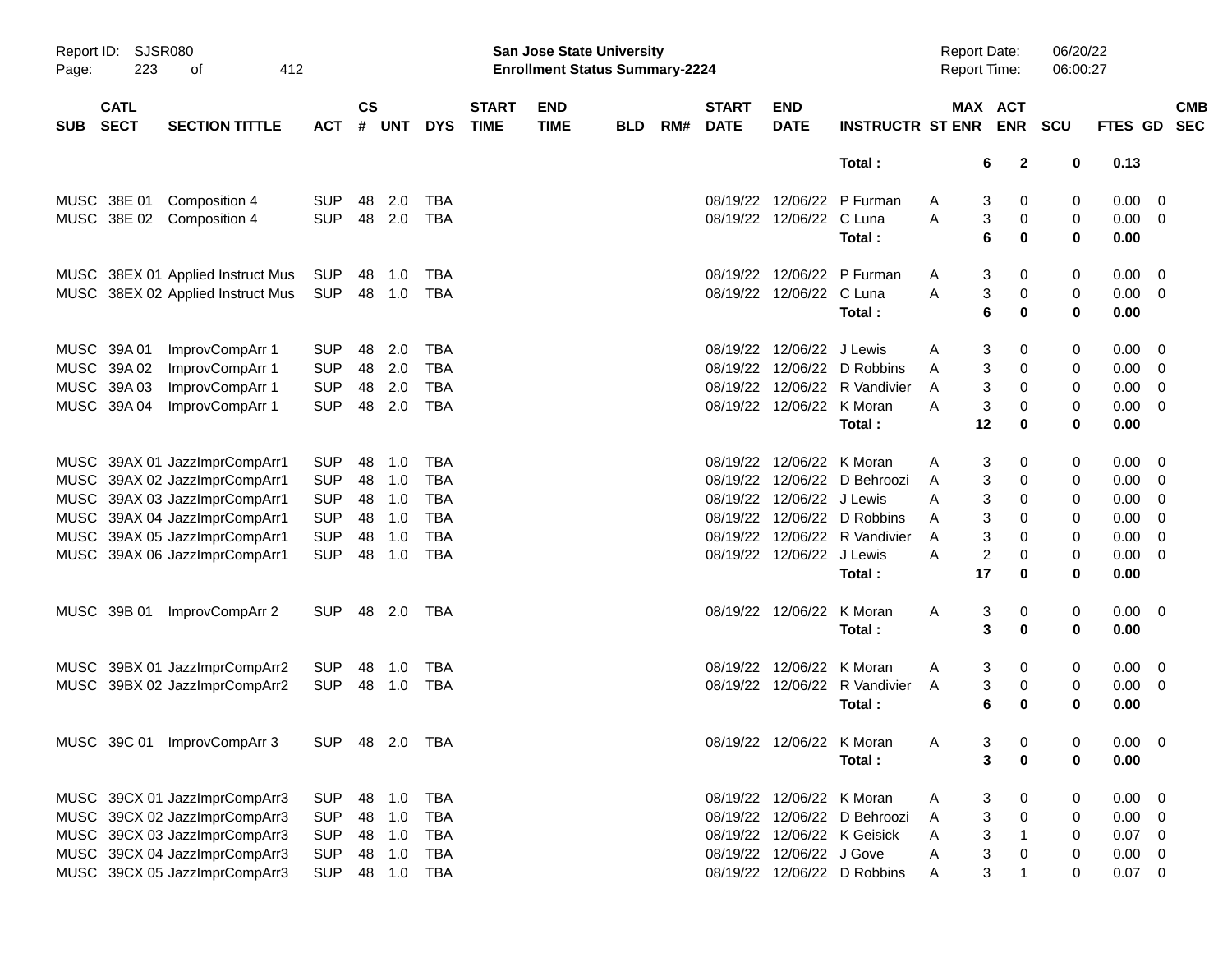| Page:                    | Report ID: SJSR080<br>224<br>412<br>οf<br><b>CATL</b> |                                                                                           |                          |                |            |                          |                             | <b>San Jose State University</b><br><b>Enrollment Status Summary-2224</b> |                          |            |                             |                                       |                                                                                    | <b>Report Date:</b><br><b>Report Time:</b> |                                                             | 06/20/22<br>06:00:27           |                                   |                          |
|--------------------------|-------------------------------------------------------|-------------------------------------------------------------------------------------------|--------------------------|----------------|------------|--------------------------|-----------------------------|---------------------------------------------------------------------------|--------------------------|------------|-----------------------------|---------------------------------------|------------------------------------------------------------------------------------|--------------------------------------------|-------------------------------------------------------------|--------------------------------|-----------------------------------|--------------------------|
| <b>SUB</b>               | <b>SECT</b>                                           | <b>SECTION TITTLE</b>                                                                     | ACT                      | <b>CS</b><br># | <b>UNT</b> | <b>DYS</b>               | <b>START</b><br><b>TIME</b> | <b>END</b><br><b>TIME</b>                                                 | <b>BLD</b>               | RM#        | <b>START</b><br><b>DATE</b> | <b>END</b><br><b>DATE</b>             | <b>INSTRUCTR ST ENR</b>                                                            |                                            | <b>MAX ACT</b><br><b>ENR</b>                                | SCU                            | FTES GD                           | <b>CMB</b><br><b>SEC</b> |
|                          |                                                       |                                                                                           |                          |                |            |                          |                             |                                                                           |                          |            |                             |                                       | Total:                                                                             | 15                                         | $\mathbf{2}$                                                | 0                              | 0.13                              |                          |
|                          | MUSC 39D 01                                           | ImprovCompArr 4                                                                           | SUP                      | 48             | 2.0        | TBA                      |                             |                                                                           |                          |            |                             | 08/19/22 12/06/22 K Moran             | Total:                                                                             | A                                          | 3<br>0<br>3<br>$\bf{0}$                                     | 0<br>$\bf{0}$                  | $0.00 \t 0$<br>0.00               |                          |
|                          |                                                       | MUSC 39DX 01 JazzImprCompArr4<br>MUSC 39DX 02 JazzImprCompArr4                            | <b>SUP</b><br><b>SUP</b> | 48<br>48       | 1.0<br>1.0 | <b>TBA</b><br><b>TBA</b> |                             |                                                                           |                          |            |                             | 08/19/22 12/06/22 K Moran             | 08/19/22 12/06/22 R Vandivier<br>Total:                                            | A<br>A                                     | 4<br>1<br>3<br>$\mathbf 0$<br>$\overline{7}$<br>$\mathbf 1$ | 0<br>0<br>$\bf{0}$             | $0.07$ 0<br>$0.00 \t 0$<br>0.07   |                          |
|                          | MUSC 40A 01<br>MUSC 40A 02                            | Jazz Improv - I<br>Jazz Improv - I                                                        | SEM<br><b>ACT</b>        | 04<br>09       | 2.0<br>0.0 | TR<br><b>TR</b>          |                             | 09:00 AM 09:30 AM<br>09:30 AM 10:15 AM                                    | <b>MUS</b><br><b>MUS</b> | 150<br>150 |                             |                                       | 08/19/22 12/06/22 T Langan<br>08/19/22 12/06/22 T Langan<br>Total:                 | 30<br>A<br>30<br>A<br>60                   | 27<br>27<br>54                                              | 27<br>27<br>54                 | $3.60 \ 0$<br>$0.00 \t 0$<br>3.60 |                          |
|                          | MUSC 41A 01                                           | <b>Applied Lyric Dict</b>                                                                 | ACT                      | 09             | 1.0        | -F                       |                             | 01:30 PM 03:20 PM                                                         | <b>MUS</b>               | 250        |                             | 08/19/22 12/06/22                     | J Scharlach<br>Total:                                                              | 20<br>A<br>20                              | 6<br>6                                                      | 6<br>6                         | $0.40 \quad 0$<br>0.40            |                          |
|                          | MUSC 50A 01                                           | ConcertChoir                                                                              | ACT                      | 21             | $-1.0$     | MW                       |                             | 12:00 PM 01:50 PM                                                         | <b>MUS 150</b>           |            |                             | 08/19/22 12/06/22                     | C Brown<br>Total:                                                                  | A<br>30<br>30                              | 14<br>14                                                    | 14<br>14                       | $0.93$ 0<br>0.93                  |                          |
| MUSC 51 03<br>MUSC 51 04 |                                                       | UnivChorales<br><b>UnivChorales</b>                                                       | <b>ACT</b><br><b>ACT</b> | 09<br>09       | 1.0<br>1.0 | MW<br>TR                 |                             | 02:00 PM 02:50 PM<br>03:30 PM 04:20 PM                                    | <b>MUS</b><br><b>MUS</b> | 182<br>182 | 08/19/22                    | 12/06/22<br>08/19/22 12/06/22 C Brown | J Benson<br>Total:                                                                 | 30<br>Α<br>30<br>A<br>60                   | 4<br>$\overline{c}$<br>6                                    | 4<br>2<br>6                    | 0.27<br>$0.13 \ 0$<br>0.40        | $\overline{\phantom{0}}$ |
| MUSC 52 02               |                                                       | <b>ENS: OperaTheater</b>                                                                  | ACT                      |                | 21 1.0     | MW                       |                             | 02:00 PM 03:50 PM                                                         | <b>MUS 176</b>           |            |                             |                                       | 08/19/22 12/06/22 S Bengochea A<br>Total:                                          | 15<br>15                                   | 2<br>$\mathbf{2}$                                           | $\overline{c}$<br>$\mathbf{2}$ | $0.13 \quad 0$<br>0.13            |                          |
| MUSC 53 01               |                                                       | ENS: UnivSymphOrcheACT 21 1.0 TR                                                          |                          |                |            |                          |                             | 01:30 PM 03:20 PM                                                         | <b>MUS 176</b>           |            |                             | 08/19/22 12/06/22                     | A Cohen<br>Total:                                                                  | A<br>30<br>30                              | 3<br>3                                                      | 3<br>3                         | $0.20 \ 0$<br>0.20                |                          |
| MUSC 54 01               |                                                       | SymphBand                                                                                 | ACT                      | 21             | 1.0        | TR                       |                             | 03:30 PM 05:20 PM                                                         | <b>MUS 176</b>           |            |                             | 08/19/22 12/06/22                     | C McKenzie A<br>Total:                                                             | 60<br>60                                   | 11<br>11                                                    | 11<br>11                       | $0.73 \quad 0$<br>0.73            |                          |
| MUSC 55 01               |                                                       | ENS: WindEnsemble ACT 21 1.0 MW 12:00 PM 01:50 PM MUS 176 08/19/22 12/06/22 D Vickerman A |                          |                |            |                          |                             |                                                                           |                          |            |                             |                                       | Total:                                                                             | 40<br>40                                   | 6<br>6                                                      | 6<br>6                         | $0.40 \quad 0$<br>0.40            |                          |
| MUSC 56 01<br>MUSC 56 02 |                                                       | MarchBand<br>MarchBand                                                                    | ACT                      |                | 1.0        |                          |                             |                                                                           |                          |            |                             |                                       | ACT 21 1.0 MWF 03:30 PM 05:45 PM OFF CAMP 08/19/22 12/06/22 C McKenzie A<br>Total: | X<br>80<br>80                              | 0<br>0<br>20<br>20                                          | 0<br>20<br>20                  | $0.00 \t 0$<br>$1.33 \ 0$<br>1.33 |                          |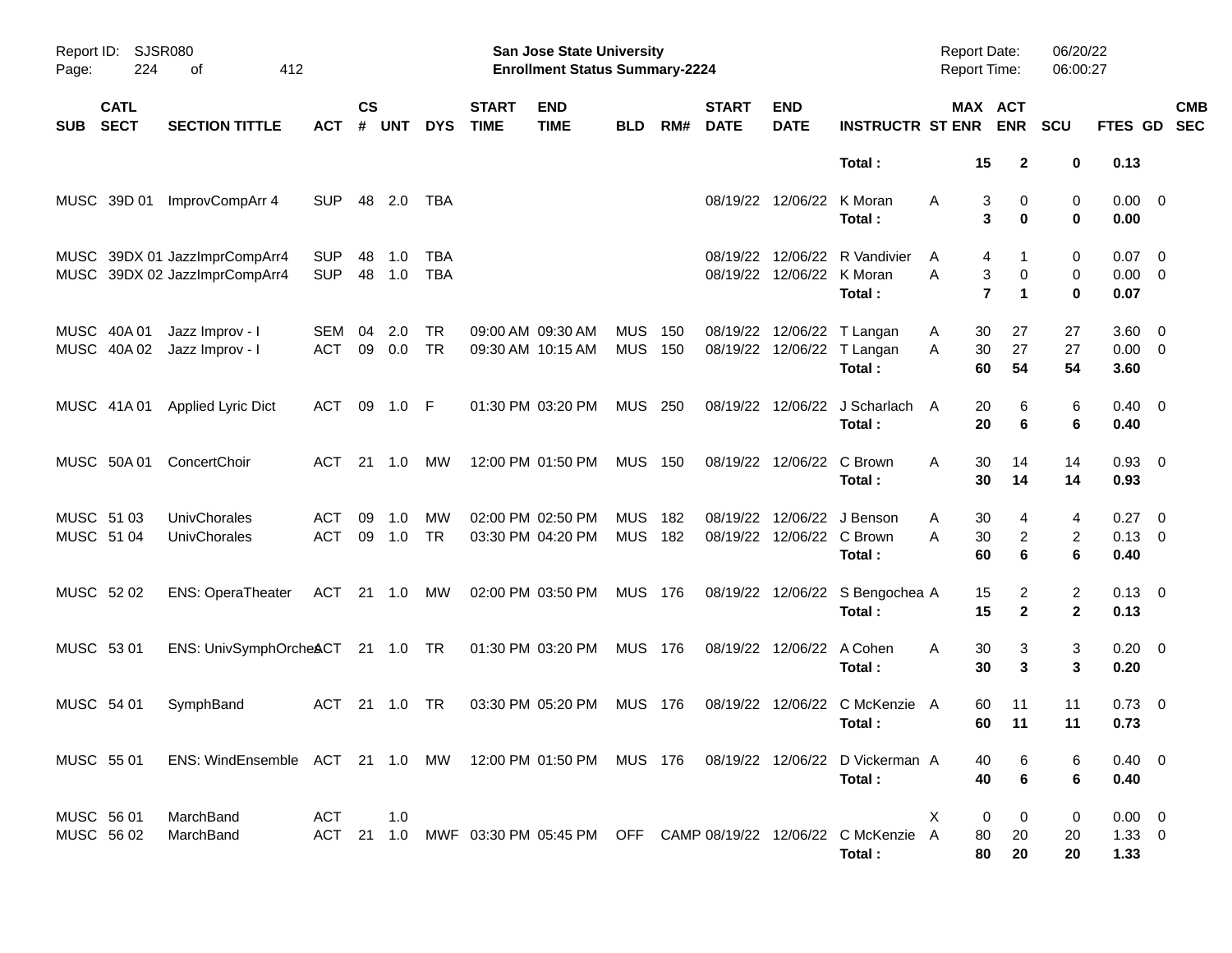| Report ID:<br>Page:                                      | SJSR080<br>225<br>412<br>οf                                                                                                                                           |                                                                                                |                                  |                                               |                                                                  |                             | <b>San Jose State University</b><br><b>Enrollment Status Summary-2224</b> |                |     |                             |                                                                                   |                                                                                                                   | <b>Report Date:</b><br><b>Report Time:</b>                |                                      | 06/20/22<br>06:00:27                    |                                                                                                               |                           |
|----------------------------------------------------------|-----------------------------------------------------------------------------------------------------------------------------------------------------------------------|------------------------------------------------------------------------------------------------|----------------------------------|-----------------------------------------------|------------------------------------------------------------------|-----------------------------|---------------------------------------------------------------------------|----------------|-----|-----------------------------|-----------------------------------------------------------------------------------|-------------------------------------------------------------------------------------------------------------------|-----------------------------------------------------------|--------------------------------------|-----------------------------------------|---------------------------------------------------------------------------------------------------------------|---------------------------|
| <b>CATL</b><br><b>SECT</b><br><b>SUB</b>                 | <b>SECTION TITTLE</b>                                                                                                                                                 | <b>ACT</b>                                                                                     | $\mathsf{cs}$<br>#               | <b>UNT</b>                                    | <b>DYS</b>                                                       | <b>START</b><br><b>TIME</b> | <b>END</b><br><b>TIME</b>                                                 | <b>BLD</b>     | RM# | <b>START</b><br><b>DATE</b> | <b>END</b><br><b>DATE</b>                                                         | <b>INSTRUCTR ST ENR</b>                                                                                           |                                                           | MAX ACT<br><b>ENR</b>                | <b>SCU</b>                              |                                                                                                               | <b>CMB</b><br>FTES GD SEC |
| MUSC 57 01                                               | <b>JazzOrch</b>                                                                                                                                                       | ACT                                                                                            |                                  | 20 1.0                                        | TR                                                               |                             | 01:30 PM 03:20 PM                                                         | MUS 182        |     |                             |                                                                                   | 08/19/22 12/06/22 T Langan<br>Total:                                                                              | 20<br>A<br>20                                             | 1                                    | 1<br>$\mathbf 1$                        | $0.07$ 0<br>0.07                                                                                              |                           |
| MUSC 5901                                                | AfroLatinJazzEns                                                                                                                                                      | <b>ACT</b>                                                                                     |                                  | 20 1.0                                        | МW                                                               |                             | 12:00 PM 01:50 PM                                                         | <b>MUS 186</b> |     |                             | 08/19/22 12/06/22 J Lewis                                                         | Total:                                                                                                            | 15<br>A<br>15                                             | 0<br>$\bf{0}$                        | 0<br>0                                  | $0.00 \quad 0$<br>0.00                                                                                        |                           |
| MUSC 60A01                                               | Choraliers                                                                                                                                                            | ACT                                                                                            |                                  | 21 1.0                                        | TR                                                               |                             | 01:30 PM 03:20 PM                                                         | <b>MUS 150</b> |     |                             |                                                                                   | 08/19/22 12/06/22 J Benson<br>Total:                                                                              | 20<br>A<br>20                                             | 5<br>5                               | 5<br>5                                  | $0.33 \ 0$<br>0.33                                                                                            |                           |
| MUSC 60C 01<br>MUSC 60C 02<br>MUSC 60C 05<br>MUSC 60C 06 | EnsChamberMusic<br>EnsChamberMusic<br>MUSC 60C 03 EnsChamberMusic<br>MUSC 60C 04 EnsChamberMusic<br>EnsChamberMusic<br>EnsChamberMusic<br>MUSC 60C 07 EnsChamberMusic | <b>ACT</b><br><b>ACT</b><br><b>ACT</b><br><b>ACT</b><br><b>ACT</b><br><b>ACT</b><br><b>ACT</b> | 10<br>10<br>10<br>10<br>10<br>10 | 1.0<br>1.0<br>1.0<br>1.0<br>1.0<br>1.0<br>1.0 | TBA<br><b>TBA</b><br><b>TBA</b><br><b>TBA</b><br><b>TBA</b><br>м |                             | 06:30 PM 08:00 PM                                                         | MUS 269        |     |                             | 08/19/22 12/06/22 G Mok<br>08/19/22 12/06/22 Y Chou<br>08/19/22 12/06/22 R Furuta | 08/19/22 12/06/22 M Hernandez A<br>08/19/22 12/06/22 C Barraza Ge A<br>08/19/22 12/06/22 C Smith Fran A<br>Total: | Х<br>Α<br>10<br>10<br>10<br>5<br>A<br>Α<br>10<br>10<br>55 | 0<br>0<br>0<br>0<br>0<br>0<br>0<br>1 | 0<br>0<br>0<br>-1<br>0<br>0<br>0<br>1   | $0.00 \quad 0$<br>$0.00 \t 0$<br>$0.00 \t 0$<br>$0.07$ 0<br>$0.00 \t 0$<br>$0.00 \t 0$<br>$0.00 \t 0$<br>0.07 |                           |
| MUSC 60D 01 CollMusicum                                  |                                                                                                                                                                       | ACT 10 1.0 F                                                                                   |                                  |                                               |                                                                  |                             | 08:30 AM 10:15 AM                                                         | <b>MUS 182</b> |     |                             |                                                                                   | 08/19/22 12/06/22 G Haramaki A<br>Total:                                                                          | 15<br>15                                                  | 1                                    | 1<br>1                                  | $0.07 \quad 0$<br>0.07                                                                                        |                           |
| MUSC 60E 02 JazzSingers                                  |                                                                                                                                                                       | ACT 10 1.0 T                                                                                   |                                  |                                               |                                                                  |                             | 06:00 PM 08:00 PM                                                         | MUS 182        |     |                             | 08/19/22 12/06/22 B Lodge                                                         | Total:                                                                                                            | 15<br>A<br>15                                             | 1                                    | 1<br>1                                  | $0.07 \quad 0$<br>0.07                                                                                        |                           |
| MUSC 60F 01<br>MUSC 60F 02<br>MUSC 60F03                 | SmallJazzEns<br>SmallJazzEns<br>SmallJazzEns                                                                                                                          | ACT<br><b>ACT</b><br><b>ACT</b>                                                                | 10<br>10                         | 1.0<br>1.0<br>10 1.0                          | <b>TBA</b><br><b>TBA</b><br><b>TBA</b>                           |                             |                                                                           |                |     |                             | 08/19/22 12/06/22 J Lewis<br>08/19/22 12/06/22<br>08/19/22 12/06/22               | Total:                                                                                                            | A<br>A<br>Α                                               | 3<br>0<br>3<br>0<br>3<br>9<br>1      | 0<br>0<br>1<br>1                        | $0.00 \quad 0$<br>$0.00 \t 0$<br>$0.07$ 0<br>0.07                                                             |                           |
| MUSC 60H 01                                              | PercEns                                                                                                                                                               | ACT                                                                                            |                                  | 10 1.0                                        | - F                                                              |                             | 10:30 AM 12:20 PM                                                         | <b>MUS 176</b> |     |                             |                                                                                   | 08/19/22 12/06/22 B Leafman<br>Total:                                                                             | 15<br>A<br>15                                             | 2<br>$\mathbf{2}$                    | $\overline{\mathbf{c}}$<br>$\mathbf{2}$ | $0.13 \ 0$<br>0.13                                                                                            |                           |
|                                                          | MUSC 601 01 EnsJazzEnsemble ACT 10 1.0 F 01:30 PM 03:20 PM MUS 182 08/19/22 12/06/22                                                                                  |                                                                                                |                                  |                                               |                                                                  |                             |                                                                           |                |     |                             |                                                                                   | Total:                                                                                                            | 15<br>A<br>15                                             | 0<br>$\bf{0}$                        | 0<br>0                                  | $0.00 \t 0$<br>0.00                                                                                           |                           |
| MUSC 60J 03 StringEns                                    |                                                                                                                                                                       |                                                                                                |                                  |                                               |                                                                  |                             |                                                                           |                |     |                             |                                                                                   | ACT 10 1.0 R 03:30 PM 05:20 PM MUS 160 08/19/22 12/06/22 C Barraza Ge A<br>Total:                                 | 10<br>10                                                  | 0<br>$\bf{0}$                        | $\overline{0}$<br>0                     | $0.00 \t 0$<br>0.00                                                                                           |                           |
| MUSC 60K 01 BrassEns                                     |                                                                                                                                                                       |                                                                                                |                                  |                                               | ACT 10 1.0 TBA                                                   |                             |                                                                           |                |     |                             |                                                                                   | 08/19/22 12/06/22 J Freeman A                                                                                     | 10 <sup>°</sup>                                           | $\overline{1}$                       | $\mathbf{1}$                            | $0.07 \quad 0$                                                                                                |                           |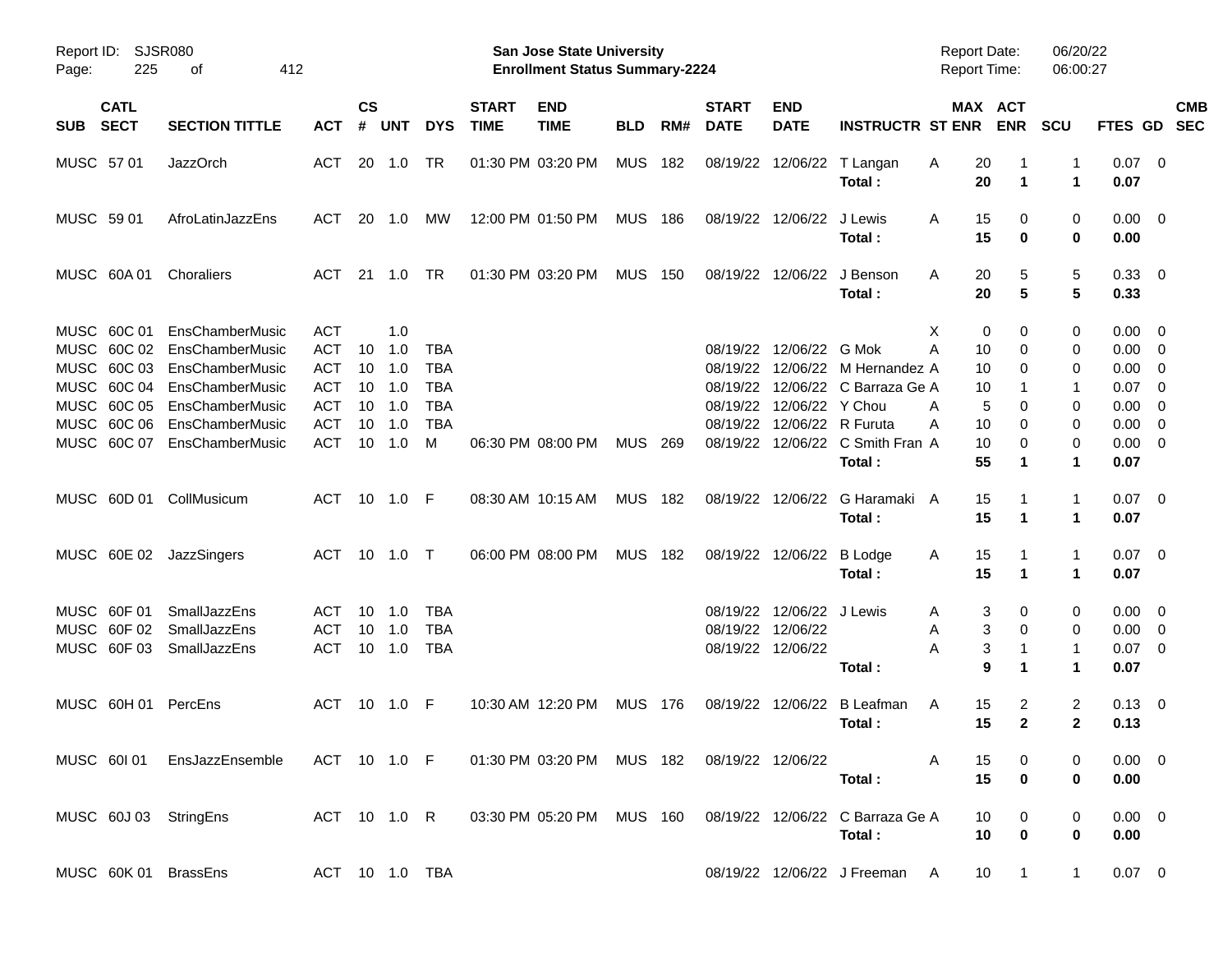| Report ID:<br>226<br>Page:               | <b>SJSR080</b><br>412<br>οf                                  |                   |                |            |                 |                             | San Jose State University<br><b>Enrollment Status Summary-2224</b> |                |     |                             |                           |                                           | <b>Report Date:</b><br><b>Report Time:</b> |                                   | 06/20/22<br>06:00:27           |                                    |                          |
|------------------------------------------|--------------------------------------------------------------|-------------------|----------------|------------|-----------------|-----------------------------|--------------------------------------------------------------------|----------------|-----|-----------------------------|---------------------------|-------------------------------------------|--------------------------------------------|-----------------------------------|--------------------------------|------------------------------------|--------------------------|
| <b>CATL</b><br><b>SECT</b><br><b>SUB</b> | <b>SECTION TITTLE</b>                                        | АСТ               | <b>CS</b><br># | <b>UNT</b> | <b>DYS</b>      | <b>START</b><br><b>TIME</b> | <b>END</b><br><b>TIME</b>                                          | <b>BLD</b>     | RM# | <b>START</b><br><b>DATE</b> | <b>END</b><br><b>DATE</b> | <b>INSTRUCTR ST ENR</b>                   |                                            | MAX ACT<br><b>ENR</b>             | <b>SCU</b>                     | FTES GD                            | <b>CMB</b><br><b>SEC</b> |
| MUSC 60K 02                              | <b>BrassEns</b>                                              | ACT               |                | 10 1.0     | F               |                             | 10:30 AM 12:20 PM                                                  | <b>MUS</b>     | 150 | 08/19/22                    | 12/06/22                  | T Hornig<br>Total:                        | Α<br>30                                    | 20<br>3<br>4                      | 3<br>4                         | $0.20 \ 0$<br>0.27                 |                          |
| MUSC 60L 01<br>MUSC 60L02                | WoodwindEns<br>WoodwindEns                                   | ACT<br><b>ACT</b> | 10<br>10       | 1.0<br>1.0 | <b>TBA</b><br>F |                             | 10:30 AM 12:20 PM                                                  | <b>MUS</b>     | 210 | 08/19/22<br>08/19/22        | 12/06/22                  | 12/06/22 C Payne<br>Total:                | A<br>A<br>20                               | 10<br>0<br>$\mathbf 0$<br>10<br>0 | 0<br>0<br>0                    | 0.00<br>$0.00 \t 0$<br>0.00        | $\overline{\mathbf{0}}$  |
|                                          | MUSC 60M 01 SaxophoneEns                                     | ACT               | 10             | 1.0        | $\top$          |                             | 07:00 PM 09:00 PM                                                  | <b>MUS</b>     | 150 |                             | 08/19/22 12/06/22         | M Hernandez A<br>Total:                   | 15                                         | 15<br>0<br>$\bf{0}$               | 0<br>0                         | $0.00 \t 0$<br>0.00                |                          |
| MUSC 600 01                              | TromboneEns                                                  | <b>ACT</b>        | 10             | 1.0        | - F             |                             | 08:30 AM 10:20 AM                                                  | <b>MUS</b>     | 150 | 08/19/22                    | 12/06/22                  | T Hornig<br>Total:                        | A<br>10                                    | 3<br>10<br>3                      | 3<br>3                         | $0.20 \ 0$<br>0.20                 |                          |
| MUSC 61 01                               | StylesIntrpOpera1                                            | ACT               | 09             | 1.0        | <b>TBA</b>      |                             |                                                                    |                |     | 08/19/22                    |                           | 12/06/22 S Snitkovska A<br>Total:         | 15                                         | 15<br>0<br>$\bf{0}$               | 0<br>0                         | $0.00 \t 0$<br>0.00                |                          |
| MUSC 63 01                               | StylesIntrpOpera2                                            | ACT               | 09             | 1.0        | <b>TBA</b>      |                             |                                                                    |                |     | 08/19/22                    |                           | 12/06/22 S Snitkovska A<br>Total:         | 15                                         | 15<br>2<br>$\overline{2}$         | $\overline{c}$<br>$\mathbf{2}$ | $0.13 \quad 0$<br>0.13             |                          |
| MUSC 64 01<br>MUSC 64 02                 | New Music Ensemble ACT<br>New Music Ensemble ACT             |                   | 10             | 1.0<br>1.0 | W               |                             | 02:00 PM 03:50 PM                                                  | <b>MUS</b>     | 150 |                             |                           | 08/19/22 12/06/22 D Vickerman A<br>Total: | X<br>20<br>20                              | 0<br>0<br>0<br>0                  | 0<br>0<br>0                    | $0.00 \t 0$<br>$0.00 \t 0$<br>0.00 |                          |
|                                          | MUSC 100W 01 Writing Workshop                                | SEM 04            |                | 3.0        | <b>TR</b>       |                             | 10:30 AM 11:45 AM                                                  | <b>MUS</b>     | 161 |                             | 08/19/22 12/06/22         | G Haramaki A<br>Total:                    | 22<br>22                                   | 14<br>14                          | 42<br>42                       | 2.80 0<br>2.80                     |                          |
| MUSC 103 01                              | Form & Analysis                                              | SEM               | 04             | 3.0        | TR              |                             | 09:00 AM 10:15 AM                                                  | <b>MUS</b> 211 |     | 08/19/22                    | 12/06/22                  | P Furman<br>Total:                        | 36<br>A                                    | 31<br>36<br>31                    | 93<br>93                       | $6.20 \quad 0$<br>6.20             |                          |
| MUSC 104 01                              | Counterpoint                                                 | <b>LEC</b>        | 04             | 3.0        | МW              |                             | 10:30 AM 11:45 AM                                                  | <b>MUS</b>     | 108 | 08/19/22                    | 12/06/22                  | C Luna<br>Total:                          | Α<br>25                                    | 11<br>25<br>11                    | 33<br>33                       | $2.20 \t 0$<br>2.20                |                          |
|                                          | MUSC 106A 01 Jazz Arranging I                                |                   |                |            |                 |                             | SEM 04 2.0 MW 10:30 AM 11:20 AM MUS 161                            |                |     |                             | 08/19/22 12/06/22 J Lewis | Total:                                    | A                                          | 20<br>6<br>$\bf 6$<br>20          | 12<br>12                       | $0.83$ 1<br>0.83                   |                          |
| MUSC 110 01                              | Bar/Class Mus Histor LEC 02 3.0 MW 09:00 AM 10:15 AM MUS 161 |                   |                |            |                 |                             |                                                                    |                |     |                             |                           | 08/19/22 12/06/22 G Haramaki A<br>Total:  |                                            | 24<br>60<br>60<br>24              | 72<br>72                       | 4.80 0<br>4.80                     |                          |
| MUSC 117 01                              | Mus Cul Latin Am                                             | LEC 01 3.0 TR     |                |            |                 |                             | 09:00 AM 10:15 AM MUS 250                                          |                |     |                             |                           | 08/19/22 12/06/22 A Romero RamA           |                                            | 36<br>65                          | 108                            | $7.20 \t 0$                        |                          |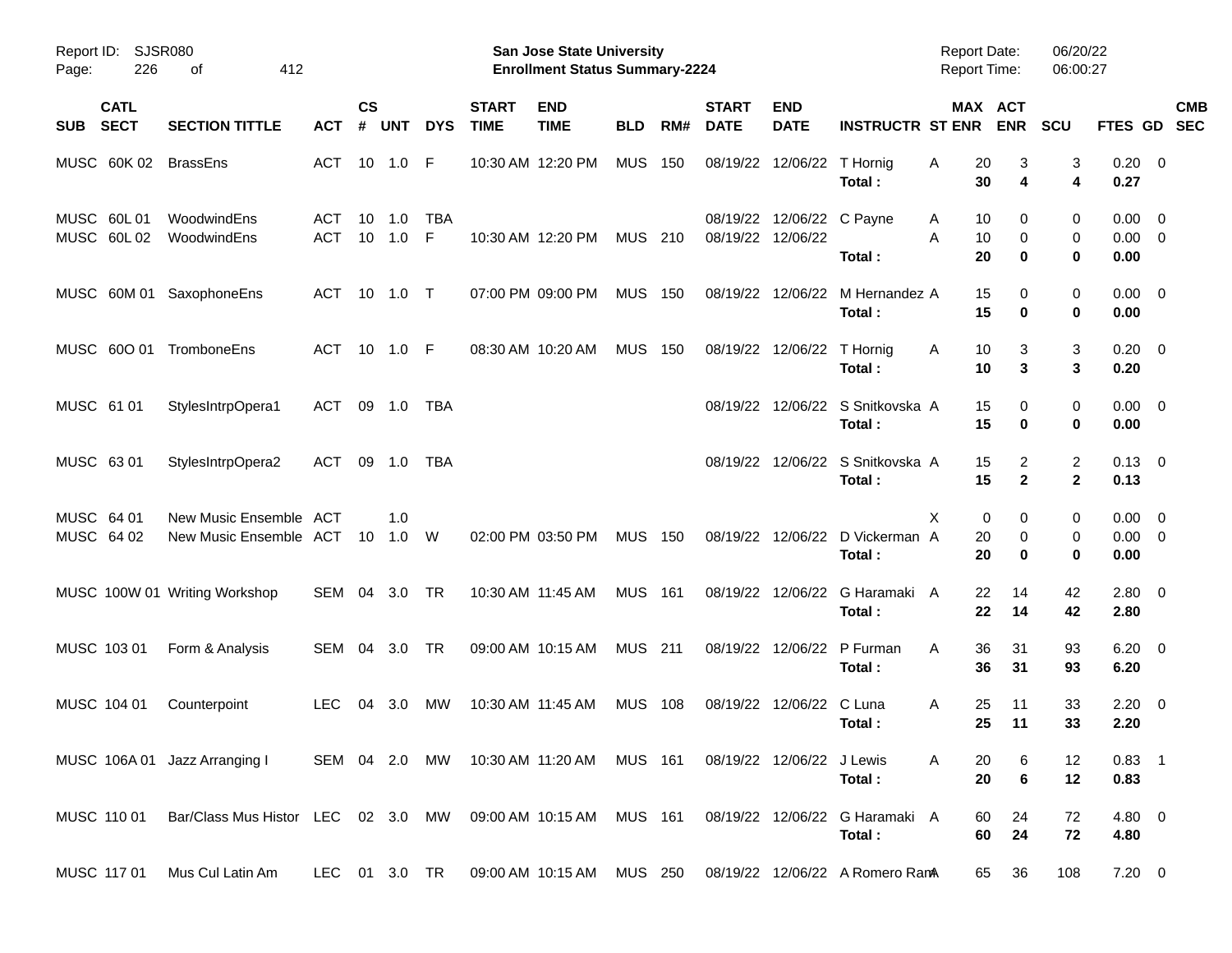| Page:       | Report ID: SJSR080<br>227<br>412<br>оf<br><b>CATL</b> |                                               |                                        |                    |                            |                                        |                             | San Jose State University<br><b>Enrollment Status Summary-2224</b> |                  |     |                                            |                                              |                                                                                                       | <b>Report Date:</b><br>Report Time: |                       | 06/20/22<br>06:00:27 |                                          |                                                      |            |
|-------------|-------------------------------------------------------|-----------------------------------------------|----------------------------------------|--------------------|----------------------------|----------------------------------------|-----------------------------|--------------------------------------------------------------------|------------------|-----|--------------------------------------------|----------------------------------------------|-------------------------------------------------------------------------------------------------------|-------------------------------------|-----------------------|----------------------|------------------------------------------|------------------------------------------------------|------------|
| SUB SECT    |                                                       | <b>SECTION TITTLE</b>                         | <b>ACT</b>                             | $\mathsf{cs}$<br># | <b>UNT</b>                 | <b>DYS</b>                             | <b>START</b><br><b>TIME</b> | <b>END</b><br><b>TIME</b>                                          | <b>BLD</b>       | RM# | <b>START</b><br><b>DATE</b>                | <b>END</b><br><b>DATE</b>                    | <b>INSTRUCTR ST ENR ENR</b>                                                                           | MAX ACT                             |                       | <b>SCU</b>           | FTES GD SEC                              |                                                      | <b>CMB</b> |
|             | MUSC 117 02                                           | Mus Cul Latin Am                              | <b>LEC</b>                             |                    | 01 3.0                     | <b>MW</b>                              |                             | 12:00 PM 01:15 PM                                                  | <b>MUS 250</b>   |     |                                            |                                              | 08/19/22 12/06/22 A Romero RamA<br>Total:                                                             | 65<br>130                           | 33<br>69              | 99<br>207            | $6.60 \quad 0$<br>13.80                  |                                                      |            |
| MUSC 120 01 | MUSC 120 80                                           | Worlds of Jazz<br>Worlds of Jazz              | <b>LEC</b><br>LEC                      | 01                 | 3.0<br>01 3.0              | МW<br>TBA                              |                             | 10:30 AM 11:45 AM                                                  | <b>MUS</b><br>ON | 250 | 08/19/22<br>LINE 08/19/22 12/06/22 J Lewis | 12/06/22 J Lewis                             | Total:                                                                                                | 70<br>A<br>70<br>A<br>140           | 11<br>41<br>52        | 33<br>123<br>156     | 2.20<br>$8.20 \ 0$<br>10.40              | $\overline{\phantom{0}}$                             |            |
|             |                                                       | MUSC 122A 01 Fund Tech Woodwnds ACT 10 1.0 TR |                                        |                    |                            |                                        |                             | 08:00 AM 08:50 AM                                                  | MUS 182          |     |                                            | 08/19/22 12/06/22                            | Total:                                                                                                | 20<br>A<br>20                       | 20<br>20              | 20<br>20             | $1.35$ 1<br>1.35                         |                                                      |            |
|             |                                                       | MUSC 123A 02 Fund Tech Brass                  | ACT 10 1.0                             |                    |                            | МW                                     |                             | 08:00 AM 08:50 AM                                                  | MUS 150          |     |                                            | 08/19/22 12/06/22 T Hornig                   | Total:                                                                                                | 25<br>A<br>25                       | 25<br>25              | 25<br>25             | $1.67 \quad 0$<br>1.67                   |                                                      |            |
|             |                                                       | MUSC 125D 01 Fund Tech Percus                 | ACT 09 1.0 F                           |                    |                            |                                        |                             | 08:00 AM 09:50 AM                                                  | MUS 176          |     |                                            |                                              | 08/19/22 12/06/22 B Leafman<br>Total:                                                                 | 15<br>A<br>15                       | 9<br>9                | 9<br>9               | $0.62$ 1<br>0.62                         |                                                      |            |
|             |                                                       | MUSC 127A 01 Fund Tech Strings                | ACT 10 1.0                             |                    |                            | MW                                     |                             | 02:00 PM 03:00 PM                                                  | <b>MUS 160</b>   |     |                                            |                                              | 08/19/22 12/06/22 C Barraza Ge A<br>Total:                                                            | 20<br>20                            | 17<br>17              | 17<br>17             | $1.13 \ 0$<br>1.13                       |                                                      |            |
|             | MUSC 130 01                                           | Piano                                         | SUP.                                   |                    |                            | 25 2.0 TBA                             |                             |                                                                    |                  |     |                                            | 08/19/22 12/06/22 G Mok                      | Total:                                                                                                | A<br>3<br>3                         | 0<br>0                | 0<br>0               | $0.00 \quad 0$<br>0.00                   |                                                      |            |
|             | MUSC 130A 01 Piano 5<br>MUSC 130A 02 Piano 5          |                                               | <b>SUP</b><br><b>SUP</b>               | 25                 | 2.0<br>25 2.0              | <b>TBA</b><br>TBA                      |                             |                                                                    |                  |     |                                            | 08/19/22 12/06/22 G Mok                      | 08/19/22 12/06/22 N Sultanov<br>Total:                                                                | A<br>3<br>3<br>A<br>6               | 0<br>0<br>0           | 0<br>0<br>0          | $0.00 \quad 0$<br>$0.00 \t 0$<br>0.00    |                                                      |            |
|             | MUSC 130B 01 Piano 6                                  |                                               | SUP 25 2.0 TBA                         |                    |                            |                                        |                             |                                                                    |                  |     |                                            |                                              | 08/19/22 12/06/22 N Sultanov<br>Total:                                                                | A<br>3<br>3                         | $\blacktriangleleft$  | 0<br>0               | $0.13 \quad 0$<br>0.13                   |                                                      |            |
|             | MUSC 130C 01 Piano 7<br>MUSC 130C 02 Piano 7          |                                               | <b>SUP</b><br><b>SUP</b>               | 25<br>25 2.0       | -2.0                       | TBA<br>TBA                             |                             |                                                                    |                  |     |                                            | 08/19/22 12/06/22 G Mok<br>08/19/22 12/06/22 | Total :                                                                                               | 3<br>A<br>3<br>A<br>6               | 0<br>0<br>$\mathbf 0$ | 0<br>0<br>0          | $0.00 \quad 0$<br>$0.00 \quad 0$<br>0.00 |                                                      |            |
| MUSC 133 01 | MUSC 133 02<br>MUSC 133 03                            | Voice<br>Voice<br>Voice                       | <b>SUP</b><br><b>SUP</b><br><b>SUP</b> |                    | 25 2.0<br>25 1.0<br>25 2.0 | <b>TBA</b><br><b>TBA</b><br><b>TBA</b> |                             |                                                                    |                  |     |                                            |                                              | 08/19/22 12/06/22 S Bengochea A<br>08/19/22 12/06/22 C Bengochea A<br>08/19/22 12/06/22 C Bengochea A | 3<br>3<br>4                         | 0<br>0<br>0           | 0<br>0<br>0          | 0.00<br>0.00<br>$0.00 \t 0$              | $\overline{\phantom{0}}$<br>$\overline{\phantom{0}}$ |            |
|             | MUSC 133 04<br>MUSC 133 05                            | Voice<br>Voice                                | <b>SUP</b><br><b>SUP</b>               |                    | 25 2.0<br>25 2.0           | <b>TBA</b><br><b>TBA</b>               |                             |                                                                    |                  |     |                                            |                                              | 08/19/22 12/06/22 J Smucker<br>08/19/22 12/06/22 J Scharlach A<br>Total:                              | 3<br><b>A</b><br>3<br>16            | 0<br>0<br>0           | 0<br>0<br>0          | $0.00 \t 0$<br>$0.00 \t 0$<br>0.00       |                                                      |            |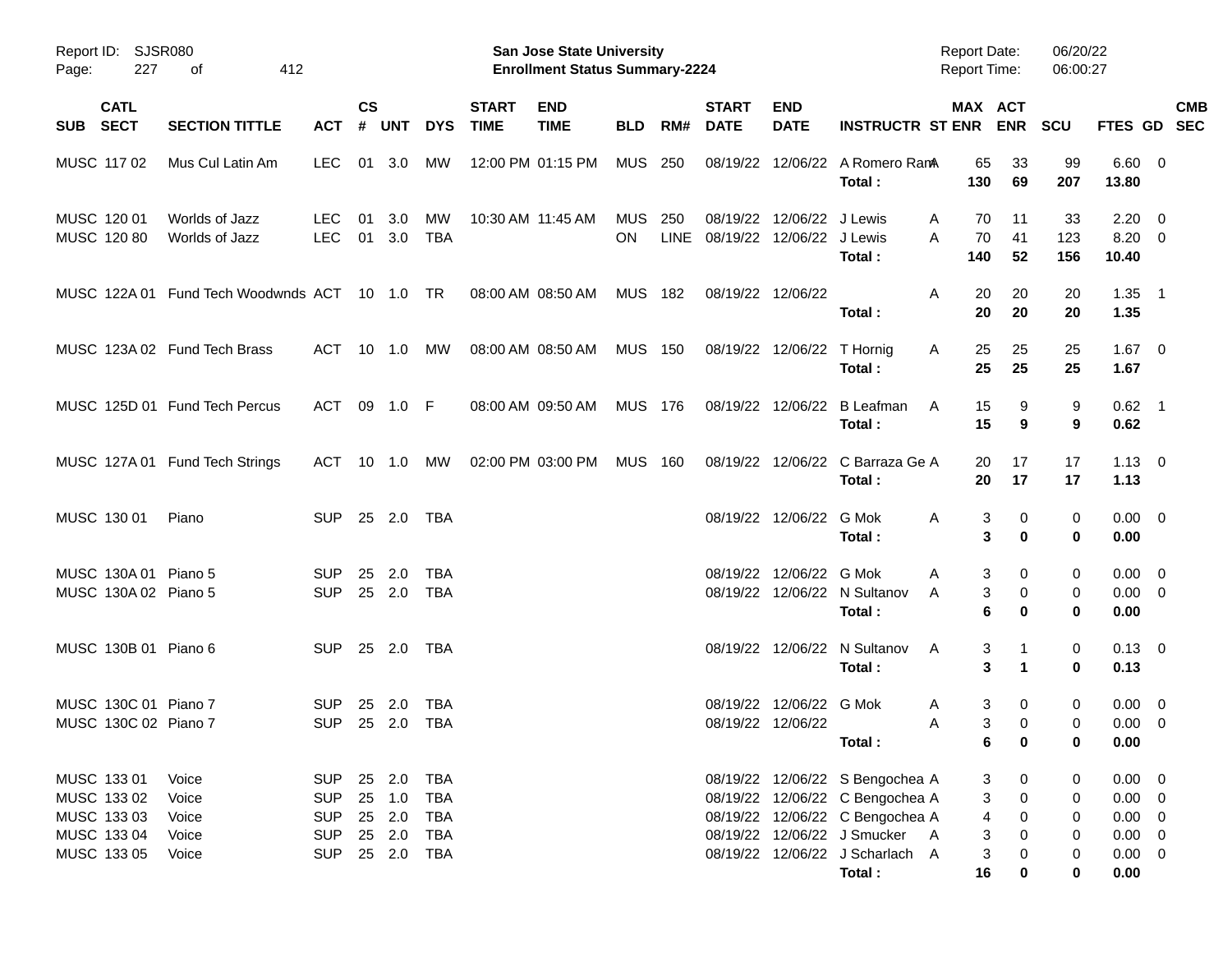| Report ID:<br>228<br>Page:               | <b>SJSR080</b><br>412<br>οf |                |                    |            |              |                             | San Jose State University<br><b>Enrollment Status Summary-2224</b> |            |                          |                           |                                  | <b>Report Date:</b><br><b>Report Time:</b> |                      | 06/20/22<br>06:00:27 |                |                          |  |
|------------------------------------------|-----------------------------|----------------|--------------------|------------|--------------|-----------------------------|--------------------------------------------------------------------|------------|--------------------------|---------------------------|----------------------------------|--------------------------------------------|----------------------|----------------------|----------------|--------------------------|--|
| <b>CATL</b><br><b>SECT</b><br><b>SUB</b> | <b>SECTION TITTLE</b>       | <b>ACT</b>     | $\mathsf{cs}$<br># | <b>UNT</b> | <b>DYS</b>   | <b>START</b><br><b>TIME</b> | <b>END</b><br><b>TIME</b>                                          | <b>BLD</b> | <b>START</b><br>RM# DATE | <b>END</b><br><b>DATE</b> | <b>INSTRUCTR ST ENR ENR</b>      |                                            | MAX ACT              | SCU                  | <b>FTES GD</b> | <b>CMB</b><br><b>SEC</b> |  |
| MUSC 133A 01 Voice 5                     |                             | <b>SUP</b>     | 25                 | 2.0        | TBA          |                             |                                                                    |            |                          |                           | 08/19/22 12/06/22 C Bengochea A  |                                            | 3<br>$\mathbf{1}$    | 0                    | 0.13           | $\overline{0}$           |  |
| MUSC 133A 02 Voice 5                     |                             | <b>SUP</b>     | 36                 | 2.0        | <b>TBA</b>   |                             |                                                                    |            |                          |                           | 08/19/22 12/06/22 S Bengochea A  |                                            | $\mathbf 1$<br>3     | 0                    | 0.13           | 0                        |  |
| MUSC 133A 03 Voice 5                     |                             | <b>SUP</b>     | 25 2.0             |            | <b>TBA</b>   |                             |                                                                    |            |                          |                           | 08/19/22 12/06/22 J Mitchell     | A                                          | 3<br>0               | 0                    | 0.00           | $\overline{0}$           |  |
| MUSC 133A 04 Voice 5                     |                             | <b>SUP</b>     | 25 2.0             |            | <b>TBA</b>   |                             |                                                                    |            |                          |                           | 08/19/22 12/06/22 J Scharlach    | A                                          | 3<br>0               | 0                    | 0.00           | $\overline{0}$           |  |
| MUSC 133A 05 Voice 5                     |                             | <b>SUP</b>     | 25                 | 2.0        | <b>TBA</b>   |                             |                                                                    |            | 08/19/22                 |                           | 12/06/22 J Smucker               | A                                          | 3<br>0               | 0                    | 0.00           | $\overline{0}$           |  |
| MUSC 133A 06 Voice 5                     |                             | <b>SUP</b>     | 25 2.0             |            | <b>TBA</b>   |                             |                                                                    |            |                          |                           | 08/19/22 12/06/22 M MohammedA    |                                            | 3<br>0               | 0                    | 0.00           | $\overline{0}$           |  |
|                                          |                             |                |                    |            |              |                             |                                                                    |            |                          |                           | Total :                          | 18                                         | $\mathbf{2}$         | 0                    | 0.27           |                          |  |
| MUSC 133B 01 Voice 6                     |                             | <b>SUP</b>     | 25                 | 2.0        | TBA          |                             |                                                                    |            |                          |                           | 08/19/22 12/06/22 S Bengochea A  |                                            | 0<br>3               | 0                    | 0.00           | - 0                      |  |
| MUSC 133B 02 Voice 6                     |                             | <b>SUP</b>     | 25                 | 2.0        | <b>TBA</b>   |                             |                                                                    |            |                          |                           | 08/19/22 12/06/22 J Scharlach A  |                                            | 3<br>0               | 0                    | 0.00           | - 0                      |  |
| MUSC 133B 03 Voice 6                     |                             | <b>SUP</b>     | 25 2.0             |            | <b>TBA</b>   |                             |                                                                    |            |                          |                           | 08/19/22 12/06/22 M MohammedA    |                                            | 3<br>0               | 0                    | 0.00           | $\overline{0}$           |  |
|                                          |                             |                |                    |            |              |                             |                                                                    |            |                          |                           | Total:                           |                                            | 0<br>9               | 0                    | 0.00           |                          |  |
| MUSC 133C 01 Voice 7                     |                             | <b>SUP</b>     | 25                 | 2.0        | TBA          |                             |                                                                    |            |                          |                           | 08/19/22 12/06/22 C Bengochea A  |                                            | 3<br>0               | 0                    | 0.00           | - 0                      |  |
| MUSC 133C 02 Voice 7                     |                             | <b>SUP</b>     | 25 2.0             |            | <b>TBA</b>   |                             |                                                                    |            |                          |                           | 08/19/22 12/06/22 S Bengochea A  |                                            | 3<br>0               | 0                    | 0.00           | - 0                      |  |
| MUSC 133C 03 Voice 7                     |                             | <b>SUP</b>     | 25 2.0             |            | <b>TBA</b>   |                             |                                                                    |            |                          |                           | 08/19/22 12/06/22 J Mitchell     | A                                          | 3<br>0               | 0                    | 0.00           | $\overline{0}$           |  |
| MUSC 133C 04 Voice 7                     |                             | <b>SUP</b>     | 25 2.0             |            | <b>TBA</b>   |                             |                                                                    |            |                          |                           | 08/19/22 12/06/22 J Scharlach    | A                                          | 3<br>0               | 0                    | 0.00           | $\overline{0}$           |  |
| MUSC 133C 05 Voice 7                     |                             | <b>SUP</b>     | 25 2.0             |            | <b>TBA</b>   |                             |                                                                    |            |                          |                           | 08/19/22 12/06/22 P Skinner      | A                                          | 3<br>$\mathbf 1$     | 0                    | 0.13           | $\overline{0}$           |  |
| MUSC 133C 06 Voice 7                     |                             | <b>SUP</b>     | 25                 | 1.0        | <b>TBA</b>   |                             |                                                                    |            |                          |                           | 08/19/22 12/06/22 S Bengochea A  |                                            | 3<br>0               | 0                    | 0.00           | $\overline{0}$           |  |
| MUSC 133C 07 Voice 7                     |                             | <b>SUP</b>     | 25 2.0             |            | <b>TBA</b>   |                             |                                                                    |            |                          |                           | 08/19/22 12/06/22 J Smucker      | 3<br>A                                     | 0                    | 0                    | 0.00           | $\overline{0}$           |  |
|                                          |                             |                |                    |            |              |                             |                                                                    |            |                          |                           | Total:                           | 21                                         | $\blacktriangleleft$ | 0                    | 0.13           |                          |  |
| MUSC 133D 01 Voice 8                     |                             | <b>SUP</b>     | 25                 | 2.0        | TBA          |                             |                                                                    |            |                          |                           | 08/19/22 12/06/22 C Bengochea A  |                                            | 3<br>0               | 0                    | 0.00           | - 0                      |  |
| MUSC 133D 02 Voice 8                     |                             | <b>SUP</b>     | 25 2.0             |            | <b>TBA</b>   |                             |                                                                    |            |                          |                           | 08/19/22 12/06/22 S Bengochea A  |                                            | 3<br>-1              | 0                    | 0.13           | $\overline{\mathbf{0}}$  |  |
| MUSC 133D 05 Voice 8                     |                             | <b>SUP</b>     |                    | 25 1.0     | <b>TBA</b>   |                             |                                                                    |            |                          |                           | 08/19/22 12/06/22 S Bengochea A  |                                            | 3<br>0               | 0                    | 0.00           | $\overline{0}$           |  |
|                                          |                             |                |                    |            |              |                             |                                                                    |            |                          |                           | Total:                           |                                            | 9<br>$\mathbf{1}$    | 0                    | 0.13           |                          |  |
| MUSC 134 01                              | Strings                     | SUP 25 2.0 TBA |                    |            |              |                             |                                                                    |            |                          |                           | 08/19/22 12/06/22 C Barraza Ge A |                                            | 3<br>0               | 0                    | $0.00 \quad 0$ |                          |  |
|                                          |                             |                |                    |            |              |                             |                                                                    |            |                          |                           | Total:                           |                                            | 3<br>0               | 0                    | 0.00           |                          |  |
| MUSC 134A 02 Strings 5                   |                             | SUP 36 2.0 TBA |                    |            |              |                             |                                                                    |            |                          | 08/19/22 12/06/22 S Lin   |                                  | A                                          | $3 \quad 1$<br>J.    | $\overline{0}$       | $0.13 \quad 0$ |                          |  |
| MUSC 134A 04 Strings 5                   |                             | <b>SUP</b>     |                    |            | 36  2.0  TBA |                             |                                                                    |            |                          |                           | 08/19/22 12/06/22 C Barraza Ge A |                                            | 3<br>0               | 0                    | $0.00 \t 0$    |                          |  |
| MUSC 134A 06 Strings 5                   |                             | SUP 36 2.0 TBA |                    |            |              |                             |                                                                    |            |                          | 08/19/22 12/06/22 B Moyer |                                  | A                                          | 3<br>$\pmb{0}$       | 0                    | $0.00 \t 0$    |                          |  |
|                                          |                             |                |                    |            |              |                             |                                                                    |            |                          |                           | Total:                           |                                            | $\overline{1}$<br>9  | 0                    | 0.13           |                          |  |
| MUSC 134B 01 Strings 6                   |                             | SUP 36 2.0 TBA |                    |            |              |                             |                                                                    |            |                          |                           | 08/19/22 12/06/22 C Barraza Ge A |                                            | 3<br>0               | 0                    | $0.00 \t 0$    |                          |  |
| MUSC 134B 02 Strings 6                   |                             | SUP 36 2.0 TBA |                    |            |              |                             |                                                                    |            |                          | 08/19/22 12/06/22 B Moyer |                                  | A                                          | 3<br>0               | 0                    | $0.00 \t 0$    |                          |  |
|                                          |                             |                |                    |            |              |                             |                                                                    |            |                          |                           | Total:                           |                                            | $\bf 6$<br>$\pmb{0}$ | 0                    | 0.00           |                          |  |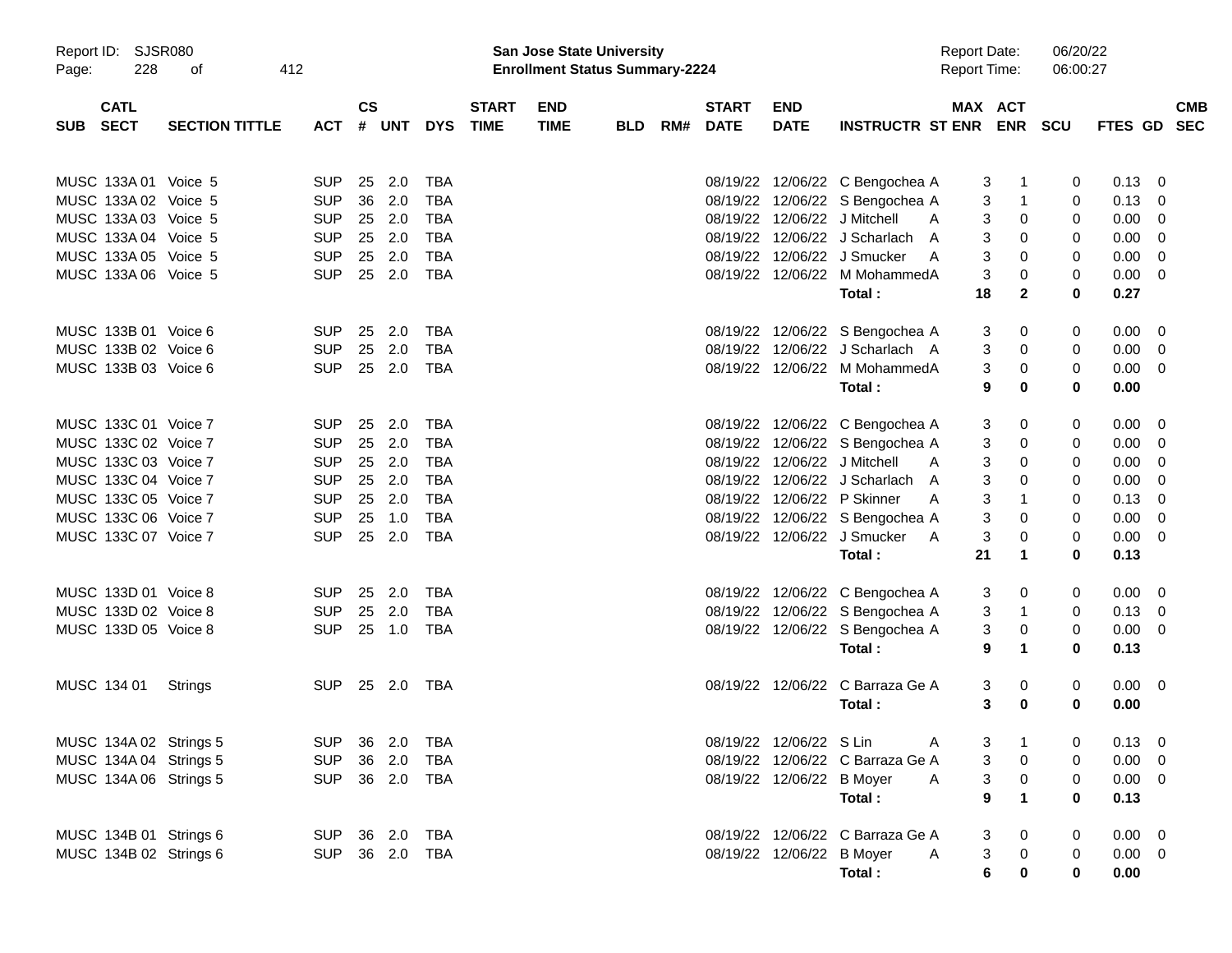| 229<br>Page:                             | Report ID: SJSR080<br>412<br>оf |                |               |       |            |                             | <b>San Jose State University</b><br><b>Enrollment Status Summary-2224</b> |            |     |                             |                            |                                  | <b>Report Date:</b><br><b>Report Time:</b> |                               | 06/20/22<br>06:00:27 |                |                          |  |
|------------------------------------------|---------------------------------|----------------|---------------|-------|------------|-----------------------------|---------------------------------------------------------------------------|------------|-----|-----------------------------|----------------------------|----------------------------------|--------------------------------------------|-------------------------------|----------------------|----------------|--------------------------|--|
| <b>CATL</b><br><b>SECT</b><br><b>SUB</b> | <b>SECTION TITTLE</b>           | <b>ACT</b>     | $\mathsf{cs}$ | # UNT | <b>DYS</b> | <b>START</b><br><b>TIME</b> | <b>END</b><br><b>TIME</b>                                                 | <b>BLD</b> | RM# | <b>START</b><br><b>DATE</b> | <b>END</b><br><b>DATE</b>  | INSTRUCTR ST ENR ENR SCU         |                                            | MAX ACT                       |                      | <b>FTES GD</b> | <b>CMB</b><br><b>SEC</b> |  |
| MUSC 134C 01 Strings 7                   |                                 | <b>SUP</b>     | 25            | 2.0   | <b>TBA</b> |                             |                                                                           |            |     |                             |                            | 08/19/22 12/06/22 C Barraza Ge A |                                            | 3<br>0                        | 0                    | 0.00           | - 0                      |  |
| MUSC 134C 02 Strings 7                   |                                 | <b>SUP</b>     | 36            | 2.0   | <b>TBA</b> |                             |                                                                           |            |     |                             | 08/19/22 12/06/22 S Lin    |                                  | A                                          | 3<br>1                        | 0                    | 0.13           | - 0                      |  |
| MUSC 134C 03 Strings 7                   |                                 | <b>SUP</b>     | 25 2.0        |       | TBA        |                             |                                                                           |            |     |                             | 08/19/22 12/06/22          |                                  | Α                                          | $\mathbf{3}$<br>0             | 0                    | 0.00           | - 0                      |  |
|                                          |                                 |                |               |       |            |                             |                                                                           |            |     |                             |                            | Total:                           |                                            | 9<br>1                        | 0                    | 0.13           |                          |  |
| MUSC 134D 01 Strings 8                   |                                 | <b>SUP</b>     | 36 2.0        |       | TBA        |                             |                                                                           |            |     |                             |                            | 08/19/22 12/06/22 C Barraza Ge A |                                            | 3<br>0                        | 0                    | $0.00 \t 0$    |                          |  |
|                                          |                                 |                |               |       |            |                             |                                                                           |            |     |                             |                            | Total:                           |                                            | 3<br>$\bf{0}$                 | 0                    | 0.00           |                          |  |
| MUSC 135 01                              | Woodwinds                       | <b>SUP</b>     | 25            | 2.0   | <b>TBA</b> |                             |                                                                           |            |     |                             | 08/19/22 12/06/22 Y Chou   |                                  | A                                          | 3<br>0                        | 0                    | 0.00           | $\overline{\mathbf{0}}$  |  |
| MUSC 135 02                              | Woodwinds                       | <b>SUP</b>     | 25 2.0        |       | <b>TBA</b> |                             |                                                                           |            |     |                             | 08/19/22 12/06/22 R Furuta |                                  | A                                          | 3<br>0                        | 0                    | $0.00 \t 0$    |                          |  |
|                                          |                                 |                |               |       |            |                             |                                                                           |            |     |                             |                            | Total:                           |                                            | 6<br>$\bf{0}$                 | 0                    | 0.00           |                          |  |
| MUSC 135A 01 Woodwinds 5                 |                                 | <b>SUP</b>     | 25            | 2.0   | <b>TBA</b> |                             |                                                                           |            |     |                             |                            | 08/19/22 12/06/22 M Hernandez A  |                                            | 3<br>0                        | 0                    | 0.00           | - 0                      |  |
| MUSC 135A 02 Woodwinds 5                 |                                 | <b>SUP</b>     | 36 2.0        |       | <b>TBA</b> |                             |                                                                           |            |     |                             | 08/19/22 12/06/22 C Payne  |                                  | A                                          | 3<br>0                        | 0                    | 0.00           | - 0                      |  |
| MUSC 135A 03 Woodwinds 5                 |                                 | <b>SUP</b>     | 25            | 2.0   | <b>TBA</b> |                             |                                                                           |            |     |                             |                            | 08/19/22 12/06/22 S Sanchez      | A                                          | 3<br>0                        | 0                    | 0.00           | - 0                      |  |
| MUSC 135A 04 Woodwinds 5                 |                                 | <b>SUP</b>     | 25            | 2.0   | <b>TBA</b> |                             |                                                                           |            |     |                             | 08/19/22 12/06/22 Y Chou   |                                  | A                                          | 3<br>0                        | 0                    | 0.00           | 0                        |  |
| MUSC 135A 05 Woodwinds 5                 |                                 | <b>SUP</b>     | 25 2.0        |       | TBA        |                             |                                                                           |            |     |                             | 08/19/22 12/06/22 R Furuta |                                  | A                                          | 3<br>0                        | 0                    | 0.00           | - 0                      |  |
|                                          |                                 |                |               |       |            |                             |                                                                           |            |     |                             |                            | Total:                           | 15                                         | $\bf{0}$                      | 0                    | 0.00           |                          |  |
| MUSC 135B 01 Woodwinds 6                 |                                 | <b>SUP</b>     | 25            | 2.0   | TBA        |                             |                                                                           |            |     |                             | 08/19/22 12/06/22 C Payne  |                                  | A                                          | 3<br>1                        | 0                    | $0.13 \quad 0$ |                          |  |
| MUSC 135B 02 Woodwinds 6                 |                                 | <b>SUP</b>     | 25            | 2.0   | <b>TBA</b> |                             |                                                                           |            |     |                             |                            | 08/19/22 12/06/22 S Sanchez      | A                                          | 3<br>1                        | 0                    | 0.13           | - 0                      |  |
| MUSC 135B 03 Woodwinds 6                 |                                 | <b>SUP</b>     | 25 1.0        |       | TBA        |                             |                                                                           |            |     |                             | 08/19/22 12/06/22 R Furuta |                                  | A                                          | 3<br>0                        | 0                    | 0.00           | - 0                      |  |
|                                          |                                 |                |               |       |            |                             |                                                                           |            |     |                             |                            | Total:                           |                                            | 9<br>$\mathbf{2}$             | 0                    | 0.27           |                          |  |
| MUSC 135C 01 Woodwinds 7                 |                                 | <b>SUP</b>     | 36            | 2.0   | TBA        |                             |                                                                           |            |     |                             | 08/19/22 12/06/22 Y Chou   |                                  | A                                          | 3<br>0                        | 0                    | 0.00           | $\overline{0}$           |  |
| MUSC 135C 02 Woodwinds 7                 |                                 | <b>SUP</b>     | 36            | 2.0   | <b>TBA</b> |                             |                                                                           |            |     |                             |                            | 08/19/22 12/06/22 L Griffiths    | A                                          | 3<br>0                        | 0                    | 0.00           | - 0                      |  |
| MUSC 135C 03 Woodwinds 7                 |                                 | <b>SUP</b>     | 25            | 2.0   | <b>TBA</b> |                             |                                                                           |            |     |                             | 08/19/22 12/06/22 C Payne  |                                  | A                                          | 3<br>0                        | 0                    | 0.00           | - 0                      |  |
| MUSC 135C 04 Woodwinds 7                 |                                 | <b>SUP</b>     | 25 2.0        |       | <b>TBA</b> |                             |                                                                           |            |     |                             |                            | 08/19/22 12/06/22 S Sanchez      | A                                          | 3<br>1                        | 0                    | 0.13           | - 0                      |  |
|                                          |                                 |                |               |       |            |                             |                                                                           |            |     |                             |                            | Total:                           | 12                                         | $\mathbf 1$                   | 0                    | 0.13           |                          |  |
| MUSC 136 01 Brass                        |                                 | SUP 25 2.0 TBA |               |       |            |                             |                                                                           |            |     |                             | 08/19/22 12/06/22          |                                  | $\sim$<br>A                                | $3 \qquad 0$                  | $\overline{0}$       | $0.00 \t 0$    |                          |  |
| MUSC 136 02                              | <b>Brass</b>                    | SUP 25 2.0 TBA |               |       |            |                             |                                                                           |            |     |                             | 08/19/22 12/06/22          |                                  | A                                          | 3<br>0                        | 0                    | $0.00 \t 0$    |                          |  |
|                                          |                                 |                |               |       |            |                             |                                                                           |            |     |                             |                            | Total :                          |                                            | $6\phantom{a}$<br>$\mathbf 0$ | 0                    | 0.00           |                          |  |
| MUSC 136B 02 Brass 5                     |                                 | <b>SUP</b>     | 36 2.0        |       | TBA        |                             |                                                                           |            |     |                             | 08/19/22 12/06/22 F Byram  |                                  | A                                          | 0<br>3                        | 0                    | $0.00 \t 0$    |                          |  |
| MUSC 136B 03 Brass 5                     |                                 | <b>SUP</b>     | 25 2.0        |       | TBA        |                             |                                                                           |            |     |                             |                            | 08/19/22 12/06/22 J Freeman      | A                                          | 3<br>$\mathbf{1}$             | 0                    | $0.13 \quad 0$ |                          |  |
| MUSC 136B 04 Brass 5                     |                                 | <b>SUP</b>     | 36 2.0        |       | TBA        |                             |                                                                           |            |     |                             | 08/19/22 12/06/22 T Hornig |                                  | A                                          | 3<br>0                        | 0                    | $0.00 \t 0$    |                          |  |
| MUSC 136B 05 Brass 5                     |                                 | SUP 25 2.0 TBA |               |       |            |                             |                                                                           |            |     |                             |                            | 08/19/22 12/06/22 C Smith Fran A |                                            | 3<br>0                        | 0                    | $0.00 \t 0$    |                          |  |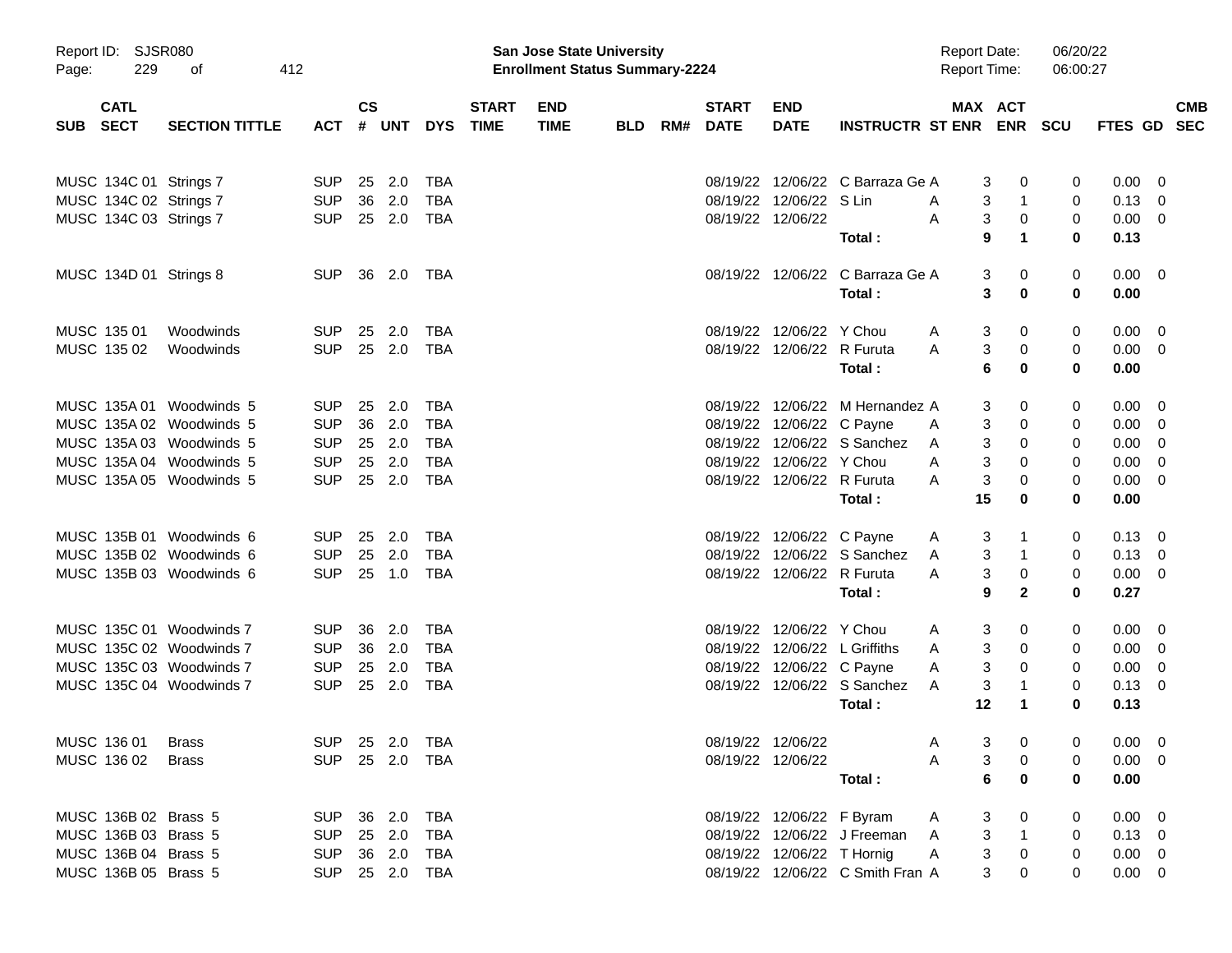| Page:      | Report ID: SJSR080<br>230<br>412<br>оf<br><b>CATL</b> |                            |                |               |              |            |                             | <b>San Jose State University</b><br><b>Enrollment Status Summary-2224</b> |            |                          |                            |                                  | <b>Report Date:</b><br>Report Time: |                      | 06/20/22<br>06:00:27 |                |                          |
|------------|-------------------------------------------------------|----------------------------|----------------|---------------|--------------|------------|-----------------------------|---------------------------------------------------------------------------|------------|--------------------------|----------------------------|----------------------------------|-------------------------------------|----------------------|----------------------|----------------|--------------------------|
| <b>SUB</b> | <b>SECT</b>                                           | <b>SECTION TITTLE</b>      | <b>ACT</b>     | $\mathsf{cs}$ | # UNT        | <b>DYS</b> | <b>START</b><br><b>TIME</b> | <b>END</b><br><b>TIME</b>                                                 | <b>BLD</b> | <b>START</b><br>RM# DATE | <b>END</b><br><b>DATE</b>  | <b>INSTRUCTR ST ENR ENR</b>      |                                     | MAX ACT              | SCU                  | <b>FTES GD</b> | <b>CMB</b><br><b>SEC</b> |
|            |                                                       |                            |                |               |              |            |                             |                                                                           |            |                          |                            | Total:                           | 12                                  | $\mathbf{1}$         | 0                    | 0.13           |                          |
|            | MUSC 136C 01 Brass 6                                  |                            | <b>SUP</b>     |               | 25 2.0       | TBA        |                             |                                                                           |            |                          | 08/19/22 12/06/22 T Hornig |                                  | A                                   | 3<br>0               | 0                    | $0.00 \quad 0$ |                          |
|            | MUSC 136C 02 Brass 6                                  |                            | <b>SUP</b>     |               | 25 2.0       | TBA        |                             |                                                                           |            |                          |                            | 08/19/22 12/06/22 J Freeman      | A                                   | 3<br>0               | 0                    | $0.00 \t 0$    |                          |
|            |                                                       |                            |                |               |              |            |                             |                                                                           |            |                          |                            | Total:                           |                                     | 6<br>$\bf{0}$        | 0                    | 0.00           |                          |
|            | MUSC 136D 01 Brass 7                                  |                            | <b>SUP</b>     | 36            | 2.0          | TBA        |                             |                                                                           |            |                          | 08/19/22 12/06/22 F Byram  |                                  | A                                   | 3<br>0               | 0                    | 0.00           | $\overline{\mathbf{0}}$  |
|            | MUSC 136D 02 Brass 7                                  |                            | <b>SUP</b>     |               | 36 2.0       | <b>TBA</b> |                             |                                                                           |            |                          |                            | 08/19/22 12/06/22 J Freeman      | A                                   | 3<br>0               | 0                    | $0.00 \t 0$    |                          |
|            | MUSC 136D 03 Brass 7                                  |                            | <b>SUP</b>     |               | 25 2.0       | TBA        |                             |                                                                           |            |                          | 08/19/22 12/06/22 T Hornig |                                  | Α                                   | 3<br>$\mathbf{1}$    | 0                    | $0.13 \ 0$     |                          |
|            | MUSC 136D 04 Brass 7                                  |                            | <b>SUP</b>     |               | 25 2.0       | TBA        |                             |                                                                           |            |                          |                            | 08/19/22 12/06/22 C Smith Fran A |                                     | 3<br>0               | 0                    | $0.00 \t 0$    |                          |
|            |                                                       |                            |                |               |              |            |                             |                                                                           |            |                          |                            | Total:                           | 12                                  | 1                    | 0                    | 0.13           |                          |
|            | MUSC 136E 01 Brass 8                                  |                            | <b>SUP</b>     |               | 25 2.0       | TBA        |                             |                                                                           |            |                          |                            | 08/19/22 12/06/22 J Freeman      | A                                   | 3<br>0               | 0                    | $0.00 \t 0$    |                          |
|            | MUSC 136E 02 Brass 8                                  |                            | <b>SUP</b>     |               | 25 2.0       | <b>TBA</b> |                             |                                                                           |            |                          | 08/19/22 12/06/22 T Hornig |                                  | A                                   | 3<br>0               | 0                    | $0.00 \t 0$    |                          |
|            |                                                       |                            |                |               |              |            |                             |                                                                           |            |                          |                            | Total:                           |                                     | 6<br>0               | 0                    | 0.00           |                          |
|            | MUSC 137 01                                           | Percussion                 | <b>SUP</b>     |               | 25  2.0  TBA |            |                             |                                                                           |            |                          |                            | 08/19/22 12/06/22 B Leafman      | A                                   | 3<br>0               | 0                    | $0.00 \quad 0$ |                          |
|            |                                                       |                            |                |               |              |            |                             |                                                                           |            |                          |                            | Total:                           |                                     | 3<br>$\bf{0}$        | 0                    | 0.00           |                          |
|            |                                                       | MUSC 137A 02 Percussion 5  | <b>SUP</b>     |               |              |            |                             |                                                                           |            |                          |                            | 08/19/22 12/06/22 B Leafman      | A                                   | 3<br>0               | 0                    | $0.00 \quad 0$ |                          |
|            |                                                       |                            |                |               |              |            |                             |                                                                           |            |                          |                            | Total:                           |                                     | 3<br>$\bf{0}$        | 0                    | 0.00           |                          |
|            |                                                       | MUSC 137B 01 Percussion 6  | <b>SUP</b>     |               | 36  2.0  TBA |            |                             |                                                                           |            |                          |                            | 08/19/22 12/06/22 B Leafman      | A                                   | 3<br>0               | 0                    | $0.00 \quad 0$ |                          |
|            |                                                       |                            |                |               |              |            |                             |                                                                           |            |                          |                            | Total:                           |                                     | 3<br>$\bf{0}$        | 0                    | 0.00           |                          |
|            |                                                       | MUSC 137C 02 Percussion 7  | <b>SUP</b>     |               |              |            |                             |                                                                           |            |                          |                            | 08/19/22 12/06/22 B Leafman      | A                                   | 3<br>0               | 0                    | $0.00 \quad 0$ |                          |
|            |                                                       |                            |                |               |              |            |                             |                                                                           |            |                          |                            | Total:                           |                                     | 3<br>$\bf{0}$        | 0                    | 0.00           |                          |
|            |                                                       | MUSC 137D 01 Percussion 8  | <b>SUP</b>     |               | 25 2.0 TBA   |            |                             |                                                                           |            |                          |                            | 08/19/22 12/06/22 B Leafman      | A                                   | 3<br>0               | 0                    | $0.00 \quad 0$ |                          |
|            |                                                       |                            |                |               |              |            |                             |                                                                           |            |                          |                            | Total:                           |                                     | 3<br>$\bf{0}$        | 0                    | 0.00           |                          |
|            |                                                       | MUSC 138B 01 Composition 5 | SUP 25 2.0 TBA |               |              |            |                             |                                                                           |            |                          |                            | 08/19/22 12/06/22 P Furman A     |                                     | $3 \t 0$             | $\overline{0}$       | $0.00 \t 0$    |                          |
|            |                                                       | MUSC 138B 02 Composition 5 | SUP 25 2.0 TBA |               |              |            |                             |                                                                           |            |                          | 08/19/22 12/06/22 C Luna   |                                  | Α                                   | 3<br>0               | 0                    | $0.00 \t 0$    |                          |
|            |                                                       |                            |                |               |              |            |                             |                                                                           |            |                          |                            | Total:                           |                                     | 6<br>$\bf{0}$        | $\bf{0}$             | 0.00           |                          |
|            |                                                       | MUSC 138C 01 Composition 6 | <b>SUP</b>     |               | 36 2.0 TBA   |            |                             |                                                                           |            |                          |                            | 08/19/22 12/06/22 P Furman       | A                                   | 3<br>0               | 0                    | $0.00 \t 0$    |                          |
|            |                                                       | MUSC 138C 02 Composition 6 | <b>SUP</b>     |               | 36 2.0 TBA   |            |                             |                                                                           |            |                          | 08/19/22 12/06/22 C Luna   |                                  | A                                   | 3<br>0               | 0                    | $0.00 \t 0$    |                          |
|            |                                                       |                            |                |               |              |            |                             |                                                                           |            |                          |                            | Total:                           |                                     | $\bf 6$<br>$\pmb{0}$ | 0                    | 0.00           |                          |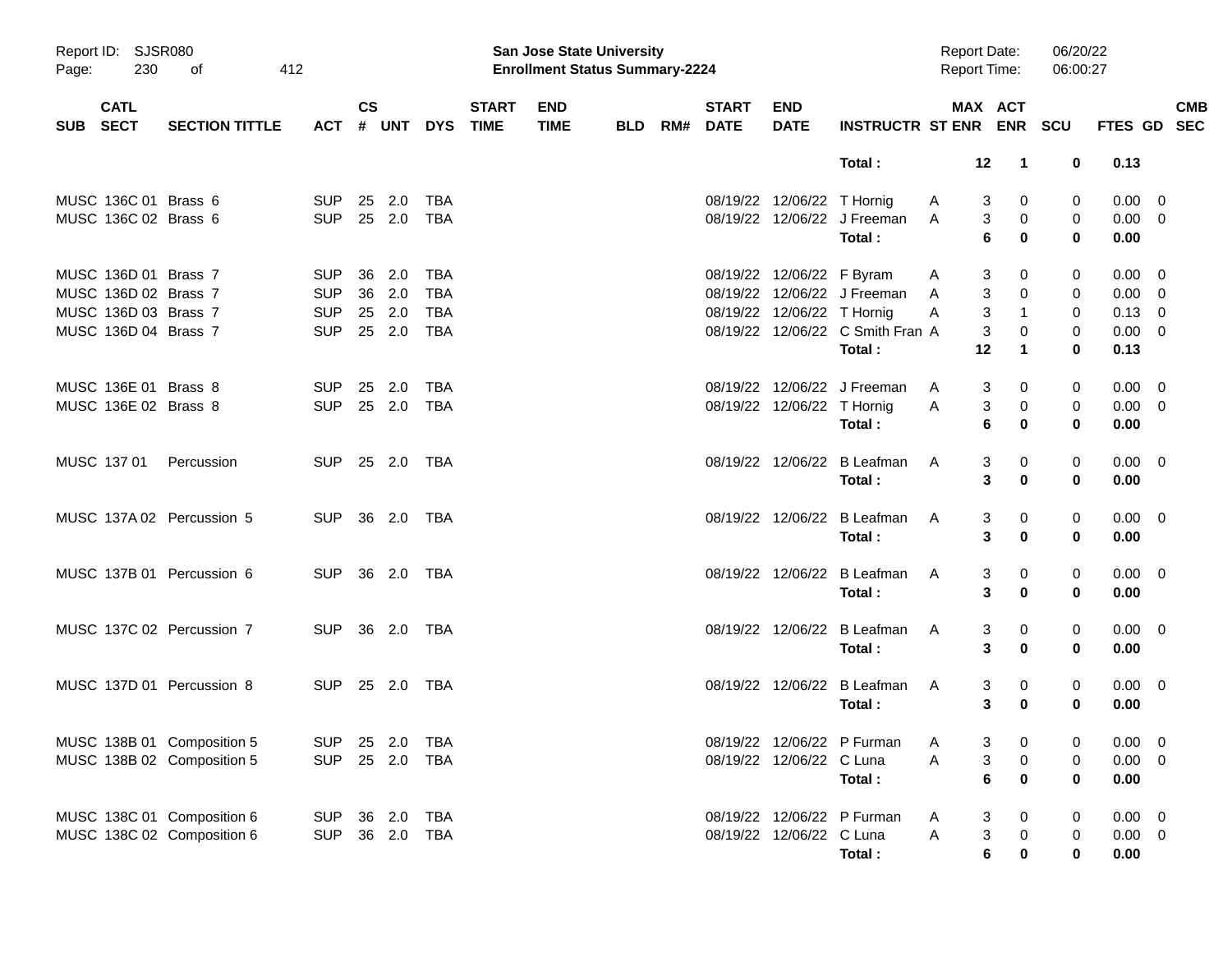| Report ID:<br>231<br>Page:               | SJSR080<br>412<br>οf                                                                      |                                        |                |                   |                                        |                             | <b>San Jose State University</b><br><b>Enrollment Status Summary-2224</b> |                           |     |                             |                                       |                                             | <b>Report Date:</b><br><b>Report Time:</b> |                            | 06/20/22<br>06:00:27 |                              |                                                    |                          |
|------------------------------------------|-------------------------------------------------------------------------------------------|----------------------------------------|----------------|-------------------|----------------------------------------|-----------------------------|---------------------------------------------------------------------------|---------------------------|-----|-----------------------------|---------------------------------------|---------------------------------------------|--------------------------------------------|----------------------------|----------------------|------------------------------|----------------------------------------------------|--------------------------|
| <b>CATL</b><br><b>SECT</b><br><b>SUB</b> | <b>SECTION TITTLE</b>                                                                     | <b>ACT</b>                             | <b>CS</b><br># | <b>UNT</b>        | <b>DYS</b>                             | <b>START</b><br><b>TIME</b> | <b>END</b><br><b>TIME</b>                                                 | <b>BLD</b>                | RM# | <b>START</b><br><b>DATE</b> | <b>END</b><br><b>DATE</b>             | <b>INSTRUCTR ST ENR</b>                     |                                            | MAX ACT<br><b>ENR</b>      | <b>SCU</b>           | FTES GD                      |                                                    | <b>CMB</b><br><b>SEC</b> |
|                                          | MUSC 138D 01 Composition 7<br>MUSC 138D 02 Composition 7                                  | <b>SUP</b><br><b>SUP</b>               | 36<br>36       | 2.0<br>2.0        | <b>TBA</b><br><b>TBA</b>               |                             |                                                                           |                           |     | 08/19/22<br>08/19/22        | 12/06/22                              | 12/06/22 P Furman<br>C Luna<br>Total:       | A<br>Α                                     | 3<br>0<br>3<br>0<br>6<br>0 | 0<br>0<br>0          | 0.00<br>0.00<br>0.00         | 0<br>0                                             |                          |
|                                          | MUSC 138E 01 Composition 8<br>MUSC 138E 02 Composition 8                                  | <b>SUP</b><br><b>SUP</b>               | 36<br>25       | 2.0<br>2.0        | TBA<br><b>TBA</b>                      |                             |                                                                           |                           |     | 08/19/22<br>08/19/22        | 12/06/22                              | 12/06/22 P Furman<br>C Luna                 | A<br>A                                     | 3<br>0<br>3<br>0           | 0<br>0               | 0.00<br>0.00                 | 0<br>$\overline{\mathbf{0}}$                       |                          |
|                                          | MUSC 139A 01 Jazz Studies 5<br>MUSC 139A 02 Jazz Studies 5                                | <b>SUP</b><br><b>SUP</b>               | 36<br>36       | 2.0<br>2.0        | TBA<br><b>TBA</b>                      |                             |                                                                           |                           |     | 08/19/22<br>08/19/22        | 12/06/22 J Lewis                      | Total:<br>12/06/22 D Behroozi               | A<br>Α                                     | 6<br>0<br>3<br>0<br>3<br>1 | 0<br>0<br>0          | 0.00<br>0.00<br>0.13         | - 0<br>0                                           |                          |
|                                          | MUSC 139A 03 Jazz Studies 5<br>MUSC 139A 04 Jazz Studies 5<br>MUSC 139A 05 Jazz Studies 5 | <b>SUP</b><br><b>SUP</b><br><b>SUP</b> | 36<br>25<br>25 | 2.0<br>1.0<br>2.0 | <b>TBA</b><br><b>TBA</b><br><b>TBA</b> |                             |                                                                           |                           |     | 08/19/22<br>08/19/22        | 12/06/22 J Lewis<br>08/19/22 12/06/22 | 12/06/22 K Moran                            | Α<br>Α<br>Α                                | 3<br>0<br>3<br>0<br>3<br>0 | 0<br>0<br>0          | 0.00<br>0.00<br>0.00         | 0<br>0<br>0                                        |                          |
|                                          | MUSC 139B 01 Jazz Studies 6<br>MUSC 139B 02 Jazz Studies 6                                | <b>SUP</b><br><b>SUP</b>               | 25<br>25       | 2.0<br>2.0        | TBA<br><b>TBA</b>                      |                             |                                                                           |                           |     | 08/19/22<br>08/19/22        | 12/06/22                              | Total:<br>12/06/22 D Robbins<br>R Vandivier | 15<br>Α<br>$\overline{A}$                  | 1<br>3<br>0<br>3<br>0      | 0<br>0<br>0          | 0.13<br>0.00<br>0.00         | $\overline{\mathbf{0}}$<br>$\overline{\mathbf{0}}$ |                          |
|                                          | MUSC 139C 01 Jazz Studies 7<br>MUSC 139C 02 Jazz Studies 7                                | <b>SUP</b><br><b>SUP</b>               | 25<br>25       | 2.0<br>2.0        | TBA<br><b>TBA</b>                      |                             |                                                                           |                           |     | 08/19/22<br>08/19/22        | 12/06/22 J Gove                       | Total:<br>12/06/22 R Vandivier              | Α                                          | 6<br>0<br>3<br>0<br>3<br>1 | 0<br>0<br>0          | 0.00<br>0.00<br>0.13         | $\overline{0}$                                     |                          |
|                                          | MUSC 139C 03 Jazz Studies 7<br>MUSC 139C 04 Jazz Studies 7<br>MUSC 139C 07 Jazz Studies 7 | <b>SUP</b><br><b>SUP</b><br><b>SUP</b> | 25<br>25<br>25 | 2.0<br>2.0<br>2.0 | <b>TBA</b><br><b>TBA</b><br><b>TBA</b> |                             |                                                                           |                           |     | 08/19/22<br>08/19/22        | 12/06/22<br>08/19/22 12/06/22         | 12/06/22 K Moran                            | A<br>Α<br>Α<br>Α                           | 3<br>0<br>3<br>0<br>3<br>0 | 0<br>0<br>0          | 0.00<br>0.00<br>0.00         | 0<br>0<br>0<br>0                                   |                          |
|                                          | MUSC 139D 01 Jazz Studies 8                                                               | <b>SUP</b>                             | 36             | 2.0               | TBA                                    |                             |                                                                           |                           |     | 08/19/22                    | 12/06/22                              | Total:<br>D Robbins                         | 15<br>Α                                    | 1<br>3<br>0                | 0<br>0               | 0.13<br>0.00                 | $\overline{\phantom{0}}$                           |                          |
| MUSC 143 01                              | CollabKeyPerf                                                                             | <b>ACT</b>                             | 09             | 1.0               | F                                      |                             | 10:00 AM 11:50 AM                                                         | <b>MUS</b>                | 161 | 08/19/22                    | 12/06/22                              | Total:<br>S Snitkovska A<br>Total:          | 15<br>15                                   | 3<br>0<br>0<br>0           | 0<br>0<br>0          | 0.00<br>0.00<br>0.00         | $\overline{\mathbf{0}}$                            |                          |
| MUSC 144 01<br>MUSC 144 03               | REP:Solo Lit Perf Pr<br>REP:Solo Lit Perf Pr                                              | ACT<br>ACT 09 1.0 F                    | 09             | 1.0               | - F                                    |                             | 01:30 PM 03:20 PM<br>10:00 AM 11:50 AM                                    | <b>MUS 176</b><br>MUS 211 |     |                             | 08/19/22 12/06/22 G Mok               | 08/19/22 12/06/22 J Scharlach               | 20<br>Α<br>20<br>A                         | 0<br>11                    | 0<br>11              | $0.00 \quad 0$<br>$0.73 \ 0$ |                                                    |                          |
| MUSC 145 01                              | REP: Perf Concepts SEM 05 2.0 TR                                                          |                                        |                |                   |                                        |                             | 01:30 PM 02:20 PM                                                         | <b>MUS 157</b>            |     |                             | 08/19/22 12/06/22 F Levy              | Total:<br>Total:                            | 40<br>A<br>22<br>22                        | 11<br>0<br>0               | 11<br>0<br>0         | 0.73<br>$0.00 \t 0$<br>0.00  |                                                    |                          |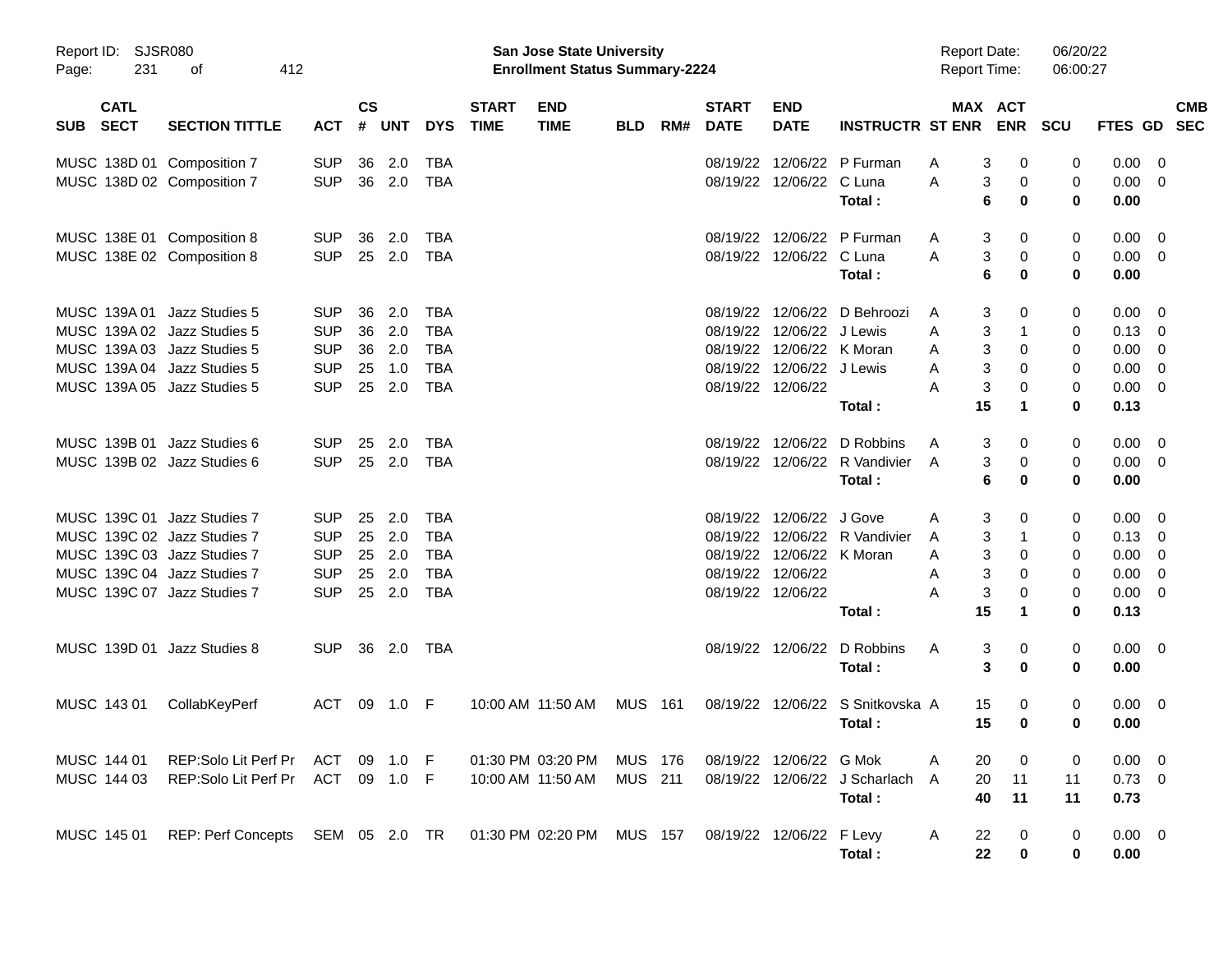| Report ID:<br>232<br>Page:               | <b>SJSR080</b><br>412<br>of                                                                        |            |                    |            |            |                             | <b>San Jose State University</b><br><b>Enrollment Status Summary-2224</b> |            |     |                             |                           |                         | <b>Report Date:</b><br>Report Time: |                       | 06/20/22<br>06:00:27    |                |                          |            |
|------------------------------------------|----------------------------------------------------------------------------------------------------|------------|--------------------|------------|------------|-----------------------------|---------------------------------------------------------------------------|------------|-----|-----------------------------|---------------------------|-------------------------|-------------------------------------|-----------------------|-------------------------|----------------|--------------------------|------------|
| <b>CATL</b><br><b>SECT</b><br><b>SUB</b> | <b>SECTION TITTLE</b>                                                                              | <b>ACT</b> | $\mathsf{cs}$<br># | <b>UNT</b> | <b>DYS</b> | <b>START</b><br><b>TIME</b> | <b>END</b><br><b>TIME</b>                                                 | <b>BLD</b> | RM# | <b>START</b><br><b>DATE</b> | <b>END</b><br><b>DATE</b> | <b>INSTRUCTR ST ENR</b> |                                     | MAX ACT<br><b>ENR</b> | <b>SCU</b>              | FTES GD        | <b>SEC</b>               | <b>CMB</b> |
| MUSC 147A 01                             | <b>Begin Conducting</b>                                                                            | <b>SEM</b> | 04                 | 2.0        | <b>TR</b>  |                             | 10:30 AM 11:00 AM                                                         | <b>MUS</b> | 150 | 08/19/22                    | 12/06/22                  | D Vickerman A           | 20                                  | 18                    | 18                      | $2.43$ 1       |                          |            |
|                                          | MUSC 147A 02 Begin Conducting                                                                      | ACT        | 10                 | 0.0        | <b>TR</b>  |                             | 11:00 AM 11:45 AM                                                         | <b>MUS</b> | 150 | 08/19/22                    | 12/06/22                  | D Vickerman A           | 20                                  | 18                    | 18                      | 0.00           | $\overline{1}$           |            |
| MUSC 147A 03                             | <b>Begin Conducting</b>                                                                            | <b>SEM</b> | 04                 | 2.0        | <b>TR</b>  |                             | 10:30 AM 11:00 AM                                                         | <b>MUS</b> | 182 | 08/19/22                    | 12/06/22                  | J Benson                | 20<br>Α                             | 8                     | 8                       | 1.07           | $\overline{\mathbf{0}}$  |            |
|                                          | MUSC 147A 04 Begin Conducting                                                                      | <b>ACT</b> | 10                 | 0.0        | <b>TR</b>  |                             | 11:00 AM 11:45 AM                                                         | <b>MUS</b> | 182 | 08/19/22                    | 12/06/22                  | J Benson                | Α<br>20                             | 8                     | 8                       | 0.00           | $\overline{\phantom{0}}$ |            |
|                                          |                                                                                                    |            |                    |            |            |                             |                                                                           |            |     |                             |                           | Total:                  | 80                                  | 52                    | 52                      | 3.50           |                          |            |
| MUSC 150A 01                             | <b>ENS: Concert Choir</b>                                                                          | ACT        | 09                 | 1.0        | MW         |                             | 12:00 PM 01:50 PM                                                         | <b>MUS</b> | 150 | 08/19/22                    | 12/06/22                  | C Brown                 | Α<br>30                             | 10                    | 10                      | $0.67$ 0       |                          |            |
|                                          |                                                                                                    |            |                    |            |            |                             |                                                                           |            |     |                             |                           | Total:                  | 30                                  | 10                    | 10                      | 0.67           |                          |            |
| MUSC 151 03                              | <b>ENS: UnivChorales</b>                                                                           | <b>ACT</b> | 09                 | 1.0        | <b>MW</b>  |                             | 02:00 PM 02:50 PM                                                         | <b>MUS</b> | 182 | 08/19/22                    | 12/06/22                  | J Benson                | Α<br>20                             | 0                     | 0                       | 0.00           | $\overline{\phantom{0}}$ |            |
| MUSC 151 04                              | <b>ENS: UnivChorales</b>                                                                           | <b>ACT</b> | 09                 | 1.0        | <b>TR</b>  |                             | 03:30 PM 04:20 PM                                                         | <b>MUS</b> | 182 | 08/19/22                    | 12/06/22                  | C Brown                 | Α<br>20                             | $\overline{c}$        | $\overline{\mathbf{c}}$ | $0.13 \ 0$     |                          |            |
|                                          |                                                                                                    |            |                    |            |            |                             |                                                                           |            |     |                             |                           | Total:                  | 40                                  | $\mathbf{2}$          | $\mathbf{2}$            | 0.13           |                          |            |
| MUSC 152 02                              | <b>ENS: Opera Theater</b>                                                                          | ACT        | 20                 | 1.0        | МW         |                             | 02:00 PM 03:50 PM                                                         | <b>MUS</b> | 176 | 08/19/22                    | 12/06/22                  | S Bengochea A           | 15                                  | 8                     | 8                       | 0.53 0         |                          |            |
|                                          |                                                                                                    |            |                    |            |            |                             |                                                                           |            |     |                             |                           | Total:                  | 15                                  | 8                     | 8                       | 0.53           |                          |            |
| MUSC 153 01                              | ENS:UnivSymphOrchestCT 21 1.0                                                                      |            |                    |            | TR         |                             | 01:30 PM 03:20 PM                                                         | <b>MUS</b> | 176 | 08/19/22                    | 12/06/22                  | A Cohen                 | 30<br>Α                             | 4                     | 4                       | $0.27$ 0       |                          |            |
|                                          |                                                                                                    |            |                    |            |            |                             |                                                                           |            |     |                             |                           | Total:                  | 30                                  | 4                     | 4                       | 0.27           |                          |            |
| MUSC 154 01                              | ENS: Symphonic Band ACT 21 1.0                                                                     |            |                    |            | TR.        |                             | 03:30 PM 05:20 PM                                                         | <b>MUS</b> | 176 | 08/19/22                    | 12/06/22                  | C McKenzie              | 60<br>A                             | 11                    | 11                      | $0.75$ 1       |                          |            |
|                                          |                                                                                                    |            |                    |            |            |                             |                                                                           |            |     |                             |                           | Total:                  | 60                                  | 11                    | 11                      | 0.75           |                          |            |
| MUSC 155 01                              | ENS: Wind Ensemble ACT                                                                             |            | 21                 | 1.0        | МW         |                             | 12:00 PM 01:50 PM                                                         | <b>MUS</b> | 176 | 08/19/22                    | 12/06/22                  | D Vickerman A           | 30                                  | 17                    | 17                      | $1.15$ 1       |                          |            |
|                                          |                                                                                                    |            |                    |            |            |                             |                                                                           |            |     |                             |                           | Total:                  | 30                                  | 17                    | 17                      | 1.15           |                          |            |
| MUSC 156 01                              | ENS: Spartan March B ACT                                                                           |            |                    | 1.0        |            |                             |                                                                           |            |     |                             |                           |                         | X                                   | 0<br>0                | 0                       | $0.00 \t 0$    |                          |            |
| MUSC 156 02                              | ENS: Spartan March B ACT                                                                           |            | 21                 | 1.0        |            | MWF 03:30 PM 05:45 PM       |                                                                           | <b>OFF</b> |     | CAMP 08/19/22               | 12/06/22                  | C McKenzie              | 60<br>A                             | 23                    | 23                      | $1.53 \t 0$    |                          |            |
|                                          |                                                                                                    |            |                    |            |            |                             |                                                                           |            |     |                             |                           | Total:                  | 60                                  | 23                    | 23                      | 1.53           |                          |            |
| MUSC 157 01                              | ENS: Jazz Orch                                                                                     | <b>ACT</b> | 20                 | 1.0        | <b>TR</b>  |                             | 01:30 PM 03:20 PM                                                         | <b>MUS</b> | 182 | 08/19/22                    | 12/06/22                  | T Langan                | 25<br>Α                             | 3                     | 3                       | $0.20 \ 0$     |                          |            |
|                                          |                                                                                                    |            |                    |            |            |                             |                                                                           |            |     |                             |                           | Total:                  | 25                                  | 3                     | 3                       | 0.20           |                          |            |
|                                          | MUSC 159 01 ENS: Afro-Latin Jazz ACT 20 1.0 MW 12:00 PM 01:50 PM MUS 186 08/19/22 12/06/22 J Lewis |            |                    |            |            |                             |                                                                           |            |     |                             |                           |                         | 15<br>A                             | 2                     | 2                       | $0.13 \quad 0$ |                          |            |
|                                          |                                                                                                    |            |                    |            |            |                             |                                                                           |            |     |                             |                           | Total:                  | 15                                  | $\mathbf{2}$          | $\mathbf{2}$            | 0.13           |                          |            |
|                                          | MUSC 160A 01 ENS: Choraliers                                                                       |            |                    |            |            |                             | ACT 21 1.0 TR  01:30 PM  03:20 PM  MUS  150  08/19/22  12/06/22  J Benson |            |     |                             |                           |                         | A<br>20                             | 11                    | 11                      | $0.73 \quad 0$ |                          |            |
|                                          |                                                                                                    |            |                    |            |            |                             |                                                                           |            |     |                             |                           | Total:                  | 20                                  | 11                    | 11                      | 0.73           |                          |            |
|                                          | MUSC 160C 01 EnsChamberMusic                                                                       | ACT        |                    | 1.0        |            |                             |                                                                           |            |     |                             |                           |                         | X                                   | 0<br>$\mathbf{0}$     | 0                       | $0.00 \t 0$    |                          |            |
|                                          |                                                                                                    |            |                    |            |            |                             |                                                                           |            |     |                             |                           |                         |                                     |                       |                         |                |                          |            |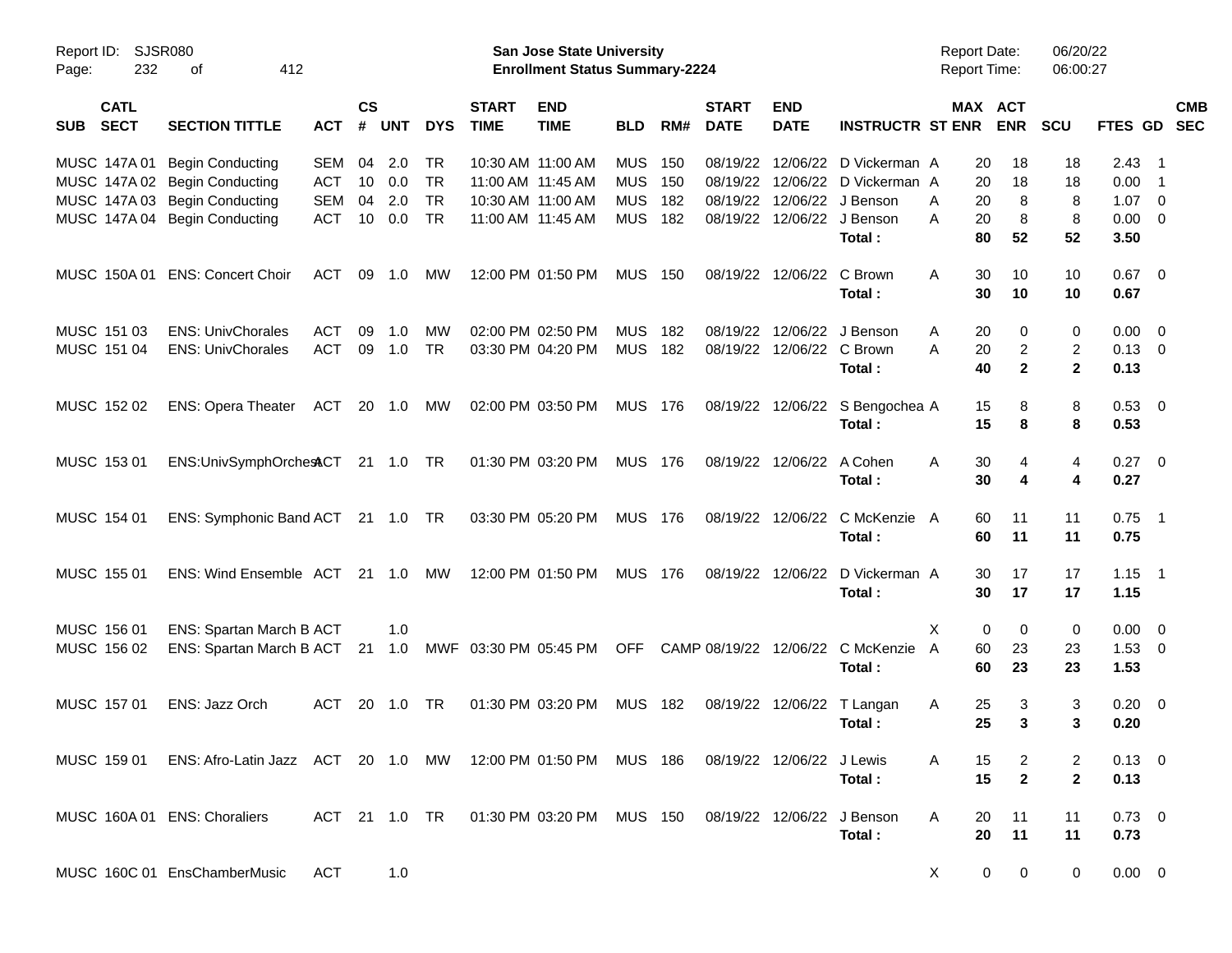| Report ID:<br>Page: | SJSR080<br>233             | 412<br>οf                                      |              |                    |                |            |                             | San Jose State University<br><b>Enrollment Status Summary-2224</b> |                |     |                             |                            |                                            | <b>Report Date:</b><br><b>Report Time:</b> |                | 06/20/22<br>06:00:27 |                     |                          |            |
|---------------------|----------------------------|------------------------------------------------|--------------|--------------------|----------------|------------|-----------------------------|--------------------------------------------------------------------|----------------|-----|-----------------------------|----------------------------|--------------------------------------------|--------------------------------------------|----------------|----------------------|---------------------|--------------------------|------------|
| <b>SUB</b>          | <b>CATL</b><br><b>SECT</b> | <b>SECTION TITTLE</b>                          | <b>ACT</b>   | $\mathsf{cs}$<br># | <b>UNT</b>     | <b>DYS</b> | <b>START</b><br><b>TIME</b> | <b>END</b><br><b>TIME</b>                                          | <b>BLD</b>     | RM# | <b>START</b><br><b>DATE</b> | <b>END</b><br><b>DATE</b>  | <b>INSTRUCTR ST ENR</b>                    | MAX ACT                                    | <b>ENR</b>     | <b>SCU</b>           | FTES GD SEC         |                          | <b>CMB</b> |
|                     |                            | MUSC 160C 02 EnsChamberMusic                   | ACT          | 10                 | 1.0            | TBA        |                             |                                                                    |                |     | 08/19/22                    | 12/06/22 G Mok             |                                            | Α<br>10                                    |                | 1                    | 0.07                | $\overline{\phantom{0}}$ |            |
|                     |                            | MUSC 160C 03 EnsChamberMusic                   | <b>ACT</b>   | 10                 | 1.0            | <b>TBA</b> |                             |                                                                    |                |     | 08/19/22                    |                            | 12/06/22 M Hernandez A                     | 10                                         | 2              | 2                    | $0.13 \quad 0$      |                          |            |
|                     |                            | MUSC 160C 04 EnsChamberMusic                   | <b>ACT</b>   | 10                 | 1.0            | <b>TBA</b> |                             |                                                                    |                |     | 08/19/22                    |                            | 12/06/22 C Barraza Ge A                    | 10                                         | $\mathbf 0$    | 0                    | $0.00 \t 0$         |                          |            |
|                     |                            | MUSC 160C 05 EnsChamberMusic                   | <b>ACT</b>   | 10                 | 1.0            | <b>TBA</b> |                             |                                                                    |                |     | 08/19/22                    | 12/06/22 Y Chou            |                                            | A<br>5                                     | 2              | 2                    | $0.13 \ 0$          |                          |            |
|                     |                            | MUSC 160C 06 EnsChamberMusic                   | <b>ACT</b>   | 10                 | 1.0            | <b>TBA</b> |                             |                                                                    |                |     | 08/19/22                    | 12/06/22 R Furuta          |                                            | A<br>10                                    | $\mathbf{1}$   | $\mathbf{1}$         | $0.07$ 0            |                          |            |
|                     |                            | MUSC 160C 07 EnsChamberMusic                   | <b>ACT</b>   | 10                 | 1.0            | M          |                             | 06:30 PM 08:00 PM                                                  | MUS 269        |     |                             |                            | 08/19/22 12/06/22 C Smith Fran A<br>Total: | 10<br>55                                   | 0<br>6         | 0<br>6               | $0.00 \t 0$<br>0.40 |                          |            |
|                     |                            | MUSC 160D 01 ENS: Collegium Music ACT 10 1.0 F |              |                    |                |            |                             | 08:30 AM 10:15 AM                                                  | MUS 182        |     |                             | 08/19/22 12/06/22          | G Haramaki A                               | 15                                         | 5              | 5                    | $0.33 \ 0$          |                          |            |
|                     |                            |                                                |              |                    |                |            |                             |                                                                    |                |     |                             |                            | Total:                                     | 15                                         | 5              | 5                    | 0.33                |                          |            |
|                     |                            | MUSC 160E 02 ENS: Jazz Singers                 | ACT 10 1.0 T |                    |                |            |                             | 06:00 PM 08:00 PM                                                  | <b>MUS 182</b> |     |                             | 08/19/22 12/06/22          | <b>B</b> Lodge                             | 15<br>A                                    | 2              | 2                    | $0.13 \quad 0$      |                          |            |
|                     |                            |                                                |              |                    |                |            |                             |                                                                    |                |     |                             |                            | Total:                                     | 15                                         | $\overline{2}$ | $\mathbf{2}$         | 0.13                |                          |            |
|                     |                            | MUSC 160F 01 ENS: Small Jazz Ense ACT          |              |                    | 10 1.0         | TBA        |                             |                                                                    |                |     |                             | 08/19/22 12/06/22 J Lewis  |                                            | 10<br>A                                    | 1              | 1                    | $0.07 \quad 0$      |                          |            |
|                     |                            | MUSC 160F 02 ENS: Small Jazz Ense ACT          |              |                    | $10 \quad 1.0$ | <b>TBA</b> |                             |                                                                    |                |     | 08/19/22                    | 12/06/22                   |                                            | 10<br>A                                    | 0              | 0                    | $0.00 \t 0$         |                          |            |
|                     |                            | MUSC 160F 03 ENS: Small Jazz Ense ACT          |              |                    | 10 1.0         | <b>TBA</b> |                             |                                                                    |                |     |                             | 08/19/22 12/06/22          |                                            | A<br>10                                    | 0              | 0                    | $0.00 \t 0$         |                          |            |
|                     |                            |                                                |              |                    |                |            |                             |                                                                    |                |     |                             |                            | Total:                                     | 30                                         | 1              | 1                    | 0.07                |                          |            |
|                     |                            | MUSC 160H 01 ENS: Percuss EnsemblACT 10 1.0 F  |              |                    |                |            |                             | 10:30 AM 12:20 PM                                                  | <b>MUS 176</b> |     |                             | 08/19/22 12/06/22          | B Leafman                                  | 15<br>A                                    | 1              | $\mathbf{1}$         | $0.07$ 0            |                          |            |
|                     |                            |                                                |              |                    |                |            |                             |                                                                    |                |     |                             |                            | Total:                                     | 15                                         | 1              | 1                    | 0.07                |                          |            |
| MUSC 160101         |                            | EnsJazzEnsemble                                | ACT 10 1.0 F |                    |                |            |                             | 01:30 PM 03:20 PM                                                  | <b>MUS 182</b> |     |                             | 08/19/22 12/06/22          |                                            | Α<br>15                                    | $\mathbf{1}$   | $\mathbf{1}$         | $0.07$ 0            |                          |            |
|                     |                            |                                                |              |                    |                |            |                             |                                                                    |                |     |                             |                            | Total:                                     | 15                                         | 1              | 1                    | 0.07                |                          |            |
|                     |                            | MUSC 160J 03 ENS: String Ensemble ACT 10 1.0 R |              |                    |                |            |                             | 03:30 PM 05:20 PM                                                  | <b>MUS 160</b> |     |                             | 08/19/22 12/06/22          | C Barraza Ge A                             | 10                                         | 0              | 0                    | $0.00 \t 0$         |                          |            |
|                     |                            |                                                |              |                    |                |            |                             |                                                                    |                |     |                             |                            | Total:                                     | 10                                         | 0              | 0                    | 0.00                |                          |            |
|                     |                            | MUSC 160K 01 ENS: Brass Ensemble ACT           |              |                    |                | TBA        |                             |                                                                    |                |     | 08/19/22                    | 12/06/22                   | J Freeman                                  | 10<br>A                                    | 2              | 2                    | $0.13 \quad 0$      |                          |            |
|                     |                            | MUSC 160K 02 ENS: Brass Ensemble ACT           |              |                    | $10 \quad 1.0$ | -F         |                             | 10:30 AM 12:20 PM                                                  | MUS            | 150 |                             | 08/19/22 12/06/22 T Hornig |                                            | Α<br>10                                    | $\overline{2}$ | 2                    | $0.13 \ 0$          |                          |            |
|                     |                            |                                                |              |                    |                |            |                             |                                                                    |                |     |                             |                            | Total:                                     | 20                                         | 4              | 4                    | 0.27                |                          |            |
|                     |                            | MUSC 160L 01 ENS: Woodwind EnsemACT 10 1.0 TBA |              |                    |                |            |                             |                                                                    |                |     |                             | 08/19/22 12/06/22 C Payne  |                                            | 10<br>A                                    | 2              | 2                    | $0.13 \quad 0$      |                          |            |
|                     |                            | MUSC 160L 02 ENS: Woodwind EnsemACT 10 1.0 F   |              |                    |                |            |                             | 10:30 AM 12:20 PM                                                  | MUS 210        |     | 08/19/22 12/06/22           |                            |                                            | A<br>10                                    | $\mathbf{1}$   | $\mathbf{1}$         | $0.07$ 0            |                          |            |
|                     |                            |                                                |              |                    |                |            |                             |                                                                    |                |     |                             |                            | Total:                                     | 20                                         | 3              | 3                    | 0.20                |                          |            |
|                     |                            | MUSC 160M 01 ENS: Saxophone EnserACT 10 1.0 T  |              |                    |                |            |                             | 07:00 PM 09:00 PM MUS 150                                          |                |     |                             |                            | 08/19/22 12/06/22 M Hernandez A            | 15                                         | 2              | $\overline{2}$       | $0.13 \quad 0$      |                          |            |
|                     |                            |                                                |              |                    |                |            |                             |                                                                    |                |     |                             |                            | Total:                                     | 15                                         | $\mathbf{2}$   | $\mathbf 2$          | 0.13                |                          |            |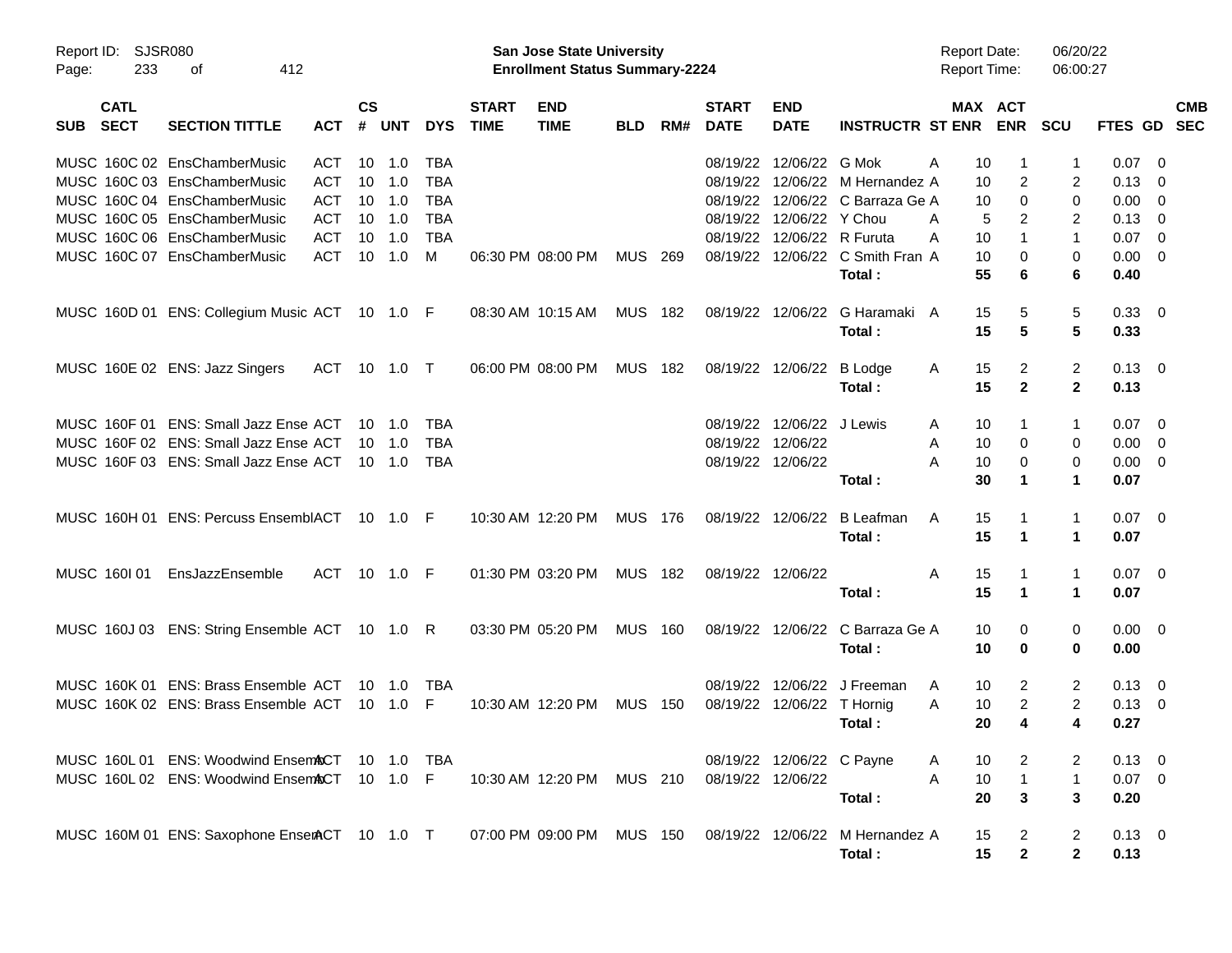| Page: | Report ID: SJSR080<br>234  | 412<br>оf                                        |                |                    |                      |            |                             | <b>San Jose State University</b><br><b>Enrollment Status Summary-2224</b> |            |     |                             |                            |                                            | <b>Report Date:</b><br><b>Report Time:</b> |                             | 06/20/22<br>06:00:27 |                                    |                           |
|-------|----------------------------|--------------------------------------------------|----------------|--------------------|----------------------|------------|-----------------------------|---------------------------------------------------------------------------|------------|-----|-----------------------------|----------------------------|--------------------------------------------|--------------------------------------------|-----------------------------|----------------------|------------------------------------|---------------------------|
| SUB   | <b>CATL</b><br><b>SECT</b> | <b>SECTION TITTLE</b>                            | <b>ACT</b>     | $\mathsf{cs}$<br># | <b>UNT</b>           | <b>DYS</b> | <b>START</b><br><b>TIME</b> | <b>END</b><br><b>TIME</b>                                                 | <b>BLD</b> | RM# | <b>START</b><br><b>DATE</b> | <b>END</b><br><b>DATE</b>  | <b>INSTRUCTR ST ENR</b>                    |                                            | MAX ACT<br><b>ENR</b>       | <b>SCU</b>           |                                    | <b>CMB</b><br>FTES GD SEC |
|       |                            | MUSC 1600 01 Trombone Ensemble                   | ACT 10 1.0 F   |                    |                      |            | 08:30 AM 10:20 AM           |                                                                           | <b>MUS</b> | 150 |                             | 08/19/22 12/06/22 T Hornig | Total:                                     | 10<br>A<br>10                              | 3<br>3                      | 3<br>3               | $0.20 \ 0$<br>0.20                 |                           |
|       | MUSC 161 01                | REP: Styles Interp O ACT 09 1.0 TBA              |                |                    |                      |            |                             |                                                                           |            |     |                             |                            | 08/19/22 12/06/22 S Snitkovska A<br>Total: | 15<br>15                                   | 0<br>0                      | 0<br>0               | $0.00 \t 0$<br>0.00                |                           |
|       | MUSC 163 01                | REP: Styles Intrp Op ACT 09 1.0 TBA              |                |                    |                      |            |                             |                                                                           |            |     |                             |                            | 08/19/22 12/06/22 S Snitkovska A<br>Total: | 15<br>15                                   | 1                           | $\mathbf{1}$<br>1    | $0.07$ 0<br>0.07                   |                           |
|       | MUSC 164 01<br>MUSC 164 02 | New Music Ensemble ACT<br>New Music Ensemble ACT |                | 10                 | 1.0<br>$1.0 \quad W$ |            |                             | 02:00 PM 03:50 PM                                                         | <b>MUS</b> | 150 |                             | 08/19/22 12/06/22          | D Vickerman A<br>Total:                    | X<br>20<br>20                              | 0<br>0<br>0<br>0            | 0<br>0<br>0          | $0.00 \t 0$<br>$0.00 \t 0$<br>0.00 |                           |
|       | MUSC 167 01                | Electro- Acoustic Mu                             | SEM 04 3.0 W   |                    |                      |            |                             | 03:30 PM 06:15 PM                                                         | MUS 226    |     |                             | 08/19/22 12/06/22          | C Luna<br>Total:                           | 18<br>A<br>18                              | 6<br>6                      | 18<br>18             | $1.20 \t 0$<br>1.20                |                           |
|       |                            | MUSC 170A 01 Fund Sound Recordg SEM 04 3.0 M     |                |                    |                      |            | 07:00 PM 09:45 PM           |                                                                           | MUS 124    |     |                             |                            | 08/19/22 12/06/22 Y Schwyter<br>Total:     | 18<br>A<br>18                              | 6<br>6                      | 18<br>18             | $1.25$ 1<br>1.25                   |                           |
|       |                            | MUSC 170B 01 Int Sound Recrdng                   | SEM 04 3.0 W   |                    |                      |            |                             | 07:00 PM 09:45 PM                                                         | MUS 124    |     |                             |                            | 08/19/22 12/06/22 Y Schwyter<br>Total:     | 18<br>A<br>18                              | 3<br>3                      | 9<br>9               | $0.60 \quad 0$<br>0.60             |                           |
|       | MUSC 180 01                | <b>Indiv Studies</b>                             | <b>SUP</b>     |                    |                      |            |                             |                                                                           |            |     |                             | 08/19/22 12/06/22 A Cohen  | Total:                                     | A                                          | 3<br>0<br>3<br>0            | 0<br>0               | $0.00 \t 0$<br>0.00                |                           |
|       | MUSC 182 01                | Senior Project                                   | ACT 10 1.0 TBA |                    |                      |            |                             |                                                                           |            |     |                             | 08/19/22 12/06/22 A Cohen  | Total:                                     | 10<br>A<br>10                              | 3<br>3                      | 3<br>3               | $0.20 \ 0$<br>0.20                 |                           |
|       |                            | MUSC 190A 01 Honors Project                      | <b>SUP</b>     |                    |                      |            |                             |                                                                           |            |     |                             | 08/19/22 12/06/22 A Cohen  | Total:                                     | A                                          | 2<br>0<br>$\mathbf{2}$<br>0 | 0<br>0               | $0.00 \ 0$<br>0.00                 |                           |
|       |                            | MUSC 200 01 Meth Mus Res Writ                    | SEM 05 3.0 M   |                    |                      |            |                             | 04:00 PM 06:30 PM  MUS  272  08/19/22  12/06/22  P  Ellison               |            |     |                             |                            | Total :                                    | 18<br>A<br>18                              | $\overline{4}$<br>4         | 12<br>12             | 1.004<br>1.00                      |                           |
|       |                            | MUSC 203 01 Sem in Styl & Perf                   |                |                    |                      |            |                             | SEM 05 3.0 W 04:00 PM 06:30 PM MUS 272                                    |            |     |                             |                            | 08/19/22 12/06/22 E Buurman A<br>Total:    | 18<br>18                                   | 3<br>$\mathbf{3}$           | 9<br>9               | $0.75$ 3<br>0.75                   |                           |
|       |                            | MUSC 220 01 Sem in Adv Cond                      | SEM 05 3.0 TBA |                    |                      |            |                             |                                                                           |            |     |                             |                            | 08/19/22 12/06/22 D Vickerman A<br>Total:  | 15<br>15                                   | $\mathbf{1}$                | 3<br>3               | $0.25$ 1<br>0.25                   |                           |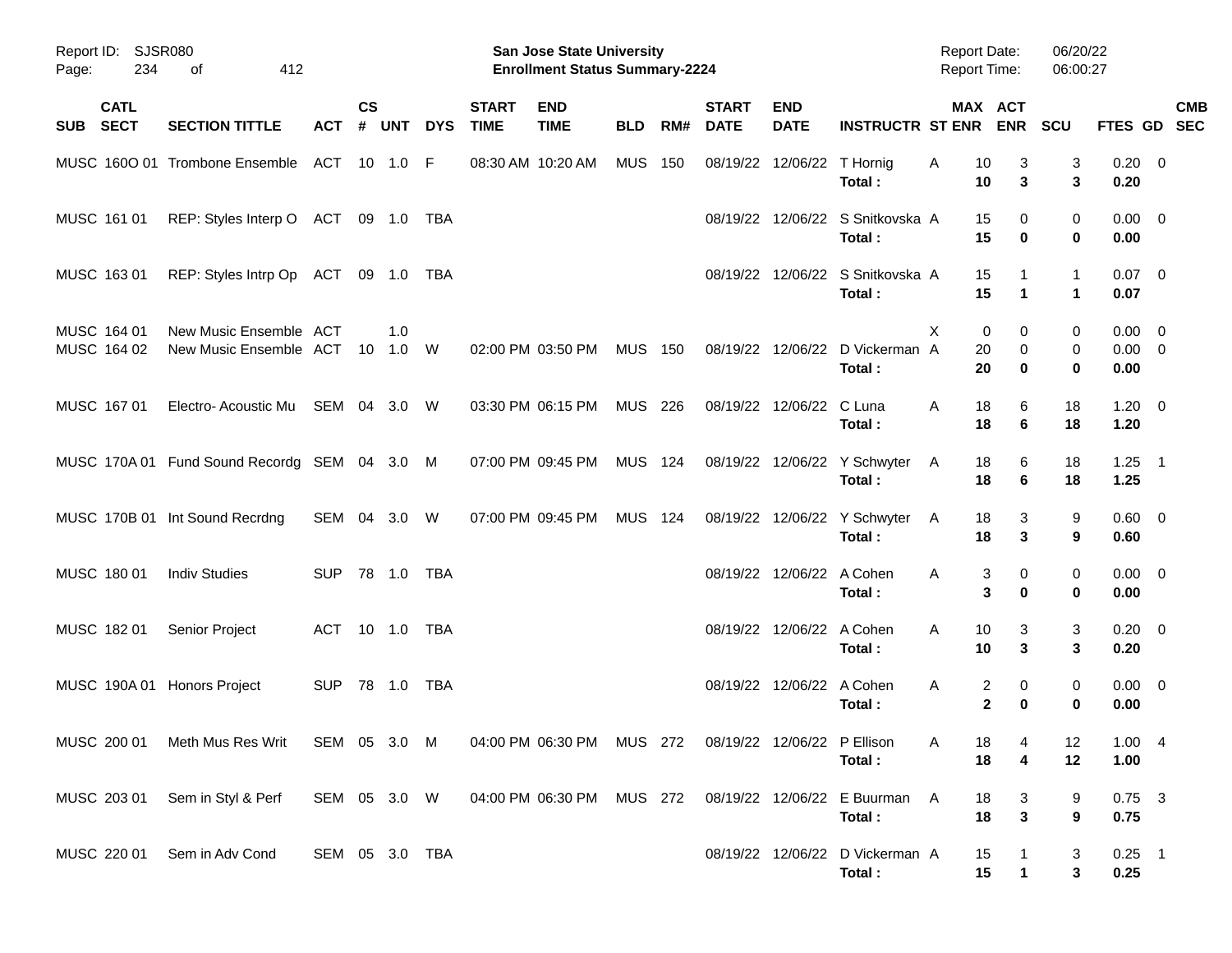| Report ID:<br>235<br>Page:               | SJSR080<br>412<br>οf     |                |                |        |            |                             | San Jose State University<br><b>Enrollment Status Summary-2224</b> |            |     |                             |                            |                                  | <b>Report Date:</b><br><b>Report Time:</b> |                              | 06/20/22<br>06:00:27 |             |                |                          |
|------------------------------------------|--------------------------|----------------|----------------|--------|------------|-----------------------------|--------------------------------------------------------------------|------------|-----|-----------------------------|----------------------------|----------------------------------|--------------------------------------------|------------------------------|----------------------|-------------|----------------|--------------------------|
| <b>CATL</b><br><b>SECT</b><br><b>SUB</b> | <b>SECTION TITTLE</b>    | <b>ACT</b>     | <b>CS</b><br># | UNT    | <b>DYS</b> | <b>START</b><br><b>TIME</b> | <b>END</b><br><b>TIME</b>                                          | <b>BLD</b> | RM# | <b>START</b><br><b>DATE</b> | <b>END</b><br><b>DATE</b>  | <b>INSTRUCTR ST ENR</b>          |                                            | MAX ACT<br><b>ENR</b>        | <b>SCU</b>           | FTES GD     |                | <b>CMB</b><br><b>SEC</b> |
| MUSC 224 01                              | <b>Supv Grad Studies</b> | <b>SUP</b>     | 78             | 2.0    | <b>TBA</b> |                             |                                                                    |            |     | 08/19/22                    |                            | 12/06/22 D Behroozi              | A                                          | 6<br>0                       | 0                    | 0.00        | 0              |                          |
| MUSC 224 02                              | <b>Supv Grad Studies</b> | <b>SUP</b>     | 78             | 2.0    | <b>TBA</b> |                             |                                                                    |            |     | 08/19/22                    |                            | 12/06/22 J Freeman               | A                                          | 3<br>0                       | 0                    | 0.00        | 0              |                          |
| MUSC 224 03                              | <b>Supv Grad Studies</b> | <b>SUP</b>     | 78             | 2.0    | <b>TBA</b> |                             |                                                                    |            |     | 08/19/22                    |                            | 12/06/22 B Leafman               | A                                          | 5<br>0                       | 0                    | 0.00        | 0              |                          |
| MUSC 224 04                              | <b>Supv Grad Studies</b> | <b>SUP</b>     | 78             | 2.0    | <b>TBA</b> |                             |                                                                    |            |     | 08/19/22                    | 12/06/22 F Levy            |                                  | A                                          | 3<br>0                       | 0                    | 0.00        | 0              |                          |
| MUSC 224 05                              | <b>Supv Grad Studies</b> | <b>SUP</b>     | 78             | 2.0    | <b>TBA</b> |                             |                                                                    |            |     | 08/19/22                    |                            | 12/06/22 C Barraza Ge A          |                                            | 3<br>0                       | 0                    | 0.00        | 0              |                          |
| MUSC 224 06                              | <b>Supv Grad Studies</b> | <b>SUP</b>     | 78             | 2.0    | <b>TBA</b> |                             |                                                                    |            |     |                             | 08/19/22 12/06/22 J Benson |                                  | A                                          | 3<br>0                       | 0                    | 0.00        | 0              |                          |
| MUSC 224 07                              | <b>Supv Grad Studies</b> | <b>SUP</b>     | 78             | 2.0    | <b>TBA</b> |                             |                                                                    |            |     | 08/19/22                    |                            | 12/06/22 G Haramaki A            |                                            | 3<br>0                       | 0                    | 0.00        | 0              |                          |
| MUSC 224 08                              | <b>Supv Grad Studies</b> | <b>SUP</b>     | 78             | 2.0    | <b>TBA</b> |                             |                                                                    |            |     | 08/19/22                    |                            | 12/06/22 D Vickerman A           |                                            | 5<br>0                       | 0                    | 0.00        | 0              |                          |
| MUSC 224 10                              | <b>Supv Grad Studies</b> | <b>SUP</b>     | 78             | 2.0    | <b>TBA</b> |                             |                                                                    |            |     | 08/19/22                    | 12/06/22 J Lewis           |                                  | Α                                          | 3<br>0                       | 0                    | 0.00        | 0              |                          |
| MUSC 224 11                              | <b>Supv Grad Studies</b> | <b>SUP</b>     | 78             | 2.0    | <b>TBA</b> |                             |                                                                    |            |     |                             | 08/19/22 12/06/22          |                                  | Α                                          | 3<br>0                       | 0                    | 0.00        | 0              |                          |
| MUSC 224 12                              | <b>Supv Grad Studies</b> | <b>SUP</b>     | 78             | 2.0    | <b>TBA</b> |                             |                                                                    |            |     |                             | 08/19/22 12/06/22          |                                  | Α                                          | 3<br>0                       | 0                    | 0.00        | 0              |                          |
| MUSC 224 13                              | <b>Supv Grad Studies</b> | <b>SUP</b>     | 78             | 2.0    | <b>TBA</b> |                             |                                                                    |            |     | 08/19/22                    | 12/06/22 K Moran           |                                  | Α                                          | 3<br>$\mathbf 0$             | 0                    | 0.00        | 0              |                          |
| MUSC 224 14                              | <b>Supv Grad Studies</b> | <b>SUP</b>     | 78             | 2.0    | <b>TBA</b> |                             |                                                                    |            |     | 08/19/22                    |                            | 12/06/22 C Smith Fran A          |                                            | 5<br>$\mathbf{1}$            | 0                    | 0.17        | -1             |                          |
| MUSC 224 15                              | <b>Supv Grad Studies</b> | <b>SUP</b>     | 78             | 2.0    | <b>TBA</b> |                             |                                                                    |            |     | 08/19/22                    |                            | 12/06/22 M Hernandez A           |                                            | 3<br>0                       | 0                    | 0.00        | 0              |                          |
| MUSC 224 16                              | <b>Supv Grad Studies</b> | <b>SUP</b>     | 78             | 2.0    | <b>TBA</b> |                             |                                                                    |            |     |                             | 08/19/22 12/06/22 R Furuta |                                  | A                                          | 3<br>0                       | 0                    | 0.00        | 0              |                          |
| MUSC 224 17                              | <b>Supv Grad Studies</b> | <b>SUP</b>     | 78             | 2.0    | <b>TBA</b> |                             |                                                                    |            |     |                             | 08/19/22 12/06/22          |                                  | Α                                          | 3<br>0                       | 0                    | 0.00        | 0              |                          |
| MUSC 224 18                              | <b>Supv Grad Studies</b> | <b>SUP</b>     | 78             | 2.0    | <b>TBA</b> |                             |                                                                    |            |     |                             | 08/19/22 12/06/22          |                                  | Α                                          | 3<br>0                       | 0                    | 0.00        | 0              |                          |
| MUSC 224 19                              | <b>Supv Grad Studies</b> | <b>SUP</b>     | 78             | 2.0    | <b>TBA</b> |                             |                                                                    |            |     |                             | 08/19/22 12/06/22          |                                  | Α                                          | 3<br>0                       | 0                    | 0.00        | 0              |                          |
| MUSC 224 20                              | <b>Supv Grad Studies</b> | <b>SUP</b>     | 78             | 2.0    | <b>TBA</b> |                             |                                                                    |            |     |                             | 08/19/22 12/06/22          |                                  | Α                                          | 3<br>0                       | 0                    | 0.00        | 0              |                          |
| MUSC 224 21                              | <b>Supv Grad Studies</b> | <b>SUP</b>     |                | 78 2.0 | TBA        |                             |                                                                    |            |     |                             | 08/19/22 12/06/22          |                                  | Α                                          | 3<br>0                       | 0                    | 0.00        | 0              |                          |
|                                          |                          |                |                |        |            |                             |                                                                    |            |     |                             |                            | Total:                           | 69                                         | $\mathbf 1$                  | 0                    | 0.17        |                |                          |
| MUSC 230 01                              | GrdPianoSec              | <b>SUP</b>     |                | 36 1.0 | TBA        |                             |                                                                    |            |     |                             | 08/19/22 12/06/22          | G Mok                            | Α                                          | $\overline{\mathbf{c}}$<br>0 | 0                    | $0.00 \t 0$ |                |                          |
|                                          |                          |                |                |        |            |                             |                                                                    |            |     |                             |                            | Total:                           |                                            | $\mathbf{2}$<br>0            | 0                    | 0.00        |                |                          |
| MUSC 232 01                              | Adv Fld Exp              | <b>SUP</b>     |                |        | TBA        |                             |                                                                    |            |     |                             | 08/19/22 12/06/22          |                                  | A                                          | 3<br>0                       | 0                    | $0.00 \t 0$ |                |                          |
|                                          |                          |                |                |        |            |                             |                                                                    |            |     |                             |                            | Total:                           |                                            | 3<br>0                       | 0                    | 0.00        |                |                          |
| MUSC 233 01                              | <b>GrdVoiceSec</b>       | <b>SUP</b>     | 36             | 1.0    | TBA        |                             |                                                                    |            |     | 08/19/22                    | 12/06/22                   | M MohammedA                      |                                            | 3<br>-1                      | 0                    | 0.08        | $\overline{1}$ |                          |
| MUSC 233 02                              | GrdVoiceSec              | <b>SUP</b>     | 36             | 1.0    | TBA        |                             |                                                                    |            |     |                             |                            | 08/19/22 12/06/22 J Smucker      | A                                          | 3<br>$\mathbf 0$             | 0                    | 0.00        | 0              |                          |
| MUSC 233 03 GrdVoiceSec                  |                          | SUP 36 1.0 TBA |                |        |            |                             |                                                                    |            |     |                             |                            | 08/19/22 12/06/22 S Bengochea A  |                                            | 3<br>0                       | 0                    | $0.00 \t 0$ |                |                          |
|                                          |                          |                |                |        |            |                             |                                                                    |            |     |                             |                            | Total:                           |                                            | 9<br>$\mathbf 1$             | 0                    | 0.08        |                |                          |
| MUSC 234 01                              | GrdStringSec             | SUP 36 1.0 TBA |                |        |            |                             |                                                                    |            |     |                             |                            | 08/19/22 12/06/22 C Barraza Ge A |                                            | $\boldsymbol{0}$<br>3        | 0                    | $0.00 \t 0$ |                |                          |
|                                          |                          |                |                |        |            |                             |                                                                    |            |     |                             |                            | Total:                           |                                            | $\mathbf{3}$<br>$\bf{0}$     | 0                    | 0.00        |                |                          |
|                                          |                          |                |                |        |            |                             |                                                                    |            |     |                             |                            |                                  |                                            |                              |                      |             |                |                          |
| MUSC 235 01                              | GrdWoodwindSec           | <b>SUP</b>     |                |        | 36 1.0 TBA |                             |                                                                    |            |     |                             |                            | 08/19/22 12/06/22 M Hernandez A  |                                            | 3<br>$\mathbf{1}$            | 0                    | $0.08$ 1    |                |                          |
| MUSC 235 02                              | GrdWoodwindSec           | <b>SUP</b>     |                |        | 36 1.0 TBA |                             |                                                                    |            |     |                             | 08/19/22 12/06/22 C Payne  |                                  | A                                          | 3 <sup>1</sup><br>$\pmb{0}$  | 0                    | $0.00 \t 0$ |                |                          |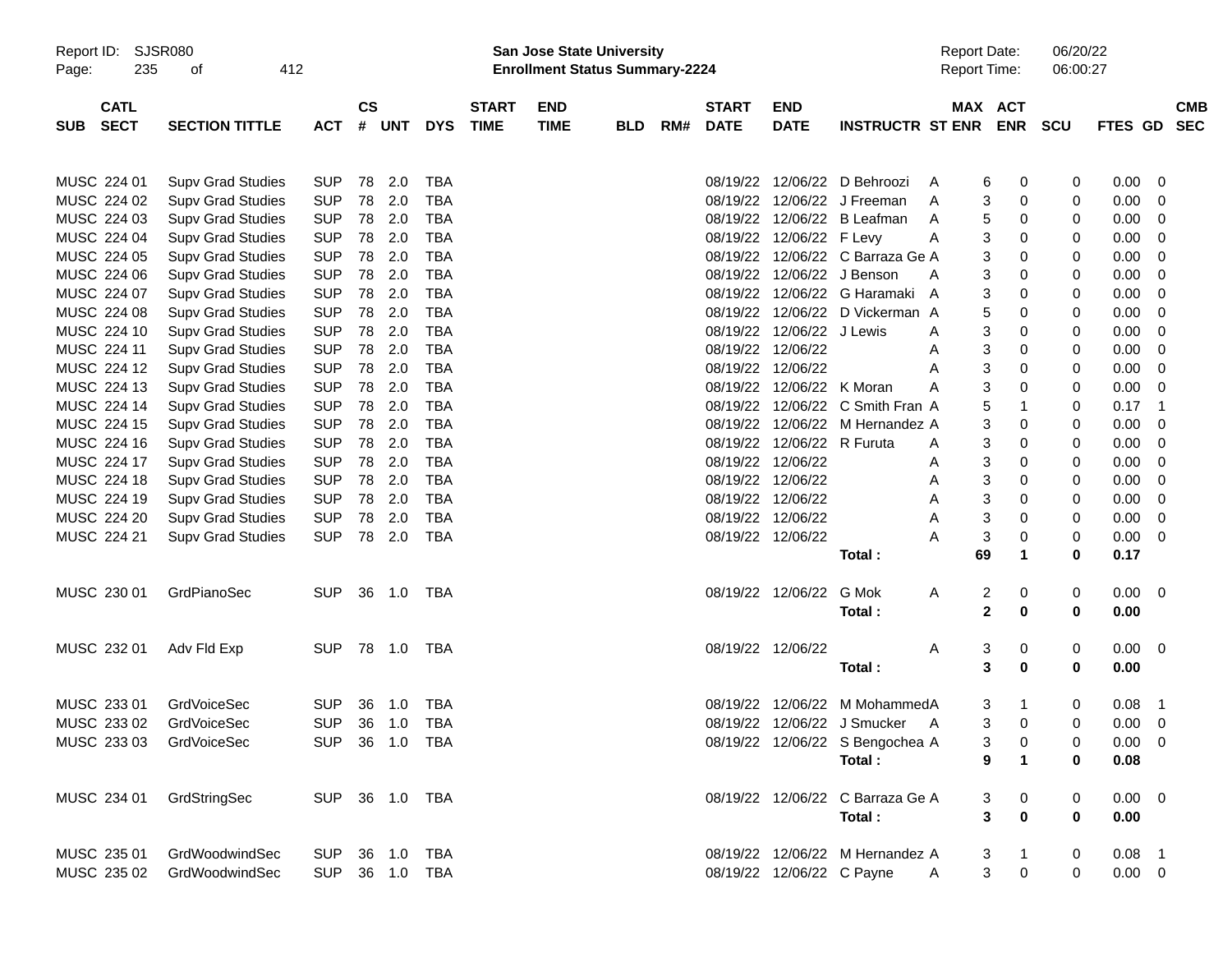| Report ID:<br>Page: | 236                        | SJSR080<br>412<br>оf                                 |                   |                    |                       |                 |                             | <b>San Jose State University</b><br><b>Enrollment Status Summary-2224</b> |                          |            |                             |                                       |                                           | <b>Report Date:</b><br><b>Report Time:</b> |                                                   | 06/20/22<br>06:00:27 |                                 |                          |
|---------------------|----------------------------|------------------------------------------------------|-------------------|--------------------|-----------------------|-----------------|-----------------------------|---------------------------------------------------------------------------|--------------------------|------------|-----------------------------|---------------------------------------|-------------------------------------------|--------------------------------------------|---------------------------------------------------|----------------------|---------------------------------|--------------------------|
| <b>SUB</b>          | <b>CATL</b><br><b>SECT</b> | <b>SECTION TITTLE</b>                                | <b>ACT</b>        | $\mathsf{cs}$<br># | <b>UNT</b>            | <b>DYS</b>      | <b>START</b><br><b>TIME</b> | <b>END</b><br><b>TIME</b>                                                 | <b>BLD</b>               | RM#        | <b>START</b><br><b>DATE</b> | <b>END</b><br><b>DATE</b>             | <b>INSTRUCTR ST ENR</b>                   |                                            | MAX ACT<br><b>ENR</b>                             | <b>SCU</b>           | FTES GD                         | <b>CMB</b><br><b>SEC</b> |
|                     |                            |                                                      |                   |                    |                       |                 |                             |                                                                           |                          |            |                             |                                       | Total:                                    |                                            | 6<br>-1                                           | 0                    | 0.08                            |                          |
|                     | MUSC 236 01                | GrdBrassSec                                          | <b>SUP</b>        | 36                 | 1.0                   | TBA             |                             |                                                                           |                          |            |                             |                                       | 08/19/22 12/06/22 J Freeman<br>Total:     | A                                          | 3<br>0<br>3<br>$\bf{0}$                           | 0<br>0               | $0.00 \t 0$<br>0.00             |                          |
|                     | MUSC 239 01                | GrdJazzSec                                           | <b>SUP</b>        | 36                 | 1.0                   | TBA             |                             |                                                                           |                          |            |                             | 08/19/22 12/06/22                     | K Moran<br>Total:                         | A<br>3                                     | 0<br>3<br>0                                       | 0<br>0               | $0.00 \t 0$<br>0.00             |                          |
|                     | MUSC 250A 01               | GrdConcChoir                                         | <b>SUP</b>        | 36                 | 1.0                   | МW              |                             | 12:00 PM 01:50 PM                                                         | <b>MUS</b>               | 150        |                             | 08/19/22 12/06/22                     | C Brown<br>Total:                         | 15<br>A<br>15                              | $\mathbf 1$                                       | 0<br>0               | $0.08$ 1<br>0.08                |                          |
|                     | MUSC 251 03<br>MUSC 251 04 | GrdUnivChorales<br>GrdUnivChorales                   | ACT<br><b>ACT</b> | 10                 | 1.0<br>$10 \quad 1.0$ | MW<br><b>TR</b> |                             | 02:00 PM 02:50 PM<br>03:30 PM 04:20 PM                                    | <b>MUS</b><br><b>MUS</b> | 182<br>182 | 08/19/22                    | 12/06/22<br>08/19/22 12/06/22 C Brown | J Benson<br>Total:                        | 10<br>A<br>10<br>A<br>20                   | 0<br>1                                            | 1<br>0<br>1          | $0.08$ 1<br>$0.00 \t 0$<br>0.08 |                          |
|                     | MUSC 252 02                | GrdOperaThtr                                         | ACT               |                    | 21  1.0               | МW              |                             | 02:00 PM 03:50 PM                                                         | MUS 176                  |            |                             |                                       | 08/19/22 12/06/22 S Bengochea A<br>Total: | 3                                          | 0<br>3<br>0                                       | 0<br>0               | $0.00 \t 0$<br>0.00             |                          |
|                     | MUSC 253 01                | GrdUnivSymOrch                                       | ACT               |                    | 21 1.0                | TR              |                             | 01:30 PM 03:20 PM                                                         | <b>MUS 176</b>           |            |                             | 08/19/22 12/06/22 A Cohen             | Total:                                    | 6<br>A<br>6                                | 3<br>3                                            | 3<br>3               | $0.25$ 3<br>0.25                |                          |
|                     | MUSC 255 01                | GrdWindEns                                           | ACT               |                    | 21  1.0               | МW              |                             | 12:00 PM 01:50 PM                                                         | <b>MUS 176</b>           |            |                             | 08/19/22 12/06/22                     | D Vickerman A<br>Total:                   | 5                                          | 2<br>5<br>$\mathbf{2}$                            | 2<br>$\mathbf{2}$    | $0.17$ 2<br>0.17                |                          |
|                     | MUSC 259 01                | GrdLatinJazzEns                                      | ACT               |                    | 21 1.0                | МW              |                             | 12:00 PM 01:50 PM                                                         | <b>MUS 186</b>           |            |                             | 08/19/22 12/06/22 J Lewis             | Total:                                    | 3<br>A                                     | 0<br>3<br>0                                       | 0<br>0               | $0.00 \t 0$<br>0.00             |                          |
|                     |                            | MUSC 260A 01 GrdChrlrs                               | ACT 10 1.0        |                    |                       | . TR            |                             | 01:30 PM 03:20 PM                                                         | <b>MUS 150</b>           |            |                             | 08/19/22 12/06/22                     | J Benson<br>Total:                        | 10<br>A<br>10                              | 2<br>$\mathbf{2}$                                 | 2<br>$\mathbf{2}$    | $0.17$ 2<br>0.17                |                          |
|                     |                            | MUSC 260C 01 GrdChmbrMsc<br>MUSC 260C 02 GrdChmbrMsc | <b>ACT</b>        |                    | 1.0                   | ACT 10 1.0 TBA  |                             |                                                                           |                          |            |                             | 08/19/22 12/06/22 G Mok               |                                           | X<br>A                                     | 0<br>$\mathbf 0$<br>5 <sub>5</sub><br>$\mathbf 0$ | 0                    | $0.00 \t 0$<br>$0.00 \t 0$      |                          |
|                     |                            | MUSC 260C 03 GrdChmbrMsc                             |                   |                    |                       | ACT 10 1.0 TBA  |                             |                                                                           |                          |            |                             |                                       | 08/19/22 12/06/22 M Hernandez A           |                                            | 5<br>0                                            | 0                    | $0.00 \t 0$                     |                          |
|                     |                            | MUSC 260C 04 GrdChmbrMsc                             |                   |                    |                       | ACT 10 1.0 TBA  |                             |                                                                           |                          |            |                             |                                       | 08/19/22 12/06/22 C Barraza Ge A          |                                            | 5<br>0                                            | 0                    | $0.00 \t 0$                     |                          |
|                     |                            | MUSC 260C 05 GrdChmbrMsc                             |                   |                    |                       | ACT 10 1.0 TBA  |                             |                                                                           |                          |            |                             | 08/19/22 12/06/22 Y Chou              |                                           | A                                          | 5                                                 | 0                    | $0.00 \t 0$                     |                          |
|                     |                            | MUSC 260C 06 GrdChmbrMsc                             | ACT 10 1.0        |                    |                       | TBA             |                             |                                                                           |                          |            |                             | 08/19/22 12/06/22 R Furuta            |                                           | A<br>10                                    |                                                   |                      | $0.08$ 1                        |                          |
|                     |                            | MUSC 260C 07 GrdChmbrMsc                             | ACT 10 1.0 M      |                    |                       |                 |                             | 06:30 PM 08:00 PM MUS 269                                                 |                          |            |                             |                                       | 08/19/22 12/06/22 C Smith Fran A          | 10                                         |                                                   | 0                    | $0.00 \t 0$                     |                          |
|                     |                            |                                                      |                   |                    |                       |                 |                             |                                                                           |                          |            |                             |                                       | Total:                                    | 40                                         |                                                   | 1                    | 0.08                            |                          |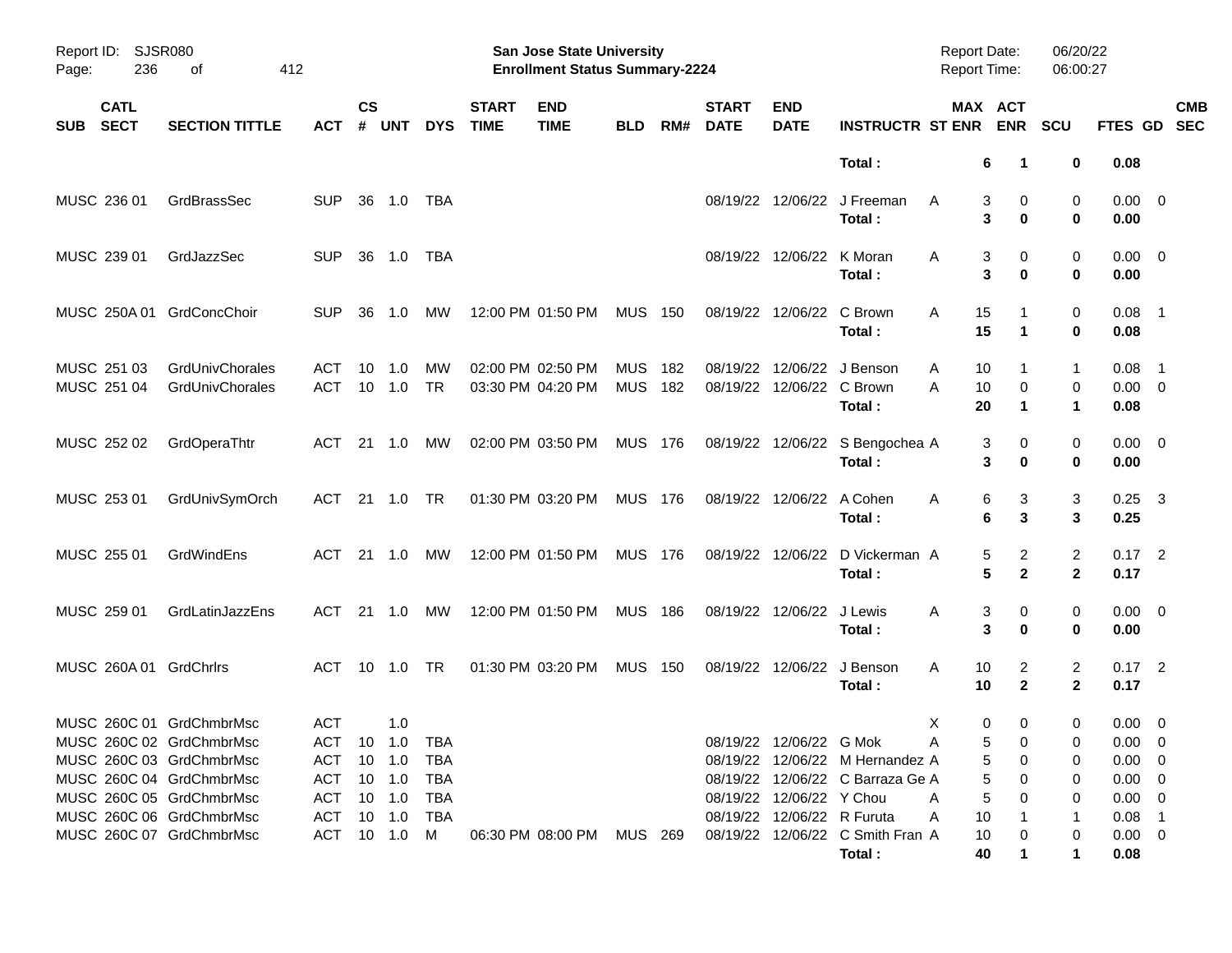| Report ID:<br>237<br>Page:                                                       | <b>SJSR080</b><br>412<br>оf                      |                          |                |                             |                                 |                             | San Jose State University<br><b>Enrollment Status Summary-2224</b> |                |     |                             |                                                                     |                                            | <b>Report Date:</b><br><b>Report Time:</b> |                                      | 06/20/22<br>06:00:27    |                                                      |            |
|----------------------------------------------------------------------------------|--------------------------------------------------|--------------------------|----------------|-----------------------------|---------------------------------|-----------------------------|--------------------------------------------------------------------|----------------|-----|-----------------------------|---------------------------------------------------------------------|--------------------------------------------|--------------------------------------------|--------------------------------------|-------------------------|------------------------------------------------------|------------|
| <b>CATL</b><br><b>SECT</b><br><b>SUB</b>                                         | <b>SECTION TITTLE</b>                            | <b>ACT</b>               | <b>CS</b><br># | UNT                         | <b>DYS</b>                      | <b>START</b><br><b>TIME</b> | <b>END</b><br><b>TIME</b>                                          | <b>BLD</b>     | RM# | <b>START</b><br><b>DATE</b> | <b>END</b><br><b>DATE</b>                                           | <b>INSTRUCTR ST ENR</b>                    |                                            | MAX ACT<br><b>ENR</b>                | <b>SCU</b>              | FTES GD SEC                                          | <b>CMB</b> |
| MUSC 260D 01 GrdCollegium                                                        |                                                  | ACT 10 1.0 F             |                |                             |                                 |                             | 08:30 AM 10:15 AM                                                  | MUS 182        |     |                             |                                                                     | 08/19/22 12/06/22 G Haramaki A<br>Total:   | 15<br>15                                   | 1                                    | 1<br>1                  | $0.08$ 1<br>0.08                                     |            |
| MUSC 260F 01 GrdSmJzzEns<br>MUSC 260F 02 GrdSmJzzEns<br>MUSC 260F 03 GrdSmJzzEns |                                                  | ACT<br>ACT<br>ACT        | 10             | 1.0<br>$10$ $1.0$<br>10 1.0 | <b>TBA</b><br><b>TBA</b><br>TBA |                             |                                                                    |                |     |                             | 08/19/22 12/06/22 J Lewis<br>08/19/22 12/06/22<br>08/19/22 12/06/22 | Total:                                     | A<br>A<br>A                                | 3<br>0<br>3<br>0<br>3<br>0<br>9<br>0 | 0<br>0<br>0<br>$\bf{0}$ | $0.00 \quad 0$<br>$0.00 \t 0$<br>$0.00 \t 0$<br>0.00 |            |
| MUSC 260H 01 GrdPercEns                                                          |                                                  | ACT 10 1.0 F             |                |                             |                                 |                             | 10:30 AM 12:20 PM                                                  | MUS 176        |     |                             |                                                                     | 08/19/22 12/06/22 B Leafman<br>Total:      | A                                          | 3<br>0<br>3<br>0                     | 0<br>0                  | $0.00 \quad 0$<br>0.00                               |            |
| MUSC 260J 03 GrdStringEns                                                        |                                                  | ACT 10 1.0 R             |                |                             |                                 |                             | 03:30 PM 05:20 PM                                                  | <b>MUS 160</b> |     |                             |                                                                     | 08/19/22 12/06/22 C Barraza Ge A<br>Total: |                                            | 0<br>3<br>3<br>0                     | 0<br>0                  | $0.00 \quad 0$<br>0.00                               |            |
| MUSC 260K 01 GrdBrassEns<br>MUSC 260K 02 GrdBrassEns                             |                                                  | ACT<br>ACT               | 10             | 1.0<br>$10 \quad 1.0$       | TBA<br>F                        |                             | 10:30 AM 12:20 PM                                                  | <b>MUS 150</b> |     |                             | 08/19/22 12/06/22 T Hornig                                          | 08/19/22 12/06/22 J Freeman<br>Total:      | A<br>Α                                     | 3<br>0<br>3<br>$\mathbf 1$<br>6<br>1 | 0<br>$\mathbf{1}$<br>1  | $0.00 \quad 0$<br>$0.08$ 1<br>0.08                   |            |
| MUSC 260L 01 GrdEnsWdwnd<br>MUSC 260L 02 GrdEnsWdwnd                             |                                                  | ACT<br>ACT               | 10             | 1.0<br>10 1.0               | TBA<br>-F                       |                             | 10:30 AM 12:20 PM                                                  | MUS 210        |     | 08/19/22 12/06/22           | 08/19/22 12/06/22 C Payne                                           | Total:                                     | A<br>Α                                     | 3<br>0<br>3<br>0<br>6<br>0           | 0<br>0<br>0             | $0.00 \quad 0$<br>$0.00 \t 0$<br>0.00                |            |
| MUSC 260M 01 GrdSaxEns                                                           |                                                  | ACT 10 1.0 T             |                |                             |                                 |                             | 07:00 PM 09:00 PM                                                  | <b>MUS 150</b> |     |                             |                                                                     | 08/19/22 12/06/22 M Hernandez A<br>Total:  |                                            | 3<br>1<br>3<br>1                     | $\mathbf{1}$<br>1       | $0.08$ 1<br>0.08                                     |            |
| MUSC 264 01<br>MUSC 264 02                                                       | New Music Ensemble ACT<br>New Music Ensemble ACT |                          |                | 1.0<br>10 1.0 W             |                                 |                             | 02:00 PM 03:50 PM                                                  | <b>MUS 150</b> |     |                             |                                                                     | 08/19/22 12/06/22 D Vickerman A<br>Total:  | Χ                                          | 0<br>0<br>5<br>0<br>5<br>0           | 0<br>0<br>0             | $0.00 \quad 0$<br>$0.00 \t 0$<br>0.00                |            |
| MUSC 298 01<br>MUSC 298 02                                                       | <b>Special Study</b><br><b>Special Study</b>     | <b>SUP</b><br><b>SUP</b> | 78             | 1.0<br>78 1.0               | <b>TBA</b><br>TBA               |                             |                                                                    |                |     |                             | 08/19/22 12/06/22<br>08/19/22 12/06/22                              | Total:                                     | A<br>A                                     | 3<br>0<br>3<br>0<br>6<br>$\mathbf 0$ | 0<br>0<br>0             | $0.00 \quad 0$<br>$0.00 \ 0$<br>0.00                 |            |
| MUSC 299 01                                                                      | Mstr Ths Rct Cmp                                 | SUP 78 1.0 TBA           |                |                             |                                 |                             |                                                                    |                |     |                             |                                                                     | 08/19/22 12/06/22 P Furman<br>Total:       | A                                          | 3<br>0<br>3<br>$\mathbf 0$           | 0<br>$\bf{0}$           | $0.00 \t 0$<br>0.00                                  |            |
| Department : Music & Dance                                                       |                                                  |                          |                |                             |                                 |                             |                                                                    |                |     |                             | <b>Lower Division:</b>                                              | <b>Department Total:</b>                   |                                            | 6668 1969 4294<br>4121 1215 2872     |                         | 290.72<br>192.27                                     |            |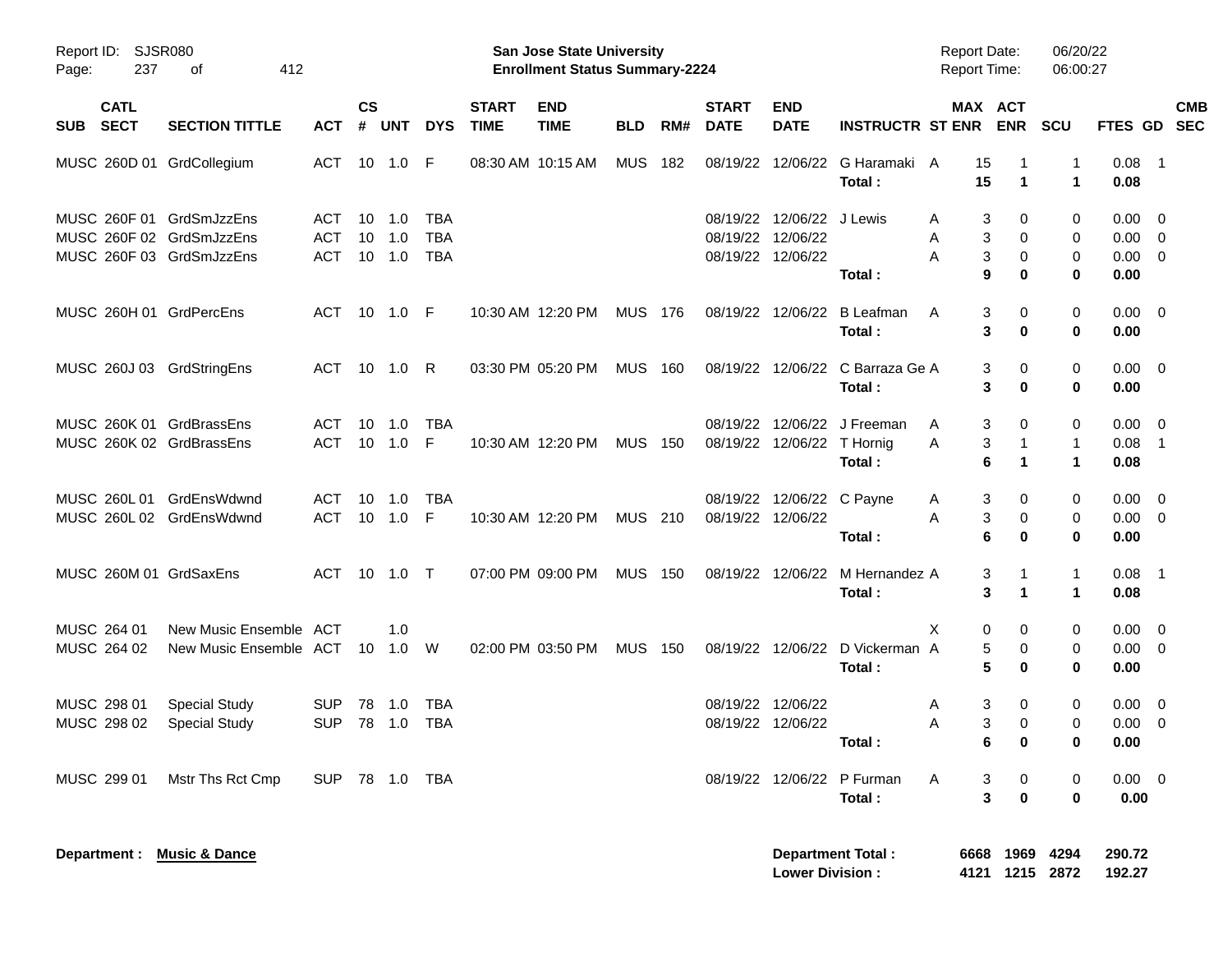|            | Report ID: SJSR080  |     |                       |     |       |    |     |            |                             | <b>San Jose State University</b>      |            |     |                             |                           |                           | <b>Report Date:</b> |             |            | 06/20/22   |               |            |
|------------|---------------------|-----|-----------------------|-----|-------|----|-----|------------|-----------------------------|---------------------------------------|------------|-----|-----------------------------|---------------------------|---------------------------|---------------------|-------------|------------|------------|---------------|------------|
| Page:      |                     | 238 | of                    | 412 |       |    |     |            |                             | <b>Enrollment Status Summary-2224</b> |            |     |                             |                           |                           | Report Time:        |             |            | 06:00:27   |               |            |
| <b>SUB</b> | <b>CATL</b><br>SECT |     | <b>SECTION TITTLE</b> |     | ACT # | СS | UNT | <b>DYS</b> | <b>START</b><br><b>TIME</b> | <b>END</b><br><b>TIME</b>             | <b>BLD</b> | RM# | <b>START</b><br><b>DATE</b> | <b>END</b><br><b>DATE</b> | <b>INSTRUCTR ST ENR</b>   |                     | MAX ACT     | <b>ENR</b> | scu        | FTES GD SEC   | <b>CMB</b> |
|            |                     |     |                       |     |       |    |     |            |                             |                                       |            |     |                             | <b>Upper Division:</b>    | <b>Graduate Division:</b> |                     | 2227<br>320 | 730<br>24  | 1389<br>33 | 95.38<br>3.07 |            |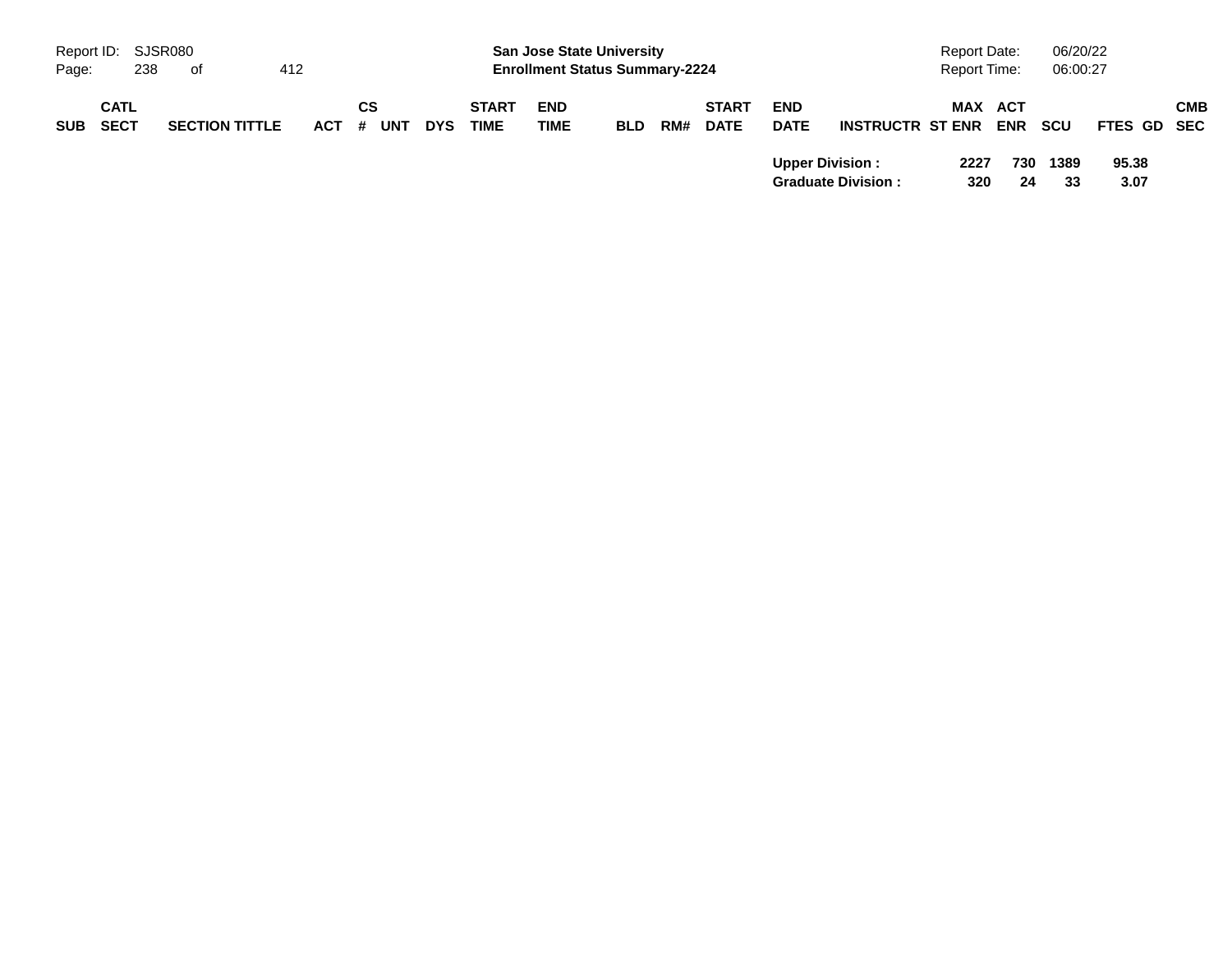| Report ID:<br>Page: | 239                        | SJSR080<br>412<br>оf                           |            |                    |            |              |                             | San Jose State University<br><b>Enrollment Status Summary-2224</b> |            |             |                                |                           |                                   | <b>Report Date:</b><br><b>Report Time:</b> |                       | 06/20/22<br>06:00:27 |                |                         |                          |
|---------------------|----------------------------|------------------------------------------------|------------|--------------------|------------|--------------|-----------------------------|--------------------------------------------------------------------|------------|-------------|--------------------------------|---------------------------|-----------------------------------|--------------------------------------------|-----------------------|----------------------|----------------|-------------------------|--------------------------|
| <b>SUB</b>          | <b>CATL</b><br><b>SECT</b> | <b>SECTION TITTLE</b>                          | <b>ACT</b> | $\mathsf{cs}$<br># | <b>UNT</b> | <b>DYS</b>   | <b>START</b><br><b>TIME</b> | <b>END</b><br><b>TIME</b>                                          | <b>BLD</b> | RM#         | <b>START</b><br><b>DATE</b>    | <b>END</b><br><b>DATE</b> | <b>INSTRUCTR ST ENR</b>           |                                            | MAX ACT<br><b>ENR</b> | <b>SCU</b>           | <b>FTES GD</b> |                         | <b>CMB</b><br><b>SEC</b> |
| <b>College</b>      | Department :               | <b>Humanities &amp; the Arts</b><br>Philosophy |            |                    |            |              |                             |                                                                    |            |             |                                |                           |                                   |                                            |                       |                      |                |                         |                          |
| PHIL                | 901                        | Math/Logic for GE                              | <b>SEM</b> | 04                 | 3.0        | МW           |                             | 09:00 AM 10:15 AM                                                  | <b>DMH</b> | 208         | 08/19/22                       | 12/06/22                  | A Delunas                         | 35<br>A                                    |                       | 3                    | 0.20           | 0                       |                          |
| <b>PHIL</b>         | 902                        | Math/Logic for GE                              | <b>SEM</b> | 04                 | 3.0        | MW           |                             | 10:30 AM 11:45 AM                                                  | <b>DMH</b> | 208         | 08/19/22                       | 12/06/22                  | A Delunas                         | 35<br>Α                                    | 1                     | 3                    | 0.20           | 0                       |                          |
| PHIL                | 903                        | Math/Logic for GE                              | <b>SEM</b> | 04                 | 3.0        | <b>TR</b>    |                             | 01:30 PM 02:45 PM                                                  | DMH 208    |             |                                | 08/19/22 12/06/22         | C Smith                           | A<br>35                                    | $\mathbf 1$           | 3                    | 0.20           | $\overline{0}$          |                          |
|                     |                            |                                                |            |                    |            |              |                             |                                                                    |            |             |                                |                           | Total:                            | 105                                        | 3                     | 9                    | 0.60           |                         |                          |
| PHIL                | 9W 01                      | Math & Logic Wkshop LEC                        |            | 02                 | 1.0        | $\top$       |                             | 04:30 PM 05:20 PM                                                  | DMH        | 208         | 08/19/22                       | 12/06/22                  | C Smith                           | 35<br>A                                    | 2                     | $\overline{2}$       | 0.13           | $\overline{0}$          |                          |
| <b>PHIL</b>         | 9W 02                      | Math & Logic Wkshop LEC                        |            |                    | 02 1.0     | R            |                             | 04:30 PM 05:20 PM                                                  | DMH 208    |             |                                | 08/19/22 12/06/22         | C Smith                           | A<br>35                                    | 0                     | 0                    | 0.00           | $\overline{0}$          |                          |
|                     |                            |                                                |            |                    |            |              |                             |                                                                    |            |             |                                |                           | Total:                            | 70                                         | $\mathbf{2}$          | $\mathbf{2}$         | 0.13           |                         |                          |
| <b>PHIL</b>         | 10 01                      | Intro to Phil                                  | <b>LEC</b> | 03                 | 3.0        | МW           |                             | 09:00 AM 10:15 AM                                                  | DMH        | 149B        | 08/19/22 12/06/22              |                           |                                   | 35<br>Α                                    | 8                     | 24                   | 1.60           | - 0                     |                          |
| PHIL                | 10 02                      | Intro to Phil                                  | <b>LEC</b> | 03                 | 3.0        | МW           |                             | 10:30 AM 11:45 AM                                                  | <b>DMH</b> | 149B        | 08/19/22                       | 12/06/22                  | D Williamson A                    | 35                                         | 11                    | 33                   | 2.20           | 0                       |                          |
| PHIL                | 10 03                      | Intro to Phil                                  | <b>LEC</b> | 03                 | 3.0        | <b>MW</b>    |                             | 03:00 PM 04:15 PM                                                  | <b>DMH</b> | 149B        | 08/19/22                       | 12/06/22                  |                                   | 35<br>Α                                    | 6                     | 18                   | 1.20           | 0                       |                          |
| PHIL                | 10 04                      | Intro to Phil                                  | <b>LEC</b> | 03                 | 3.0        | <b>TR</b>    |                             | 09:00 AM 10:15 AM                                                  | SН         | 241         |                                | 08/19/22 12/06/22         |                                   | Α<br>35                                    | 2                     | 6                    | 0.40           | 0                       |                          |
| PHIL                | 10 05                      | Intro to Phil                                  | <b>LEC</b> | 03                 | 3.0        | <b>TR</b>    |                             | 12:00 PM 01:15 PM                                                  | <b>SH</b>  | 241         | 08/19/22                       | 12/06/22                  | D Williamson A                    | 35                                         | 4                     | 12                   | 0.80           | 0                       |                          |
| PHIL                | 10 06                      | Intro to Phil                                  | <b>LEC</b> | 03                 | 3.0        | <b>TR</b>    |                             | 01:30 PM 02:45 PM                                                  | <b>SH</b>  | 241         | 08/19/22                       | 12/06/22                  |                                   | 35<br>Α                                    | 10                    | 30                   | 2.00           | 0                       |                          |
| PHIL                | 10 07                      | Intro to Phil                                  | <b>LEC</b> | 03                 | 3.0        | F            |                             | 09:30 AM 12:15 PM                                                  | <b>DMH</b> | 208         | 08/19/22 12/06/22              |                           |                                   | 35<br>Α                                    | $\mathbf 0$           | 0                    | 0.00           | 0                       |                          |
| PHIL                | 1080                       | Intro to Phil                                  | <b>LEC</b> | 03                 | 3.0        | <b>TBA</b>   |                             |                                                                    | <b>ON</b>  | <b>LINE</b> | 08/19/22                       | 12/06/22                  | J Cardoza-Ko A                    | 35                                         | 16                    | 48                   | 3.20           | 0                       |                          |
| PHIL                | 1081                       | Intro to Phil                                  | <b>LEC</b> | 03                 | 3.0        | <b>TBA</b>   |                             |                                                                    | ON         | <b>LINE</b> |                                | 08/19/22 12/06/22         | J Cardoza-Ko A                    | 35                                         | 9                     | 27                   | 1.80           | 0                       |                          |
|                     |                            |                                                |            |                    |            |              |                             |                                                                    |            |             |                                |                           | Total:                            | 315                                        | 66                    | 198                  | 13.20          |                         |                          |
| <b>PHIL</b>         | 12 01                      | Phil of the Person                             | <b>LEC</b> | 03                 | 3.0        | MW           |                             | 12:00 PM 01:15 PM                                                  | <b>DMH</b> | 208         | 08/19/22                       | 12/06/22                  | N Osborne                         | 35<br>A                                    | 11                    | 33                   | 2.20           | 0                       |                          |
| <b>PHIL</b>         | 12 02                      | Phil of the Person                             | <b>LEC</b> | 03                 | 3.0        | <b>TR</b>    |                             | 10:30 AM 11:45 AM                                                  | <b>SH</b>  | 241         | 08/19/22                       | 12/06/22                  | D Williamson A                    | 35                                         | $\overline{2}$        | 6                    | 0.40           | 0                       |                          |
| <b>PHIL</b>         | 12 03                      | Phil of the Person                             | <b>LEC</b> | 03                 | 3.0        | <b>TR</b>    |                             | 03:00 PM 04:15 PM                                                  | <b>DMH</b> | 149B        | 08/19/22 12/06/22              |                           | N Osborne                         | 35<br>A                                    | 5                     | 15                   | 1.00           | $\overline{0}$          |                          |
|                     |                            |                                                |            |                    |            |              |                             |                                                                    |            |             |                                |                           | Total:                            | 105                                        | 18                    | 54                   | 3.60           |                         |                          |
| PHIL                | 57 01                      | Logic & Crit Reas                              | <b>SEM</b> | 04                 | 3.0        | MW           |                             | 12:00 PM 01:15 PM                                                  | <b>DMH</b> | 149B        | 08/19/22                       | 12/06/22                  | D Williamson A                    | 35                                         | 4                     | 12                   | 0.80           | - 0                     |                          |
| PHIL                | 57 02                      | Logic & Crit Reas                              | <b>SEM</b> | 04                 | 3.0        | MW           |                             | 01:30 PM 02:45 PM                                                  | DMH        | 149B        | 08/19/22                       | 12/06/22                  | N Osborne                         | 35<br>A                                    | 10                    | 30                   | 2.00           | 0                       |                          |
| PHIL                | 57 03                      | Logic & Crit Reas                              | <b>SEM</b> | 04                 | 3.0        | TR           |                             | 12:00 PM 01:15 PM                                                  | <b>DMH</b> | 208         | 08/19/22                       | 12/06/22                  | C Smith                           | 35<br>A                                    | 26                    | 78                   | 5.20           | $\overline{0}$          |                          |
| PHIL                | 57 04                      | Logic & Crit Reas                              | <b>SEM</b> | 04                 | 3.0        | <b>TR</b>    |                             | 03:00 PM 04:15 PM                                                  | DMH 208    |             |                                | 08/19/22 12/06/22 C Smith |                                   | 35<br>A                                    | 14                    | 42                   | 2.80           | 0                       |                          |
| PHIL                | 57 05                      | Logic & Crit Reas                              | SEM 04     |                    | 3.0        | $\mathsf{F}$ |                             | 12:30 PM 03:15 PM                                                  | <b>DMH</b> | 208         | 08/19/22 12/06/22              |                           |                                   | 35<br>Α                                    | 0                     | 0                    | 0.00           | $\overline{\mathbf{0}}$ |                          |
| <b>PHIL</b>         | 5780                       | Logic & Crit Reas                              | SEM        | 04                 | 3.0        | M            |                             | 10:30 AM 11:45 AM                                                  | <b>ON</b>  |             | LINE 08/19/22 12/06/22 K Patel |                           |                                   | Α<br>35                                    | 13                    | 39                   | 2.60           | $\overline{0}$          |                          |
| <b>PHIL</b>         | 5781                       | Logic & Crit Reas                              | SEM        |                    | 04 3.0     | W            |                             | 10:30 AM 11:45 AM                                                  | <b>ON</b>  |             | LINE 08/19/22 12/06/22 K Patel |                           |                                   | 35<br>Α                                    | 9                     | 27                   | 1.80           | $\overline{0}$          |                          |
| PHIL                | 5782                       | Logic & Crit Reas                              | SEM 04 3.0 |                    |            | TBA          |                             |                                                                    | ON         |             |                                |                           | LINE 08/19/22 12/06/22 K Yrigoyen | Α<br>35                                    | 35                    | 105                  | $7.00 \t 0$    |                         |                          |
|                     |                            |                                                |            |                    |            |              |                             |                                                                    |            |             |                                |                           | Total:                            | 280                                        | 111                   | 333                  | 22.20          |                         |                          |
| <b>PHIL</b>         | 61 01                      | Moral Issues                                   | LEC        |                    | 03 3.0     | МW           |                             | 12:00 PM 01:15 PM                                                  | SH         | 241         |                                | 08/19/22 12/06/22         |                                   | 35<br>A                                    | 2                     | 6                    | $0.40 \quad 0$ |                         |                          |
| PHIL                | 61 02                      | Moral Issues                                   | <b>LEC</b> |                    | 03 3.0     | MW           |                             | 01:30 PM 02:45 PM                                                  | <b>SH</b>  | 241         | 08/19/22 12/06/22              |                           |                                   | 35<br>A                                    | 3                     | 9                    | $0.60 \t 0$    |                         |                          |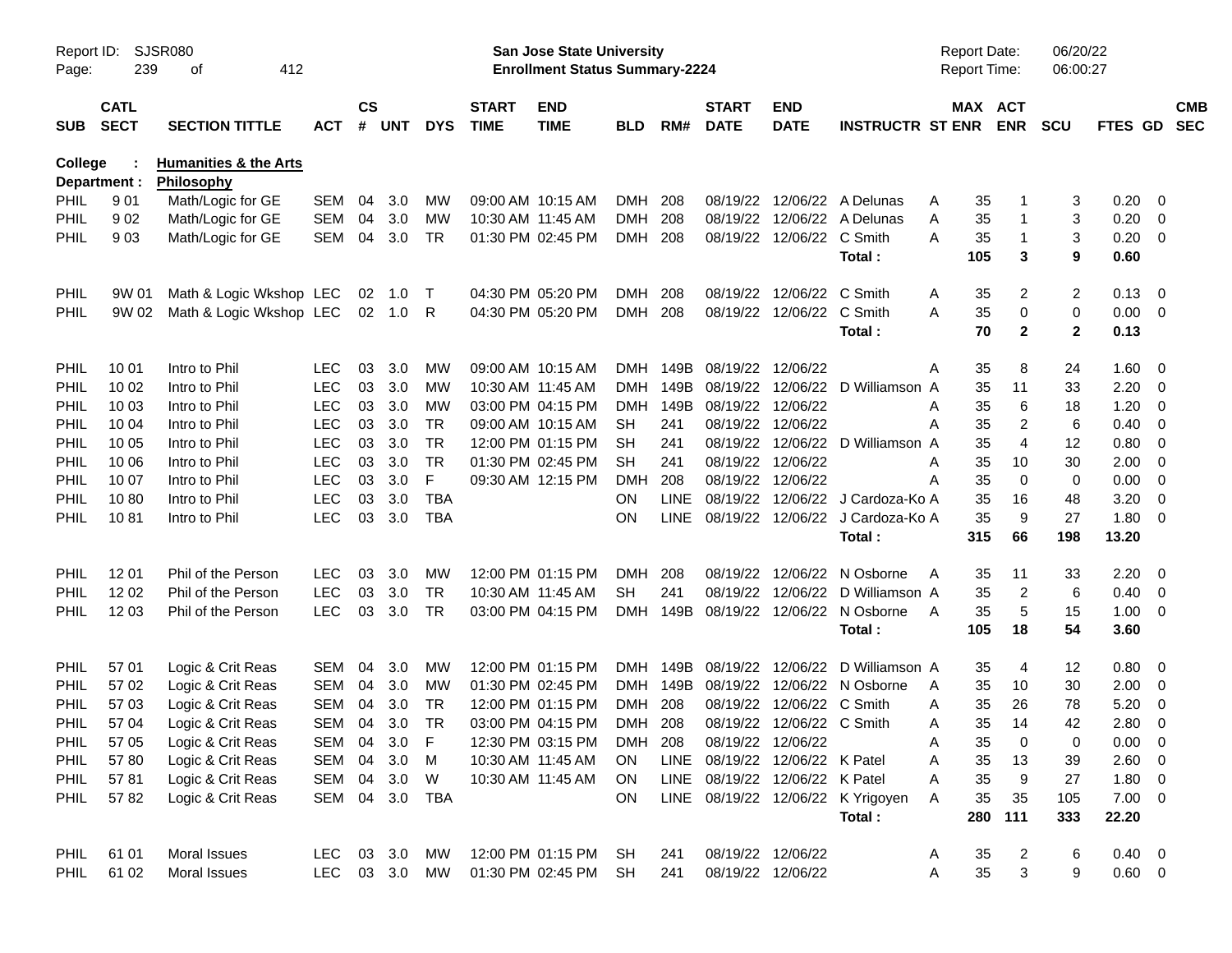| Report ID:  |             | <b>SJSR080</b>        |            |               |            |            |              | <b>San Jose State University</b>      |            |             |                        |                   |                                   |   | <b>Report Date:</b> |                | 06/20/22 |                |                         |            |
|-------------|-------------|-----------------------|------------|---------------|------------|------------|--------------|---------------------------------------|------------|-------------|------------------------|-------------------|-----------------------------------|---|---------------------|----------------|----------|----------------|-------------------------|------------|
| Page:       | 240         | 412<br>οf             |            |               |            |            |              | <b>Enrollment Status Summary-2224</b> |            |             |                        |                   |                                   |   | <b>Report Time:</b> |                | 06:00:27 |                |                         |            |
|             | <b>CATL</b> |                       |            | $\mathsf{cs}$ |            |            | <b>START</b> | <b>END</b>                            |            |             | <b>START</b>           | <b>END</b>        |                                   |   | MAX ACT             |                |          |                |                         | <b>CMB</b> |
| <b>SUB</b>  | <b>SECT</b> | <b>SECTION TITTLE</b> | <b>ACT</b> | #             | <b>UNT</b> | <b>DYS</b> | <b>TIME</b>  | <b>TIME</b>                           | <b>BLD</b> | RM#         | <b>DATE</b>            | <b>DATE</b>       | <b>INSTRUCTR ST ENR</b>           |   |                     | <b>ENR</b>     | SCU      | <b>FTES GD</b> |                         | <b>SEC</b> |
| PHIL        | 61 03       | Moral Issues          | <b>LEC</b> | 03            | 3.0        | МW         |              | 03:00 PM 04:15 PM                     | <b>SH</b>  | 241         | 08/19/22               | 12/06/22          |                                   | Α | 35                  | $\overline{2}$ | 6        | 0.40           | - 0                     |            |
| PHIL        | 61 04       | Moral Issues          | <b>LEC</b> | 03            | 3.0        | <b>TR</b>  |              | 10:30 AM 11:45 AM                     | <b>DMH</b> | 149B        | 08/19/22               | 12/06/22          | N Osborne                         | Α | 35                  | 20             | 60       | 4.00           | 0                       |            |
| PHIL        | 61 05       | Moral Issues          | <b>LEC</b> | 03            | 3.0        | <b>TR</b>  |              | 12:00 PM 01:15 PM                     | DMH        | 149B        | 08/19/22               | 12/06/22          | N Osborne                         | Α | 35                  | 23             | 69       | 4.60           | 0                       |            |
| PHIL        | 61 06       | Moral Issues          | <b>LEC</b> | 03            | 3.0        | <b>TR</b>  |              | 01:30 PM 02:45 PM                     | DMH        | 149B        | 08/19/22               | 12/06/22          |                                   | A | 35                  | $\mathbf{1}$   | 3        | 0.20           | 0                       |            |
| PHIL        | 61 07       | Moral Issues          | <b>LEC</b> | 03            | 3.0        | F          |              | 09:30 AM 12:15 PM                     | <b>DMH</b> | 149B        | 08/19/22               | 12/06/22          |                                   | A | 35                  | 0              | 0        | 0.00           | 0                       |            |
| PHIL        | 6180        | Moral Issues          | <b>LEC</b> | 03            | 3.0        | <b>TBA</b> |              |                                       | ON         | LINE        | 08/19/22               |                   | 12/06/22 F Alberts                | A | 35                  | 19             | 57       | 3.80           | 0                       |            |
| PHIL        | 6181        | Moral Issues          | <b>LEC</b> | 03            | 3.0        | <b>TBA</b> |              |                                       | ON         | LINE        | 08/19/22               | 12/06/22          | J Giddings                        | A | 35                  | 35             | 105      | 7.00           | $\overline{0}$          |            |
|             |             |                       |            |               |            |            |              |                                       |            |             |                        |                   | Total:                            |   | 315                 | 105            | 315      | 21.00          |                         |            |
| PHIL        | 66 01       | Intro Aesthetics      | <b>LEC</b> | 03            | 3.0        | МW         |              | 01:30 PM 02:45 PM                     | <b>DMH</b> | 208         | 08/19/22               | 12/06/22          | A Delunas                         | Α | 35                  | 31             | 93       | 6.25           | - 1                     |            |
| PHIL        | 66 02       | Intro Aesthetics      | <b>LEC</b> | 03            | 3.0        | МW         |              | 03:00 PM 04:15 PM                     | <b>DMH</b> | 208         | 08/19/22               | 12/06/22          | A Delunas                         | Α | 35                  | 18             | 54       | 3.60           | $\overline{\mathbf{0}}$ |            |
| PHIL        | 6680        | Intro Aesthetics      | <b>LEC</b> | 03            | 3.0        | T          |              | 01:30 PM 02:45 PM                     | <b>ON</b>  | LINE        | 08/19/22               | 12/06/22          | T Leddy                           | Α | 35                  | 4              | 12       | 0.80           | - 0                     |            |
| PHIL        | 6681        | Intro Aesthetics      | <b>LEC</b> | 03            | 3.0        | R          |              | 01:30 PM 02:45 PM                     | <b>ON</b>  | <b>LINE</b> | 08/19/22               | 12/06/22          | T Leddy                           | Α | 35                  | 4              | 12       | 0.80           | 0                       |            |
| PHIL        | 6682        | Intro Aesthetics      | <b>LEC</b> | 03            | 3.0        | <b>TBA</b> |              |                                       | <b>ON</b>  | <b>LINE</b> | 08/19/22               | 12/06/22          | <b>F</b> Alberts                  | A | 35                  | 8              | 24       | 1.60           | 0                       |            |
| PHIL        | 6683        | Intro Aesthetics      | <b>LEC</b> | 03            | 3.0        | <b>TBA</b> |              |                                       | ON         | LINE        |                        | 08/19/22 12/06/22 | <b>F</b> Alberts                  | Α | 35                  | 5              | 15       | 1.00           | - 0                     |            |
|             |             |                       |            |               |            |            |              |                                       |            |             |                        |                   | Total:                            |   | 210                 | 70             | 210      | 14.05          |                         |            |
| PHIL        | 70A 01      | Ancient Philosophy    | <b>LEC</b> | 03            | 3.0        | МW         |              | 10:30 AM 11:45 AM                     | <b>SH</b>  | 241         |                        | 08/19/22 12/06/22 | J Lindahl                         | A | 42                  | 35             | 105      | $7.00 \t 0$    |                         |            |
|             |             |                       |            |               |            |            |              |                                       |            |             |                        |                   | Total:                            |   | 42                  | 35             | 105      | 7.00           |                         |            |
| PHIL        | 70B 01      | Modern Philosophy     | <b>LEC</b> | 03            | 3.0        | <b>TR</b>  |              | 10:30 AM 11:45 AM                     | <b>ON</b>  |             | LINE 08/19/22 12/06/22 |                   | T Leddy                           | A | 42                  | 16             | 48       | $3.20 \ 0$     |                         |            |
|             |             |                       |            |               |            |            |              |                                       |            |             |                        |                   | Total:                            |   | 42                  | 16             | 48       | 3.20           |                         |            |
| <b>PHIL</b> | 104 80      | Asian Philosophy      | <b>LEC</b> | 02            | 3.0        | <b>TBA</b> |              |                                       | <b>ON</b>  | <b>LINE</b> |                        | 08/19/22 12/06/22 | B Mou                             | Α | 35                  | 6              | 18       | 1.20           | $0\,C$                  |            |
| <b>RELS</b> | 104 80      | Asian Philosophy      | LEC        | 02            | 3.0        | <b>TBA</b> |              |                                       | <b>ON</b>  | <b>LINE</b> | 08/19/22               | 12/06/22          | B Mou                             | A | 0                   | $\overline{1}$ | 3        | 0.20           | 0 C                     |            |
| ASIA        | 104 80      | Asian Philosophy      | LEC        | 02            | 3.0        | <b>TBA</b> |              |                                       | ON         | <b>LINE</b> | 08/19/22               | 12/06/22          | B Mou                             | A | 0                   | 26             | 78       | 5.20           | 0 <sup>C</sup>          |            |
| <b>PHIL</b> | 10481       | Asian Philosophy      | LEC        | 02            | 3.0        | <b>TBA</b> |              |                                       | ON         | <b>LINE</b> | 08/19/22               |                   | 12/06/22 J Giddings               | Α | 35                  | 9              | 27       | 1.80           | 0 <sup>C</sup>          |            |
| <b>RELS</b> | 104 81      | Asian Philosophy      | LEC        | 02            | 3.0        | <b>TBA</b> |              |                                       | ON         | <b>LINE</b> | 08/19/22               |                   | 12/06/22 J Giddings               | Α | 0                   | 0              | 0        | 0.00           | 0 <sup>C</sup>          |            |
| ASIA        | 104 81      | Asian Philosophy      | LEC        | 02            | 3.0        | <b>TBA</b> |              |                                       | <b>ON</b>  | LINE        | 08/19/22               |                   | 12/06/22 J Giddings               | Α | 0                   | 26             | 78       | 5.20           | 0 <sup>C</sup>          |            |
| <b>PHIL</b> | 104 82      | Asian Philosophy      | <b>LEC</b> | 02            | 3.0        | <b>TBA</b> |              |                                       | <b>ON</b>  | <b>LINE</b> | 08/19/22               |                   | 12/06/22 J Giddings               | Α | 35                  | 0              | 0        | 0.00           | 0 <sup>C</sup>          |            |
|             | RELS 104 82 | Asian Philosophy      | <b>LEC</b> | 02            | 3.0        | <b>TBA</b> |              |                                       | <b>ON</b>  |             |                        |                   | LINE 08/19/22 12/06/22 J Giddings | A | 0                   | 0              | $\Omega$ | 0.00           | 0 <sup>o</sup>          |            |
|             | ASIA 10482  | Asian Philosophy      | LEC.       |               | 02 3.0     | TBA        |              |                                       | <b>ON</b>  |             |                        |                   | LINE 08/19/22 12/06/22 J Giddings | A | 0                   |                | 21       | 1.40           | 0 C                     |            |
|             | PHIL 104 83 | Asian Philosophy      | <b>LEC</b> |               | 02 3.0     | <b>TBA</b> |              |                                       | <b>ON</b>  |             |                        |                   | LINE 08/19/22 12/06/22 J Giddings | Α | 35                  | -1             | 3        | 0.20           | 0 <sup>o</sup>          |            |
|             | RELS 104 83 | Asian Philosophy      | <b>LEC</b> |               | 02 3.0     | <b>TBA</b> |              |                                       | ON         |             |                        |                   | LINE 08/19/22 12/06/22 J Giddings | Α | 0                   | 0              | 0        | 0.00           | $0\,$ C                 |            |
|             | ASIA 104 83 | Asian Philosophy      | <b>LEC</b> |               | 02 3.0     | TBA        |              |                                       | ON         |             |                        |                   | LINE 08/19/22 12/06/22 J Giddings | Α | 0                   | 4              | 12       | 0.80           | $0\,C$                  |            |
|             |             |                       |            |               |            |            |              |                                       |            |             |                        |                   | Total:                            |   | 140                 | 80             | 240      | 16.00          |                         |            |
|             | PHIL 109 80 | Phil of Religion      | LEC.       |               | 02 3.0     | TR         |              | 01:30 PM 02:45 PM                     | ON.        |             |                        |                   | LINE 08/19/22 12/06/22 J Giddings | A | 35                  | 8              | 24       | 1.65 1 C       |                         |            |
|             | RELS 109 80 | Phil of Religion      | LEC.       |               | 02 3.0 TR  |            |              | 01:30 PM 02:45 PM                     | ON.        |             |                        |                   | LINE 08/19/22 12/06/22 J Giddings | Α | $\pmb{0}$           | $\overline{1}$ | 3        | $0.20 \t 0 C$  |                         |            |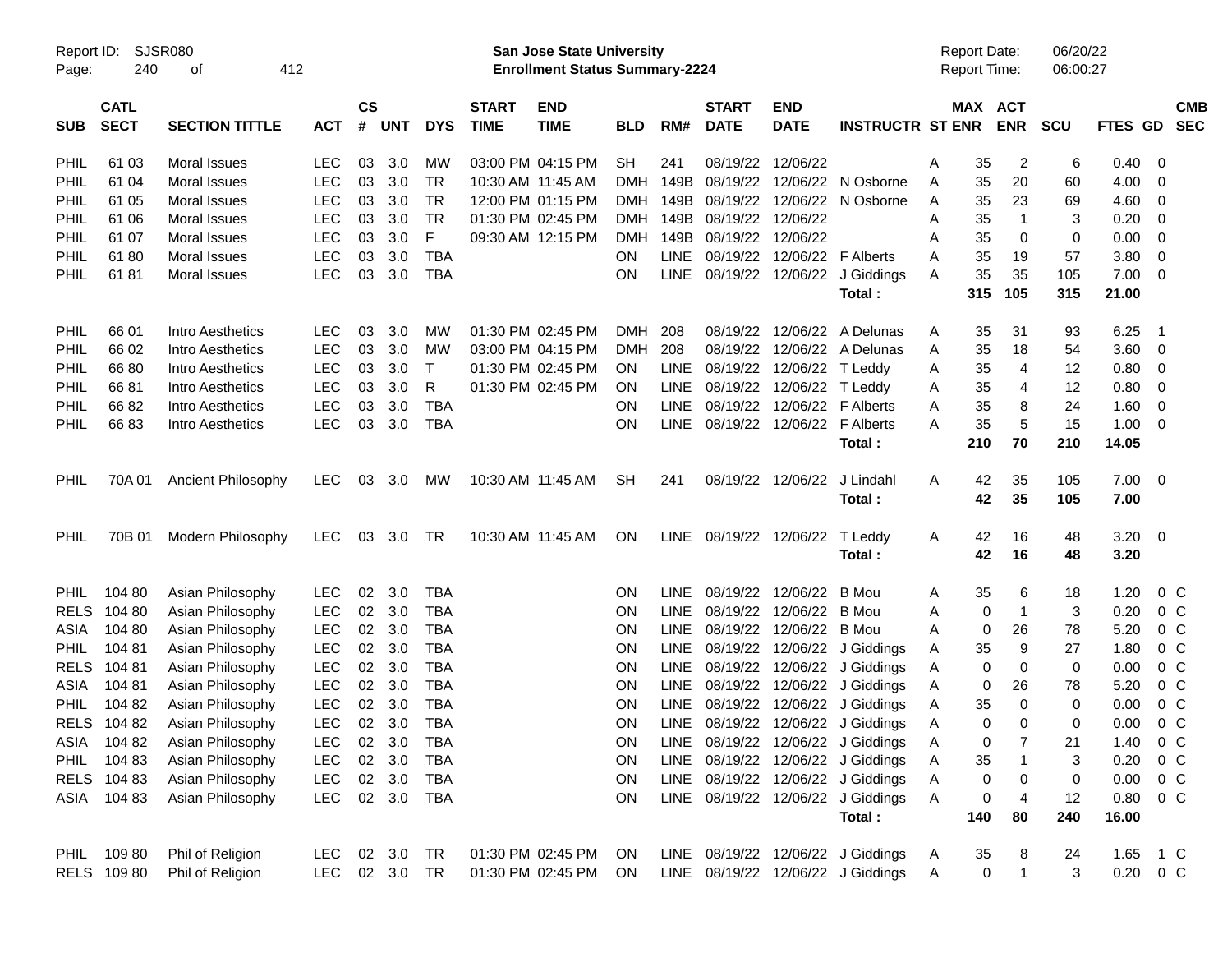| Report ID:<br>Page: | 241                        | SJSR080<br>412<br>оf     |                |                    |                |            |                             | <b>San Jose State University</b><br><b>Enrollment Status Summary-2224</b> |            |             |                               |                           |                                       | Report Date:<br><b>Report Time:</b> |                          | 06/20/22<br>06:00:27 |                |                          |            |
|---------------------|----------------------------|--------------------------|----------------|--------------------|----------------|------------|-----------------------------|---------------------------------------------------------------------------|------------|-------------|-------------------------------|---------------------------|---------------------------------------|-------------------------------------|--------------------------|----------------------|----------------|--------------------------|------------|
| <b>SUB</b>          | <b>CATL</b><br><b>SECT</b> | <b>SECTION TITTLE</b>    | <b>ACT</b>     | $\mathsf{cs}$<br># | <b>UNT</b>     | <b>DYS</b> | <b>START</b><br><b>TIME</b> | <b>END</b><br><b>TIME</b>                                                 | <b>BLD</b> | RM#         | <b>START</b><br><b>DATE</b>   | <b>END</b><br><b>DATE</b> | <b>INSTRUCTR ST ENR</b>               |                                     | MAX ACT<br><b>ENR</b>    | <b>SCU</b>           | FTES GD SEC    |                          | <b>CMB</b> |
|                     |                            |                          |                |                    |                |            |                             |                                                                           |            |             |                               |                           | Total:                                | 35                                  | 9                        | 27                   | 1.85           |                          |            |
| <b>PHIL</b>         | 110 01                     | Sci Tech & Hum Val       | LEC.           | 03                 | 3.0            | MW         |                             | 12:00 PM 01:15 PM                                                         | <b>BBC</b> | 222         |                               | 08/19/22 12/06/22         |                                       | A<br>45                             | 8                        | 24                   | $1.60 \ 0$     |                          |            |
| <b>PHIL</b>         | 11080                      | Sci Tech & Hum Val       | <b>LEC</b>     | 03                 | 3.0            | <b>TBA</b> |                             |                                                                           | <b>ON</b>  | <b>LINE</b> |                               | 08/19/22 12/06/22         | L Bernasconi A                        | 35                                  | 35                       | 105                  | $7.00 \t 0$    |                          |            |
| PHIL.               | 11081                      | Sci Tech & Hum Val       | <b>LEC</b>     | 03                 | 3.0            | <b>TBA</b> |                             |                                                                           | <b>ON</b>  |             |                               |                           | LINE 08/19/22 12/06/22 L Bernasconi A | 35                                  | 35                       | 105                  | $7.00 \t 0$    |                          |            |
|                     |                            |                          |                |                    |                |            |                             |                                                                           |            |             |                               |                           | Total:                                | 115                                 | 78                       | 234                  | 15.60          |                          |            |
| <b>PHIL</b>         | 11280                      | American Phil            | LEC.           |                    | 02 3.0         | TBA        |                             |                                                                           | <b>ON</b>  |             | LINE 08/19/22 12/06/22        |                           | T Gullion                             | 35<br>A                             | 9                        | 27                   | $1.80 \ 0$     |                          |            |
|                     |                            |                          |                |                    |                |            |                             |                                                                           |            |             |                               |                           | Total:                                | 35                                  | 9                        | 27                   | 1.80           |                          |            |
| PHIL                | 121 01                     | Phil and Feminism        | <b>LEC</b>     | 02                 | 3.0            | $\top$     |                             | 03:00 PM 05:45 PM                                                         | <b>SH</b>  | 241         |                               | 08/19/22 12/06/22         | J Liz                                 | 35<br>A                             | 4                        | 12                   | 0.80           | 0 <sup>o</sup>           |            |
|                     | WGSS 121 01                | <b>Phil and Feminism</b> | <b>LEC</b>     |                    | 02 3.0         | $\top$     |                             | 03:00 PM 05:45 PM                                                         | <b>SH</b>  | 241         |                               | 08/19/22 12/06/22 J Liz   |                                       | А                                   | 0<br>$\mathbf 0$         | $\mathbf 0$          | 0.00           | 0 <sup>o</sup>           |            |
|                     |                            |                          |                |                    |                |            |                             |                                                                           |            |             |                               |                           | Total :                               | 35                                  | 4                        | 12                   | 0.80           |                          |            |
| <b>PHIL</b>         | 132 80                     | <b>Ethical Theory</b>    | SEM 04 3.0     |                    |                | TBA        |                             |                                                                           | <b>ON</b>  |             |                               |                           | LINE 08/19/22 12/06/22 M Jordan       | A<br>35                             | 16                       | 48                   | 3.25           | - 1                      |            |
|                     |                            |                          |                |                    |                |            |                             |                                                                           |            |             |                               |                           | Total:                                | 35                                  | 16                       | 48                   | 3.25           |                          |            |
| <b>PHIL</b>         | 13301                      | <b>Ethics in Science</b> | <b>LEC</b>     | 03                 | 3.0            | MW         | 10:30 AM 11:45 AM           |                                                                           | MН         | 324         |                               | 08/19/22 12/06/22         |                                       | 45<br>A                             | 8                        | 24                   | $1.60 \ 0$     |                          |            |
| <b>PHIL</b>         | 133 02                     | <b>Ethics in Science</b> | <b>LEC</b>     | 03                 | 3.0            | MW         |                             | 01:30 PM 02:45 PM                                                         | <b>BBC</b> | 222         |                               |                           | 08/19/22 12/06/22 J Stemwedel A       | 45                                  | 21                       | 63                   | $4.20 \ 0$     |                          |            |
| PHIL                | 133 03                     | <b>Ethics in Science</b> | <b>LEC</b>     | 03                 | 3.0            | TR         | 10:30 AM 11:45 AM           |                                                                           | <b>BBC</b> | 222         |                               | 08/19/22 12/06/22 J Liz   |                                       | Α<br>45                             | 23                       | 69                   | 4.65           | $\overline{\phantom{1}}$ |            |
|                     |                            |                          |                |                    |                |            |                             |                                                                           |            |             |                               |                           | Total:                                | 135                                 | 52                       | 156                  | 10.45          |                          |            |
| <b>PHIL</b>         | 134 80                     | Computers, Ethics, S LEC |                |                    | $02 \quad 3.0$ | TBA        |                             |                                                                           | <b>ON</b>  | <b>LINE</b> |                               |                           | 08/19/22 12/06/22 E Sonnier           | 35<br>A                             | 35                       | 105                  | 7.05           | - 1                      |            |
| <b>PHIL</b>         | 13481                      | Computers, Ethics, S LEC |                |                    | 02 3.0         | <b>TBA</b> |                             |                                                                           | <b>ON</b>  | LINE        |                               |                           | 08/19/22 12/06/22 E Sonnier           | 35<br>A                             | 35                       | 105                  | $7.00 \t 0$    |                          |            |
| <b>PHIL</b>         | 134 82                     | Computers, Ethics, S LEC |                |                    | 02 3.0         | <b>TBA</b> |                             |                                                                           | <b>ON</b>  | LINE        |                               |                           | 08/19/22 12/06/22 E Sonnier           | 35<br>A                             | 22                       | 66                   | $4.40 \quad 0$ |                          |            |
| <b>PHIL</b>         | 134 83                     | Computers, Ethics, S LEC |                |                    | 02 3.0         | <b>TBA</b> |                             |                                                                           | <b>ON</b>  | <b>LINE</b> |                               |                           | 08/19/22 12/06/22 E Sonnier           | 35<br>A                             | 8                        | 24                   | $1.60 \t 0$    |                          |            |
| <b>PHIL</b>         | 134 84                     | Computers, Ethics, S LEC |                |                    | 02 3.0         | <b>TBA</b> |                             |                                                                           | <b>ON</b>  | LINE        |                               |                           | 08/19/22 12/06/22 J Cardoza-Ko A      | 35                                  | $\overline{1}$           | 3                    | 0.20           | $\overline{0}$           |            |
| <b>PHIL</b>         | 134 85                     | Computers, Ethics, S LEC |                |                    | $02 \quad 3.0$ | <b>TBA</b> |                             |                                                                           | <b>ON</b>  |             |                               |                           | LINE 08/19/22 12/06/22 K Yrigoyen     | 35<br>A                             | 16                       | 48                   | 3.20           | $\overline{\mathbf{0}}$  |            |
|                     |                            |                          |                |                    |                |            |                             |                                                                           |            |             |                               |                           | Total:                                | 210                                 | 117                      | 351                  | 23.45          |                          |            |
| <b>PHIL</b>         | 155 80                     | Phil of Law              | SEM 04 3.0     |                    |                | M          |                             | 03:00 PM 05:45 PM                                                         | <b>ON</b>  |             | LINE 08/19/22 12/06/22 R Chan |                           |                                       | 35<br>A                             | 9                        | 27                   | $1.80 \ 0$     |                          |            |
|                     |                            |                          |                |                    |                |            |                             |                                                                           |            |             |                               |                           | Total :                               |                                     | $35 \qquad 9$            | ${\bf 27}$           | 1.80           |                          |            |
|                     | PHIL 158 80                | Phil of Language         | SEM 04 3.0 TBA |                    |                |            |                             |                                                                           | <b>ON</b>  |             | LINE 08/19/22 12/06/22        |                           | <b>B</b> Mou                          | A<br>35                             | 9                        | 27                   | $1.90$ 2       |                          |            |
|                     |                            |                          |                |                    |                |            |                             |                                                                           |            |             |                               |                           | Total:                                | 35                                  | $\boldsymbol{9}$         | 27                   | 1.90           |                          |            |
|                     | PHIL 159 01                | Philosophy of Mind       | <b>SEM</b>     |                    | 3.0            |            |                             |                                                                           |            |             |                               |                           |                                       | X                                   | 0<br>0                   | 0                    | $0.00 \t 0$    |                          |            |
|                     |                            |                          |                |                    |                |            |                             |                                                                           |            |             |                               |                           | Total:                                |                                     | $\mathbf 0$<br>$\pmb{0}$ | 0                    | 0.00           |                          |            |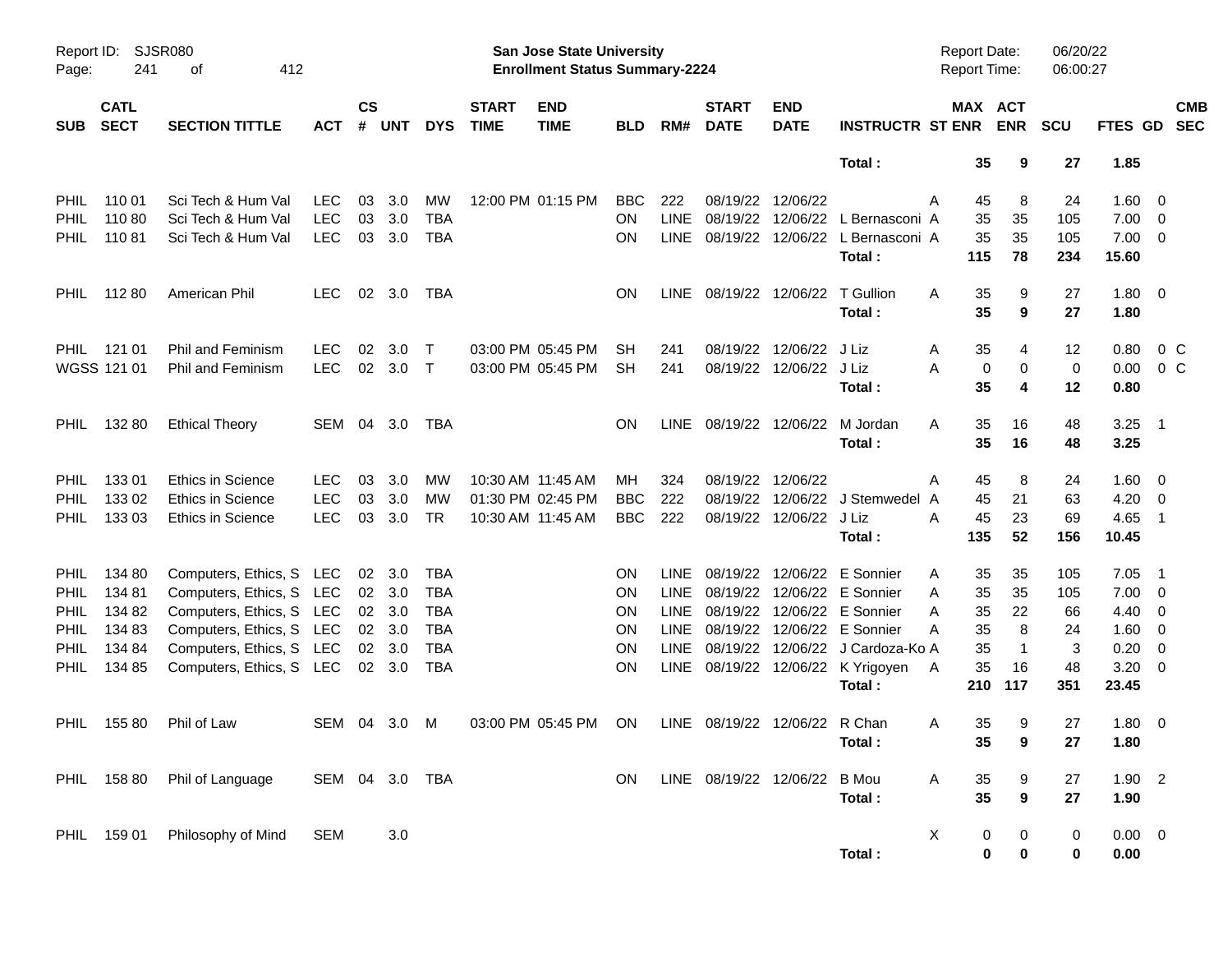| Report ID:  |             | SJSR080                |            |               |            |            |                   | <b>San Jose State University</b>      |            |             |                        |                           |                         | <b>Report Date:</b> |                     | 06/20/22   |                |                |
|-------------|-------------|------------------------|------------|---------------|------------|------------|-------------------|---------------------------------------|------------|-------------|------------------------|---------------------------|-------------------------|---------------------|---------------------|------------|----------------|----------------|
| Page:       | 242         | 412<br>οf              |            |               |            |            |                   | <b>Enrollment Status Summary-2224</b> |            |             |                        |                           |                         | <b>Report Time:</b> |                     | 06:00:27   |                |                |
|             | <b>CATL</b> |                        |            | $\mathsf{cs}$ |            |            | <b>START</b>      | <b>END</b>                            |            |             | <b>START</b>           | <b>END</b>                |                         |                     | MAX ACT             |            |                | <b>CMB</b>     |
| <b>SUB</b>  | <b>SECT</b> | <b>SECTION TITTLE</b>  | <b>ACT</b> | #             | <b>UNT</b> | <b>DYS</b> | <b>TIME</b>       | <b>TIME</b>                           | <b>BLD</b> | RM#         | <b>DATE</b>            | <b>DATE</b>               | <b>INSTRUCTR ST ENR</b> |                     | <b>ENR</b>          | <b>SCU</b> | <b>FTES GD</b> | <b>SEC</b>     |
| <b>PHIL</b> | 160 01      | <b>Phil of Science</b> | <b>LEC</b> | 02            | 3.0        | МW         | 09:00 AM 10:15 AM |                                       | <b>SH</b>  | 241         | 08/19/22               | 12/06/22                  | J Lindahl               | 42<br>A             | 42                  | 126        | 8.40           | 0              |
| PHIL        | 160 02      | Phil of Science        | <b>LEC</b> | 02            | 3.0        | МW         | 03:00 PM 04:15 PM |                                       | <b>BBC</b> | 222         | 08/19/22               | 12/06/22                  |                         | Α<br>45             | 5                   | 15         | 1.00           | 0              |
| <b>PHIL</b> | 160 03      | <b>Phil of Science</b> | <b>LEC</b> |               | 02 3.0     | <b>TR</b>  |                   | 03:00 PM 04:15 PM                     | МH         | 324         |                        | 08/19/22 12/06/22 K Patel |                         | A<br>45             | 15                  | 45         | 3.00           | $\overline{0}$ |
|             |             |                        |            |               |            |            |                   |                                       |            |             |                        |                           | Total:                  | 132                 | 62                  | 186        | 12.40          |                |
| PHIL        | 180 01      | <b>Indiv Studies</b>   | <b>SUP</b> | 78            | 1.0        | <b>TBA</b> |                   |                                       | <b>ON</b>  | <b>LINE</b> | 08/19/22 12/06/22      |                           |                         | A                   | 5<br>0              | 0          | 0.00           | 0              |
| PHIL        | 180 02      | <b>Indiv Studies</b>   | <b>SUP</b> | 78            | 2.0        | <b>TBA</b> |                   |                                       | ON         | LINE        | 08/19/22 12/06/22      |                           |                         | Α                   | 5<br>0              | 0          | 0.00           | $\overline{0}$ |
| PHIL        | 180 03      | <b>Indiv Studies</b>   | <b>SUP</b> | 78            | 3.0        | <b>TBA</b> |                   |                                       | ON         | LINE        | 08/19/22 12/06/22      |                           |                         | A                   | 5<br>0              | 0          | 0.00           | 0              |
| <b>PHIL</b> | 180 04      | <b>Indiv Studies</b>   | <b>SUP</b> | 78            | 3.0        | <b>TBA</b> |                   |                                       | ON         | <b>LINE</b> | 08/19/22 12/06/22      |                           |                         | Α                   | 5<br>0              | 0          | 0.00           | 0              |
|             |             |                        |            |               |            |            |                   |                                       |            |             |                        |                           | Total :                 | 20                  | 0                   | 0          | 0.00           |                |
| PHIL        | 184 01      | Directed Reading       | <b>SUP</b> | 78            | 3.0        | <b>TBA</b> |                   |                                       | <b>ON</b>  | <b>LINE</b> | 08/19/22 12/06/22      |                           |                         | A                   | 5<br>0              | 0          | 0.00           | 0              |
| <b>PHIL</b> | 184 02      | Directed Reading       | <b>SUP</b> | 78            | 3.0        | <b>TBA</b> |                   |                                       | <b>ON</b>  |             | LINE 08/19/22 12/06/22 |                           |                         | Α                   | 5<br>0              | 0          | 0.00           | 0              |
|             |             |                        |            |               |            |            |                   |                                       |            |             |                        |                           | Total:                  | 10                  | 0                   | 0          | 0.00           |                |
| <b>PHIL</b> | 186 01      | Prof & Bus Ethics      | <b>LEC</b> | 03            | 3.0        | MW         | 07:30 AM 08:45 AM |                                       | <b>BBC</b> | 222         |                        | 08/19/22 12/06/22         |                         | 45<br>A             | 3                   | 9          | 0.60           | $0\,$ C        |
| BUS3        | 18601       | Prof & Bus Ethics      | <b>LEC</b> | 03            | 3.0        | MW         | 07:30 AM 08:45 AM |                                       | <b>BBC</b> | 222         | 08/19/22               | 12/06/22                  |                         | Α                   | 9<br>0              | 27         | 1.80           | $0\,C$         |
| PHIL        | 186 02      | Prof & Bus Ethics      | <b>LEC</b> | 03            | 3.0        | MW         |                   | 09:00 AM 10:15 AM                     | <b>BBC</b> | 222         | 08/19/22               |                           | 12/06/22 M Jordan       | 45<br>Α             | 11                  | 33         | 2.20           | 0 <sup>C</sup> |
| BUS3        | 186 02      | Prof & Bus Ethics      | <b>LEC</b> | 03            | 3.0        | MW         |                   | 09:00 AM 10:15 AM                     | <b>BBC</b> | 222         | 08/19/22               | 12/06/22                  | M Jordan                | A                   | 34<br>0             | 102        | 6.80           | 0 <sup>C</sup> |
| PHIL        | 186 03      | Prof & Bus Ethics      | <b>LEC</b> | 03            | 3.0        | MW         | 10:30 AM 11:45 AM |                                       | <b>BBC</b> | 222         | 08/19/22               |                           | 12/06/22 M Jordan       | 45<br>A             | 8                   | 24         | 1.60           | 0 <sup>C</sup> |
| BUS3        | 186 03      | Prof & Bus Ethics      | <b>LEC</b> | 03            | 3.0        | MW         | 10:30 AM 11:45 AM |                                       | <b>BBC</b> | 222         | 08/19/22               |                           | 12/06/22 M Jordan       | A                   | 37<br>0             | 111        | 7.40           | 0 <sup>C</sup> |
| PHIL        | 186 04      | Prof & Bus Ethics      | <b>LEC</b> | 03            | 3.0        | MW         |                   | 12:00 PM 01:15 PM                     | <b>BBC</b> | 326         | 08/19/22               |                           | 12/06/22 M Maguire      | 45<br>A             | 11                  | 33         | 2.20           | 0 <sup>C</sup> |
| BUS3        | 186 04      | Prof & Bus Ethics      | <b>LEC</b> | 03            | 3.0        | MW         |                   | 12:00 PM 01:15 PM                     | <b>BBC</b> | 326         | 08/19/22               |                           | 12/06/22 M Maguire      | A                   | 34<br>0             | 102        | 6.80           | 0 <sup>C</sup> |
| PHIL        | 186 05      | Prof & Bus Ethics      | <b>LEC</b> | 03            | 3.0        | MW         |                   | 01:30 PM 02:45 PM                     | MН         | 324         | 08/19/22               | 12/06/22                  | M Jordan                | 45<br>Α             | 9                   | 27         | 1.80           | 0 <sup>C</sup> |
| BUS3        | 186 05      | Prof & Bus Ethics      | <b>LEC</b> | 03            | 3.0        | MW         |                   | 01:30 PM 02:45 PM                     | MН         | 324         | 08/19/22               |                           | 12/06/22 M Jordan       | A                   | 36<br>0             | 108        | 7.20           | 0 <sup>C</sup> |
| PHIL        | 186 06      | Prof & Bus Ethics      | <b>LEC</b> | 03            | 3.0        | MW         |                   | 03:00 PM 04:15 PM                     | MН         | 324         | 08/19/22               | 12/06/22                  |                         | 45<br>Α             | 3                   | 9          | 0.60           | 0 <sup>C</sup> |
| BUS3        | 186 06      | Prof & Bus Ethics      | <b>LEC</b> | 03            | 3.0        | MW         |                   | 03:00 PM 04:15 PM                     | MН         | 324         | 08/19/22               | 12/06/22                  |                         | Α                   | 9<br>0              | 27         | 1.80           | 0 <sup>C</sup> |
| PHIL        | 186 07      | Prof & Bus Ethics      | <b>LEC</b> | 03            | 3.0        | MW         |                   | 04:30 PM 05:45 PM                     | MН         | 324         | 08/19/22               | 12/06/22                  |                         | 30<br>Α             | 3                   | 9          | 0.60           | 0 <sup>C</sup> |
| BUS3        | 186 07      | Prof & Bus Ethics      | <b>LEC</b> | 03            | 3.0        | MW         |                   | 04:30 PM 05:45 PM                     | MН         | 324         | 08/19/22               | 12/06/22                  |                         | Α                   | $\overline{4}$<br>0 | 12         | 0.80           | 0 <sup>C</sup> |
| PHIL        | 186 08      | Prof & Bus Ethics      | <b>LEC</b> | 03            | 3.0        | TR         | 07:30 AM 08:45 AM |                                       | MН         | 324         | 08/19/22               | 12/06/22                  |                         | 45<br>Α             | $\mathbf 0$         | 0          | 0.00           | 0 <sup>C</sup> |
| BUS3        | 18608       | Prof & Bus Ethics      | <b>LEC</b> | 03            | 3.0        | <b>TR</b>  |                   | 07:30 AM 08:45 AM                     | MН         | 324         | 08/19/22 12/06/22      |                           |                         | Α                   | $\overline{c}$<br>0 | 6          | 0.40           | 0 <sup>o</sup> |
| PHIL        | 186 09      | Prof & Bus Ethics      | LEC        |               | 03 3.0     | <b>TR</b>  |                   | 09:00 AM 10:15 AM                     | MH         | 324         | 08/19/22 12/06/22      |                           |                         | 45<br>Α             |                     | 3          | 0.20           | $0\,C$         |
|             | BUS3 186 09 | Prof & Bus Ethics      | <b>LEC</b> | 03            | 3.0        | TR         |                   | 09:00 AM 10:15 AM                     | MН         | 324         |                        | 08/19/22 12/06/22         |                         | Α                   | 9<br>0              | 27         | 1.80           | $0\,C$         |
| <b>PHIL</b> | 186 10      | Prof & Bus Ethics      | LEC        | 03            | 3.0        | TR         | 10:30 AM 11:45 AM |                                       | MН         | 324         |                        | 08/19/22 12/06/22         |                         | 45<br>Α             | 5                   | 15         | 1.00           | $0\,C$         |
|             | BUS3 186 10 | Prof & Bus Ethics      | LEC        | 03            | 3.0        | TR         |                   | 10:30 AM 11:45 AM                     | MН         | 324         |                        | 08/19/22 12/06/22         |                         | Α                   | 12<br>0             | 36         | 2.40           | $0\,C$         |
| PHIL        | 186 11      | Prof & Bus Ethics      | LEC        | 03            | 3.0        | TR         |                   | 12:00 PM 01:15 PM                     | MН         | 324         |                        | 08/19/22 12/06/22 K Patel |                         | 45<br>Α             | 10                  | 30         | 2.00           | $0\,C$         |
|             | BUS3 186 11 | Prof & Bus Ethics      | LEC        | 03            | 3.0        | TR         |                   | 12:00 PM 01:15 PM                     | MН         | 324         |                        | 08/19/22 12/06/22 K Patel |                         | Α                   | 23<br>0             | 69         | 4.60           | $0\,C$         |
| PHIL        | 186 12      | Prof & Bus Ethics      | LEC        | 03            | 3.0        | <b>TR</b>  |                   | 01:30 PM 02:45 PM                     | MН         | 324         |                        | 08/19/22 12/06/22 K Patel |                         | 45<br>A             | 5                   | 15         | 1.00           | $0\,C$         |
|             | BUS3 186 12 | Prof & Bus Ethics      | <b>LEC</b> |               | 03 3.0     | TR         |                   | 01:30 PM 02:45 PM                     | МH         | 324         |                        | 08/19/22 12/06/22 K Patel |                         | A                   | 0<br>12             | 36         | 2.40           | $0\,C$         |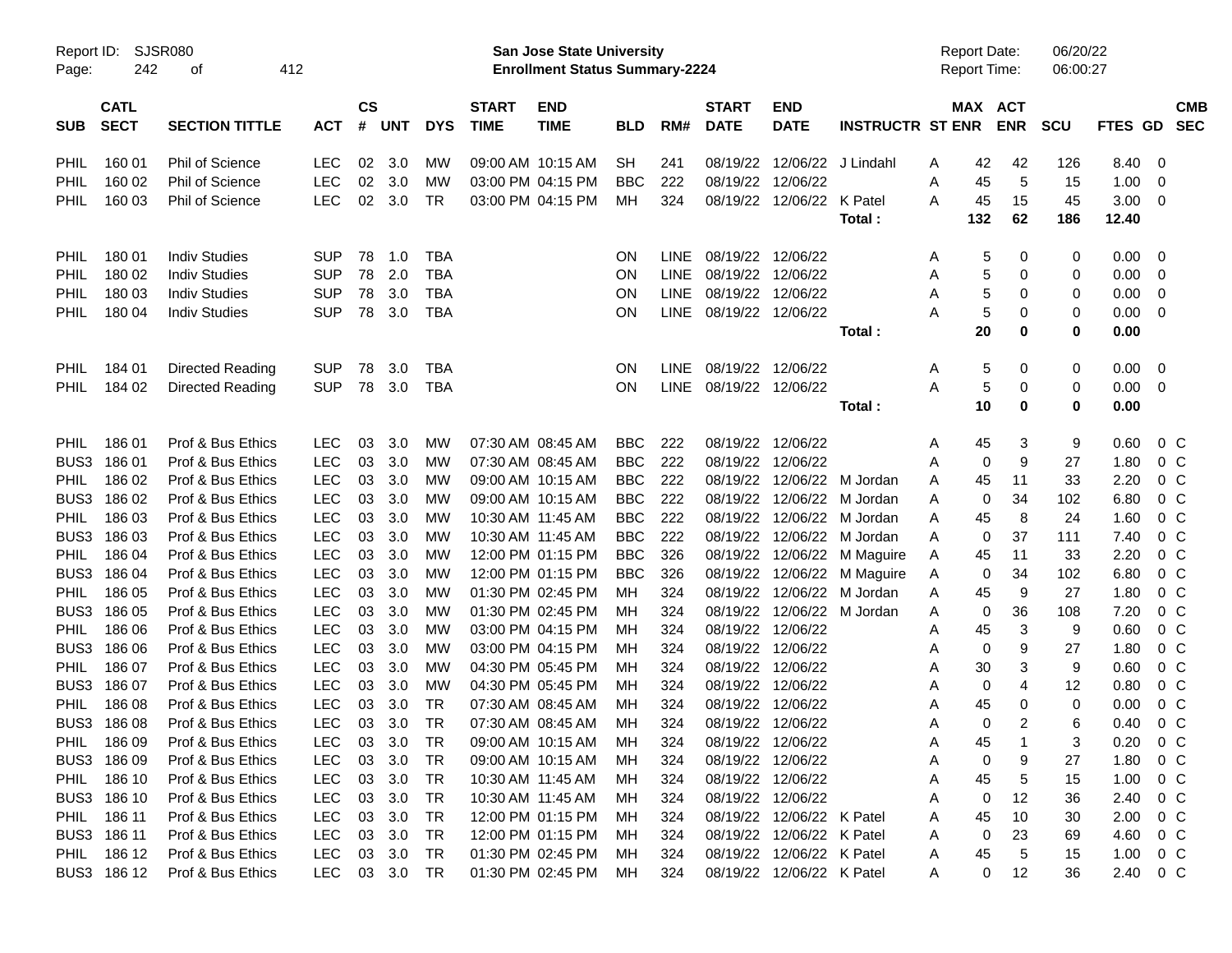| Report ID: |  | SJSR0 |
|------------|--|-------|
|------------|--|-------|

Report ID: SJSR080 **San Jose State University** Report Date: 06/20/22

Page: 243 of 412 **Enrollment Status Summary-2224** Report Time: 06:00:27

|                  | <b>CATL</b> |                          |            | $\mathsf{cs}$ |     |            | <b>START</b> | <b>END</b>        |            |             | <b>START</b>      | <b>END</b>                  |                                  |   | <b>MAX ACT</b> |                |          |             |                | <b>CMB</b> |
|------------------|-------------|--------------------------|------------|---------------|-----|------------|--------------|-------------------|------------|-------------|-------------------|-----------------------------|----------------------------------|---|----------------|----------------|----------|-------------|----------------|------------|
| <b>SUB</b>       | <b>SECT</b> | <b>SECTION TITTLE</b>    | <b>ACT</b> | $\pmb{\#}$    | UNT | <b>DYS</b> | <b>TIME</b>  | <b>TIME</b>       | <b>BLD</b> | RM#         | <b>DATE</b>       | <b>DATE</b>                 | <b>INSTRUCTR ST ENR</b>          |   |                | ENR SCU        |          | FTES GD SEC |                |            |
|                  |             |                          |            |               |     |            |              |                   |            |             |                   |                             |                                  |   |                |                |          |             |                |            |
| <b>PHIL</b>      | 186 13      | Prof & Bus Ethics        | LEC        | 03            | 3.0 | <b>TR</b>  |              | 03:00 PM 04:15 PM | <b>BBC</b> | 222         | 08/19/22 12/06/22 |                             |                                  | A | 45             | 2              | 6        | 0.40        | 0 <sup>C</sup> |            |
| BUS3             | 186 13      | Prof & Bus Ethics        | LEC        | 03            | 3.0 | <b>TR</b>  |              | 03:00 PM 04:15 PM | <b>BBC</b> | 222         | 08/19/22 12/06/22 |                             |                                  | Α | 0              | $\Omega$       | $\Omega$ | 0.00        | 0 C            |            |
| <b>PHIL</b>      | 186 14      | Prof & Bus Ethics        | LEC        | 03            | 3.0 | TR         |              | 04:30 PM 05:45 PM | <b>BBC</b> | 222         | 08/19/22 12/06/22 |                             |                                  | Α | 45             | 0              | 0        | 0.00        | $0\,C$         |            |
| BUS3             | 186 14      | Prof & Bus Ethics        | <b>LEC</b> | 03            | 3.0 | <b>TR</b>  |              | 04:30 PM 05:45 PM | <b>BBC</b> | 222         | 08/19/22 12/06/22 |                             |                                  | A | 0              | 2              | 6        | 0.40        | 0 C            |            |
| PHIL             | 186 15      | Prof & Bus Ethics        | <b>LEC</b> | 03            | 3.0 | R          |              | 03:00 PM 05:45 PM | <b>SH</b>  | 241         |                   | 08/19/22 12/06/22 A Vaidya  |                                  | Α | 42             | 3              | 9        | 0.60        | $0\,C$         |            |
| BUS <sub>3</sub> | 186 15      | Prof & Bus Ethics        | <b>LEC</b> | 03            | 3.0 | R          |              | 03:00 PM 05:45 PM | SH         | 241         |                   | 08/19/22 12/06/22 A Vaidya  |                                  | A | $\mathbf 0$    | 9              | 27       | 1.80        | 0 <sup>o</sup> |            |
| <b>PHIL</b>      | 186 16      | Prof & Bus Ethics        | <b>LEC</b> | 03            | 3.0 | F          |              | 09:30 AM 12:15 PM | <b>BBC</b> | 222         | 08/19/22 12/06/22 |                             |                                  | A | 45             | 0              | 0        | 0.00        | $0\,C$         |            |
| BUS3             | 186 16      | Prof & Bus Ethics        | <b>LEC</b> | 03            | 3.0 | F          |              | 09:30 AM 12:15 PM | <b>BBC</b> | 222         | 08/19/22 12/06/22 |                             |                                  | A | $\mathbf 0$    | -1             | 3        | 0.20        | 0 C            |            |
| <b>PHIL</b>      | 186 17      | Prof & Bus Ethics        | <b>LEC</b> | 03            | 3.0 | F          |              | 12:30 PM 03:15 PM | <b>BBC</b> | 222         | 08/19/22 12/06/22 |                             |                                  | A | 45             | $\overline{c}$ | 6        | 0.45        | 1 C            |            |
| BUS <sub>3</sub> | 186 17      | Prof & Bus Ethics        | <b>LEC</b> | 03            | 3.0 | F          |              | 12:30 PM 03:15 PM | <b>BBC</b> | 222         | 08/19/22 12/06/22 |                             |                                  | А | 0              | $\mathbf{1}$   | 3        | 0.20        | $0\,C$         |            |
| <b>PHIL</b>      | 18680       | Prof & Bus Ethics        | <b>LEC</b> | 03            | 3.0 | <b>TBA</b> |              |                   | ON         | <b>LINE</b> |                   | 08/19/22 12/06/22           | T Johnston                       | A | 45             | 13             | 39       | 2.60        | 0 <sup>C</sup> |            |
| BUS3             | 18680       | Prof & Bus Ethics        | <b>LEC</b> | 03            | 3.0 | <b>TBA</b> |              |                   | <b>ON</b>  | <b>LINE</b> |                   | 08/19/22 12/06/22           | T Johnston                       | A | $\Omega$       | 31             | 93       | 6.20        | $0\,C$         |            |
| <b>PHIL</b>      | 18681       | Prof & Bus Ethics        | <b>LEC</b> | 03            | 3.0 | <b>TBA</b> |              |                   | <b>ON</b>  | <b>LINE</b> |                   | 08/19/22 12/06/22           | T Johnston                       | A | 45             | 14             | 42       | 2.85        | 1 C            |            |
| BUS3             | 18681       | Prof & Bus Ethics        | <b>LEC</b> | 03            | 3.0 | <b>TBA</b> |              |                   | <b>ON</b>  | LINE        |                   |                             | 08/19/22 12/06/22 T Johnston     | A | 0              | 31             | 93       | 6.20        | $0\,C$         |            |
| <b>PHIL</b>      | 18682       | Prof & Bus Ethics        | <b>LEC</b> | 03            | 3.0 | <b>TBA</b> |              |                   | <b>ON</b>  | <b>LINE</b> |                   |                             | 08/19/22 12/06/22 T Johnston     | A | 45             | 13             | 39       | 2.60        | $0\,C$         |            |
| BUS3             | 18682       | Prof & Bus Ethics        | <b>LEC</b> | 03            | 3.0 | <b>TBA</b> |              |                   | <b>ON</b>  | <b>LINE</b> |                   | 08/19/22 12/06/22           | T Johnston                       | A | $\mathbf 0$    | 32             | 96       | 6.40        | 0 <sup>o</sup> |            |
| <b>PHIL</b>      | 18683       | Prof & Bus Ethics        | <b>LEC</b> | 03            | 3.0 | <b>TBA</b> |              |                   | <b>ON</b>  | <b>LINE</b> |                   | 08/19/22 12/06/22           | L Bernasconi A                   |   | 45             | 15             | 45       | 3.00        | 0 <sup>o</sup> |            |
| BUS <sub>3</sub> | 18683       | Prof & Bus Ethics        | LEC        | 03            | 3.0 | <b>TBA</b> |              |                   | <b>ON</b>  | <b>LINE</b> |                   |                             | 08/19/22 12/06/22 L Bernasconi A |   | $\mathbf 0$    | 30             | 90       | 6.00        | $0\,C$         |            |
| <b>PHIL</b>      | 18684       | Prof & Bus Ethics        | <b>LEC</b> | 03            | 3.0 | <b>TBA</b> |              |                   | <b>ON</b>  | LINE        |                   |                             | 08/19/22 12/06/22 L Bernasconi A |   | 45             | 13             | 39       | 2.60        | 0 <sup>o</sup> |            |
| BUS3             | 18684       | Prof & Bus Ethics        | LEC        | 03            | 3.0 | <b>TBA</b> |              |                   | <b>ON</b>  | LINE        |                   |                             | 08/19/22 12/06/22 L Bernasconi A |   | 0              | 32             | 96       | 6.40        | $0\,C$         |            |
| <b>PHIL</b>      | 18685       | Prof & Bus Ethics        | <b>LEC</b> | 03            | 3.0 | <b>TBA</b> |              |                   | <b>ON</b>  | LINE        |                   |                             | 08/19/22 12/06/22 L Bernasconi A |   | 45             | 22             | 66       | 4.40        | 0 C            |            |
| BUS3             | 18685       | Prof & Bus Ethics        | <b>LEC</b> | 03            | 3.0 | <b>TBA</b> |              |                   | <b>ON</b>  | <b>LINE</b> |                   | 08/19/22 12/06/22           | L Bernasconi A                   |   | 0              | 23             | 69       | 4.60        | 0 C            |            |
| <b>PHIL</b>      | 18686       | Prof & Bus Ethics        | <b>LEC</b> | 03            | 3.0 | <b>TBA</b> |              |                   | <b>ON</b>  | <b>LINE</b> |                   | 08/19/22 12/06/22 T Gullion |                                  | A | 45             | 19             | 57       | 3.80        | 0 <sup>o</sup> |            |
| BUS3             | 18686       | Prof & Bus Ethics        | <b>LEC</b> | 03            | 3.0 | <b>TBA</b> |              |                   | <b>ON</b>  | LINE        |                   | 08/19/22 12/06/22 T Gullion |                                  | A | $\mathbf 0$    | 26             | 78       | 5.20        | 0 <sup>o</sup> |            |
| PHIL             | 18687       | Prof & Bus Ethics        | <b>LEC</b> | 03            | 3.0 | <b>TBA</b> |              |                   | <b>ON</b>  | LINE        |                   | 08/19/22 12/06/22 T Gullion |                                  | Α | 45             | 15             | 45       | 3.00        | $0\,C$         |            |
| BUS <sub>3</sub> | 18687       | Prof & Bus Ethics        | LEC        | 03            | 3.0 | <b>TBA</b> |              |                   | <b>ON</b>  | <b>LINE</b> |                   | 08/19/22 12/06/22           | T Gullion                        | A | $\mathbf 0$    | 30             | 90       | 6.00        | $0\,C$         |            |
| <b>PHIL</b>      | 18688       | Prof & Bus Ethics        | <b>LEC</b> | 03            | 3.0 | <b>TBA</b> |              |                   | <b>ON</b>  | <b>LINE</b> |                   | 08/19/22 12/06/22           | T Gullion                        | A | 45             | 17             | 51       | 3.40        | 0 <sup>o</sup> |            |
| BUS <sub>3</sub> | 18688       | Prof & Bus Ethics        | <b>LEC</b> | 03            | 3.0 | <b>TBA</b> |              |                   | <b>ON</b>  | <b>LINE</b> |                   | 08/19/22 12/06/22           | <b>T</b> Gullion                 | A | 0              | 26             | 78       | 5.20        | $0\,C$         |            |
| <b>PHIL</b>      | 18689       | Prof & Bus Ethics        | LEC        | 03            | 3.0 | <b>TBA</b> |              |                   | <b>ON</b>  | LINE        |                   | 08/19/22 12/06/22 A Vaidya  |                                  | A | 45             | 20             | 60       | 4.00        | $0\,$ C        |            |
| BUS3             | 18689       | Prof & Bus Ethics        | <b>LEC</b> | 03            | 3.0 | <b>TBA</b> |              |                   | <b>ON</b>  | LINE        |                   | 08/19/22 12/06/22 A Vaidya  |                                  | A | 0              | 25             | 75       | 5.00        | $0\,C$         |            |
| <b>PHIL</b>      | 186 90      | Prof & Bus Ethics        | <b>LEC</b> | 03            | 3.0 | <b>TBA</b> |              |                   | <b>ON</b>  | <b>LINE</b> | 08/19/22 12/06/22 |                             |                                  | A | 45             | $\overline{1}$ | 3        | 0.20        | 0 <sup>o</sup> |            |
| BUS3             | 186 90      | Prof & Bus Ethics        | LEC        | 03            | 3.0 | <b>TBA</b> |              |                   | ΟN         | <b>LINE</b> | 08/19/22 12/06/22 |                             |                                  | А | 0              | $\overline{c}$ | 6        | 0.40        | 0 <sup>o</sup> |            |
| <b>PHIL</b>      | 18691       | Prof & Bus Ethics        | LEC        | 03            | 3.0 | <b>TBA</b> |              |                   | <b>ON</b>  | <b>LINE</b> | 08/19/22 12/06/22 |                             | C Sanchez                        | A | 45             | 16             | 48       | 3.20        | $0\,C$         |            |
| BUS3             | 18691       | Prof & Bus Ethics        | <b>LEC</b> | 03            | 3.0 | <b>TBA</b> |              |                   | <b>ON</b>  | <b>LINE</b> | 08/19/22 12/06/22 |                             | C Sanchez                        | A | 0              | 29             | 87       | 5.80        | 0 <sup>o</sup> |            |
|                  |             |                          |            |               |     |            |              |                   |            |             |                   |                             | Total:                           |   | 1287           | 805            | 2415     | 161.10      |                |            |
|                  |             |                          |            |               |     |            |              |                   |            |             |                   |                             |                                  |   |                |                |          |             |                |            |
| PHIL.            | 190 01      | <b>Sem Phil Classics</b> | <b>SEM</b> | 05            | 3.0 | M          |              | 06:00 PM 08:45 PM | <b>SH</b>  | 241         |                   | 08/19/22 12/06/22           | A Delunas                        | A | 25             | 6              | 18       | 1.30        | $\overline{2}$ |            |
|                  |             |                          |            |               |     |            |              |                   |            |             |                   |                             | Total:                           |   | 25             | 6              | 18       | 1.30        |                |            |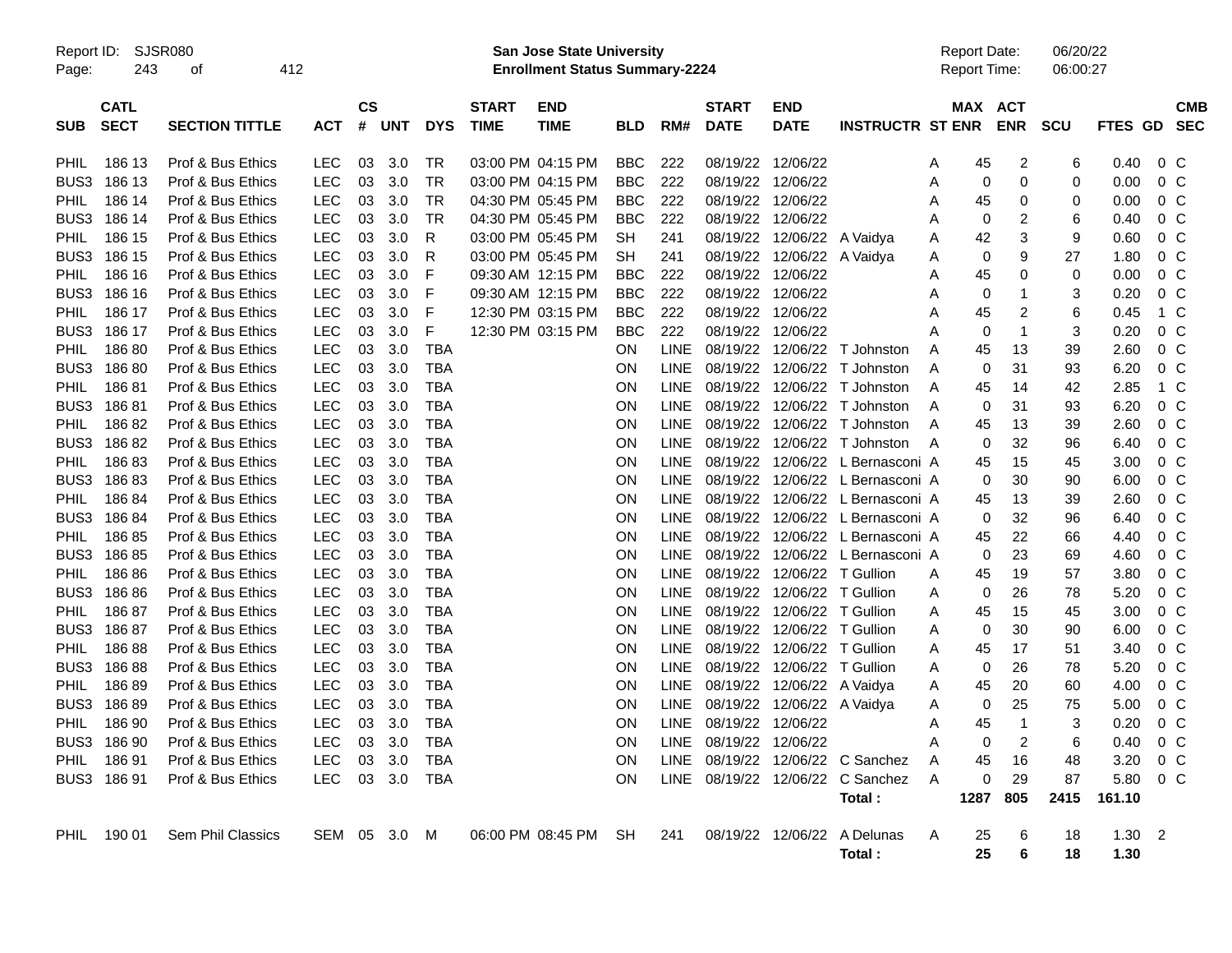| Report ID:<br>Page: | 244                        | SJSR080<br>412<br>οf        |            |                |            |            |                             | <b>San Jose State University</b><br><b>Enrollment Status Summary-2224</b> |            |             |                             |                           |                          |   | <b>Report Date:</b><br><b>Report Time:</b> |                          | 06/20/22<br>06:00:27 |              |     |                          |
|---------------------|----------------------------|-----------------------------|------------|----------------|------------|------------|-----------------------------|---------------------------------------------------------------------------|------------|-------------|-----------------------------|---------------------------|--------------------------|---|--------------------------------------------|--------------------------|----------------------|--------------|-----|--------------------------|
| <b>SUB</b>          | <b>CATL</b><br><b>SECT</b> | <b>SECTION TITTLE</b>       | <b>ACT</b> | <b>CS</b><br># | <b>UNT</b> | <b>DYS</b> | <b>START</b><br><b>TIME</b> | <b>END</b><br><b>TIME</b>                                                 | <b>BLD</b> | RM#         | <b>START</b><br><b>DATE</b> | <b>END</b><br><b>DATE</b> | <b>INSTRUCTR ST ENR</b>  |   | <b>MAX</b>                                 | <b>ACT</b><br><b>ENR</b> | <b>SCU</b>           | FTES GD      |     | <b>CMB</b><br><b>SEC</b> |
| PHIL                | 290 01                     | Adv Sem Select Philo SEM 05 |            |                | 3.0        | $\top$     |                             | 06:00 PM 08:45 PM                                                         | SH         | 241         | 08/19/22                    | 12/06/22                  | C Sanchez<br>Total:      | A | 20<br>20                                   | 10<br>10                 | 30<br>30             | 2.35<br>2.35 | - 7 |                          |
| <b>PHIL</b>         | 292 80                     | Ethics or Aestheti          | <b>SEM</b> | 05             | 3.0        | W          |                             | 04:30 PM 05:45 PM                                                         | <b>ON</b>  | <b>LINE</b> | 08/19/22                    | 12/06/22                  | J Cardoza-Ko A<br>Total: |   | 20<br>20                                   | 9<br>9                   | 27<br>27             | 2.20<br>2.20 | - 8 |                          |
| <b>PHIL</b>         | 298 01                     | <b>Spec Studies</b>         | <b>SUP</b> | 78             | 3.0        | TBA        |                             |                                                                           | ON         | <b>LINE</b> | 08/19/22                    | 12/06/22                  | J Liz                    | A | 5                                          | 0                        | 0                    | 0.00         | - 0 |                          |
| <b>PHIL</b>         | 298 02                     | <b>Spec Studies</b>         | <b>SUP</b> | 78             | 3.0        | TBA        |                             |                                                                           | ON         | <b>LINE</b> | 08/19/22                    | 12/06/22                  | B Mou                    | A | 5                                          | 0                        | 0                    | 0.00         | - 0 |                          |
| <b>PHIL</b>         | 298 03                     | <b>Spec Studies</b>         | <b>SUP</b> | 78             | 1.0        | TBA        |                             |                                                                           | ON         | LINE        | 08/19/22                    |                           | 12/06/22 A Vaidya        | A | 5                                          |                          | 0                    | 0.08         |     |                          |
| <b>PHIL</b>         | 298 04                     | <b>Spec Studies</b>         | <b>SUP</b> | 78             | 3.0        | TBA        |                             |                                                                           | ON         | <b>LINE</b> | 08/19/22                    | 12/06/22                  |                          | A | 5                                          | $\mathbf 0$              | 0                    | 0.00         | -0  |                          |
| <b>PHIL</b>         | 298 05                     | <b>Spec Studies</b>         | <b>SUP</b> | 78             | 3.0        | <b>TBA</b> |                             |                                                                           | ON         | LINE        | 08/19/22                    | 12/06/22                  |                          | A | 5                                          | 0                        | 0                    | 0.00         | - 0 |                          |
| <b>PHIL</b>         | 298 06                     | <b>Spec Studies</b>         | <b>SUP</b> | 78             | 3.0        | TBA        |                             |                                                                           | ON         | LINE        | 08/19/22                    | 12/06/22                  |                          | A | 5                                          | $\Omega$                 | 0                    | 0.00         | -0  |                          |
| PHIL                | 298 07                     | <b>Spec Studies</b>         | <b>SUP</b> | 78             | 3.0        | <b>TBA</b> |                             |                                                                           | ON         | LINE        | 08/19/22                    | 12/06/22                  |                          | A | 5                                          | 0                        | 0                    | 0.00         | - 0 |                          |
|                     |                            |                             |            |                |            |            |                             |                                                                           |            |             |                             |                           | Total:                   |   | 35                                         | -1                       | 0                    | 0.08         |     |                          |
| <b>PHIL</b>         | 299 01                     | <b>Masters Thesis</b>       | <b>SUP</b> | 78             | 3.0        | TBA        |                             |                                                                           | <b>ON</b>  | LINE        | 08/19/22                    | 12/06/22                  |                          | A | 5                                          | 0                        | 0                    | 0.00         | - 0 |                          |
| <b>PHIL</b>         | 299 02                     | <b>Masters Thesis</b>       | <b>SUP</b> | 78             | 3.0        | TBA        |                             |                                                                           | ON         | <b>LINE</b> | 08/19/22                    | 12/06/22                  |                          | A | 5                                          | $\Omega$                 | $\mathbf 0$          | 0.00         | - 0 |                          |
| PHIL                | 299 03                     | <b>Masters Thesis</b>       | <b>SUP</b> | 78             | 3.0        | TBA        |                             |                                                                           | ON         | <b>LINE</b> | 08/19/22                    | 12/06/22                  |                          | A | 5                                          | 0                        | $\mathbf 0$          | 0.00         | - 0 |                          |
|                     |                            |                             |            |                |            |            |                             |                                                                           |            |             |                             |                           | Total:                   |   | 15                                         | 0                        | 0                    | 0.00         |     |                          |

**Department : Philosophy** 

| Department Total:         |      | 3858 1702 5099 |          | 341.32 |
|---------------------------|------|----------------|----------|--------|
| <b>Lower Division:</b>    | 1484 |                | 426 1274 | 84.98  |
| <b>Upper Division:</b>    |      | 2284 1256 3768 |          | 251.70 |
| <b>Graduate Division:</b> | 90   | 20             | 57       | 4.63   |